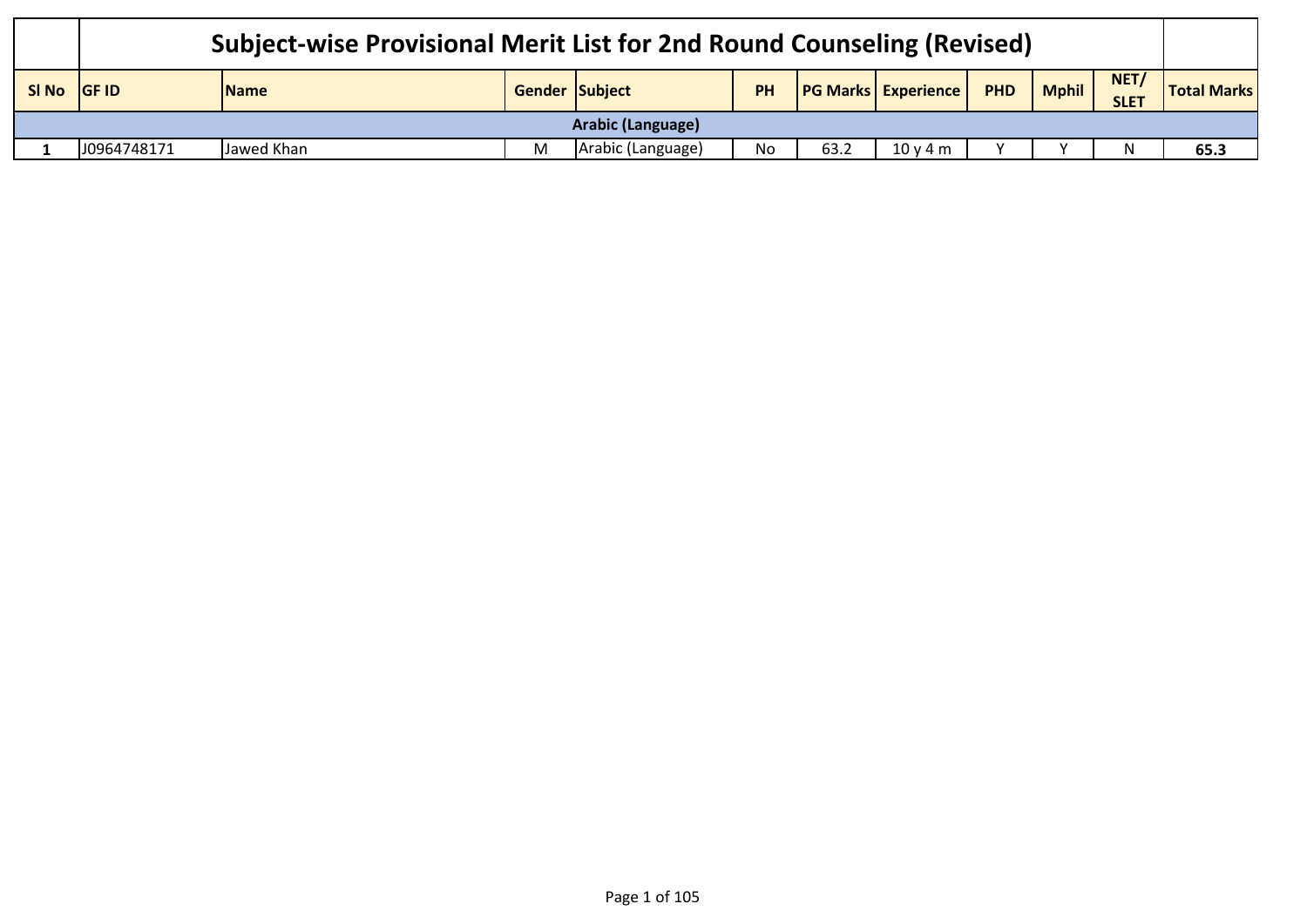| SI No        | <b>GF ID</b> | <b>Name</b>               | <b>Gender Subject</b> |                     | PH        |       | <b>PG Marks Experience</b> | <b>PHD</b> | <b>Mphil</b> | NET/<br><b>SLET</b> | <b>Total Marks</b> |
|--------------|--------------|---------------------------|-----------------------|---------------------|-----------|-------|----------------------------|------------|--------------|---------------------|--------------------|
|              |              |                           |                       | <b>Biochemistry</b> |           |       |                            |            |              |                     |                    |
|              | D3326549909  | Dr.Patil Renuka Sudarshan |                       | Biochemistry        | No.       | 73.4  | 3y7m                       | v          | N.           |                     | 49.85              |
| $\mathbf{2}$ | H4850923170  | <b>HEMALATHAL</b>         |                       | Biochemistry        | <b>No</b> | 70.5  | 2y8m                       | N          |              |                     | 41.63              |
|              | G4494400706  | <b>GIRESHA A S</b>        | M                     | Biochemistry        | No.       | 67.84 | 1y0m                       | v          | N            | $\checkmark$        | 40.96              |
| 4            | 11590409757  | INDUMATHI M C             |                       | Biochemistry        | <b>No</b> | 78.77 | 3y1m                       | N          | N            | $\checkmark$        | 37.69              |
| 5.           | J9841945884  | <b>JYOTI</b>              |                       | Biochemistry        | No.       | 64    | 7y0m                       | N          | N            | N                   | 37                 |
| 6            | S3339401431  | <b>S N TANU</b>           |                       | Biochemistry        | No.       | 83.66 | 2y0m                       | N          | N            | $\checkmark$        | 35.92              |
|              | S8116305455  | <b>SHRUTHI G</b>          |                       | Biochemistry        | No.       | 83.62 | 2y0m                       | N          | N.           |                     | 35.91              |
| 8            | D2219900446  | Dr Jnaneshwari S          |                       | Biochemistry        | <b>No</b> | 65.2  | 2y6m                       | v          | N            | N                   | 35.8               |
| 9            | S4633558401  | SAMEENA HUSSAIN           | F                     | Biochemistry        | No.       | 67.66 | 3y0m                       | N          | N            | v                   | 34.92              |
| 10           | S6826421277  | Santhosh N                | M                     | Biochemistry        | <b>No</b> | 79.29 | 2y0m                       | N          | N            | $\checkmark$        | 34.82              |
| 11           | P0690655990  | Pallavi P                 | F                     | Biochemistry        | No.       | 77.4  | 2y0m                       | N          | N            | v                   | 34.35              |
| 12           | D9309235416  | Dr. S Nandini             | F                     | Biochemistry        | <b>No</b> | 59.2  | 2y4m                       | v          | N            | N                   | 34.3               |
| 13           | S4981604212  | SAVITHA DO                | F                     | Biochemistry        | No.       | 75.38 | 5y0m                       | N          | N            | N                   | 33.85              |
| 14           | M4731812437  | <b>MAHESH</b>             | M                     | Biochemistry        | No.       | 70.26 | 2y1m                       | N          | N            | $\checkmark$        | 32.57              |
| 15           | S9002030714  | SALMA FATHIMA             |                       | Biochemistry        | No.       | 73    | 1y4m                       | N          | N            | v                   | 31.75              |
| 16           | S8261009699  | <b>SWATHI E</b>           |                       | Biochemistry        | No.       | 58.45 | 2y5m                       | N          | N.           |                     | 31.11              |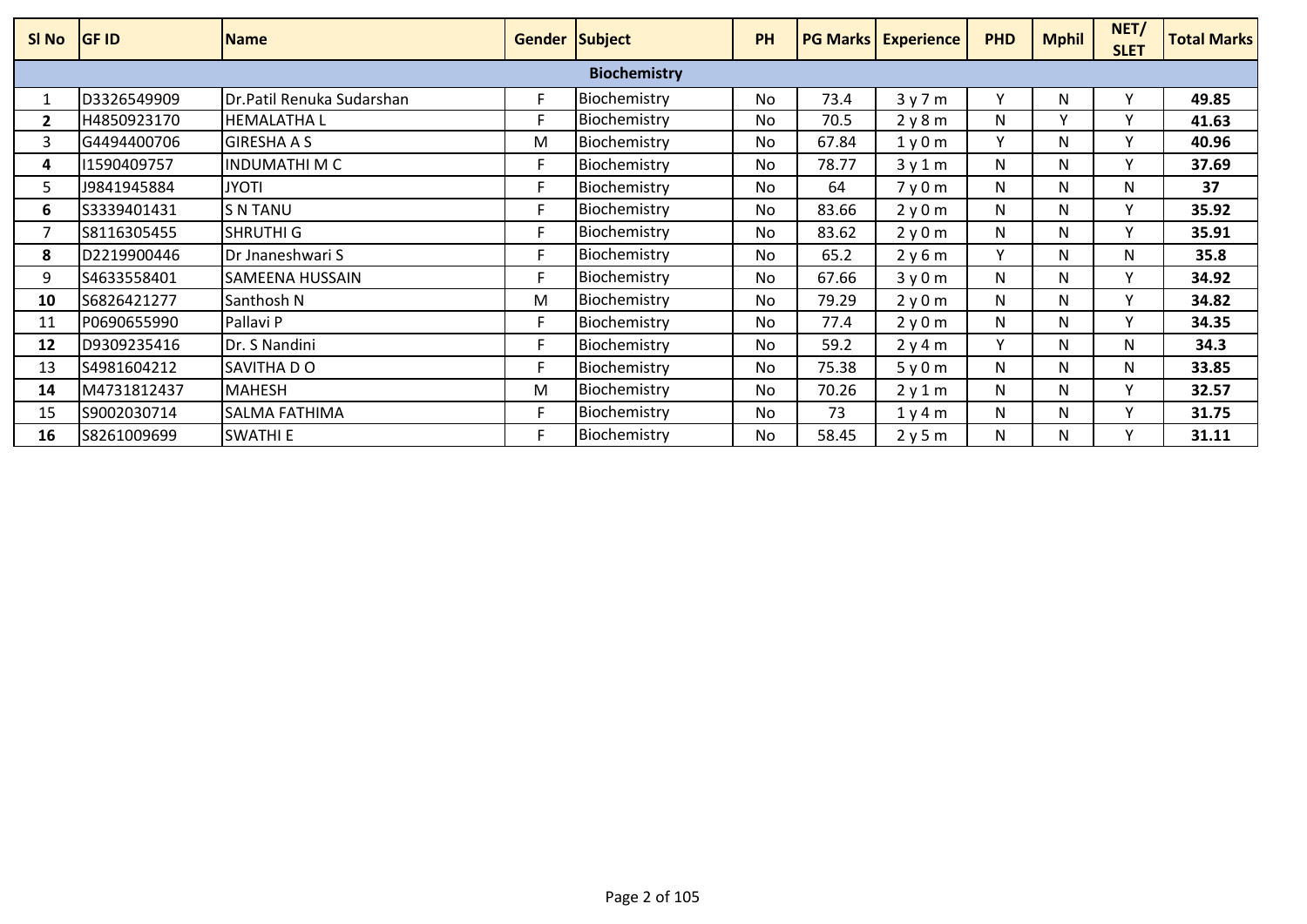| SI No | <b>GF ID</b> | <b>Name</b>            | <b>Gender Subject</b> |                      | PH        |       | <b>PG Marks Experience</b> | <b>PHD</b> | <b>Mphil</b> | NET/<br><b>SLET</b> | <b>Total Marks</b> |
|-------|--------------|------------------------|-----------------------|----------------------|-----------|-------|----------------------------|------------|--------------|---------------------|--------------------|
|       |              |                        |                       | <b>Biotechnology</b> |           |       |                            |            |              |                     |                    |
|       | D9346805644  | Dr. V. Girish          | M                     | Biotechnology        | <b>No</b> | 66.3  | 9y6m                       | v          | N            |                     | 66.08              |
| 2     | V1841006684  | Vanitha. M.T           |                       | Biotechnology        | No.       | 64.7  | 5y4m                       | N          |              | v                   | 47.68              |
| 3     | R8662853667  | <b>ROOPA</b>           | Е                     | Biotechnology        | <b>No</b> | 69.45 | 10y0m                      | N          | N            | N                   | 47.36              |
| 4     | S5718517676  | S.Ravi Theja           | M                     | Biotechnology        | <b>No</b> | 68    | 3y6m                       | v          | N            | N                   | 39.5               |
| 5.    | B4725953882  | Bhavana G P            |                       | Biotechnology        | No.       | 73.8  | 0y1m                       | v          | N            | $\mathsf{v}$        | 39.45              |
| 6     | A0578846181  | Arpitha CS             |                       | Biotechnology        | <b>No</b> | 72.81 | 7y0m                       | N          | N            | N                   | 39.2               |
|       | S3319334820  | Sahana Rao             |                       | Biotechnology        | <b>No</b> | 73.2  | 2y5m                       | ٧          | N            | N                   | 37.8               |
| 8     | V8916255299  | Vijayalakshmi          |                       | Biotechnology        | No        | 50.97 | 7y4m                       | N          | N            | N                   | 35.24              |
| 9     | A6641820013  | <b>ARCHANA G S</b>     | F                     | Biotechnology        | <b>No</b> | 80.14 | 2y0m                       | N          | N            | $\checkmark$        | 35.04              |
| 10    | A9233921254  | ALTAFAH HUSSAIN ANGADI | M                     | Biotechnology        | <b>No</b> | 67.3  | 6y0m                       | N          | N            | N                   | 34.83              |
| 11    | S9593408641  | Shilpa Koli SG         |                       | Biotechnology        | No.       | 70    | 5y6m                       | N          | N            | N                   | 34                 |
| 12    | S0824518841  | Shweta Rajaram Gophane | F                     | Biotechnology        | <b>No</b> | 70    | 1y6m                       | v          | N            | N                   | 34                 |
| 13    | A9711130997  | Amulya. G              | F                     | Biotechnology        | No.       | 81.92 | 0y6m                       | v          | N            | N                   | 33.98              |
| 14    | F5552809659  | <b>FIRDOUS AARA</b>    |                       | Biotechnology        | No.       | 74.12 | 2y2m                       | N          | N            | $\mathsf{v}$        | 33.53              |
| 15    | P2472840453  | <b>PALLAVID</b>        | Е                     | Biotechnology        | <b>No</b> | 67.25 | 3y4m                       | N          |              | N                   | 33.31              |
| 16    | A7363221716  | Anitha P               | F                     | Biotechnology        | <b>No</b> | 66.7  | 2y4m                       | N          | N            | v                   | 33.18              |
| 17    | K8368454023  | Kavita                 |                       | Biotechnology        | No.       | 72    | 2y0m                       | N          | N            |                     | 33                 |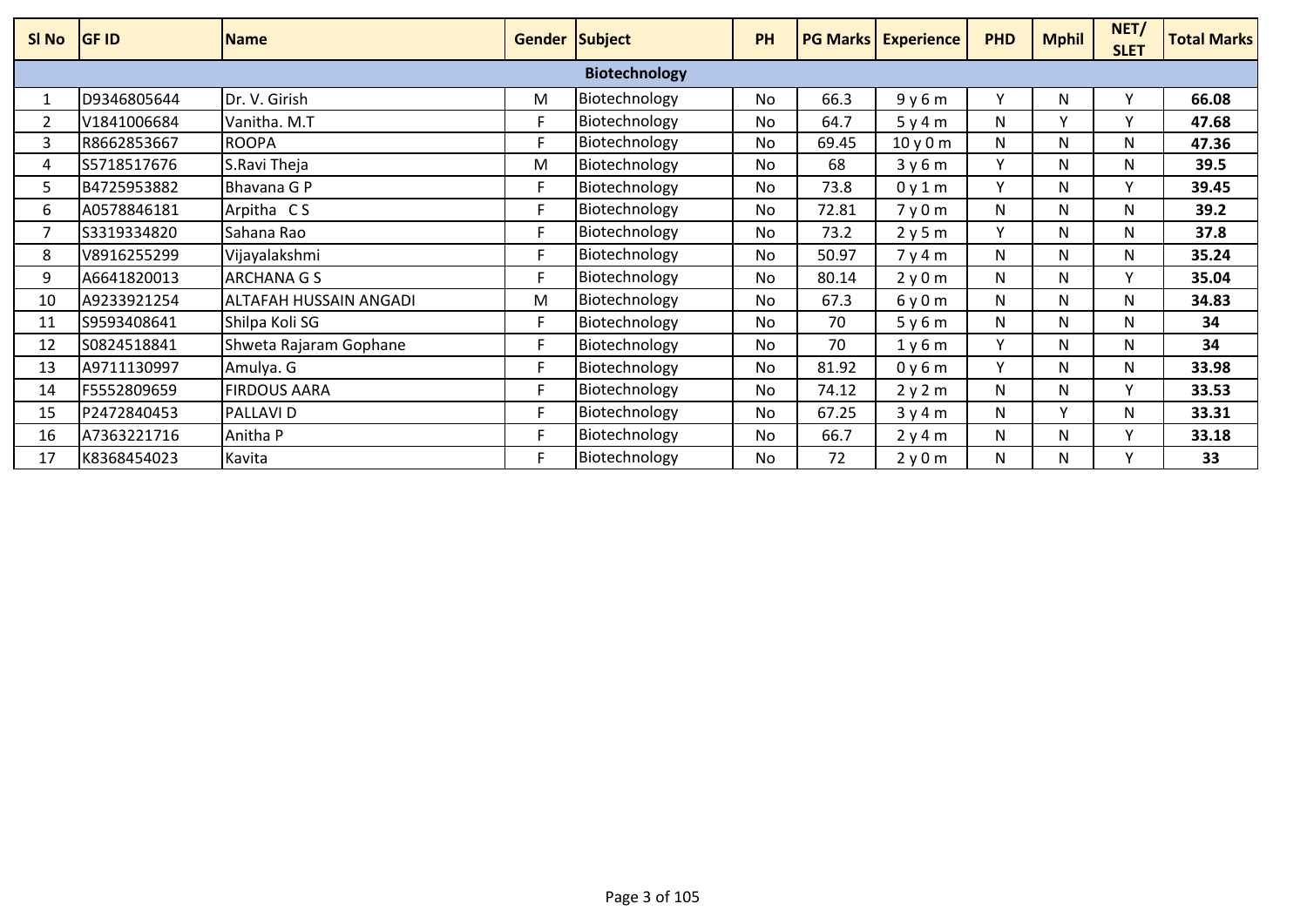| SI No          | <b>GF ID</b> | <b>Name</b>             | <b>Gender Subject</b> |               | PH        |       | <b>PG Marks Experience</b> | <b>PHD</b> | <b>Mphil</b> | NET/<br><b>SLET</b> | <b>Total Marks</b> |
|----------------|--------------|-------------------------|-----------------------|---------------|-----------|-------|----------------------------|------------|--------------|---------------------|--------------------|
|                |              |                         |                       | <b>Botany</b> |           |       |                            |            |              |                     |                    |
| 1              | A3626240026  | Abhirami Dilkalal       | F                     | Botany        | No        | 67.6  | 6y0m                       | Y          | N            | Υ                   | 55.9               |
| $\overline{2}$ | P8652256689  | POORNIMA JYOTHI D CUNHA | F                     | Botany        | No        | 67.44 | 8y0m                       | N          | Y            | ٧                   | 55.86              |
| 3              | R9497810152  | R V YESHODAMMA          | F                     | Botany        | <b>No</b> | 60    | 11y0m                      | N          | Y            | N                   | 54                 |
| 4              | M9093713195  | MAMATHA. H              | F                     | <b>Botany</b> | No        | 58.6  | 10y0m                      | N          | Y            | N                   | 50.65              |
| 5              | D4010002291  | Dr G N Poornima         | F                     | Botany        | No        | 73.1  | 4y1m                       | Y          | Y            | N                   | 48.28              |
| 6              | D6337149177  | Dr. ROOPA P             | F                     | Botany        | No        | 67    | 6y5m                       | Υ          | N            | N                   | 48.25              |
| $\overline{7}$ | A1581523628  | <b>ANIL KUMAR R</b>     | M                     | Botany        | No        | 59.7  | 5y1m                       | Y          | Υ            | N                   | 47.93              |
| 8              | T3871111164  | THEOPHILUS DEENADAYAL   | M                     | Botany        | No        | 76.5  | 6y3m                       | N          | N            | Y                   | 46.13              |
| 9              | M3305409674  | Madhura S               | F                     | Botany        | No        | 63    | 7y0m                       | N          | N            | Y                   | 45.75              |
| 10             | S9422659900  | <b>SHANKAR KOVI</b>     | M                     | Botany        | No        | 74.43 | 2y0m                       | Y          | N            | Y                   | 45.61              |
| 11             | V6426258846  | Vikas R                 | M                     | Botany        | No        | 71.84 | 6y0m                       | N          | N            | Y                   | 44.96              |
| 12             | V1515103260  | <b>VENUGOPALA S M</b>   | M                     | Botany        | No        | 77.11 | 4y6m                       | N          | N            | ٧                   | 41.78              |
| 13             | D6201304665  | Dr. Arpita De           | F                     | Botany        | <b>No</b> | 75.5  | 3y6m                       | Y          | N            | N                   | 41.38              |
| 14             | A5772346040  | <b>AMARAKV</b>          | M                     | Botany        | No        | 78.42 | 4y0m                       | N          | N            | Υ                   | 40.61              |
| 15             | M4557837956  | Mohan Kumar HG          | M                     | Botany        | No        | 65.4  | 5y2m                       | N          | N            | Y                   | 40.35              |
| 16             | S3393302332  | Soujanya hn             | F                     | Botany        | No        | 65    | 8y0m                       | N          | N            | N                   | 40.25              |
| 17             | A5191709383  | Ambujakshi N P          | F                     | Botany        | No        | 72.55 | 4y3m                       | N          | N            | Υ                   | 39.14              |
| 18             | D8026431174  | Dr NETHRA N S           | E                     | Botany        | No        | 63.3  | 3y1m                       | Y          | N            | N                   | 36.83              |
| 19             | M7559344756  | MAHESH H.M              | M                     | Botany        | No        | 62.4  | 1y0m                       | Y          | Y            | N                   | 36.6               |
| 20             | V2197141912  | <b>VENKATAREDDY S</b>   | M                     | Botany        | <b>No</b> | 67.75 | 6y7m                       | N          | N            | N                   | 36.44              |
| 21             | B2783416742  | <b>BINDU H S</b>        | F                     | Botany        | No        | 73.03 | 4y1m                       | N          | Y            | N                   | 36.26              |
| 22             | M6533208828  | <b>MOUNAS</b>           | F                     | <b>Botany</b> | No        | 83.5  | 2y0m                       | N          | N            | Y                   | 35.88              |
| 23             | S8336953458  | <b>SEEMAHS</b>          | F                     | Botany        | No        | 65.45 | 2y4m                       | Y          | N            | N                   | 35.86              |
| 24             | B8136219679  | <b>BHAGYA BHAT</b>      | F                     | <b>Botany</b> | No        | 75.6  | 5y7m                       | N          | N            | N                   | 35.4               |
| 25             | S5748308710  | SHILPASHREE K S         | F.                    | Botany        | No        | 69.3  | 0y1m                       | Y          | Y            | N                   | 35.33              |
| 26             | M0068731007  | MALLIKARJUN             | M                     | <b>Botany</b> | No        | 56.81 | 7y0m                       | N          | N            | N                   | 35.2               |
| 27             | A8962159359  | <b>ANVITHA N R</b>      | F                     | Botany        | No        | 75.79 | 0y1m                       | N          | Y            | Υ                   | 33.95              |
| 28             | V3129330034  | <b>VINDHYAK</b>         | F                     | Botany        | No        | 69.4  | 1y5m                       | Y          | N            | N                   | 33.85              |
| 29             | D3649533667  | Dr. Smitha K.C          | F.                    | Botany        | No        | 62.65 | 0y1m                       | Y          | Y            | N                   | 33.66              |
| 30             | R0083110440  | RAGHAVENDRA D           | M                     | Botany        | No        | 74.37 | 5y1m                       | N          | N            | N                   | 33.59              |
| 31             | A7077047664  | AFEEFA TAJ              | F                     | <b>Botany</b> | No        | 74    | 5y1m                       | N          | N            | N                   | 33.5               |
| 32             | L5047841890  | Leena N                 | F                     | Botany        | No        | 73.68 | 2y2m                       | N          | N            | Y                   | 33.42              |
| 33             | P6266355352  | Prakash R               | M                     | Botany        | No        | 66.64 | 5y6m                       | N          | N            | N                   | 33.16              |
| 34             | S0628218065  | Shalini M J             | F                     | Botany        | No        | 84.61 | 0y8m                       | N          | N            | Y                   | 33.15              |
| 35             | S7126442742  | <b>SHASHIRAJ K N</b>    | M                     | Botany        | No        | 71.25 | 5y0m                       | N          | N            | N                   | 32.81              |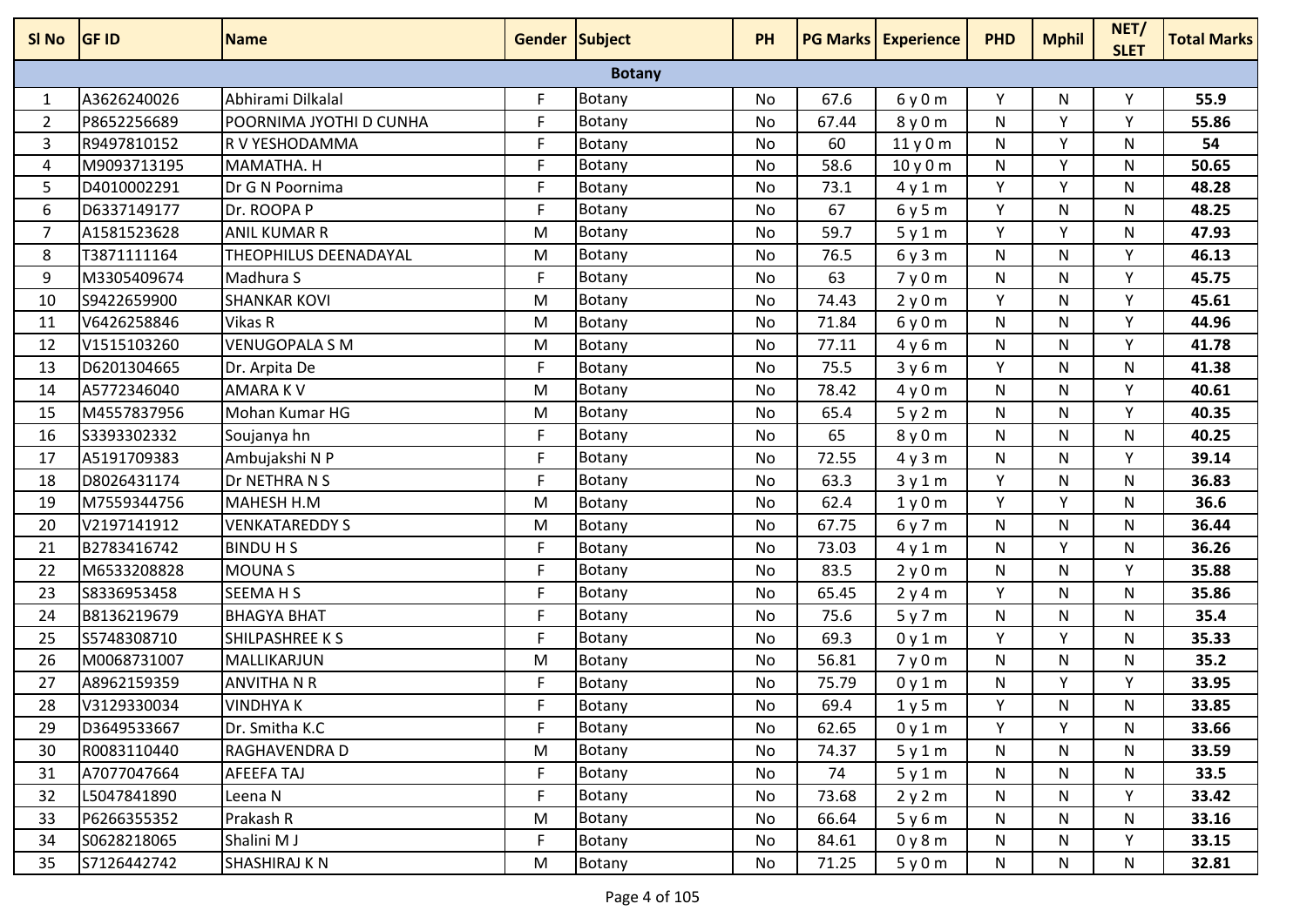| SI No | <b>GF ID</b> | <b>Name</b>             | <b>Gender Subject</b> |                         | <b>PH</b> |       | <b>PG Marks   Experience</b> | <b>PHD</b> | <b>Mphil</b> | NET/<br><b>SLET</b> | <b>Total Marks</b> |
|-------|--------------|-------------------------|-----------------------|-------------------------|-----------|-------|------------------------------|------------|--------------|---------------------|--------------------|
| 36    | N0216512144  | NANDEESH H S            | м                     | Botany                  | No        | 77.04 | 4y5m                         | N          | N            | N                   | 32.76              |
| 37    | A7519506991  | ASHWINI RAMGOND RAMPUR  | F                     | Botany                  | <b>No</b> | 76    | 1y6m                         | N          | N            | Y                   | 32.5               |
| 38    | A4690008490  | <b>ASHA S</b>           | F                     | Botany                  | <b>No</b> | 82    | 0y10m                        | N          | N            | Y                   | 32.5               |
| 39    | N4835821214  | Nagamani R              | F.                    | Botany                  | No        | 70    | 5y0m                         | N          | N            | N                   | 32.5               |
| 40    | P6421424216  | POOJA N G               | F                     | Botany                  | No        | 74.4  | 1y6m                         | N          | N            | Y                   | 32.1               |
| 41    | K8509127357  | <b>KIRAN KUMAR N</b>    | M                     | Botany                  | No        | 55.4  | 6y0m                         | N          | N            | N                   | 31.85              |
| 42    | S9459407928  | soumya K N              | F                     | Botany                  | No        | 79.24 | 4y2m                         | N          | N            | N                   | 31.81              |
| 43    | A6971809377  | <b>ASHWINI M R</b>      | F                     | Botany                  | <b>No</b> | 77.84 | 4y1m                         | N          | N            | N                   | 31.46              |
| 44    | M4095323331  | MANJULA                 | F                     | <b>Botany</b>           | No        | 77.14 | 1y0m                         | N          | N            | Υ                   | 31.29              |
| 45    | A8524500770  | <b>APOORVA NAYAK</b>    | F                     | Botany                  | No        | 76.9  | 1y3m                         | N          | N            | Y                   | 31.23              |
| 46    | P9267715126  | Pallavi S M             | F                     | Botany                  | No        | 76.7  | 4y0m                         | N          | N            | N                   | 31.18              |
| 47    | S0696904178  | <b>SRUSTI S N R</b>     | M                     | Botany                  | No        | 76.11 | 4y0m                         | N          | N            | N                   | 31.03              |
| 48    | S7001621611  | SAMPATHKUMAR M R        | M                     | Botany                  | No        | 69.83 | 1y6m                         | N          | N            | Υ                   | 30.96              |
| 49    | V1972648783  | Varamahalakshmi G C     | F                     | Botany                  | No        | 74.9  | 1y0m                         | N          | N            | v                   | 30.73              |
| 50    | Y9799808567  | <b>YOGEESHANAIK H S</b> | M                     | Botany                  | <b>No</b> | 74.5  | 1y0m                         | N          | N            | Υ                   | 30.63              |
| 51    | V3698404234  | VENKATESHPRASADYADAV E  | M                     | Botany                  | No        | 79.6  | 3y4m                         | N          | N            | N                   | 30.4               |
| 52    | H3837959919  | <b>HEMAVATHIP</b>       | F.                    | Botany                  | No        | 85.13 | 3y2m                         | N          | N            | N                   | 30.28              |
| 53    | S7495323277  | SATHYAPPA NAYAKA M.J    | M                     | Botany                  | <b>No</b> | 72    | 4y0m                         | N          | N            | N                   | 30                 |
| 54    | N6816414404  | Niveditha KR            | F                     | Botany                  | No        | 71.9  | 4y0m                         | N          | N            | N                   | 29.98              |
| 55    | A4869945305  | <b>ANANTHACHARYA AS</b> | M                     | Botany                  | No        | 71.62 | 4y2m                         | N          | N            | N                   | 29.91              |
| 56    | R2272545802  | Ranjitha R              | F                     | Botany                  | No        | 71.51 | 1y0m                         | N          | N            | Y                   | 29.88              |
| 57    | S2956401194  | <b>SHUBHAD</b>          | F.                    | Botany                  | <b>No</b> | 82.9  | 0y1m                         | N          | N            | Y                   | 29.73              |
| 58    | M0926650933  | Mahalakshmi K P         | F.                    | Botany                  | No        | 76.84 | 0y6m                         | N          | N            | Υ                   | 29.71              |
| 59    | N7232020488  | NARASIMHARAJU K J       | M                     | Botany                  | No        | 64.7  | 4y6m                         | N          | N            | N                   | 29.68              |
| 60    | D4513924135  | Deepika P S             | F.                    | Botany                  | No        | 76.55 | 3y4m                         | N          | N            | N                   | 29.64              |
| 61    | D2246523268  | <b>DEVAKIR</b>          | F                     | <b>Botany</b>           | No        | 76.4  | 3y4m                         | N          | N            | N                   | 29.6               |
| 62    | S8727911106  | Sadiya Khan             | F.                    | Botany                  | <b>No</b> | 82.22 | 0y2m                         | N          | N            | Y                   | 29.56              |
| 63    | S6950613874  | <b>SWATHI</b>           | F                     | Botany                  | <b>No</b> | 69.8  | 0y8m                         | N          | N            | Υ                   | 29.45              |
| 64    | A6447139491  | Abhilasha N             | M                     | Botany                  | No        | 81.8  | 0y1m                         | N          | N            | Υ                   | 29.45              |
| 65    | D3534326185  | Deepika K S             | M                     | Botany                  | No        | 75.53 | 3y6m                         | N          | N            | N                   | 29.38              |
| 66    | D2718526650  | <b>DEEPIKAS</b>         | F                     | Botany                  | No        | 75.2  | 3y4m                         | N          | N            | N                   | 29.3               |
| 67    | N6765024949  | NAFEESA BANU            | F.                    | Botany                  | No        | 69.12 | 4y0m                         | N          | N            | N                   | 29.28              |
| 68    | P5652006703  | Prapulla.K              | F                     | <b>Botany</b>           | No        | 69.05 | 4y1m                         | N          | N            | N                   | 29.26              |
| 69    | K8/00855668  | Khadir ulla Shariff     | M                     | Botany                  | No        | 75    | 0y6m                         | N          | N            | Y                   | 29.25              |
| 70    | L0488122651  | Lavanya Shivraj         | F                     | Botany                  | No        | 74.84 | 3y5m                         | N          | N            | N                   | 29.21              |
| 71    | S9748917699  | SHESHU M                | M                     | Botany                  | No        | 62.75 | 4y7m                         | N          | N            | N                   | 29.19              |
| 72    | S6941707804  | <b>SYEEDA RUKHAYA</b>   | F.                    | Botany<br>Page 5 of 105 | No        | 68.5  | 1y0m                         | N          | N            | Y                   | 29.13              |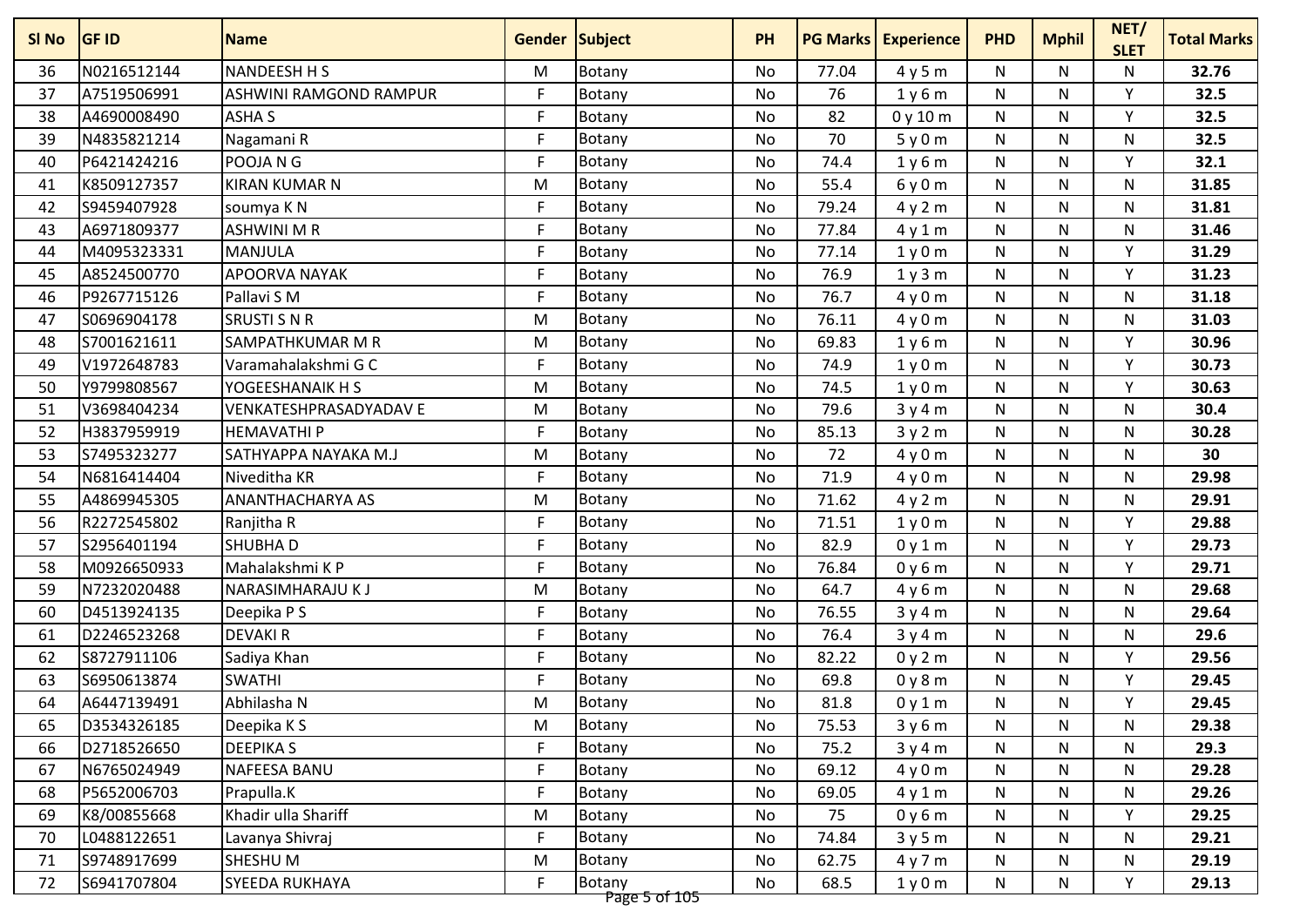| SI No | <b>IGF ID</b> | <b>Name</b>            |   | <b>Gender Subject</b> | <b>PH</b> |       | <b>PG Marks Experience</b> | <b>PHD</b> | <b>Mphil</b> | NET/<br><b>SLET</b> | <b>Total Marks</b> |
|-------|---------------|------------------------|---|-----------------------|-----------|-------|----------------------------|------------|--------------|---------------------|--------------------|
| 73    | V7063047136   | Vanitha G              |   | Botany                | No        | 68.3  | 4y0m                       | N          | N            | N                   | 29.08              |
| 74    | P5321117644   | Pushpa. T              |   | Botany                | No        | 74.2  | 3y4m                       | N          | N            | N                   | 29.05              |
| 75    | P2393006852   | <b>PRAKASH KUMAR K</b> | M | Botany                | No        | 68.19 | $4 \vee 1$ m               | N          | N            | N                   | 29.05              |
| 76    | S8742523688   | <b>SUSHMA A J</b>      |   | Botany                | No        | 67.78 | 4v0m                       | N          | N            | N                   | 28.95              |
| 77    | P6779932897   | <b>PRAVEENT</b>        | M | Botany                | No        | 73.58 | 3y4m                       | N          | N            | N                   | 28.9               |
| 78    | T5714800402   | Thamanna.A.s           |   | Botany                | No        | 73.22 | 3y6m                       | N          | N            | N                   | 28.81              |
| 79    | C0666119186   | CHIDANANDA T A         | M | Botany                | No        | 73.07 | 3y4m                       | N          | N            | N                   | 28.77              |
| 80    | P0245727773   | Prakash km             | M | Botany                | No        | 67    | 4y0m                       | N          | N            | N                   | 28.75              |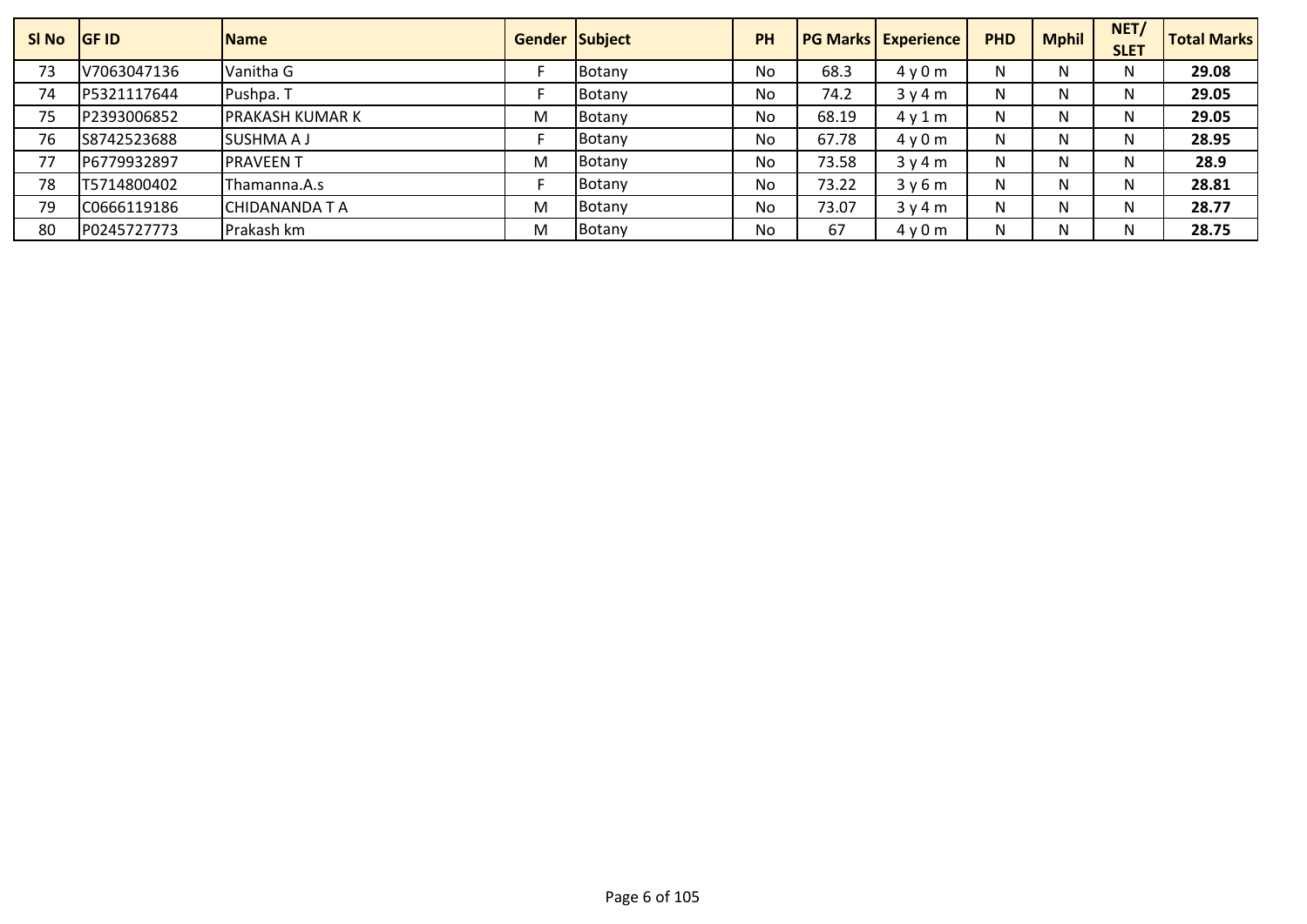| SI <sub>No</sub> | <b>GF ID</b> | <b>Name</b>                    | Gender Subject |                  | <b>PH</b> |       | <b>PG Marks   Experience</b> | <b>PHD</b>   | <b>Mphil</b> | NET/<br><b>SLET</b> | <b>Total Marks</b> |
|------------------|--------------|--------------------------------|----------------|------------------|-----------|-------|------------------------------|--------------|--------------|---------------------|--------------------|
|                  |              |                                |                | <b>Chemistry</b> |           |       |                              |              |              |                     |                    |
| 1                | D4093955982  | Dr Onkarappa H S               | M              | Chemistry        | <b>No</b> |       | 74.55 12 y 0 m               | Υ            | IN.          | N                   | 66.64              |
| $\overline{2}$   | N2799818411  | NIRMALA DEVI P                 |                | Chemistry        | No        |       | $57.69$ 15 y 0 m             | Ν            |              | $\mathsf{N}$        | 65.42              |
| $\mathbf{3}$     | P7551048272  | PREMA. S.P                     |                | Chemistry        | <b>No</b> |       | 54.5 28 y 7 m                | $\mathsf{N}$ | IN.          | N                   | 61.63              |
| 4                | V5777753848  | VINAY SUVARNA M N              | M              | Chemistry        | No        | 66.61 | 11y0m                        | N            | N            | Y                   | 58.65              |
| 5                | V5426115295  | Vinayak Kamat                  | M              | Chemistry        | Yes       |       | $78.2$ 1 y 3 m               | Υ            | <b>N</b>     | Y                   | 53.55              |
| 6                | D0501320600  | <b>DESAI NIVEDITA RATNAKAR</b> |                | Chemistry        | <b>No</b> |       | $73.36$ 4 y 6 m              |              | <b>N</b>     | Υ                   | 52.84              |
| $\overline{7}$   | G4985428713  | <b>GJHANSI RANI</b>            |                | Chemistry        | No        |       | 66.54 11 y 0 m               | N            | <b>N</b>     | $\mathsf{N}$        | 49.64              |
| 8                | A0126111746  | <b>ASMA</b>                    |                | Chemistry        | <b>No</b> |       | $87.37$ 2 y 2 m              | γ            | <b>N</b>     | Υ                   | 48.84              |
| 9                | S9366745083  | Shwetha H.K                    |                | Chemistry        | No        |       | 62.96 11 y 1 m               | N            | N            | $\mathsf{N}$        | 48.74              |
| 10               | D7468503405  | Dr. Vathsala Deepu C           |                | Chemistry        | <b>No</b> |       | 61.95 4 y 1 m                | γ            | N            | Y                   | 48.49              |
| 11               | C3817442622  | Chandrashekhara kumar b        | M              | Chemistry        | Yes       |       | $56.2$ 1 y 0 m               |              | N            | Υ                   | 48.05              |
| 12               | V2185143744  | VIJAYALAXMI G                  |                | Chemistry        | No        |       | 60 7 y 0 m                   | γ            | <b>N</b>     | $\mathsf{N}$        | 48                 |
| 13               | D4194032832  | Dr Anubhuti Mishra             |                | Chemistry        | <b>No</b> |       | $67$ 5 y 8 m                 | Y            | <b>N</b>     | N                   | 46.75              |
| 14               | G8486528583  | Gowrish. A                     | M              | Chemistry        | <b>No</b> |       | 65.96 4 y 0 m                | γ            | Y            | $\mathsf{N}$        | 46.49              |
| 15               | S5661106333  | SINDHU SHREE H S               |                | Chemistry        | <b>No</b> |       | $83.42$ 5 y 5 m              | N            | N            | Y                   | 46.36              |
| 16               | R4342300990  | RAJESH ACHARYA                 | M              | Chemistry        | <b>No</b> | 65.4  | 8y0m                         | N            | Y            | N                   | 46.35              |
| 17               | H7424432853  | <b>HARSHAKB</b>                | M              | Chemistry        | <b>No</b> |       | 65.3 3 y 0 m                 | γ            | N            | Y                   | 46.33              |
| 18               | D5450011888  | DrDeepa patil                  |                | Chemistry        | <b>No</b> |       | $74$ 5 y 0 m                 |              | N            | $\mathsf{N}$        | 45.5               |
| 19               | S8163114773  | Samundeeswari. S               |                | Chemistry        | <b>No</b> |       | 65.7 2 $y$ 6 m               | Υ            | <b>N</b>     | Y                   | 44.93              |
| 20               | V7145300313  | <b>VIDYASHREE K M</b>          |                | Chemistry        | <b>No</b> |       | 82.63 5 y 0 m                | N            | <b>N</b>     | Υ                   | 44.66              |
| 21               | G6028427955  | <b>GOLLA RAMESH</b>            | M              | Chemistry        | No        |       | 57.16 3 y 2 m                | γ            | <b>N</b>     | Y                   | 44.29              |
| 22               | S6901629242  | <b>SAMATHA URS C</b>           |                | Chemistry        | <b>No</b> |       | $80.72$ 5 y 0 m              | N            | N            | Y                   | 44.18              |
| 23               | U8247301528  | USHA U B                       |                | Chemistry        | <b>No</b> |       | 80.178y0m                    | N            | N            | ${\sf N}$           | 44.04              |
| 24               | B1344408587  | Balbheem                       | M              | Chemistry        | <b>No</b> |       | 55 10 y 1 m                  | N            | N            | $\mathsf{N}$        | 43.75              |
| 25               | A3317427947  | <b>ABHINETHRA</b>              |                | Chemistry        | <b>No</b> |       | 78.88 4 y 9 m                | N            | <b>N</b>     | Y                   | 43.72              |
| 26               | D8929440701  | <b>DEEPIKA M.H</b>             |                | Chemistry        | No        |       | 65.59 y 0 m                  | N            | <b>N</b>     | N                   | 43.38              |
| 27               | S9020135952  | <b>SHAMANTH S</b>              | M              | Chemistry        | <b>No</b> |       | $82.5$ 0 y 4 m               | Y            | <b>N</b>     | Υ                   | 43.13              |
| 28               | D1839020426  | Dr.Shilpa.R                    |                | Chemistry        | <b>No</b> |       | $80.6$ 0 y 7 m               | Y            | lΝ           | <b>V</b>            | 42.65              |
| 29               | D1813603733  | Dr. Rekha                      |                | Chemistry        | <b>No</b> |       | 62.36 3 y 2 m                | Y            | Y            | N                   | 42.59              |
| 30               | S6343836897  | Shraddha                       |                | Chemistry        | No        |       | 73.28 $4 y 0 m$              |              | N.           | ${\sf N}$           | 42.32              |
| 31               | S5565725324  | Sameena M Raffi                |                | Chemistry        | No        |       | $82.21$ 7 y 0 m              | N            | N.           | N                   | 41.55              |
| 32               | P1907734115  | <b>PRADEEP KUMAR M</b>         | M              | Chemistry        | No        |       | $82.11$ 7 y 1 m              | N            | N.           | ${\sf N}$           | 41.53              |
| 33               | D3408021732  | Dr MAHUYA DE GHOSH             |                | Chemistry        | No        |       | $73.3$ 0 y 5 m               | Υ            | N.           | Υ                   | 40.83              |
| 34               | M0462019281  | MOHAMMED SHAFEEULLA R          | M              | Chemistry        | No        |       | $73.13$ 3 y 6 m              | γ            | N            | N                   | 40.78              |
| 35               | D9157418035  | Dr.PRATAP S R                  | M              | Chemistry        | No        |       | 67 2 y 0 m                   | Υ            | Y            | N                   | 40.75              |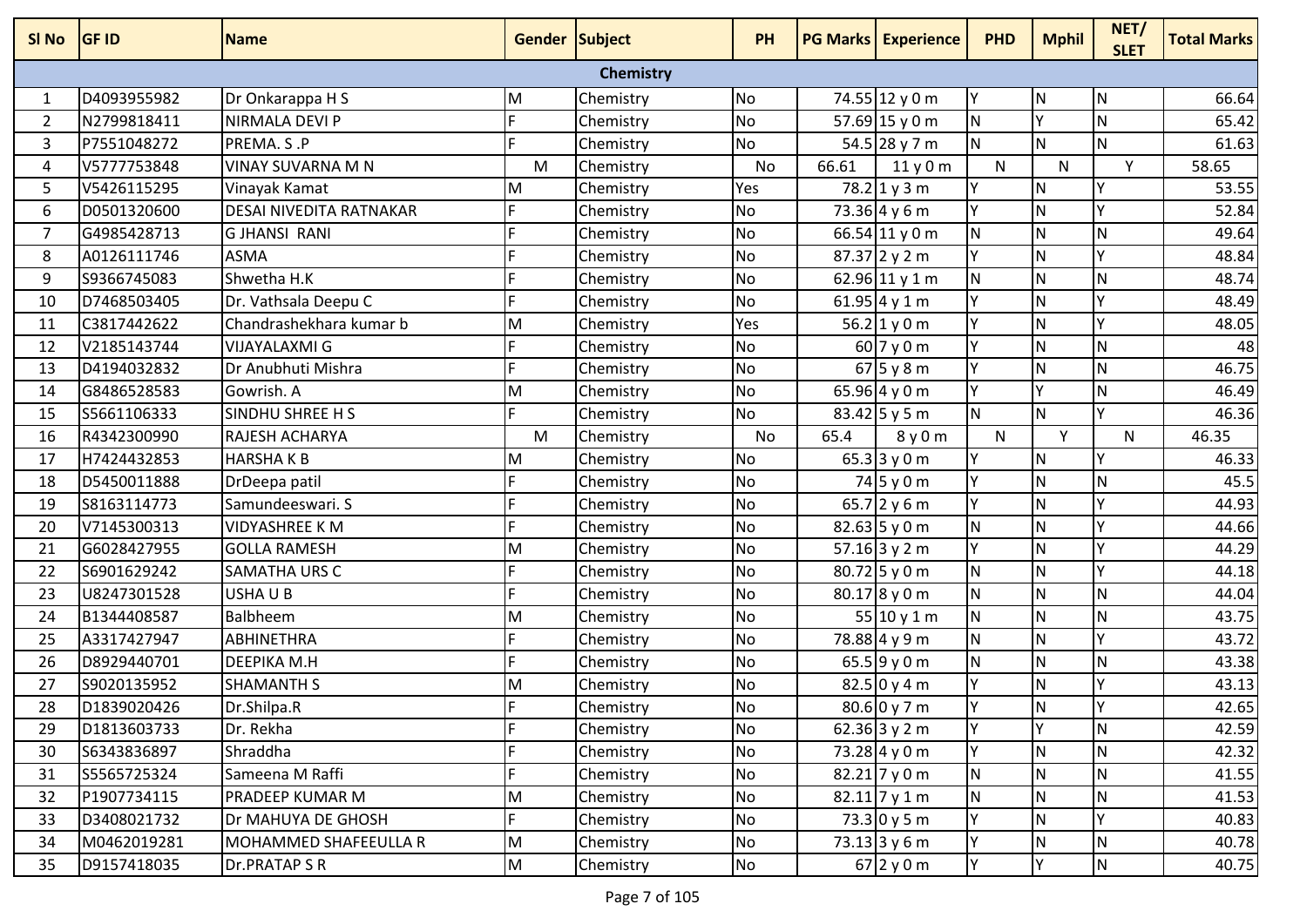| SI <sub>No</sub> | <b>GF ID</b> | <b>Name</b>                 | Gender Subject |                            | <b>PH</b> |       | <b>PG Marks Experience</b> | <b>PHD</b> | <b>Mphil</b> | NET/<br><b>SLET</b> | <b>Total Marks</b> |
|------------------|--------------|-----------------------------|----------------|----------------------------|-----------|-------|----------------------------|------------|--------------|---------------------|--------------------|
| 36               | G3679129142  | <b>GIRISH L KITTUR</b>      | M              | Chemistry                  | <b>No</b> |       | 59.08 8 y 6 m              | N          | ${\sf N}$    | N                   | 40.27              |
| 37               | V3591400606  | <b>VIDYAVATHI HAGARANUR</b> |                | Chemistry                  | <b>No</b> |       | $58.58 \times 6 m$         | N          | N            | N                   | 40.13              |
| 38               | P3380559466  | Priya                       |                | Chemistry                  | No        |       | $73.4$ 4 y 0 m             | N          | $\mathsf{N}$ | Υ                   | 39.35              |
| 39               | E5451726172  | <b>EARESHAGOUDA</b>         | M              | Chemistry                  | No        |       | 61.29 8 y 0 m              | N          | N            | $\mathsf{N}$        | 39.32              |
| 40               | P0560159779  | Prashant                    | M              | Chemistry                  | <b>No</b> |       | 72.75 1 y 0 m              | Y          | Y            | N.                  | 39.19              |
| 41               | V1931339662  | <b>VIJAYCHAND S P</b>       | M              | Chemistry                  | No        |       | $72.24$ 4 y 0 m            | N          | N            | v                   | 39.06              |
| 42               | 9307500663   | $\mathsf{T}$                |                | Chemistry                  | No        |       | 78 3 y 5 m                 | N          | N            | $\checkmark$        | 39                 |
| 43               | P3492741578  | <b>PRAVINAKUMARK</b>        | M              | Chemistry                  | <b>No</b> |       | 71.85 7 y 1 m              | N          | N            | <b>N</b>            | 38.96              |
| 44               | K2872518669  | Kumar MD                    | M              | Chemistry                  | No        |       | $70.95$ 3 y 0 m            | Y          | $\mathsf{N}$ | $\mathsf{N}$        | 38.74              |
| 45               | R8470542164  | Rajitha K                   |                | Chemistry                  | <b>No</b> |       | 70.29 0 y 1 m              | Y          | $\mathsf{N}$ | Y                   | 38.57              |
| 46               | S2622928443  | Subhashini.P.R              |                | Chemistry                  | <b>No</b> |       | 76.05 3 y 4 m              | N          | N            | v                   | 38.51              |
| 47               | B9368144854  | <b>BALAJI</b>               | M              | Chemistry                  | No        |       | 57.58 2 y 0 m              | lY.        | Y            | N                   | 38.4               |
| 48               | D1702534426  | Dr.MYLARAPPA M              | M              | Chemistry                  | <b>No</b> |       | $75.37$ 2 y 6 m            | Y          | N            | N                   | 38.34              |
| 49               | S3492145795  | SHILPA SHREE H R            |                | Chemistry                  | No        |       | 69.24 $7 y 0 m$            | N          | N            | N                   | 38.31              |
| 50               | K1059018809  | Kavita seetaram naik        |                | Chemistry                  | <b>No</b> |       | 69.08 $7 y 0 m$            | N          | $\mathsf{N}$ | N                   | 38.27              |
| 51               | R9660903231  | <b>RAKSHA GOUNDALKAR</b>    |                | Chemistry                  | <b>No</b> |       | 69.09 7 y 2 m              | N          | $\mathsf{N}$ | N                   | 38.27              |
| 52               | D5910202611  | <b>DARSHAN D</b>            | M              | Chemistry                  | <b>No</b> |       | 74.89 3 y 6 m              | N          | N            | v                   | 38.22              |
| 53               | P6129847230  | <b>PRASAD N L</b>           | M              | Chemistry                  | <b>No</b> |       | 56.85 1 y 0 m              | Y          | N            | v                   | 38.21              |
| 54               | B2575843142  | Balappa Sooji               | M              | Chemistry                  | No        |       | $68.5$ 4 y 0 m             | N          | N            | $\checkmark$        | 38.13              |
| 55               | S8490729166  | <b>SHARATH B.O</b>          | M              | Chemistry                  | No        |       | $68.4$ 0 y 1 m             | lγ         | N            | Y                   | 38.1               |
| 56               | S7073400213  | Shubhavathi T               |                | Chemistry                  | <b>No</b> |       | 62.35 0y5m                 | Y          | N            | v                   | 38.09              |
| 57               | M4318035606  | <b>MARUTHESH H</b>          | M              | Chemistry                  | No        |       | 68 7 y 0 m                 | N          | ${\sf N}$    | N                   | 38                 |
| 58               | K5200228478  | <b>KARANAM VANI</b>         |                | Chemistry                  | No        |       | $67.6$ 7 y 0 m             | N          | N            | N                   | 37.9               |
| 59               | S8436100125  | <b>SYED IBRAHIM</b>         | M              | Chemistry                  | <b>No</b> |       | $84.47$ 2 y 5 m            | N          | N            | v                   | 37.62              |
| 60               | S2945236963  | <b>SHILPA H</b>             |                | Chemistry                  | No        |       | $77.5$ 3 y 0 m             | N          | N            | v                   | 37.38              |
| 61               | A4539917480  | Annapurna Channigavi        |                | Chemistry                  | No        |       | 64.78 7 y 1 m              | N          | N            | $\mathsf{N}$        | 37.2               |
| 62               | S1855639134  | Shilpa N                    |                | Chemistry                  | <b>No</b> |       | $76.1$ 6 y 0 m             | N          | N            | N                   | 37.03              |
| 63               | V0247740873  | Vinod                       | M              | Chemistry                  | No        |       | 62.75 3 y 1 m              | Y          | ${\sf N}$    | N                   | 36.69              |
| 64               | P9308059398  | <b>PRADEEPAKS</b>           | M              | Chemistry                  | <b>No</b> |       | 61.17 $7 y 2 m$            | N          | N            | N                   | 36.29              |
| 65               | 02375341126  | Obaiah GO                   | M              | Chemistry                  | No        |       | $61$ 3 y 0 m               | İΥ.        | N            | IN.                 | 36.25              |
| 66               | B5638222416  | Bharathi Sharanappa Veera   |                | Chemistry                  | <b>No</b> |       | $72.68$ 3 y 0 m            | N          | N            |                     | 36.17              |
| 67               | R6549925335  | <b>RAMYA SHREE A R</b>      |                | Chemistry                  | No        |       | $72.5$ 6 y 1 m             | N          | N            | N                   | 36.13              |
| 68               | S9201127995  | Shruthi S. M. G             |                | Chemistry                  | <b>No</b> |       | $71.5$ 6 y 0 m             | N          | N            | N                   | 35.88              |
| 69               | P0241012450  | PRIYANKA P                  |                | Chemistry                  | No        |       | $81.55$ 5 y 3 m            | N          | $\mathsf{N}$ | N                   | 35.39              |
| 70               | D3898714650  | Dr. Vinay S P               | M              | Chemistry                  | <b>No</b> |       | 68.7 2 y 3 m               | Y          | $\mathsf{N}$ | N                   | 35.18              |
| 71               | S6005737831  | <b>SHIVAPPA S P</b>         | M              | Chemistry                  | No        |       | 56.5 $7 y 0 m$             | N          | N            | N                   | 35.13              |
| 72               | N7767101649  | NANDITA NAGESH NAYAK        | $\mathsf F$    | Chemistry<br>Page 8 of 105 | No        | 68.37 | 6y0m                       | N          | N            | N                   | 35.09              |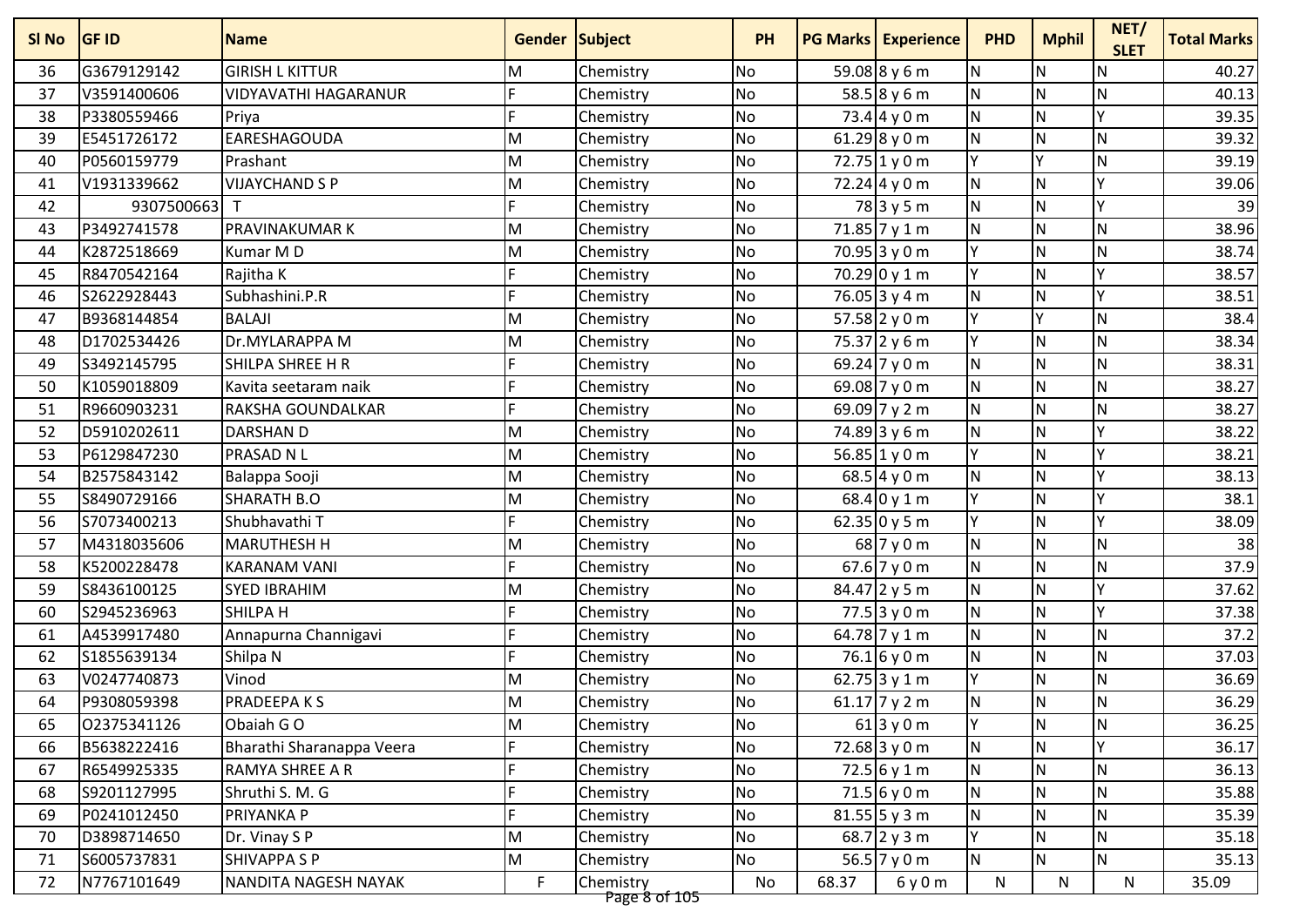| SI No | <b>GF ID</b> | <b>Name</b>                | <b>Gender Subject</b> |                            | <b>PH</b> |       | <b>PG Marks Experience</b> | <b>PHD</b> | <b>Mphil</b>            | NET/<br><b>SLET</b> | <b>Total Marks</b> |
|-------|--------------|----------------------------|-----------------------|----------------------------|-----------|-------|----------------------------|------------|-------------------------|---------------------|--------------------|
| 73    | D7723302099  | Dr. Somanath               | M                     | Chemistry                  | <b>No</b> |       | 56.25 3 y 0 m              | lΥ         | ${\sf N}$               | $\mathsf{N}$        | 35.06              |
| 74    | V7936311504  | Vanarchi Rajini Kanth      | M                     | Chemistry                  | <b>No</b> |       | $68.15$   2 y 0 m          | lΥ         | N                       | N                   | 35.04              |
| 75    | D0997033090  | <b>DEEPA KENCHARADDI</b>   |                       | Chemistry                  | <b>No</b> |       | 67.83 6y0m                 | N          | $\mathsf{N}$            | N                   | 34.96              |
| 76    | S4934400806  | <b>SHILPA</b>              |                       | Chemistry                  | <b>No</b> |       | 79.4 2 y 0 m               | <b>N</b>   | N                       | v                   | 34.85              |
| 77    | V1536639011  | <b>VIDYA M P</b>           | E                     | Chemistry                  | <b>No</b> |       | $77.9$ 5 y 1 m             | <b>N</b>   | N                       | N                   | 34.48              |
| 78    | S0589209204  | <b>SRIKRISHNA V Y</b>      | M                     | Chemistry                  | <b>No</b> |       | $71.7$ 2 y 6 m             | N          | N                       | v                   | 34.43              |
| 79    | N3262020531  | <b>NAVEENA B M</b>         | M                     | Chemistry                  | No        |       | $76.7$ 2 y 0 m             | N          | N                       | v                   | 34.18              |
| 80    | A1961414281  | AKSHATA RAMACHANDRA NAIK   |                       | Chemistry                  | <b>No</b> |       | 70.7 5 y 4 m               | N          | N                       | N                   | 34.18              |
| 81    | C2973000384  | Chaitramallu M             |                       | Chemistry                  | No        |       | 64.52 2 y 1 m              | lγ         | $\mathsf{N}$            | N                   | 34.13              |
| 82    | H3163312646  | <b>HARISHAKV</b>           | M                     | Chemistry                  | <b>No</b> |       | $75.8$ 1 y 3 m             | Y          | $\mathsf{N}$            | N                   | 33.95              |
| 83    | D4154322480  | Deepa Nagesh Puned         | E                     | Chemistry                  | <b>No</b> |       | 63.28 6 y 0 m              | N.         | N                       | N                   | 33.82              |
| 84    | S3514759516  | Swathi CK                  | F                     | Chemistry                  | No        |       | $69$ 5 y 4 m               | N          | N                       | N                   | 33.75              |
| 85    | M2276517767  | <b>MANJUNATHA SK</b>       | M                     | Chemistry                  | <b>No</b> |       | 62.95 6 y 0 m              | N          | N                       | N                   | 33.74              |
| 86    | M5626317736  | <b>MANJUNATHA T</b>        | M                     | Chemistry                  | No        |       | 62.88 6 y 3 m              | N          | N                       | N                   | 33.72              |
| 87    | M6069001935  | M MALLIKARJUNA             | M                     | Chemistry                  | <b>No</b> |       | 62.5 6y0m                  | N          | N                       | N                   | 33.63              |
| 88    | S8507221728  | Shivakumar                 | E                     | Chemistry                  | No        |       | 74.3 5 y 1 m               | N          | $\mathsf{N}$            | N                   | 33.58              |
| 89    | S8507236524  | SOWMYA H S                 | F                     | Chemistry                  | <b>No</b> |       | $74.3$ 5 y 1 m             | <b>N</b>   | N                       | N                   | 33.58              |
| 90    | D7708047439  | Deepa S                    | F                     | Chemistry                  | No        | 74.13 | 1y0m                       | Y          | N                       | $\mathsf{N}$        | 33.53              |
| 91    | S2193140173  | <b>SWETHATB</b>            |                       | Chemistry                  | No        |       | $73.9$ 5 y 0 m             | N          | N                       | N                   | 33.48              |
| 92    | B6419116541  | <b>BHAGYALAKSHMI J</b>     |                       | Chemistry                  | <b>No</b> |       | 73.66 5 y 0 m              | N          | N                       | N                   | 33.42              |
| 93    | V4364150629  | VASANTHA KUMAR S           | M                     | Chemistry                  | <b>No</b> |       | 61.5 2 y 0 m               | lγ         | N                       | N                   | 33.38              |
| 94    | L5392454497  | Lalithamma c               |                       | Chemistry                  | No        |       | 67.07 2 y 5 m              | N          | $\mathsf{N}$            | γ                   | 33.27              |
| 95    | M7956358695  | <b>Manuel Rodrigues</b>    | M                     | Chemistry                  | No        |       | 78.89 0 y 4 m              | lγ         | N                       | N                   | 33.22              |
| 96    | M3059228278  | MIZBA TAZLEEM S M          | E                     | Chemistry                  | <b>No</b> |       | $72.7$ 1 y 8 m             | N          | N                       | v                   | 33.18              |
| 97    | V6479255813  | vidyagayatri M             |                       | Chemistry                  | <b>No</b> |       | 830y3m                     | Y          | N                       | N                   | 32.75              |
| 98    | K9778942508  | <b>KOMALA KV</b>           |                       | Chemistry                  | No        |       | $70.9$ 5 y 0 m             | N          | N                       | N                   | 32.73              |
| 99    | B0006718983  | <b>BEENA MARITA LEWIS</b>  |                       | Chemistry                  | <b>No</b> |       | 58.96y2m                   | N          | N                       | N                   | 32.73              |
| 100   | S1320408822  | Shruthi.G.R                |                       | Chemistry                  | No        |       | $76.71$ 4 y 6 m            | N          | ${\sf N}$               | N                   | 32.68              |
| 101   | S7911553553  | <b>SWETHA M.N</b>          |                       | Chemistry                  | No        |       | 64.64 5 y 6 m              | N          | $\overline{\mathsf{N}}$ | N                   | 32.66              |
| 102   | N4222302368  | Nandadeepa katannavar      | F                     | Chemistry                  | No        |       | 69.91 2 y 0 m              | <b>N</b>   | IN.                     | IΥ                  | 32.48              |
| 103   | P5592846055  | PRAMOD H                   | M                     | Chemistry                  | <b>No</b> |       | 69.65 2 y 0 m              | N          | N                       |                     | 32.41              |
| 104   | P5530155436  | <b>PRAVEEN KUMAR C H</b>   | M                     | Chemistry                  | No        |       | 69.4 5 y 3 m               | N          | N                       | N                   | 32.35              |
| 105   | H6156602683  | HARSHINI G                 |                       | Chemistry                  | <b>No</b> |       | $81.37$ 2 y 0 m            | N          |                         | N                   | 32.34              |
| 106   | M5251839858  | <b>MANGLA RAO</b>          |                       | Chemistry                  | No        |       | 73.92 1 y 4 m              | N          | $\mathsf{N}$            | Y                   | 31.98              |
| 107   | G9742629548  | <b>GANESH NARAYAN BHAT</b> | M                     | Chemistry                  | No        |       | 67.65 2 y 0 m              | N.         | $\mathsf{N}$            | $\checkmark$        | 31.91              |
| 108   | Y6449210766  | YASHODHA N                 |                       | Chemistry                  | No        |       | 67.45 $5 y 0 m$            | N          | N                       | N                   | 31.86              |
| 109   | A5588207685  | ALIYAPRAVEEN BEWOOR        |                       | Chemistry<br>Daga à of 105 | No        |       | 73.45 $4 y 4 m$            | N          | N                       | N                   | 31.86              |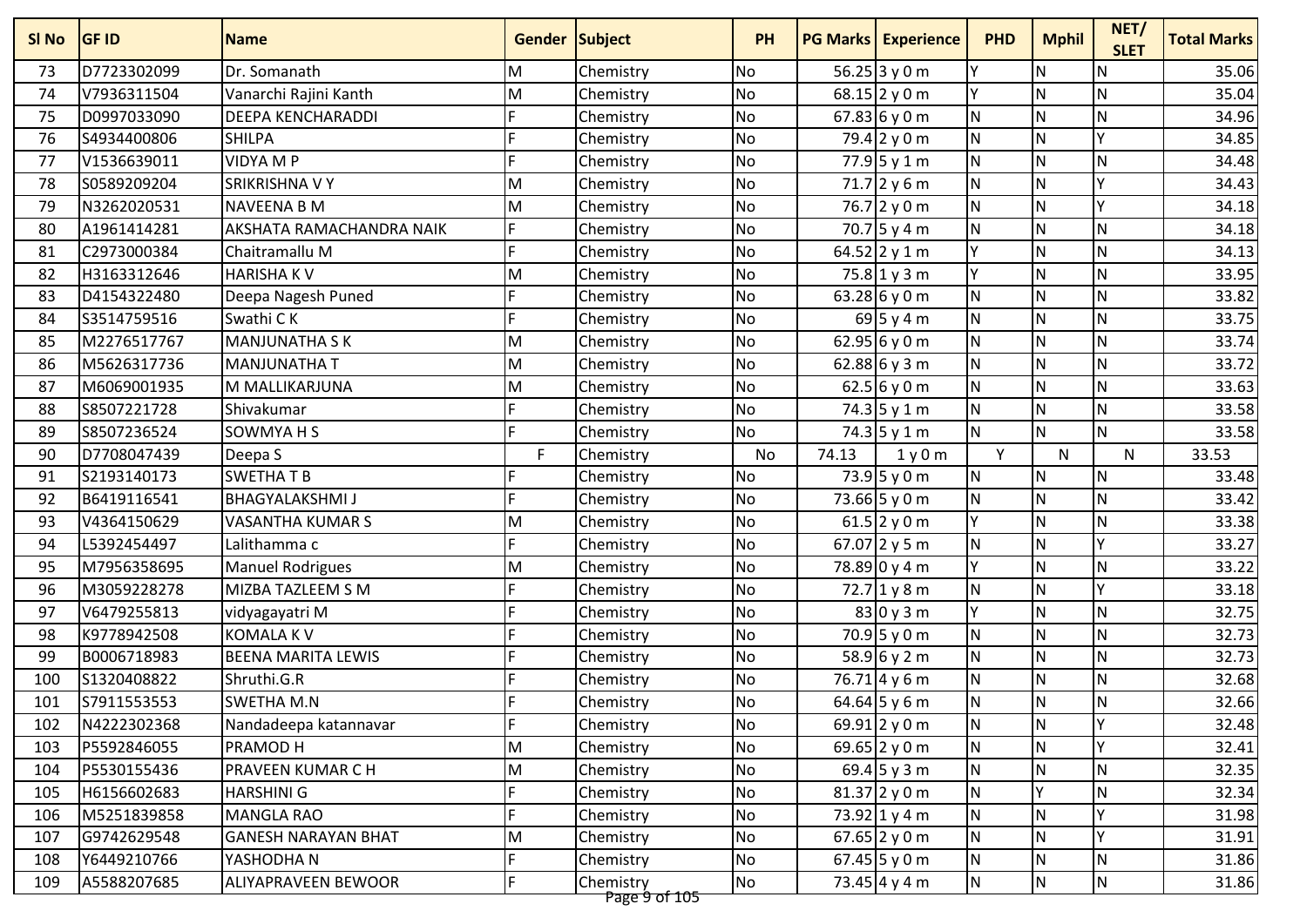| SI <sub>No</sub> | <b>GF ID</b> | <b>Name</b>                      | Gender Subject |                             | <b>PH</b> | <b>PG Marks Experience</b>       | <b>PHD</b> | <b>Mphil</b>            | NET/<br><b>SLET</b> | <b>Total Marks</b> |
|------------------|--------------|----------------------------------|----------------|-----------------------------|-----------|----------------------------------|------------|-------------------------|---------------------|--------------------|
| 110              | M4399713614  | <b>MANJUNATHA T R</b>            | M              | Chemistry                   | No        | $67.24$ 5 y 0 m                  | <b>N</b>   | ${\sf N}$               | $\mathsf{N}$        | 31.81              |
| 111              | G8698714460  | <b>GIRIRAJANAIK</b>              | M              | Chemistry                   | No        | 73.06 4 y 6 m                    | <b>N</b>   | N                       | N                   | 31.77              |
| 112              | S6440754391  | Sowmya K N                       |                | Chemistry                   | No        | $79$ 1 y 0 m                     | N          | ${\sf N}$               | Υ                   | 31.75              |
| 113              | M2507351289  | MALLAREDDY B                     | M              | Chemistry                   | No        | 66.77 2 y 0 m                    | <b>N</b>   | N                       | v                   | 31.69              |
| 114              | J9089635828  | JYOTHI PRIYA M                   | F              | Chemistry                   | <b>No</b> | $72.3$ 1 y 5 m                   | <b>N</b>   | N                       | Y                   | 31.58              |
| 115              | S7819415041  | <b>SACHIN KUMATHE</b>            | M              | Chemistry                   | No        | 66.2 $5 y 1 m$                   | N          | N                       | N                   | 31.55              |
| 116              | V7416412951  | <b>VAISHNAVI PRANESH NILUGAL</b> |                | Chemistry                   | No        | $66$ 5 y 0 m                     | <b>N</b>   | N                       | $\mathsf{N}$        | 31.5               |
| 117              | H7461817507  | HEMANTHAKUMARA M P               | M              | Chemistry                   | <b>No</b> | 65.46 5 y 1 m                    | N          | N                       | N                   | 31.37              |
| 118              | M3892007170  | <b>MANAND NAVI</b>               |                | Chemistry                   | No        | $76.9$ 1 y 0 m                   | <b>N</b>   | ${\sf N}$               | Y                   | 31.23              |
| 119              | D7806440621  | DR. JAGANNATH K V                | M              | Chemistry                   | <b>No</b> | 52.7 2 y 0 m                     | lγ         | $\mathsf{N}$            | N                   | 31.18              |
| 120              | R4908437702  | Ranjita Tandel                   |                | Chemistry                   | No        | $70.18$ 0 y 6 m                  | lγ         | $\mathsf{N}$            | $\mathsf{N}$        | 31.05              |
| 121              | S4419000520  | Siddaraju B N                    | M              | Chemistry                   | No        | 76.05 4 y 1 m                    | <b>N</b>   | N                       | N                   | 31.01              |
| 122              | U7546723766  | <b>UMADEVIPS</b>                 |                | Chemistry                   | <b>No</b> | 76 4 y 2 m                       | N          | N                       | N                   | 31                 |
| 123              | R7893436293  | RESHMA BANU H M                  |                | Chemistry                   | No        | 75.92 4 y 0 m                    | <b>N</b>   | $\mathsf{N}$            | N                   | 30.98              |
| 124              | R4049934362  | <b>RAMYAC</b>                    |                | Chemistry                   | <b>No</b> | 69.85 4 y 6 m                    | N          | $\mathsf{N}$            | N                   | 30.96              |
| 125              | V7578401162  | Vatsala Badiger                  |                | Chemistry                   | <b>No</b> | $75.42 \,   \, 4 \, y \, 0 \, m$ | N          | $\mathsf{N}$            | $\mathsf{N}$        | 30.86              |
| 126              | S9246105526  | <b>SUMARANIC</b>                 |                | Chemistry                   | No        | 69.26 1 y 6 m                    | <b>N</b>   | N                       | Y                   | 30.82              |
| 127              | S6595340546  | Sumanth G S                      | M              | Chemistry                   | <b>No</b> | 69.25 1 y 6 m                    | N          | N                       | v                   | 30.81              |
| 128              | A7670131956  | <b>AMBICA S</b>                  |                | Chemistry                   | No        | 75.22 4 y 0 m                    | <b>N</b>   | N                       | $\mathsf{N}$        | 30.81              |
| 129              | A4100549521  | Alabur Ranjitha                  |                | Chemistry                   | No        | 75 0 y 9 m                       | N          | N                       | Υ                   | 30.75              |
| 130              | K2845336370  | <b>KIRAN K Pujar</b>             | M              | Chemistry                   | No        | $68.95$ 0 y 6 m                  | lΥ         | N                       | N                   | 30.74              |
| 131              | P1840721731  | PAVITHRA R                       |                | Chemistry                   | No        | 68.88 4 y 5 m                    | N          | ${\sf N}$               | $\mathsf{N}$        | 30.72              |
| 132              | S7579433966  | Sindhu P                         |                | Chemistry                   | No        | 74.62 4 y 2 m                    | N          | N                       | $\mathsf{N}$        | 30.66              |
| 133              | S1454159751  | <b>SHAKEEL NAWAZ S</b>           | M              | Chemistry                   | <b>No</b> | $80.41$ 3 y 7 m                  | <b>N</b>   | N                       | N                   | 30.6               |
| 134              | C9426242770  | <b>CHANDANA N N</b>              |                | Chemistry                   | No        | 74.4 4 y 2 m                     | N          | N                       | N                   | 30.6               |
| 135              | H8320811048  | <b>HARSHITHA S S</b>             |                | Chemistry                   | No        | $74.21 \, 4 \, y \, 1 \, m$      | <b>N</b>   | N                       | $\mathsf{N}$        | 30.55              |
| 136              | B8646127557  | <b>BHARATHIMP</b>                |                | Chemistry                   | <b>No</b> | 74 4 y 1 m                       | N          | $\overline{\mathsf{N}}$ | $\mathsf{N}$        | 30.5               |
| 137              | D0358242021  | Divya K J                        |                | Chemistry                   | No        | 74 4 y 2 m                       | N          | ${\sf N}$               | ${\sf N}$           | 30.5               |
| 138              | M4595706825  | <b>MADHUS</b>                    |                | Chemistry                   | <b>No</b> | 73.92 1 y 0 m                    | N          | $\mathsf{N}$            | Υ                   | 30.48              |
| 139              | N0451545175  | <b>NARENDRAS</b>                 | M              | Chemistry                   | No        | $67.87$ 1 y 6 m                  | <b>N</b>   | N                       | ΙY                  | 30.47              |
| 140              | V2218636481  | <b>VINUTHA B R</b>               |                | Chemistry                   | No        | 73.49 1 y 0 m                    | IN.        | N                       |                     | 30.37              |
| 141              | P6328814535  | PRAPULLAKUMAR                    | M              | Chemistry                   | <b>No</b> | 73.49 $4 y 0 m$                  | <b>N</b>   | N                       | N                   | 30.37              |
| 142              | S0859317874  | S parameshwari                   |                | Chemistry                   | No        | $79.41$ 3 y 5 m                  | IN.        | N                       | N                   | 30.35              |
| 143              | P4520911070  | PRATHIMA K N                     |                | Chemistry                   | <b>No</b> | $73.35$ 4 y 2 m                  | IN.        | ${\sf N}$               | $\mathsf{N}$        | 30.34              |
| 144              | G7723139398  | <b>GUDDAM SAILEELA</b>           |                | Chemistry                   | No        | 73.14y0m                         | N.         | $\mathsf{N}$            | ${\sf N}$           | 30.28              |
| 145              | A2065027818  | <b>ANUSHA S BHAT</b>             |                | Chemistry                   | No        | $73$ 1 y 0 m                     | N.         | $\mathsf{N}$            | Y                   | 30.25              |
| 146              | R2176755210  | Roja j                           | F.             | Chemistry<br>Page 10 of 105 | No        | 67 1 y 6 m                       | N          | N                       | Y                   | 30.25              |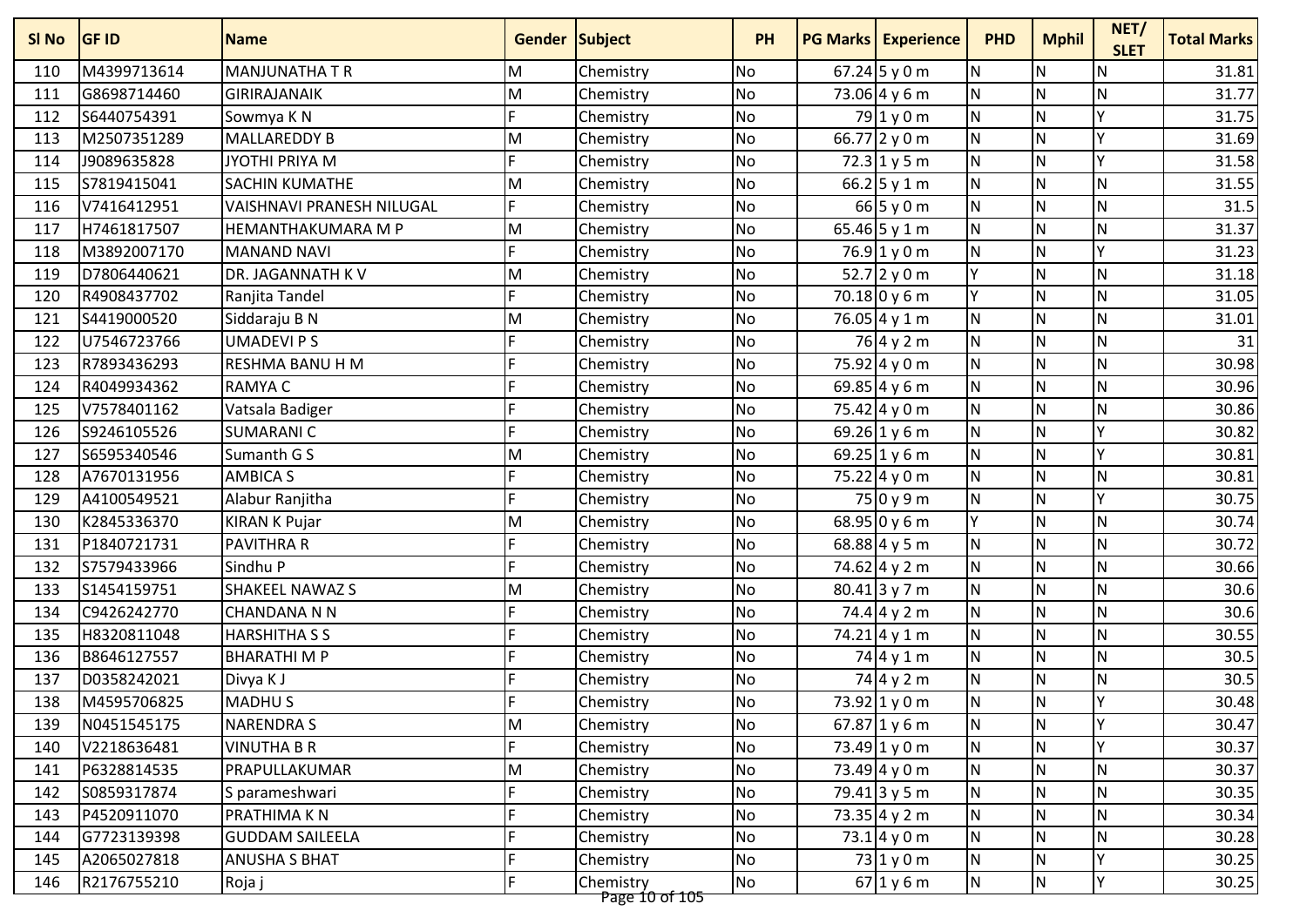| SI No | <b>GF ID</b> | <b>Name</b>               | <b>Gender Subject</b> |                             | <b>PH</b> |       | <b>PG Marks Experience</b>          | <b>PHD</b>     | <b>Mphil</b>            | NET/<br><b>SLET</b> | <b>Total Marks</b> |
|-------|--------------|---------------------------|-----------------------|-----------------------------|-----------|-------|-------------------------------------|----------------|-------------------------|---------------------|--------------------|
| 147   | A0504928373  | <b>ASHOKATD</b>           | M                     | Chemistry                   | <b>No</b> |       | $61$ 5 y 0 m                        | <b>N</b>       | ${\sf N}$               | N                   | 30.25              |
| 148   | Y0112216542  | Yashodha A S              |                       | Chemistry                   | <b>No</b> |       | 84.87 3 y 1 m                       | <b>N</b>       | N                       | $\mathsf{N}$        | 30.22              |
| 149   | C4520534225  | <b>CHARITHA A S</b>       |                       | Chemistry                   | <b>No</b> |       | $72.32 \mid 4 \mid 9 \mid 0 \mid m$ | N              | $\mathsf{N}$            | $\mathsf{N}$        | 30.08              |
| 150   | D1157351532  | <b>DILEEP N</b>           | M                     | Chemistry                   | <b>No</b> |       | $72.29$ 4 y 0 m                     | <b>N</b>       | N                       | $\mathsf{N}$        | 30.07              |
| 151   | A0396702718  | <b>AVINASH B</b>          | M                     | Chemistry                   | No        |       | 59.67 2 y 1 m                       | <b>N</b>       | N                       | Y                   | 29.92              |
| 152   | P0005014998  | <b>POOJA</b>              |                       | Chemistry                   | <b>No</b> |       | 71.68 4 y 0 m                       | <b>N</b>       | N                       | $\mathsf{N}$        | 29.92              |
| 153   | S5115823448  | Sushma                    |                       | Chemistry                   | <b>No</b> |       | 83.42 0 y 1 m                       | N              | $\mathsf{N}$            | $\checkmark$        | 29.86              |
| 154   | A8784807292  | <b>AMRUTHA M</b>          |                       | Chemistry                   | <b>No</b> |       | $77.4$ 0 y 6 m                      | N              | $\overline{\mathsf{N}}$ | Y                   | 29.85              |
| 155   | V6648911807  | <b>VIDYA M</b>            |                       | Chemistry                   | <b>No</b> |       | 77.28 3 y 4 m                       | N              | $\mathsf{N}$            | $\mathsf{N}$        | 29.82              |
| 156   | T7949446852  | Teena S                   |                       | Chemistry                   | <b>No</b> |       | $71.24$ 4 y 1 m                     | <b>N</b>       | $\mathsf{N}$            | $\mathsf{N}$        | 29.81              |
| 157   | N7079714114  | NEELAMMA G B              |                       | Chemistry                   | <b>No</b> |       | $77.18$ 3 y 4 m                     | <b>N</b>       | N                       | $\mathsf{N}$        | 29.8               |
| 158   | S0918157273  | suma kotawal              |                       | Chemistry                   | <b>No</b> |       | $71.2$ 4 y 0 m                      | N              | $\mathsf{N}$            | $\mathsf{N}$        | 29.8               |
| 159   | S9511705090  | SHILPA G A                |                       | Chemistry                   | <b>No</b> |       | 77 3 y 5 m                          | <b>N</b>       | N                       | $\mathsf{N}$        | 29.75              |
| 160   | A2090348831  | AKASHA M B                | M                     | Chemistry                   | No        |       | 70.96 1 y 0 m                       | <b>N</b>       | $\mathsf{N}$            | ٧                   | 29.74              |
| 161   | S3901113888  | Sahana.K.M                |                       | Chemistry                   | <b>No</b> |       | $70.9$ 4 y 3 m                      | N              | $\mathsf{N}$            | N                   | 29.73              |
| 162   | R9992936297  | Ramya S G                 |                       | Chemistry                   | <b>No</b> |       | 82.76 3 y 0 m                       | <b>N</b>       | $\mathsf{N}$            | $\mathsf{N}$        | 29.69              |
| 163   | V8569232385  | <b>VIJENDRAKN</b>         | M                     | Chemistry                   | <b>No</b> |       | 58.56 5 y 0 m                       | <b>N</b>       | $\mathsf{N}$            | $\mathsf{N}$        | 29.64              |
| 164   | S0157506353  | <b>SIDDAPPAK</b>          | M                     | Chemistry                   | <b>No</b> |       | 70.44 4 y 2 m                       | <b>N</b>       | N                       | $\mathsf{N}$        | 29.61              |
| 165   | N3853029358  | N M PRIYANKA              |                       | Chemistry                   | No        |       | 70.15 4 y 0 m                       | N              | N                       | $\mathsf{N}$        | 29.54              |
| 166   | C6720748684  | Chitrabhanu C P           |                       | Chemistry                   | <b>No</b> |       | $70.1$ 0 y 1 m                      | Y              | N                       | $\mathsf{N}$        | 29.53              |
| 167   | C1044206706  | <b>CHETANKUMAR K</b>      | M                     | Chemistry                   | <b>No</b> |       | $70.04$ 0 y 1 m                     | Y              | N                       | $\mathsf{N}$        | 29.51              |
| 168   | Y2137923049  | YATHISH SL                | M                     | Chemistry                   | <b>No</b> |       | $70$ 1 y 2 m                        | N              | $\mathsf{N}$            | Υ                   | 29.5               |
| 169   | H9315920418  | Hemalatha K               | M                     | Chemistry                   | <b>No</b> |       | $70$ 0 y 3 m                        | Y              | ${\sf N}$               | $\mathsf{N}$        | 29.5               |
| 170   | V7476736949  | Vijaya                    |                       | Chemistry                   | <b>No</b> |       | 63.91 4 y 6 m                       | IN.            | N                       | $\mathsf{N}$        | 29.48              |
| 171   | P1728826015  | Pushpalatha V             |                       | Chemistry                   | <b>No</b> |       | 69.87 1 y 0 m                       | <b>N</b>       | N                       | v                   | 29.47              |
| 172   | B4/00116809  | Bindu kornipalli Rammohan |                       | Chemistry                   | <b>No</b> |       | 63.65 4 y 6 m                       | N              | $\mathsf{N}$            | $\mathsf{N}$        | 29.41              |
| 173   | A1918735867  | Adarsha M                 | M                     | Chemistry                   | <b>No</b> |       | $81.58$ 0 y 1 m                     | N              | $\overline{\mathsf{N}}$ | Y                   | 29.4               |
| 174   | L5178106621  | LAVANYA SV                |                       | Chemistry                   | <b>No</b> |       | 57.55 $5$ y 0 m                     | N              | ${\sf N}$               | ${\sf N}$           | 29.39              |
| 175   | D8644936506  | <b>DSOUZA RANI</b>        |                       | Chemistry                   | <b>No</b> |       | 69.5 4 y 1 m                        | <b>N</b>       | $\mathsf{N}$            | ${\sf N}$           | 29.38              |
| 176   | G0731349242  | <b>GOVINDA</b>            | lм                    | Chemistry                   | No        |       | $57.21$ 5 y 2 m                     | I <sub>N</sub> | N                       | IN.                 | 29.3               |
| 177   | J9155757889  | <b>JYOTI K</b>            |                       | Chemistry                   | No        |       | 69.12 0 y 9 m                       | N              | ${\sf N}$               |                     | 29.28              |
| 178   | D4249501083  | DEEPIKA N PRABHU          | F                     | Chemistry                   | No        |       | 69.1 3 y 9 m                        | <b>N</b>       | $\mathsf{N}$            | $\mathsf{N}$        | 29.28              |
| 179   | S9355108208  | SHANKARAGOUDA K SANNAKKI  | M                     | Chemistry                   | No        |       | $63$ 1 y 6 m                        | <b>N</b>       | ${\sf N}$               |                     | 29.25              |
| 180   | G5554451847  | <b>GIRISH Y R</b>         | M                     | Chemistry                   | No        |       | 56.95 $1 y 0 m$                     | Y              | ${\sf N}$               | $\mathsf{N}$        | 29.24              |
| 181   | A6117432898  | Amrutha P                 |                       | Chemistry                   | No        |       | 68.75 4 y 0 m                       | IN.            | ${\sf N}$               | $\mathsf{N}$        | 29.19              |
| 182   | S1802615039  | <b>SWAPNA KOPPA</b>       | F.                    | Chemistry                   | No        |       | 68.7 $4 y 0 m$                      | N.             | $\mathsf{N}$            | N                   | 29.18              |
| 183   | S4657205782  | <b>SWETHA THIPPAIAH</b>   | F                     | Chemistry<br>Page 11 of 105 | No        | 68.59 | 4y1m                                | N              | $\mathsf{N}$            | $\mathsf{N}$        | 29.15              |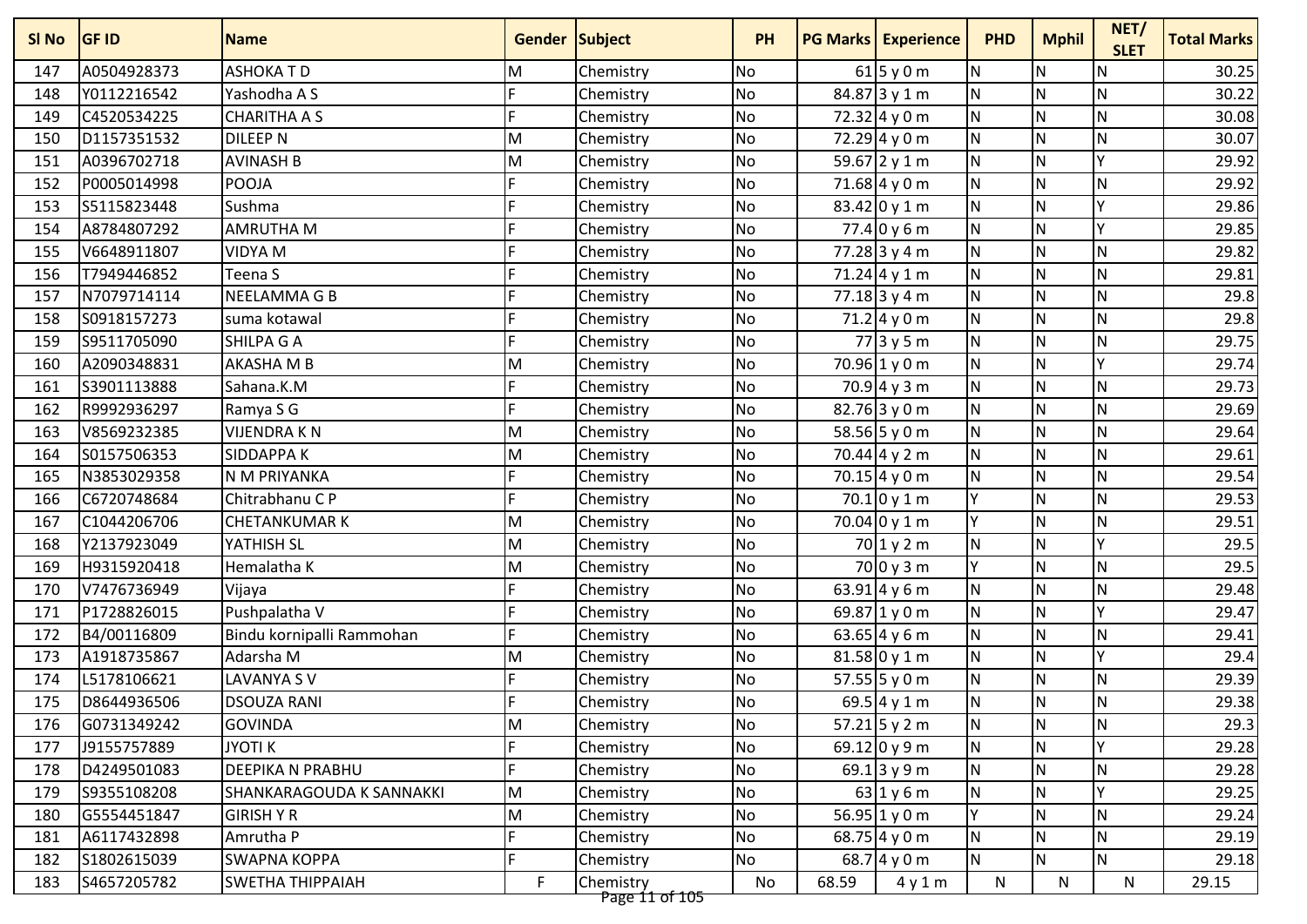| 29.11<br>R7142902540<br><b>RAMA SHEKHAR</b><br><b>No</b><br>N<br>184<br>68.45 1 y 1 m<br>${\sf N}$<br>Chemistry<br>M<br>N<br>$\mathsf{N}$<br>D2962521288<br>No<br>$68.36$ 4 y 2 m<br>$\mathsf{N}$<br>29.09<br>185<br>Divya Kiran Menezes<br>Chemistry<br>N<br>N<br>P0660710434<br><b>No</b><br>$74.3$ 3 y 5 m<br>$\mathsf{N}$<br>29.08<br>186<br>POOJA G RAIKAR<br>Chemistry<br>IN.<br>N<br>N<br><b>No</b><br>$80.2$ 3 y 0 m<br>187<br>S8268301291<br><b>SHRIDHAR G B</b><br>M<br>Chemistry<br>29.05<br>N<br>No<br>68.2 4 y 2 m<br>N<br>N<br>29.05<br>188<br>S8186942993<br><b>SHRUTHIM</b><br>Chemistry<br>Y<br>N<br>N<br>189<br>P1196537621<br><b>PRADEEP KUMAR B M</b><br>No<br>56.16 $1 y 0 m$<br>29.04<br>M<br>Chemistry<br>N<br>N<br>N<br>29.03<br>190<br>V2646334645<br><b>VIKITA SUNGAR</b><br>No<br>$68.13$ 4 y 0 m<br>Chemistry<br>N<br>${\sf N}$<br>$\mathsf{N}$<br>29<br>P2640346333<br>PRIYANKA P R<br>No<br>68 4 y 2 m<br>191<br>Chemistry<br>N<br>$\mathsf{N}$<br>$\mathsf{N}$<br>29<br>No<br>68 4 y 0 m<br>192<br>M9276726539<br><b>MEDHA SHANBHAG</b><br>Chemistry<br>29<br>N<br>N<br>G9492745018<br>No<br>62 4 y 6 m<br>$\mathsf{N}$<br>193<br><b>GAYITRI</b><br>Chemistry<br>$\overline{29}$<br>Mohammed irfan<br>N<br>v<br>N<br><b>No</b><br>$74.01$ 0 y 4 m<br>194<br>M5491420977<br>Chemistry<br>M<br>28.97<br>N<br>N<br>N<br>195<br>S5985324223<br>No<br>79.87 2 y 8 m<br><b>SAHANA K.S</b><br>Chemistry<br>N<br>N<br>N<br>196<br>S7460425813<br><b>No</b><br>67.83 3 y 8 m<br>28.96<br>Shyla M N<br>Chemistry<br>N<br>N<br>N<br>28.95<br>S1004210623<br><b>SHILPACR</b><br>$79.8$ 3 y 0 m<br>197<br>No<br>Chemistry<br>$67.8$ 0 y 2 m<br>Y<br>$\mathsf{N}$<br>G1307359551<br>No<br>$\mathsf{N}$<br>28.95<br>198<br>Girish Ariga<br>Chemistry<br>M<br>N<br>No<br>55.7 5 y 3 m<br>N<br>$\mathsf{N}$<br>199<br>V1788702657<br><b>VIVEKRAJ N</b><br>28.93<br>M<br>Chemistry<br>55.7 5 y 1 m<br>N<br>N<br>V1788724650<br><b>No</b><br>N<br>28.93<br>200<br><b>VIVEKRAJ N</b><br>M<br>Chemistry<br>N<br>N<br>N<br>G5491020771<br>No<br>$67.7$ 4 y 1 m<br>28.93<br>201<br><b>GURUBASAVARAJA A M</b><br>Chemistry<br>M<br>N<br>N<br>73.7 3 y 6 m<br>N<br>28.93<br>202<br>R6561123053<br>REVATI HUCHAKENCHANAVAR<br>No<br>Chemistry<br>N<br>M5147855154<br><b>No</b><br>67.62 3 y 8 m<br>$\mathsf{N}$<br>N<br>28.91<br>203<br><b>MANJUNATHA CV</b><br>M<br>Chemistry<br>N<br>$\mathsf{N}$<br>No<br>73.33 3y5m<br>$\mathsf{N}$<br>28.83<br>204<br>H9692505454<br>HANUMANTAPPA TALAWAR<br>M<br>Chemistry<br>N<br>N<br>205<br>S9587100146<br><b>No</b><br>$73.33$ 3 y 6 m<br>$\mathsf{N}$<br>28.83<br><b>SAI PRASHANTHI S</b><br>Chemistry<br>N<br>N<br>N<br><b>No</b><br>Y6207142920<br>Chemistry<br>$67.1$ 4 y 1 m<br>28.78<br>206<br>YOGESHWARA R<br>M<br>N<br>N<br>v<br>28.78<br>207<br>S4116207727<br>Sheela B<br>No<br>$67.1$ 1 y 0 m<br>Chemistry<br>N<br>$85$ 2 y 7 m<br>N<br>N<br>28.75<br>208<br>M3831436079<br>MUJEEDA BANU<br>No<br>Chemistry<br>N<br>P5710921637<br>N<br>N<br>28.75<br>209<br>PARVATI SHANKARNARAYAN BH<br>No<br>$67$ 4 y 0 m<br>Chemistry<br>N<br>${\sf N}$<br>N<br>A8473424942<br><b>ANUPAMA KONIMANI</b><br>No<br>$67$ 4 y 2 m<br>28.75<br>210<br>Chemistry<br>N<br>66.97 $4 y 0 m$<br>$\mathsf{N}$<br>A5660206425<br>No<br>${\sf N}$<br>28.74<br>211<br>Atheeba Asra Banu<br>Chemistry<br>N<br>$\overline{\mathsf{N}}$<br>N<br>No<br>66.83 4 y 0 m<br>28.71<br>212<br>P2126138153<br>Chemistry<br>Pooja P Gurav<br>IF<br>$72.73$ 3 y 5 m<br>N<br>No<br>IN.<br>S4974805055<br><b>SUCHITHRA</b><br>Chemistry<br>IN.<br>28.68<br>213<br>54.7 5 y 1 m<br>N<br>N<br>28.68<br>S2447335423<br>shwetha T<br>Chemistry<br><b>No</b><br>N<br>214<br>N<br>N<br>N<br><b>AKSHATA KARADE</b><br>No<br>66.45 4 y 0 m<br>28.61<br>215<br>A3666217723<br>Chemistry<br>$\mathsf{N}$<br>66.4 4 y 2 m<br>N<br>N<br>S1906903791<br>SOUMYA U V<br><b>No</b><br>28.6<br>216<br>Chemistry<br>$\mathsf{N}$<br>A3272125009<br>No<br>78.41 0 y 1 m<br>N<br>v<br>28.6<br>217<br>Arpita malagitti<br>Chemistry<br>N.<br>$\mathsf{N}$<br>No<br>60.36 4 y 4 m<br>N<br>B0018812922<br><b>BASAVESH NISTY</b><br>M<br>28.59<br>218<br>Chemistry<br>$\mathsf{N}$<br>$72.3$ 3 y 6 m<br>S8916910150<br>SHRUTHI T M<br><b>No</b><br>N<br><b>N</b><br>28.58<br>219<br>Chemistry<br>N<br>N<br>N.<br>M3713508604<br><b>MALATHIP</b><br>No<br>$78.3$ 3 y 2 m<br>28.58<br>220<br>Chemistry | SI No | <b>GF ID</b> | <b>Name</b> | Gender Subject |                | <b>PH</b> | <b>PG Marks   Experience</b> | <b>PHD</b> | <b>Mphil</b> | NET/<br><b>SLET</b> | <b>Total Marks</b> |
|----------------------------------------------------------------------------------------------------------------------------------------------------------------------------------------------------------------------------------------------------------------------------------------------------------------------------------------------------------------------------------------------------------------------------------------------------------------------------------------------------------------------------------------------------------------------------------------------------------------------------------------------------------------------------------------------------------------------------------------------------------------------------------------------------------------------------------------------------------------------------------------------------------------------------------------------------------------------------------------------------------------------------------------------------------------------------------------------------------------------------------------------------------------------------------------------------------------------------------------------------------------------------------------------------------------------------------------------------------------------------------------------------------------------------------------------------------------------------------------------------------------------------------------------------------------------------------------------------------------------------------------------------------------------------------------------------------------------------------------------------------------------------------------------------------------------------------------------------------------------------------------------------------------------------------------------------------------------------------------------------------------------------------------------------------------------------------------------------------------------------------------------------------------------------------------------------------------------------------------------------------------------------------------------------------------------------------------------------------------------------------------------------------------------------------------------------------------------------------------------------------------------------------------------------------------------------------------------------------------------------------------------------------------------------------------------------------------------------------------------------------------------------------------------------------------------------------------------------------------------------------------------------------------------------------------------------------------------------------------------------------------------------------------------------------------------------------------------------------------------------------------------------------------------------------------------------------------------------------------------------------------------------------------------------------------------------------------------------------------------------------------------------------------------------------------------------------------------------------------------------------------------------------------------------------------------------------------------------------------------------------------------------------------------------------------------------------------------------------------------------------------------------------------------------------------------------------------------------------------------------------------------------------------------------------------------------------------------------------------------------------------------------------------------------------------------------------------------------------------------------------------------------------------------------------------------------------------------------------------------------------------------------------------------------------------------------------------------------------------------------------------------|-------|--------------|-------------|----------------|----------------|-----------|------------------------------|------------|--------------|---------------------|--------------------|
|                                                                                                                                                                                                                                                                                                                                                                                                                                                                                                                                                                                                                                                                                                                                                                                                                                                                                                                                                                                                                                                                                                                                                                                                                                                                                                                                                                                                                                                                                                                                                                                                                                                                                                                                                                                                                                                                                                                                                                                                                                                                                                                                                                                                                                                                                                                                                                                                                                                                                                                                                                                                                                                                                                                                                                                                                                                                                                                                                                                                                                                                                                                                                                                                                                                                                                                                                                                                                                                                                                                                                                                                                                                                                                                                                                                                                                                                                                                                                                                                                                                                                                                                                                                                                                                                                                                                                                                              |       |              |             |                |                |           |                              |            |              |                     |                    |
|                                                                                                                                                                                                                                                                                                                                                                                                                                                                                                                                                                                                                                                                                                                                                                                                                                                                                                                                                                                                                                                                                                                                                                                                                                                                                                                                                                                                                                                                                                                                                                                                                                                                                                                                                                                                                                                                                                                                                                                                                                                                                                                                                                                                                                                                                                                                                                                                                                                                                                                                                                                                                                                                                                                                                                                                                                                                                                                                                                                                                                                                                                                                                                                                                                                                                                                                                                                                                                                                                                                                                                                                                                                                                                                                                                                                                                                                                                                                                                                                                                                                                                                                                                                                                                                                                                                                                                                              |       |              |             |                |                |           |                              |            |              |                     |                    |
|                                                                                                                                                                                                                                                                                                                                                                                                                                                                                                                                                                                                                                                                                                                                                                                                                                                                                                                                                                                                                                                                                                                                                                                                                                                                                                                                                                                                                                                                                                                                                                                                                                                                                                                                                                                                                                                                                                                                                                                                                                                                                                                                                                                                                                                                                                                                                                                                                                                                                                                                                                                                                                                                                                                                                                                                                                                                                                                                                                                                                                                                                                                                                                                                                                                                                                                                                                                                                                                                                                                                                                                                                                                                                                                                                                                                                                                                                                                                                                                                                                                                                                                                                                                                                                                                                                                                                                                              |       |              |             |                |                |           |                              |            |              |                     |                    |
|                                                                                                                                                                                                                                                                                                                                                                                                                                                                                                                                                                                                                                                                                                                                                                                                                                                                                                                                                                                                                                                                                                                                                                                                                                                                                                                                                                                                                                                                                                                                                                                                                                                                                                                                                                                                                                                                                                                                                                                                                                                                                                                                                                                                                                                                                                                                                                                                                                                                                                                                                                                                                                                                                                                                                                                                                                                                                                                                                                                                                                                                                                                                                                                                                                                                                                                                                                                                                                                                                                                                                                                                                                                                                                                                                                                                                                                                                                                                                                                                                                                                                                                                                                                                                                                                                                                                                                                              |       |              |             |                |                |           |                              |            |              |                     |                    |
|                                                                                                                                                                                                                                                                                                                                                                                                                                                                                                                                                                                                                                                                                                                                                                                                                                                                                                                                                                                                                                                                                                                                                                                                                                                                                                                                                                                                                                                                                                                                                                                                                                                                                                                                                                                                                                                                                                                                                                                                                                                                                                                                                                                                                                                                                                                                                                                                                                                                                                                                                                                                                                                                                                                                                                                                                                                                                                                                                                                                                                                                                                                                                                                                                                                                                                                                                                                                                                                                                                                                                                                                                                                                                                                                                                                                                                                                                                                                                                                                                                                                                                                                                                                                                                                                                                                                                                                              |       |              |             |                |                |           |                              |            |              |                     |                    |
|                                                                                                                                                                                                                                                                                                                                                                                                                                                                                                                                                                                                                                                                                                                                                                                                                                                                                                                                                                                                                                                                                                                                                                                                                                                                                                                                                                                                                                                                                                                                                                                                                                                                                                                                                                                                                                                                                                                                                                                                                                                                                                                                                                                                                                                                                                                                                                                                                                                                                                                                                                                                                                                                                                                                                                                                                                                                                                                                                                                                                                                                                                                                                                                                                                                                                                                                                                                                                                                                                                                                                                                                                                                                                                                                                                                                                                                                                                                                                                                                                                                                                                                                                                                                                                                                                                                                                                                              |       |              |             |                |                |           |                              |            |              |                     |                    |
|                                                                                                                                                                                                                                                                                                                                                                                                                                                                                                                                                                                                                                                                                                                                                                                                                                                                                                                                                                                                                                                                                                                                                                                                                                                                                                                                                                                                                                                                                                                                                                                                                                                                                                                                                                                                                                                                                                                                                                                                                                                                                                                                                                                                                                                                                                                                                                                                                                                                                                                                                                                                                                                                                                                                                                                                                                                                                                                                                                                                                                                                                                                                                                                                                                                                                                                                                                                                                                                                                                                                                                                                                                                                                                                                                                                                                                                                                                                                                                                                                                                                                                                                                                                                                                                                                                                                                                                              |       |              |             |                |                |           |                              |            |              |                     |                    |
|                                                                                                                                                                                                                                                                                                                                                                                                                                                                                                                                                                                                                                                                                                                                                                                                                                                                                                                                                                                                                                                                                                                                                                                                                                                                                                                                                                                                                                                                                                                                                                                                                                                                                                                                                                                                                                                                                                                                                                                                                                                                                                                                                                                                                                                                                                                                                                                                                                                                                                                                                                                                                                                                                                                                                                                                                                                                                                                                                                                                                                                                                                                                                                                                                                                                                                                                                                                                                                                                                                                                                                                                                                                                                                                                                                                                                                                                                                                                                                                                                                                                                                                                                                                                                                                                                                                                                                                              |       |              |             |                |                |           |                              |            |              |                     |                    |
|                                                                                                                                                                                                                                                                                                                                                                                                                                                                                                                                                                                                                                                                                                                                                                                                                                                                                                                                                                                                                                                                                                                                                                                                                                                                                                                                                                                                                                                                                                                                                                                                                                                                                                                                                                                                                                                                                                                                                                                                                                                                                                                                                                                                                                                                                                                                                                                                                                                                                                                                                                                                                                                                                                                                                                                                                                                                                                                                                                                                                                                                                                                                                                                                                                                                                                                                                                                                                                                                                                                                                                                                                                                                                                                                                                                                                                                                                                                                                                                                                                                                                                                                                                                                                                                                                                                                                                                              |       |              |             |                |                |           |                              |            |              |                     |                    |
|                                                                                                                                                                                                                                                                                                                                                                                                                                                                                                                                                                                                                                                                                                                                                                                                                                                                                                                                                                                                                                                                                                                                                                                                                                                                                                                                                                                                                                                                                                                                                                                                                                                                                                                                                                                                                                                                                                                                                                                                                                                                                                                                                                                                                                                                                                                                                                                                                                                                                                                                                                                                                                                                                                                                                                                                                                                                                                                                                                                                                                                                                                                                                                                                                                                                                                                                                                                                                                                                                                                                                                                                                                                                                                                                                                                                                                                                                                                                                                                                                                                                                                                                                                                                                                                                                                                                                                                              |       |              |             |                |                |           |                              |            |              |                     |                    |
|                                                                                                                                                                                                                                                                                                                                                                                                                                                                                                                                                                                                                                                                                                                                                                                                                                                                                                                                                                                                                                                                                                                                                                                                                                                                                                                                                                                                                                                                                                                                                                                                                                                                                                                                                                                                                                                                                                                                                                                                                                                                                                                                                                                                                                                                                                                                                                                                                                                                                                                                                                                                                                                                                                                                                                                                                                                                                                                                                                                                                                                                                                                                                                                                                                                                                                                                                                                                                                                                                                                                                                                                                                                                                                                                                                                                                                                                                                                                                                                                                                                                                                                                                                                                                                                                                                                                                                                              |       |              |             |                |                |           |                              |            |              |                     |                    |
|                                                                                                                                                                                                                                                                                                                                                                                                                                                                                                                                                                                                                                                                                                                                                                                                                                                                                                                                                                                                                                                                                                                                                                                                                                                                                                                                                                                                                                                                                                                                                                                                                                                                                                                                                                                                                                                                                                                                                                                                                                                                                                                                                                                                                                                                                                                                                                                                                                                                                                                                                                                                                                                                                                                                                                                                                                                                                                                                                                                                                                                                                                                                                                                                                                                                                                                                                                                                                                                                                                                                                                                                                                                                                                                                                                                                                                                                                                                                                                                                                                                                                                                                                                                                                                                                                                                                                                                              |       |              |             |                |                |           |                              |            |              |                     |                    |
|                                                                                                                                                                                                                                                                                                                                                                                                                                                                                                                                                                                                                                                                                                                                                                                                                                                                                                                                                                                                                                                                                                                                                                                                                                                                                                                                                                                                                                                                                                                                                                                                                                                                                                                                                                                                                                                                                                                                                                                                                                                                                                                                                                                                                                                                                                                                                                                                                                                                                                                                                                                                                                                                                                                                                                                                                                                                                                                                                                                                                                                                                                                                                                                                                                                                                                                                                                                                                                                                                                                                                                                                                                                                                                                                                                                                                                                                                                                                                                                                                                                                                                                                                                                                                                                                                                                                                                                              |       |              |             |                |                |           |                              |            |              |                     |                    |
|                                                                                                                                                                                                                                                                                                                                                                                                                                                                                                                                                                                                                                                                                                                                                                                                                                                                                                                                                                                                                                                                                                                                                                                                                                                                                                                                                                                                                                                                                                                                                                                                                                                                                                                                                                                                                                                                                                                                                                                                                                                                                                                                                                                                                                                                                                                                                                                                                                                                                                                                                                                                                                                                                                                                                                                                                                                                                                                                                                                                                                                                                                                                                                                                                                                                                                                                                                                                                                                                                                                                                                                                                                                                                                                                                                                                                                                                                                                                                                                                                                                                                                                                                                                                                                                                                                                                                                                              |       |              |             |                |                |           |                              |            |              |                     |                    |
|                                                                                                                                                                                                                                                                                                                                                                                                                                                                                                                                                                                                                                                                                                                                                                                                                                                                                                                                                                                                                                                                                                                                                                                                                                                                                                                                                                                                                                                                                                                                                                                                                                                                                                                                                                                                                                                                                                                                                                                                                                                                                                                                                                                                                                                                                                                                                                                                                                                                                                                                                                                                                                                                                                                                                                                                                                                                                                                                                                                                                                                                                                                                                                                                                                                                                                                                                                                                                                                                                                                                                                                                                                                                                                                                                                                                                                                                                                                                                                                                                                                                                                                                                                                                                                                                                                                                                                                              |       |              |             |                |                |           |                              |            |              |                     |                    |
|                                                                                                                                                                                                                                                                                                                                                                                                                                                                                                                                                                                                                                                                                                                                                                                                                                                                                                                                                                                                                                                                                                                                                                                                                                                                                                                                                                                                                                                                                                                                                                                                                                                                                                                                                                                                                                                                                                                                                                                                                                                                                                                                                                                                                                                                                                                                                                                                                                                                                                                                                                                                                                                                                                                                                                                                                                                                                                                                                                                                                                                                                                                                                                                                                                                                                                                                                                                                                                                                                                                                                                                                                                                                                                                                                                                                                                                                                                                                                                                                                                                                                                                                                                                                                                                                                                                                                                                              |       |              |             |                |                |           |                              |            |              |                     |                    |
|                                                                                                                                                                                                                                                                                                                                                                                                                                                                                                                                                                                                                                                                                                                                                                                                                                                                                                                                                                                                                                                                                                                                                                                                                                                                                                                                                                                                                                                                                                                                                                                                                                                                                                                                                                                                                                                                                                                                                                                                                                                                                                                                                                                                                                                                                                                                                                                                                                                                                                                                                                                                                                                                                                                                                                                                                                                                                                                                                                                                                                                                                                                                                                                                                                                                                                                                                                                                                                                                                                                                                                                                                                                                                                                                                                                                                                                                                                                                                                                                                                                                                                                                                                                                                                                                                                                                                                                              |       |              |             |                |                |           |                              |            |              |                     |                    |
|                                                                                                                                                                                                                                                                                                                                                                                                                                                                                                                                                                                                                                                                                                                                                                                                                                                                                                                                                                                                                                                                                                                                                                                                                                                                                                                                                                                                                                                                                                                                                                                                                                                                                                                                                                                                                                                                                                                                                                                                                                                                                                                                                                                                                                                                                                                                                                                                                                                                                                                                                                                                                                                                                                                                                                                                                                                                                                                                                                                                                                                                                                                                                                                                                                                                                                                                                                                                                                                                                                                                                                                                                                                                                                                                                                                                                                                                                                                                                                                                                                                                                                                                                                                                                                                                                                                                                                                              |       |              |             |                |                |           |                              |            |              |                     |                    |
|                                                                                                                                                                                                                                                                                                                                                                                                                                                                                                                                                                                                                                                                                                                                                                                                                                                                                                                                                                                                                                                                                                                                                                                                                                                                                                                                                                                                                                                                                                                                                                                                                                                                                                                                                                                                                                                                                                                                                                                                                                                                                                                                                                                                                                                                                                                                                                                                                                                                                                                                                                                                                                                                                                                                                                                                                                                                                                                                                                                                                                                                                                                                                                                                                                                                                                                                                                                                                                                                                                                                                                                                                                                                                                                                                                                                                                                                                                                                                                                                                                                                                                                                                                                                                                                                                                                                                                                              |       |              |             |                |                |           |                              |            |              |                     |                    |
|                                                                                                                                                                                                                                                                                                                                                                                                                                                                                                                                                                                                                                                                                                                                                                                                                                                                                                                                                                                                                                                                                                                                                                                                                                                                                                                                                                                                                                                                                                                                                                                                                                                                                                                                                                                                                                                                                                                                                                                                                                                                                                                                                                                                                                                                                                                                                                                                                                                                                                                                                                                                                                                                                                                                                                                                                                                                                                                                                                                                                                                                                                                                                                                                                                                                                                                                                                                                                                                                                                                                                                                                                                                                                                                                                                                                                                                                                                                                                                                                                                                                                                                                                                                                                                                                                                                                                                                              |       |              |             |                |                |           |                              |            |              |                     |                    |
|                                                                                                                                                                                                                                                                                                                                                                                                                                                                                                                                                                                                                                                                                                                                                                                                                                                                                                                                                                                                                                                                                                                                                                                                                                                                                                                                                                                                                                                                                                                                                                                                                                                                                                                                                                                                                                                                                                                                                                                                                                                                                                                                                                                                                                                                                                                                                                                                                                                                                                                                                                                                                                                                                                                                                                                                                                                                                                                                                                                                                                                                                                                                                                                                                                                                                                                                                                                                                                                                                                                                                                                                                                                                                                                                                                                                                                                                                                                                                                                                                                                                                                                                                                                                                                                                                                                                                                                              |       |              |             |                |                |           |                              |            |              |                     |                    |
|                                                                                                                                                                                                                                                                                                                                                                                                                                                                                                                                                                                                                                                                                                                                                                                                                                                                                                                                                                                                                                                                                                                                                                                                                                                                                                                                                                                                                                                                                                                                                                                                                                                                                                                                                                                                                                                                                                                                                                                                                                                                                                                                                                                                                                                                                                                                                                                                                                                                                                                                                                                                                                                                                                                                                                                                                                                                                                                                                                                                                                                                                                                                                                                                                                                                                                                                                                                                                                                                                                                                                                                                                                                                                                                                                                                                                                                                                                                                                                                                                                                                                                                                                                                                                                                                                                                                                                                              |       |              |             |                |                |           |                              |            |              |                     |                    |
|                                                                                                                                                                                                                                                                                                                                                                                                                                                                                                                                                                                                                                                                                                                                                                                                                                                                                                                                                                                                                                                                                                                                                                                                                                                                                                                                                                                                                                                                                                                                                                                                                                                                                                                                                                                                                                                                                                                                                                                                                                                                                                                                                                                                                                                                                                                                                                                                                                                                                                                                                                                                                                                                                                                                                                                                                                                                                                                                                                                                                                                                                                                                                                                                                                                                                                                                                                                                                                                                                                                                                                                                                                                                                                                                                                                                                                                                                                                                                                                                                                                                                                                                                                                                                                                                                                                                                                                              |       |              |             |                |                |           |                              |            |              |                     |                    |
|                                                                                                                                                                                                                                                                                                                                                                                                                                                                                                                                                                                                                                                                                                                                                                                                                                                                                                                                                                                                                                                                                                                                                                                                                                                                                                                                                                                                                                                                                                                                                                                                                                                                                                                                                                                                                                                                                                                                                                                                                                                                                                                                                                                                                                                                                                                                                                                                                                                                                                                                                                                                                                                                                                                                                                                                                                                                                                                                                                                                                                                                                                                                                                                                                                                                                                                                                                                                                                                                                                                                                                                                                                                                                                                                                                                                                                                                                                                                                                                                                                                                                                                                                                                                                                                                                                                                                                                              |       |              |             |                |                |           |                              |            |              |                     |                    |
|                                                                                                                                                                                                                                                                                                                                                                                                                                                                                                                                                                                                                                                                                                                                                                                                                                                                                                                                                                                                                                                                                                                                                                                                                                                                                                                                                                                                                                                                                                                                                                                                                                                                                                                                                                                                                                                                                                                                                                                                                                                                                                                                                                                                                                                                                                                                                                                                                                                                                                                                                                                                                                                                                                                                                                                                                                                                                                                                                                                                                                                                                                                                                                                                                                                                                                                                                                                                                                                                                                                                                                                                                                                                                                                                                                                                                                                                                                                                                                                                                                                                                                                                                                                                                                                                                                                                                                                              |       |              |             |                |                |           |                              |            |              |                     |                    |
|                                                                                                                                                                                                                                                                                                                                                                                                                                                                                                                                                                                                                                                                                                                                                                                                                                                                                                                                                                                                                                                                                                                                                                                                                                                                                                                                                                                                                                                                                                                                                                                                                                                                                                                                                                                                                                                                                                                                                                                                                                                                                                                                                                                                                                                                                                                                                                                                                                                                                                                                                                                                                                                                                                                                                                                                                                                                                                                                                                                                                                                                                                                                                                                                                                                                                                                                                                                                                                                                                                                                                                                                                                                                                                                                                                                                                                                                                                                                                                                                                                                                                                                                                                                                                                                                                                                                                                                              |       |              |             |                |                |           |                              |            |              |                     |                    |
|                                                                                                                                                                                                                                                                                                                                                                                                                                                                                                                                                                                                                                                                                                                                                                                                                                                                                                                                                                                                                                                                                                                                                                                                                                                                                                                                                                                                                                                                                                                                                                                                                                                                                                                                                                                                                                                                                                                                                                                                                                                                                                                                                                                                                                                                                                                                                                                                                                                                                                                                                                                                                                                                                                                                                                                                                                                                                                                                                                                                                                                                                                                                                                                                                                                                                                                                                                                                                                                                                                                                                                                                                                                                                                                                                                                                                                                                                                                                                                                                                                                                                                                                                                                                                                                                                                                                                                                              |       |              |             |                |                |           |                              |            |              |                     |                    |
|                                                                                                                                                                                                                                                                                                                                                                                                                                                                                                                                                                                                                                                                                                                                                                                                                                                                                                                                                                                                                                                                                                                                                                                                                                                                                                                                                                                                                                                                                                                                                                                                                                                                                                                                                                                                                                                                                                                                                                                                                                                                                                                                                                                                                                                                                                                                                                                                                                                                                                                                                                                                                                                                                                                                                                                                                                                                                                                                                                                                                                                                                                                                                                                                                                                                                                                                                                                                                                                                                                                                                                                                                                                                                                                                                                                                                                                                                                                                                                                                                                                                                                                                                                                                                                                                                                                                                                                              |       |              |             |                |                |           |                              |            |              |                     |                    |
|                                                                                                                                                                                                                                                                                                                                                                                                                                                                                                                                                                                                                                                                                                                                                                                                                                                                                                                                                                                                                                                                                                                                                                                                                                                                                                                                                                                                                                                                                                                                                                                                                                                                                                                                                                                                                                                                                                                                                                                                                                                                                                                                                                                                                                                                                                                                                                                                                                                                                                                                                                                                                                                                                                                                                                                                                                                                                                                                                                                                                                                                                                                                                                                                                                                                                                                                                                                                                                                                                                                                                                                                                                                                                                                                                                                                                                                                                                                                                                                                                                                                                                                                                                                                                                                                                                                                                                                              |       |              |             |                |                |           |                              |            |              |                     |                    |
|                                                                                                                                                                                                                                                                                                                                                                                                                                                                                                                                                                                                                                                                                                                                                                                                                                                                                                                                                                                                                                                                                                                                                                                                                                                                                                                                                                                                                                                                                                                                                                                                                                                                                                                                                                                                                                                                                                                                                                                                                                                                                                                                                                                                                                                                                                                                                                                                                                                                                                                                                                                                                                                                                                                                                                                                                                                                                                                                                                                                                                                                                                                                                                                                                                                                                                                                                                                                                                                                                                                                                                                                                                                                                                                                                                                                                                                                                                                                                                                                                                                                                                                                                                                                                                                                                                                                                                                              |       |              |             |                |                |           |                              |            |              |                     |                    |
|                                                                                                                                                                                                                                                                                                                                                                                                                                                                                                                                                                                                                                                                                                                                                                                                                                                                                                                                                                                                                                                                                                                                                                                                                                                                                                                                                                                                                                                                                                                                                                                                                                                                                                                                                                                                                                                                                                                                                                                                                                                                                                                                                                                                                                                                                                                                                                                                                                                                                                                                                                                                                                                                                                                                                                                                                                                                                                                                                                                                                                                                                                                                                                                                                                                                                                                                                                                                                                                                                                                                                                                                                                                                                                                                                                                                                                                                                                                                                                                                                                                                                                                                                                                                                                                                                                                                                                                              |       |              |             |                |                |           |                              |            |              |                     |                    |
|                                                                                                                                                                                                                                                                                                                                                                                                                                                                                                                                                                                                                                                                                                                                                                                                                                                                                                                                                                                                                                                                                                                                                                                                                                                                                                                                                                                                                                                                                                                                                                                                                                                                                                                                                                                                                                                                                                                                                                                                                                                                                                                                                                                                                                                                                                                                                                                                                                                                                                                                                                                                                                                                                                                                                                                                                                                                                                                                                                                                                                                                                                                                                                                                                                                                                                                                                                                                                                                                                                                                                                                                                                                                                                                                                                                                                                                                                                                                                                                                                                                                                                                                                                                                                                                                                                                                                                                              |       |              |             |                |                |           |                              |            |              |                     |                    |
|                                                                                                                                                                                                                                                                                                                                                                                                                                                                                                                                                                                                                                                                                                                                                                                                                                                                                                                                                                                                                                                                                                                                                                                                                                                                                                                                                                                                                                                                                                                                                                                                                                                                                                                                                                                                                                                                                                                                                                                                                                                                                                                                                                                                                                                                                                                                                                                                                                                                                                                                                                                                                                                                                                                                                                                                                                                                                                                                                                                                                                                                                                                                                                                                                                                                                                                                                                                                                                                                                                                                                                                                                                                                                                                                                                                                                                                                                                                                                                                                                                                                                                                                                                                                                                                                                                                                                                                              |       |              |             |                |                |           |                              |            |              |                     |                    |
|                                                                                                                                                                                                                                                                                                                                                                                                                                                                                                                                                                                                                                                                                                                                                                                                                                                                                                                                                                                                                                                                                                                                                                                                                                                                                                                                                                                                                                                                                                                                                                                                                                                                                                                                                                                                                                                                                                                                                                                                                                                                                                                                                                                                                                                                                                                                                                                                                                                                                                                                                                                                                                                                                                                                                                                                                                                                                                                                                                                                                                                                                                                                                                                                                                                                                                                                                                                                                                                                                                                                                                                                                                                                                                                                                                                                                                                                                                                                                                                                                                                                                                                                                                                                                                                                                                                                                                                              |       |              |             |                |                |           |                              |            |              |                     |                    |
|                                                                                                                                                                                                                                                                                                                                                                                                                                                                                                                                                                                                                                                                                                                                                                                                                                                                                                                                                                                                                                                                                                                                                                                                                                                                                                                                                                                                                                                                                                                                                                                                                                                                                                                                                                                                                                                                                                                                                                                                                                                                                                                                                                                                                                                                                                                                                                                                                                                                                                                                                                                                                                                                                                                                                                                                                                                                                                                                                                                                                                                                                                                                                                                                                                                                                                                                                                                                                                                                                                                                                                                                                                                                                                                                                                                                                                                                                                                                                                                                                                                                                                                                                                                                                                                                                                                                                                                              |       |              |             |                |                |           |                              |            |              |                     |                    |
|                                                                                                                                                                                                                                                                                                                                                                                                                                                                                                                                                                                                                                                                                                                                                                                                                                                                                                                                                                                                                                                                                                                                                                                                                                                                                                                                                                                                                                                                                                                                                                                                                                                                                                                                                                                                                                                                                                                                                                                                                                                                                                                                                                                                                                                                                                                                                                                                                                                                                                                                                                                                                                                                                                                                                                                                                                                                                                                                                                                                                                                                                                                                                                                                                                                                                                                                                                                                                                                                                                                                                                                                                                                                                                                                                                                                                                                                                                                                                                                                                                                                                                                                                                                                                                                                                                                                                                                              |       |              |             |                |                |           |                              |            |              |                     |                    |
|                                                                                                                                                                                                                                                                                                                                                                                                                                                                                                                                                                                                                                                                                                                                                                                                                                                                                                                                                                                                                                                                                                                                                                                                                                                                                                                                                                                                                                                                                                                                                                                                                                                                                                                                                                                                                                                                                                                                                                                                                                                                                                                                                                                                                                                                                                                                                                                                                                                                                                                                                                                                                                                                                                                                                                                                                                                                                                                                                                                                                                                                                                                                                                                                                                                                                                                                                                                                                                                                                                                                                                                                                                                                                                                                                                                                                                                                                                                                                                                                                                                                                                                                                                                                                                                                                                                                                                                              |       |              |             |                | Page 12 of 105 |           |                              |            |              |                     |                    |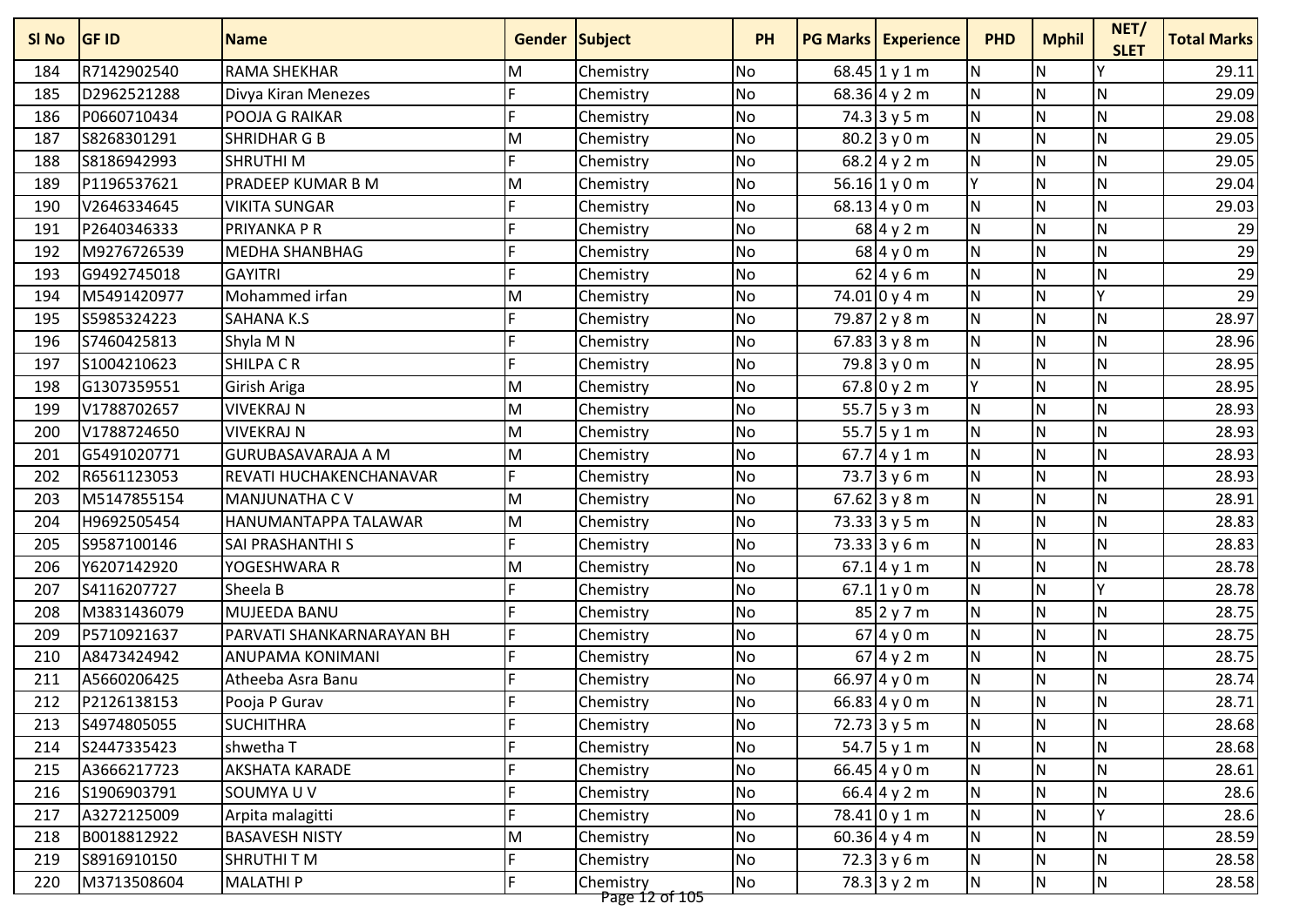| SI No              | <b>GF ID</b> | <b>Name</b>      | <b>Gender Subject</b> |           | PH  | <b>PG Marks Experience</b> | <b>PHD</b> | <b>Mphil</b> | NET<br><b>SLET</b> | <b>Total Marks</b> |
|--------------------|--------------|------------------|-----------------------|-----------|-----|----------------------------|------------|--------------|--------------------|--------------------|
| 221<br><u>__ _</u> | S0983105688  | <b>SHARATHYS</b> | ΙM                    | Chemistry | lNo | $72.24$ 0 y 5 m            | IN         |              |                    | 28.56              |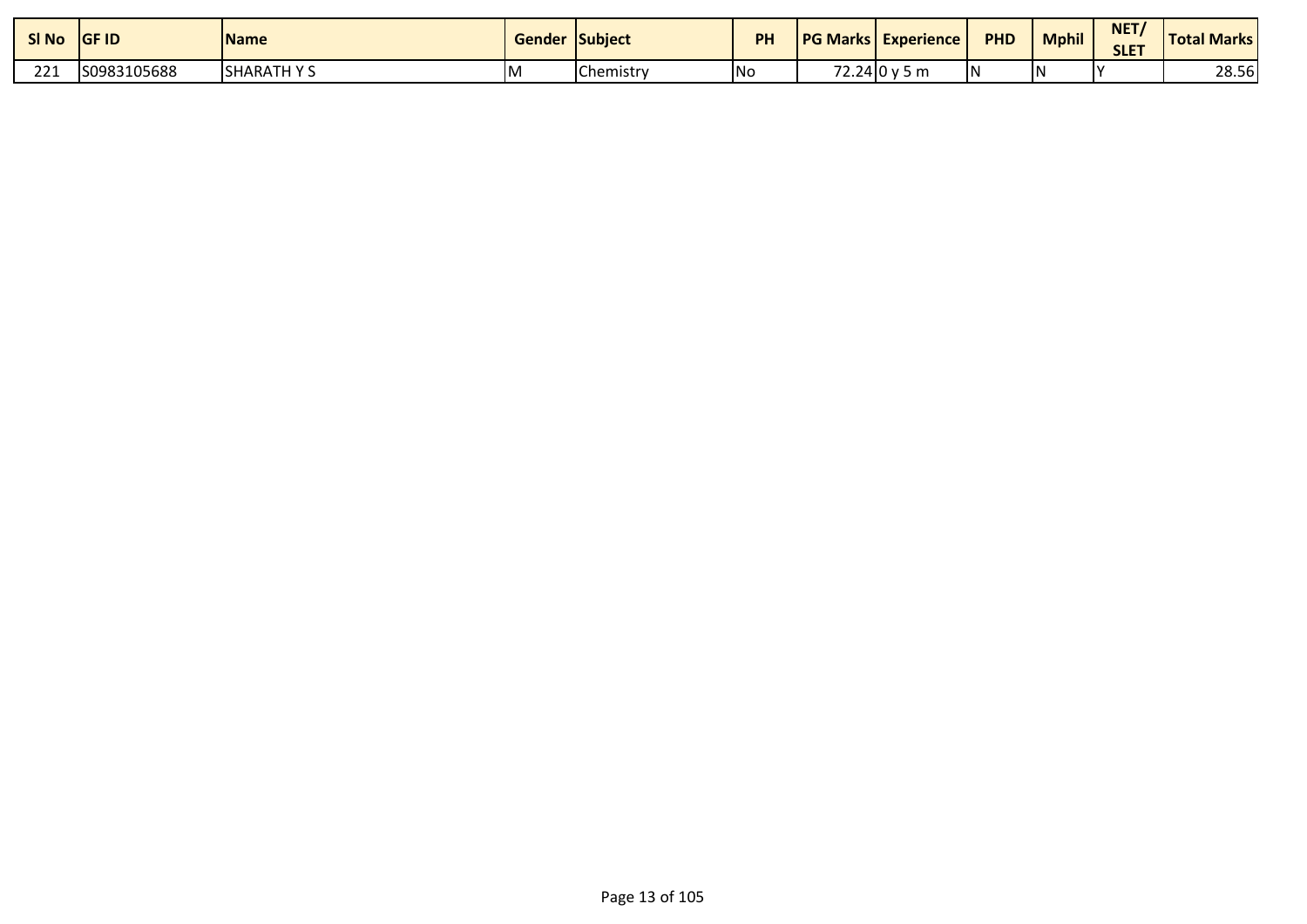| SI No          | <b>GF ID</b> | <b>Name</b>                   | <b>Gender Subject</b> |                 | <b>PH</b> |       | <b>PG Marks Experience</b> | <b>PHD</b> | <b>Mphil</b> | NET/<br><b>SLET</b> | <b>Total Marks</b> |
|----------------|--------------|-------------------------------|-----------------------|-----------------|-----------|-------|----------------------------|------------|--------------|---------------------|--------------------|
|                |              |                               |                       | <b>Commerce</b> |           |       |                            |            |              |                     |                    |
| 1              | T9463035545  | THEJASWINI D L                | F                     | Commerce        | No        | 62.42 | 15y8m                      | Υ          | Υ            | N                   | 81.61              |
| 2              | R6263254505  | <b>RANJU B R</b>              | M                     | Commerce        | No        | 88.4  | 12y0m                      | Y          | N            | Υ                   | 79.1               |
| 3              | M5066302324  | Mohan c                       | M                     | Commerce        | Yes       | 65.5  | 13y0m                      | N          | N            | Υ                   | 74.38              |
| 4              | R3834841839  | <b>RAVIRAJA SHETTY</b>        | M                     | Commerce        | No        | 55.5  | 20y0m                      | Y          | N            | N                   | 73.88              |
| 5              | U2883219222  | USHA S                        | F                     | Commerce        | No        | 58.8  | 14y1m                      | N          | Y            | Y                   | 71.7               |
| 6              | D5817742439  | DR. SHIVAPRASAD D T           | M                     | Commerce        | No        | 69.5  | 12y0m                      | Y          | Y            | N                   | 71.38              |
| $\overline{7}$ | V9060507796  | <b>VEERENDRA KAMBLE</b>       | M                     | Commerce        | No        | 74.5  | 15y0m                      | N          | Y            | N                   | 69.63              |
| 8              | L4691329250  | <b>LAKSHMI BHAT</b>           | F                     | Commerce        | No        | 61.4  | 13y1m                      | N          | Y            | Υ                   | 69.35              |
| 9              | S0112213102  | SONI M G                      | F                     | Commerce        | No        | 55.5  | 13y0m                      | N          | Y            | Υ                   | 67.88              |
| 10             | B8262751898  | <b>BHAVANI SHANKAR K C</b>    | M                     | Commerce        | No        | 60.85 | 12y5m                      | N          | Y            | Y                   | 67.71              |
| 11             | C0033804918  | <b>CHANDRASHEKAR K S</b>      | M                     | Commerce        | No        | 65.5  | 13y0m                      | Y          | N            | N                   | 67.38              |
| 12             | M3013634513  | <b>MANJULAK</b>               | F                     | Commerce        | No        | 64.82 | 15y0m                      | N          | Y            | N                   | 67.21              |
| 13             | G0237301524  | <b>GAJENDRA NAIDU P</b>       | M                     | Commerce        | No        | 58.65 | 12y0m                      | N          | Y            | Y                   | 65.66              |
| 14             | S3707826271  | SHIVAKUMARI N                 | F                     | Commerce        | No        | 55    | 15y0m                      | N          | Υ            | N                   | 64.75              |
| 15             | \$9725506770 | <b>SAVITHA BHADRASETTY</b>    | F                     | Commerce        | No        | 58.2  | 14y1m                      | N          | Y            | N                   | 62.55              |
| 16             | L7552437412  | <b>LAVANYA PC</b>             | F                     | Commerce        | No        | 68.65 | 12y0m                      | N          | N            | Y                   | 62.16              |
| 17             | S6641706493  | <b>SHANKARA A</b>             | M                     | Commerce        | No        | 63.95 | 12y3m                      | N          | N            | Y                   | 60.99              |
| 18             | G9099313268  | GEETA.M.MARAJJA               | F                     | Commerce        | No        | 63.9  | 13y0m                      | N          | Y            | N                   | 60.98              |
| 19             | P6351719037  | <b>PURUSHOTHAM S</b>          | M                     | Commerce        | No        | 63.45 | 13y0m                      | N          | Y            | N                   | 60.86              |
| 20             | L7568007008  | LAKSHMEESHA C                 | M                     | Commerce        | Yes       | 63.45 | 8y6m                       | N          | N            | Y                   | 60.36              |
| 21             | S5438422740  | SHASHIDHARA K                 | M                     | Commerce        | No        | 60    | 12y0m                      | N          | N            | Υ                   | 60                 |
| 22             | G7843107860  | <b>GOPIHS</b>                 | M                     | Commerce        | No        | 60    | 12y1m                      | N          | N            | Y                   | 60                 |
| 23             | R1980008938  | <b>RANGASWAMY D</b>           | M                     | Commerce        | No        | 77.37 | 8y4m                       | N          | Y            | Y                   | 59.84              |
| 24             | N5582036725  | NARENDRA KUMAR                | M                     | Commerce        | No        | 53    | 12y6m                      | N          | N            | Υ                   | 59.75              |
| 25             | R5731142951  | <b>RAJENDRAS</b>              | M                     | Commerce        | No        | 58.6  | 13y0m                      | N          | Y            | N                   | 59.65              |
| 26             | R8154345679  | <b>RAGHUN</b>                 | M                     | Commerce        | No        | 63.4  | 11y6m                      | N          | N            | Y                   | 59.35              |
| 27             | K1304404494  | <b>KALLESHWARA S ABBIGERI</b> | M                     | Commerce        | No        | 80.7  | 13y0m                      | N          | N            | И                   | 59.18              |
| 28             | M3329747429  | <b>MANJAPPA B</b>             | м                     | Commerce        | No        | 50    | 13 y 4 m                   | N          | Υ            | N                   | 59                 |
| 29             | S4244335270  | SHARANAPPA CHIKKENAKOPPA      | M                     | Commerce        | No        | 55    | 13y1m                      | N          | Y            | N                   | 58.75              |
| 30             | P9152757723  | <b>POORNIMA B G</b>           | F.                    | Commerce        | No        | 65.65 | 12y0m                      | N          | Y            | N                   | 58.41              |
| 31             | T9344221838  | THEJESH U M                   | M                     | Commerce        | No        | 62.6  | 8y0m                       | Y          | Y            | N                   | 57.65              |
| 32             | M2485257014  | Mahalinga M                   | M                     | Commerce        | No        | 60.3  | 11y3m                      | N          | N            | Y                   | 57.08              |
| 33             | S9167140777  | Srikanth R                    | M                     | Commerce        | No        | 59.52 | 7y0m                       | Y          | N            | Υ                   | 56.88              |
| 34             | D7090400758  | Dr.Irfan M Shiledar           | M                     | Commerce        | No        | 70.5  | 10y1m                      | N          | N            | Y                   | 56.63              |
| 35             | M3165242660  | <b>MAHESHA M B</b>            | M                     | Commerce        | No        | 80    | 5y0m                       | Y          | N            | Y                   | 56                 |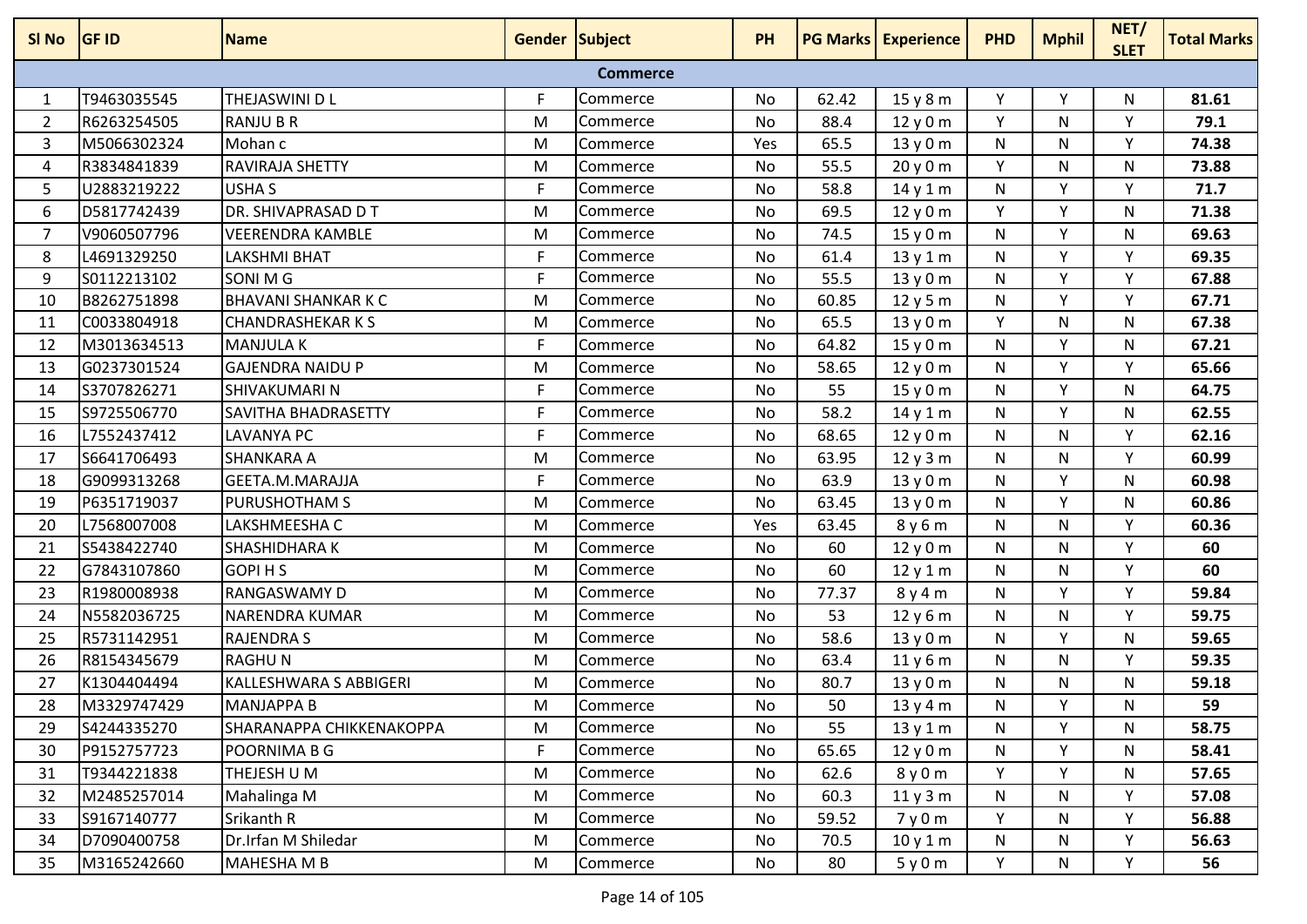| M3165242864<br>MAHESHA M B<br>Y<br>Υ<br>56<br>36<br>80<br>5y0m<br>N<br>M<br>Commerce<br>No<br>H5APPA08832<br>55.5<br>v<br>55.88<br>37<br><b>HUCHCHAPPA NAREGAL</b><br>M<br>N<br>N<br>No<br>12y3m<br>Commerce<br>Y<br>38<br>D4013123365<br><b>DEEPTHIM</b><br>F<br>61.35<br>11 y 7 m<br>N<br>55.84<br><b>No</b><br>N<br>Commerce<br>F<br>Y<br>60<br>55.5<br>39<br>R6068708227<br><b>RAJSHREE HULGEKAR</b><br>No<br>N<br>N<br>11y4m<br>Commerce<br>K8877716069<br>Y<br>Y<br>40<br>KHANDOJI RAO M H<br>65.35<br>6 y 11 m<br>55.34<br>M<br>Commerce<br>No<br>N<br>V3626501986<br><b>VENKATESHAP</b><br>65.2<br>N<br>N<br>Υ<br>55.3<br>41<br>M<br>No<br>10y0m<br>Commerce<br>65.2<br>N<br>v<br>55.3<br>42<br>V3626502105<br><b>VENKATESHA P</b><br>M<br>No<br>N<br>Commerce<br>10y3m<br>F<br>64.66<br>V<br>43<br>U0084706944<br>UMA H<br>N<br>55.17<br><b>No</b><br>11y0m<br>N<br>Commerce<br>$\mathsf{v}$<br>K8704649042<br><b>KIRAN KUMAR HM</b><br>M<br>No<br>62.14<br>N<br>Υ<br>54.54<br>44<br>8y0m<br>Commerce<br>V9808842900<br>Vinod kumar K M<br>68<br>12y6m<br>N<br>54.5<br>45<br>M<br>No<br>N<br>N<br>Commerce<br>F<br>55.9<br>Υ<br>46<br>R5744502648<br>N<br>N<br>54.48<br>Rashmi N<br>No<br>10y4m<br>Commerce<br>47<br>S3056654917<br>S.V.SATISHA<br>61.4<br>Y<br>54.35<br>M<br>No<br>11y1m<br>N<br>N<br>Commerce<br>48<br>B5742140413<br>61.25<br>N<br>N<br>54.31<br>Basavaraj Patil<br>M<br>No<br>13y0m<br>N<br>Commerce<br>49<br>S0895242195<br><b>SUREKHA.Y</b><br>F<br>60.6<br>N<br>N<br>N<br>54.15<br>No<br>13y0m<br>Commerce<br>95<br>Y<br>Y<br>50<br>G1700951537<br><b>GIRISH BN</b><br>53.75<br>M<br><b>No</b><br>3y10m<br>N<br>Commerce<br>F<br>58.4<br>53.6<br>51<br>S2271014603<br>10y2m<br>N<br>N<br>Υ<br>Sowmya MA<br>No<br>Commerce<br>52<br>D0123305189<br>DR. NAGESH Y G<br>Y<br>Y<br>53.43<br>M<br>No<br>63.7<br>N<br>5y4m<br><b>Commerce</b><br>75.11<br>Υ<br>53<br>V1979909233<br><b>VENKATARAJU S</b><br>M<br><b>No</b><br>8y6m<br>N<br>N<br>53.28<br><b>Commerce</b><br>B6029029527<br>56.4<br>N<br>N<br>Υ<br>53.1<br>54<br><b>BABULAL M</b><br>M<br>Commerce<br>No<br>10y1m<br>55<br>A7864026166<br>F.<br>62.3<br>v<br>53.08<br><b>ARATHIVG</b><br>9y6m<br>N<br>N<br>No<br>Commerce<br>56<br>L5707838042<br>Lohith CM<br>M<br>67.92<br>N<br>N<br>N<br>52.98<br>No<br>12y0m<br>Commerce<br>57<br>S9397813264<br>61.7<br>Υ<br>Y<br>52.93<br><b>SADANANDA SWAMY KS</b><br><b>No</b><br>7y6m<br>N<br>M<br>Commerce<br>F.<br>Υ<br>58<br>A8135206913<br>No<br>67.2<br>N<br>N<br>52.8<br><b>ASHWINI HEGDE</b><br>9y0m<br>Commerce<br>59<br>B8996418899<br><b>BHARAMAGOUDA SHIVANGOUDAR</b><br>N<br>N<br>52.75<br>M<br>No<br>55<br>12y8m<br>N<br><b>Commerce</b><br>55<br>60<br>V7192115134<br>N<br>N<br>52.75<br>V JANARDHANASETTY<br>M<br>No<br>13y1m<br>N<br>Commerce<br>G9670127936<br>60.45<br>N<br>Υ<br>52.61<br>61<br><b>GANGADHARAK</b><br>M<br>No<br>9y5m<br>N<br>Commerce<br>62<br>S1063749844<br>Shobha M S<br>F.<br>66.45<br>N<br>N<br>52.61<br><b>No</b><br>12 y 0 m<br>N<br>Commerce<br>63<br>D0915200180<br>DAKSHAYANI M C<br>F<br>66.32<br>N<br>Υ<br>52.58<br>No<br>9y2m<br>N<br>Commerce<br>F<br>65<br>Y<br>52.25<br>64<br>S8718.27218<br>Shama<br>9y0m<br>N<br>N<br>No<br>Commerce<br>Y<br>52.2<br>A7010311968<br><b>ANIL S</b><br>Y<br>65<br>M<br>Commerce<br>No<br>64.8<br>5y3m<br>N<br>B1455538865<br>64.75<br>66<br><b>BHARATH BN</b><br>M<br>Commerce<br>No<br>12y0m<br>N<br>N<br>N<br>52.19<br>F.<br>L7543837822<br>LOKESHWARI CK<br>67<br>Commerce<br>No<br>62<br>N<br>N<br>N<br>51.5<br>12y0m | SI No | <b>GF ID</b> | <b>Name</b>    | <b>Gender Subject</b> |          | <b>PH</b> |       | <b>PG Marks Experience</b> | <b>PHD</b> | <b>Mphil</b> | NET/<br><b>SLET</b> | <b>Total Marks</b> |
|-----------------------------------------------------------------------------------------------------------------------------------------------------------------------------------------------------------------------------------------------------------------------------------------------------------------------------------------------------------------------------------------------------------------------------------------------------------------------------------------------------------------------------------------------------------------------------------------------------------------------------------------------------------------------------------------------------------------------------------------------------------------------------------------------------------------------------------------------------------------------------------------------------------------------------------------------------------------------------------------------------------------------------------------------------------------------------------------------------------------------------------------------------------------------------------------------------------------------------------------------------------------------------------------------------------------------------------------------------------------------------------------------------------------------------------------------------------------------------------------------------------------------------------------------------------------------------------------------------------------------------------------------------------------------------------------------------------------------------------------------------------------------------------------------------------------------------------------------------------------------------------------------------------------------------------------------------------------------------------------------------------------------------------------------------------------------------------------------------------------------------------------------------------------------------------------------------------------------------------------------------------------------------------------------------------------------------------------------------------------------------------------------------------------------------------------------------------------------------------------------------------------------------------------------------------------------------------------------------------------------------------------------------------------------------------------------------------------------------------------------------------------------------------------------------------------------------------------------------------------------------------------------------------------------------------------------------------------------------------------------------------------------------------------------------------------------------------------------------------------------------------------------------------------------------------------------------------------------------------------------------------------------------------------------------------------------------------------------------------------------------------------------------------------------------------------------------------------------------------------------------------------------------------------------|-------|--------------|----------------|-----------------------|----------|-----------|-------|----------------------------|------------|--------------|---------------------|--------------------|
|                                                                                                                                                                                                                                                                                                                                                                                                                                                                                                                                                                                                                                                                                                                                                                                                                                                                                                                                                                                                                                                                                                                                                                                                                                                                                                                                                                                                                                                                                                                                                                                                                                                                                                                                                                                                                                                                                                                                                                                                                                                                                                                                                                                                                                                                                                                                                                                                                                                                                                                                                                                                                                                                                                                                                                                                                                                                                                                                                                                                                                                                                                                                                                                                                                                                                                                                                                                                                                                                                                                                               |       |              |                |                       |          |           |       |                            |            |              |                     |                    |
|                                                                                                                                                                                                                                                                                                                                                                                                                                                                                                                                                                                                                                                                                                                                                                                                                                                                                                                                                                                                                                                                                                                                                                                                                                                                                                                                                                                                                                                                                                                                                                                                                                                                                                                                                                                                                                                                                                                                                                                                                                                                                                                                                                                                                                                                                                                                                                                                                                                                                                                                                                                                                                                                                                                                                                                                                                                                                                                                                                                                                                                                                                                                                                                                                                                                                                                                                                                                                                                                                                                                               |       |              |                |                       |          |           |       |                            |            |              |                     |                    |
|                                                                                                                                                                                                                                                                                                                                                                                                                                                                                                                                                                                                                                                                                                                                                                                                                                                                                                                                                                                                                                                                                                                                                                                                                                                                                                                                                                                                                                                                                                                                                                                                                                                                                                                                                                                                                                                                                                                                                                                                                                                                                                                                                                                                                                                                                                                                                                                                                                                                                                                                                                                                                                                                                                                                                                                                                                                                                                                                                                                                                                                                                                                                                                                                                                                                                                                                                                                                                                                                                                                                               |       |              |                |                       |          |           |       |                            |            |              |                     |                    |
|                                                                                                                                                                                                                                                                                                                                                                                                                                                                                                                                                                                                                                                                                                                                                                                                                                                                                                                                                                                                                                                                                                                                                                                                                                                                                                                                                                                                                                                                                                                                                                                                                                                                                                                                                                                                                                                                                                                                                                                                                                                                                                                                                                                                                                                                                                                                                                                                                                                                                                                                                                                                                                                                                                                                                                                                                                                                                                                                                                                                                                                                                                                                                                                                                                                                                                                                                                                                                                                                                                                                               |       |              |                |                       |          |           |       |                            |            |              |                     |                    |
|                                                                                                                                                                                                                                                                                                                                                                                                                                                                                                                                                                                                                                                                                                                                                                                                                                                                                                                                                                                                                                                                                                                                                                                                                                                                                                                                                                                                                                                                                                                                                                                                                                                                                                                                                                                                                                                                                                                                                                                                                                                                                                                                                                                                                                                                                                                                                                                                                                                                                                                                                                                                                                                                                                                                                                                                                                                                                                                                                                                                                                                                                                                                                                                                                                                                                                                                                                                                                                                                                                                                               |       |              |                |                       |          |           |       |                            |            |              |                     |                    |
|                                                                                                                                                                                                                                                                                                                                                                                                                                                                                                                                                                                                                                                                                                                                                                                                                                                                                                                                                                                                                                                                                                                                                                                                                                                                                                                                                                                                                                                                                                                                                                                                                                                                                                                                                                                                                                                                                                                                                                                                                                                                                                                                                                                                                                                                                                                                                                                                                                                                                                                                                                                                                                                                                                                                                                                                                                                                                                                                                                                                                                                                                                                                                                                                                                                                                                                                                                                                                                                                                                                                               |       |              |                |                       |          |           |       |                            |            |              |                     |                    |
|                                                                                                                                                                                                                                                                                                                                                                                                                                                                                                                                                                                                                                                                                                                                                                                                                                                                                                                                                                                                                                                                                                                                                                                                                                                                                                                                                                                                                                                                                                                                                                                                                                                                                                                                                                                                                                                                                                                                                                                                                                                                                                                                                                                                                                                                                                                                                                                                                                                                                                                                                                                                                                                                                                                                                                                                                                                                                                                                                                                                                                                                                                                                                                                                                                                                                                                                                                                                                                                                                                                                               |       |              |                |                       |          |           |       |                            |            |              |                     |                    |
|                                                                                                                                                                                                                                                                                                                                                                                                                                                                                                                                                                                                                                                                                                                                                                                                                                                                                                                                                                                                                                                                                                                                                                                                                                                                                                                                                                                                                                                                                                                                                                                                                                                                                                                                                                                                                                                                                                                                                                                                                                                                                                                                                                                                                                                                                                                                                                                                                                                                                                                                                                                                                                                                                                                                                                                                                                                                                                                                                                                                                                                                                                                                                                                                                                                                                                                                                                                                                                                                                                                                               |       |              |                |                       |          |           |       |                            |            |              |                     |                    |
|                                                                                                                                                                                                                                                                                                                                                                                                                                                                                                                                                                                                                                                                                                                                                                                                                                                                                                                                                                                                                                                                                                                                                                                                                                                                                                                                                                                                                                                                                                                                                                                                                                                                                                                                                                                                                                                                                                                                                                                                                                                                                                                                                                                                                                                                                                                                                                                                                                                                                                                                                                                                                                                                                                                                                                                                                                                                                                                                                                                                                                                                                                                                                                                                                                                                                                                                                                                                                                                                                                                                               |       |              |                |                       |          |           |       |                            |            |              |                     |                    |
|                                                                                                                                                                                                                                                                                                                                                                                                                                                                                                                                                                                                                                                                                                                                                                                                                                                                                                                                                                                                                                                                                                                                                                                                                                                                                                                                                                                                                                                                                                                                                                                                                                                                                                                                                                                                                                                                                                                                                                                                                                                                                                                                                                                                                                                                                                                                                                                                                                                                                                                                                                                                                                                                                                                                                                                                                                                                                                                                                                                                                                                                                                                                                                                                                                                                                                                                                                                                                                                                                                                                               |       |              |                |                       |          |           |       |                            |            |              |                     |                    |
|                                                                                                                                                                                                                                                                                                                                                                                                                                                                                                                                                                                                                                                                                                                                                                                                                                                                                                                                                                                                                                                                                                                                                                                                                                                                                                                                                                                                                                                                                                                                                                                                                                                                                                                                                                                                                                                                                                                                                                                                                                                                                                                                                                                                                                                                                                                                                                                                                                                                                                                                                                                                                                                                                                                                                                                                                                                                                                                                                                                                                                                                                                                                                                                                                                                                                                                                                                                                                                                                                                                                               |       |              |                |                       |          |           |       |                            |            |              |                     |                    |
|                                                                                                                                                                                                                                                                                                                                                                                                                                                                                                                                                                                                                                                                                                                                                                                                                                                                                                                                                                                                                                                                                                                                                                                                                                                                                                                                                                                                                                                                                                                                                                                                                                                                                                                                                                                                                                                                                                                                                                                                                                                                                                                                                                                                                                                                                                                                                                                                                                                                                                                                                                                                                                                                                                                                                                                                                                                                                                                                                                                                                                                                                                                                                                                                                                                                                                                                                                                                                                                                                                                                               |       |              |                |                       |          |           |       |                            |            |              |                     |                    |
|                                                                                                                                                                                                                                                                                                                                                                                                                                                                                                                                                                                                                                                                                                                                                                                                                                                                                                                                                                                                                                                                                                                                                                                                                                                                                                                                                                                                                                                                                                                                                                                                                                                                                                                                                                                                                                                                                                                                                                                                                                                                                                                                                                                                                                                                                                                                                                                                                                                                                                                                                                                                                                                                                                                                                                                                                                                                                                                                                                                                                                                                                                                                                                                                                                                                                                                                                                                                                                                                                                                                               |       |              |                |                       |          |           |       |                            |            |              |                     |                    |
|                                                                                                                                                                                                                                                                                                                                                                                                                                                                                                                                                                                                                                                                                                                                                                                                                                                                                                                                                                                                                                                                                                                                                                                                                                                                                                                                                                                                                                                                                                                                                                                                                                                                                                                                                                                                                                                                                                                                                                                                                                                                                                                                                                                                                                                                                                                                                                                                                                                                                                                                                                                                                                                                                                                                                                                                                                                                                                                                                                                                                                                                                                                                                                                                                                                                                                                                                                                                                                                                                                                                               |       |              |                |                       |          |           |       |                            |            |              |                     |                    |
|                                                                                                                                                                                                                                                                                                                                                                                                                                                                                                                                                                                                                                                                                                                                                                                                                                                                                                                                                                                                                                                                                                                                                                                                                                                                                                                                                                                                                                                                                                                                                                                                                                                                                                                                                                                                                                                                                                                                                                                                                                                                                                                                                                                                                                                                                                                                                                                                                                                                                                                                                                                                                                                                                                                                                                                                                                                                                                                                                                                                                                                                                                                                                                                                                                                                                                                                                                                                                                                                                                                                               |       |              |                |                       |          |           |       |                            |            |              |                     |                    |
|                                                                                                                                                                                                                                                                                                                                                                                                                                                                                                                                                                                                                                                                                                                                                                                                                                                                                                                                                                                                                                                                                                                                                                                                                                                                                                                                                                                                                                                                                                                                                                                                                                                                                                                                                                                                                                                                                                                                                                                                                                                                                                                                                                                                                                                                                                                                                                                                                                                                                                                                                                                                                                                                                                                                                                                                                                                                                                                                                                                                                                                                                                                                                                                                                                                                                                                                                                                                                                                                                                                                               |       |              |                |                       |          |           |       |                            |            |              |                     |                    |
|                                                                                                                                                                                                                                                                                                                                                                                                                                                                                                                                                                                                                                                                                                                                                                                                                                                                                                                                                                                                                                                                                                                                                                                                                                                                                                                                                                                                                                                                                                                                                                                                                                                                                                                                                                                                                                                                                                                                                                                                                                                                                                                                                                                                                                                                                                                                                                                                                                                                                                                                                                                                                                                                                                                                                                                                                                                                                                                                                                                                                                                                                                                                                                                                                                                                                                                                                                                                                                                                                                                                               |       |              |                |                       |          |           |       |                            |            |              |                     |                    |
|                                                                                                                                                                                                                                                                                                                                                                                                                                                                                                                                                                                                                                                                                                                                                                                                                                                                                                                                                                                                                                                                                                                                                                                                                                                                                                                                                                                                                                                                                                                                                                                                                                                                                                                                                                                                                                                                                                                                                                                                                                                                                                                                                                                                                                                                                                                                                                                                                                                                                                                                                                                                                                                                                                                                                                                                                                                                                                                                                                                                                                                                                                                                                                                                                                                                                                                                                                                                                                                                                                                                               |       |              |                |                       |          |           |       |                            |            |              |                     |                    |
|                                                                                                                                                                                                                                                                                                                                                                                                                                                                                                                                                                                                                                                                                                                                                                                                                                                                                                                                                                                                                                                                                                                                                                                                                                                                                                                                                                                                                                                                                                                                                                                                                                                                                                                                                                                                                                                                                                                                                                                                                                                                                                                                                                                                                                                                                                                                                                                                                                                                                                                                                                                                                                                                                                                                                                                                                                                                                                                                                                                                                                                                                                                                                                                                                                                                                                                                                                                                                                                                                                                                               |       |              |                |                       |          |           |       |                            |            |              |                     |                    |
|                                                                                                                                                                                                                                                                                                                                                                                                                                                                                                                                                                                                                                                                                                                                                                                                                                                                                                                                                                                                                                                                                                                                                                                                                                                                                                                                                                                                                                                                                                                                                                                                                                                                                                                                                                                                                                                                                                                                                                                                                                                                                                                                                                                                                                                                                                                                                                                                                                                                                                                                                                                                                                                                                                                                                                                                                                                                                                                                                                                                                                                                                                                                                                                                                                                                                                                                                                                                                                                                                                                                               |       |              |                |                       |          |           |       |                            |            |              |                     |                    |
|                                                                                                                                                                                                                                                                                                                                                                                                                                                                                                                                                                                                                                                                                                                                                                                                                                                                                                                                                                                                                                                                                                                                                                                                                                                                                                                                                                                                                                                                                                                                                                                                                                                                                                                                                                                                                                                                                                                                                                                                                                                                                                                                                                                                                                                                                                                                                                                                                                                                                                                                                                                                                                                                                                                                                                                                                                                                                                                                                                                                                                                                                                                                                                                                                                                                                                                                                                                                                                                                                                                                               |       |              |                |                       |          |           |       |                            |            |              |                     |                    |
|                                                                                                                                                                                                                                                                                                                                                                                                                                                                                                                                                                                                                                                                                                                                                                                                                                                                                                                                                                                                                                                                                                                                                                                                                                                                                                                                                                                                                                                                                                                                                                                                                                                                                                                                                                                                                                                                                                                                                                                                                                                                                                                                                                                                                                                                                                                                                                                                                                                                                                                                                                                                                                                                                                                                                                                                                                                                                                                                                                                                                                                                                                                                                                                                                                                                                                                                                                                                                                                                                                                                               |       |              |                |                       |          |           |       |                            |            |              |                     |                    |
|                                                                                                                                                                                                                                                                                                                                                                                                                                                                                                                                                                                                                                                                                                                                                                                                                                                                                                                                                                                                                                                                                                                                                                                                                                                                                                                                                                                                                                                                                                                                                                                                                                                                                                                                                                                                                                                                                                                                                                                                                                                                                                                                                                                                                                                                                                                                                                                                                                                                                                                                                                                                                                                                                                                                                                                                                                                                                                                                                                                                                                                                                                                                                                                                                                                                                                                                                                                                                                                                                                                                               |       |              |                |                       |          |           |       |                            |            |              |                     |                    |
|                                                                                                                                                                                                                                                                                                                                                                                                                                                                                                                                                                                                                                                                                                                                                                                                                                                                                                                                                                                                                                                                                                                                                                                                                                                                                                                                                                                                                                                                                                                                                                                                                                                                                                                                                                                                                                                                                                                                                                                                                                                                                                                                                                                                                                                                                                                                                                                                                                                                                                                                                                                                                                                                                                                                                                                                                                                                                                                                                                                                                                                                                                                                                                                                                                                                                                                                                                                                                                                                                                                                               |       |              |                |                       |          |           |       |                            |            |              |                     |                    |
|                                                                                                                                                                                                                                                                                                                                                                                                                                                                                                                                                                                                                                                                                                                                                                                                                                                                                                                                                                                                                                                                                                                                                                                                                                                                                                                                                                                                                                                                                                                                                                                                                                                                                                                                                                                                                                                                                                                                                                                                                                                                                                                                                                                                                                                                                                                                                                                                                                                                                                                                                                                                                                                                                                                                                                                                                                                                                                                                                                                                                                                                                                                                                                                                                                                                                                                                                                                                                                                                                                                                               |       |              |                |                       |          |           |       |                            |            |              |                     |                    |
|                                                                                                                                                                                                                                                                                                                                                                                                                                                                                                                                                                                                                                                                                                                                                                                                                                                                                                                                                                                                                                                                                                                                                                                                                                                                                                                                                                                                                                                                                                                                                                                                                                                                                                                                                                                                                                                                                                                                                                                                                                                                                                                                                                                                                                                                                                                                                                                                                                                                                                                                                                                                                                                                                                                                                                                                                                                                                                                                                                                                                                                                                                                                                                                                                                                                                                                                                                                                                                                                                                                                               |       |              |                |                       |          |           |       |                            |            |              |                     |                    |
|                                                                                                                                                                                                                                                                                                                                                                                                                                                                                                                                                                                                                                                                                                                                                                                                                                                                                                                                                                                                                                                                                                                                                                                                                                                                                                                                                                                                                                                                                                                                                                                                                                                                                                                                                                                                                                                                                                                                                                                                                                                                                                                                                                                                                                                                                                                                                                                                                                                                                                                                                                                                                                                                                                                                                                                                                                                                                                                                                                                                                                                                                                                                                                                                                                                                                                                                                                                                                                                                                                                                               |       |              |                |                       |          |           |       |                            |            |              |                     |                    |
|                                                                                                                                                                                                                                                                                                                                                                                                                                                                                                                                                                                                                                                                                                                                                                                                                                                                                                                                                                                                                                                                                                                                                                                                                                                                                                                                                                                                                                                                                                                                                                                                                                                                                                                                                                                                                                                                                                                                                                                                                                                                                                                                                                                                                                                                                                                                                                                                                                                                                                                                                                                                                                                                                                                                                                                                                                                                                                                                                                                                                                                                                                                                                                                                                                                                                                                                                                                                                                                                                                                                               |       |              |                |                       |          |           |       |                            |            |              |                     |                    |
|                                                                                                                                                                                                                                                                                                                                                                                                                                                                                                                                                                                                                                                                                                                                                                                                                                                                                                                                                                                                                                                                                                                                                                                                                                                                                                                                                                                                                                                                                                                                                                                                                                                                                                                                                                                                                                                                                                                                                                                                                                                                                                                                                                                                                                                                                                                                                                                                                                                                                                                                                                                                                                                                                                                                                                                                                                                                                                                                                                                                                                                                                                                                                                                                                                                                                                                                                                                                                                                                                                                                               |       |              |                |                       |          |           |       |                            |            |              |                     |                    |
|                                                                                                                                                                                                                                                                                                                                                                                                                                                                                                                                                                                                                                                                                                                                                                                                                                                                                                                                                                                                                                                                                                                                                                                                                                                                                                                                                                                                                                                                                                                                                                                                                                                                                                                                                                                                                                                                                                                                                                                                                                                                                                                                                                                                                                                                                                                                                                                                                                                                                                                                                                                                                                                                                                                                                                                                                                                                                                                                                                                                                                                                                                                                                                                                                                                                                                                                                                                                                                                                                                                                               |       |              |                |                       |          |           |       |                            |            |              |                     |                    |
|                                                                                                                                                                                                                                                                                                                                                                                                                                                                                                                                                                                                                                                                                                                                                                                                                                                                                                                                                                                                                                                                                                                                                                                                                                                                                                                                                                                                                                                                                                                                                                                                                                                                                                                                                                                                                                                                                                                                                                                                                                                                                                                                                                                                                                                                                                                                                                                                                                                                                                                                                                                                                                                                                                                                                                                                                                                                                                                                                                                                                                                                                                                                                                                                                                                                                                                                                                                                                                                                                                                                               |       |              |                |                       |          |           |       |                            |            |              |                     |                    |
|                                                                                                                                                                                                                                                                                                                                                                                                                                                                                                                                                                                                                                                                                                                                                                                                                                                                                                                                                                                                                                                                                                                                                                                                                                                                                                                                                                                                                                                                                                                                                                                                                                                                                                                                                                                                                                                                                                                                                                                                                                                                                                                                                                                                                                                                                                                                                                                                                                                                                                                                                                                                                                                                                                                                                                                                                                                                                                                                                                                                                                                                                                                                                                                                                                                                                                                                                                                                                                                                                                                                               |       |              |                |                       |          |           |       |                            |            |              |                     |                    |
|                                                                                                                                                                                                                                                                                                                                                                                                                                                                                                                                                                                                                                                                                                                                                                                                                                                                                                                                                                                                                                                                                                                                                                                                                                                                                                                                                                                                                                                                                                                                                                                                                                                                                                                                                                                                                                                                                                                                                                                                                                                                                                                                                                                                                                                                                                                                                                                                                                                                                                                                                                                                                                                                                                                                                                                                                                                                                                                                                                                                                                                                                                                                                                                                                                                                                                                                                                                                                                                                                                                                               | 68    | S5307836873  | SHARANA BASAVA | M                     | Commerce | No        | 67.23 | 8y6m                       | N          | N            | Υ                   | 51.31              |
| K1765045210<br>F<br>78.95<br>Y<br>69<br><b>KAVYASHREE BC</b><br>No<br>N<br>N<br>51.24<br>Commerce<br>7y5m                                                                                                                                                                                                                                                                                                                                                                                                                                                                                                                                                                                                                                                                                                                                                                                                                                                                                                                                                                                                                                                                                                                                                                                                                                                                                                                                                                                                                                                                                                                                                                                                                                                                                                                                                                                                                                                                                                                                                                                                                                                                                                                                                                                                                                                                                                                                                                                                                                                                                                                                                                                                                                                                                                                                                                                                                                                                                                                                                                                                                                                                                                                                                                                                                                                                                                                                                                                                                                     |       |              |                |                       |          |           |       |                            |            |              |                     |                    |
| C8827956413<br>66.33<br>Y<br>51.08<br>70<br><b>CHETHAN D N</b><br>M<br>No<br>9y6m<br>N<br>N<br>Commerce                                                                                                                                                                                                                                                                                                                                                                                                                                                                                                                                                                                                                                                                                                                                                                                                                                                                                                                                                                                                                                                                                                                                                                                                                                                                                                                                                                                                                                                                                                                                                                                                                                                                                                                                                                                                                                                                                                                                                                                                                                                                                                                                                                                                                                                                                                                                                                                                                                                                                                                                                                                                                                                                                                                                                                                                                                                                                                                                                                                                                                                                                                                                                                                                                                                                                                                                                                                                                                       |       |              |                |                       |          |           |       |                            |            |              |                     |                    |
| \$6350640319<br>F<br>Y<br>71<br><b>SHALINI R</b><br>Commerce<br>No<br>72.15<br>N<br>N<br>51.04<br>8y1m                                                                                                                                                                                                                                                                                                                                                                                                                                                                                                                                                                                                                                                                                                                                                                                                                                                                                                                                                                                                                                                                                                                                                                                                                                                                                                                                                                                                                                                                                                                                                                                                                                                                                                                                                                                                                                                                                                                                                                                                                                                                                                                                                                                                                                                                                                                                                                                                                                                                                                                                                                                                                                                                                                                                                                                                                                                                                                                                                                                                                                                                                                                                                                                                                                                                                                                                                                                                                                        |       |              |                |                       |          |           |       |                            |            |              |                     |                    |
| F.<br>Υ<br>72<br>J0677618505<br>Jayalakshmi S<br>No<br>65.9<br>N<br>N<br>50.98<br><b>Commerce</b><br>8y5m<br>Page 15 of 105                                                                                                                                                                                                                                                                                                                                                                                                                                                                                                                                                                                                                                                                                                                                                                                                                                                                                                                                                                                                                                                                                                                                                                                                                                                                                                                                                                                                                                                                                                                                                                                                                                                                                                                                                                                                                                                                                                                                                                                                                                                                                                                                                                                                                                                                                                                                                                                                                                                                                                                                                                                                                                                                                                                                                                                                                                                                                                                                                                                                                                                                                                                                                                                                                                                                                                                                                                                                                   |       |              |                |                       |          |           |       |                            |            |              |                     |                    |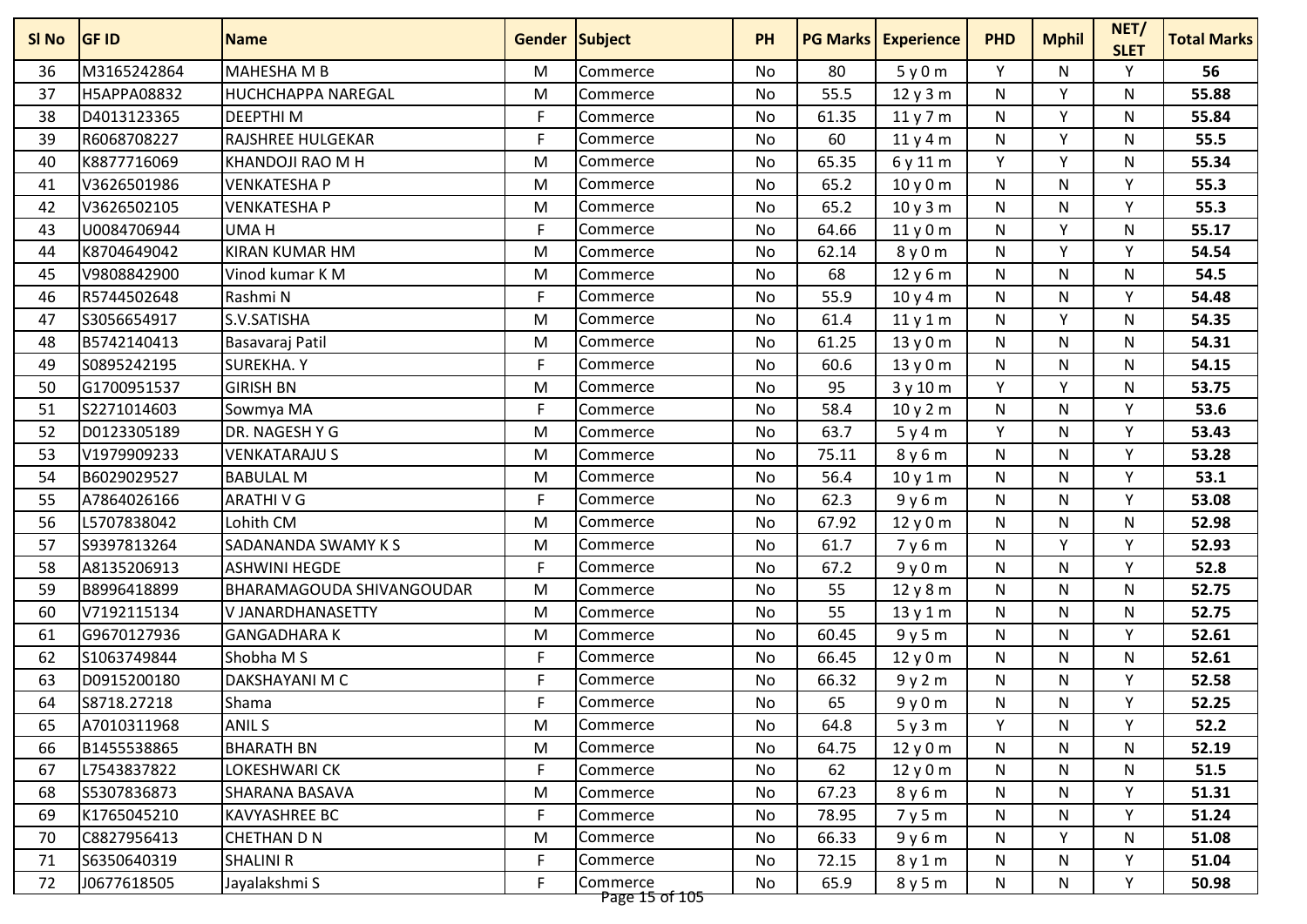| SI No | <b>GF ID</b> | <b>Name</b>           | <b>Gender Subject</b> |                            | <b>PH</b> |       | <b>PG Marks   Experience</b> | <b>PHD</b>   | <b>Mphil</b> | NET/<br><b>SLET</b> | <b>Total Marks</b> |
|-------|--------------|-----------------------|-----------------------|----------------------------|-----------|-------|------------------------------|--------------|--------------|---------------------|--------------------|
| 73    | P2424304931  | PRUTHVIJA R A         | M                     | Commerce                   | No        | 70.9  | 8y2m                         | N            | N            | Y                   | 50.73              |
| 74    | A9267206156  | Ajay Shet             | M                     | Commerce                   | No        | 64.75 | 6y6m                         | N            | ٧            | Υ                   | 50.69              |
| 75    | A9373607773  | A C VEERANNA DEVARU   | M                     | Commerce                   | <b>No</b> | 58.4  | 12y0m                        | ${\sf N}$    | N            | N                   | 50.6               |
| 76    | S4199840116  | Shivakumar Mestri     | M                     | Commerce                   | No        | 64    | 6y5m                         | N            | Y            | Υ                   | 50.5               |
| 77    | S1608642908  | SHREEMATI K HEBBAR    | F                     | Commerce                   | Yes       | 53.5  | 9y3m                         | N            | N            | N                   | 50.38              |
| 78    | S9132734957  | SRINIVASA K C         | M                     | Commerce                   | No        | 69.15 | 8y2m                         | N            | N            | Υ                   | 50.29              |
| 79    | K3674F08134  | Kantharaja HM         | M                     | Commerce                   | No        | 63    | 8y6m                         | N            | N            | $\mathsf{v}$        | 50.25              |
| 80    | P6587536497  | Parvathi T.M.         | F                     | Commerce                   | <b>No</b> | 74.83 | 3y7m                         | Y            | N            | Υ                   | 50.21              |
| 81    | N6077717944  | Namita Vastradmath    | F                     | Commerce                   | No        | 68.65 | 11y2m                        | N            | N            | N                   | 50.16              |
| 82    | G5254238047  | gopal setty E         | F                     | Commerce                   | No        | 62.3  | 11y6m                        | N            | N            | N                   | 50.08              |
| 83    | T6374018654  | <b>TANUJA KP</b>      | F                     | Commerce                   | No        | 56.3  | 10y0m                        | N            | Y            | N                   | 50.08              |
| 84    | H2559655398  | HULENARA GANESHA      | M                     | Commerce                   | No        | 62.15 | 11y5m                        | N            | N            | N                   | 50.04              |
| 85    | M9330901312  | <b>MANOJ KUMAR K</b>  | M                     | Commerce                   | No        | 67.41 | 8y2m                         | ${\sf N}$    | N            | ٧                   | 49.85              |
| 86    | P9242758364  | PONNAPPA A M          | M                     | Commerce                   | No        | 72    | 7y4m                         | N            | N            | Y                   | 49.5               |
| 87    | A0993140236  | ADIVEPPA NARAGUND     | M                     | Commerce                   | <b>No</b> | 59    | 8y5m                         | ${\sf N}$    | N            | Y                   | 49.25              |
| 88    | S8371800476  | Shama                 | F                     | Commerce                   | No        | 65    | 8y2m                         | N            | N            | Y                   | 49.25              |
| 89    | M7558318468  | <b>MAHESHAPPA H K</b> | M                     | Commerce                   | No        | 58.8  | 7y4m                         | Y            | N            | N                   | 49.2               |
| 90    | M5867806745  | <b>MUNIMADA S</b>     | M                     | Commerce                   | <b>No</b> | 64.55 | 8y0m                         | N            | N.           | Y                   | 49.14              |
| 91    | S7541606343  | <b>SHALINI</b>        | F                     | Commerce                   | No        | 76    | 10y1m                        | N            | N            | N                   | 49                 |
| 92    | S0579716878  | <b>SHRUTHI MP</b>     | F                     | Commerce                   | No        | 63.6  | 11y0m                        | N            | N            | N                   | 48.9               |
| 93    | M4003327717  | <b>MAMATHAKR</b>      | F                     | Commerce                   | No        | 62.35 | 11y3m                        | N            | N            | N                   | 48.59              |
| 94    | S4308656544  | <b>SUJATA KOTABAL</b> | F                     | Commerce                   | <b>No</b> | 68.3  | 10 y 5 m                     | ${\sf N}$    | N            | ${\sf N}$           | 48.58              |
| 95    | C1637628463  | <b>CHAMPAKA G</b>     | F                     | Commerce                   | No        | 55.7  | 8y5m                         | N            | N            | Y                   | 48.43              |
| 96    | R1177935391  | <b>RENUKA GAONKAR</b> | F                     | Commerce                   | No        | 55    | 11y5m                        | N            | N            | N                   | 48.25              |
| 97    | J6814633709  | <b>JYOTI REVANKAR</b> | F                     | Commerce                   | No        | 60.6  | 7y8m                         | N            | N.           | Υ                   | 48.15              |
| 98    | S2OARD21333  | SHIVALINGAPPA         | M                     | Commerce                   | No        | 60    | 9y3m                         | N            | v            | N                   | 48                 |
| 99    | N7973228668  | <b>NAMDEV</b>         | M                     | Commerce                   | <b>No</b> | 60    | 9y0m                         | $\mathsf{N}$ | Y            | N                   | 48                 |
| 100   | M1937811460  | Mallappa              | M                     | Commerce                   | No        | 72    | 7y1m                         | N            | N            | Υ                   | 48                 |
| 101   | N5900130676  | NAGESH GOWDA V R      | M                     | Commerce                   | No        | 65.9  | 7y5m                         | N            | N            | Υ                   | 47.98              |
| 102   | V7121906018  | Venkatesha T          | M                     | Commerce                   | No        | 64.79 | 10y6m                        | N            | N            | N                   | 47.7               |
| 103   | S5266038559  | SIDDARTH              | M                     | Commerce                   | No        | 63.85 | 4y6m                         | Y            | Υ            | N                   | 47.46              |
| 104   | N0202525562  | <b>NAYANA V</b>       | F                     | Commerce                   | No        | 69.16 | 7y0m                         | N            | N            | Υ                   | 47.29              |
| 105   | D0366.58973  | Dhanraj D             | M                     | Commerce                   | No        | 81.05 | 6y2m                         | N            | N            | Y                   | 47.26              |
| 106   | S0817637770  | SAVITHA N             | F                     | Commerce                   | No        | 68.63 | 7y0m                         | N            | N            | Y                   | 47.16              |
| 107   | A3364722056  | AJEYA KUMAR           | M                     | Commerce                   | No        | 68.6  | 10y0m                        | N            | N            | N                   | 47.15              |
| 108   | S8525640760  | Sudhashree H S        | F                     | Commerce                   | No        | 68.5  | 10y0m                        | N            | N            | N                   | 47.13              |
| 109   | N9900401438  | NAGAMANI KJ           | F                     | Commerce<br>Page 16 of 105 | No        | 68.5  | 10y0m                        | N            | N            | N                   | 47.13              |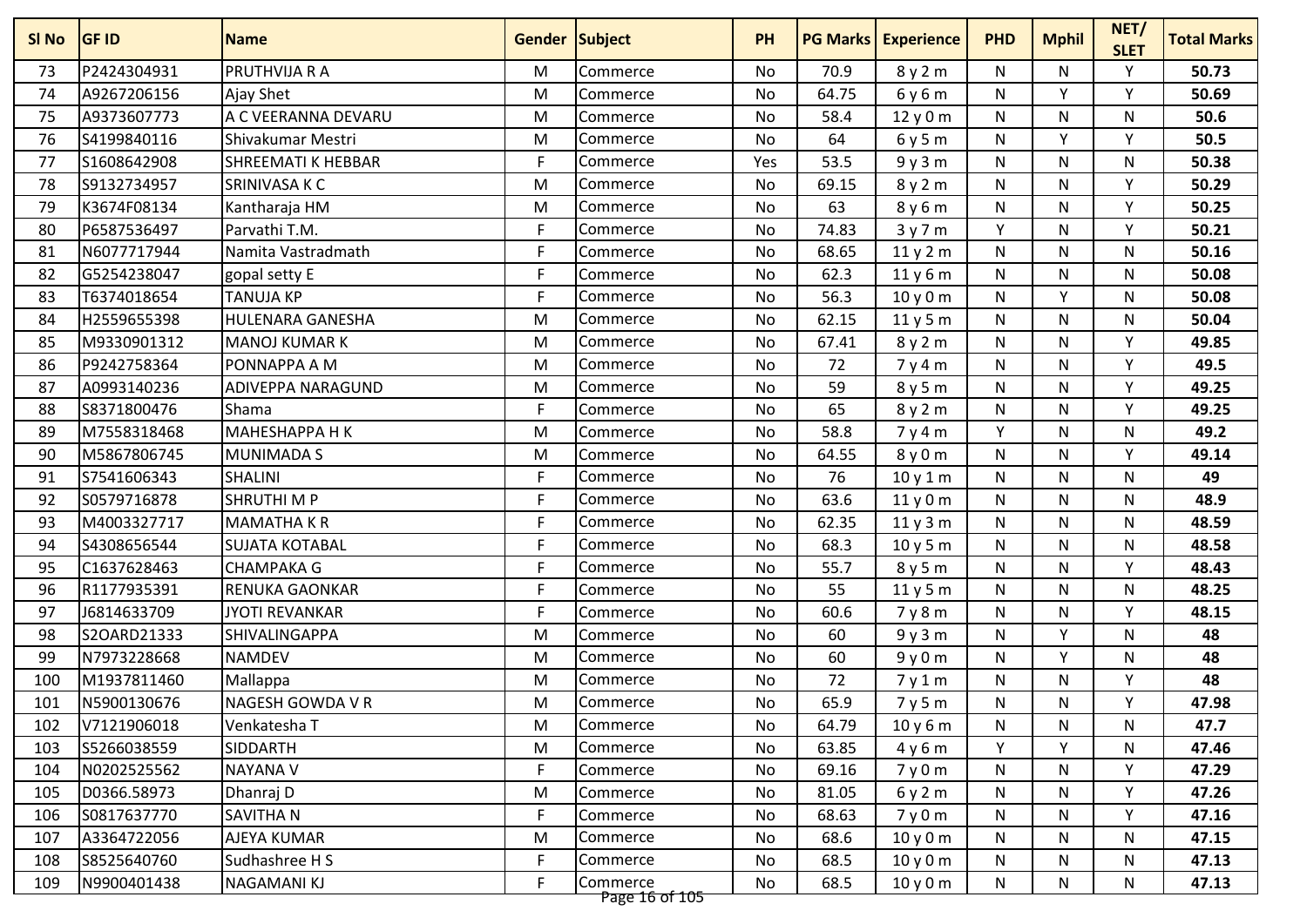| SI <sub>No</sub> | <b>GF ID</b> | <b>Name</b>               | <b>Gender Subject</b> |                            | <b>PH</b> | <b>PG Marks</b> | <b>Experience</b> | <b>PHD</b> | <b>Mphil</b> | NET/<br><b>SLET</b> | <b>Total Marks</b> |
|------------------|--------------|---------------------------|-----------------------|----------------------------|-----------|-----------------|-------------------|------------|--------------|---------------------|--------------------|
| 110              | N9900401400  | <b>NAGAMANIKJ</b>         | F                     | Commerce                   | No        | 68.5            | 10y0m             | N          | N            | N                   | 47.13              |
| 111              | S5620737976  | <b>SYEDA SHAMSHIA</b>     | F                     | Commerce                   | No        | 56.4            | 8y0m              | N          | N            | Y                   | 47.1               |
| 112              | M9526911894  | <b>MURTHY N</b>           | M                     | Commerce                   | <b>No</b> | 66.7            | 10y1m             | N          | N            | N                   | 46.68              |
| 113              | P3973110036  | PRAVEENA KUMARI M         | F                     | Commerce                   | No        | 66.2            | 10 y 0 m          | N          | N            | N                   | 46.55              |
| 114              | H5043200653  | Hanupraj                  | M                     | Commerce                   | No        | 90              | 8y0m              | N          | N            | N                   | 46.5               |
| 115              | J4253722614  | Jagadish K L              | M                     | Commerce                   | <b>No</b> | 65.9            | 7y0m              | N          | N            | Υ                   | 46.48              |
| 116              | H1879905981  | <b>HARISH KUMAR</b>       | M                     | Commerce                   | No        | 59.6            | 10y5m             | N          | N            | N                   | 46.4               |
| 117              | A9242138231  | Ayesha siddikha           | F                     | Commerce                   | <b>No</b> | 65              | 10y3m             | N          | N            | $\mathsf{N}$        | 46.25              |
| 118              | S0808229881  | Sowmya J                  | F                     | Commerce                   | No        | 76.84           | 6y0m              | N          | N            | Y                   | 46.21              |
| 119              | M5778503104  | <b>MAHESHA KM</b>         | M                     | Commerce                   | No        | 58.37           | 10y4m             | N          | N            | N                   | 46.09              |
| 120              | B7782838683  | BASAWARAJA                | M                     | Commerce                   | No        | 64              | 10y0m             | N          | N            | N                   | 46                 |
| 121              | V4977100964  | Veena Gowda               | F                     | Commerce                   | No        | 63.96           | 7y0m              | N          | N            | Υ                   | 45.99              |
| 122              | G5956921664  | <b>GOWRAMMAL</b>          | F                     | Commerce                   | No        | 63.5            | 10y0m             | N          | N            | N                   | 45.88              |
| 123              | N0236637845  | <b>NANDISH KUMAR K N</b>  | M                     | Commerce                   | No        | 63.45           | 10y2m             | N          | N            | N                   | 45.86              |
| 124              | V8169104395  | <b>VIKAS VISHNU BALGI</b> | M                     | Commerce                   | <b>No</b> | 57.3            | 10 y 7 m          | N          | N            | ${\sf N}$           | 45.83              |
| 125              | U0889410910  | UMESH DUNDAPPA HOSAMANI   | M                     | Commerce                   | Yes       | 71.31           | 3y3m              | N          | N            | Υ                   | 45.83              |
| 126              | M7708239565  | Mamatha M                 | F                     | Commerce                   | No        | 69.25           | 9y7m              | N          | N            | N                   | 45.81              |
| 127              | S6243600194  | Swapna Somayaji           | F                     | Commerce                   | No        | 63              | 6 y 11 m          | N          | N.           | Y                   | 45.75              |
| 128              | S6684505247  | Sowmya Amin               | F                     | Commerce                   | No        | 74.6            | 6y0m              | N          | N            | Υ                   | 45.65              |
| 129              | G6433822779  | Gayathri H P              | F                     | Commerce                   | No        | 62.32           | 10 y 1 m          | N          | N            | N                   | 45.58              |
| 130              | B1120328601  | bi bi hajira              | F                     | Commerce                   | Yes       | 69.79           | 6y1m              | N          | N            | N                   | 45.45              |
| 131              | S4020937761  | <b>SURESHA B</b>          | M                     | Commerce                   | <b>No</b> | 61.6            | 8y0m              | N          | v            | N                   | 45.4               |
| 132              | R5707444966  | RAJASEKHARAPPA C          | M                     | Commerce                   | No        | 61.44           | 8y2m              | N          | Y            | N                   | 45.36              |
| 133              | G3119938723  | Govindaraju J H           | M                     | Commerce                   | No        | 72.65           | 9y0m              | N          | N            | N                   | 45.16              |
| 134              | P0634447237  | <b>PRATHIMALB</b>         | F                     | Commerce                   | No        | 66.6            | 9y4m              | N          | N            | N                   | 45.15              |
| 135              | S2507206458  | SRIVIDYA.B                | F                     | Commerce                   | No        | 60.5            | 10y0m             | N          | N            | N                   | 45.13              |
| 136              | P8167225494  | PRIYADARSHINI.V           | F                     | Commerce                   | <b>No</b> | 60.35           | 10 y 0 m          | N          | N            | N                   | 45.09              |
| 137              | P8343340957  | <b>PRADEEP</b>            | M                     | Commerce                   | No        | 60              | 7y0m              | N          | N            | Υ                   | 45                 |
| 138              | S2241927658  | Shilpashree M R           | F                     | Commerce                   | No        | 72              | 9y0m              | N          | N            | N                   | 45                 |
| 139              | B2755111151  | <b>BHAVYA</b>             | F                     | Commerce                   | No        | 60              | 10y0m             | N          | N            | N                   | 45                 |
| 140              | M7902132728  | <b>MANJUNATHA MS</b>      | M                     | Commerce                   | No        | 59.21           | 10y1m             | N          | N            | N                   | 44.8               |
| 141              | P7682615572  | <b>PRIYA</b>              | F                     | Commerce                   | No        | 70.85           | 9y0m              | N          | N            | N                   | 44.71              |
| 142              | M4138541477  | <b>MEENAKSHIR</b>         | F                     | Commerce                   | No        | 64.83           | 7y6m              | N          |              | N                   | 44.71              |
| 143              | S0293807815  | SHIVANINGAPPA             | M                     | Commerce                   | No        | 64.3            | 7 y 4 m           | N          | Y            | N                   | 44.58              |
| 144              | S3034535183  | SANTHOSH N S              | M                     | Commerce                   | No        | 64.2            | 7y6m              | N          | Υ            | N                   | 44.55              |
| 145              | R7543115864  | <b>RAMESH PUJARI</b>      | M                     | Commerce                   | No        | 82.17           | 8y2m              | N          | N            | N                   | 44.54              |
| 146              | S6492602508  | SUMA.S.M                  | F                     | Commerce<br>Page 17 of 105 | No        | 82.11           | 5y0m              | N          | N            | Y                   | 44.53              |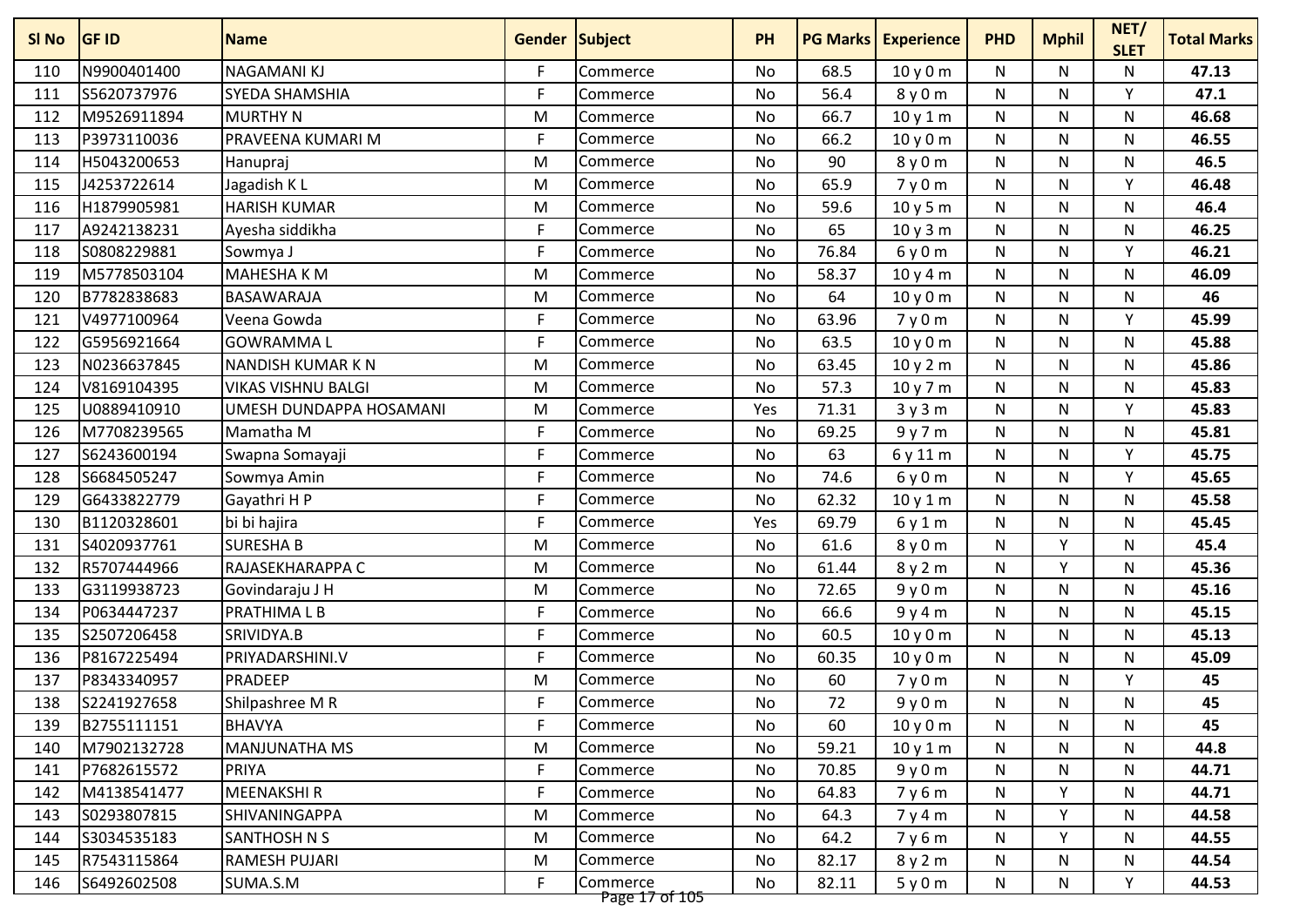| SI No | <b>GF ID</b> | <b>Name</b>               | <b>Gender Subject</b> |                            | <b>PH</b> |       | <b>PG Marks   Experience</b> | <b>PHD</b>   | <b>Mphil</b> | NET/<br><b>SLET</b> | <b>Total Marks</b> |
|-------|--------------|---------------------------|-----------------------|----------------------------|-----------|-------|------------------------------|--------------|--------------|---------------------|--------------------|
| 147   | S0940958625  | <b>SWETHAV</b>            | F                     | Commerce                   | No        | 70    | 6y0m                         | N            | N            | Y                   | 44.5               |
| 148   | G8543836755  | GANGARAJA                 | M                     | Commerce                   | No        | 69.95 | 6y0m                         | N            | N            | Y                   | 44.49              |
| 149   | V8881305730  | <b>VINITHA H S</b>        | F                     | Commerce                   | No        | 69.58 | 9y3m                         | ${\sf N}$    | N            | N                   | 44.4               |
| 150   | K8491922148  | <b>KAVITA KOLLI</b>       | F                     | Commerce                   | No        | 69.16 | 9y1m                         | N            | N            | N                   | 44.29              |
| 151   | H7372151875  | Harshini C S              | F                     | Commerce                   | No        | 57    | 3y0m                         | Y            | N            | Y                   | 44.25              |
| 152   | S3895032009  | <b>SHAMEER PASHA</b>      | M                     | Commerce                   | No        | 62.95 | 6y4m                         | N            | N            | Υ                   | 44.24              |
| 153   | H8437607828  | Hema Latha HN             | F                     | Commerce                   | No        | 68.8  | 9y0m                         | N            | N            | N                   | 44.2               |
| 154   | V1374341789  | <b>VISHWA KADADEVAR</b>   | M                     | Commerce                   | <b>No</b> | 56.68 | 9y10m                        | $\mathsf{N}$ | N            | $\mathsf{N}$        | 44.17              |
| 155   | M6573842512  | MADHUKUMARA B L           | M                     | Commerce                   | No        | 56.5  | 7y0m                         | N            | N            | Y                   | 44.13              |
| 156   | E6150300914  | <b>ESMATH FATHIMA K M</b> | F                     | Commerce                   | No        | 68    | 9y0m                         | N            | N            | N                   | 44                 |
| 157   | S5138917864  | <b>SHRUTHIL</b>           | F                     | Commerce                   | No        | 80    | 7y8m                         | N            | N            | N                   | 44                 |
| 158   | R8038401883  | Rakshith S N              | M                     | Commerce                   | No        | 80    | 5y0m                         | N            | N            | Υ                   | 44                 |
| 159   | G3444138804  | <b>GANAVI HN</b>          | F                     | Commerce                   | No        | 67.5  | 6y0m                         | ${\sf N}$    | N            | Y                   | 43.88              |
| 160   | Y4740608262  | YESHODA PK                | F                     | Commerce                   | No        | 73.28 | 5y7m                         | N            | N            | Y                   | 43.82              |
| 161   | H5501514244  | Harish DL                 | M                     | Commerce                   | Yes       | 63.2  | 6y0m                         | ${\sf N}$    | N            | N                   | 43.8               |
| 162   | M0520038238  | Madhu T N                 | F                     | Commerce                   | No        | 78.46 | 5y8m                         | N            | v            | N                   | 43.62              |
| 163   | A4341710013  | Amrapali                  | F                     | Commerce                   | No        | 66.1  | 3y3m                         | Y            | Y            | N                   | 43.53              |
| 164   | N2464916824  | NETHRAVATHI K N           | F                     | Commerce                   | <b>No</b> | 60.05 | 9y6m                         | N            | N.           | N                   | 43.51              |
| 165   | M3274531082  | MIKAL VINOD               | M                     | Commerce                   | No        | 65.83 | 9y1m                         | N            | N            | N                   | 43.46              |
| 166   | J3652603895  | Janardhana. V             | M                     | Commerce                   | No        | 65.83 | 9y1m                         | N            | N            | N                   | 43.46              |
| 167   | H8298628810  | <b>HANAMANTH</b>          | M                     | Commerce                   | No        | 65.8  | 9y0m                         | N            | N            | N                   | 43.45              |
| 168   | N2411134818  | Nishmitha P               | F                     | Commerce                   | No        | 77.48 | 5y0m                         | ${\sf N}$    | N            | Y                   | 43.37              |
| 169   | D7738113401  | DIVYA B.E                 | F                     | Commerce                   | No        | 59.37 | 7y5m                         | N            | Y            | N                   | 43.34              |
| 170   | S0331827417  | <b>SAVITHA</b>            | F                     | Commerce                   | No        | 65.15 | 9y0m                         | N            | N            | N                   | 43.29              |
| 171   | K0477531733  | <b>KAVITHA</b>            | F                     | Commerce                   | Yes       | 73.16 | 5y1m                         | N            | N.           | N                   | 43.29              |
| 172   | V0999312949  | <b>VENKATESAN M N</b>     | M                     | Commerce                   | No        | 65    | 7y3m                         | N            | ٧            | N                   | 43.25              |
| 173   | S4067919488  | <b>SUDHAP</b>             | F                     | Commerce                   | Yes       | 66.85 | 2y6m                         | $\mathsf{N}$ | N            | Y                   | 43.21              |
| 174   | S2449538351  | Sushma M V                | F                     | Commerce                   | No        | 64.8  | 7y3m                         | N            | ٧            | N                   | 43.2               |
| 175   | S8449837722  | <b>SUJATHAK</b>           | F                     | <b>COMMERCE</b>            | <b>No</b> | 64.8  | 9y1m                         | N.           | N.           | N.                  | 43.2               |
| 176   | S6530830084  | SHASHIREKHA KUMARASWAMY H | F                     | Commerce                   | No        | 64.62 | 7y0m                         | N            | Y            | N                   | 43.16              |
| 177   | S9718749415  | Sharada Madar             | F                     | Commerce                   | No        | 64.6  | 9y0m                         | N            | N            | N                   | 43.15              |
| 178   | A2530422670  | <b>ANANDA M</b>           | M                     | Commerce                   | No        | 64.5  | 9y0m                         | N            | N            | N                   | 43.13              |
| 179   | P5332903388  | Prathap TA                | M                     | Commerce                   | No        | 64.5  | 9y0m                         | N            | N            | N                   | 43.13              |
| 180   | L6350839000  | LAKSHMI G                 | F                     | Commerce                   | No        | 64.3  | 9y0m                         | N            | N            | N                   | 43.08              |
| 181   | S6503816469  | SUBRAMANYASWAMY K S       | M                     | Commerce                   | No        | 64.3  | 7y0m                         | N            | Υ            | N                   | 43.08              |
| 182   | R9098107908  | RAVI B D                  | M                     | Commerce                   | No        | 76.32 | 8y1m                         | N            | N            | N                   | 43.08              |
| 183   | S7518805634  | SRIDHAR M                 | M                     | Commerce<br>Page 18 of 105 | No        | 64    | 6y0m                         | N            | N            | Y                   | 43                 |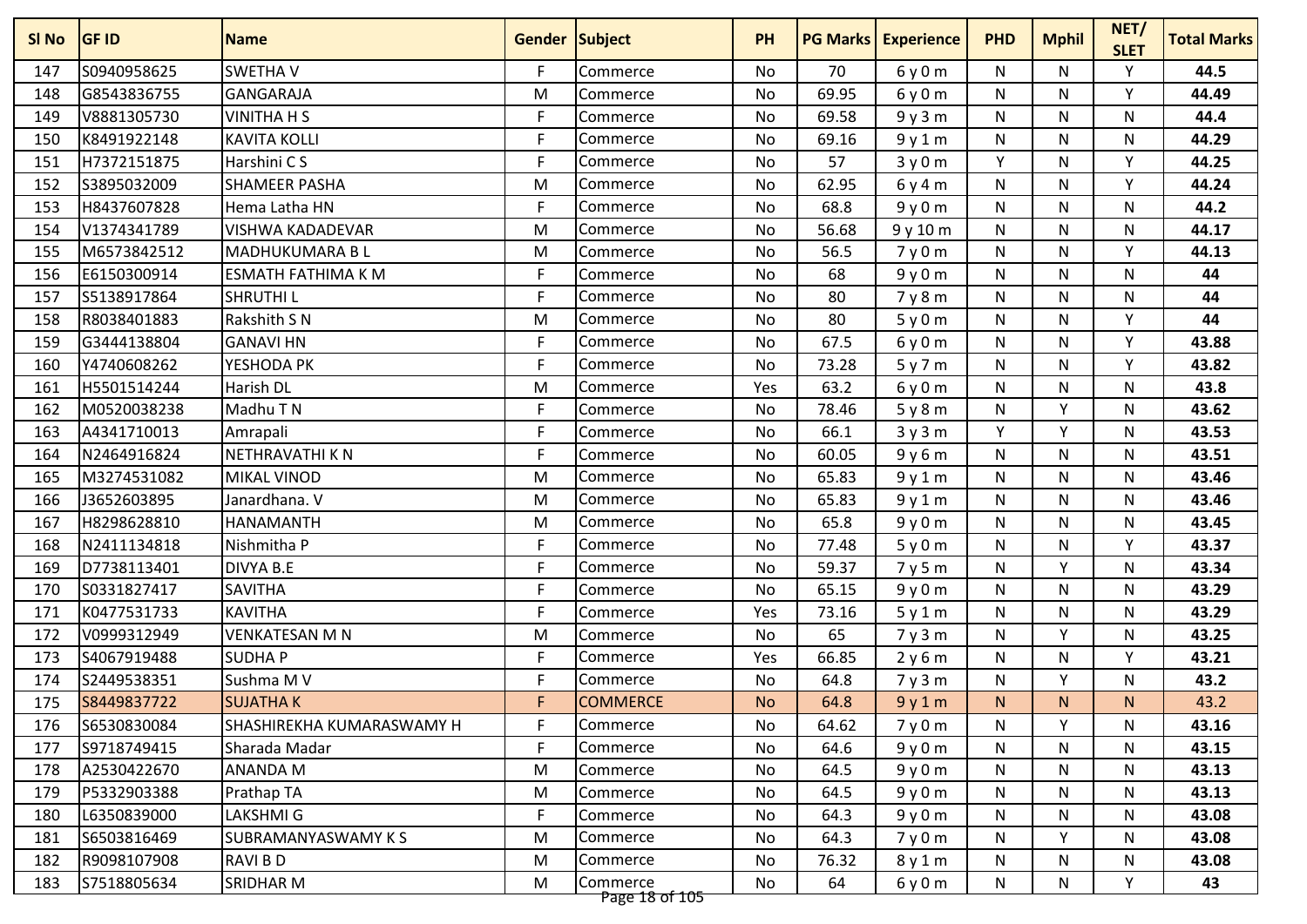| SI No | <b>GF ID</b> | <b>Name</b>                      | <b>Gender Subject</b> |                                   | <b>PH</b> |       | <b>PG Marks   Experience</b> | <b>PHD</b>   | <b>Mphil</b> | NET/<br><b>SLET</b> | <b>Total Marks</b> |
|-------|--------------|----------------------------------|-----------------------|-----------------------------------|-----------|-------|------------------------------|--------------|--------------|---------------------|--------------------|
| 184   | M5984306328  | <b>MAMATHA BV</b>                | F.                    | Commerce                          | No        | 75.96 | 4y8m                         | N            | N            | Y                   | 42.99              |
| 185   | R7245858651  | ravikumar v                      | M                     | Commerce                          | No        | 57.79 | 9y6m                         | ${\sf N}$    | N            | N                   | 42.95              |
| 186   | G9325042623  | <b>GANESH NAYAK</b>              | M                     | <b>COMMERCE</b>                   | <b>No</b> | 75.62 | 8y0m                         | N            | N.           | N.                  | 42.91              |
| 187   | S6532158151  | <b>SHRUTHI B G</b>               | F                     | Commerce                          | No        | 81.58 | 7y6m                         | N            | N.           | N                   | 42.9               |
| 188   | D8068415536  | <b>DEVIK</b>                     | F                     | Commerce                          | No        | 69.6  | 5y6m                         | ${\sf N}$    | N            | Y                   | 42.9               |
| 189   | D3097512844  | Dr. JYOTI M GOUDAR               | F.                    | Commerce                          | No        | 75.42 | 4y3m                         | Υ            | N            | N                   | 42.86              |
| 190   | N3496421418  | <b>NAGARAJA D</b>                | M                     | Commerce                          | No        | 63.3  | 9y2m                         | N            | N            | N                   | 42.83              |
| 191   | B5907140476  | <b>B. L. PRATHIBA</b>            | F                     | Commerce                          | <b>No</b> | 63.25 | 9y0m                         | ${\sf N}$    | N            | ${\sf N}$           | 42.81              |
| 192   | S0428018484  | SUBHASHCHANDRAYYA                | M                     | Commerce                          | No        | 63    | 8 y 10 m                     | ${\sf N}$    | N            | N                   | 42.75              |
| 193   | K9384409526  | <b>KAVYAT</b>                    | F                     | Commerce                          | No        | 74.95 | 5y0m                         | ${\sf N}$    | N            | Y                   | 42.74              |
| 194   | M0201001871  | <b>MALANISK</b>                  | F.                    | Commerce                          | No        | 68.5  | 8y6m                         | N            | N            | N                   | 42.63              |
| 195   | M6395616655  | MAHASHARABI CHOUGALA             | F                     | Commerce                          | No        | 68.25 | 8y5m                         | N            | N            | N                   | 42.56              |
| 196   | N9944511562  | Nagamani MV                      | F.                    | Commerce                          | No        | 62    | 6y0m                         | N            | N            | Y                   | 42.5               |
| 197   | R2799447003  | <b>RASHMI HN</b>                 | F                     | Commerce                          | No        | 55.87 | 6y7m                         | N            | N            | Y                   | 42.47              |
| 198   | S5625548079  | SOWMYASHREE S                    | F                     | Commerce                          | No        | 61.6  | 9y0m                         | ${\sf N}$    | N            | N                   | 42.4               |
| 199   | M4138700505  | MUNIRAJU.K                       | M                     | Commerce                          | No        | 61.6  | 9y0m                         | ${\sf N}$    | N            | N                   | 42.4               |
| 200   | J3118228724  | Jayashree C.R                    | F                     | Commerce                          | No        | 61.5  | 9y1m                         | N            | N            | N                   | 42.38              |
| 201   | R8404251169  | <b>ROOPANM</b>                   | F                     | Commerce                          | No        | 61.5  | 9y1m                         | N            | N            | N                   | 42.38              |
| 202   | Y0066326910  | Yashaswini SG                    | F                     | Commerce                          | No        | 55.3  | 9y5m                         | N            | N            | N                   | 42.33              |
| 203   | S3985637668  | <b>SAHANA GS</b>                 | F.                    | Commerce                          | No        | 61.23 | 9y1m                         | $\mathsf{N}$ | N            | N                   | 42.31              |
| 204   | R1136952987  | <b>RUKMANI P</b>                 | F                     | Commerce                          | No        | 67    | 8y6m                         | ${\sf N}$    | N            | N                   | 42.25              |
| 205   | V4847859875  | <b>VANDANA B G</b>               | F                     | Commerce                          | No        | 61    | 9y0m                         | ${\sf N}$    | N            | N                   | 42.25              |
| 206   | N2282219424  | <b>NAGAVENIRS</b>                | F.                    | Commerce                          | No        | 72.95 | 8y0m                         | N            | N.           | N                   | 42.24              |
| 207   | S4008211652  | SHILPA BHOVIVADDAR               | F                     | Commerce                          | No        | 66.3  | 8y4m                         | ${\sf N}$    | N            | N                   | 42.08              |
| 208   | A1606906172  | <b>ANIL KUMAR K</b>              | M                     | Commerce                          | No        | 60.15 | 8y8m                         | $\mathsf{N}$ | N            | N                   | 42.04              |
| 209   | N2727122440  | <b>NUSRATH BANU</b>              | F                     | Commerce                          | No        | 71.58 | 5y3m                         | N            | N            | Υ                   | 41.9               |
| 210   | S0282812857  | Sumalatha M                      | F                     | Commerce                          | No        | 65.55 | 8 y 7 m                      | ${\sf N}$    | N            | ${\sf N}$           | 41.89              |
| 211   | S6333906070  | SUMAYYABANU                      | F                     | Commerce                          | No        | 77.37 | 7y7m                         | N            | N            | N                   | 41.84              |
| 212   | C8185630007  | <b>CHANDRASHEKHAR C SHIRAGER</b> | M                     | <b>Commerce</b>                   | No        | 59.3  | 7y1m                         | N            | Υ            | N                   | 41.83              |
| 213   | A9100901709  | <b>AKSHATHA KUMARY K</b>         | F                     | Commerce                          | No        | 71.14 | 5y0m                         | N            | N            | Y                   | 41.79              |
| 214   | N7352641973  | <b>NANDINI S</b>                 | F                     | Commerce                          | No        | 71    | 5y2m                         | N            | N.           | Υ                   | 41.75              |
| 215   | M3606907161  | MEGHANA DHARANENDRA ANGAD        | F.                    | Commerce                          | No        | 71    | 5y0m                         | N            | N            | Υ                   | 41.75              |
| 216   | G0777220171  | <b>GIRIJAMMA TR</b>              | F                     | Commerce                          | No        | 65    | 8y6m                         | N            | N            | N                   | 41.75              |
| 217   | S1162712680  | SYED MUNTAZEEM                   | M                     | Commerce                          | No        | 76.84 | 4y6m                         | N            | N            | Y                   | 41.71              |
| 218   | V6448100183  | <b>VISLAVATH MURTHY</b>          | M                     | Commerce                          | No        | 70.75 | 8y2m                         | N            | N            | N                   | 41.69              |
| 219   | A6413156627  | Aradhana N M                     | F                     | Commerce                          | No        | 70.7  | 5y0m                         | N            | N            | Y                   | 41.68              |
| 220   | A0631329957  | <b>AJAMPEER KHADRI</b>           | M                     | <b>Commerce</b><br>Page 19 of 105 | No        | 64.65 | 8 y 6 m                      | N            | N            | N                   | 41.66              |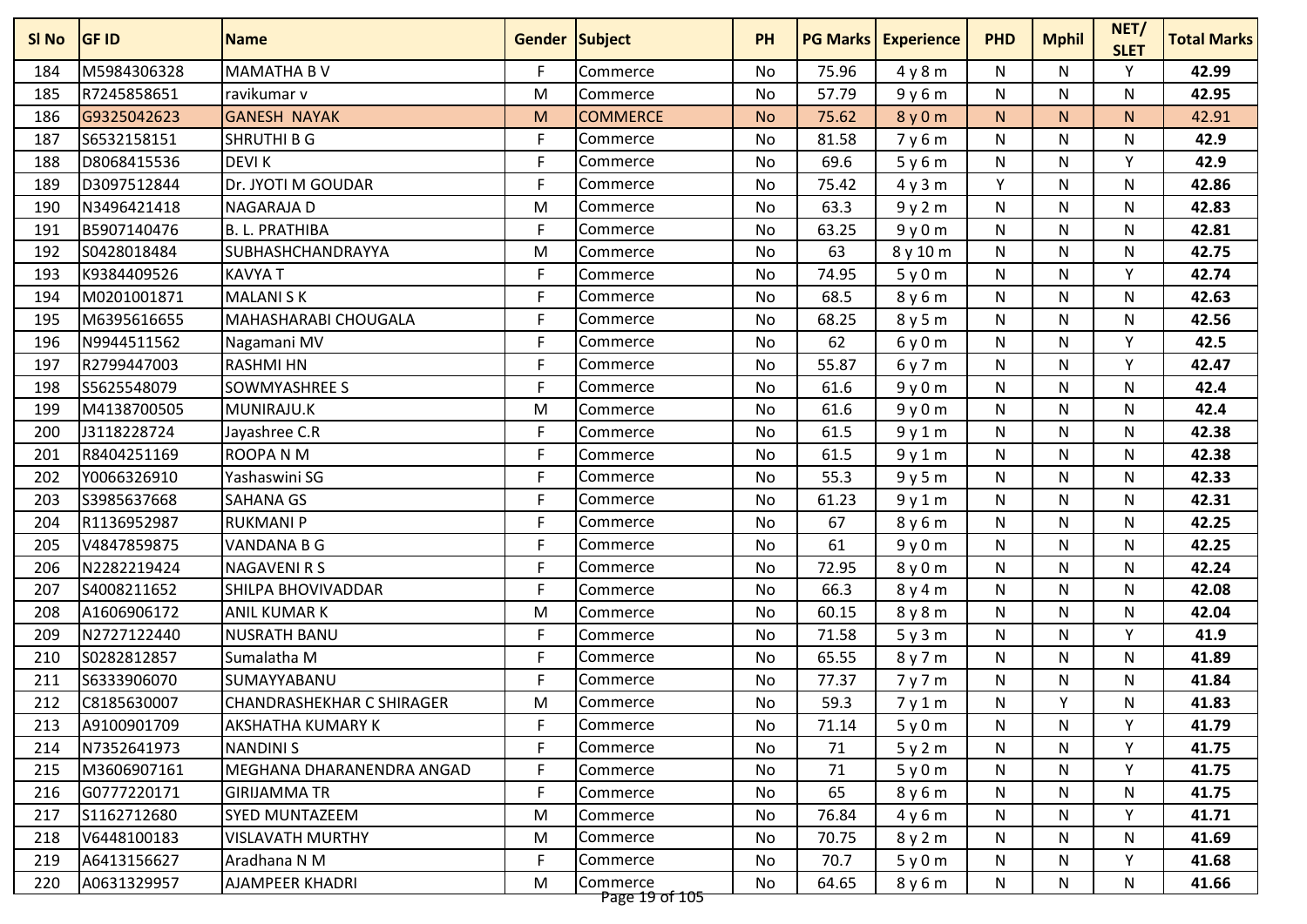| SI No | <b>GF ID</b> | <b>Name</b>               | <b>Gender Subject</b> |                            | <b>PH</b> | <b>PG Marks</b> | <b>Experience</b> | <b>PHD</b> | <b>Mphil</b> | NET/<br><b>SLET</b> | <b>Total Marks</b> |
|-------|--------------|---------------------------|-----------------------|----------------------------|-----------|-----------------|-------------------|------------|--------------|---------------------|--------------------|
| 221   | R6152035503  | <b>RAVIKUMAR KV</b>       | M                     | Commerce                   | No        | 64.65           | 5y6m              | N          | N            | Υ                   | 41.66              |
| 222   | D5877620158  | Dr. Pawan Kumar D B       | M                     | Commerce                   | No        | 70.55           | 1y0m              | Y          | N            | Y                   | 41.64              |
| 223   | K3042032137  | <b>KESHAVA MURTHY N S</b> | M                     | Commerce                   | <b>No</b> | 70.53           | 8y0m              | N          | N            | Ν                   | 41.63              |
| 224   | R5890428067  | <b>RAVIKUMAR K R</b>      | M                     | Commerce                   | <b>No</b> | 64.5            | 8 y 6 m           | N          | N            | Ν                   | 41.63              |
| 225   | A9234522485  | Akshatha S                | F                     | Commerce                   | No        | 70.37           | 8y1m              | N          | N            | N                   | 41.59              |
| 226   | S4297216377  | Shubhageetha              | F                     | Commerce                   | No        | 70.29           | 8y0m              | N          | N            | Ν                   | 41.57              |
| 227   | A9956220169  | ARUNKUMARA D T            | M                     | Commerce                   | No        | 70.15           | 8y3m              | N          | N            | Ν                   | 41.54              |
| 228   | B7055215390  | Bibi Ayesha Siddique      | F                     | Commerce                   | No        | 64.15           | 8y4m              | N          | N            | N                   | 41.54              |
| 229   | D7743222418  | DHARANESH KUMAR SP        | M                     | Commerce                   | No        | 58.12           | 6y2m              | N          | N            | Υ                   | 41.53              |
| 230   | G3595805635  | <b>GANESH BHAT</b>        | M                     | Commerce                   | No        | 70              | 8y1m              | N          | N            | N                   | 41.5               |
| 231   | R9634208307  | Ram Gopal Saha            | M                     | Commerce                   | No        | 64              | 2y6m              | Y          | Y            | N                   | 41.5               |
| 232   | K5098712312  | <b>KRUPAK</b>             | F                     | Commerce                   | No        | 70              | 8y0m              | N          | N            | N                   | 41.5               |
| 233   | P6396946359  | PAPAIAH                   | M                     | Commerce                   | No        | 70              | 2y0m              | Y          | v            | Ν                   | 41.5               |
| 234   | C3074730565  | <b>CHAYA M M</b>          | F                     | Commerce                   | No        | 69.85           | 5y1m              | N          | N            | Y                   | 41.46              |
| 235   | P7588201290  | PRADEEP KUMAR             | M                     | Commerce                   | <b>No</b> | 75.79           | 4y7m              | N          | N            | Y                   | 41.45              |
| 236   | V8754540530  | <b>VEENAL</b>             | F                     | Commerce                   | No        | 69.67           | 5y0m              | N          | N            | Υ                   | 41.42              |
| 237   | M5279705422  | MOHAN KUMARI U M          | F                     | Commerce                   | No        | 81.58           | 7y2m              | N          | N            | N                   | 41.4               |
| 238   | R4696739081  | <b>RANJITHA KS</b>        | F                     | Commerce                   | No        | 69.5            | 8y0m              | N          | N            | N                   | 41.38              |
| 239   | S1904523701  | <b>SUDHAMY</b>            | F                     | Commerce                   | No        | 63.5            | 6y5m              | N          | Y            | Ν                   | 41.38              |
| 240   | S3053639254  | <b>SHRUTHI B</b>          | F                     | Commerce                   | No        | 81.5            | 6y8m              | N          | N            | N                   | 41.38              |
| 241   | P7488551605  | PRAKASHA C H              | M                     | Commerce                   | No        | 57.4            | 9y0m              | N          | N            | N                   | 41.35              |
| 242   | R1252521715  | Rani. P                   | F                     | Commerce                   | No        | 63              | 8y6m              | N          | N            | Ν                   | 41.25              |
| 243   | M6145440255  | Mahalakshmi N C           | F                     | Commerce                   | No        | 69              | 8 y 0 m           | N          | N            | Ν                   | 41.25              |
| 244   | B6345730192  | <b>BHARATI</b>            | F                     | Commerce                   | No        | 69              | 3y1m              | N          | Y            | Y                   | 41.25              |
| 245   | K3277826800  | <b>KAVITHA B D</b>        | F                     | Commerce                   | No        | 68.95           | 5y0m              | N          | N            | Υ                   | 41.24              |
| 246   | R1760338509  | <b>RAJINEESH G S</b>      | M                     | Commerce                   | No        | 68.95           | 8y0m              | N          | N            | Ν                   | 41.24              |
| 247   | P0738540946  | Pradeep Kumar HK          | M                     | Commerce                   | No        | 68.95           | 8y0m              | N          | N            | N                   | 41.24              |
| 248   | S0636029550  | Shazia Anjum H.F          | F                     | Commerce                   | No        | 56.9            | 8y8m              | N          | N            | N                   | 41.23              |
| 249   | J4001038951  | <b>JHANSIRANI N</b>       | F                     | Commerce                   | No        | 68.83           | 8y1m              | N          | N            | Ν                   | 41.21              |
| 250   | P8105907021  | Prashanti                 | F                     | Commerce                   | No        | 80.8            | 4y2m              | N          | N            | Y                   | 41.2               |
| 251   | B7805521500  | <b>BIBI HAJIRA</b>        | F                     | Commerce                   | No        | 68.75           | 5y0m              | N          | N            | Y                   | 41.19              |
| 252   | V0970200974  | <b>VIJAYAKUMAR B S</b>    | M                     | Commerce                   | No        | 68.58           | 8y1m              | N          | N            | N                   | 41.15              |
| 253   | V9404947537  | <b>VISHWANATHA R</b>      | M                     | Commerce                   | No        | 68.56           | 5y2m              | N          | N            | Υ                   | 41.14              |
| 254   | P1485711356  | <b>PALLAVI S</b>          | F                     | Commerce                   | No        | 80.53           | 7y2m              | N          | N            | N                   | 41.13              |
| 255   | P8605648718  | PAVITHRA K N              | F                     | Commerce                   | No        | 68.45           | 8y0m              | N          | N            | N                   | 41.11              |
| 256   | S6771439845  | SOMASHEKHARAPPA M         | M                     | Commerce                   | No        | 68.42           | 4y8m              | N          | N            | Y                   | 41.11              |
| 257   | D2689719179  | DAYANANDA K G             | М                     | Commerce<br>Page 20 of 105 | No        | 68.42           | 8y2m              | N          | N            | N                   | 41.11              |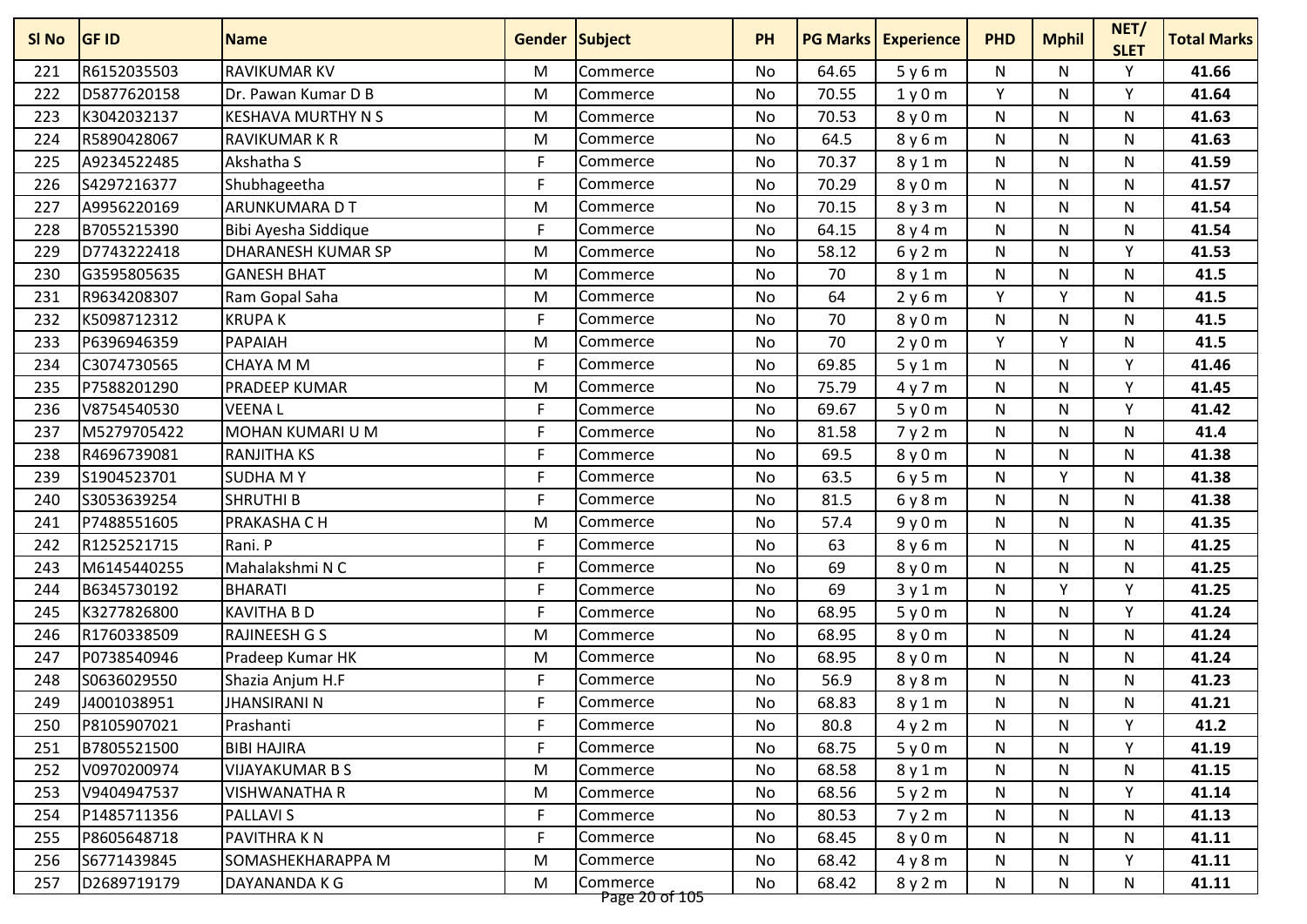| SI No | <b>GF ID</b> | <b>Name</b>            | <b>Gender Subject</b> |                            | <b>PH</b> |       | <b>PG Marks   Experience</b> | <b>PHD</b>   | <b>Mphil</b> | NET/<br><b>SLET</b> | <b>Total Marks</b> |
|-------|--------------|------------------------|-----------------------|----------------------------|-----------|-------|------------------------------|--------------|--------------|---------------------|--------------------|
| 258   | V5628408538  | Vimala B N             | F                     | Commerce                   | <b>No</b> | 74.33 | 0y6m                         | Y            | N            | Y                   | 41.08              |
| 259   | V4911201136  | <b>VAISHALINI V V</b>  | F                     | Commerce                   | No        | 62.25 | 8y6m                         | N            | N            | N                   | 41.06              |
| 260   | S7306533264  | Sujatha M              | F                     | Commerce                   | No        | 50.18 | 9y6m                         | ${\sf N}$    | N            | N                   | 41.05              |
| 261   | H3147815748  | Harish Naik            | M                     | Commerce                   | No        | 68.12 | 8y0m                         | N            | N.           | N                   | 41.03              |
| 262   | R2413405988  | <b>RAVIKS</b>          | M                     | Commerce                   | No        | 62.1  | 8y7m                         | N            | N            | N                   | 41.03              |
| 263   | U8209947522  | <b>USHA</b>            | F                     | Commerce                   | No        | 56.1  | 9y1m                         | N            | N            | N                   | 41.03              |
| 264   | S4573127706  | SANJEEV KUMAR H A      | M                     | Commerce                   | No        | 80    | 4y0m                         | N            | N            | Y                   | 41                 |
| 265   | S8746646205  | Sudha                  | F                     | Commerce                   | <b>No</b> | 56    | 9y0m                         | ${\sf N}$    | N            | N                   | 41                 |
| 266   | K5956939892  | <b>KIRAN KUMAR R</b>   | M                     | Commerce                   | No        | 67.8  | 5y0m                         | N            | N            | Υ                   | 40.95              |
| 267   | K2425008102  | <b>KAVYAN</b>          | F                     | Commerce                   | No        | 73.68 | 7y4m                         | N            | N            | N                   | 40.92              |
| 268   | L0523132418  | LATHASHREE M           | F                     | Commerce                   | No        | 79.47 | 4y0m                         | N            | N.           | Y                   | 40.87              |
| 269   | S3007349817  | SUPRIYA U S            | F                     | Commerce                   | No        | 79.47 | 7y2m                         | N            | N            | N                   | 40.87              |
| 270   | M0588028316  | Manjunatha GN          | M                     | Commerce                   | No        | 67.45 | 7y8m                         | N            | N            | N                   | 40.86              |
| 271   | R5196223149  | RAMYA S. L.            | F                     | Commerce                   | No        | 61.3  | 8y4m                         | N            | N            | N                   | 40.83              |
| 272   | M6644706241  | MALA A                 | F                     | Commerce                   | No        | 67.25 | 5y0m                         | ${\sf N}$    | N            | Y                   | 40.81              |
| 273   | S5783933269  | Shabeena Ajmi          | F                     | Commerce                   | No        | 67.13 | 8y2m                         | N            | N            | N                   | 40.78              |
| 274   | S1257715611  | Sohil D Nargundkar     | M                     | Commerce                   | No        | 67    | 5y0m                         | N            | N            | Y                   | 40.75              |
| 275   | R7425413761  | Rubiya Khanum          | F                     | Commerce                   | No        | 66.95 | 8y2m                         | ${\sf N}$    | N            | N                   | 40.74              |
| 276   | N8038547427  | NETRASHREE M D         | F                     | Commerce                   | No        | 66.97 | 8y1m                         | N            | N            | N                   | 40.74              |
| 277   | P1178343478  | POORNIMA N C           | F                     | Commerce                   | <b>No</b> | 72.79 | 4y4m                         | $\mathsf{N}$ | N            | Y                   | 40.7               |
| 278   | R5689734247  | Roopa Rudraxi          | F                     | Commerce                   | No        | 66.75 | 7y8m                         | ${\sf N}$    | N            | N                   | 40.69              |
| 279   | J2072105714  | JOYCE. D               | F                     | Commerce                   | No        | 66.75 | 8y1m                         | N            | N            | N                   | 40.69              |
| 280   | B2861629331  | BHAGATSINGH NAVALURKAR | M                     | Commerce                   | No        | 60.67 | 8y6m                         | N            | N.           | N                   | 40.67              |
| 281   | B0143521028  | <b>BASAPPAK</b>        | M                     | Commerce                   | No        | 72.63 | 7y7m                         | ${\sf N}$    | N            | N                   | 40.66              |
| 282   | A8022128136  | ANUSHA R KOTIAN        | F                     | Commerce                   | No        | 60.6  | 8y6m                         | $\mathsf{N}$ | N            | N                   | 40.65              |
| 283   | S2479308318  | SANGEETHA. S           | F                     | Commerce                   | No        | 66.6  | 8y0m                         | N            | N            | N                   | 40.65              |
| 284   | V6293652451  | <b>VANITHA D</b>       | F                     | Commerce                   | <b>No</b> | 78.42 | 7y0m                         | ${\sf N}$    | N            | ${\sf N}$           | 40.61              |
| 285   | A2364740150  | <b>ASHRAYAKL</b>       | F                     | Commerce                   | No        | 72.4  | 7y5m                         | N            | N            | N                   | 40.6               |
| 286   | A3766631499  | <b>ADARSH MADIVAL</b>  | M                     | Commerce                   | No        | 54.4  | 9y0m                         | N            | N            | N                   | 40.6               |
| 287   | R5787202081  | RAGHAVENDRAJL          | M                     | Commerce                   | No        | 66.41 | 8y1m                         | N            | N            | N                   | 40.6               |
| 288   | C4293630008  | Chaitra p              | F                     | Commerce                   | No        | 66.37 | 8y1m                         | N            | N            | N                   | 40.59              |
| 289   | A6552037142  | ASHA C                 | F                     | Commerce                   | No        | 66.37 | 8y0m                         | N            | N            | N                   | 40.59              |
| 290   | G0971741679  | Govindaraju N          | M                     | Commerce                   | No        | 66.3  | 8 y 0 m                      | N            | N            | N                   | 40.58              |
| 291   | K9386544866  | <b>KUMARA NAYAK K</b>  | M                     | Commerce                   | No        | 66.33 | 5y0m                         | N            | N            | Y                   | 40.58              |
| 292   | H9041136412  | <b>HARISH V B</b>      | M                     | Commerce                   | No        | 72.28 | 4y5m                         | N            | N            | Y                   | 40.57              |
| 293   | S7313930800  | SUDARSHAN UPADHYA      | M                     | Commerce                   | No        | 66    | 7y8m                         | N            | N            | N                   | 40.5               |
| 294   | A4933412330  | <b>ASHA S</b>          | F                     | Commerce<br>Page 21 of 105 | No        | 66    | 8y0m                         | N            | N            | N                   | 40.5               |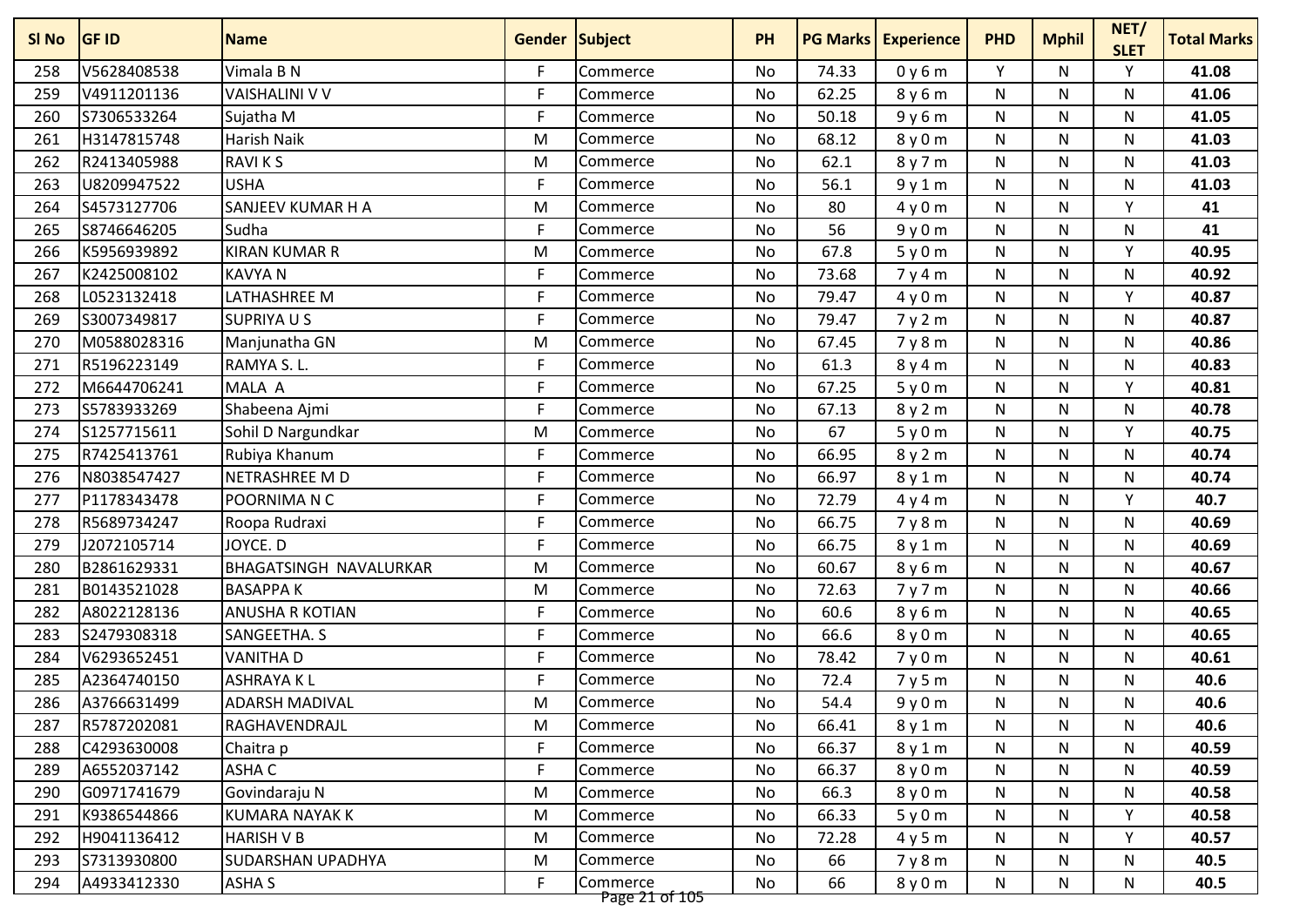| SI No | <b>GF ID</b> | <b>Name</b>                  | <b>Gender Subject</b> |                            | <b>PH</b> |       | <b>PG Marks   Experience</b> | <b>PHD</b> | <b>Mphil</b> | NET/<br><b>SLET</b> | <b>Total Marks</b> |
|-------|--------------|------------------------------|-----------------------|----------------------------|-----------|-------|------------------------------|------------|--------------|---------------------|--------------------|
| 295   | M6919403562  | MANIVASAGAN A                | M                     | Commerce                   | <b>No</b> | 65.96 | 8y0m                         | N          | N            | N                   | 40.49              |
| 296   | P7572601501  | Pramod K                     | M                     | Commerce                   | No        | 77.89 | 4y0m                         | N          | N            | Υ                   | 40.47              |
| 297   | H2091454201  | <b>HARISHA C P</b>           | M                     | <b>COMMERCE</b>            | <b>No</b> | 77.89 | 7y1m                         | N.         | N            | N                   | 40.47              |
| 298   | R7804938184  | Rekha u s                    | F                     | Commerce                   | <b>No</b> | 65.78 | 8y2m                         | N          | N            | N                   | 40.45              |
| 299   | R7804938184  | Rekha u s                    | F                     | <b>COMMERCE</b>            | <b>No</b> | 65.78 | 8y2m                         | N.         | N.           | N.                  | 40.45              |
| 300   | C1146056527  | <b>CHANDAN G B</b>           | M                     | Commerce                   | No        | 71.66 | 7y5m                         | N          | N            | N                   | 40.42              |
| 301   | A1509734093  | <b>ARPITHA HV</b>            | F                     | Commerce                   | No        | 65.65 | 7y8m                         | N          | N            | N                   | 40.41              |
| 302   | K1327201771  | Kiran Kumar ht               | M                     | Commerce                   | <b>No</b> | 65.65 | 8y2m                         | N          | N            | N                   | 40.41              |
| 303   | R9044920393  | Rashmi S.D                   | F                     | Commerce                   | No        | 65.6  | 4y8m                         | N          | N            | Υ                   | 40.4               |
| 304   | A6612118980  | ASHAHB                       | F                     | Commerce                   | No        | 65.6  | 5y0m                         | N          | N            | Y                   | 40.4               |
| 305   | C9038233094  | <b>CHANDRA KUMAR S</b>       | M                     | Commerce                   | No        | 65.56 | 8y3m                         | N          | N            | N                   | 40.39              |
| 306   | K0152901172  | Kavyashree B                 | F                     | Commerce                   | No        | 65.5  | 8y2m                         | N          | N            | N                   | 40.38              |
| 307   | S7587730725  | <b>SHALINI M P</b>           | F                     | Commerce                   | No        | 65.5  | 5y1m                         | N          | N            | Y                   | 40.38              |
| 308   | S7968138828  | Swathi C                     | F                     | Commerce                   | No        | 83.38 | 2y6m                         | Y          | N            | N                   | 40.35              |
| 309   | S5954609368  | S SRINIVASACHARI             | M                     | Commerce                   | No        | 59.4  | 8y4m                         | N          | N            | N                   | 40.35              |
| 310   | B9850959047  | <b>BHAVYA</b>                | F                     | Commerce                   | No        | 65.35 | 3y0m                         | N          | Y            | Υ                   | 40.34              |
| 311   | S1641600132  | <b>SOWMYA B S</b>            | F                     | Commerce                   | No        | 77.37 | 7y2m                         | N          | N            | N                   | 40.34              |
| 312   | N8821214220  | Nikhath Rizwana              | F                     | Commerce                   | No        | 77.37 | 7y1m                         | N          | N            | N                   | 40.34              |
| 313   | V1302950086  | VISHAKA.K                    | F                     | Commerce                   | No        | 65.3  | 8y0m                         | N          | N            | N                   | 40.33              |
| 314   | D6809602464  | Deepika kamath               | F                     | Commerce                   | <b>No</b> | 77.33 | 4y3m                         | N          | N            | Υ                   | 40.33              |
| 315   | V8481732870  | VANISHREE.K                  | F                     | Commerce                   | No        | 65.28 | 8y0m                         | N          | N            | N                   | 40.32              |
| 316   | V8822102680  | VISHWANATHA H V              | M                     | Commerce                   | No        | 71.1  | 7y5m                         | N          | N            | N                   | 40.28              |
| 317   | A2506900469  | Ayesha.R                     | F                     | Commerce                   | No        | 71    | 7y5m                         | N          | N            | N                   | 40.25              |
| 318   | S8629332501  | <b>SUMITHRAKS</b>            | F                     | Commerce                   | No        | 59    | 5y6m                         | N          | N            | Υ                   | 40.25              |
| 319   | V3864316761  | Vinodha g                    | F                     | Commerce                   | No        | 65    | 5y0m                         | N          | N            | Y                   | 40.25              |
| 320   | J5838037933  | Jyothi G                     | F                     | Commerce                   | No        | 64.93 | 8y0m                         | N          | N            | N                   | 40.23              |
| 321   | N8519952701  | Noor usna                    | F                     | Commerce                   | <b>No</b> | 70.9  | 7y6m                         | N          | N            | N                   | 40.23              |
| 322   | K8668140221  | <b>KAVYA S</b>               | F                     | Commerce                   | No        | 64.85 | 5y0m                         | N          | N            | Υ                   | 40.21              |
| 323   | S0099134457  | SHAZAMA KANWAL               | F                     | Commerce                   | No        | 64.85 | 8y3m                         | N          | N            | N                   | 40.21              |
| 324   | M4825335527  | Manjula s                    | F                     | Commerce                   | No        | 76.84 | 7y2m                         | N          | N            | N                   | 40.21              |
| 325   | F7553227929  | Fiza Noorain                 | F                     | Commerce                   | No        | 76.84 | 7y1m                         | N          | N            | N                   | 40.21              |
| 326   | B8404808926  | <b>BABY C</b>                | F                     | Commerce                   | No        | 76.84 | 4y2m                         | N          | N            | Υ                   | 40.21              |
| 327   | S5122554426  | SANHOSHA A                   | M                     | Commerce                   | No        | 70.79 | 4y6m                         | N          | N            | Y                   | 40.2               |
| 328   | G1057439700  | <b>GURUPRASAD R HIREMATH</b> | M                     | Commerce                   | Yes       | 66.74 | 1y4m                         | N          | N            | Y                   | 40.19              |
| 329   | R0534928058  | RASHMI                       | F                     | Commerce                   | No        | 64.7  | 7 y 10 m                     | N          | N            | N                   | 40.18              |
| 330   | P4468324166  | Pavithra mk                  | F                     | Commerce                   | No        | 64.7  | 8y0m                         | N          | N            | N                   | 40.18              |
| 331   | R4317611785  | <b>RAMYA</b>                 | F                     | Commerce<br>Page 22 of 105 | No        | 64.6  | 8y0m                         | N          | N            | N                   | 40.15              |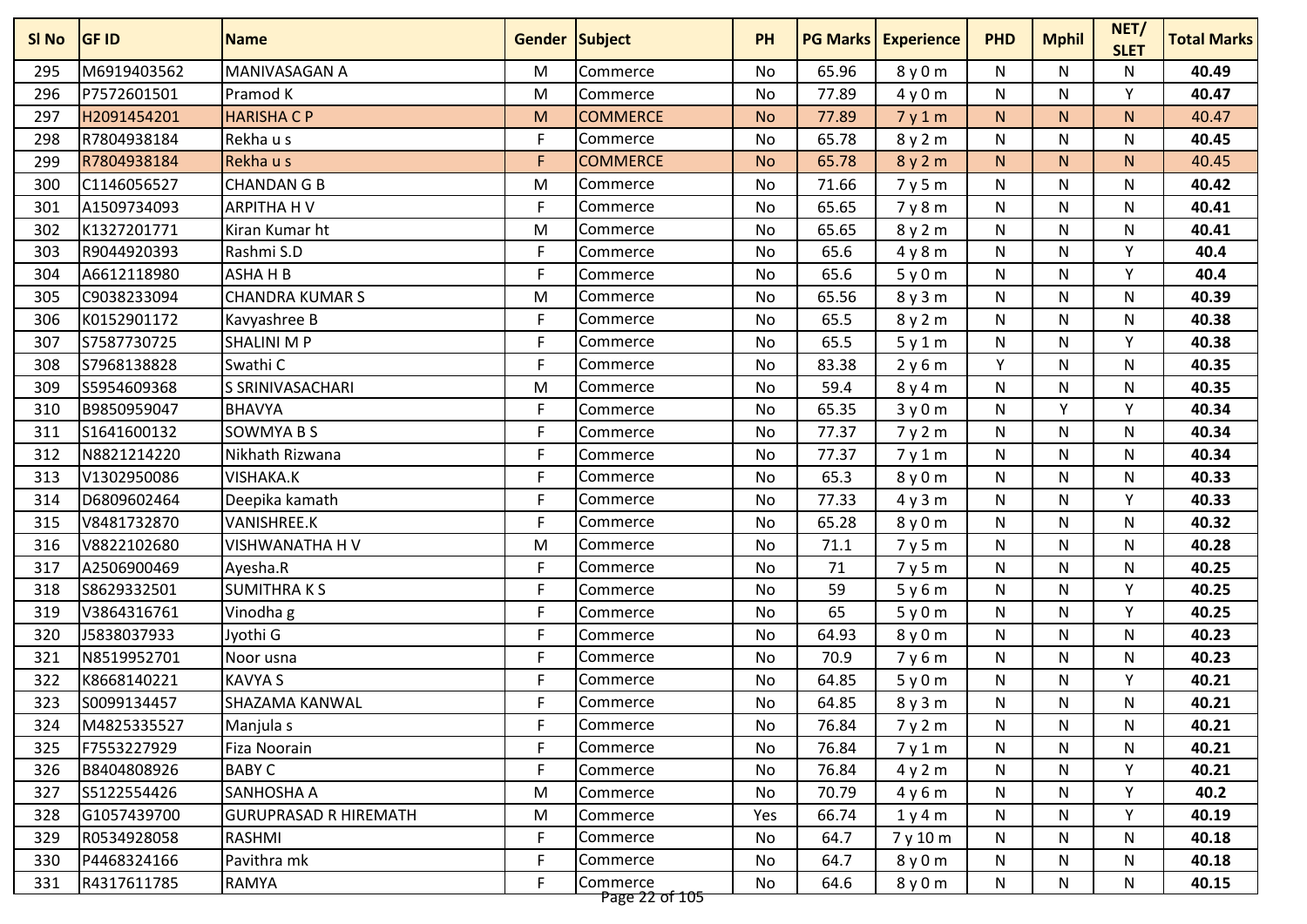| SI No | <b>GF ID</b> | <b>Name</b>                    | <b>Gender Subject</b> |                            | <b>PH</b> | <b>PG Marks</b> | <b>Experience</b> | <b>PHD</b> | <b>Mphil</b> | NET/<br><b>SLET</b> | <b>Total Marks</b> |
|-------|--------------|--------------------------------|-----------------------|----------------------------|-----------|-----------------|-------------------|------------|--------------|---------------------|--------------------|
| 332   | R5743540467  | <b>RAVIKUMAR N S</b>           | M                     | Commerce                   | No        | 64.4            | 5y0m              | N          | N            | Υ                   | 40.1               |
| 333   | R3527418714  | RAGHAVENDRA                    | M                     | Commerce                   | <b>No</b> | 64.35           | 8y1m              | N          | N            | N                   | 40.09              |
| 334   | G4293333112  | <b>GAGANADK</b>                | F                     | Commerce                   | <b>No</b> | 70.37           | 7y6m              | N          | N            | N                   | 40.09              |
| 335   | S2782924379  | <b>SACHIN HS</b>               | M                     | Commerce                   | No        | 76.32           | 7y1m              | N          | N            | N                   | 40.08              |
| 336   | S6363604783  | SAMYA ACHRAPPADY               | F                     | Commerce                   | No        | 70.32           | 7y6m              | N          | N            | N                   | 40.08              |
| 337   | R0787833366  | <b>RAJU K V</b>                | M                     | Commerce                   | No        | 64.25           | 4y2m              | Y          | N.           | N                   | 40.06              |
| 338   | K8379133087  | <b>KUMARA SWAMY KN</b>         | M                     | Commerce                   | No        | 64.16           | 8y1m              | N          | N            | N                   | 40.04              |
| 339   | S8712341488  | Santhosha                      | M                     | Commerce                   | No        | 76.15           | 3y8m              | N          | N            | Y                   | 40.04              |
| 340   | H4242203472  | HASEEBULLAKHAN                 | M                     | Commerce                   | <b>No</b> | 76.12           | 4y0m              | N          | N            | Y                   | 40.03              |
| 341   | S8790227757  | SHASHI KUMAR M                 | M                     | Commerce                   | <b>No</b> | 64.13           | 8y1m              | N          | N            | N                   | 40.03              |
| 342   | B7399938715  | Bhavani G K                    | F                     | Commerce                   | No        | 64              | 8y3m              | N          | N.           | N                   | 40                 |
| 343   | R5267447142  | Raghavendra B                  | M                     | Commerce                   | No        | 64              | 1y0m              | Y          | N            | Y                   | 40                 |
| 344   | S9119806433  | shazia sultana                 | F                     | Commerce                   | No        | 70              | 7y6m              | N          | N.           | N                   | 40                 |
| 345   | S8071233246  | <b>SURYA KUMAR S</b>           | M                     | Commerce                   | No        | 63.9            | 8y0m              | N          | N            | N                   | 39.98              |
| 346   | B1484326562  | <b>BHAVYA M</b>                | F                     | Commerce                   | <b>No</b> | 63.9            | 8y0m              | N          | N            | N                   | 39.98              |
| 347   | R0405425325  | RAKSHA S HALGEKAR              | F                     | Commerce                   | No        | 57.87           | 3y4m              | N          | ٧            | Υ                   | 39.97              |
| 348   | B9651119169  | Bindiya B C                    | F                     | Commerce                   | No        | 75.79           | 7y1m              | N          | N            | N                   | 39.95              |
| 349   | K0790806370  | Keshav N                       | M                     | Commerce                   | <b>No</b> | 63.75           | 8y2m              | N          | N            | N                   | 39.94              |
| 350   | L7341739606  | Lava H S                       | M                     | Commerce                   | No        | 75.68           | 7y1m              | N          | N            | N                   | 39.92              |
| 351   | V9364912624  | VASUNDARA                      | F                     | Commerce                   | No        | 57.65           | 8y6m              | N          | N            | N                   | 39.91              |
| 352   | S1734421826  | SREENIVASA H                   | M                     | Commerce                   | No        | 63.6            | 5y0m              | N          | N            | Y                   | 39.9               |
| 353   | S0421351812  | Shruthi.H.V.                   | F                     | Commerce                   | <b>No</b> | 81.58           | 6y4m              | N          | N            | N                   | 39.9               |
| 354   | M5991651772  | Manjunatha V G                 | M                     | Commerce                   | No        | 63.55           | 8y1m              | N          | N            | N                   | 39.89              |
| 355   | S6874215342  | SANTOSH IRAPPA GONGADI         | M                     | Commerce                   | No        | 75.5            | 4y2m              | N          | N            | Υ                   | 39.88              |
| 356   | S4219211965  | Shivakumar Unnibavi            | M                     | Commerce                   | No        | 69.4            | 4y4m              | N          | N.           | Y                   | 39.85              |
| 357   | P6907526290  | <b>PRAVEENA N</b>              | M                     | Commerce                   | No        | 63.35           | 8y2m              | N          | N            | N                   | 39.84              |
| 358   | S0611013017  | <b>SHYAMALA M</b>              | F                     | Commerce                   | No        | 63.3            | 8 y 1 m           | N          | N            | N                   | 39.83              |
| 359   | H7763403394  | <b>HEMAVATHI P</b>             | F                     | Commerce                   | No        | 75.26           | 7y2m              | N          | N            | N                   | 39.82              |
| 360   | R9824601596  | REKHA. S                       | F                     | Commerce                   | No        | 75.26           | 7y0m              | N          | N            | N                   | 39.82              |
| 361   | J2068247553  | JAGADEESHA M R                 | М                     | Commerce                   | No        | 75.26           | 2y0m              | N.         | Υ            | Y                   | 39.82              |
| 362   | S5376934033  | SHIVARAJA                      | M                     | Commerce                   | No        | 75.26           | 7y1m              | N          | N            | N                   | 39.82              |
| 363   | M9681017244  | <b>MADHUM</b>                  | M                     | Commerce                   | No        | 75.26           | 4y1m              | N          | N            | Y                   | 39.82              |
| 364   | V7741933679  | <b>VEERESH SHADAKSHARIMATH</b> | M                     | Commerce                   | No        | 63.25           | 5y1m              | N          | N            | v                   | 39.81              |
| 365   | S0240637502  | Sandhya K                      | F                     | Commerce                   | No        | 75.21           | 7y2m              | N          | N            | N                   | 39.8               |
| 366   | A6093517609  | <b>ANAND ENAGI</b>             | M                     | Commerce                   | No        | 63.18           | 5y1m              | N          | N            | Y                   | 39.8               |
| 367   | N4724524715  | NIRANJAN PATIL                 | M                     | Commerce                   | No        | 57.18           | 8y7m              | N          | N            | N                   | 39.8               |
| 368   | J7016012610  | JAGADEESHA M R                 | M                     | Commerce<br>Page 23 of 105 | No        | 63.16           | 8y1m              | N          | N            | N                   | 39.79              |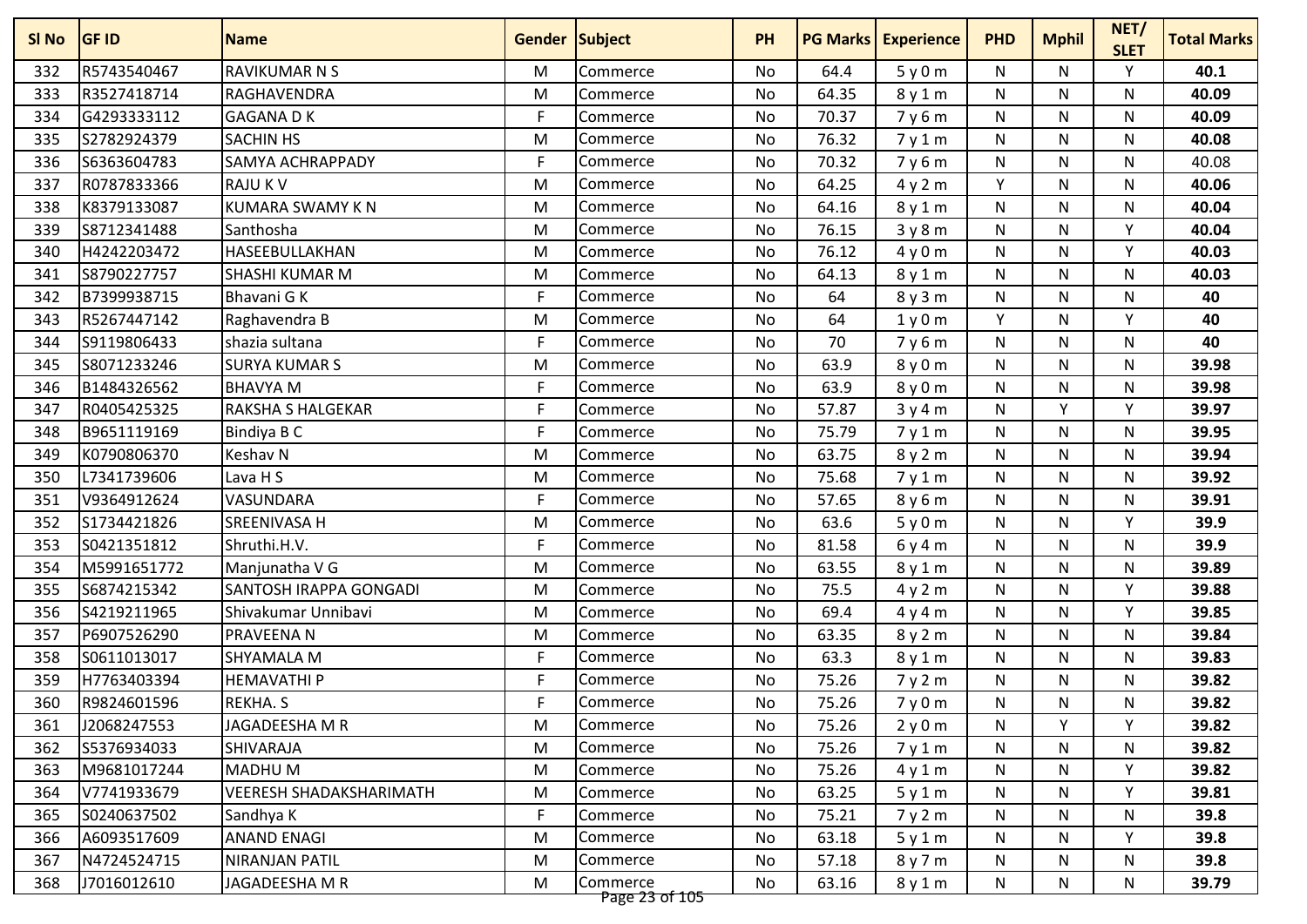| SI No | <b>GF ID</b> | <b>Name</b>                 | <b>Gender Subject</b> |          | <b>PH</b> | <b>PG Marks</b> | <b>Experience</b> | <b>PHD</b> | <b>Mphil</b> | NET/<br><b>SLET</b> | <b>Total Marks</b> |
|-------|--------------|-----------------------------|-----------------------|----------|-----------|-----------------|-------------------|------------|--------------|---------------------|--------------------|
| 369   | N8046926570  | NANJEGOWDA H G              | M                     | Commerce | No        | 63.1            | 8y2m              | N          | N            | N                   | 39.78              |
| 370   | K6309046880  | KOTRESH V PATTANASHETTY     | M                     | Commerce | No        | 63.1            | 8 y 0 m           | N          | N            | N                   | 39.78              |
| 371   | G5543648646  | <b>GURUMURTHY H</b>         | M                     | Commerce | No        | 63.12           | 3y3m              | N          | Y            | Y                   | 39.78              |
| 372   | V4199025764  | <b>VINAYAK JATTI</b>        | M                     | Commerce | No        | 75.13           | 7y0m              | N          | N            | N                   | 39.78              |
| 373   | S2012743251  | SHARANABASAVA               | M                     | Commerce | No        | 63.1            | 8y0m              | N          | N            | N                   | 39.78              |
| 374   | M6474319511  | Mahalakshmi                 | M                     | Commerce | No        | 51              | 3y0m              | Y          | Y            | N                   | 39.75              |
| 375   | M6447314494  | Mahalakshmi                 | F                     | Commerce | No        | 51              | 3y0m              | Y          | v            | N                   | 39.75              |
| 376   | P0122.27288  | PRAKASHA H                  | M                     | Commerce | No        | 68.95           | 7y4m              | N          | N            | N                   | 39.74              |
| 377   | S5204953721  | SHIVAKUMAR C S              | M                     | Commerce | No        | 62.9            | 5y0m              | N          | N            | Υ                   | 39.73              |
| 378   | S1292820572  | Shwetha                     | F                     | Commerce | No        | 68.92           | 7y5m              | N          | N            | Ν                   | 39.73              |
| 379   | A3987447941  | <b>ASWATH REDDY B N</b>     | M                     | Commerce | No        | 62.9            | 8y0m              | N          | N            | N                   | 39.73              |
| 380   | A3698342109  | Akkamahadevi                | F                     | Commerce | No        | 62.85           | 8y1m              | N          | N            | Ν                   | 39.71              |
| 381   | M8708533788  | <b>MAHALAKSHMIKJ</b>        | F                     | Commerce | No        | 62.8            | 8y2m              | N          | N            | Ν                   | 39.7               |
| 382   | P3192434917  | <b>PRADEEP R</b>            | M                     | Commerce | No        | 62.81           | 5y1m              | N          | N            | Y                   | 39.7               |
| 383   | R5783717931  | <b>RANIHB</b>               | F                     | Commerce | <b>No</b> | 74.74           | 7y0m              | N          | N            | Ν                   | 39.69              |
| 384   | P1604933333  | <b>PARVATHI</b>             | F                     | Commerce | No        | 62.75           | 6y1m              | N          | Y            | Ν                   | 39.69              |
| 385   | C3845423191  | CHANNANAGOUDA               | M                     | Commerce | No        | 62.6            | 8y0m              | N          | N            | N                   | 39.65              |
| 386   | N2365002610  | Nishmitha                   | F                     | Commerce | No        | 68.5            | 7y5m              | N          | N            | N                   | 39.63              |
| 387   | K5677414201  | <b>KEERTHANA K M</b>        | F                     | Commerce | No        | 80.53           | 6y7m              | N          | N            | Ν                   | 39.63              |
| 388   | S2137435074  | SRIDHARA TT                 | M                     | Commerce | No        | 62.5            | 8y0m              | N          | N            | N                   | 39.63              |
| 389   | K4996401329  | <b>KAVYA B N</b>            | F                     | Commerce | No        | 74.47           | 4y1m              | N          | N            | Υ                   | 39.62              |
| 390   | A8067835068  | Anand Revadi                | M                     | Commerce | No        | 62.45           | 8y2m              | N          | N            | Ν                   | 39.61              |
| 391   | N1575545439  | NARAYANA MURTHY N           | M                     | Commerce | No        | 62.4            | 8y3m              | N          | N            | Ν                   | 39.6               |
| 392   | K1497933168  | <b>KAVYA B</b>              | F                     | Commerce | No        | 62.37           | 8y0m              | N          | N            | N                   | 39.59              |
| 393   | S7685034475  | <b>SHOBHA DEVAGUNDIMATH</b> | F                     | Commerce | No        | 68.32           | 4y7m              | N          | N            | Υ                   | 39.58              |
| 394   | N8399126763  | NAGENDRAPPA J               | M                     | Commerce | No        | 62.25           | 8y1m              | N          | N            | Ν                   | 39.56              |
| 395   | R1949834620  | ROOPESHA S C                | M                     | Commerce | No        | 74.21           | 7y1m              | N          | N            | N                   | 39.55              |
| 396   | B2814423575  | BASAVARAJ GAVISIDDAPPA SA   | M                     | Commerce | No        | 68.15           | 7y6m              | N          | N            | N                   | 39.54              |
| 397   | N5164913592  | Nalini R                    | F                     | Commerce | No        | 68.15           | 4y4m              | N          | N            | Υ                   | 39.54              |
| 398   | S9408739511  | <b>SHASHIPRABHA S</b>       | F                     | Commerce | No        | 56.1            | 8y7m              | N          | N            | Ν                   | 39.53              |
| 399   | M0120117486  | MADIWALAPPA MANENAKOPPA     | M                     | Commerce | No        | 62.08           | 8y1m              | N          | N            | N                   | 39.52              |
| 400   | K7308245156  | <b>KALLESH CD</b>           | M                     | Commerce | No        | 62              | 8y0m              | N          | N            | N                   | 39.5               |
| 401   | P8225730982  | PALLAVI H L                 | F                     | Commerce | No        | 80              | 6y4m              | N          | N            | N                   | 39.5               |
| 402   | S1228939018  | SWETHA CS                   | F                     | Commerce | No        | 80              | 6y6m              | N          | N            | N                   | 39.5               |
| 403   | P7844517158  | Priya                       | F                     | Commerce | No        | 62              | 1y0m              | Y.         | N            | Y                   | 39.5               |
| 404   | B2629139125  | <b>BHARAT G S</b>           | M                     | Commerce | No        | 61.95           | 5y2m              | N          | N            | Y                   | 39.49              |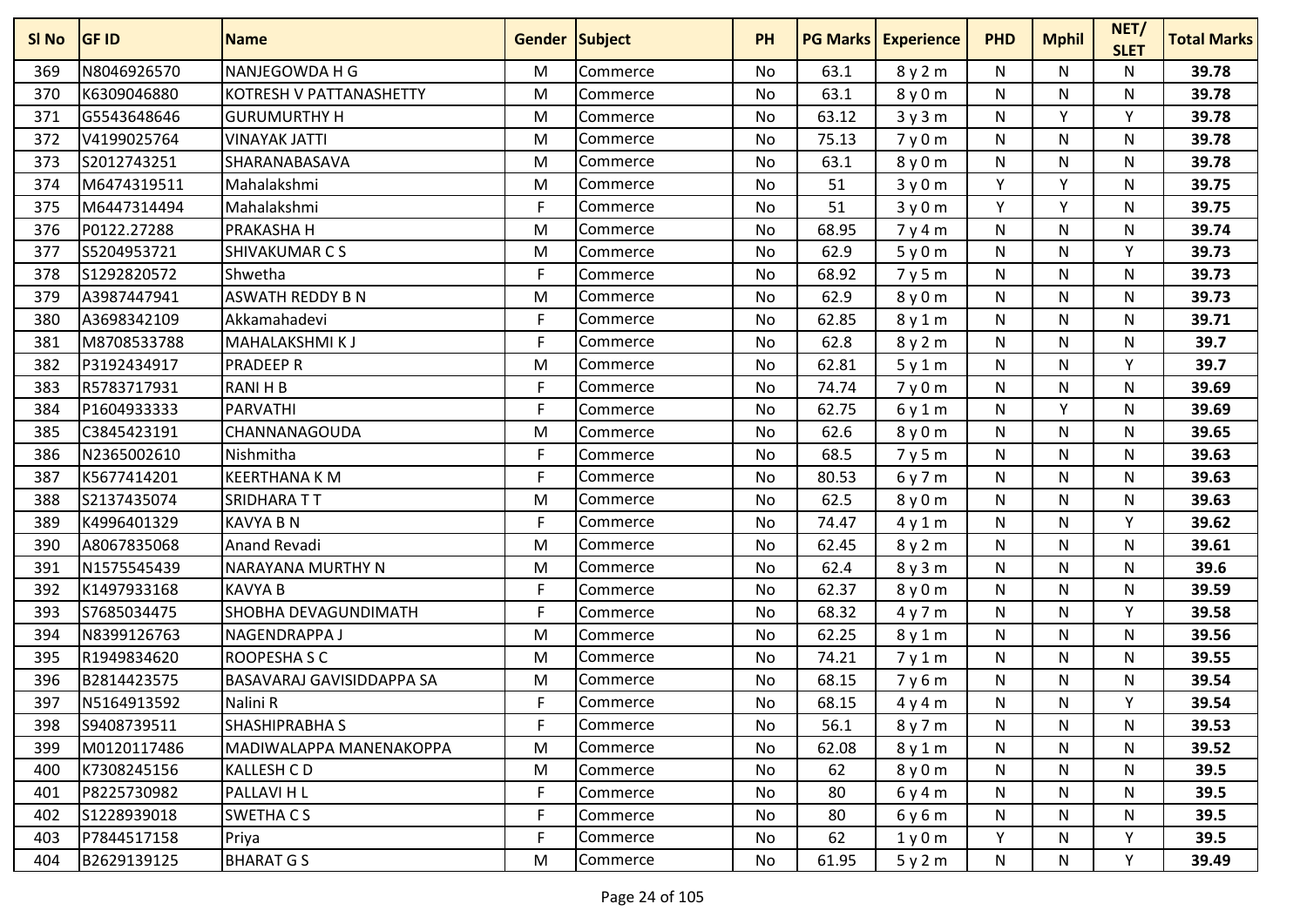| SI No          | <b>GF ID</b> | <b>Name</b>              | Gender Subject |                         | <b>PH</b> |       | <b>PG Marks Experience</b> | <b>PHD</b> | <b>Mphil</b> | NET/<br><b>SLET</b> | <b>Total Marks</b> |
|----------------|--------------|--------------------------|----------------|-------------------------|-----------|-------|----------------------------|------------|--------------|---------------------|--------------------|
|                |              |                          |                | <b>Computer Science</b> |           |       |                            |            |              |                     |                    |
| 1              | D1276519892  | Dr. Kiran Kumar A.R      | M              | <b>Computer Science</b> | No        | 70.23 | 14 y 0 m                   | Y          | Υ            | N                   | 77.56              |
| 2              | G5309746865  | Geetha Desai             | M              | <b>Computer Science</b> | No        | 66    | 15y4m                      | N          | N            | N                   | 63                 |
| 3              | S7387829760  | <b>SNEHA KHINNAVAR</b>   | F.             | <b>Computer Science</b> | <b>No</b> | 81.38 | 12y2m                      | N          | Y            | N.                  | 62.35              |
| 4              | S1702945450  | SHUBHARANI M             | F              | <b>Computer Science</b> | No        | 60.55 | 13y5m                      | N          | Y            | N                   | 61.64              |
| 5              | N7477028798  | NARESHKUMAR N            | M              | <b>Computer Science</b> | No        | 64.45 | 13y1m                      | N          | Y            | N                   | 61.11              |
| 6              | 11167204378  | INNAHAI ANUGRAHAM        | F.             | <b>Computer Science</b> | <b>No</b> | 82    | 10y6m                      | N          | N            | Y.                  | 61                 |
| $\overline{7}$ | C4185347854  | CHAITANYA HEGADI         | F.             | <b>Computer Science</b> | <b>No</b> | 61.59 | 13y0m                      | N          | Y            | N                   | 60.4               |
| 8              | M4026127635  | <b>MEGHA</b>             | F              | <b>Computer Science</b> | <b>No</b> | 73.23 | 10y1m                      | Y          | N            | N                   | 60.31              |
| 9              | B5641435708  | BASAVARAJ ISHWAR HEBBALI | M              | <b>Computer Science</b> | No        | 64.05 | 12y5m                      | N          | Y            | N                   | 59.51              |
| 10             | M4357121373  | <b>MAHESHKUMAR</b>       | M              | <b>Computer Science</b> | No        | 69.22 | 8y1m                       | Y          | Y            | N                   | 59.31              |
| 11             | M5623034267  | M AMARESHAPPA            | M              | <b>Computer Science</b> | No        | 67.5  | 12y0m                      | N          | Y            | N                   | 58.88              |
| 12             | V9787541499  | Vinod Kumar D            | M              | <b>Computer Science</b> | No        | 66.16 | 12y0m                      | N          | Y            | N                   | 58.54              |
| 13             | H4712608584  | <b>HEMAVATI</b>          | F.             | <b>Computer Science</b> | No        | 83    | 9y2m                       | N          | N            | Y                   | 56.75              |
| 14             | V7272322642  | VIJAYA MAHANTESH M       | M              | <b>Computer Science</b> | No        | 68.5  | 13y0m                      | N          | N            | N                   | 56.13              |
| 15             | A6907529071  | AMBUJA M                 | F              | <b>Computer Science</b> | No        | 67.79 | 10y0m                      | N          | N            | Y                   | 55.95              |
| 16             | N6051521044  | NARAYANA PRASAD G R      | M              | <b>Computer Science</b> | No        | 55.44 | 12y0m                      | N          | Y            | N                   | 55.86              |
| 17             | T7882223228  | THIRUMALA I SARAWAD      | F              | <b>Computer Science</b> | No        | 63.78 | 11y0m                      | N          | Y            | N                   | 54.95              |
| 18             | S0275529158  | <b>SHREEDEVI P DASAR</b> | F.             | <b>Computer Science</b> | No        | 72.88 | 12y0m                      | N          | N            | N                   | 54.22              |
| 19             | R8176124643  | RAMAKRISHNA REDDY D      | M              | <b>Computer Science</b> | No        | 58.61 | 11y0m                      | N          | v            | N                   | 53.65              |
| 20             | A4375859777  | Anita.V.Kore             | F              | <b>Computer Science</b> | <b>No</b> | 70    | 12y0m                      | N          | N            | N                   | 53.5               |
| 21             | Y5767444107  | Y.B.RATHNAM              | M              | <b>Computer Science</b> | <b>No</b> | 68    | 10y0m                      | N          | Y            | N                   | 53                 |
| 22             | V9252825125  | VasantaKumar A           | M              | <b>Computer Science</b> | No        | 66.75 | 9y3m                       | N          | N            | Y                   | 52.69              |
| 23             | M5926629314  | Manjunath M C            | M              | <b>Computer Science</b> | No        | 70.84 | 8y6m                       | N          | N            | Y                   | 52.21              |
| 24             | P7025657442  | <b>PRADEEP KURDEKAR</b>  | M              | Computer Science        | No        | 70.76 | 8y4m                       | N          | N            | Υ                   | 52.19              |
| 25             | D2553353026  | Dr Venkatesh M Kulkarni  | M              | <b>Computer Science</b> | No        | 75.63 | 7y0m                       | Y          | N            | N                   | 51.91              |
| 26             | D6150724375  | <b>DEEPAK DESHPANDE</b>  | M              | <b>Computer Science</b> | <b>No</b> | 72.44 | 10y8m                      | N          | N            | N                   | 51.11              |
| 27             | M3249804819  | M V KIRANKUMAR           | M              | <b>Computer Science</b> | <b>No</b> | 72.4  | 7y0m                       | Y          | N            | И                   | 51.1               |
| 28             | N0356111303  | NITHYA B A               | F              | <b>Computer Science</b> | No        | 76.96 | 7y5m                       | N          | N            | v                   | 50.74              |
| 29             | M9768538561  | <b>MAHANTESH MAGI</b>    | M              | Computer Science        | No        | 76.75 | 10y5m                      | N          | N            | N                   | 50.69              |
| 30             | R6707006014  | Roopa S Morabad          | F.             | <b>Computer Science</b> | No        | 82.2  | 10y0m                      | N          | N            | N                   | 50.55              |
| 31             | K0124253358  | <b>KENCHANA GOWDA SJ</b> | M              | <b>Computer Science</b> | No        | 69.92 | 9y0m                       | N          | Y            | N                   | 50.48              |
| 32             | R4986205665  | ROOPA SHAVI              | F.             | <b>Computer Science</b> | No        | 57.33 | 12y0m                      | N          | N            | N                   | 50.33              |
| 33             | M2425131222  | MOHIYUDDIN KHAN          | M              | <b>Computer Science</b> | No        | 68.5  | 11y2m                      | N          | N            | N                   | 50.13              |
| 34             | H9693500298  | <b>HARSHAN CG</b>        | M              | <b>Computer Science</b> | No        | 68.41 | 11y0m                      | N          | N            | N                   | 50.1               |
| 35             | J6808516455  | <b>JAGDISH</b>           | M              | <b>Computer Science</b> | No        | 55.62 | 8 y 0 m                    | Y.         | N            | N                   | 49.91              |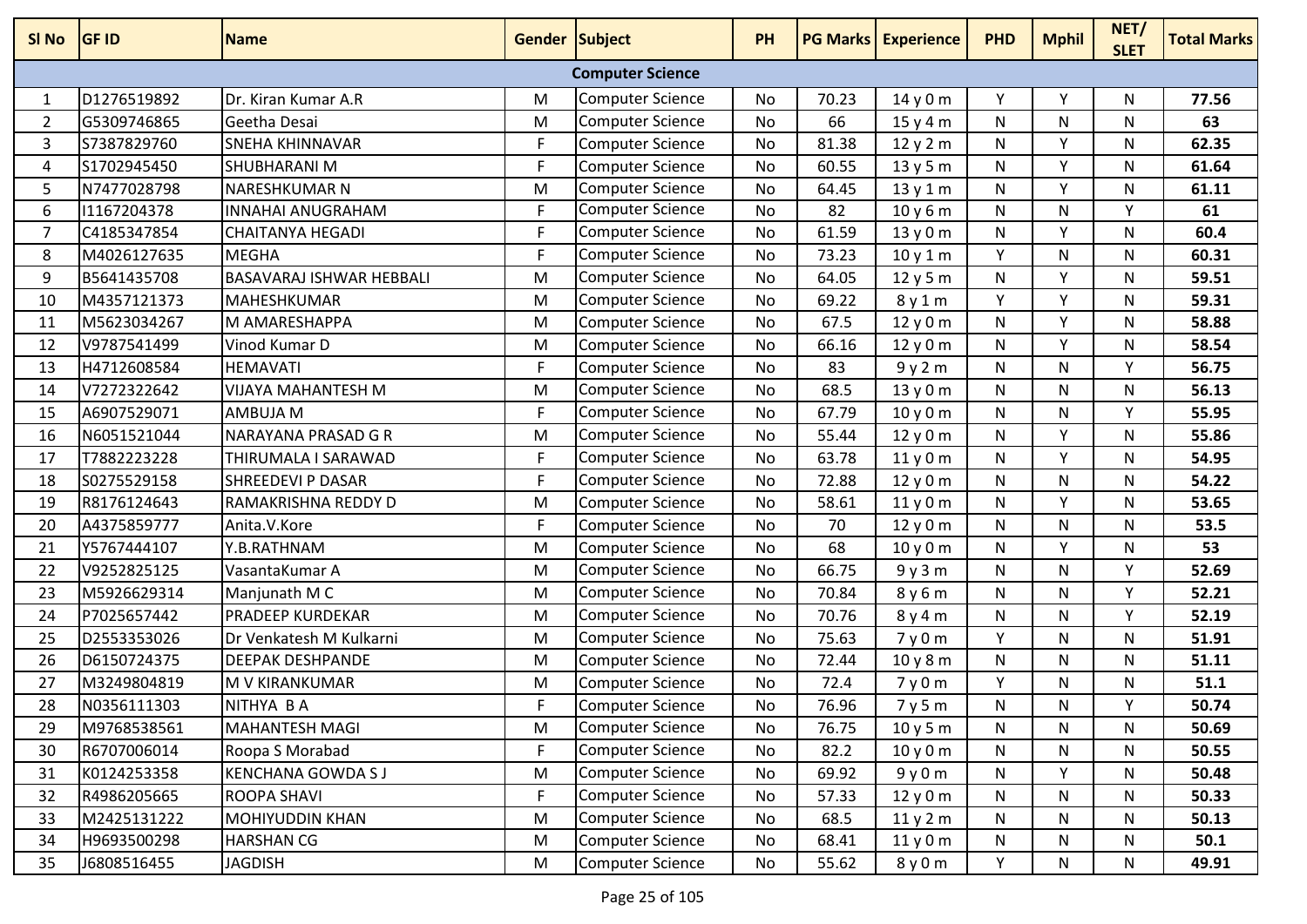| SI No | <b>GF ID</b> | <b>Name</b>               | Gender Subject |                                           | <b>PH</b> | <b>PG Marks</b> | <b>Experience</b> | <b>PHD</b>   | <b>Mphil</b> | NET/<br><b>SLET</b> | <b>Total Marks</b> |
|-------|--------------|---------------------------|----------------|-------------------------------------------|-----------|-----------------|-------------------|--------------|--------------|---------------------|--------------------|
| 36    | S8351520003  | <b>SHRUTHI SV</b>         | F.             | <b>Computer Science</b>                   | No        | 79.48           | 7y0m              | N            | N            | V                   | 49.87              |
| 37    | M5PATI20677  | MALLIKARJUN MATHAPATI     | M              | <b>Computer Science</b>                   | Yes       | 74              | 7y2m              | N            | N            | N                   | 49.5               |
| 38    | H4670941538  | Harish H                  | M              | <b>Computer Science</b>                   | No        | 59              | 8y6m              | $\mathsf{N}$ | N            | Υ                   | 49.25              |
| 39    | R1235422669  | Raghavan S N              | M              | <b>Computer Science</b>                   | Yes       | 83.97           | 3y0m              | N            | N            | Y                   | 48.99              |
| 40    | A4858700872  | Anita Mahadevappa Kolar   | F              | <b>Computer Science</b>                   | No        | 63.58           | 11y0m             | N            | N            | N                   | 48.9               |
| 41    | R6786019614  | <b>RAVIRAJ</b>            | M              | <b>Computer Science</b>                   | No        | 68.95           | 10y6m             | N            | N            | N                   | 48.74              |
| 42    | Z1300429917  | Zakiya Basrikatti         | F              | <b>Computer Science</b>                   | No        | 62              | 8y2m              | N            | N            | Υ                   | 48.5               |
| 43    | S9731818071  | <b>SHWETHA M.B</b>        | F.             | <b>Computer Science</b>                   | No        | 73.37           | 6y0m              | Υ            | N            | N                   | 48.34              |
| 44    | S1069504298  | Sanjeev kumar             | M              | <b>Computer Science</b>                   | No        | 58.16           | 9y0m              | N            | Υ            | N                   | 47.54              |
| 45    | V0433806149  | <b>VENKATESHAKG</b>       | M              | <b>Computer Science</b>                   | <b>No</b> | 57.77           | 11y0m             | $\mathsf{N}$ | N            | N                   | 47.44              |
| 46    | N4384717174  | N.R.MANJUNATH             | M              | <b>Computer Science</b>                   | No        | 69.72           | 10y0m             | ${\sf N}$    | N            | N                   | 47.43              |
| 47    | D1489601417  | Dr Kruthi R               | F              | <b>Computer Science</b>                   | No        | 81              | 3y0m              | Y            | Y            | N                   | 47.25              |
| 48    | K4694422237  | Krishnagouda Vasugouda Na | M              | <b>Computer Science</b>                   | No        | 57              | 11y0m             | N            | N            | N                   | 47.25              |
| 49    | N1039831038  | Nagashruthi MK            | F              | <b>Computer Science</b>                   | No        | 91.64           | 5y0m              | N            | N            | $\mathsf{v}$        | 46.91              |
| 50    | S5410958092  | Shivaraj                  | M              | <b>Computer Science</b>                   | No        | 66.25           | 10y0m             | $\mathsf{N}$ | N            | N                   | 46.56              |
| 51    | C6035359213  | Charan K V                | M              | <b>Computer Science</b>                   | No        | 78              | 5y0m              | Y            | N            | N                   | 46.5               |
| 52    | P8012431278  | POORNIMA M R              | F              | <b>Computer Science</b>                   | No        | 83.33           | 1y6m              | Y            | N            | Y                   | 46.33              |
| 53    | T3575129363  | <b>TEJASHREE S DIXIT</b>  | F.             | <b>Computer Science</b>                   | No        | 77.25           | 9y0m              | N            | N            | N                   | 46.31              |
| 54    | S4216512042  | <b>SHILPA U GOWDER</b>    | F              | <b>Computer Science</b>                   | No        | 75.46           | 8y9m              | N            | N            | N                   | 45.87              |
| 55    | H7126150342  | <b>HARISH KAMAT</b>       | M              | <b>Computer Science</b>                   | No        | 74.9            | 5y0m              | Υ            | N            | N                   | 45.73              |
| 56    | A3510345784  | Anitha KT                 | F              | <b>Computer Science</b>                   | No        | 62.44           | 10y0m             | N            | N            | N                   | 45.61              |
| 57    | N4135117185  | NIZAMUDDIN D              | M              | <b>Computer Science</b>                   | No        | 73.24           | 7y0m              | ${\sf N}$    | Y            | $\mathsf{N}$        | 45.31              |
| 58    | P6883058770  | Preethi                   | F.             | <b>Computer Science</b>                   | No        | 78.88           | 5y6m              | N            | N            | Y                   | 45.22              |
| 59    | P7845432960  | <b>PAVANKUMAR PATIL</b>   | M              | <b>Computer Science</b>                   | No        | 71.1            | 6y0m              | N            | N            | Y                   | 44.78              |
| 60    | D2018618723  | Deepak Anandwade          | M              | <b>Computer Science</b>                   | No        | 58.59           | 8 y 0 m           | N            | Y            | N                   | 44.65              |
| 61    | D8587833952  | Divyajyoti                | F              | <b>Computer Science</b>                   | No        | 69.82           | 9y0m              | ${\sf N}$    | N            | N                   | 44.46              |
| 62    | R0005603312  | R.SUBHALAKSHMI            | F.             | <b>Computer Science</b>                   | No        | 75              | 8y4m              | N            | N            | N                   | 44.25              |
| 63    | R3288612281  | RAJESHWARA REDDY          | M              | <b>Computer Science</b>                   | No        | 61.84           | 9y4m              | N            | N            | N                   | 43.96              |
| 64    | M1679329360  | M SRINIVASA REDDY         | M              | <b>Computer Science</b>                   | No        | 67              | 9y0m              | N            | N            | N                   | 43.75              |
| 65    | P3113637877  | <b>PRATHAP</b>            | M              | Computer Science                          | No        | 90.56           | 7y2m              | N            | N            | N                   | 43.64              |
| 66    | A2589813802  | <b>AISHA MEHAR</b>        | F              | <b>Computer Science</b>                   | No        | 75.47           | 8y0m              | N            | N            | N                   | 42.87              |
| 67    | S4833853525  | <b>SANTOSH BIRADAR</b>    | M              | <b>Computer Science</b>                   | No        | 69.2            | 8y4m              | N            | N            | N                   | 42.8               |
| 68    | B5571239378  | BASAWARAJESHWARI P        | F              | <b>Computer Science</b>                   | No        | 63.12           | 7y0m              | N            | Υ            | N                   | 42.78              |
| 69    | S2573420629  | s.sandhya Kumari          | F              | <b>Computer Science</b>                   | No        | 75              | 4y2m              | Y            | N            | $\mathsf{N}$        | 42.75              |
| 70    | B8323450813  | bhagyalakshmi h n         | F              | <b>Computer Science</b>                   | No        | 81              | 7y5m              | N            | N            | N                   | 42.75              |
| 71    | S9325622124  | <b>SHRUTHI</b>            | F              | Computer Science                          | No        | 80.92           | 7y6m              | N            | N            | N                   | 42.73              |
| 72    | A8189031126  | Arati Kothari             | F              | <b>Computer Science</b><br>Page 26 of 105 | No        | 74.65           | 4y0m              | Υ            | N            | N                   | 42.66              |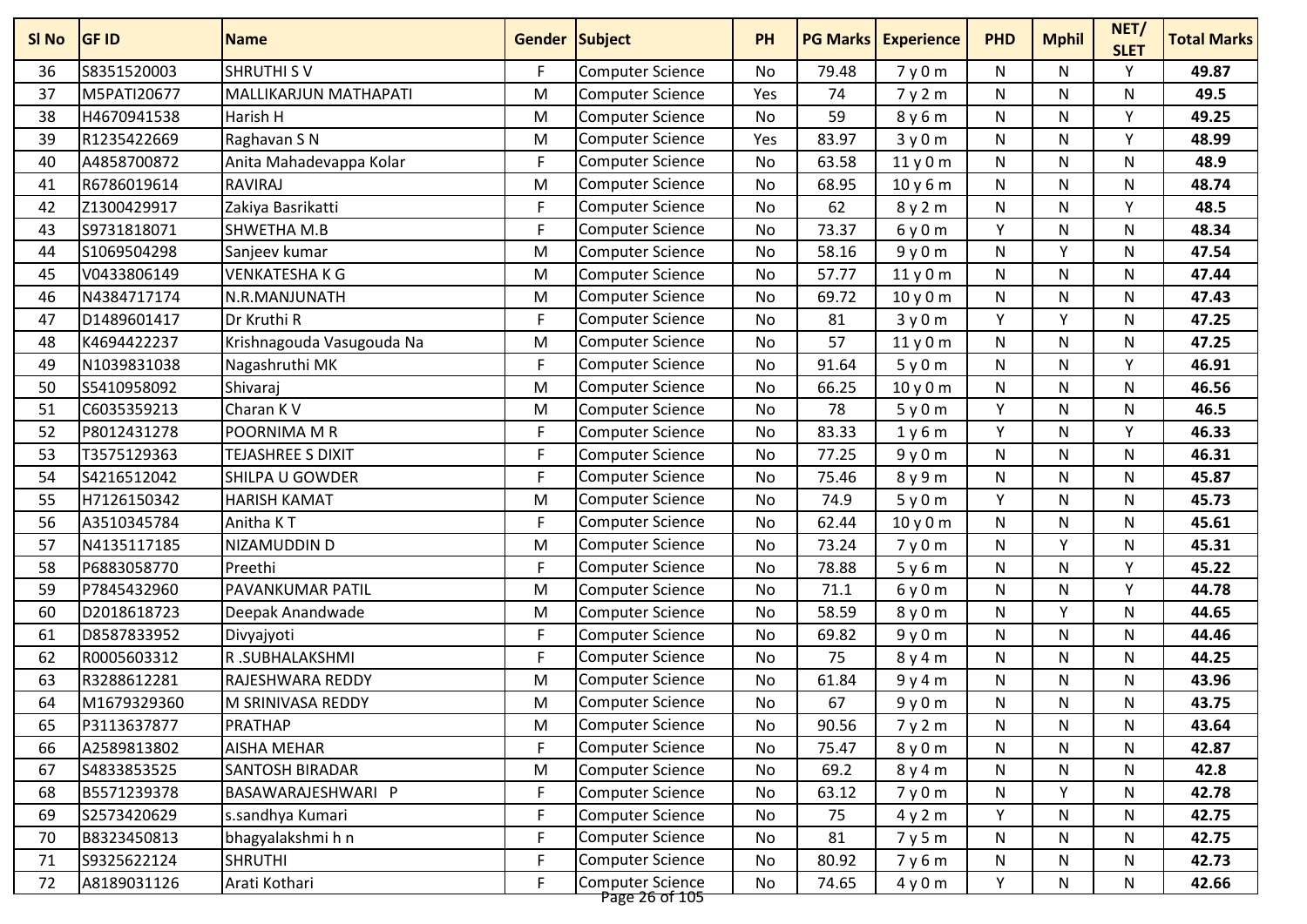| SI <sub>No</sub> | <b>GF ID</b> | <b>Name</b>               | Gender Subject |                                           | <b>PH</b> | <b>PG Marks</b> | <b>Experience</b> | <b>PHD</b> | <b>Mphil</b> | NET/<br><b>SLET</b> | <b>Total Marks</b> |
|------------------|--------------|---------------------------|----------------|-------------------------------------------|-----------|-----------------|-------------------|------------|--------------|---------------------|--------------------|
| 73               | T5207240715  | T. RAGHAVENDRA            | M              | Computer Science                          | No        | 62.33           | 6y8m              | N          | $\vee$       | N                   | 42.58              |
| 74               | N7559236867  | NAGARAJA K R              | M              | <b>Computer Science</b>                   | No        | 72.55           | 8y0m              | N          | N            | N                   | 42.14              |
| 75               | 17318647456  | <b>IRFAN AHMED</b>        | M              | <b>Computer Science</b>                   | <b>No</b> | 72              | 6y0m              | N          | <b>V</b>     | N                   | 42                 |
| 76               | A5854601877  | AMRUTA GADAD              | F              | <b>Computer Science</b>                   | No        | 89.52           | 3y6m              | N          | N            | Υ                   | 41.88              |
| 77               | D5180713399  | D N RAJESHWARI            | F              | <b>Computer Science</b>                   | No        | 75.46           | 7y4m              | N          | N            | N                   | 41.37              |
| 78               | P5678731002  | <b>PRAVEEN YALLUR</b>     | M              | <b>Computer Science</b>                   | No        | 68.86           | 8y2m              | N          | N            | N                   | 41.22              |
| 79               | P1987419106  | Paramanand patgaonkar     | M              | <b>Computer Science</b>                   | Yes       | 58.44           | 5y6m              | N          | N            | N                   | 41.11              |
| 80               | A2557847379  | Ashajyothi N              | F              | <b>Computer Science</b>                   | No        | 66              | 8y0m              | N          | N            | N                   | 40.5               |
| 81               | K2272621783  | <b>KIRAN MORE</b>         | M              | <b>Computer Science</b>                   | <b>No</b> | 76.66           | 4y0m              | N          | N            | Υ                   | 40.17              |
| 82               | S4824604660  | Shaila                    | F              | <b>Computer Science</b>                   | <b>No</b> | 76.32           | 7y0m              | N          | N            | Ν                   | 40.08              |
| 83               | S0811354576  | Shwetha J K               | F              | <b>Computer Science</b>                   | No        | 81              | 6y4m              | N          | N            | Ν                   | 39.75              |
| 84               | S3190841223  | Swetha M                  | F              | <b>Computer Science</b>                   | No        | 74.5            | 7y0m              | N          | N            | N                   | 39.63              |
| 85               | U9614427015  | <b>UMAKANT</b>            | M              | <b>Computer Science</b>                   | No        | 68.05           | 7y4m              | N          | N            | Ν                   | 39.51              |
| 86               | A5368760000  | ANISHA CA                 | F              | <b>Computer Science</b>                   | No        | 73.45           | 7y0m              | N          | N            | N                   | 39.36              |
| 87               | M5882137715  | Manjunatha SB             | M              | <b>Computer Science</b>                   | <b>No</b> | 60.78           | 8y0m              | N          | N            | Ν                   | 39.2               |
| 88               | P1979349152  | PREMILA                   | F              | <b>Computer Science</b>                   | <b>No</b> | 66.6            | 7y6m              | N          | N            | N                   | 39.15              |
| 89               | 14111216132  | <b>IRANAGOUDA PATIL</b>   | M              | <b>COMPUTER SCIENCE</b>                   | <b>No</b> | 78              | 6y6m              | N.         | N.           | N.                  | 39                 |
| 90               | P6593727486  | PREETI WALISHETTR         | F              | <b>Computer Science</b>                   | <b>No</b> | 71.71           | 7y0m              | N          | N            | N                   | 38.93              |
| 91               | L6189401726  | Lavanya S                 | F              | <b>Computer Science</b>                   | No        | 70.31           | 7y0m              | N          | N            | N                   | 38.58              |
| 92               | L7969549975  | Lakshmi N V               | F              | <b>Computer Science</b>                   | No        | 81.6            | 6y0m              | N          | N            | Ν                   | 38.4               |
| 93               | S3198206412  | SHRUTHI C                 | F              | <b>Computer Science</b>                   | No        | 68.62           | 7y0m              | N          | N            | N                   | 38.16              |
| 94               | J8199239684  | <b>JYOTI BAI CHORAGI</b>  | F              | <b>Computer Science</b>                   | <b>No</b> | 68.12           | 6y8m              | N          | N            | Ν                   | 38.03              |
| 95               | S6584334281  | Sara Tazeen               | F              | Computer Science                          | No        | 86              | 5y6m              | N          | N            | N                   | 38                 |
| 96               | L1475718142  | Lakshmi B. S.             | F              | Computer Science                          | No        | 67.61           | 6 y 10 m          | N          | N            | N                   | 37.9               |
| 97               | S9558814598  | Savita biradar            | F              | <b>Computer Science</b>                   | No        | 67.16           | 5y0m              | N          | Y            | N                   | 37.79              |
| 98               | D4770032270  | <b>DIVYA KOTAGI</b>       | F              | <b>Computer Science</b>                   | No        | 72.96           | 6y6m              | N          | N            | Ν                   | 37.74              |
| 99               | M9680733157  | Meenaxi Shirawal          | F              | <b>Computer Science</b>                   | No        | 72.81           | 6y7m              | N          | N            | Ν                   | 37.7               |
| 100              | P8864036210  | PRASHANTH M C             | M              | <b>Computer Science</b>                   | <b>No</b> | 66.5            | 4y0m              | N          | N            | Y                   | 37.63              |
| 101              | R9584514457  | RAJESHWARI RADDER         | F              | <b>Computer Science</b>                   | <b>No</b> | 60              | 5y6m              | N          | Y            | Ν                   | 37.5               |
| 102              | D7037522400  | DIVYA P K                 | F              | <b>Computer Science</b>                   | No        | 77.9            | 6y0m              | N          | N            | Ν                   | 37.48              |
| 103              | S7249309185  | SHIVAKUMAR G              | M              | <b>Computer Science</b>                   | No        | 65.12           | 3y0m              | Y          | N            | N                   | 37.28              |
| 104              | P8336856395  | PRIYANKA MAHINDRAKAR      | F              | <b>Computer Science</b>                   | No        | 76.77           | 6y2m              | N          | N            | N                   | 37.19              |
| 105              | D2318735437  | DANESHWARI HUBBALLI       | F              | <b>Computer Science</b>                   | No        | 76.6            | 5y8m              | N          | N            | N                   | 37.15              |
| 106              | A0478548892  | AKSHATHA PRASHANT NAIK    | F              | <b>Computer Science</b>                   | <b>No</b> | 76.45           | 5y8m              | N          | N            | N                   | 37.11              |
| 107              | N7103023699  | <b>NAVEEN KUMAR</b>       | M              | <b>Computer Science</b>                   | No        | 82              | 5y5m              | N          | N            | N                   | 37                 |
| 108              | L1436122108  | LAKSHMIKANTH D            | M              | <b>Computer Science</b>                   | No        | 75.94           | 3y0m              | N          | N            | Y                   | 36.99              |
| 109              | S6371937313  | SHIVARAJ MALEPPANAVARMATH | M              | <b>Computer Science</b><br>Page 27 of 105 | No        | 75.96           | 3y0m              | N          | N            | Y                   | 36.99              |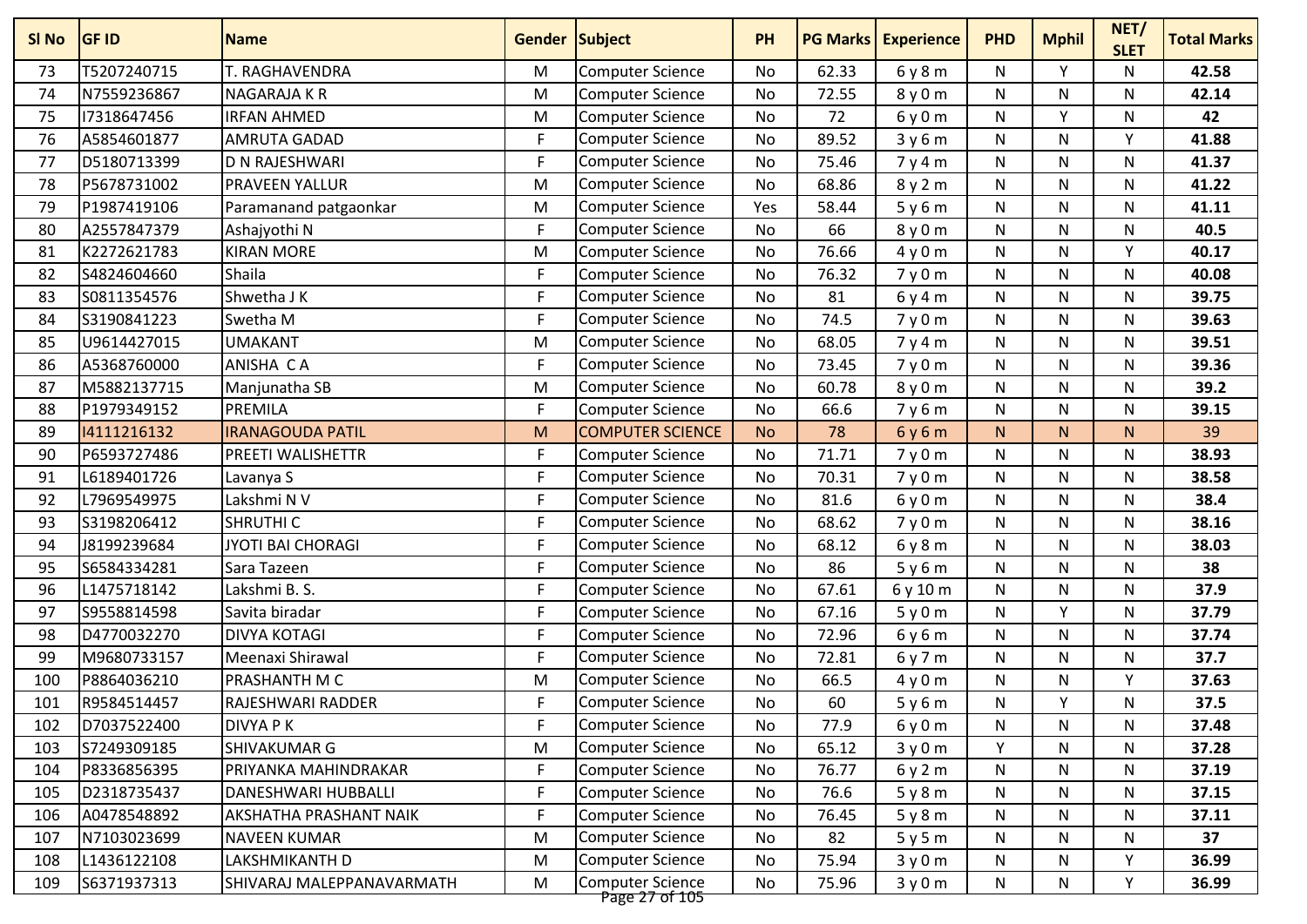| SI No | <b>GF ID</b> | <b>Name</b>               | Gender Subject |                                           | <b>PH</b> | <b>PG Marks</b> | <b>Experience</b> | <b>PHD</b> | <b>Mphil</b> | NET/<br><b>SLET</b> | <b>Total Marks</b> |
|-------|--------------|---------------------------|----------------|-------------------------------------------|-----------|-----------------|-------------------|------------|--------------|---------------------|--------------------|
| 110   | S6371937313  | SHIVARAJ MALEPPANAVARMATH | M              | <b>COMPUTER SCIENCE</b>                   | <b>No</b> | 75.96           | 3y0m              | N.         | N.           | Y                   | 36.99              |
| 111   | P6121316053  | P MRUDHULATHA             | F              | <b>Computer Science</b>                   | No        | 75              | 6y2m              | N          | N            | N                   | 36.75              |
| 112   | M4611759311  | Mohitha H V               | F              | <b>Computer Science</b>                   | <b>No</b> | 86.5            | 2y0m              | N          | N            | Y                   | 36.63              |
| 113   | S1771853763  | <b>SWATI RASURE</b>       | F              | <b>Computer Science</b>                   | <b>No</b> | 80              | 5y6m              | N          | N            | N                   | 36.5               |
| 114   | K9691655750  | Krishna Murthy K V        | M              | <b>Computer Science</b>                   | No        | 85.75           | 5y0m              | N          | N            | N                   | 36.44              |
| 115   | R2897846999  | Rashmi Kulkarni           | F              | <b>Computer Science</b>                   | No        | 73.63           | 6y0m              | N          | N            | Ν                   | 36.41              |
| 116   | P4194753257  | Pavithra                  | F              | <b>Computer Science</b>                   | No        | 85.4            | 5y0m              | N          | N            | Ν                   | 36.35              |
| 117   | S2816433092  | SHIVAYOGEPPA LINGADALLI   | M              | <b>Computer Science</b>                   | <b>No</b> | 72              | 6y2m              | N          | N            | $\mathsf{N}$        | 36                 |
| 118   | K5904227615  | Kumaraswamy.C S           | M              | <b>Computer Science</b>                   | <b>No</b> | 65.9            | 4y6m              | N          | v            | N                   | 35.98              |
| 119   | S3845353209  | Santhosh Neelavar         | M              | Computer Science                          | No        | 59.5            | 4y0m              | N          | N            | Y                   | 35.88              |
| 120   | S3201553437  | Shyamsundar               | M              | <b>Computer Science</b>                   | Yes       | 67.35           | 2y8m              | N          | N            | N                   | 35.84              |
| 121   | S0087731275  | <b>SHWETHA</b>            | F              | <b>Computer Science</b>                   | No        | 83.2            | 5y0m              | N          | N            | N                   | 35.8               |
| 122   | S5097253177  | Swapna M                  | F              | <b>Computer Science</b>                   | No        | 77.08           | 5y4m              | N          | N            | N                   | 35.77              |
| 123   | S9362238650  | shashikant                | M              | <b>Computer Science</b>                   | No        | 58.66           | 3y0m              | Y          | N            | N                   | 35.67              |
| 124   | S8214914827  | SHEELAVANTAMMA            | F              | <b>Computer Science</b>                   | <b>No</b> | 70.2            | 6y0m              | N          | N            | N                   | 35.55              |
| 125   | S6680827470  | SHRUTI C HATTIKAL         | F              | <b>Computer Science</b>                   | No        | 80.54           | 5y0m              | N          | N            | N                   | 35.14              |
| 126   | G6568652866  | <b>GURUPRASAD M</b>       | M              | <b>Computer Science</b>                   | No        | 68              | 6y0m              | N          | N            | N                   | 35                 |
| 127   | P7724737069  | PAVANKUMAR                | M              | <b>Computer Science</b>                   | <b>No</b> | 67.65           | 6y3m              | N          | N            | N                   | 34.91              |
| 128   | S3755238188  | SARITHA PURANIKMATH       | F              | Computer Science                          | No        | 73.51           | 5y4m              | N          | N            | N                   | 34.88              |
| 129   | M9274246026  | <b>MAHESHA S</b>          | M              | <b>Computer Science</b>                   | No        | 67.3            | 4y0m              | N          | $\mathsf{v}$ | N                   | 34.83              |
| 130   | P2292403814  | Prathap D L               | M              | <b>Computer Science</b>                   | <b>No</b> | 67.2            | 3y2m              | N          | N            | Y                   | 34.8               |
| 131   | N4708440729  | Navyashree V              | F              | Computer Science                          | <b>No</b> | 79.2            | 5y0m              | N          | N            | N                   | 34.8               |
| 132   | S2612620260  | <b>S KOMATHI</b>          | F              | Computer Science                          | <b>No</b> | 72.26           | 5y6m              | N          | N            | Ν                   | 34.57              |
| 133   | S1198025377  | SOMANAGOUDA PATIL         | M              | <b>Computer Science</b>                   | No        | 65.56           | 5y8m              | N          | N            | N                   | 34.39              |
| 134   | P4948625502  | PRASHANT KUMAR M          | M              | <b>Computer Science</b>                   | No        | 71.31           | 5y6m              | N          | N            | N                   | 34.33              |
| 135   | S5954617574  | <b>SHREEKANT NAYAK</b>    | M              | <b>COMPUTER SCIENCE</b>                   | <b>No</b> | 65.16           | 6y1m              | N.         | N.           | N.                  | 34.29              |
| 136   | A7428824141  | Anupama Kota              | F              | <b>Computer Science</b>                   | <b>No</b> | 83              | 4y6m              | N          | N            | N                   | 34.25              |
| 137   | S5893736175  | <b>SURESH</b>             | M              | Computer Science                          | No        | 64.91           | 6y0m              | N          | N            | N                   | 34.23              |
| 138   | S4817621152  | SHIVAKUMAR                | M              | <b>Computer Science</b>                   | No        | 76.9            | 5y0m              | N          | N            | N                   | 34.23              |
| 139   | S8094544156  | <b>SHYAMALA B</b>         | F              | <b>Computer Science</b>                   | No        | 81.92           | 4y4m              | N          | N            | Ν                   | 33.98              |
| 140   | D4322342760  | Divya S R                 | F              | <b>Computer Science</b>                   | No        | 75.78           | 5y0m              | N          | N            | N                   | 33.95              |
| 141   | R3936324897  | RAJESHWARI C              | F              | <b>Computer Science</b>                   | No        | 75.7            | 5y0m              | N          | N            | N                   | 33.93              |
| 142   | S1303837007  | SHILPA ISHWAR HEGDE       | M              | <b>Computer Science</b>                   | No        | 75.6            | 5y0m              | N          | N            | N                   | 33.9               |
| 143   | A3128127400  | Amrithkala M Shetty       | F              | Computer Science                          | No        | 75.58           | 2y0m              | N          | N            | Y                   | 33.9               |
| 144   | S4365757005  | Sagar Rai P               | M              | <b>Computer Science</b>                   | No        | 87              | 4y0m              | N          | N            | N                   | 33.75              |
| 145   | R5690944847  | Revanasiddappa Biradar    | M              | <b>Computer Science</b>                   | No        | 69              | 5y4m              | N          | N            | N                   | 33.75              |
| 146   | H6761654007  | Hanumant Ladwa            | M              | <b>Computer Science</b><br>Page 28 of 105 | No        | 80.33           | 4y6m              | N          | N            | N                   | 33.58              |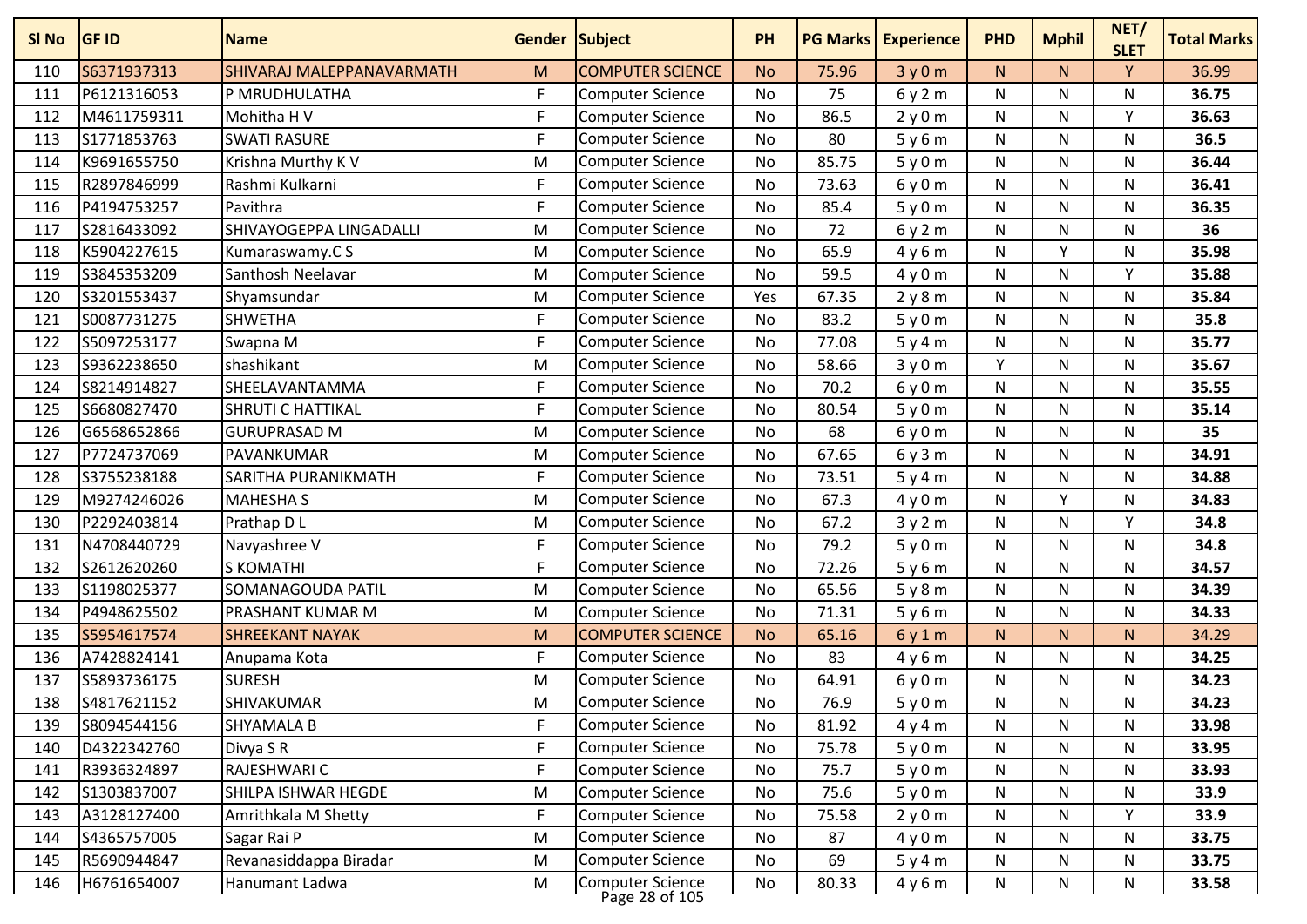| SI <sub>No</sub> | <b>GF ID</b> | <b>Name</b>               | Gender Subject |                                           | <b>PH</b> | <b>PG Marks</b> | <b>Experience</b> | <b>PHD</b>   | <b>Mphil</b> | NET/<br><b>SLET</b> | <b>Total Marks</b> |
|------------------|--------------|---------------------------|----------------|-------------------------------------------|-----------|-----------------|-------------------|--------------|--------------|---------------------|--------------------|
| 147              | J5317016444  | Jayanti Nagappa Mesta     | F.             | <b>Computer Science</b>                   | No        | 74              | 5y0m              | N            | N            | N                   | 33.5               |
| 148              | G6638611856  | Gayatri                   | F.             | <b>Computer Science</b>                   | No        | 61.91           | 6y0m              | N            | N            | N                   | 33.48              |
| 149              | R1897935893  | RAMACHANDRA ANKOLEKAR     | M              | <b>Computer Science</b>                   | <b>No</b> | 73.6            | 2y0m              | $\mathsf{N}$ | N            | Y                   | 33.4               |
| 150              | S2466416303  | <b>SANTHOSHA V C</b>      | M              | <b>Computer Science</b>                   | No        | 73.47           | 5y2m              | N            | N            | N                   | 33.37              |
| 151              | S7210819923  | <b>SAYEDA UMERA ALMAS</b> | F.             | <b>Computer Science</b>                   | No        | 85.1            | 0y2m              | Y            | N            | N                   | 33.28              |
| 152              | S5655400938  | <b>SHASHI KUMAR S</b>     | M              | <b>Computer Science</b>                   | No        | 84.34           | 1y0m              | N            | N            | Y                   | 33.09              |
| 153              | H4274029149  | <b>HARSHITHA S N</b>      | F              | <b>Computer Science</b>                   | No        | 84.21           | 1y0m              | N            | N            | Y                   | 33.05              |
| 154              | M0136358614  | <b>MAHESH D M</b>         | M              | <b>Computer Science</b>                   | No        | 84.21           | 1y0m              | N            | N            | Υ                   | 33.05              |
| 155              | S9048142081  | SANTOSH UMADI             | M              | <b>Computer Science</b>                   | No        | 71.4            | 5y2m              | N            | N            | N                   | 32.85              |
| 156              | J3720712880  | <b>JAISHREE</b>           | F              | <b>Computer Science</b>                   | <b>No</b> | 71.33           | 5y0m              | $\mathsf{N}$ | N            | $\mathsf{N}$        | 32.83              |
| 157              | P4794415086  | PRAKASHA                  | M              | <b>Computer Science</b>                   | No        | 83.17           | 1y0m              | ${\sf N}$    | N            | $\mathsf{v}$        | 32.79              |
| 158              | S2961200023  | Sagar B                   | M              | Computer Science                          | No        | 71              | 5y0m              | N            | N            | $\mathsf{N}$        | 32.75              |
| 159              | V0426608708  | Vasundhakumari            | M              | <b>Computer Science</b>                   | No        | 71              | 2y0m              | N            | N            | Υ                   | 32.75              |
| 160              | S0118046981  | Sunitha.N                 | F              | <b>Computer Science</b>                   | No        | 70.9            | 3y0m              | ${\sf N}$    | v            | N                   | 32.73              |
| 161              | S6992628738  | <b>SHIVUKUMAR PATALI</b>  | M              | <b>Computer Science</b>                   | No        | 70.67           | 4y8m              | $\mathsf{N}$ | N            | N                   | 32.67              |
| 162              | G9878459894  | Girija                    | F              | <b>Computer Science</b>                   | <b>No</b> | 70              | 5y2m              | ${\sf N}$    | N            | N                   | 32.5               |
| 163              | S3596409406  | Swati Krishna Kuchchumane | F.             | <b>Computer Science</b>                   | No        | 69.81           | 5y3m              | N            | N            | N                   | 32.45              |
| 164              | B8610331805  | <b>BHAGYASHRI</b>         | F              | <b>Computer Science</b>                   | <b>No</b> | 75.45           | 4y6m              | N            | N            | N                   | 32.36              |
| 165              | M2464227054  | <b>MANGALA D H</b>        | F              | <b>Computer Science</b>                   | No        | 75.03           | 4y7m              | N            | N            | N                   | 32.26              |
| 166              | A4567625267  | Arathi                    | F.             | <b>Computer Science</b>                   | No        | 81              | 4y1m              | N            | N            | N                   | 32.25              |
| 167              | S1847735923  | SHRUTI .V .ADAPUR         | F              | <b>Computer Science</b>                   | No        | 67.7            | 5y1m              | N            | N            | N                   | 31.93              |
| 168              | U2148817895  | <b>UMA JALIBENCHI</b>     | F              | <b>COMPUTER SCIENCE</b>                   | <b>No</b> | 73.56           | 4y5m              | N            | N.           | N                   | 31.89              |
| 169              | Y8226242388  | YASHODHA PATIL            | F              | <b>Computer Science</b>                   | <b>No</b> | 72.9            | 4y6m              | N            | N            | N                   | 31.73              |
| 170              | M4348319725  | <b>MANISHA POTE</b>       | F.             | <b>Computer Science</b>                   | No        | 78.63           | 4y0m              | N            | N            | N                   | 31.66              |
| 171              | A1370551872  | ASMITHA . P. M            | F.             | <b>Computer Science</b>                   | No        | 60.64           | 5y6m              | $\mathsf{N}$ | N            | N                   | 31.66              |
| 172              | S5221211183  | Sandhya Kiran             | F              | <b>Computer Science</b>                   | No        | 60.61           | 5y4m              | ${\sf N}$    | N            | N                   | 31.65              |
| 173              | Y3014837552  | YASMENKOUSAR A SAVANUR    | F.             | <b>Computer Science</b>                   | No        | 72.6            | 1y5m              | N            | N            | v                   | 31.65              |
| 174              | R2437131260  | <b>RAMU</b>               | M              | <b>Computer Science</b>                   | No        | 66.4            | 5y0m              | N            | N            | N                   | 31.6               |
| 175              | D0007745745  | Divya Rani.N              | F              | <b>Computer Science</b>                   | No        | 72              | 4y4m              | ${\sf N}$    | N            | N                   | 31.5               |
| 176              | M4062348328  | MANJUNATH TOLAMATTI       | M              | Computer Science                          | No        | 78              | 4y0m              | N            | N            | N                   | 31.5               |
| 177              | R4207146708  | <b>RAMAGOUDA PATIL</b>    | M              | <b>Computer Science</b>                   | No        | 66              | 2y0m              | N            | N            | Y                   | 31.5               |
| 178              | D7244013536  | Dhakshayini. S            | F.             | <b>Computer Science</b>                   | No        | 83.7            | 3y4m              | N            | N            | N                   | 31.43              |
| 179              | A3693143225  | Ashwini Mutturaj Rayannav | F.             | <b>Computer Science</b>                   | No        | 77              | 0y9m              | N            | N            | Y                   | 31.25              |
| 180              | M2458204057  | <b>MANOHAR</b>            | M              | <b>Computer Science</b>                   | No        | 77              | 1y0m              | ${\sf N}$    | N            | Y                   | 31.25              |
| 181              | S7614336057  | SAVITA RAMDURG            | F              | <b>Computer Science</b>                   | No        | 70.73           | 4y6m              | N            | N            | N                   | 31.18              |
| 182              | R6594249873  | <b>RAMYAR</b>             | F              | <b>Computer Science</b>                   | No        | 64              | 5y2m              | N            | N            | N                   | 31                 |
| 183              | A0132616543  | AKKAMAHADEVI C            | F              | <b>Computer Science</b><br>Page 29 of 105 | No        | 75.83           | 1y0m              | N            | N            | Υ                   | 30.96              |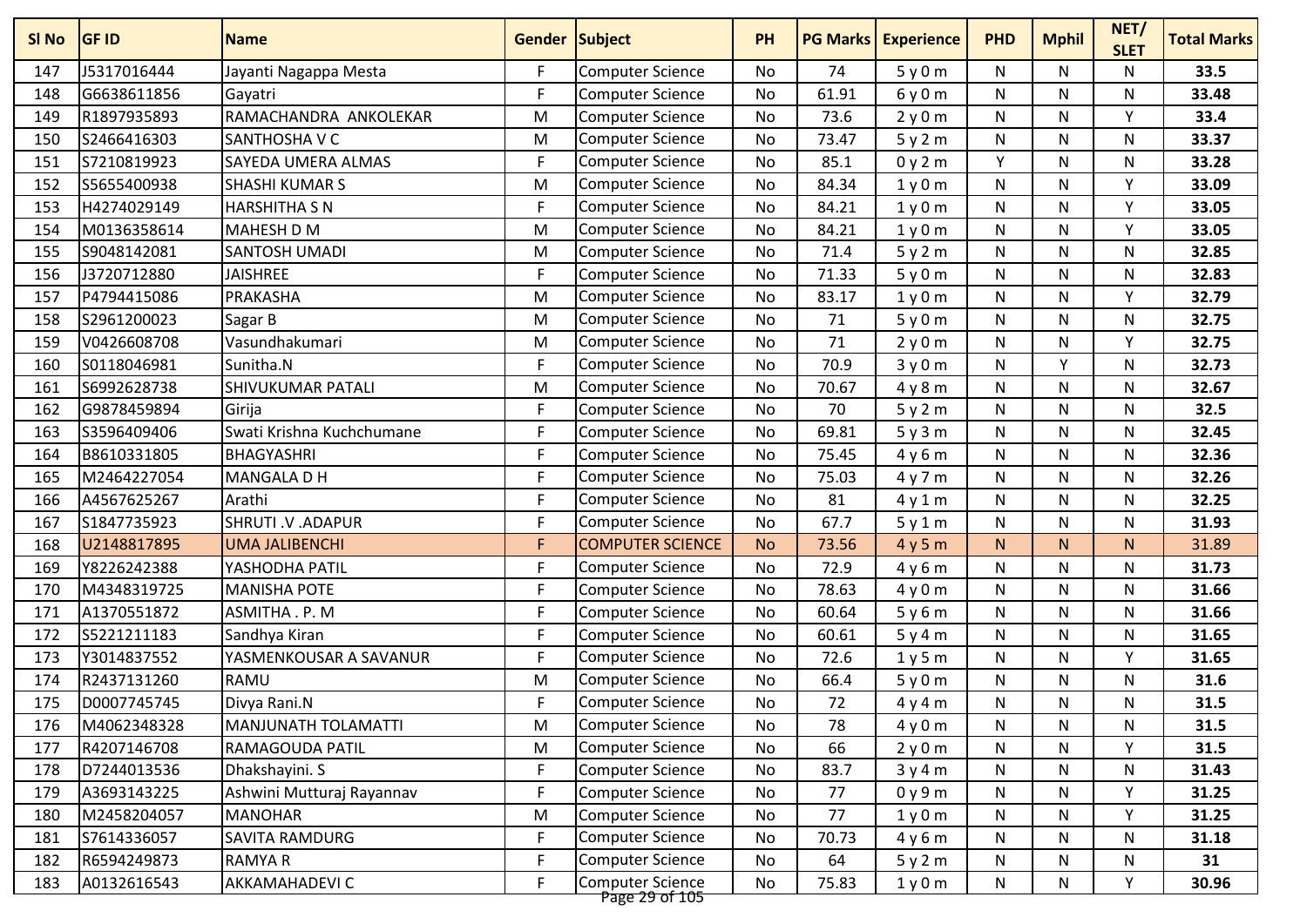| SI No | <b>GF ID</b> | <b>Name</b>                      | <b>Gender Subject</b> |                                           | <b>PH</b> | <b>PG Marks</b> | <b>Experience</b> | <b>PHD</b> | <b>Mphil</b> | NET/<br><b>SLET</b> | <b>Total Marks</b> |
|-------|--------------|----------------------------------|-----------------------|-------------------------------------------|-----------|-----------------|-------------------|------------|--------------|---------------------|--------------------|
| 184   | P8741359244  | POONAM PRAKASH MANE              | F                     | <b>Computer Science</b>                   | No        | 69              | 4y7m              | N          | N            | N                   | 30.75              |
| 185   | P1894631844  | PRAVEEN PANDURANG NAIK           | M                     | <b>Computer Science</b>                   | <b>No</b> | 62.95           | 2y0m              | N          | N            | ٧                   | 30.74              |
| 186   | S5356537127  | <b>SHRUTHI R</b>                 | F                     | <b>Computer Science</b>                   | <b>No</b> | 68.8            | 1y6m              | N          | N            | Y                   | 30.7               |
| 187   | Y6088505408  | YASHODA ANJIGOUDRA               | F                     | <b>Computer Science</b>                   | <b>No</b> | 74.8            | 4y2m              | N          | N            | N                   | 30.7               |
| 188   | Y6700629368  | YASHODA ANJIGOUDRA               | F                     | <b>Computer Science</b>                   | <b>No</b> | 74.8            | 4y2m              | N          | N            | N                   | 30.7               |
| 189   | V2686709806  | Vijayalaxmi Kadlimatti           | F                     | <b>Computer Science</b>                   | No        | 68.6            | 4y7m              | N          | N            | N                   | 30.65              |
| 190   | N4856140834  | NAGARAJU M L                     | M                     | <b>Computer Science</b>                   | <b>No</b> | 74.56           | 1y0m              | N          | N            | Υ                   | 30.64              |
| 191   | S3188525172  | <b>SANDEEP CHINCHALE</b>         | M                     | <b>Computer Science</b>                   | No        | 74.48           | 4y3m              | N          | N            | N                   | 30.62              |
| 192   | S4987935873  | Syed Moizuddinahmed Sidde        | M                     | <b>Computer Science</b>                   | <b>No</b> | 62.4            | 5y0m              | N          | N            | N                   | 30.6               |
| 193   | N9228102163  | Nirosha hv                       | F                     | <b>Computer Science</b>                   | <b>No</b> | 68.2            | 4y7m              | N          | N            | N                   | 30.55              |
| 194   | U0550657672  | <b>UDAY CHANDRA</b>              | M                     | <b>Computer Science</b>                   | No        | 50              | 6y0m              | N          | N            | N                   | 30.5               |
| 195   | V2494523550  | <b>VANISHREE JAVALI</b>          | F                     | <b>Computer Science</b>                   | <b>No</b> | 67.68           | 4y6m              | N          | N            | N                   | 30.42              |
| 196   | B0474000515  | <b>BASAVARAJ MUNDASHI</b>        | M                     | <b>Computer Science</b>                   | <b>No</b> | 73.55           | 4y1m              | N          | N            | N                   | 30.39              |
| 197   | S1245136620  | Sujata Veerangouda Patil         | F                     | <b>Computer Science</b>                   | No        | 79.34           | 0y7m              | N          | N            | ۷                   | 30.34              |
| 198   | C0531234188  | CHANDRAPPA MANIYAPPA RATH        | M                     | <b>Computer Science</b>                   | <b>No</b> | 73.34           | 4y0m              | N          | N            | N                   | 30.34              |
| 199   | V4733130698  | VISHWAJEET VEERANNA ALAWA        | M                     | <b>Computer Science</b>                   | <b>No</b> | 73.3            | 4y2m              | N          | N            | N                   | 30.33              |
| 200   | V8477417898  | <b>VENKATESH S B</b>             | M                     | <b>Computer Science</b>                   | No        | 61.1            | 5y0m              | N          | N            | N                   | 30.28              |
| 201   | K4297442447  | <b>KAVYAY</b>                    | F                     | <b>Computer Science</b>                   | <b>No</b> | 73.1            | 4y1m              | N          | N            | N                   | 30.28              |
| 202   | S5105241139  | <b>SAYEDA ANJUM KAUSAR BURBU</b> | F                     | <b>Computer Science</b>                   | <b>No</b> | 79              | 0y6m              | N          | N            | Υ                   | 30.25              |
| 203   | R5453811458  | RAGHAVENDRA KULKARNI             | M                     | <b>Computer Science</b>                   | No        | 73              | 3y9m              | N          | N            | N                   | 30.25              |
| 204   | R1141037267  | Ruksana I Guledgudd              | F                     | <b>Computer Science</b>                   | <b>No</b> | 72.3            | 4y0m              | N          | N            | N                   | 30.08              |
| 205   | P0970725487  | PADMA G N                        | F                     | <b>Computer Science</b>                   | <b>No</b> | 60.32           | 5y0m              | N          | N            | N                   | 30.08              |
| 206   | S9916629445  | <b>SHREEDEVI PRAKASH GOTUR</b>   | F                     | Computer Science                          | <b>No</b> | 72.3            | 4y3m              | N          | N            | N                   | 30.08              |
| 207   | R7437743120  | <b>RASHMI S M</b>                | F                     | Computer Science                          | <b>No</b> | 84.26           | 3y0m              | N          | N            | N                   | 30.07              |
| 208   | V7964923068  | <b>VIDYA B V</b>                 | F                     | <b>Computer Science</b>                   | No        | 72.12           | 4y2m              | N          | N            | N                   | 30.03              |
| 209   | D1874503634  | Deepak Joshi                     | M                     | <b>Computer Science</b>                   | No        | 72              | 4y0m              | N          | N            | N                   | 30                 |
| 210   | F5917451744  | Francis Madhu Kiran              | M                     | <b>Computer Science</b>                   | No        | 84              | 3y3m              | N          | N            | N                   | 30                 |
| 211   | M8212544529  | MANANDA HANAMANTAPPA YAMA        | F                     | <b>Computer Science</b>                   | No        | 59.49           | 5y0m              | N          | N            | N                   | 29.87              |
| 212   | R1016240284  | <b>RASHMI HONAKERI</b>           | F                     | <b>Computer Science</b>                   | <b>No</b> | 77.23           | 3y7m              | N          | N            | N                   | 29.81              |
| 213   | N6817701607  | Nayana P                         | F                     | <b>Computer Science</b>                   | No        | 71.16           | 4y2m              | N          | N            | N                   | 29.79              |
| 214   | U0092224866  | Uma Holabasappa Bolishett        | F                     | <b>Computer Science</b>                   | No        | 77.1            | 3y7m              | N          | N            | N                   | 29.78              |
| 215   | P0078509974  | PUSHPALATA KUNCHUR               | F                     | <b>Computer Science</b>                   | No        | 71.1            | 1y1m              | N          | N            | Y                   | 29.78              |
| 216   | K5599600528  | kubra banu                       | F                     | Computer Science                          | No        | 77              | 3y6m              | N          | N            | N                   | 29.75              |
| 217   | M7610029994  | MAHANTESH KONANAKERI             | M                     | <b>Computer Science</b>                   | No        | 59              | 5y0m              | N          | N            | N                   | 29.75              |
| 218   | P1987418800  | Paramanand patgaonkar            | M                     | Computer Science                          | No        | 58.44           | 5y1m              | N          | N            | N                   | 29.61              |
| 219   | A5918958241  | <b>ASHWINIY</b>                  | F                     | Computer Science                          | No        | 64.42           | 4y6m              | N          | N            | N                   | 29.61              |
| 220   | R7189303304  | <b>RAMESH KN</b>                 | M                     | <b>Computer Science</b><br>Page 30 of 105 | No        | 70.34           | 4y2m              | N          | N            | N                   | 29.59              |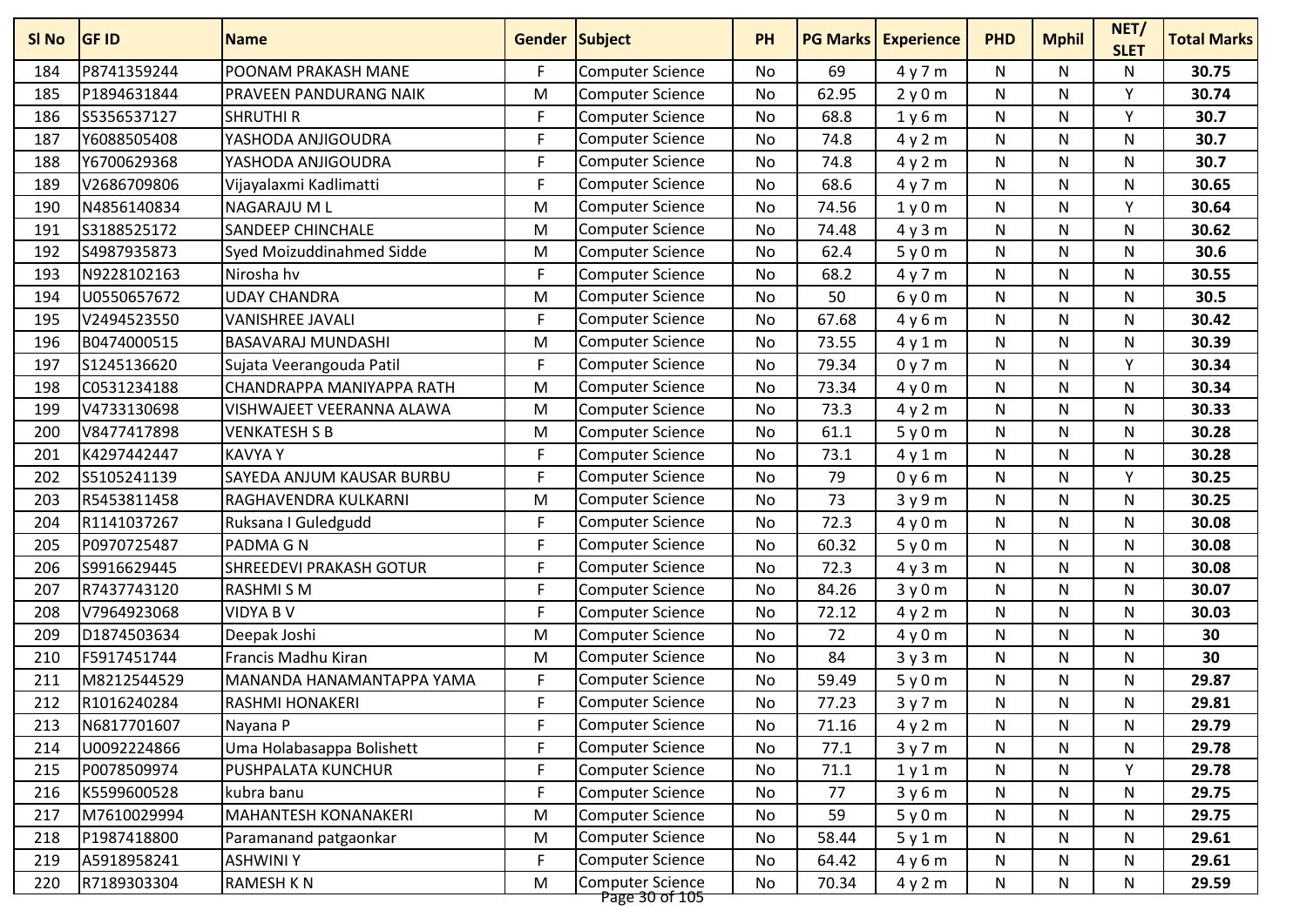| SI <sub>No</sub> | <b>GF ID</b> | <b>Name</b>                      | <b>Gender Subject</b> |                                           | <b>PH</b> |       | <b>PG Marks Experience</b> | <b>PHD</b> | <b>Mphil</b> | NET/<br><b>SLET</b> | <b>Total Marks</b> |
|------------------|--------------|----------------------------------|-----------------------|-------------------------------------------|-----------|-------|----------------------------|------------|--------------|---------------------|--------------------|
| 221              | R1459814638  | Revathi A                        | F                     | Computer Science                          | No        | 76.19 | 3y5m                       | N          | N            | N                   | 29.55              |
| 222              | R2057122715  | RAMESH HAMMINI G                 | M                     | <b>Computer Science</b>                   | No        | 69.98 | 4y2m                       | N          | N            | N                   | 29.5               |
| 223              | V3182707825  | <b>VANITHA INDUVASI</b>          | F                     | <b>Computer Science</b>                   | <b>No</b> | 75.92 | 3y5m                       | N          | N            | N                   | 29.48              |
| 224              | Z2918405282  | Zainabbi Lathiwale               | F                     | <b>Computer Science</b>                   | No        | 75.8  | 0y6m                       | N          | N            | Y                   | 29.45              |
| 225              | M6918041279  | Mahantesh shankar saloni         | M                     | <b>Computer Science</b>                   | <b>No</b> | 75.5  | 3y6m                       | N          | N            | N                   | 29.38              |
| 226              | R9300949594  | RENUKADEVI                       | F                     | <b>Computer Science</b>                   | No        | 69.5  | 2y2m                       | N          | Y            | N                   | 29.38              |
| 227              | S9697301043  | <b>SOWMYA S</b>                  | F                     | <b>Computer Science</b>                   | No        | 81    | 3y0m                       | ${\sf N}$  | N            | $\mathsf{N}$        | 29.25              |
| 228              | K8495138020  | <b>KOGALI ROHIT</b>              | M                     | <b>Computer Science</b>                   | No        | 75    | 3y6m                       | N          | N            | N                   | 29.25              |
| 229              | 17356652008  | Ivy Patron Dsouza                | F                     | <b>Computer Science</b>                   | <b>No</b> | 80.9  | 3y0m                       | N          | N            | N                   | 29.23              |
| 230              | M5480432972  | MALLIKARJUNA K C                 | M                     | <b>Computer Science</b>                   | <b>No</b> | 56.43 | 5y2m                       | N          | N            | N                   | 29.11              |
| 231              | V1041841363  | <b>VITTAL TUBACHI</b>            | M                     | <b>Computer Science</b>                   | No        | 68.1  | 4y0m                       | N          | N            | N                   | 29.03              |
| 232              | S7248803443  | Swetha G R                       | F                     | <b>Computer Science</b>                   | No        | 80    | 3y0m                       | N          | N            | N                   | 29                 |
| 233              | R0092343754  | RAVEENDRA HEGDE                  | M                     | <b>Computer Science</b>                   | No        | 61.85 | 4y4m                       | N          | N            | N                   | 28.96              |
| 234              | V7723907367  | <b>VIJETA NAIK</b>               | F                     | <b>Computer Science</b>                   | No        | 79.82 | 3y2m                       | ${\sf N}$  | N            | N                   | 28.96              |
| 235              | R4404013351  | Roopa Kapse                      | F                     | <b>Computer Science</b>                   | <b>No</b> | 7.67  | 8y9m                       | N          | N            | N                   | 28.92              |
| 236              | B7992310793  | <b>BHEEMASHANKAR S DHANASHET</b> | M                     | <b>Computer Science</b>                   | No        | 67.38 | 4y2m                       | N          | N            | N                   | 28.85              |
| 237              | A7715154329  | <b>AMBIKA S</b>                  | F                     | <b>Computer Science</b>                   | No        | 67    | 4y0m                       | N          | N            | N                   | 28.75              |
| 238              | K9726013578  | <b>KARTHIK.P</b>                 | M                     | <b>Computer Science</b>                   | <b>No</b> | 73    | 0y6m                       | N          | N            | Υ                   | 28.75              |
| 239              | P6244727537  | PRATIBHA HOSAKOTE                | F                     | <b>Computer Science</b>                   | No        | 72.8  | 3y6m                       | N          | N            | $\mathsf{N}$        | 28.7               |
| 240              | F2590502039  | Farah Sultana                    | F                     | <b>Computer Science</b>                   | No        | 78.42 | 0y1m                       | N          | N            | v                   | 28.61              |
| 241              | V6naik04929  | Veena                            | F                     | <b>Computer Science</b>                   | No        | 72.45 | 3y6m                       | N          | N            | N                   | 28.61              |
| 242              | M9239733781  | Mahalaxmi I.Patil                | F                     | <b>Computer Science</b>                   | <b>No</b> | 60    | 4y6m                       | N          | N            | N                   | 28.5               |
| 243              | A6964931185  | AMBIKA MALAKANAGOUD PATIL        | F                     | Computer Science                          | No        | 72    | 3y6m                       | N          | N            | N                   | 28.5               |
| 244              | R7566054849  | RUBEENA A ATTAR                  | F                     | <b>Computer Science</b>                   | No        | 77.96 | 0y2m                       | N          | N            | Υ                   | 28.49              |
| 245              | C4659824789  | Chandana Dev D                   | F                     | <b>Computer Science</b>                   | No        | 65.21 | 4y0m                       | N          | N            | N                   | 28.3               |
| 246              | M4388032235  | Manjunath Kattimani              | M                     | <b>Computer Science</b>                   | No        | 71    | 3y6m                       | ${\sf N}$  | N            | $\mathsf{N}$        | 28.25              |
| 247              | A7662528224  | <b>AMRIN P</b>                   | F                     | <b>Computer Science</b>                   | No        | 83    | 2y6m                       | N          | N            | N                   | 28.25              |
| 248              | R8854930342  | Rakesh M D                       | M                     | <b>Computer Science</b>                   | No        | 65    | 4y1m                       | N          | N            | N                   | 28.25              |
| 249              | M7988230519  | <b>MUKTANJALI</b>                | F                     | <b>Computer Science</b>                   | <b>No</b> | 76.9  | 0y1m                       | N          | N            | Υ                   | 28.23              |
| 250              | T0813119865  | Tejashree TK                     | F                     | <b>Computer Science</b>                   | No        | 82.65 | 2y5m                       | N          | N            | N                   | 28.16              |
| 251              | R2834520494  | RAJASHEKAR K S                   | M                     | <b>Computer Science</b>                   | No        | 64.5  | 4y1m                       | N          | N            | N                   | 28.13              |
| 252              | A8379247736  | Arunakumara Konnahalli           | M                     | <b>Computer Science</b>                   | No        | 70.47 | 3y6m                       | N          | N            | N                   | 28.12              |
| 253              | B3566819995  | <b>BHAVANATP</b>                 | F                     | <b>Computer Science</b>                   | No        | 70.3  | 3y5m                       | N          | N            | N                   | 28.08              |
| 254              | R6100522698  | RAKSHITHA H N                    | F                     | <b>Computer Science</b>                   | No        | 76.32 | 3y1m                       | N          | N            | $\mathsf{N}$        | 28.08              |
| 255              | P4475006482  | PREMILA                          | F                     | <b>Computer Science</b>                   | No        | 76.25 | 2y9m                       | N          | N            | N                   | 28.06              |
| 256              | R5558931283  | <b>RASHMIS</b>                   | F                     | <b>Computer Science</b>                   | No        | 82.07 | 2y6m                       | N          | N            | N                   | 28.02              |
| 257              | V9245607038  | <b>VIJAYA HOSALLI</b>            | F                     | <b>Computer Science</b><br>Page 31 of 105 | No        | 64    | 4y3m                       | N          | N            | N                   | 28                 |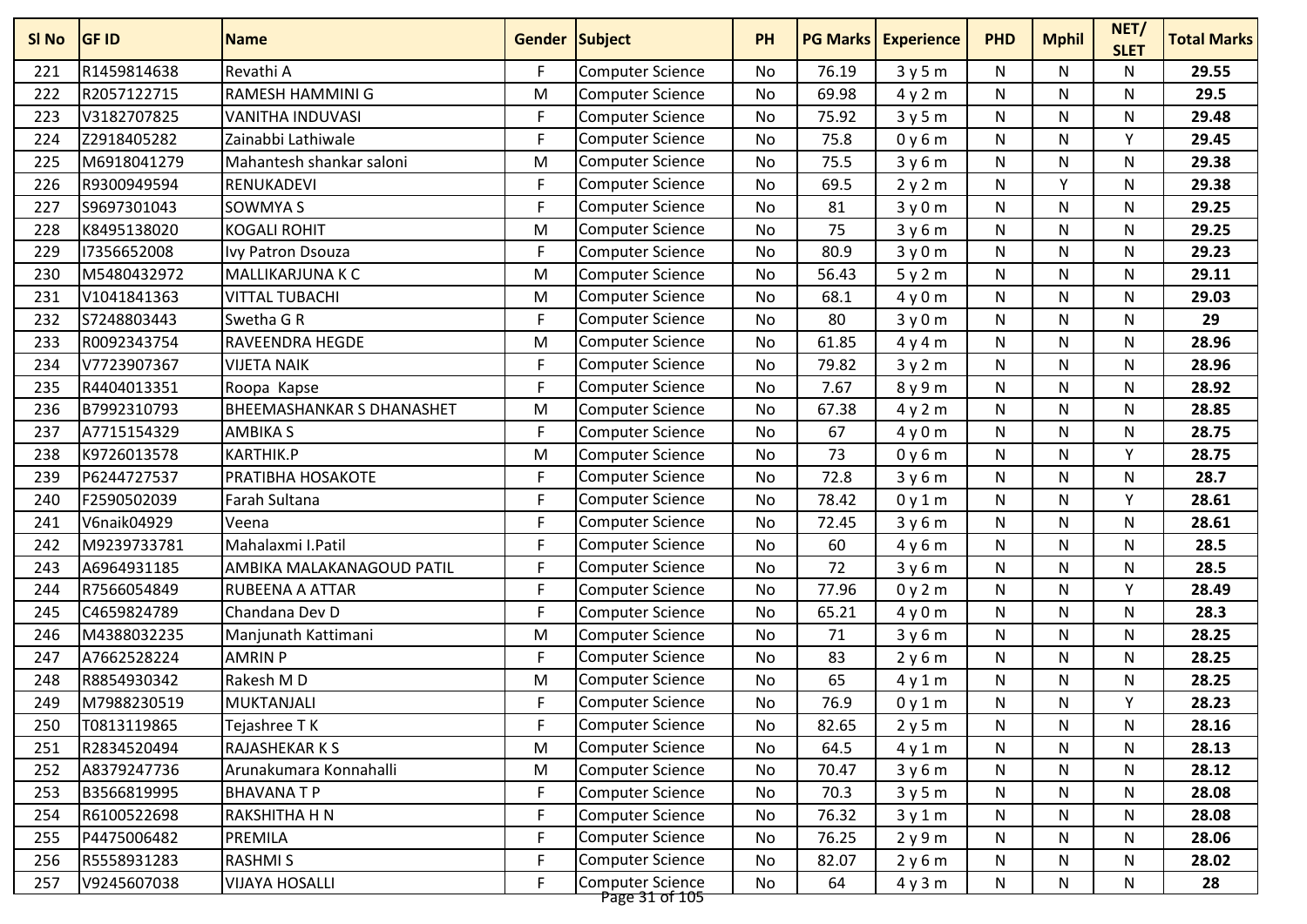| SI No | <b>GF ID</b> | <b>Name</b>               | <b>Gender Subject</b> |                                    | <b>PH</b> |       | <b>PG Marks Experience</b> | <b>PHD</b>   | <b>Mphil</b> | NET/<br><b>SLET</b> | <b>Total Marks</b> |
|-------|--------------|---------------------------|-----------------------|------------------------------------|-----------|-------|----------------------------|--------------|--------------|---------------------|--------------------|
| 258   | H6519414358  | Harshitha G P             | F.                    | <b>Computer Science</b>            | No        | 76    | 0y1m                       | N            | N            | Y                   | 28                 |
| 259   | D1560142813  | DEEPA CHANDRASHEKHAR HEGD | F                     | <b>Computer Science</b>            | No        | 82    | 2y6m                       | N            | N            | N                   | 28                 |
| 260   | C4827932546  | CHHAYA MUKTESHWAR UBHALE  | F                     | <b>Computer Science</b>            | <b>No</b> | 70    | 3y7m                       | ${\sf N}$    | N            | N                   | 28                 |
| 261   | N6196049956  | NIVEDITHA                 | F.                    | Computer Science                   | No        | 75.8  | 3y0m                       | N            | N            | N                   | 27.95              |
| 262   | D4778950031  | Danesh Telsang            | M                     | Computer Science                   | No        | 63.63 | 4y0m                       | N            | N            | N                   | 27.91              |
| 263   | 19071435849  | INDUMATHI.E               | F.                    | <b>Computer Science</b>            | No        | 63.3  | 4y2m                       | N            | N            | N                   | 27.83              |
| 264   | M1079038021  | <b>MANASA S</b>           | F.                    | <b>Computer Science</b>            | No        | 81.3  | 2y6m                       | N            | N            | N                   | 27.83              |
| 265   | S3017247644  | SHARANABASAPPA KORWAR     | M                     | <b>Computer Science</b>            | <b>No</b> | 75.2  | 1y0m                       | $\mathsf{N}$ | <b>V</b>     | N                   | 27.8               |
| 266   | A7543101213  | Ayesha Tasmiya            | F.                    | <b>Computer Science</b>            | <b>No</b> | 81.09 | 2y4m                       | N            | N            | N                   | 27.77              |
| 267   | L7605724319  | Lavanya C                 | F                     | <b>Computer Science</b>            | No        | 81    | 2y5m                       | ${\sf N}$    | N            | N                   | 27.75              |
| 268   | M9658104670  | <b>MANJULA N</b>          | F.                    | <b>Computer Science</b>            | No        | 87    | 2y0m                       | N            | N            | N                   | 27.75              |
| 269   | M5388000369  | <b>M MADHURI</b>          | F.                    | <b>Computer Science</b>            | No        | 75    | 3y1m                       | N            | N            | N                   | 27.75              |
| 270   | N5368521267  | Namratha Santosh kumari   | F.                    | <b>Computer Science</b>            | No        | 63    | 4y0m                       | N            | N            | N                   | 27.75              |
| 271   | M4457333895  | <b>MAHANTAPPA</b>         | M                     | <b>Computer Science</b>            | No        | 74.94 | 3y0m                       | N            | N            | N                   | 27.74              |
| 272   | S7240828787  | Srilata                   | F                     | <b>Computer Science</b>            | <b>No</b> | 74.83 | 3y0m                       | ${\sf N}$    | N            | $\mathsf{N}$        | 27.71              |
| 273   | J5044852322  | JABEENA CHOUDHARY         | F.                    | <b>Computer Science</b>            | No        | 74.76 | 3y0m                       | ${\sf N}$    | N            | N                   | 27.69              |
| 274   | T8002228066  | <b>TEJASWINI S C</b>      | F                     | <b>Computer Science</b>            | No        | 74.67 | 3y0m                       | N            | N            | N                   | 27.67              |
| 275   | V8666559612  | <b>VANI VASANADA</b>      | F.                    | <b>Computer Science</b>            | <b>No</b> | 68.54 | 3y6m                       | N            | N            | N                   | 27.64              |
| 276   | S9653203644  | <b>SWETHA B</b>           | F.                    | <b>Computer Science</b>            | No        | 86.51 | 2y1m                       | N            | N            | N                   | 27.63              |
| 277   | S3310100461  | Supriya B                 | F.                    | <b>Computer Science</b>            | No        | 74.3  | 3y3m                       | N            | N            | N                   | 27.58              |
| 278   | C4398018454  | chethan m                 | M                     | <b>Computer Science</b>            | No        | 68.29 | 0y6m                       | N            | N            | Y                   | 27.57              |
| 279   | S4190740626  | <b>SEEMA PATIL</b>        | F                     | <b>Computer Science</b>            | No        | 62.28 | 0y9m                       | ${\sf N}$    | N            | Y                   | 27.57              |
| 280   | S8184539495  | Shridevi.S.G              | F.                    | Computer Science                   | No        | 74.28 | 3y0m                       | N            | N            | N                   | 27.57              |
| 281   | M9010527443  | <b>MAMATHA C</b>          | F.                    | <b>Computer Science</b>            | No        | 74.18 | 3y0m                       | N            | N            | N                   | 27.55              |
| 282   | R7201317381  | Ramya                     | F.                    | <b>Computer Science</b>            | No        | 74.1  | 3y0m                       | N            | N            | N                   | 27.53              |
| 283   | T0786355672  | Thimmappa                 | M                     | <b>Computer Science</b>            | No        | 80.1  | 0y6m                       | N            | v            | N                   | 27.53              |
| 284   | B0068957186  | <b>BHARAGAVI</b>          | F.                    | <b>Computer Science</b>            | <b>No</b> | 86    | 2y0m                       | $\mathsf{N}$ | N            | N                   | 27.5               |
| 285   | S3200852494  | Saifullah b               | M                     | Computer Science                   | No        | 62    | 2y0m                       | N            | ٧            | N                   | 27.5               |
| 286   | P1580552003  | PAVITHRA M                | F                     | <b>Computer Science</b>            | No        | 73.75 | 0y2m                       | N            | N            | Υ                   | 27.44              |
| 287   | N8404747383  | Nagappa K Naik            | M                     | Computer Science                   | No        | 73.75 | 3y0m                       | N            | N            | N                   | 27.44              |
| 288   | P4024715494  | Pavithra B S              | F.                    | Computer Science                   | No        | 73.6  | 0y3m                       | N            | N            | Υ                   | 27.4               |
| 289   | V9261356463  | VENUGOPALACHAR            | M                     | Computer Science                   | No        | 73.5  | 3y0m                       | N            | N            | N                   | 27.38              |
| 290   | M0563707043  | Meghana R                 | F                     | <b>Computer Science</b>            | No        | 73.43 | 3y0m                       | N            | N            | N                   | 27.36              |
| 291   | S6777637900  | SHREERAM T                | M                     | Computer Science                   | No        | 73.4  | 3y0m                       | $\mathsf{N}$ | N            | N                   | 27.35              |
| 292   | S2607112180  | Suma B N                  | F                     | Computer Science                   | No        | 73.4  | 3y3m                       | N            | N            | N                   | 27.35              |
| 293   | A2091406924  | Akshatha Y N              | F                     | Computer Science                   | No        | 73.36 | 3y1m                       | N            | N            | N                   | 27.34              |
| 294   | U3801613601  | UMA H R                   | F.                    | Computer Science<br>Page 32 of 105 | No        | 79.26 | 2y6m                       | N            | N            | N                   | 27.32              |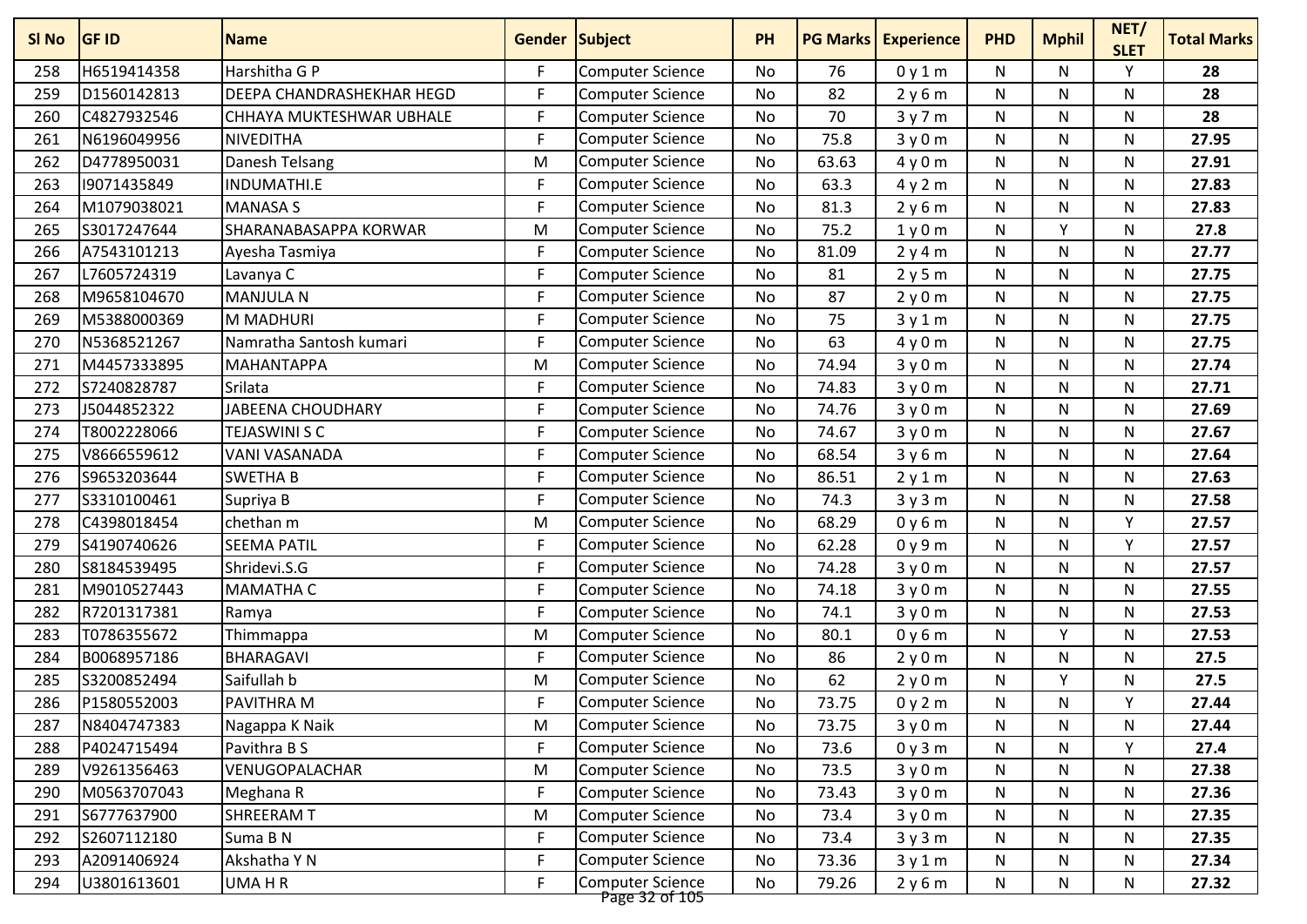| SI No | <b>GF ID</b> | <b>Name</b>                      | Gender Subject |                                           | <b>PH</b> | <b>PG Marks</b> | <b>Experience</b> | <b>PHD</b>   | <b>Mphil</b> | NET/<br><b>SLET</b> | <b>Total Marks</b> |
|-------|--------------|----------------------------------|----------------|-------------------------------------------|-----------|-----------------|-------------------|--------------|--------------|---------------------|--------------------|
| 295   | H8245037003  | <b>HALESH KUMAR N R</b>          | M              | <b>Computer Science</b>                   | No        | 61.27           | 4y0m              | N            | N            | N                   | 27.32              |
| 296   | B4136212630  | <b>BALACHANDRA SHINDHE</b>       | M              | <b>Computer Science</b>                   | No        | 67.27           | 3y6m              | N            | N            | N                   | 27.32              |
| 297   | S8342902263  | <b>SUSHMAKS</b>                  | F.             | <b>Computer Science</b>                   | No        | 73              | 3y0m              | $\mathsf{N}$ | N            | N                   | 27.25              |
| 298   | S9868200733  | SHALINI KC                       | F              | <b>Computer Science</b>                   | No        | 72.8            | 2y8m              | N            | N            | N                   | 27.2               |
| 299   | S6342003525  | SANDEEP M V                      | M              | <b>Computer Science</b>                   | No        | 72.63           | 3y2m              | N            | N            | N                   | 27.16              |
| 300   | S3499000502  | <b>SUMA J</b>                    | F              | <b>Computer Science</b>                   | No        | 72.54           | 3y1m              | N            | N            | N                   | 27.14              |
| 301   | M9900819663  | <b>MEENAZ NISARAHAMED SHAIKH</b> | F              | <b>Computer Science</b>                   | No        | 72.52           | 3y0m              | N            | N            | N                   | 27.13              |
| 302   | A3047200119  | <b>ASHWINI S GACHCHI</b>         | F.             | <b>Computer Science</b>                   | No        | 78.42           | 2y5m              | N            | N            | N                   | 27.11              |
| 303   | S7812744324  | <b>SUNITHA S</b>                 | F              | <b>Computer Science</b>                   | No        | 72.4            | 3y0m              | N            | N            | N                   | 27.1               |
| 304   | M4840441165  | <b>MARUTHIR</b>                  | M              | <b>Computer Science</b>                   | <b>No</b> | 72              | 3y0m              | $\mathsf{N}$ | N            | N                   | 27                 |
| 305   | M5210902759  | muralidhar gs                    | M              | <b>Computer Science</b>                   | No        | 65.78           | 3y6m              | ${\sf N}$    | N            | N                   | 26.95              |
| 306   | A1461012388  | Ashwini KR                       | F              | Computer Science                          | No        | 83.55           | 2y0m              | N            | N            | N                   | 26.89              |
| 307   | S5543038601  | Shashirekha M                    | F              | <b>Computer Science</b>                   | No        | 83.28           | 2y0m              | N            | N            | N                   | 26.82              |
| 308   | M1556403559  | Madhura                          | F              | <b>Computer Science</b>                   | No        | 71.25           | 3y0m              | ${\sf N}$    | N            | N                   | 26.81              |
| 309   | N7632939675  | NAYEEMJAVED VATHAR               | M              | <b>Computer Science</b>                   | No        | 71              | 3y0m              | $\mathsf{N}$ | N            | N                   | 26.75              |
| 310   | C0730422070  | Chandrika S                      | F              | <b>Computer Science</b>                   | No        | 83              | 2y1m              | ${\sf N}$    | N            | N                   | 26.75              |
| 311   | P9288803176  | Pooja                            | F              | <b>Computer Science</b>                   | No        | 76.93           | 2y6m              | ${\sf N}$    | N            | N                   | 26.73              |
| 312   | M1820220957  | <b>MAINUDDIN SARWAD</b>          | M              | <b>Computer Science</b>                   | No        | 76.9            | 2y6m              | N            | N            | N                   | 26.73              |
| 313   | V0062105338  | <b>VIDYA P</b>                   | F              | <b>Computer Science</b>                   | No        | 58.83           | 4y0m              | N            | N            | N                   | 26.71              |
| 314   | V0709407761  | <b>VISHWASA T E</b>              | F.             | <b>Computer Science</b>                   | No        | 70.8            | 3y1m              | N            | N            | N                   | 26.7               |
| 315   | K8698050266  | KISHORGOUDA                      | M              | <b>Computer Science</b>                   | No        | 70.6            | 3y0m              | N            | N            | N                   | 26.65              |
| 316   | D2951028251  | Donald Prakash Pinto             | M              | <b>Computer Science</b>                   | Yes       | 60.45           | 0y6m              | $\mathsf{N}$ | N            | $\mathsf{N}$        | 26.61              |
| 317   | A7871829063  | Ashwini T                        | F.             | <b>Computer Science</b>                   | No        | 82.3            | 2y1m              | N            | N            | N                   | 26.58              |
| 318   | N6683035137  | <b>NAVYA A B</b>                 | F.             | Computer Science                          | No        | 82.3            | 2y0m              | N            | N            | N                   | 26.58              |
| 319   | K7750445671  | <b>KAVYATG</b>                   | F.             | <b>Computer Science</b>                   | No        | 76.3            | 2y6m              | N            | N            | N                   | 26.58              |
| 320   | G9000008392  | <b>GEETA VEERANNA ASUNDI</b>     | F              | <b>Computer Science</b>                   | No        | 70.29           | 3y0m              | ${\sf N}$    | N            | N                   | 26.57              |
| 321   | S7446104676  | SHWETHA.V                        | F.             | <b>Computer Science</b>                   | No        | 70.16           | 3y2m              | N            | N            | $\mathsf{N}$        | 26.54              |
| 322   | J9481408940  | Jayashila Sankad                 | F              | <b>Computer Science</b>                   | No        | 70              | 3y0m              | N            | N            | N                   | 26.5               |
| 323   | K0995713713  | K BhagyaLakshmi                  | F              | <b>Computer Science</b>                   | No        | 70              | 3y0m              | ${\sf N}$    | N            | N                   | 26.5               |
| 324   | K6356100501  | Kamakshi Katti                   | F              | Computer Science                          | No        | 70              | 0y1m              | N            | N            | Y                   | 26.5               |
| 325   | S1549105880  | <b>SANTOSH MAYNAL</b>            | M              | <b>Computer Science</b>                   | No        | 82              | 2y0m              | N            | N            | N                   | 26.5               |
| 326   | H9749603166  | <b>HEMAGIRISH SG</b>             | M              | <b>Computer Science</b>                   | No        | 69.86           | 3y1m              | N            | N            | N                   | 26.47              |
| 327   | P2578716886  | Pushpa B R                       | F              | <b>Computer Science</b>                   | No        | 69.7            | 0y1m              | N            | N            | Υ                   | 26.43              |
| 328   | R9797617717  | RAJESHWARI HIREMATH              | F              | <b>Computer Science</b>                   | No        | 69.7            | 3y0m              | ${\sf N}$    | N            | $\mathsf{N}$        | 26.43              |
| 329   | P1500602572  | Pavankumar Naik                  | M              | <b>Computer Science</b>                   | No        | 69.71           | 3y0m              | N            | N            | N                   | 26.43              |
| 330   | H5420200071  | Harshitha N                      | F              | <b>Computer Science</b>                   | No        | 81.6            | 2y2m              | N            | N            | N                   | 26.4               |
| 331   | P0529651508  | PADMAVATI CHINAGUNDI             | F              | <b>Computer Science</b><br>Page 33 of 105 | No        | 69.6            | 3y0m              | N            | N            | N                   | 26.4               |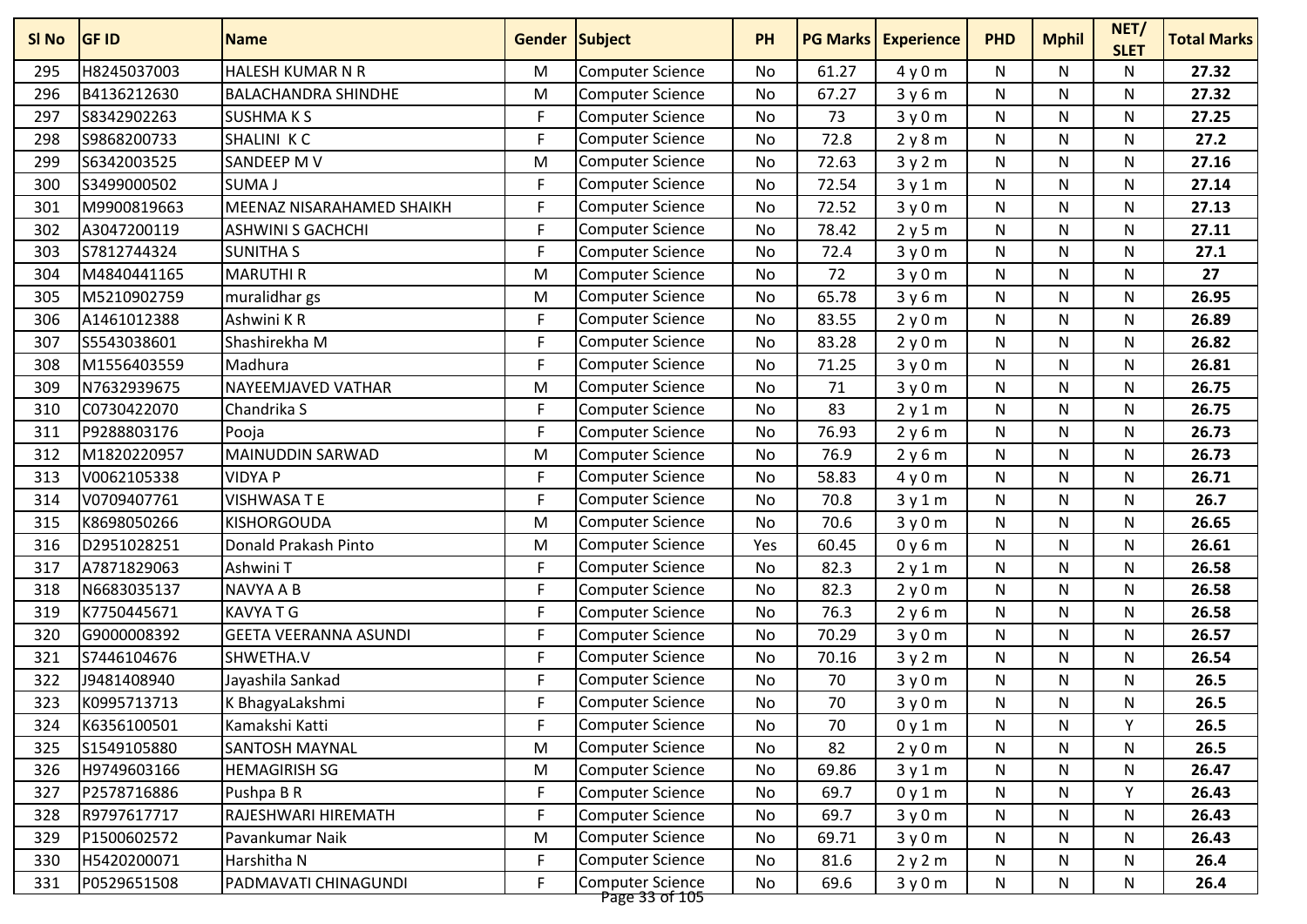| SI No | <b>IGF ID</b> | <b>Name</b>                | <b>Gender Subject</b> |                  | PH |      | <b>PG Marks Experience</b>           | <b>PHD</b> | <b>Mphil</b> | NET<br><b>SLET</b> | <b>Total Marks</b> |
|-------|---------------|----------------------------|-----------------------|------------------|----|------|--------------------------------------|------------|--------------|--------------------|--------------------|
| 332   | K0049052779   | IKANEEZ BI BI AMEENA KHANU |                       | Computer Science | No | 69.6 | 3v0m                                 |            |              |                    | 26.4               |
| 333   | S6363431065   | ISHARJEEL AHMED            | M                     | Computer Science | No | 75.5 | 2 v 6 m                              |            |              |                    | 26.38              |
| 334   | S6947124550   | <b>Sushmitha</b>           |                       | Computer Science | No | 75.3 | 7 m<br>$\overline{J}$ $\overline{M}$ |            |              |                    | 26.33              |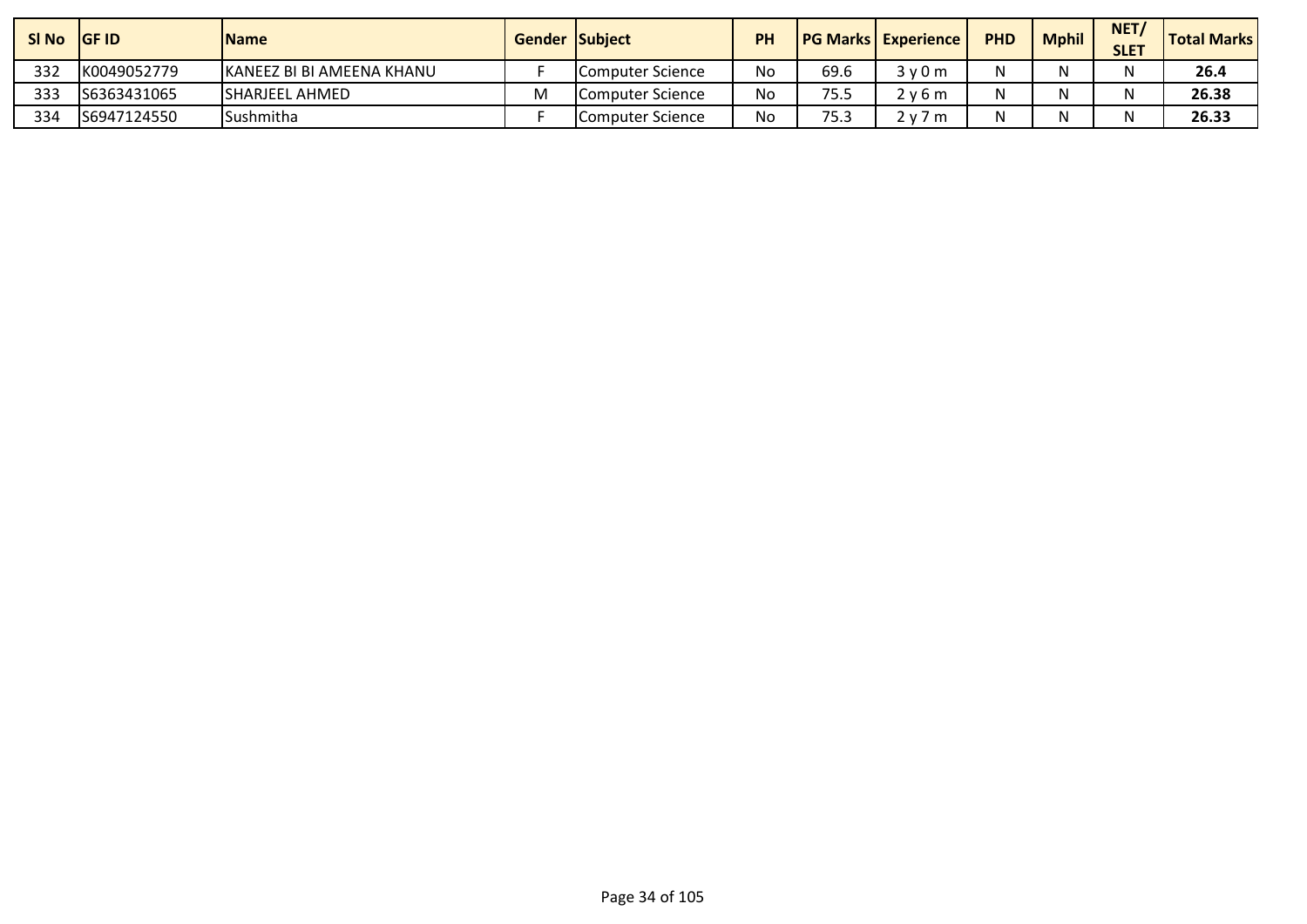| SI No | <b>IGF ID</b> | <b>IName</b>         | <b>Gender Subject</b> |                    | <b>PH</b> |       | <b>PG Marks Experience</b>    | <b>PHD</b> | <b>Mphil</b> | NET/<br><b>SLET</b> | <b>Total Marks</b> |
|-------|---------------|----------------------|-----------------------|--------------------|-----------|-------|-------------------------------|------------|--------------|---------------------|--------------------|
|       |               |                      |                       | <b>Criminology</b> |           |       |                               |            |              |                     |                    |
|       | A3469633724   | ANDANAYYA SOPPIMATH  | М                     | Criminology        | No        | 57.8  | 11v2m                         |            |              | N                   | 65.45              |
|       | M9698525695   | <b>IMANIKANTA T</b>  | M                     | Criminology        | No        | 68.05 | 11v0m                         | N          |              |                     | 65.01              |
|       | M5621818303   | Madivalappa Talawar  | м                     | Criminology        | <b>No</b> | 71.41 | $10v$ 0 m                     | N          |              |                     | 62.85              |
|       | M7807402866   | Manu R               | M                     | Criminology        | No        | 73.29 | 7 <sub>V</sub> 0 <sub>m</sub> | N          |              |                     | 54.32              |
|       | K9892419479   | KIRAN KUMAR M.P      | M                     | Criminology        | No        | 74.55 | 5y10m                         | N          |              |                     | 51.64              |
|       | C3149226587   | CHANDRAKALA HALEMANI |                       | Criminology        | No        | 75.23 | 2y6m                          | $\lambda$  | N            |                     | 47.31              |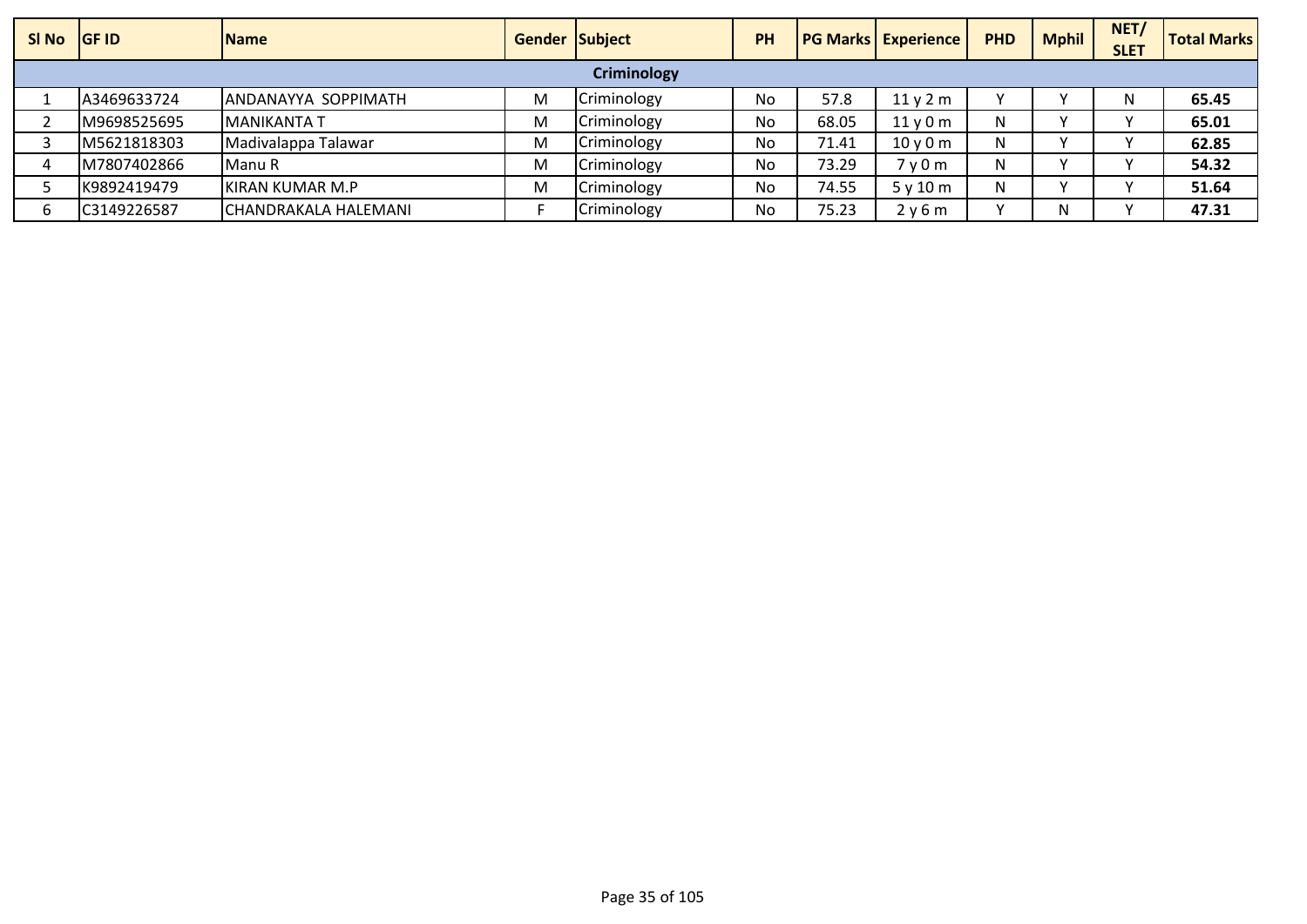| SI No          | <b>GF ID</b> | <b>Name</b>                | <b>Gender Subject</b> |                  | <b>PH</b> |       | <b>PG Marks Experience</b> | <b>PHD</b> | <b>Mphil</b> | NET/<br><b>SLET</b> | <b>Total Marks</b> |
|----------------|--------------|----------------------------|-----------------------|------------------|-----------|-------|----------------------------|------------|--------------|---------------------|--------------------|
|                |              |                            |                       | <b>Economics</b> |           |       |                            |            |              |                     |                    |
| 1              | D6641013073  | Dr. Thejeshkumar. H. R     | M                     | Economics        | No        | 63.3  | 23 y 0 m                   | Y          | Y            | N                   | 81.83              |
| $\overline{2}$ | H1904314392  | H. HANUMESH                | M                     | Economics        | No        | 64    | 12y3m                      | Y          | Y            | Υ                   | 79                 |
| 3              | S9996520430  | Santhosh A B               | M                     | Economics        | <b>No</b> | 69.7  | 14 y 2 m                   | N          | Y            | Y                   | 74.43              |
| 4              | C2797016789  | <b>CHOUDESHA S</b>         | M                     | Economics        | Yes       | 64.59 | 13y0m                      | N          | N            | Y                   | 74.15              |
| 5              | N2401106921  | <b>NANJUNDA</b>            | M                     | Economics        | No        | 60    | 14y0m                      | N          | Υ            | Υ                   | 72                 |
| 6              | D8361831130  | Dr.VENKATESHAIAH J R       | M                     | Economics        | No        | 63.3  | 11y5m                      | Y          | N            | Y                   | 71.33              |
| $\overline{7}$ | 15960904887  | <b>IRIN MAMATHA</b>        | F                     | Economics        | No        | 56.4  | 10y2m                      | Y          | Y            | Υ                   | 71.1               |
| 8              | V5576511677  | VENKANGOUDA S LAKKANAGOUD  | M                     | Economics        | No        | 55.87 | 14y1m                      | N          | Y            | Y                   | 70.97              |
| 9              | R5691812607  | RAMESHA NAIK C.            | M                     | Economics        | No        | 60.4  | 13y2m                      | N          | Y            | Y                   | 69.1               |
| 10             | R6772536990  | RAMANJEE                   | M                     | Economics        | No        | 60.3  | 12y0m                      | Y          | Y            | N                   | 69.08              |
| 11             | M6980912227  | MALLIKARJUNASWAMY          | M                     | Economics        | No        | 59.2  | 15y2m                      | N          | N            | Y                   | 68.8               |
| 12             | N8626531978  | <b>NAGARAJU B S</b>        | M                     | Economics        | No        | 67.35 | 12y3m                      | N          | v            | ٧                   | 67.84              |
| 13             | C1734941584  | CHIKKASIDDAIAH             | M                     | Economics        | <b>No</b> | 60.5  | 14 y 5 m                   | N          | N            | Y                   | 67.63              |
| 14             | B9736055877  | <b>BOMMAIAH B</b>          | M                     | Economics        | No        | 60.3  | 15y3m                      | N          | Y            | N                   | 66.08              |
| 15             | N3935028192  | NAGARAJ MUTKOORU           | M                     | Economics        | No        | 58.87 | 11y2m                      | Y          | Y            | N                   | 65.72              |
| 16             | K6087441798  | <b>KEMPANNA MURTHY SM</b>  | M                     | Economics        | <b>No</b> | 64.85 | 14 y 6 m                   | N          | Y            | N                   | 65.71              |
| 17             | A6814511529  | <b>ARAVIND HALIGERI</b>    | M                     | Economics        | No        | 60    | 14y6m                      | N          | Y            | N                   | 64.5               |
| 18             | N4911725930  | <b>NAGARAJAPPA TN</b>      | M                     | Economics        | No        | 65.2  | 11y0m                      | N          | Y            | Υ                   | 64.3               |
| 19             | S7051436012  | <b>SUBHASH</b>             | M                     | <b>Economics</b> | No        | 65.1  | 13y0m                      | N          | N            | Υ                   | 64.28              |
| 20             | S0291612334  | SATHEESHKUMAR BV           | M                     | Economics        | <b>No</b> | 63.9  | 11y0m                      | N          | Y            | Y                   | 63.98              |
| 21             | Y5325326961  | YALLAPPA                   | M                     | Economics        | No        | 62.9  | 14 y 0 m                   | N          | Y            | N                   | 63.73              |
| 22             | D8877437246  | Dr Hanamantappa N Chulaki  | M                     | Economics        | No        | 56.62 | 10y6m                      | Y          | Y            | N                   | 63.66              |
| 23             | D0965607500  | <b>DEVENDRAPPA D GARAG</b> | M                     | Economics        | No        | 60    | 91 y 0 m                   | N          | N            | N                   | 63                 |
| 24             | D5920836853  | DR KUMADWATHI H S          | F                     | Economics        | No        | 59.65 | 10y1m                      | Y          | Y            | N                   | 62.91              |
| 25             | D8260422718  | Dr. SANGAPPA SHIRUR        | M                     | Economics        | No        | 57.37 | 7y3m                       | Y          | Y            | Y                   | 62.34              |
| 26             | J9620354706  | Jayachandra C              | M                     | Economics        | No        | 66.75 | 12y0m                      | N          | N            | Y                   | 61.69              |
| 27             | R6703405165  | RAJANAYAKA K J             | M                     | Economics        | No        | 65.85 | 9y1m                       | Y          | Y            | N                   | 61.46              |
| 28             | S5228624466  | <b>SANTOSHKUMAR</b>        | M                     | Economics        | No        | 76.63 | 8y0m                       | Y          | Y            | N                   | 61.16              |
| 29             | M3692728483  | <b>MAHESHA H S</b>         | M                     | Economics        | No        | 64.3  | 12y1m                      | N          | N            | Y                   | 61.08              |
| 30             | M3421251810  | <b>MANJUNATHA H M</b>      | M                     | Economics        | No        | 61.85 | 10y0m                      | N          | Y            | Y                   | 60.46              |
| 31             | S8482300705  | Srinivasamurthy L          | M                     | Economics        | No        | 60.35 | 10y0m                      | N          | Υ            | Υ                   | 60.09              |
| 32             | L7955149493  | LOKESHA H M                | M                     | Economics        | No        | 66.4  | 12y1m                      | N          | Y            | N                   | 58.6               |
| 33             | D7087537434  | Dr.S.SRINIVAS              | M                     | Economics        | No        | 65    | 7y3m                       | Y          | N            | Y                   | 58.25              |
| 34             | M4758306007  | <b>MAHESH K</b>            | M                     | Economics        | No        | 58.8  | 9y5m                       | N          | Y            | Y                   | 58.2               |
| 35             | D7ajK04188   | <b>DEVARAJ K</b>           | M                     | Economics        | No        | 62.5  | 14 y 0 m                   | N          | N            | N                   | 57.63              |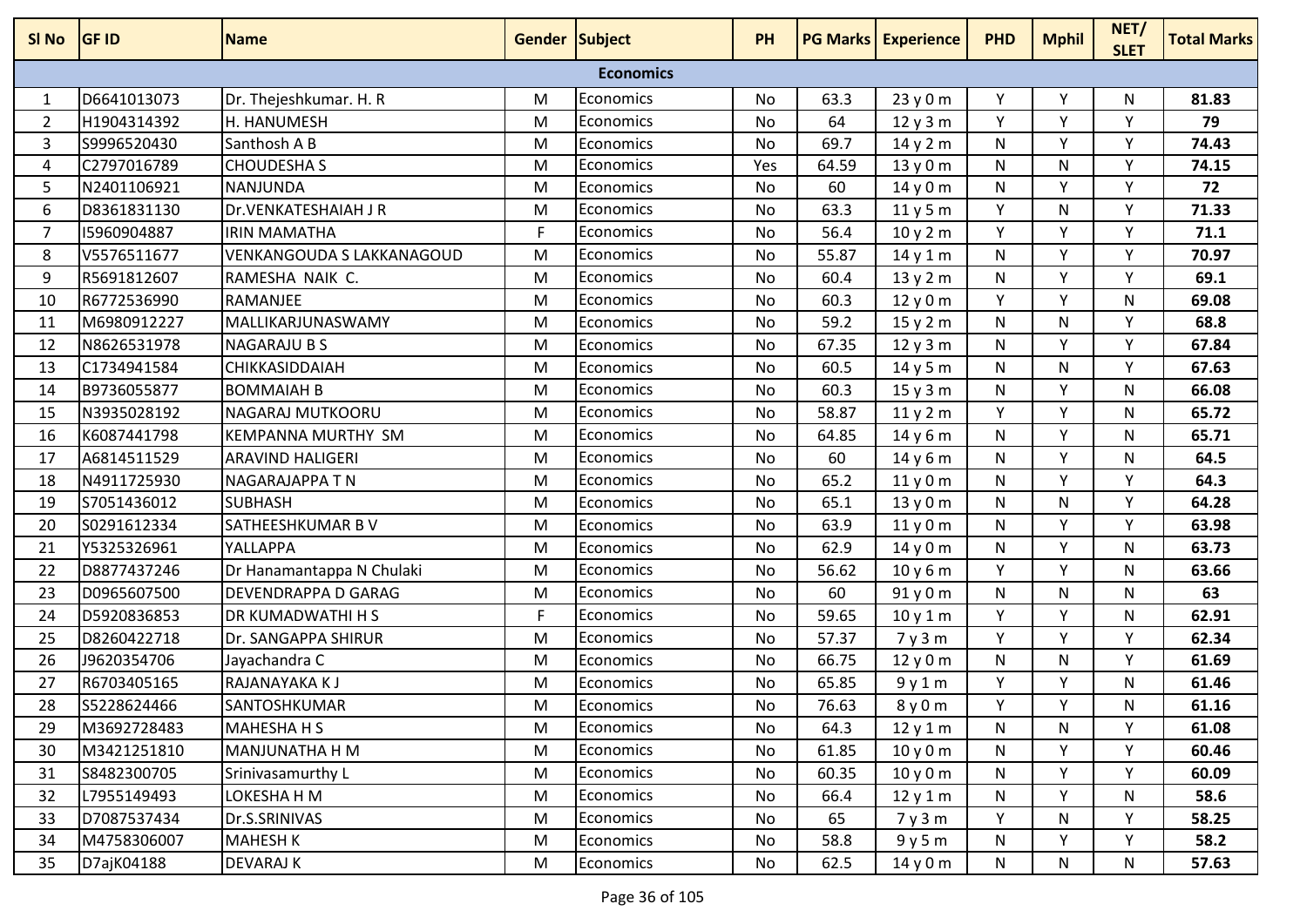| SI No | <b>GF ID</b> | <b>Name</b>                      | <b>Gender Subject</b> |                             | <b>PH</b> | <b>PG Marks</b> | <b>Experience</b> | <b>PHD</b>   | <b>Mphil</b> | NET/<br><b>SLET</b> | <b>Total Marks</b> |
|-------|--------------|----------------------------------|-----------------------|-----------------------------|-----------|-----------------|-------------------|--------------|--------------|---------------------|--------------------|
| 36    | C7140009928  | <b>CHIKKAMMAKB</b>               | F.                    | Economics                   | No        | 61              | 14 y 0 m          | N            | N            | N                   | 57.25              |
| 37    | S3777645919  | <b>SHIVANAND KALLUR</b>          | M                     | Economics                   | No        | 60.5            | 12y1m             | N            | ٧            | N                   | 57.13              |
| 38    | R1121700388  | Raju Sangappa Kembhavi           | M                     | Economics                   | <b>No</b> | 58.12           | 8y1m              | Y            | Y            | $\mathsf{N}$        | 56.53              |
| 39    | P5744903606  | Parashurama G S                  | M                     | Economics                   | Yes       | 64              | 1y0m              | Y            | Y            | Y                   | 56                 |
| 40    | M5703248220  | <b>MOHAN KUMARA NAIK</b>         | M                     | Economics                   | No        | 67.5            | 9y0m              | Y            | N            | N                   | 55.88              |
| 41    | S1627418759  | <b>SALEEM</b>                    | M                     | Economics                   | No        | 67.25           | 10y0m             | N            | N            | Y                   | 55.81              |
| 42    | T2272125967  | Triveni.H.M                      | F                     | Economics                   | No        | 55              | 8y0m              | Y            | Υ            | N                   | 55.75              |
| 43    | J7310236446  | <b>JAYARAJA</b>                  | M                     | <b>Economics</b>            | No        | 66.1            | 11y0m             | N            | Υ            | N                   | 55.53              |
| 44    | G7370607931  | <b>GANAPATI SANGOTE</b>          | M                     | <b>Economics</b>            | No        | 65.55           | 10y2m             | $\mathsf{N}$ | N            | Y                   | 55.39              |
| 45    | D2112821483  | DR. SOMASHEKHAR. S. VIDYA        | M                     | Economics                   | <b>No</b> | 64              | 9y0m              | Y            | N            | N                   | 55                 |
| 46    | K8087849555  | <b>KAVITHA SV</b>                | F                     | <b>Economics</b>            | No        | 68.7            | 3y6m              | Υ            | v            | v                   | 54.68              |
| 47    | V6905740318  | Vanisree KR                      | $\mathsf F$           | Economics                   | No        | 56.25           | 11y5m             | N            | Y            | N                   | 54.56              |
| 48    | B4696204132  | <b>BHARATHI</b>                  | E                     | Economics                   | Yes       | 57.6            | 10y0m             | N            | N            | N                   | 54.4               |
| 49    | R3637351110  | RAMARATHNAMMA N                  | F                     | <b>Economics</b>            | No        | 67              | 10y4m             | ${\sf N}$    | v            | N                   | 54.25              |
| 50    | Y5008646318  | YUVARAJ HALEMANI                 | M                     | Economics                   | No        | 66.95           | 9y5m              | $\mathsf{N}$ | N            | Y                   | 54.24              |
| 51    | V5507733609  | VATHSALA G S                     | F                     | Economics                   | No        | 60              | 11y0m             | ${\sf N}$    | v            | N                   | 54                 |
| 52    | M0835827184  | MANJU H.A                        | M                     | Economics                   | No        | 64.45           | 5y4m              | Y            | N            | Y                   | 53.61              |
| 53    | C8307850580  | <b>CHOODE GOWDA CP</b>           | M                     | Economics                   | No        | 68              | 7y0m              | N            | Y            | Y                   | 53                 |
| 54    | S8444528625  | <b>SHANKAR K M</b>               | M                     | Economics                   | No        | 55.44           | 13y2m             | ${\sf N}$    | N            | $\mathsf{N}$        | 52.86              |
| 55    | G9196046413  | <b>GIRISH G S</b>                | M                     | Economics                   | No        | 67.4            | 3y0m              | Y            | v            | Y                   | 52.85              |
| 56    | V7040013724  | <b>VINUTHA M E</b>               | F                     | <b>ECONOMICS</b>            | <b>No</b> | 67.27           | 12y0m             | N            | N            | N                   | 52.82              |
| 57    | G7300701325  | Gurusiddayya                     | M                     | Economics                   | No        | 65.87           | 9y0m              | ${\sf N}$    | N            | Y                   | 52.47              |
| 58    | G7300701515  | Gurusiddayya                     | M                     | Economics                   | No        | 65.87           | 9y0m              | ${\sf N}$    | N            | Y                   | 52.47              |
| 59    | S5431732412  | <b>SHANMUKHAKS</b>               | M                     | Economics                   | No        | 57.7            | 10 y 6 m          | N            | Y            | N                   | 51.93              |
| 60    | A8628539531  | ANITHA P. H.                     | F                     | Economics                   | No        | 68.48           | 2y6m              | Y            | Y            | Y                   | 51.62              |
| 61    | S2470046061  | <b>SHASHIKUMARA M V</b>          | M                     | Economics                   | No        | 74.16           | 6y0m              | ${\sf N}$    | Υ            | Y                   | 51.54              |
| 62    | U6445343294  | <b>UDAYA V K</b>                 | F.                    | <b>Economics</b>            | No        | 67.9            | 6y6m              | $\mathsf{N}$ | Y            | Y                   | 51.48              |
| 63    | V1285807201  | <b>VINOD MAGADUM</b>             | M                     | <b>ECONOMICS</b>            | <b>No</b> | 61.75           | 5y0m              | Y            | N.           | Y                   | 51.44              |
| 64    | G8829222600  | Geetha B V                       | F.                    | Economics                   | No        | 61.65           | 12 y 2 m          | ${\sf N}$    | N            | N                   | 51.41              |
| 65    | D8680635240  | Dr. Raghava DH                   | M                     | Economics                   | No        | 67.35           | 2y5m              | Y            | Υ            | Y                   | 51.34              |
| 66    | C9197108447  | <b>CHANDRAMOULI B G</b>          | M                     | Economics                   | No        | 60.64           | 12y1m             | N            | N            | N                   | 51.16              |
| 67    | R9817532028  | <b>RAVIKP</b>                    | M                     | Economics                   | No        | 60.64           | 10y0m             | N            | Υ            | N                   | 51.16              |
| 68    | M5620407355  | M.AMRUTHAKUMARA                  | M                     | Economics                   | No        | 72.3            | 7 y 11 m          | N            | N            | v                   | 51.08              |
| 69    | R7879155606  | RAVI. BALARAM. CHITRAGAR.        | M                     | Economics                   | No        | 60              | 9y2m              | N            | N            | Y                   | 51                 |
| 70    | S9117303689  | SANTHOSH KUMAR D S               | M                     | Economics                   | No        | 71.68           | 8y2m              | N            | N            | Y                   | 50.92              |
| 71    | M4053624495  | Manju MK                         | M                     | Economics                   | No        | 65.25           | 8y5m              | N            | N            | Y                   | 50.81              |
| 72    | M2915544997  | <b>MAHANTESH HANAMAPPA KATAG</b> | M                     | Economics<br>Page 37 of 105 | Yes       | 55              | 7y0m              | N            | Y            | N                   | 50.75              |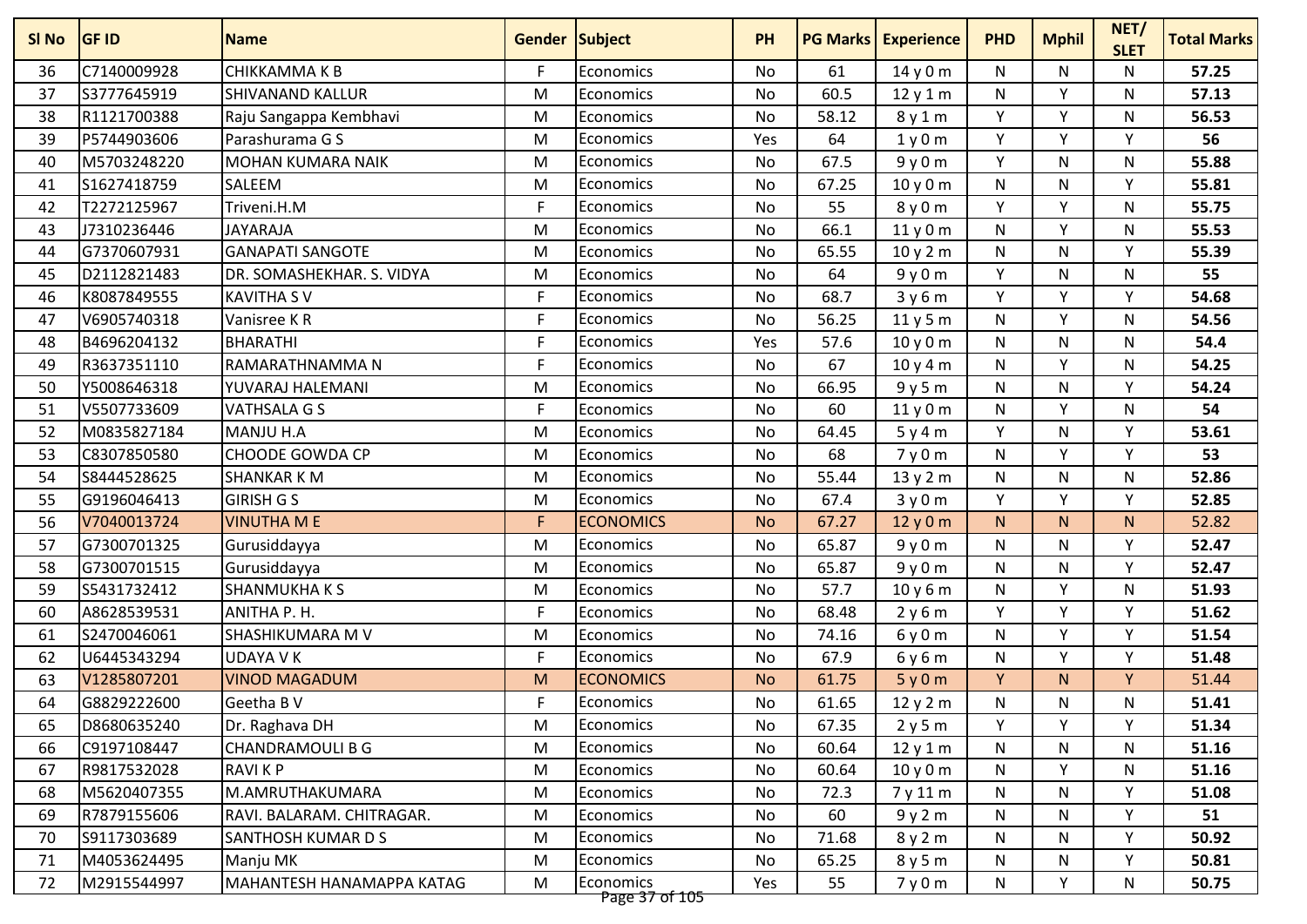| SI No | <b>GF ID</b> | <b>Name</b>               | <b>Gender Subject</b> |                             | <b>PH</b> | <b>PG Marks</b> | <b>Experience</b> | <b>PHD</b>   | <b>Mphil</b> | NET/<br><b>SLET</b> | <b>Total Marks</b> |
|-------|--------------|---------------------------|-----------------------|-----------------------------|-----------|-----------------|-------------------|--------------|--------------|---------------------|--------------------|
| 73    | A4486001720  | <b>ANJINAPPA K R</b>      | м                     | Economics                   | No        | 58.15           | 9y0m              | N            | N            | Y                   | 50.54              |
| 74    | R9708631645  | <b>RAJESHWARI UPPAR</b>   | F                     | <b>Economics</b>            | No        | 69.3            | 9y1m              | N            | Y            | N                   | 50.33              |
| 75    | F6387526359  | <b>FARIDA BEGUM</b>       | F                     | Economics                   | <b>No</b> | 57.1            | 9y8m              | ${\sf N}$    | Y            | N                   | 50.28              |
| 76    | S7499019552  | <b>SINDHUYH</b>           | F                     | <b>Economics</b>            | No        | 68.25           | 6y0m              | N            | Y            | Y                   | 50.06              |
| 77    | S4114603701  | <b>SHAMBHULING</b>        | M                     | Economics                   | Yes       | 64.15           | 5y2m              | ${\sf N}$    | N            | Y                   | 50.04              |
| 78    | R7741433084  | <b>RUDRAVVA HATTIHOLI</b> | F                     | <b>Economics</b>            | No        | 56              | 7y3m              | N            | ٧            | Υ                   | 50                 |
| 79    | A4140641828  | Anand C                   | M                     | <b>Economics</b>            | No        | 67.37           | 4y0m              | Υ            | N            | $\checkmark$        | 49.84              |
| 80    | P6307437487  | <b>PRASANNA KUMAR V S</b> | M                     | Economics                   | <b>No</b> | 73.12           | 5y6m              | $\mathsf{N}$ | Y            | Y                   | 49.78              |
| 81    | D0031846691  | <b>DHARMAPPA ST</b>       | M                     | <b>Economics</b>            | No        | 55              | 12y0m             | ${\sf N}$    | N            | N                   | 49.75              |
| 82    | M9563950863  | MALLIKARJUN UGALAWAT      | M                     | Economics                   | <b>No</b> | 60              | 5y5m              | Y            | Y            | N                   | 49.5               |
| 83    | D1038707119  | <b>DORESWAMY T</b>        | M                     | Economics                   | No        | 65.7            | 8y0m              | N            | N            | Y                   | 49.43              |
| 84    | M9674520823  | <b>MANJUNATHA HM</b>      | M                     | Economics                   | No        | 65.63           | 8y0m              | ${\sf N}$    | N            | Y                   | 49.41              |
| 85    | M7215123203  | Mrs. Dr. SEEMA S V        | F                     | <b>Economics</b>            | No        | 65              | 5y0m              | Y            | v            | N                   | 49.25              |
| 86    | A9838323463  | Akshatha                  | F                     | Economics                   | No        | 64.8            | 8y0m              | N            | N            | Y                   | 49.2               |
| 87    | R3699724475  | <b>ROOPA M</b>            | F                     | Economics                   | <b>No</b> | 64.55           | 9y2m              | $\mathsf{N}$ | Y            | $\mathsf{N}$        | 49.14              |
| 88    | R1576120353  | RENUKAPRASAD M M          | M                     | Economics                   | No        | 76.23           | 5y0m              | ${\sf N}$    | Υ            | Y                   | 49.06              |
| 89    | B7251549622  | <b>BALACHANDRA NAIK</b>   | M                     | Economics                   | No        | 63.85           | 11 y 0 m          | N            | N            | N                   | 48.96              |
| 90    | R8545842314  | Rashmi K                  | F                     | Economics                   | <b>No</b> | 63.4            | 8y2m              | N            | N            | Y                   | 48.85              |
| 91    | N9568035739  | <b>NAYANA PATIL</b>       | F                     | <b>Economics</b>            | No        | 69.3            | 7y6m              | N            | N            | $\mathsf{v}$        | 48.83              |
| 92    | M1753052992  | Manu S                    | M                     | <b>Economics</b>            | No        | 62.54           | 2y0m              | Υ            | v            | $\mathsf{v}$        | 48.64              |
| 93    | H9316900171  | Hanumantharayappa V       | M                     | <b>Economics</b>            | No        | 62.35           | 6y0m              | N            | v            | $\mathsf{v}$        | 48.59              |
| 94    | P6590436669  | <b>POORNESHATP</b>        | M                     | <b>ECONOMICS</b>            | <b>No</b> | 67.25           | 7y4m              | N            | N.           | Y                   | 48.31              |
| 95    | B0081004441  | <b>BASAVARAJ</b>          | M                     | Economics                   | No        | 60              | 8y0m              | N            | N            | Y                   | 48                 |
| 96    | V4310705112  | <b>VANAJAKSHISJ</b>       | F                     | Economics                   | No        | 60              | 11y2m             | N            | N            | N                   | 48                 |
| 97    | R1779100336  | <b>RAGHAVENDRA SHIRUR</b> | M                     | Economics                   | No        | 64.85           | 10y5m             | N            | N            | N                   | 47.71              |
| 98    | R5915023408  | <b>RATHNA</b>             | F                     | Economics                   | No        | 70              | 10 y 1 m          | N            | N            | N                   | 47.5               |
| 99    | S6249908857  | <b>SUJITH</b>             | M                     | <b>Economics</b>            | No        | 63.75           | 10y5m             | $\mathsf{N}$ | N            | N                   | 47.44              |
| 100   | A6794151848  | ANJANEYA                  | M                     | Economics                   | No        | 57.4            | 11y0m             | ${\sf N}$    | N            | N                   | 47.35              |
| 101   | S0581621450  | SHREELATHA .K.            | F                     | Economics                   | No        | 69.14           | 7y0m              | ${\sf N}$    | N            | Υ                   | 47.29              |
| 102   | N8926935313  | NANJUNDASWAMY KR          | M                     | Economics                   | No        | 69.1            | 8y0m              | N            | Υ            | N                   | 47.28              |
| 103   | D2263138665  | Dr.SIDDAPPAJI D           | M                     | Economics                   | No        | 69.13           | 1y0m              | Y            | Υ            | Υ                   | 47.28              |
| 104   | N7009937604  | NANJUNDASWAMY P           | M                     | Economics                   | No        | 80.66           | 6y3m              | N            | N            | Υ                   | 47.17              |
| 105   | E2468620254  | <b>ELAYARAJA K</b>        | M                     | Economics                   | No        | 68.59           | 0y8m              | Υ            | Υ            | Y                   | 47.15              |
| 106   | V2531527733  | VENKATESHA                | M                     | Economics                   | No        | 56.5            | 8y0m              | N            | N            | Y                   | 47.13              |
| 107   | P4130033897  | Pradeep Kumar SP          | M                     | Economics                   | No        | 68.4            | 10y0m             | N            | N            | N                   | 47.1               |
| 108   | S5590209668  | <b>SHARVESHA H K</b>      | M                     | Economics                   | No        | 68.4            | 3y0m              | Y            | N            | Y                   | 47.1               |
| 109   | P4130042713  | <b>Pradeep Kumar SP</b>   | M                     | Economics<br>Page 38 of 105 | No        | 68              | 10y0m             | N            | N            | N                   | 47                 |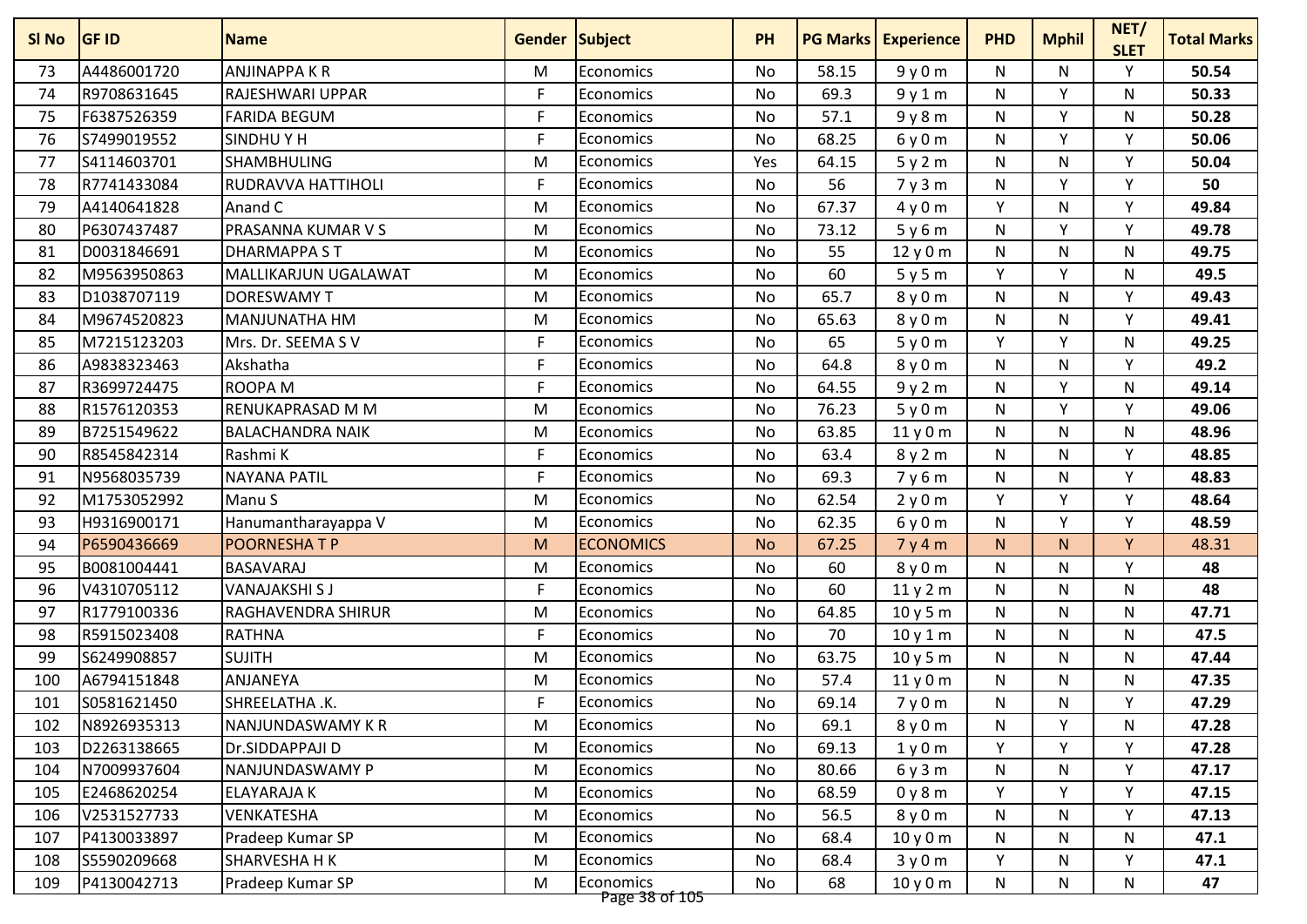| SI No | <b>GF ID</b> | <b>Name</b>               | <b>Gender Subject</b> |                             | <b>PH</b> |       | <b>PG Marks   Experience</b> | <b>PHD</b>   | <b>Mphil</b> | NET/<br><b>SLET</b> | <b>Total Marks</b> |
|-------|--------------|---------------------------|-----------------------|-----------------------------|-----------|-------|------------------------------|--------------|--------------|---------------------|--------------------|
| 110   | Y2232818373  | YOGESHA H A               | M                     | Economics                   | No        | 67.62 | 4y9m                         | N            | Y            | Y                   | 46.91              |
| 111   | A1758503364  | ANJANADEVI RATHOD         | F                     | Economics                   | No        | 67.47 | 10y0m                        | N            | N            | N                   | 46.87              |
| 112   | M2482945300  | Madhumati Bankadamani     | F                     | Economics                   | <b>No</b> | 55    | 7y0m                         | Y            | N            | N                   | 46.75              |
| 113   | P4318209172  | PRASHANTKUMAR BALLARIMATH | M                     | Economics                   | No        | 67    | 7y0m                         | N            | N            | Y                   | 46.75              |
| 114   | J1225629426  | JAYA PRAKASH MARAYANASWAM | M                     | Economics                   | No        | 54.6  | 11y0m                        | N            | N            | N                   | 46.65              |
| 115   | N9778734502  | Naveena B C               | M                     | Economics                   | No        | 66.25 | 8y3m                         | N            | v            | N                   | 46.56              |
| 116   | E6643428204  | ERAPPA MANGALAPUR         | M                     | Economics                   | Yes       | 55.7  | 4y7m                         | N            | N            | $\checkmark$        | 46.43              |
| 117   | V3355209721  | <b>VEDAVATHI H B</b>      | F                     | Economics                   | <b>No</b> | 65.38 | 10y0m                        | $\mathsf{N}$ | N            | N                   | 46.35              |
| 118   | S2556842883  | SATEESHA                  | M                     | Economics                   | No        | 64.4  | 10y2m                        | ${\sf N}$    | N            | N                   | 46.1               |
| 119   | S2556842163  | SATHEESHA                 | M                     | Economics                   | No        | 64.4  | 10 y 2 m                     | N            | N            | N                   | 46.1               |
| 120   | V9630736082  | Vljayakumar sunakal       | M                     | Economics                   | No        | 64.3  | 7y0m                         | N            | N            | Υ                   | 46.08              |
| 121   | M5690533018  | <b>MAHESH KOTARI</b>      | M                     | Economics                   | No        | 64.2  | 10y1m                        | ${\sf N}$    | N            | N                   | 46.05              |
| 122   | S0254456421  | <b>SHIVARAJ</b>           | M                     | Economics                   | Yes       | 65.95 | 2y6m                         | Y            | N            | N                   | 45.99              |
| 123   | S8839604308  | SHIVASHANKAR              | M                     | Economics                   | No        | 63.5  | 8y2m                         | N            | ٧            | N                   | 45.88              |
| 124   | B6205248571  | <b>BASAVARAJU H</b>       | M                     | Economics                   | <b>No</b> | 63.43 | 10y0m                        | ${\sf N}$    | N            | $\mathsf{N}$        | 45.86              |
| 125   | P1479348550  | PRAKASHA T                | M                     | Economics                   | No        | 63.35 | 7y0m                         | N            | N            | Y                   | 45.84              |
| 126   | S7810957191  | <b>SUMANGALA BUDNI</b>    | F                     | Economics                   | No        | 62.75 | 10 y 0 m                     | N            | N            | N                   | 45.69              |
| 127   | R9889035555  | <b>RAJU NAIK</b>          | M                     | Economics                   | <b>No</b> | 62.65 | 10y1m                        | N            | N.           | N                   | 45.66              |
| 128   | Y1366106587  | Yogesha MR                | M                     | <b>Economics</b>            | No        | 74.61 | 4y2m                         | N            | ۷            | Y                   | 45.65              |
| 129   | J0789120931  | <b>JYOTHSNA</b>           | F                     | Economics                   | No        | 62.6  | 10 y 1 m                     | N            | N            | N                   | 45.65              |
| 130   | P4452031051  | <b>PRAKASH B</b>          | M                     | Economics                   | No        | 62.5  | 10y0m                        | N            | N            | N                   | 45.63              |
| 131   | M4329023934  | MANJUNATHA P M            | M                     | Economics                   | <b>No</b> | 62.35 | 5y0m                         | ${\sf N}$    | Y            | Y                   | 45.59              |
| 132   | M0474251735  | <b>MANJUSHRIS</b>         | M                     | Economics                   | No        | 62    | 1y0m                         | Y            | Y            | Υ                   | 45.5               |
| 133   | H5269059356  | <b>HEENAKAUSAR ARAB</b>   | F                     | Economics                   | No        | 73.91 | 6y0m                         | N            | N            | Y                   | 45.48              |
| 134   | C4618812821  | CHANDRASHEKHARAPPA R      | M                     | Economics                   | No        | 61.81 | 8y1m                         | N            | v            | N                   | 45.45              |
| 135   | L0582934040  | Laximiputra               | M                     | Economics                   | No        | 67.5  | 9y4m                         | N            | N            | N                   | 45.38              |
| 136   | K8871735446  | KRISHNAMURTY              | M                     | Economics                   | <b>No</b> | 67.5  | 5y4m                         | Y            | N            | $\mathsf{N}$        | 45.38              |
| 137   | M8540104464  | MANJULA BASAPPA GUDIMANI  | F                     | Economics                   | No        | 61.4  | 4y2m                         | Υ            | ٧            | N                   | 45.35              |
| 138   | B3355608516  | <b>BASAVARAJU.B</b>       | M                     | <b>Economics</b>            | No        | 67.1  | 4y6m                         | N            | Y            | Y                   | 45.28              |
| 139   | A2328346565  | <b>ANUJA C H</b>          | F                     | Economics                   | No        | 61    | 10y0m                        | N            | N            | N                   | 45.25              |
| 140   | N8509824309  | NARAYANAGOUDA KARLAWAD    | M                     | Economics                   | No        | 66.8  | 9y5m                         | N            | N            | N                   | 45.2               |
| 141   | B4633952993  | BHEEMANNA                 | M                     | Economics                   | No        | 66.7  | 9y5m                         | N            | N            | N                   | 45.18              |
| 142   | M4359543443  | MALA N                    | F                     | Economics                   | No        | 66.68 | 7y5m                         | N            | Υ            | N                   | 45.17              |
| 143   | S2340203739  | Swapn p                   | F                     | Economics                   | No        | 60.15 | 10y3m                        | N            | N            | N                   | 45.04              |
| 144   | U7120342852  | UMESHA M C                | M                     | Economics                   | No        | 60.1  | 10y0m                        | N            | N            | N                   | 45.03              |
| 145   | M8698029224  | <b>MANJUNATHA N</b>       | M                     | Economics                   | No        | 66    | 9y6m                         | N            | N            | N                   | 45                 |
| 146   | K0021120088  | KIRAN BALOBAL             | M                     | Economics<br>Page 39 of 105 | No        | 65.68 | 6 y 4 m                      | N            | N            | Y                   | 44.92              |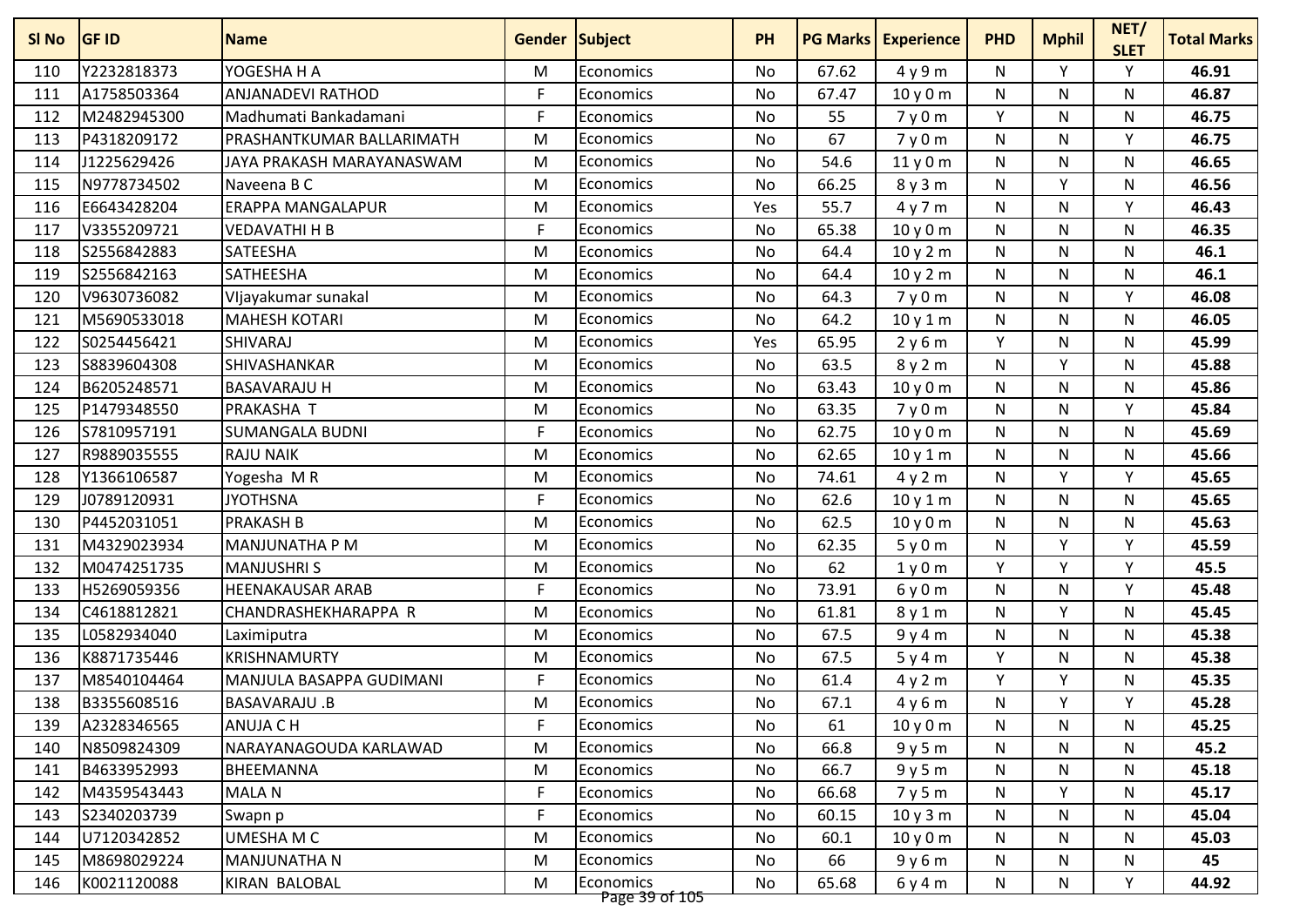| SI No | <b>GF ID</b> | <b>Name</b>                | <b>Gender Subject</b> |                             | <b>PH</b> |       | <b>PG Marks   Experience</b> | <b>PHD</b>   | <b>Mphil</b> | NET/<br><b>SLET</b> | <b>Total Marks</b> |
|-------|--------------|----------------------------|-----------------------|-----------------------------|-----------|-------|------------------------------|--------------|--------------|---------------------|--------------------|
| 147   | P3710044840  | PRAMILA DODDAMANI          | F                     | Economics                   | No        | 71.62 | 9y2m                         | N            | N            | N                   | 44.91              |
| 148   | R0729012721  | RATISH MADIVAL             | M                     | Economics                   | No        | 71.45 | 6y2m                         | N            | N            | Y                   | 44.86              |
| 149   | L3846022190  | <b>LIKHITA RAM NAIK</b>    | F                     | Economics                   | <b>No</b> | 71.41 | 6y1m                         | ${\sf N}$    | N            | Y                   | 44.85              |
| 150   | B1039823163  | <b>BALACHANDRA NAIK</b>    | M                     | Economics                   | No        | 59.36 | 10 y 1 m                     | N            | N            | N                   | 44.84              |
| 151   | H7360801564  | <b>HEMACHANDRA K</b>       | M                     | Economics                   | No        | 70.35 | 6y1m                         | N            | N            | Y                   | 44.59              |
| 152   | R9931635145  | <b>RAVIKUMAR C N</b>       | M                     | Economics                   | No        | 70.1  | 6y0m                         | N            | N            | Υ                   | 44.53              |
| 153   | A8680203366  | Amitha K S                 | F                     | Economics                   | No        | 70.1  | 9y2m                         | N            | N            | N                   | 44.53              |
| 154   | S1423418820  | sridhar                    | M                     | Economics                   | <b>No</b> | 76    | 2y4m                         | Y            | Y            | N                   | 44.5               |
| 155   | H9331622106  | <b>HARIKA PATIL</b>        | F                     | Economics                   | No        | 69.9  | 9y0m                         | N            | N            | N                   | 44.48              |
| 156   | S3226431692  | <b>SHWETA NAIK</b>         | F                     | Economics                   | No        | 69.8  | 6y1m                         | N            | N            | Y                   | 44.45              |
| 157   | V6845158125  | <b>VIJAYAKUMAR N</b>       | M                     | Economics                   | No        | 69.54 | 6y0m                         | N            | N            | Υ                   | 44.39              |
| 158   | H4780923075  | <b>HAREESH S G</b>         | M                     | Economics                   | No        | 69.33 | 9y2m                         | N            | N            | N                   | 44.33              |
| 159   | S4444432114  | <b>SHRINIVAS YARAGUDRI</b> | M                     | Economics                   | No        | 69    | 6y2m                         | $\mathsf{N}$ | N            | Υ                   | 44.25              |
| 160   | S2799924881  | SHEELA CHAKRASALI          | F                     | Economics                   | No        | 68.75 | 9y2m                         | N            | N            | N                   | 44.19              |
| 161   | M4255805498  | <b>MADHUHV</b>             | M                     | Economics                   | <b>No</b> | 68.72 | 6y2m                         | ${\sf N}$    | N            | Y                   | 44.18              |
| 162   | A1575907115  | <b>AMBRISH KUMAR</b>       | M                     | Economics                   | No        | 68.65 | 9y1m                         | N            | N            | N                   | 44.16              |
| 163   | R9586133970  | RAMESH HARAKANGI           | M                     | Economics                   | No        | 74.5  | 5y4m                         | N            | N            | Y                   | 44.13              |
| 164   | A8252647026  | <b>APPASAB KOLI</b>        | M                     | Economics                   | <b>No</b> | 56.5  | 10y3m                        | N            | N.           | N                   | 44.13              |
| 165   | G6241425707  | <b>GURURAJ</b>             | M                     | Economics                   | No        | 56.5  | 10y1m                        | N            | N            | N                   | 44.13              |
| 166   | D1301245349  | <b>DEEPA</b>               | F                     | Economics                   | No        | 68.4  | 4y0m                         | N            | Y            | Y                   | 44.1               |
| 167   | R7697259783  | RAMMI                      | F                     | Economics                   | No        | 62.4  | 9y6m                         | N            | N            | N                   | 44.1               |
| 168   | S2720323878  | SANGEETA NAIK              | F                     | Economics                   | <b>No</b> | 68    | 9y0m                         | ${\sf N}$    | N            | N                   | 44                 |
| 169   | K1122837762  | <b>KATTOLI GIRIRAJ</b>     | M                     | Economics                   | No        | 67.8  | 3y2m                         | Y            | Y            | N                   | 43.95              |
| 170   | S0633635897  | SOWMYA N                   | F                     | Economics                   | No        | 67.75 | 4y0m                         | N            | Y            | Y                   | 43.94              |
| 171   | C7261842334  | CHANDRASHEKHAR             | M                     | Economics                   | No        | 67.4  | 7y0m                         | N            | Y            | N                   | 43.85              |
| 172   | R3364705148  | <b>RAVI J</b>              | M                     | Economics                   | No        | 67.37 | 6y1m                         | N            | N.           | $\mathsf{v}$        | 43.84              |
| 173   | R2722659361  | RAMESHA H C                | M                     | Economics                   | <b>No</b> | 67.16 | 0y2m                         | Y            | Y            | Y                   | 43.79              |
| 174   | M7140714681  | MANJULA PATIL              | F                     | Economics                   | No        | 55.12 | 10y3m                        | N            | N            | $\mathsf{N}$        | 43.78              |
| 175   | R4819115686  | RUDRAPPA BEEDAAL           | M                     | Economics                   | No        | 55    | 10y1m                        | N            | N            | N                   | 43.75              |
| 176   | M9947332205  | MALLIKARJUNAGOUDA MENASAG  | M                     | Economics                   | No        | 55    | 10y1m                        | N            | N            | N                   | 43.75              |
| 177   | D2348010455  | Dr. Shruthi M.P.           | F                     | Economics                   | No        | 66.8  | 2y3m                         | Y            | N            | Υ                   | 43.7               |
| 178   | H3102134228  | HANAMANT BIRADAR           | M                     | Economics                   | No        | 66.67 | 6y0m                         | N            | N            | Υ                   | 43.67              |
| 179   | C8277103277  | CHANDRASHEKHARA            | M                     | Economics                   | No        | 66.4  | 9y0m                         | N            | N            | N                   | 43.6               |
| 180   | V0339521167  | VIJAYKUMAR                 | M                     | Economics                   | No        | 66.15 | 6y0m                         | N            | N            | Y                   | 43.54              |
| 181   | S6898738204  | SATHISH KUMAR V P          | M                     | Economics                   | No        | 77.76 | 4y9m                         | N            | N            | Y                   | 43.44              |
| 182   | P8075721984  | PRAMILA                    | F                     | Economics                   | No        | 65.7  | 9y1m                         | N            | N            | N                   | 43.43              |
| 183   | S8110635827  | SHIVAMMA S                 | F                     | Economics<br>Page 40 of 105 | No        | 65.5  | 7y2m                         | N            | Y            | N                   | 43.38              |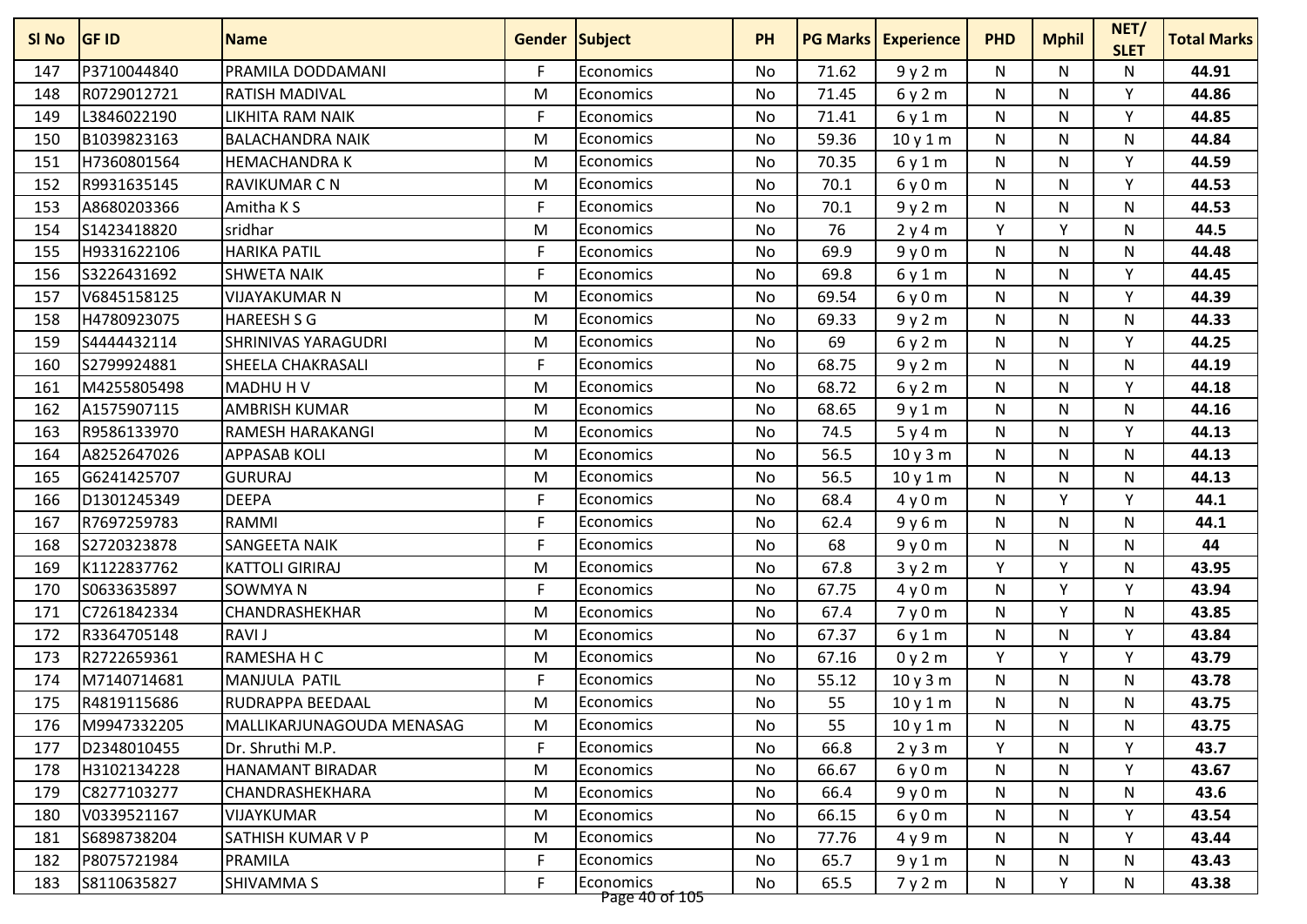| SI No | <b>IGF ID</b> | <b>Name</b>                |   | Gender Subject    | <b>PH</b> | <b>PG Marks</b> | <b>Experience</b> | <b>PHD</b> | <b>Mphil</b> | NET/<br><b>SLET</b> | <b>Total Marks</b> |
|-------|---------------|----------------------------|---|-------------------|-----------|-----------------|-------------------|------------|--------------|---------------------|--------------------|
| 184   | A3587810877   | <b>AMARESH</b>             | M | <b>IEconomics</b> | No        | 71.48           | 8y4m              | N          | N            | N.                  | 43.37              |
| 185   | S3132918457   | <b>SURESH DADDI</b>        | M | <b>IEconomics</b> | No        | 65.45           | 6y2m              | N          | N            |                     | 43.36              |
| 186   | E8402737749   | Eshwara S                  | M | <b>Economics</b>  | No        | 65.26           | 6y0m              | N.         | N            |                     | 43.32              |
| 187   | S8891422412   | <b>SUNIL KUMAR</b>         | M | <b>IEconomics</b> | No        | 65.25           | 9y0m              | N          | N            | N.                  | 43.31              |
| 188   | P9170440415   | Prabhugouda                | M | <b>IEconomics</b> | No        | 65.25           | 6y0m              | N          | N            |                     | 43.31              |
| 189   | P0964750004   | PAVANKUMAR                 | M | l Economics       | No        | 65              | 9y2m              | N          | N            | N.                  | 43.25              |
| 190   | V7471325726   | <b>VANIH</b>               |   | <b>Economics</b>  | <b>No</b> | 65              | 3y0m              |            |              | N.                  | 43.25              |
| 191   | M3593913854   | <b>MARISWAMY</b>           | M | <b>IEconomics</b> | <b>No</b> | 64.95           | 9y2m              | N          | N            | N.                  | 43.24              |
| 192   | R8561624136   | IRACHAIAH ANDAIAH REVANKIM | M | <b>IEconomics</b> | No        | 70.66           | 5y6m              | N          | N            |                     | 43.17              |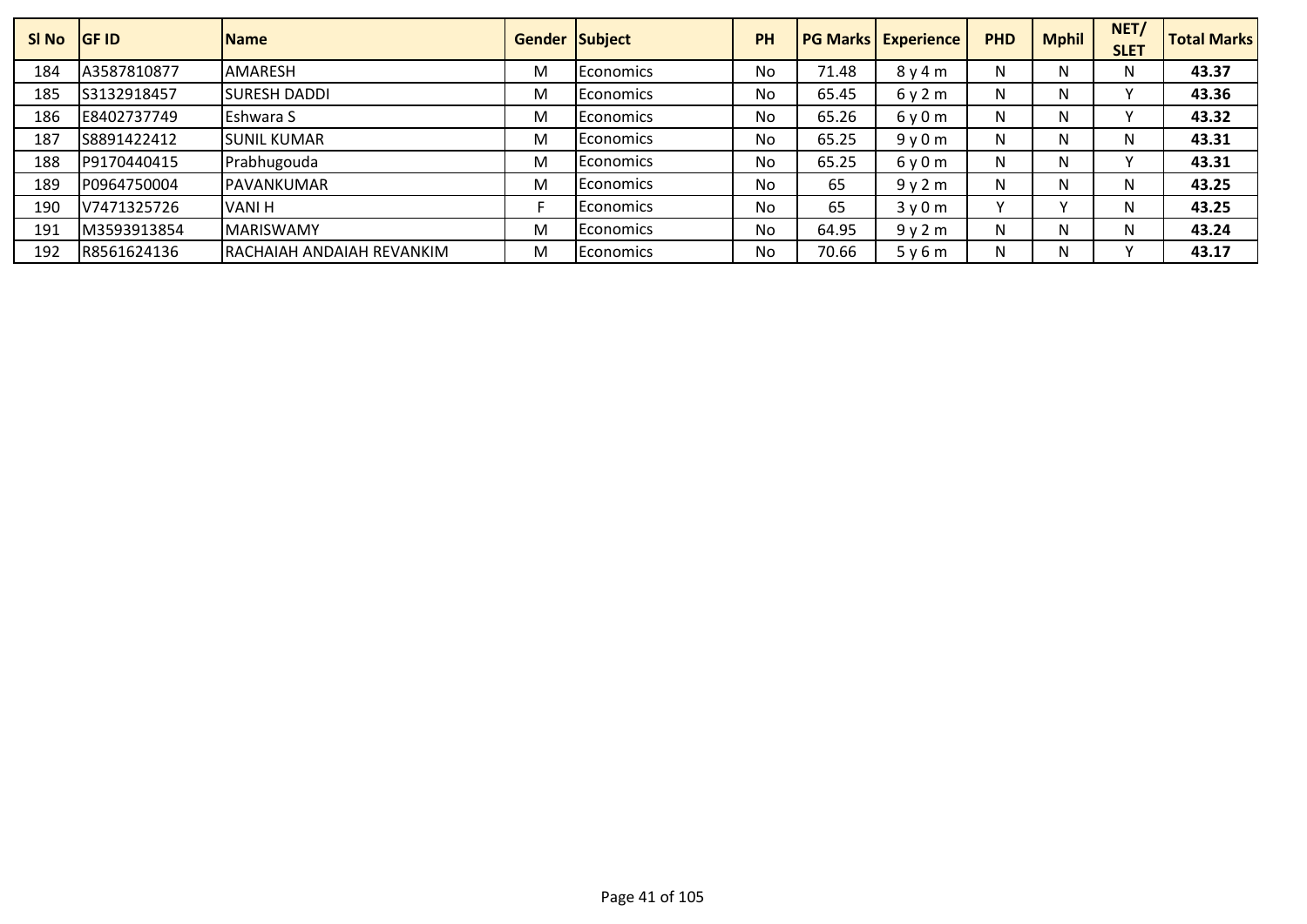| SI No | <b>GF ID</b> | <b>Name</b>              | <b>Gender Subject</b> |                   | PH  |       | <b>PG Marks Experience</b>     | <b>PHD</b> | <b>Mphil</b> | NET/<br><b>SLET</b> | <b>Total Marks</b> |
|-------|--------------|--------------------------|-----------------------|-------------------|-----|-------|--------------------------------|------------|--------------|---------------------|--------------------|
|       |              |                          |                       | <b>Education</b>  |     |       |                                |            |              |                     |                    |
|       | D9353215640  | Dr. Sangeeta             |                       | Education         | No  | 70.52 | 11y4m                          |            | N            |                     | 73.13              |
|       | S4925741009  | shyalini k s             |                       | Education         | No  | 71    | 14y0m                          | N          | N            |                     | 68.75              |
|       | G9372618111  | <b>GOPITM</b>            | M                     | <b>IEducation</b> | Yes | 72.25 | 9y1m                           | N          | N            |                     | 64.06              |
| 4     | M9071150712  | MAITHRAVATISAIDAPUR      |                       | Education         | No  | 78.2  | 10 <sub>V</sub> 0 <sub>m</sub> | N          | N            |                     | 58.55              |
|       | M2555247275  | <b>MAILARAPPA BILKAR</b> | M                     | Education         | No  | 67.9  | 5y8m                           |            |              | N.                  | 52.98              |
| 6     | U8853754881  | UMA A                    | M                     | <b>IEducation</b> | No  | 62.84 | 12y0m                          | N          | N            | N                   | 51.71              |
|       | T8486551554  | <b>TARAKESWARI P T</b>   |                       | Education         | No  | 67.9  | 8y0m                           | N          | N            |                     | 49.98              |
| 8     | B2607347095  | BASAVARAJ KARABISHTI     | M                     | Education         | No  | 54.1  | 12y0m                          | N          | N            | N.                  | 49.53              |
| 9     | M3282220346  | MAHESHA.G                | M                     | Education         | No  | 81    | 9y5m                           | N          |              | N.                  | 48.75              |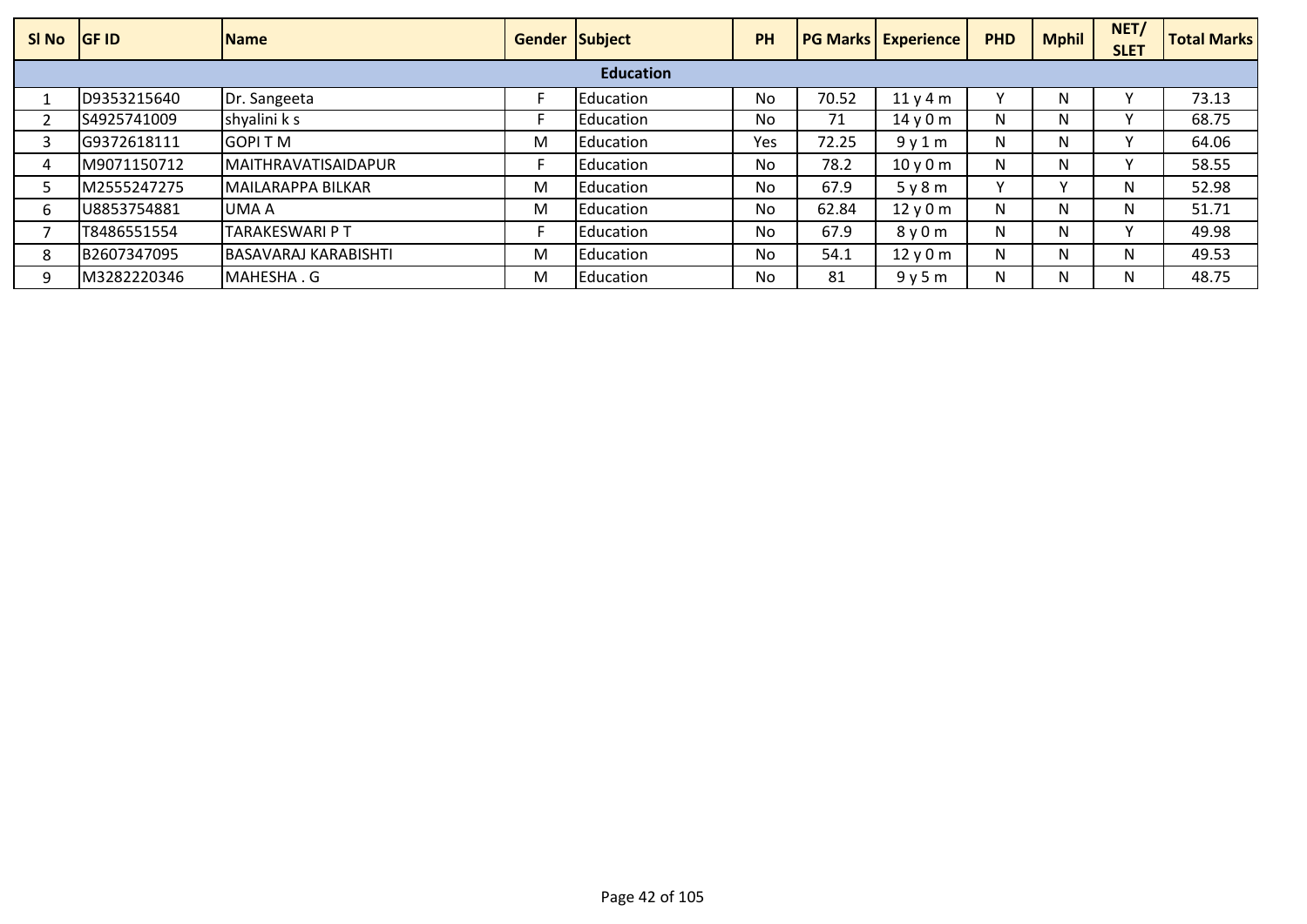| SI No | <b>IGF ID</b> | <b>Name</b>        | Gender Subject |                    | PH        |       | <b>PG Marks   Experience</b> | <b>PHD</b>   | <b>Mphil</b> | NET/<br><b>SLET</b> | <b>Total Marks</b> |
|-------|---------------|--------------------|----------------|--------------------|-----------|-------|------------------------------|--------------|--------------|---------------------|--------------------|
|       |               |                    |                | <b>Electronics</b> |           |       |                              |              |              |                     |                    |
|       | L7198547298   | LOKESH.MN          | M              | Electronics        | No        | 59.9  | 18y0m                        | N            | N            | N.                  | 62.98              |
|       | T1174550037   | Thontadharya HJ    | M              | Electronics        | No        | 62    | 4y0m                         | $\mathbf{v}$ |              |                     | 54.5               |
| 3     | A0716650474   | Ashok Kumar        | м              | <b>Electronics</b> | No        | 55.91 | 11y0m                        | N            |              | N.                  | 52.98              |
| 4     | L4750822158   | LAKSHMIKANTHA A C  | M              | <b>Electronics</b> | <b>No</b> | 59.15 | 11y1m                        | N            | N            | N.                  | 47.79              |
|       | D6042241607   | <b>IDIVYA N S</b>  |                | <b>Electronics</b> | No.       | 76    | 8y5m                         | N            | N            | N.                  | 44.5               |
| 6     | N4099339900   | INAVEEN KUMAR P    | M              | Electronics        | No.       | 67.56 | 5y2m                         |              | N            | N.                  | 43.89              |
|       | S4150206957   | <b>SAVITHA H P</b> |                | Electronics        | No        | 59.75 | 7y1m                         | N            |              | N                   | 41.94              |
| 8     | S2957247837   | Sathyanarayana TS  | M              | <b>Electronics</b> | No        | 68.88 | 4y0m                         | $\mathbf{v}$ | N            | N.                  | 41.22              |
| 9     | R5243001084   | Raghu P            | M              | Electronics        | No.       | 67.13 | 4y0m                         |              | N            | N.                  | 40.78              |
| 10    | V7948545274   | VIJAYALAXMI        |                | Electronics        | No        | 73.75 | 7v2m                         | N            | N            | N.                  | 39.44              |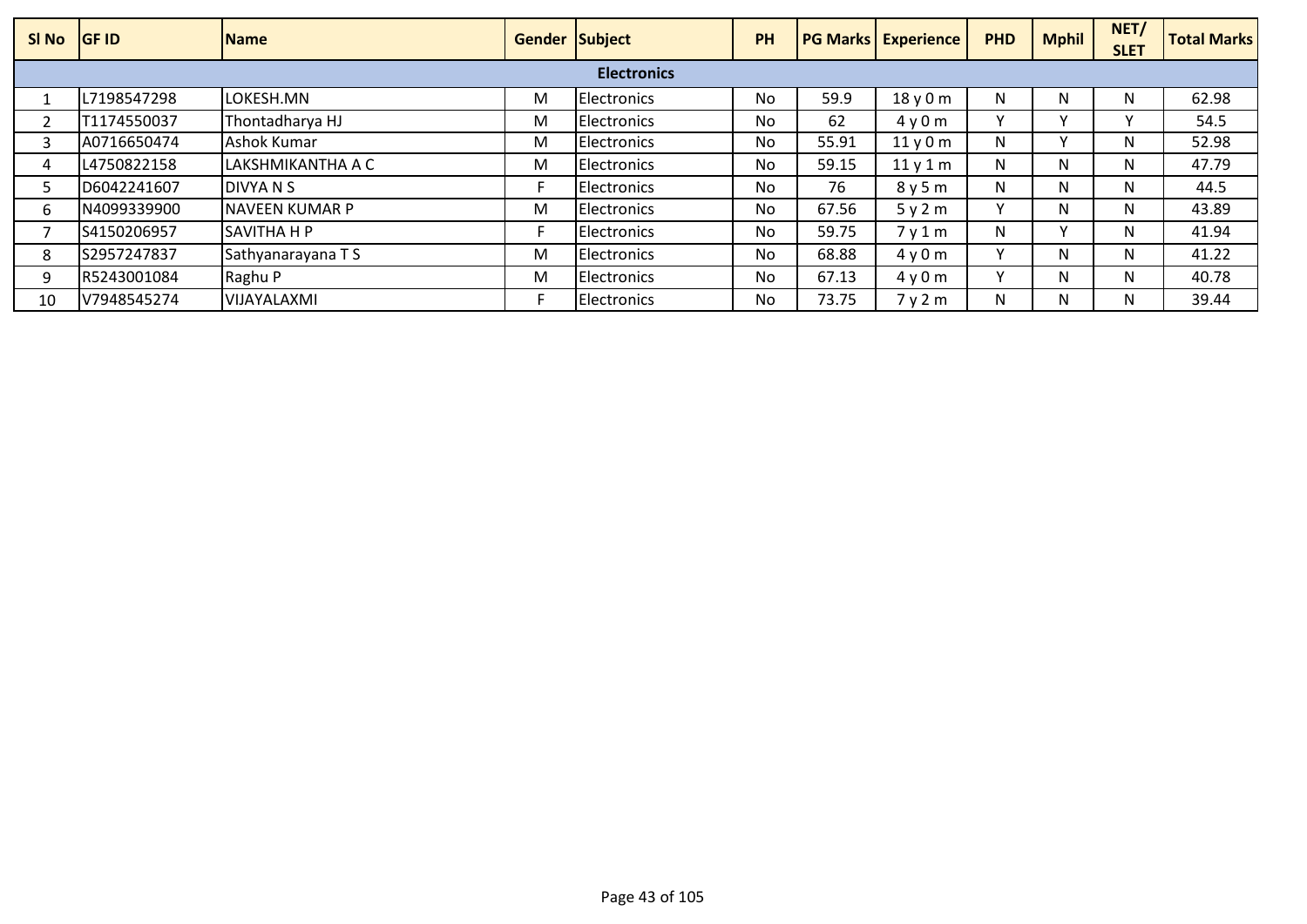| SI No          | <b>GF ID</b> | <b>Name</b>                   | <b>Gender Subject</b> |                | <b>PH</b> |       | <b>PG Marks Experience</b> | <b>PHD</b> | <b>Mphil</b> | NET/<br><b>SLET</b> | <b>Total Marks</b> |
|----------------|--------------|-------------------------------|-----------------------|----------------|-----------|-------|----------------------------|------------|--------------|---------------------|--------------------|
|                |              |                               |                       | <b>ENGLISH</b> |           |       |                            |            |              |                     |                    |
| 1              | R7125432931  | <b>RAJESH KUMAR S</b>         | M                     | <b>ENGLISH</b> | No        | 65    | 15y0m                      | N          | Υ            | Υ                   | 76.25              |
| 2              | A2231539407  | AWWAMMA CHANDRAKANTH          | F                     | <b>ENGLISH</b> | No        | 56.4  | 13y0m                      | Υ          | v            | N                   | 71.1               |
| 3              | S6873406183  | SHIVABASAPPA MASKI            | M                     | <b>ENGLISH</b> | Yes       | 57.9  | 10y0m                      | N          | Y            | Y                   | 69.48              |
| 4              | P9281913546  | <b>PRASHANTH N</b>            | M                     | <b>ENGLISH</b> | No        | 64.27 | 10y0m                      | Y          | Y            | N                   | 64.07              |
| 5              | M4579120377  | <b>MUDAGOUDA PATIL</b>        | M                     | <b>ENGLISH</b> | No        | 74.5  | 15y1m                      | N          | N            | N                   | 63.63              |
| 6              | S2557649885  | SANGAMESH PATTANAD            | M                     | <b>ENGLISH</b> | No        | 55    | 11y7m                      | Y          | N            | N                   | 60.25              |
| $\overline{7}$ | C1670914294  | <b>CHETHANA R</b>             | F                     | <b>ENGLISH</b> | No        | 60    | 13y2m                      | N          | Y            | N                   | 60                 |
| 8              | T0564901671  | TALWAR RAMKRISHNA HANUMAN     | M                     | <b>ENGLISH</b> | No        | 60    | 13y1m                      | N          | Y            | N                   | 60                 |
| 9              | A7874439922  | Abhinandan Sulakude.          | M                     | <b>ENGLISH</b> | No        | 55.75 | 10y3m                      | N          | Y            | Y                   | 58.94              |
| 10             | S1158807478  | <b>SRINATH V</b>              | M                     | <b>ENGLISH</b> | No        | 58.5  | 12y1m                      | N          | Y            | N                   | 56.63              |
| 11             | B2109924654  | <b>BHARAT BABASAHEB PATIL</b> | M                     | <b>ENGLISH</b> | No        | 55.5  | 13y4m                      | N          | N            | N                   | 54.38              |
| 12             | D0200530043  | DR NAGENDRAPPA NANDA          | M                     | <b>ENGLISH</b> | No        | 60    | 7y2m                       | Y          | Y            | N                   | 54                 |
| 13             | R5434354478  | Raghavendra A                 | M                     | <b>ENGLISH</b> | No        | 58.51 | 12y8m                      | N          | N            | N                   | 53.63              |
| 14             | C3988925823  | <b>CHAITHANYA K B</b>         | F                     | <b>ENGLISH</b> | No        | 68.95 | 9y0m                       | N          | N            | Y                   | 53.24              |
| 15             | C8476106644  | C GOPAL REDDY                 | M                     | <b>ENGLISH</b> | No        | 56    | 7y0m                       | Y          | Y            | N                   | 53                 |
| 16             | N6563617020  | <b>NAGARAJU M</b>             | M                     | <b>ENGLISH</b> | <b>No</b> | 60.9  | 12y6m                      | N          | N            | N                   | 52.73              |
| 17             | P1446745601  | <b>PRAKASH N T</b>            | M                     | <b>ENGLISH</b> | No        | 54    | 12 y 10 m                  | N          | N            | N                   | 52.5               |
| 18             | C1600427313  | <b>CHANDRASHEKHAR S</b>       | M                     | <b>ENGLISH</b> | No        | 52.4  | 7y2m                       | Y          | Y            | N                   | 52.1               |
| 19             | S8192449274  | SUJATHA DODDAGOUDRA S         | F                     | <b>ENGLISH</b> | No        | 64.4  | 12y0m                      | N          | N            | N                   | 52.1               |
| 20             | S8102925151  | Sharanayya Hiremath           | M                     | <b>ENGLISH</b> | <b>No</b> | 62.1  | 10y0m                      | N          | Y            | N                   | 51.53              |
| 21             | S0477336569  | <b>SUMA HEGDE</b>             | F                     | <b>ENGLISH</b> | No        | 68    | 8y6m                       | N          | N            | Υ                   | 51.5               |
| 22             | V6599441336  | <b>VEERABHADRA ADAGALL</b>    | M                     | <b>ENGLISH</b> | Yes       | 64    | 8 y 6 m                    | N          | N            | N                   | 51.5               |
| 23             | K2537938296  | <b>KARUNAKARA PO</b>          | M                     | <b>ENGLISH</b> | No        | 67.89 | 8 y 4 m                    | N          | N            | Y                   | 51.47              |
| 24             | M0847506620  | MANJUNATHA KELAGINAMANI       | M                     | <b>ENGLISH</b> | No        | 57.85 | 6y0m                       | Y          | Y            | N                   | 50.46              |
| 25             | M0847409031  | MANJUNATHA KELAGINAMANI       | M                     | <b>ENGLISH</b> | No        | 57.85 | 6y0m                       | Y          | Y            | N                   | 50.46              |
| 26             | K0230822407  | <b>KAVITA</b>                 | F                     | <b>ENGLISH</b> | No        | 57.1  | 12y0m                      | N          | N            | N                   | 50.28              |
| 27             | S1353837969  | SHIREEN BANU SHIRGUPPI        | F                     | <b>ENGLISH</b> | No        | 69    | 8y2m                       | N          | N            | Υ                   | 50.25              |
| 28             | N7299100320  | Narasimhamurthy S. G          | м                     | <b>ENGLISH</b> | No        | 54.5  | 12y2m                      | N          | N            | N                   | 49.63              |
| 29             | R4676012359  | <b>RAJU B</b>                 | M                     | <b>ENGLISH</b> | No        | 60.45 | 6y6m                       | N          | Y            | Y                   | 49.61              |
| 30             | R8717346993  | Renukadevi Baad               | F.                    | <b>ENGLISH</b> | No        | 64.69 | 2y0m                       | Y          | Y            | Y                   | 49.17              |
| 31             | S2668130083  | Sadikh M S                    | M                     | <b>ENGLISH</b> | No        | 56.25 | 9y6m                       | N          | Y            | N                   | 48.56              |
| 32             | M0173123372  | <b>MAHESH LATTI</b>           | M                     | <b>ENGLISH</b> | No        | 55.13 | 11y6m                      | N          | N            | N                   | 48.28              |
| 33             | R5308430729  | <b>RENUKAR</b>                | F                     | <b>ENGLISH</b> | No        | 58.85 | 10y9m                      | N          | N            | N                   | 47.71              |
| 34             | S4649530740  | SHASHIDHAR DARAGAD            | M                     | <b>ENGLISH</b> | No        | 56.75 | 5y2m                       | Y          | Y.           | N                   | 47.19              |
| 35             | S2121207369  | <b>SUMAN P N</b>              | F                     | <b>ENGLISH</b> | No        | 56.4  | 11y0m                      | N          | N            | N                   | 47.1               |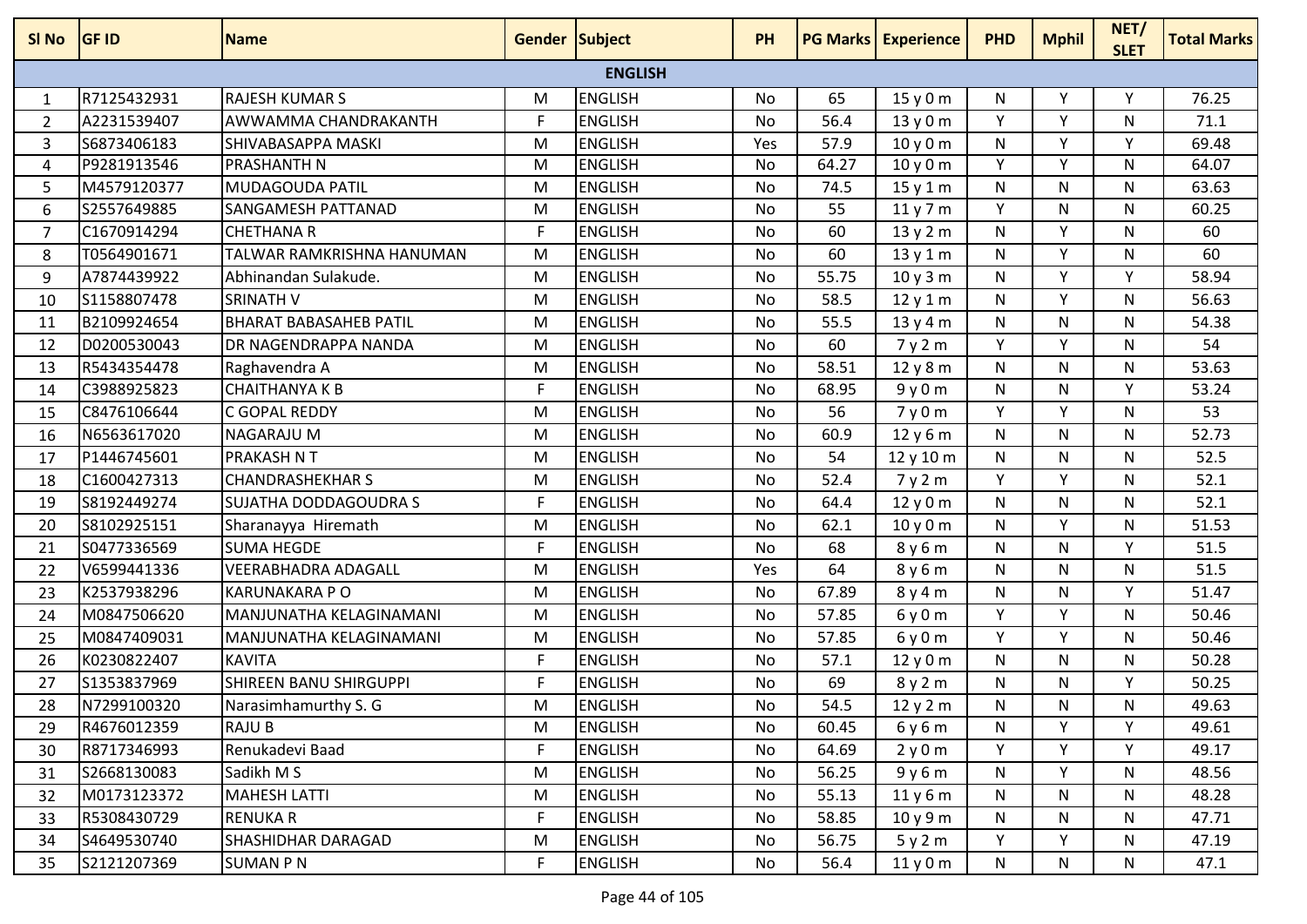| G1667512698<br><b>GANGADHAR</b><br><b>ENGLISH</b><br>47<br>56<br>11y0m<br>N<br>N<br>N<br>36<br>M<br>No<br>F<br><b>ENGLISH</b><br>55<br>Y<br>46.75<br>P3185910799<br>P. Bharathi<br>No<br>9y0m<br>N<br>N<br>37<br><b>ENGLISH</b><br>S6599329083<br>Sachchidanand Salunke<br>55<br>${\sf N}$<br>Y<br>46.75<br>38<br>M<br><b>No</b><br>9y0m<br>N<br><b>ENGLISH</b><br>53<br>46.25<br>39<br>J3352111905<br>N<br>N<br>N<br>Jayachandra k n<br>M<br>No<br>11y0m<br>Y<br>M6214540681<br>Manoj Kumar BB<br><b>ENGLISH</b><br>57.4<br>N<br>N<br>45.85<br>40<br>M<br>No<br>8y5m<br>S6178547625<br>F<br><b>ENGLISH</b><br><b>SHILPA HONNAKOTE</b><br>62.3<br>N<br>N<br>N<br>45.58<br>41<br>No<br>10y0m<br>G9786354194<br>56<br>45.5<br><b>G RAJENDRA GOPAL</b><br>M<br><b>ENGLISH</b><br>N<br>N<br>No<br>10y5m<br>N<br>42<br><b>ENGLISH</b><br>$\mathsf{N}$<br>44.95<br>N4031912879<br><b>NAGARAJ S</b><br>59.81<br>N<br>N<br>43<br>M<br><b>No</b><br>10y1m<br>C546206082<br><b>ENGLISH</b><br>65<br>44.75<br><b>CHAITANYA KRK</b><br>M<br>No<br>9y6m<br>${\sf N}$<br>N<br>N<br>44<br><b>ENGLISH</b><br>A4249349429<br><b>AMRITHA MOGER</b><br>$\mathsf{F}$<br>70.41<br>6y0m<br>${\sf N}$<br>N<br>44.6<br>Y<br>45<br>No<br>F<br>A9668331023<br><b>ENGLISH</b><br>68.29<br>5y8m<br>N<br>N.<br>Y<br>44.07<br>46<br><b>ABHINANDINI BOGAR</b><br><b>No</b><br>F<br>A6192939473<br>ASHA B C<br><b>ENGLISH</b><br>68.13<br>9y0m<br>${\sf N}$<br>N<br>N<br>44.03<br>47<br>No<br>N0686826215<br><b>ENGLISH</b><br>55.7<br>43.93<br>NARAYANASWAMY<br>N<br>N<br>N<br>48<br>M<br>No<br>10y0m<br>T2530129918<br>THRUPTHI J C<br>F<br><b>ENGLISH</b><br>55<br>N<br>N<br>N<br>43.75<br>49<br>No<br>10y3m<br><b>ENGLISH</b><br>54.45<br>43.61<br>G9404418067<br>M<br>10 y 2 m<br>${\sf N}$<br>N<br>$\mathsf{N}$<br>50<br>Gagan C<br><b>No</b><br>A6910943069<br><b>ENGLISH</b><br>54.4<br>43.6<br><b>ANJANA MURTHY</b><br>10 y 2 m<br>N<br>N<br>N<br>51<br>M<br>No<br>M4733031769<br><b>ENGLISH</b><br>43.47<br>52<br>MALLIKARJUN<br>65.87<br>9y0m<br>N<br>N<br>N<br>M<br>No<br>Y<br><b>ENGLISH</b><br>Y<br>43.33<br>D8435259036<br><b>No</b><br>65.3<br>2y0m<br>N<br>53<br>Dr. Prashant Mandre<br>M<br>43.25<br>J3352112962<br><b>ENGLISH</b><br>53<br>N<br>N<br>54<br>Jayachandra k n<br>M<br>No<br>9y8m<br>N<br><b>ENGLISH</b><br>76.3<br>P9954924190<br>43.08<br>55<br><b>PRAKASH MALI</b><br>M<br>8y0m<br>N<br>N<br>N<br>No<br>42.77<br>M1846913064<br><b>MADHU PRASAD T</b><br>M<br><b>ENGLISH</b><br>63.09<br>9y1m<br>N<br>N<br>N<br>56<br>No<br>V1078703258<br><b>ENGLISH</b><br>F<br>63<br>${\sf N}$<br>N<br>42.75<br>57<br>Vijayalakshmi.k<br>No<br>8y8m<br>N<br><b>ENGLISH</b><br>56.8<br>42.7<br>M5425929879<br><b>MARUTHI BL</b><br>N<br>N<br>N<br>58<br>M<br>No<br>9y4m<br>Y<br>S8604814943<br>SOWMYA L G<br>F<br><b>ENGLISH</b><br>86<br>N<br>N<br>42.5<br>59<br>No<br>3y2m<br>V8124141585<br><b>VINCENT KARDOZ</b><br><b>ENGLISH</b><br>61.1<br>$\mathsf{N}$<br>V<br>42.28<br>M<br>N<br>60<br>No<br>6y0m<br>G2101915094<br>F<br><b>ENGLISH</b><br>61<br>${\sf N}$<br>N<br>42.25<br>Gayathri A C<br>No<br>9y0m<br>N<br>61<br><b>ENGLISH</b><br>61<br>Y<br>42.25<br>D1033807394<br>Dr.Yogeesh D P<br>M<br>N<br>$\mathsf{N}$<br>62<br><b>No</b><br>5y3m<br><b>ENGLISH</b><br>S5747312093<br><b>SYED TALHA</b><br>60.5<br>${\sf N}$<br>N<br>Y<br>42.13<br>63<br>M<br>No<br>6y0m<br><b>ENGLISH</b><br>Y<br>42<br>D1787439769<br>Dr. Guruprasad SY<br>60<br>2y0m<br>N<br>Υ<br>64<br>M<br>No<br>D7018047049<br><b>DHANRAJ</b><br><b>ENGLISH</b><br>9y0m<br>N<br>N<br>42<br>65<br>M<br>No<br>60<br>N<br>F<br><b>ENGLISH</b><br>66<br>V8727421571<br>VIJAYAMMA<br>No<br>56.6<br>9y0m<br>N<br>N<br>N<br>41.15<br><b>ENGLISH</b><br>K0593030534<br><b>KOTRESH H</b><br>68.3<br>41.08<br>67<br>M<br>8y2m<br>N<br>N<br>N<br>No<br>K0728127524<br><b>ENGLISH</b><br>40.84<br><b>KUMARAD</b><br>M<br>55.35<br>N<br>N<br>N<br>No | SI No | <b>GF ID</b> | <b>Name</b> | <b>Gender Subject</b> | <b>PH</b> | <b>PG Marks</b> | <b>Experience</b> | <b>PHD</b> | <b>Mphil</b> | NET/<br><b>SLET</b> | <b>Total Marks</b> |
|--------------------------------------------------------------------------------------------------------------------------------------------------------------------------------------------------------------------------------------------------------------------------------------------------------------------------------------------------------------------------------------------------------------------------------------------------------------------------------------------------------------------------------------------------------------------------------------------------------------------------------------------------------------------------------------------------------------------------------------------------------------------------------------------------------------------------------------------------------------------------------------------------------------------------------------------------------------------------------------------------------------------------------------------------------------------------------------------------------------------------------------------------------------------------------------------------------------------------------------------------------------------------------------------------------------------------------------------------------------------------------------------------------------------------------------------------------------------------------------------------------------------------------------------------------------------------------------------------------------------------------------------------------------------------------------------------------------------------------------------------------------------------------------------------------------------------------------------------------------------------------------------------------------------------------------------------------------------------------------------------------------------------------------------------------------------------------------------------------------------------------------------------------------------------------------------------------------------------------------------------------------------------------------------------------------------------------------------------------------------------------------------------------------------------------------------------------------------------------------------------------------------------------------------------------------------------------------------------------------------------------------------------------------------------------------------------------------------------------------------------------------------------------------------------------------------------------------------------------------------------------------------------------------------------------------------------------------------------------------------------------------------------------------------------------------------------------------------------------------------------------------------------------------------------------------------------------------------------------------------------------------------------------------------------------------------------------------------------------------------------------------------------------------------------------------------------------------------------------------------------------------------------------------------------------------------------------------------------------------------------------------------------------------------------------------------------------------------------------------------------------------------------------------------------------------------------------------------------------------------------------------------------------|-------|--------------|-------------|-----------------------|-----------|-----------------|-------------------|------------|--------------|---------------------|--------------------|
|                                                                                                                                                                                                                                                                                                                                                                                                                                                                                                                                                                                                                                                                                                                                                                                                                                                                                                                                                                                                                                                                                                                                                                                                                                                                                                                                                                                                                                                                                                                                                                                                                                                                                                                                                                                                                                                                                                                                                                                                                                                                                                                                                                                                                                                                                                                                                                                                                                                                                                                                                                                                                                                                                                                                                                                                                                                                                                                                                                                                                                                                                                                                                                                                                                                                                                                                                                                                                                                                                                                                                                                                                                                                                                                                                                                                                                                                                                        |       |              |             |                       |           |                 |                   |            |              |                     |                    |
|                                                                                                                                                                                                                                                                                                                                                                                                                                                                                                                                                                                                                                                                                                                                                                                                                                                                                                                                                                                                                                                                                                                                                                                                                                                                                                                                                                                                                                                                                                                                                                                                                                                                                                                                                                                                                                                                                                                                                                                                                                                                                                                                                                                                                                                                                                                                                                                                                                                                                                                                                                                                                                                                                                                                                                                                                                                                                                                                                                                                                                                                                                                                                                                                                                                                                                                                                                                                                                                                                                                                                                                                                                                                                                                                                                                                                                                                                                        |       |              |             |                       |           |                 |                   |            |              |                     |                    |
|                                                                                                                                                                                                                                                                                                                                                                                                                                                                                                                                                                                                                                                                                                                                                                                                                                                                                                                                                                                                                                                                                                                                                                                                                                                                                                                                                                                                                                                                                                                                                                                                                                                                                                                                                                                                                                                                                                                                                                                                                                                                                                                                                                                                                                                                                                                                                                                                                                                                                                                                                                                                                                                                                                                                                                                                                                                                                                                                                                                                                                                                                                                                                                                                                                                                                                                                                                                                                                                                                                                                                                                                                                                                                                                                                                                                                                                                                                        |       |              |             |                       |           |                 |                   |            |              |                     |                    |
|                                                                                                                                                                                                                                                                                                                                                                                                                                                                                                                                                                                                                                                                                                                                                                                                                                                                                                                                                                                                                                                                                                                                                                                                                                                                                                                                                                                                                                                                                                                                                                                                                                                                                                                                                                                                                                                                                                                                                                                                                                                                                                                                                                                                                                                                                                                                                                                                                                                                                                                                                                                                                                                                                                                                                                                                                                                                                                                                                                                                                                                                                                                                                                                                                                                                                                                                                                                                                                                                                                                                                                                                                                                                                                                                                                                                                                                                                                        |       |              |             |                       |           |                 |                   |            |              |                     |                    |
|                                                                                                                                                                                                                                                                                                                                                                                                                                                                                                                                                                                                                                                                                                                                                                                                                                                                                                                                                                                                                                                                                                                                                                                                                                                                                                                                                                                                                                                                                                                                                                                                                                                                                                                                                                                                                                                                                                                                                                                                                                                                                                                                                                                                                                                                                                                                                                                                                                                                                                                                                                                                                                                                                                                                                                                                                                                                                                                                                                                                                                                                                                                                                                                                                                                                                                                                                                                                                                                                                                                                                                                                                                                                                                                                                                                                                                                                                                        |       |              |             |                       |           |                 |                   |            |              |                     |                    |
|                                                                                                                                                                                                                                                                                                                                                                                                                                                                                                                                                                                                                                                                                                                                                                                                                                                                                                                                                                                                                                                                                                                                                                                                                                                                                                                                                                                                                                                                                                                                                                                                                                                                                                                                                                                                                                                                                                                                                                                                                                                                                                                                                                                                                                                                                                                                                                                                                                                                                                                                                                                                                                                                                                                                                                                                                                                                                                                                                                                                                                                                                                                                                                                                                                                                                                                                                                                                                                                                                                                                                                                                                                                                                                                                                                                                                                                                                                        |       |              |             |                       |           |                 |                   |            |              |                     |                    |
|                                                                                                                                                                                                                                                                                                                                                                                                                                                                                                                                                                                                                                                                                                                                                                                                                                                                                                                                                                                                                                                                                                                                                                                                                                                                                                                                                                                                                                                                                                                                                                                                                                                                                                                                                                                                                                                                                                                                                                                                                                                                                                                                                                                                                                                                                                                                                                                                                                                                                                                                                                                                                                                                                                                                                                                                                                                                                                                                                                                                                                                                                                                                                                                                                                                                                                                                                                                                                                                                                                                                                                                                                                                                                                                                                                                                                                                                                                        |       |              |             |                       |           |                 |                   |            |              |                     |                    |
|                                                                                                                                                                                                                                                                                                                                                                                                                                                                                                                                                                                                                                                                                                                                                                                                                                                                                                                                                                                                                                                                                                                                                                                                                                                                                                                                                                                                                                                                                                                                                                                                                                                                                                                                                                                                                                                                                                                                                                                                                                                                                                                                                                                                                                                                                                                                                                                                                                                                                                                                                                                                                                                                                                                                                                                                                                                                                                                                                                                                                                                                                                                                                                                                                                                                                                                                                                                                                                                                                                                                                                                                                                                                                                                                                                                                                                                                                                        |       |              |             |                       |           |                 |                   |            |              |                     |                    |
|                                                                                                                                                                                                                                                                                                                                                                                                                                                                                                                                                                                                                                                                                                                                                                                                                                                                                                                                                                                                                                                                                                                                                                                                                                                                                                                                                                                                                                                                                                                                                                                                                                                                                                                                                                                                                                                                                                                                                                                                                                                                                                                                                                                                                                                                                                                                                                                                                                                                                                                                                                                                                                                                                                                                                                                                                                                                                                                                                                                                                                                                                                                                                                                                                                                                                                                                                                                                                                                                                                                                                                                                                                                                                                                                                                                                                                                                                                        |       |              |             |                       |           |                 |                   |            |              |                     |                    |
|                                                                                                                                                                                                                                                                                                                                                                                                                                                                                                                                                                                                                                                                                                                                                                                                                                                                                                                                                                                                                                                                                                                                                                                                                                                                                                                                                                                                                                                                                                                                                                                                                                                                                                                                                                                                                                                                                                                                                                                                                                                                                                                                                                                                                                                                                                                                                                                                                                                                                                                                                                                                                                                                                                                                                                                                                                                                                                                                                                                                                                                                                                                                                                                                                                                                                                                                                                                                                                                                                                                                                                                                                                                                                                                                                                                                                                                                                                        |       |              |             |                       |           |                 |                   |            |              |                     |                    |
|                                                                                                                                                                                                                                                                                                                                                                                                                                                                                                                                                                                                                                                                                                                                                                                                                                                                                                                                                                                                                                                                                                                                                                                                                                                                                                                                                                                                                                                                                                                                                                                                                                                                                                                                                                                                                                                                                                                                                                                                                                                                                                                                                                                                                                                                                                                                                                                                                                                                                                                                                                                                                                                                                                                                                                                                                                                                                                                                                                                                                                                                                                                                                                                                                                                                                                                                                                                                                                                                                                                                                                                                                                                                                                                                                                                                                                                                                                        |       |              |             |                       |           |                 |                   |            |              |                     |                    |
|                                                                                                                                                                                                                                                                                                                                                                                                                                                                                                                                                                                                                                                                                                                                                                                                                                                                                                                                                                                                                                                                                                                                                                                                                                                                                                                                                                                                                                                                                                                                                                                                                                                                                                                                                                                                                                                                                                                                                                                                                                                                                                                                                                                                                                                                                                                                                                                                                                                                                                                                                                                                                                                                                                                                                                                                                                                                                                                                                                                                                                                                                                                                                                                                                                                                                                                                                                                                                                                                                                                                                                                                                                                                                                                                                                                                                                                                                                        |       |              |             |                       |           |                 |                   |            |              |                     |                    |
|                                                                                                                                                                                                                                                                                                                                                                                                                                                                                                                                                                                                                                                                                                                                                                                                                                                                                                                                                                                                                                                                                                                                                                                                                                                                                                                                                                                                                                                                                                                                                                                                                                                                                                                                                                                                                                                                                                                                                                                                                                                                                                                                                                                                                                                                                                                                                                                                                                                                                                                                                                                                                                                                                                                                                                                                                                                                                                                                                                                                                                                                                                                                                                                                                                                                                                                                                                                                                                                                                                                                                                                                                                                                                                                                                                                                                                                                                                        |       |              |             |                       |           |                 |                   |            |              |                     |                    |
|                                                                                                                                                                                                                                                                                                                                                                                                                                                                                                                                                                                                                                                                                                                                                                                                                                                                                                                                                                                                                                                                                                                                                                                                                                                                                                                                                                                                                                                                                                                                                                                                                                                                                                                                                                                                                                                                                                                                                                                                                                                                                                                                                                                                                                                                                                                                                                                                                                                                                                                                                                                                                                                                                                                                                                                                                                                                                                                                                                                                                                                                                                                                                                                                                                                                                                                                                                                                                                                                                                                                                                                                                                                                                                                                                                                                                                                                                                        |       |              |             |                       |           |                 |                   |            |              |                     |                    |
|                                                                                                                                                                                                                                                                                                                                                                                                                                                                                                                                                                                                                                                                                                                                                                                                                                                                                                                                                                                                                                                                                                                                                                                                                                                                                                                                                                                                                                                                                                                                                                                                                                                                                                                                                                                                                                                                                                                                                                                                                                                                                                                                                                                                                                                                                                                                                                                                                                                                                                                                                                                                                                                                                                                                                                                                                                                                                                                                                                                                                                                                                                                                                                                                                                                                                                                                                                                                                                                                                                                                                                                                                                                                                                                                                                                                                                                                                                        |       |              |             |                       |           |                 |                   |            |              |                     |                    |
|                                                                                                                                                                                                                                                                                                                                                                                                                                                                                                                                                                                                                                                                                                                                                                                                                                                                                                                                                                                                                                                                                                                                                                                                                                                                                                                                                                                                                                                                                                                                                                                                                                                                                                                                                                                                                                                                                                                                                                                                                                                                                                                                                                                                                                                                                                                                                                                                                                                                                                                                                                                                                                                                                                                                                                                                                                                                                                                                                                                                                                                                                                                                                                                                                                                                                                                                                                                                                                                                                                                                                                                                                                                                                                                                                                                                                                                                                                        |       |              |             |                       |           |                 |                   |            |              |                     |                    |
|                                                                                                                                                                                                                                                                                                                                                                                                                                                                                                                                                                                                                                                                                                                                                                                                                                                                                                                                                                                                                                                                                                                                                                                                                                                                                                                                                                                                                                                                                                                                                                                                                                                                                                                                                                                                                                                                                                                                                                                                                                                                                                                                                                                                                                                                                                                                                                                                                                                                                                                                                                                                                                                                                                                                                                                                                                                                                                                                                                                                                                                                                                                                                                                                                                                                                                                                                                                                                                                                                                                                                                                                                                                                                                                                                                                                                                                                                                        |       |              |             |                       |           |                 |                   |            |              |                     |                    |
|                                                                                                                                                                                                                                                                                                                                                                                                                                                                                                                                                                                                                                                                                                                                                                                                                                                                                                                                                                                                                                                                                                                                                                                                                                                                                                                                                                                                                                                                                                                                                                                                                                                                                                                                                                                                                                                                                                                                                                                                                                                                                                                                                                                                                                                                                                                                                                                                                                                                                                                                                                                                                                                                                                                                                                                                                                                                                                                                                                                                                                                                                                                                                                                                                                                                                                                                                                                                                                                                                                                                                                                                                                                                                                                                                                                                                                                                                                        |       |              |             |                       |           |                 |                   |            |              |                     |                    |
|                                                                                                                                                                                                                                                                                                                                                                                                                                                                                                                                                                                                                                                                                                                                                                                                                                                                                                                                                                                                                                                                                                                                                                                                                                                                                                                                                                                                                                                                                                                                                                                                                                                                                                                                                                                                                                                                                                                                                                                                                                                                                                                                                                                                                                                                                                                                                                                                                                                                                                                                                                                                                                                                                                                                                                                                                                                                                                                                                                                                                                                                                                                                                                                                                                                                                                                                                                                                                                                                                                                                                                                                                                                                                                                                                                                                                                                                                                        |       |              |             |                       |           |                 |                   |            |              |                     |                    |
|                                                                                                                                                                                                                                                                                                                                                                                                                                                                                                                                                                                                                                                                                                                                                                                                                                                                                                                                                                                                                                                                                                                                                                                                                                                                                                                                                                                                                                                                                                                                                                                                                                                                                                                                                                                                                                                                                                                                                                                                                                                                                                                                                                                                                                                                                                                                                                                                                                                                                                                                                                                                                                                                                                                                                                                                                                                                                                                                                                                                                                                                                                                                                                                                                                                                                                                                                                                                                                                                                                                                                                                                                                                                                                                                                                                                                                                                                                        |       |              |             |                       |           |                 |                   |            |              |                     |                    |
|                                                                                                                                                                                                                                                                                                                                                                                                                                                                                                                                                                                                                                                                                                                                                                                                                                                                                                                                                                                                                                                                                                                                                                                                                                                                                                                                                                                                                                                                                                                                                                                                                                                                                                                                                                                                                                                                                                                                                                                                                                                                                                                                                                                                                                                                                                                                                                                                                                                                                                                                                                                                                                                                                                                                                                                                                                                                                                                                                                                                                                                                                                                                                                                                                                                                                                                                                                                                                                                                                                                                                                                                                                                                                                                                                                                                                                                                                                        |       |              |             |                       |           |                 |                   |            |              |                     |                    |
|                                                                                                                                                                                                                                                                                                                                                                                                                                                                                                                                                                                                                                                                                                                                                                                                                                                                                                                                                                                                                                                                                                                                                                                                                                                                                                                                                                                                                                                                                                                                                                                                                                                                                                                                                                                                                                                                                                                                                                                                                                                                                                                                                                                                                                                                                                                                                                                                                                                                                                                                                                                                                                                                                                                                                                                                                                                                                                                                                                                                                                                                                                                                                                                                                                                                                                                                                                                                                                                                                                                                                                                                                                                                                                                                                                                                                                                                                                        |       |              |             |                       |           |                 |                   |            |              |                     |                    |
|                                                                                                                                                                                                                                                                                                                                                                                                                                                                                                                                                                                                                                                                                                                                                                                                                                                                                                                                                                                                                                                                                                                                                                                                                                                                                                                                                                                                                                                                                                                                                                                                                                                                                                                                                                                                                                                                                                                                                                                                                                                                                                                                                                                                                                                                                                                                                                                                                                                                                                                                                                                                                                                                                                                                                                                                                                                                                                                                                                                                                                                                                                                                                                                                                                                                                                                                                                                                                                                                                                                                                                                                                                                                                                                                                                                                                                                                                                        |       |              |             |                       |           |                 |                   |            |              |                     |                    |
|                                                                                                                                                                                                                                                                                                                                                                                                                                                                                                                                                                                                                                                                                                                                                                                                                                                                                                                                                                                                                                                                                                                                                                                                                                                                                                                                                                                                                                                                                                                                                                                                                                                                                                                                                                                                                                                                                                                                                                                                                                                                                                                                                                                                                                                                                                                                                                                                                                                                                                                                                                                                                                                                                                                                                                                                                                                                                                                                                                                                                                                                                                                                                                                                                                                                                                                                                                                                                                                                                                                                                                                                                                                                                                                                                                                                                                                                                                        |       |              |             |                       |           |                 |                   |            |              |                     |                    |
|                                                                                                                                                                                                                                                                                                                                                                                                                                                                                                                                                                                                                                                                                                                                                                                                                                                                                                                                                                                                                                                                                                                                                                                                                                                                                                                                                                                                                                                                                                                                                                                                                                                                                                                                                                                                                                                                                                                                                                                                                                                                                                                                                                                                                                                                                                                                                                                                                                                                                                                                                                                                                                                                                                                                                                                                                                                                                                                                                                                                                                                                                                                                                                                                                                                                                                                                                                                                                                                                                                                                                                                                                                                                                                                                                                                                                                                                                                        |       |              |             |                       |           |                 |                   |            |              |                     |                    |
|                                                                                                                                                                                                                                                                                                                                                                                                                                                                                                                                                                                                                                                                                                                                                                                                                                                                                                                                                                                                                                                                                                                                                                                                                                                                                                                                                                                                                                                                                                                                                                                                                                                                                                                                                                                                                                                                                                                                                                                                                                                                                                                                                                                                                                                                                                                                                                                                                                                                                                                                                                                                                                                                                                                                                                                                                                                                                                                                                                                                                                                                                                                                                                                                                                                                                                                                                                                                                                                                                                                                                                                                                                                                                                                                                                                                                                                                                                        |       |              |             |                       |           |                 |                   |            |              |                     |                    |
|                                                                                                                                                                                                                                                                                                                                                                                                                                                                                                                                                                                                                                                                                                                                                                                                                                                                                                                                                                                                                                                                                                                                                                                                                                                                                                                                                                                                                                                                                                                                                                                                                                                                                                                                                                                                                                                                                                                                                                                                                                                                                                                                                                                                                                                                                                                                                                                                                                                                                                                                                                                                                                                                                                                                                                                                                                                                                                                                                                                                                                                                                                                                                                                                                                                                                                                                                                                                                                                                                                                                                                                                                                                                                                                                                                                                                                                                                                        |       |              |             |                       |           |                 |                   |            |              |                     |                    |
|                                                                                                                                                                                                                                                                                                                                                                                                                                                                                                                                                                                                                                                                                                                                                                                                                                                                                                                                                                                                                                                                                                                                                                                                                                                                                                                                                                                                                                                                                                                                                                                                                                                                                                                                                                                                                                                                                                                                                                                                                                                                                                                                                                                                                                                                                                                                                                                                                                                                                                                                                                                                                                                                                                                                                                                                                                                                                                                                                                                                                                                                                                                                                                                                                                                                                                                                                                                                                                                                                                                                                                                                                                                                                                                                                                                                                                                                                                        |       |              |             |                       |           |                 |                   |            |              |                     |                    |
|                                                                                                                                                                                                                                                                                                                                                                                                                                                                                                                                                                                                                                                                                                                                                                                                                                                                                                                                                                                                                                                                                                                                                                                                                                                                                                                                                                                                                                                                                                                                                                                                                                                                                                                                                                                                                                                                                                                                                                                                                                                                                                                                                                                                                                                                                                                                                                                                                                                                                                                                                                                                                                                                                                                                                                                                                                                                                                                                                                                                                                                                                                                                                                                                                                                                                                                                                                                                                                                                                                                                                                                                                                                                                                                                                                                                                                                                                                        |       |              |             |                       |           |                 |                   |            |              |                     |                    |
|                                                                                                                                                                                                                                                                                                                                                                                                                                                                                                                                                                                                                                                                                                                                                                                                                                                                                                                                                                                                                                                                                                                                                                                                                                                                                                                                                                                                                                                                                                                                                                                                                                                                                                                                                                                                                                                                                                                                                                                                                                                                                                                                                                                                                                                                                                                                                                                                                                                                                                                                                                                                                                                                                                                                                                                                                                                                                                                                                                                                                                                                                                                                                                                                                                                                                                                                                                                                                                                                                                                                                                                                                                                                                                                                                                                                                                                                                                        |       |              |             |                       |           |                 |                   |            |              |                     |                    |
|                                                                                                                                                                                                                                                                                                                                                                                                                                                                                                                                                                                                                                                                                                                                                                                                                                                                                                                                                                                                                                                                                                                                                                                                                                                                                                                                                                                                                                                                                                                                                                                                                                                                                                                                                                                                                                                                                                                                                                                                                                                                                                                                                                                                                                                                                                                                                                                                                                                                                                                                                                                                                                                                                                                                                                                                                                                                                                                                                                                                                                                                                                                                                                                                                                                                                                                                                                                                                                                                                                                                                                                                                                                                                                                                                                                                                                                                                                        |       |              |             |                       |           |                 |                   |            |              |                     |                    |
|                                                                                                                                                                                                                                                                                                                                                                                                                                                                                                                                                                                                                                                                                                                                                                                                                                                                                                                                                                                                                                                                                                                                                                                                                                                                                                                                                                                                                                                                                                                                                                                                                                                                                                                                                                                                                                                                                                                                                                                                                                                                                                                                                                                                                                                                                                                                                                                                                                                                                                                                                                                                                                                                                                                                                                                                                                                                                                                                                                                                                                                                                                                                                                                                                                                                                                                                                                                                                                                                                                                                                                                                                                                                                                                                                                                                                                                                                                        |       |              |             |                       |           |                 |                   |            |              |                     |                    |
|                                                                                                                                                                                                                                                                                                                                                                                                                                                                                                                                                                                                                                                                                                                                                                                                                                                                                                                                                                                                                                                                                                                                                                                                                                                                                                                                                                                                                                                                                                                                                                                                                                                                                                                                                                                                                                                                                                                                                                                                                                                                                                                                                                                                                                                                                                                                                                                                                                                                                                                                                                                                                                                                                                                                                                                                                                                                                                                                                                                                                                                                                                                                                                                                                                                                                                                                                                                                                                                                                                                                                                                                                                                                                                                                                                                                                                                                                                        | 68    |              |             |                       |           |                 | 9y1m              |            |              |                     |                    |
| C2568904360<br><b>ENGLISH</b><br><b>CHANNABASAPPA DV</b><br>55.3<br>N<br>N<br>N<br>40.83<br>69<br>M<br>No<br>9y0m                                                                                                                                                                                                                                                                                                                                                                                                                                                                                                                                                                                                                                                                                                                                                                                                                                                                                                                                                                                                                                                                                                                                                                                                                                                                                                                                                                                                                                                                                                                                                                                                                                                                                                                                                                                                                                                                                                                                                                                                                                                                                                                                                                                                                                                                                                                                                                                                                                                                                                                                                                                                                                                                                                                                                                                                                                                                                                                                                                                                                                                                                                                                                                                                                                                                                                                                                                                                                                                                                                                                                                                                                                                                                                                                                                                      |       |              |             |                       |           |                 |                   |            |              |                     |                    |
| S6599341887<br><b>ENGLISH</b><br>55<br>Y.<br>40.75<br>Sachchidanand Salunke<br>M<br>No<br>7y0m<br>N<br>N<br>70                                                                                                                                                                                                                                                                                                                                                                                                                                                                                                                                                                                                                                                                                                                                                                                                                                                                                                                                                                                                                                                                                                                                                                                                                                                                                                                                                                                                                                                                                                                                                                                                                                                                                                                                                                                                                                                                                                                                                                                                                                                                                                                                                                                                                                                                                                                                                                                                                                                                                                                                                                                                                                                                                                                                                                                                                                                                                                                                                                                                                                                                                                                                                                                                                                                                                                                                                                                                                                                                                                                                                                                                                                                                                                                                                                                         |       |              |             |                       |           |                 |                   |            |              |                     |                    |
| S7423910109<br>F<br><b>ENGLISH</b><br>40.43<br>Shazia m<br>No<br>65.72<br>8y2m<br>N<br>N<br>N<br>71                                                                                                                                                                                                                                                                                                                                                                                                                                                                                                                                                                                                                                                                                                                                                                                                                                                                                                                                                                                                                                                                                                                                                                                                                                                                                                                                                                                                                                                                                                                                                                                                                                                                                                                                                                                                                                                                                                                                                                                                                                                                                                                                                                                                                                                                                                                                                                                                                                                                                                                                                                                                                                                                                                                                                                                                                                                                                                                                                                                                                                                                                                                                                                                                                                                                                                                                                                                                                                                                                                                                                                                                                                                                                                                                                                                                    |       |              |             |                       |           |                 |                   |            |              |                     |                    |
| R1801121260<br>RAMACHANDRA<br><b>ENGLISH</b><br>65.5<br>40.38<br>M<br>No<br>8 y 0 m<br>N<br>N<br>N<br>72<br>Page 45 of 105                                                                                                                                                                                                                                                                                                                                                                                                                                                                                                                                                                                                                                                                                                                                                                                                                                                                                                                                                                                                                                                                                                                                                                                                                                                                                                                                                                                                                                                                                                                                                                                                                                                                                                                                                                                                                                                                                                                                                                                                                                                                                                                                                                                                                                                                                                                                                                                                                                                                                                                                                                                                                                                                                                                                                                                                                                                                                                                                                                                                                                                                                                                                                                                                                                                                                                                                                                                                                                                                                                                                                                                                                                                                                                                                                                             |       |              |             |                       |           |                 |                   |            |              |                     |                    |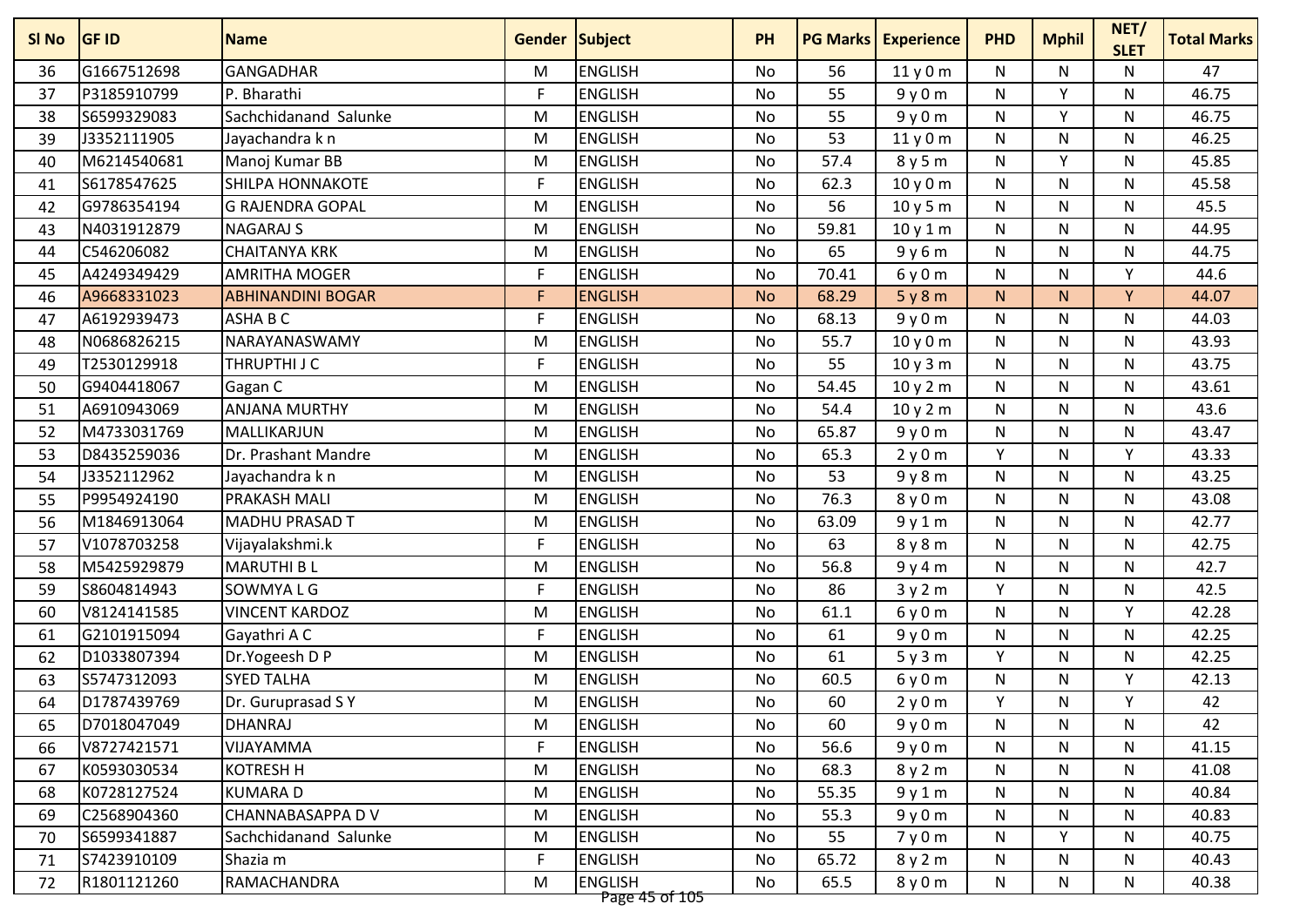| M8532234801<br>73  |                            |    |                                  | <b>PH</b> | <b>PG Marks</b> | <b>Experience</b> | <b>PHD</b> | <b>Mphil</b> | <b>SLET</b>  | <b>Total Marks</b> |
|--------------------|----------------------------|----|----------------------------------|-----------|-----------------|-------------------|------------|--------------|--------------|--------------------|
|                    | mashakhasaba bagavan       | M  | <b>ENGLISH</b>                   | No        | 65              | 8y1m              | N          | N            | N            | 40.25              |
| A8529926664<br>74  | <b>ASHWINI</b>             | F  | <b>ENGLISH</b>                   | No        | 58.95           | 8y6m              | N          | N            | N            | 40.24              |
| R4958118027<br>75  | RESHMA KUNTOJI             | F  | <b>ENGLISH</b>                   | No        | 64.9            | 8y1m              | N          | N            | N            | 40.23              |
| P6018415755<br>76  | POOJA M DONWADE            | F  | <b>ENGLISH</b>                   | No        | 63.1            | 8y1m              | N          | N            | N            | 39.78              |
| P7424336855<br>77  | Prasannakumar GT           | M  | <b>ENGLISH</b>                   | No        | 63.07           | 8y0m              | N          | N            | N            | 39.77              |
| S2307022668<br>78  | Spandana B Gowda           | F  | <b>ENGLISH</b>                   | No        | 68.95           | 4y6m              | N          | N            | Y            | 39.74              |
| R7360334940<br>79  | RAVASAB KHATANVI           | M  | <b>ENGLISH</b>                   | Yes       | 69.9            | 4y0m              | N          | N            | N            | 39.48              |
| S7083504566<br>80  | <b>SHOBHA G</b>            | F  | <b>ENGLISH</b>                   | <b>No</b> | 60.4            | 8 y 0 m           | N          | N            | N.           | 39.1               |
| K4595655931<br>81  | <b>KARTHIK M.C</b>         | F  | <b>ENGLISH</b>                   | No        | 60.35           | 8y3m              | N          | N            | N            | 39.09              |
| H9999538517<br>82  | <b>HEMAVATHI D</b>         | F  | <b>ENGLISH</b>                   | No        | 66.1            | 7y6m              | N          | N            | N            | 39.03              |
| A1530436712<br>83  | Anand kumar B R            | M  | <b>ENGLISH</b>                   | No        | 66              | 4y6m              | N          | N            | Y            | 39                 |
| N9032315080<br>84  | <b>NAGARAJ K</b>           | M  | <b>ENGLISH</b>                   | No        | 58.95           | 8y2m              | N          | N            | N            | 38.74              |
| A7475731018<br>85  | <b>AEJAZ BIJALI</b>        | M  | <b>ENGLISH</b>                   | No        | 58.25           | 8 y 2 m           | N          | N            | N            | 38.56              |
| B3247249078<br>86  | <b>BEENA MUNIYAPPA</b>     | F  | <b>ENGLISH</b>                   | No        | 64              | 0y6m              | Y          | N            | v            | 38.5               |
| R2638627391<br>87  | Raju Gurappa Nayak         | M  | <b>ENGLISH</b>                   | <b>No</b> | 57.65           | 4y2m              | Y          | N            | $\mathsf{N}$ | 38.41              |
| M6214708342<br>88  | <b>MAMATHA Y DANTI</b>     | F  | <b>ENGLISH</b>                   | No        | 57.3            | 8 y 0 m           | N          | N            | N            | 38.33              |
| T3046739315<br>89  | <b>TANAJI PARLEKAR</b>     | M  | <b>ENGLISH</b>                   | No        | 56.87           | 6y1m              | N          | Y            | N            | 38.22              |
| A5023022531<br>90  | Arunkumar Parashuram Loka  | M  | <b>ENGLISH</b>                   | No        | 50.63           | 4y6m              | Y          | N            | N            | 38.16              |
| P5051630041<br>91  | PRASANNA M                 | M  | <b>ENGLISH</b>                   | No        | 68.42           | 4y2m              | N          | N            | v            | 38.11              |
| K4398358311<br>92  | KUMARASWAMY                | M  | <b>ENGLISH</b>                   | No        | 56.16           | 8 y 0 m           | N          | N            | N            | 38.04              |
| R3868011606<br>93  | Ramesh                     | M  | <b>ENGLISH</b>                   | Yes       | 51.87           | 5y0m              | N          | N            | N            | 37.97              |
| V3115515281<br>94  | <b>VENKATESH KUMAR R K</b> | M  | <b>ENGLISH</b>                   | No        | 55.5            | 6y0m              | N          | Y            | N            | 37.88              |
| S4417606230<br>95  | <b>SHILPA SV</b>           | F  | <b>ENGLISH</b>                   | No        | 67.37           | 4y0m              | N          | N            | Y            | 37.84              |
| M5909420565<br>96  | <b>MANJUNATH</b>           | M  | <b>ENGLISH</b>                   | No        | 55.3            | 8y2m              | N          | N            | N            | 37.83              |
| R3619312865<br>97  | R RAMACHANDRA              | M  | <b>ENGLISH</b>                   | No        | 55              | 8y2m              | N          | N            | N            | 37.75              |
| S9153923927<br>98  | SHIVA RAJ H M              | M  | <b>ENGLISH</b>                   | No        | 53.9            | 8 y 0 m           | N          | N            | N            | 37.48              |
| V4170352596<br>99  | <b>VIJAYAKUMARA K C</b>    | M  | <b>ENGLISH</b>                   | <b>No</b> | 65.5            | 7y0m              | N          | N            | N            | 37.38              |
| S5342015008<br>100 | SOWBHAGYA H S              | F  | <b>ENGLISH</b>                   | No        | 65.1            | 7y0m              | N          | N            | N            | 37.28              |
| S2537541090<br>101 | <b>SONIAD</b>              | F  | <b>ENGLISH</b>                   | <b>No</b> | 75.26           | 6y2m              | N.         | N.           | N.           | 36.82              |
| S4488400360<br>102 | SHIVARAJU C                | M  | ENGLISH                          | No        | 63.25           | 4y3m              | N          | N            | Y            | 36.81              |
| 103<br>V9150022370 | Vinutha Kumari             | F  | <b>ENGLISH</b>                   | No        | 57              | 7y4m              | N          | N            | N            | 36.75              |
| R7725051616<br>104 | Rajani S M                 | F  | <b>ENGLISH</b>                   | No        | 74.74           | 3y2m              | N          | N            | Y            | 36.69              |
| A0459017034<br>105 | Aruna Kumari Nallamothu    | F  | <b>ENGLISH</b>                   | No        | 62.6            | 4y2m              | N          | N            | Y            | 36.65              |
| M9236635214<br>106 | MUTTURAJ HIPPARAGI         | M  | <b>ENGLISH</b>                   | No        | 61.75           | 4y0m              | N          | N            | Y            | 36.44              |
| A8205824263<br>107 | AYISHA K PATHAN            | F. | <b>ENGLISH</b>                   | No        | 55.25           | 5y6m              | N          | Y.           | N            | 36.31              |
| B5670442270<br>108 | <b>BASHEER SABS</b>        | M  | <b>ENGLISH</b>                   | No        | 60              | 7y0m              | N          | N            | N            | 36                 |
| S2083733803<br>109 | <b>SUJITH MT</b>           | M  | <b>ENGLISH</b><br>Page 46 of 105 | No        | 59.65           | 6y8m              | N          | N            | N            | 35.91              |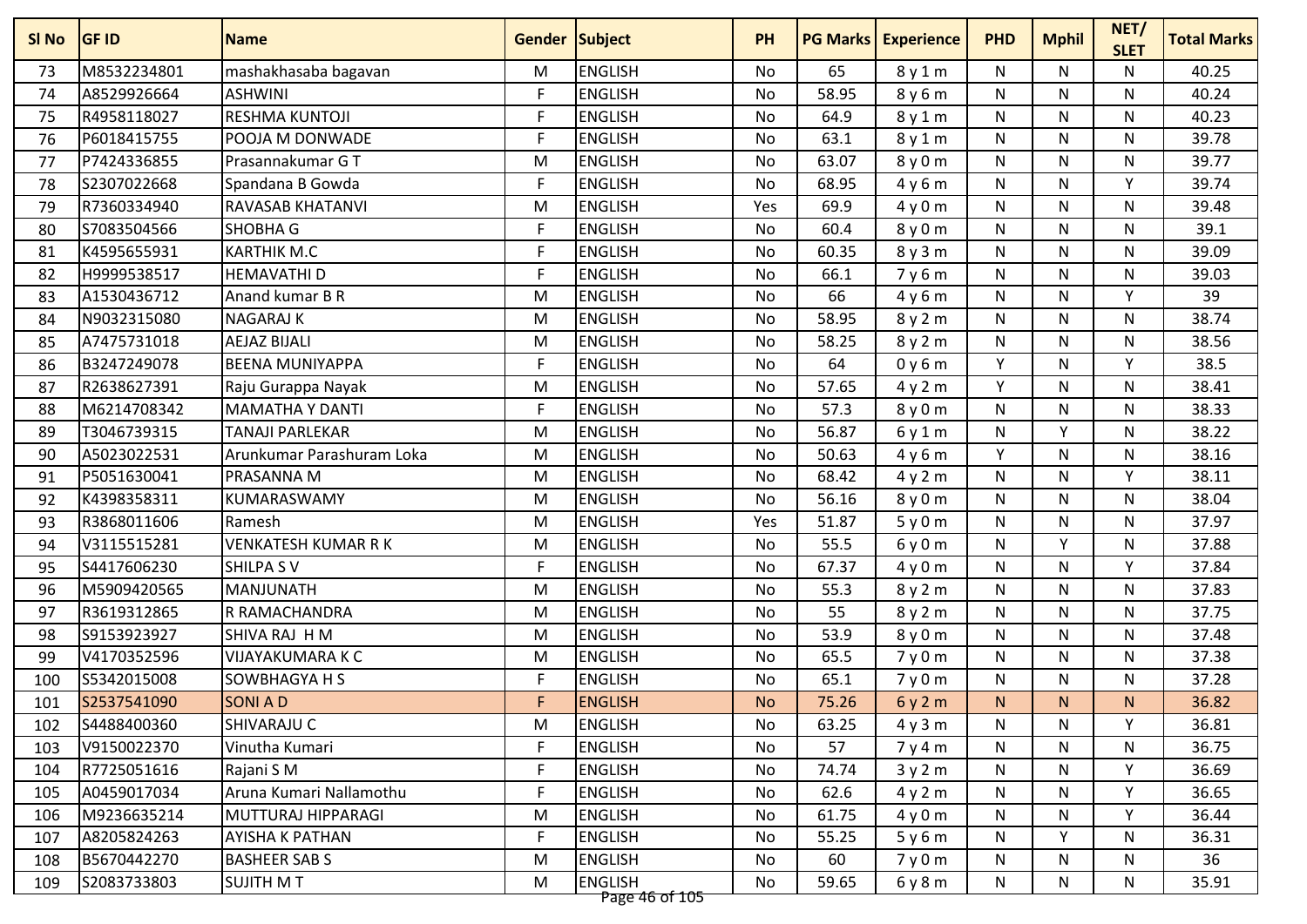| R4336130925<br><b>RAVINDRA PRASAD B</b><br><b>ENGLISH</b><br>M<br>64.6<br>6y5m<br>N<br>N<br>N<br><b>No</b><br>110<br>D7330816354<br>F<br><b>DHANASHREE U L</b><br><b>ENGLISH</b><br>52.6<br>N<br>N<br>No<br>7y6m<br>N<br>111<br><b>ENGLISH</b><br>B0959920527<br>BAPOOGOUDA. B.PATIL<br>58.25<br>${\sf N}$<br>N<br>$\mathsf{N}$<br>112<br>M<br><b>No</b><br>7y0m<br>B3144929887<br>F<br><b>ENGLISH</b><br>63.9<br><b>Bharathi TM</b><br>No<br>6y6m<br>N<br>N<br>N<br>113<br><b>ENGLISH</b><br>06854203991<br><b>OBALAREDDY PN</b><br>M<br>53.8<br>4y2m<br>${\sf N}$<br>N<br>N<br>114<br>Yes<br>F<br>Y<br>J5350933201<br><b>JYOTHIM</b><br><b>ENGLISH</b><br>57.75<br>N<br>115<br>No<br>5y0m<br>N<br>v<br>R9419325461<br>RAGHAVENDRA PT<br>M<br><b>ENGLISH</b><br>57.5<br>116<br>No<br>5y0m<br>N<br>N<br>S8668257329<br>Suresh A N<br><b>ENGLISH</b><br>57.5<br>v<br>M<br><b>No</b><br>N<br>N<br>117<br>5y2m<br><b>ENGLISH</b><br>68.5<br>D4450843510<br>DEVENDRAPPA<br>M<br>N<br>N.<br>N<br>118<br>No<br>6y1m<br>P5203544150<br><b>ENGLISH</b><br>PRASAD KUMAR T M<br>68.18<br>${\sf N}$<br>N<br>119<br>M<br>No<br>6y0m<br>N<br>M7975344550<br>F<br><b>ENGLISH</b><br>55.5<br>V<br>No<br>${\sf N}$<br>N<br>Mynavathi N<br>5y0m<br>120<br>G9044928499<br><b>GANGARAJA V</b><br><b>ENGLISH</b><br>55.2<br>N<br>N<br>$\mathsf{N}$<br>121<br>M<br>No<br>6y10m | <b>Total Marks</b> |
|-----------------------------------------------------------------------------------------------------------------------------------------------------------------------------------------------------------------------------------------------------------------------------------------------------------------------------------------------------------------------------------------------------------------------------------------------------------------------------------------------------------------------------------------------------------------------------------------------------------------------------------------------------------------------------------------------------------------------------------------------------------------------------------------------------------------------------------------------------------------------------------------------------------------------------------------------------------------------------------------------------------------------------------------------------------------------------------------------------------------------------------------------------------------------------------------------------------------------------------------------------------------------------------------------------------------------------------------------------------|--------------------|
|                                                                                                                                                                                                                                                                                                                                                                                                                                                                                                                                                                                                                                                                                                                                                                                                                                                                                                                                                                                                                                                                                                                                                                                                                                                                                                                                                           | 35.65              |
|                                                                                                                                                                                                                                                                                                                                                                                                                                                                                                                                                                                                                                                                                                                                                                                                                                                                                                                                                                                                                                                                                                                                                                                                                                                                                                                                                           | 35.65              |
|                                                                                                                                                                                                                                                                                                                                                                                                                                                                                                                                                                                                                                                                                                                                                                                                                                                                                                                                                                                                                                                                                                                                                                                                                                                                                                                                                           | 35.56              |
|                                                                                                                                                                                                                                                                                                                                                                                                                                                                                                                                                                                                                                                                                                                                                                                                                                                                                                                                                                                                                                                                                                                                                                                                                                                                                                                                                           | 35.48              |
|                                                                                                                                                                                                                                                                                                                                                                                                                                                                                                                                                                                                                                                                                                                                                                                                                                                                                                                                                                                                                                                                                                                                                                                                                                                                                                                                                           | 35.45              |
|                                                                                                                                                                                                                                                                                                                                                                                                                                                                                                                                                                                                                                                                                                                                                                                                                                                                                                                                                                                                                                                                                                                                                                                                                                                                                                                                                           | 35.44              |
|                                                                                                                                                                                                                                                                                                                                                                                                                                                                                                                                                                                                                                                                                                                                                                                                                                                                                                                                                                                                                                                                                                                                                                                                                                                                                                                                                           | 35.38              |
|                                                                                                                                                                                                                                                                                                                                                                                                                                                                                                                                                                                                                                                                                                                                                                                                                                                                                                                                                                                                                                                                                                                                                                                                                                                                                                                                                           | 35.38              |
|                                                                                                                                                                                                                                                                                                                                                                                                                                                                                                                                                                                                                                                                                                                                                                                                                                                                                                                                                                                                                                                                                                                                                                                                                                                                                                                                                           | 35.13              |
|                                                                                                                                                                                                                                                                                                                                                                                                                                                                                                                                                                                                                                                                                                                                                                                                                                                                                                                                                                                                                                                                                                                                                                                                                                                                                                                                                           | 35.05              |
|                                                                                                                                                                                                                                                                                                                                                                                                                                                                                                                                                                                                                                                                                                                                                                                                                                                                                                                                                                                                                                                                                                                                                                                                                                                                                                                                                           | 34.88              |
|                                                                                                                                                                                                                                                                                                                                                                                                                                                                                                                                                                                                                                                                                                                                                                                                                                                                                                                                                                                                                                                                                                                                                                                                                                                                                                                                                           | 34.8               |
| S1353953443<br><b>SURESH</b><br><b>ENGLISH</b><br>60<br>Υ<br>M<br>N<br>N<br>122<br>No<br>3y4m                                                                                                                                                                                                                                                                                                                                                                                                                                                                                                                                                                                                                                                                                                                                                                                                                                                                                                                                                                                                                                                                                                                                                                                                                                                             | 34.5               |
| S1427945038<br>SHANKRAPPA B.<br><b>ENGLISH</b><br>59.58<br>N<br>N<br>v<br>M<br>No<br>3y6m<br>123                                                                                                                                                                                                                                                                                                                                                                                                                                                                                                                                                                                                                                                                                                                                                                                                                                                                                                                                                                                                                                                                                                                                                                                                                                                          | 34.4               |
| <b>ENGLISH</b><br>M2619832978<br><b>MUTHURAJA T</b><br>59.32<br>$\mathsf{N}$<br>N<br>M<br><b>No</b><br>N<br>124<br>6y6m                                                                                                                                                                                                                                                                                                                                                                                                                                                                                                                                                                                                                                                                                                                                                                                                                                                                                                                                                                                                                                                                                                                                                                                                                                   | 34.33              |
| N5639448165<br><b>NOUSHEEN R S</b><br>F<br><b>ENGLISH</b><br>64.5<br>N<br>N<br>N<br>125<br>No<br>6y0m                                                                                                                                                                                                                                                                                                                                                                                                                                                                                                                                                                                                                                                                                                                                                                                                                                                                                                                                                                                                                                                                                                                                                                                                                                                     | 34.13              |
| D4197022044<br>F<br><b>ENGLISH</b><br>70.2<br>Y<br>126<br>Dr.Kavyashree Vijayalaxmi<br>N<br>N<br>No<br>1y4m                                                                                                                                                                                                                                                                                                                                                                                                                                                                                                                                                                                                                                                                                                                                                                                                                                                                                                                                                                                                                                                                                                                                                                                                                                               | 34.05              |
| <b>ENGLISH</b><br>G3005445008<br><b>GOLLARA THIPPESWAMY</b><br><b>No</b><br>57.58<br>N<br>N.<br>N<br>127<br>M<br>6y4m                                                                                                                                                                                                                                                                                                                                                                                                                                                                                                                                                                                                                                                                                                                                                                                                                                                                                                                                                                                                                                                                                                                                                                                                                                     | 33.9               |
| B9953746670<br><b>ENGLISH</b><br>Υ<br>128<br><b>BILAL PHANIBAND</b><br>M<br>No<br>63.3<br>3y0m<br>N<br>N                                                                                                                                                                                                                                                                                                                                                                                                                                                                                                                                                                                                                                                                                                                                                                                                                                                                                                                                                                                                                                                                                                                                                                                                                                                  | 33.83              |
| Y<br>S8103327073<br>F<br><b>ENGLISH</b><br>62.6<br>v<br>SUDHARANI<br>N<br>129<br>No<br>0y1m                                                                                                                                                                                                                                                                                                                                                                                                                                                                                                                                                                                                                                                                                                                                                                                                                                                                                                                                                                                                                                                                                                                                                                                                                                                               | 33.65              |
| F<br>K2608702033<br><b>KALA K.L</b><br><b>ENGLISH</b><br>62.13<br>N<br>٧<br>No<br>N<br>130<br>4y3m                                                                                                                                                                                                                                                                                                                                                                                                                                                                                                                                                                                                                                                                                                                                                                                                                                                                                                                                                                                                                                                                                                                                                                                                                                                        | 33.53              |
| <b>ENGLISH</b><br>62<br>Y<br>v<br>D3738032499<br>Dr V Viswanath<br>131<br>M<br><b>No</b><br>N<br>0y1m                                                                                                                                                                                                                                                                                                                                                                                                                                                                                                                                                                                                                                                                                                                                                                                                                                                                                                                                                                                                                                                                                                                                                                                                                                                     | 33.5               |
| M9590437105<br>F<br><b>ENGLISH</b><br>61.95<br>Minisha KT<br>No<br>N<br>N.<br>N<br>132<br>5y9m                                                                                                                                                                                                                                                                                                                                                                                                                                                                                                                                                                                                                                                                                                                                                                                                                                                                                                                                                                                                                                                                                                                                                                                                                                                            | 33.49              |
| F<br><b>ENGLISH</b><br>C7672224068<br>Chitra Naik<br>61.9<br>N<br>N<br>N<br>133<br>No<br>6y3m                                                                                                                                                                                                                                                                                                                                                                                                                                                                                                                                                                                                                                                                                                                                                                                                                                                                                                                                                                                                                                                                                                                                                                                                                                                             | 33.48              |
| F<br>P4199224469<br>PADMAKSHI.T.<br><b>ENGLISH</b><br>61.88<br>N<br>134<br>No<br>6y1m<br>N.<br>N                                                                                                                                                                                                                                                                                                                                                                                                                                                                                                                                                                                                                                                                                                                                                                                                                                                                                                                                                                                                                                                                                                                                                                                                                                                          | 33.47              |
| F<br>S4549724935<br><b>SHAMBHAVITS</b><br><b>ENGLISH</b><br>61.76<br>${\sf N}$<br>N<br>135<br>No<br>N<br>6y1m                                                                                                                                                                                                                                                                                                                                                                                                                                                                                                                                                                                                                                                                                                                                                                                                                                                                                                                                                                                                                                                                                                                                                                                                                                             | 33.44              |
| V3577356448<br><b>ENGLISH</b><br>61.65<br>136<br>Vijeth Bopanna B.U<br>N<br>N<br>N<br>M<br>No<br>6y1m                                                                                                                                                                                                                                                                                                                                                                                                                                                                                                                                                                                                                                                                                                                                                                                                                                                                                                                                                                                                                                                                                                                                                                                                                                                     | 33.41              |
| F<br>J0094336606<br>JYOTI MALLINATH KAUJALGI<br><b>ENGLISH</b><br>43.5<br>${\sf N}$<br>N<br>N<br>137<br>No<br>7y5m                                                                                                                                                                                                                                                                                                                                                                                                                                                                                                                                                                                                                                                                                                                                                                                                                                                                                                                                                                                                                                                                                                                                                                                                                                        | 33.38              |
| P4284831326<br><b>ENGLISH</b><br>66.28<br>138<br>Prashant S Dalawayi<br>M<br>N<br>N<br>Υ<br>No<br>2y6m                                                                                                                                                                                                                                                                                                                                                                                                                                                                                                                                                                                                                                                                                                                                                                                                                                                                                                                                                                                                                                                                                                                                                                                                                                                    | 33.07              |
| L1443200219<br><b>ENGLISH</b><br>Y<br>LOKANATHA A S<br>M<br>No<br>72.11<br>N<br>N<br>139<br>2y1m                                                                                                                                                                                                                                                                                                                                                                                                                                                                                                                                                                                                                                                                                                                                                                                                                                                                                                                                                                                                                                                                                                                                                                                                                                                          | 33.03              |
| N0371433400<br><b>NIRUPADI</b><br><b>ENGLISH</b><br>60.05<br>140<br>M<br>No<br>6y0m<br>N<br>N<br>N                                                                                                                                                                                                                                                                                                                                                                                                                                                                                                                                                                                                                                                                                                                                                                                                                                                                                                                                                                                                                                                                                                                                                                                                                                                        | 33.01              |
| F<br>P0055712427<br>PADMAVATHI TK<br><b>ENGLISH</b><br>59.6<br>N<br>N<br>N<br>No<br>6y0m<br>141                                                                                                                                                                                                                                                                                                                                                                                                                                                                                                                                                                                                                                                                                                                                                                                                                                                                                                                                                                                                                                                                                                                                                                                                                                                           | 32.9               |
| F<br>P2469332022<br>PAVITRA GOUDAR<br><b>ENGLISH</b><br>No<br>59.54<br>N<br>N<br>N<br>142<br>6y0m                                                                                                                                                                                                                                                                                                                                                                                                                                                                                                                                                                                                                                                                                                                                                                                                                                                                                                                                                                                                                                                                                                                                                                                                                                                         | 32.89              |
| <b>ENGLISH</b><br>52.62<br>$\mathsf{N}$<br>$\mathsf{N}$<br>N<br>P8210412562<br>PRALHAD PRADEEP HANGAL<br>M<br>143<br>No<br>6y5m                                                                                                                                                                                                                                                                                                                                                                                                                                                                                                                                                                                                                                                                                                                                                                                                                                                                                                                                                                                                                                                                                                                                                                                                                           | 32.66              |
| <b>ENGLISH</b><br>70.53<br>N<br>M0626954730<br>MAHESHA H C<br>M<br>No<br>N<br>N<br>144<br>5y1m                                                                                                                                                                                                                                                                                                                                                                                                                                                                                                                                                                                                                                                                                                                                                                                                                                                                                                                                                                                                                                                                                                                                                                                                                                                            | 32.63              |
| D9163021282<br><b>ENGLISH</b><br>58.41<br>Υ<br>145<br>DASHARATHA H<br>M<br>No<br>3y1m<br>N<br>N                                                                                                                                                                                                                                                                                                                                                                                                                                                                                                                                                                                                                                                                                                                                                                                                                                                                                                                                                                                                                                                                                                                                                                                                                                                           | 32.6               |
| F<br><b>ENGLISH</b><br>76.32<br>Υ<br>N9569200529<br><b>NEETHIS</b><br>No<br>N<br>N<br>146<br>1y6m<br>Page 47 of 105                                                                                                                                                                                                                                                                                                                                                                                                                                                                                                                                                                                                                                                                                                                                                                                                                                                                                                                                                                                                                                                                                                                                                                                                                                       | 32.58              |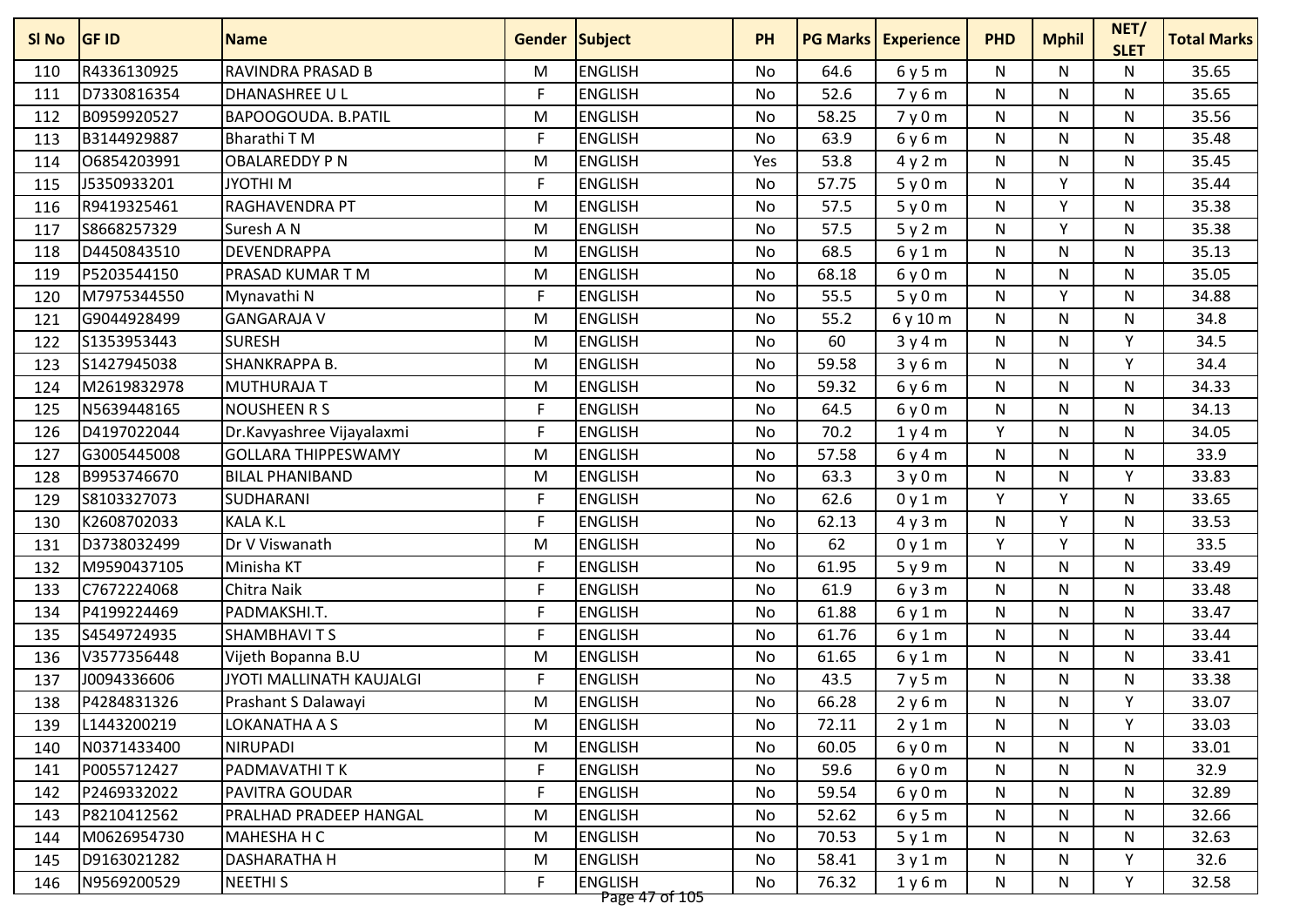| SI No | <b>GF ID</b> | <b>Name</b>               | <b>Gender Subject</b> |                | <b>PH</b> |       | <b>PG Marks   Experience</b> | <b>PHD</b>   | <b>Mphil</b> | NET/<br><b>SLET</b> | <b>Total Marks</b> |
|-------|--------------|---------------------------|-----------------------|----------------|-----------|-------|------------------------------|--------------|--------------|---------------------|--------------------|
| 147   | A6633309740  | anil kumar H H            | M                     | <b>ENGLISH</b> | No        | 57.5  | 6y0m                         | N            | N            | N                   | 32.38              |
| 148   | H1117420140  | <b>HEMALATA.R</b>         | F                     | <b>ENGLISH</b> | No        | 57.1  | 3y3m                         | ${\sf N}$    | N            | Y                   | 32.28              |
| 149   | P2149657167  | PARAVIN ATTAR             | F                     | <b>ENGLISH</b> | No        | 69.02 | 2y0m                         | ${\sf N}$    | N            | Y                   | 32.26              |
| 150   | R4826447127  | <b>RUDRESHAHV</b>         | M                     | <b>ENGLISH</b> | <b>No</b> | 62.95 | 5y6m                         | N            | N.           | N                   | 32.24              |
| 151   | C8957853603  | <b>CHETHANA CS</b>        | F                     | <b>ENGLISH</b> | No        | 68    | 5y0m                         | N            | N            | $\mathsf{N}$        | 32                 |
| 152   | S8151247014  | SHILPA B L                | F                     | <b>ENGLISH</b> | No        | 61.9  | 2y6m                         | N            | N            | Y                   | 31.98              |
| 153   | L3393525130  | LMALLIKARJUNA K           | M                     | <b>ENGLISH</b> | No        | 55.3  | 6y0m                         | N            | N            | N                   | 31.83              |
| 154   | V7153801027  | V Ravi Kiran H            | M                     | <b>ENGLISH</b> | <b>No</b> | 55    | 3y1m                         | $\mathsf{N}$ | N            | Y                   | 31.75              |
| 155   | M5040957064  | Mallikarjunaiah. H        | M                     | <b>ENGLISH</b> | No        | 54    | 4y2m                         | N            | v            | $\mathsf{N}$        | 31.5               |
| 156   | V0671152035  | <b>VASANTHA KUMAR K</b>   | M                     | <b>ENGLISH</b> | No        | 53.9  | 4y0m                         | N            | Y            | N                   | 31.48              |
| 157   | S7952952820  | <b>SAMAN ARSH</b>         | F                     | <b>ENGLISH</b> | No        | 65.5  | 2y1m                         | N            | N.           | Y                   | 31.38              |
| 158   | C9552603143  | <b>CHETAN RV</b>          | M                     | <b>ENGLISH</b> | No        | 59    | 5y6m                         | N            | N            | N.                  | 31.25              |
| 159   | K0758522865  | Kavyashree L              | F                     | <b>ENGLISH</b> | No        | 77    | 4y0m                         | N            | N            | N                   | 31.25              |
| 160   | A0495740728  | ANANDA.N                  | M                     | <b>ENGLISH</b> | No        | 65    | 5y0m                         | N            | N            | N                   | 31.25              |
| 161   | N0894138969  | Nishchita Pammannavar     | F                     | <b>ENGLISH</b> | No        | 64.91 | 5y0m                         | ${\sf N}$    | N            | N                   | 31.23              |
| 162   | U5611142592  | Usha ME                   | F                     | <b>ENGLISH</b> | No        | 76.84 | 4y0m                         | ${\sf N}$    | N.           | N                   | 31.21              |
| 163   | S9722355613  | <b>SHRUTHI K R</b>        | F                     | <b>ENGLISH</b> | No        | 64.8  | 2y0m                         | N            | N            | Y                   | 31.2               |
| 164   | B5948040240  | BASAVARAJ NAGALINGAPPA MS | M                     | <b>ENGLISH</b> | <b>No</b> | 64.65 | 3y0m                         | N            | Y            | N                   | 31.16              |
| 165   | H7554225784  | <b>HEENA KOUSER</b>       | F                     | <b>ENGLISH</b> | No        | 64.53 | 2y1m                         | ${\sf N}$    | N            | v                   | 31.13              |
| 166   | M5354656225  | <b>MANJULA HUGAR</b>      | F                     | <b>ENGLISH</b> | <b>No</b> | 64.29 | 2y0m                         | N            | N            | Y                   | 31.07              |
| 167   | H2688949560  | Haleema Sadiya            | F                     | <b>ENGLISH</b> | No        | 64.25 | 5y3m                         | N            | N            | N                   | 31.06              |
| 168   | J2555500017  | <b>JYOTI VALMIKI</b>      | F                     | <b>ENGLISH</b> | No        | 64.15 | 1y0m                         | Y            | N            | N                   | 31.04              |
| 169   | N6570509107  | Nithya Shree KS           | F                     | <b>ENGLISH</b> | <b>No</b> | 70    | 1y6m                         | N            | N.           | Y                   | 31                 |
| 170   | S9179949202  | <b>SUNIL KUMARS</b>       | M                     | <b>ENGLISH</b> | No        | 63.7  | 1y0m                         | Y            | N            | $\mathsf{N}$        | 30.93              |
| 171   | P4882540080  | PRADEEPKUMAR S            | M                     | <b>ENGLISH</b> | <b>No</b> | 63.6  | 2y0m                         | $\mathsf{N}$ | N            | Y                   | 30.9               |
| 172   | A6609030381  | ANIL KUMAR H              | M                     | <b>ENGLISH</b> | No        | 57.5  | 5y6m                         | ${\sf N}$    | N            | N                   | 30.88              |
| 173   | B7650212502  | <b>BASAVARAJU R D</b>     | M                     | <b>ENGLISH</b> | <b>No</b> | 62.9  | 2y0m                         | ${\sf N}$    | N            | Y                   | 30.73              |
| 174   | U2403603185  | <b>UMESH N K</b>          | M                     | <b>ENGLISH</b> | Yes       | 58.1  | 2y1m                         | N            | N            | N                   | 30.53              |
| 175   | M9278054495  | Mahaligappa Jogi          | M                     | <b>ENGLISH</b> | No        | 62    | 5y2m                         | N            | N            | N                   | 30.5               |
| 176   | C4197452740  | <b>CHETANA H K</b>        | F                     | <b>ENGLISH</b> | No        | 61.75 | 5y0m                         | N            | N            | N                   | 30.44              |
| 177   | R7238401493  | RAVIKUMAR M P             | M                     | <b>ENGLISH</b> | No        | 55.4  | 2y6m                         | N            | N            | Υ                   | 30.35              |
| 178   | S8057753888  | Sandya.I                  | F                     | <b>ENGLISH</b> | No        | 55.06 | 5y4m                         | N            | N            | N                   | 30.27              |
| 179   | N4060629565  | <b>NAMRATHA C N</b>       | F                     | <b>ENGLISH</b> | No        | 73    | 1y0m                         | N            | N            | Υ                   | 30.25              |
| 180   | M3832633490  | <b>MARY JACQUILINE</b>    | F                     | <b>ENGLISH</b> | No        | 55    | 3y4m                         | N            | Y            | N                   | 30.25              |
| 181   | M4725048217  | MAHAMMED NASIR M          | M                     | <b>ENGLISH</b> | No        | 60.95 | 5y0m                         | N            | N            | N                   | 30.24              |
| 182   | M1548344178  | Manasa G                  | F                     | <b>ENGLISH</b> | No        | 72.89 | 4y3m                         | N            | N            | N                   | 30.22              |
| 183   | S0055224522  | SAFEENA SHANAZ M          | F                     | <b>ENGLISH</b> | No        | 60.4  | 2y0m                         | N            | N            | Y                   | 30.1               |
|       |              |                           |                       | Page 48 of 105 |           |       |                              |              |              |                     |                    |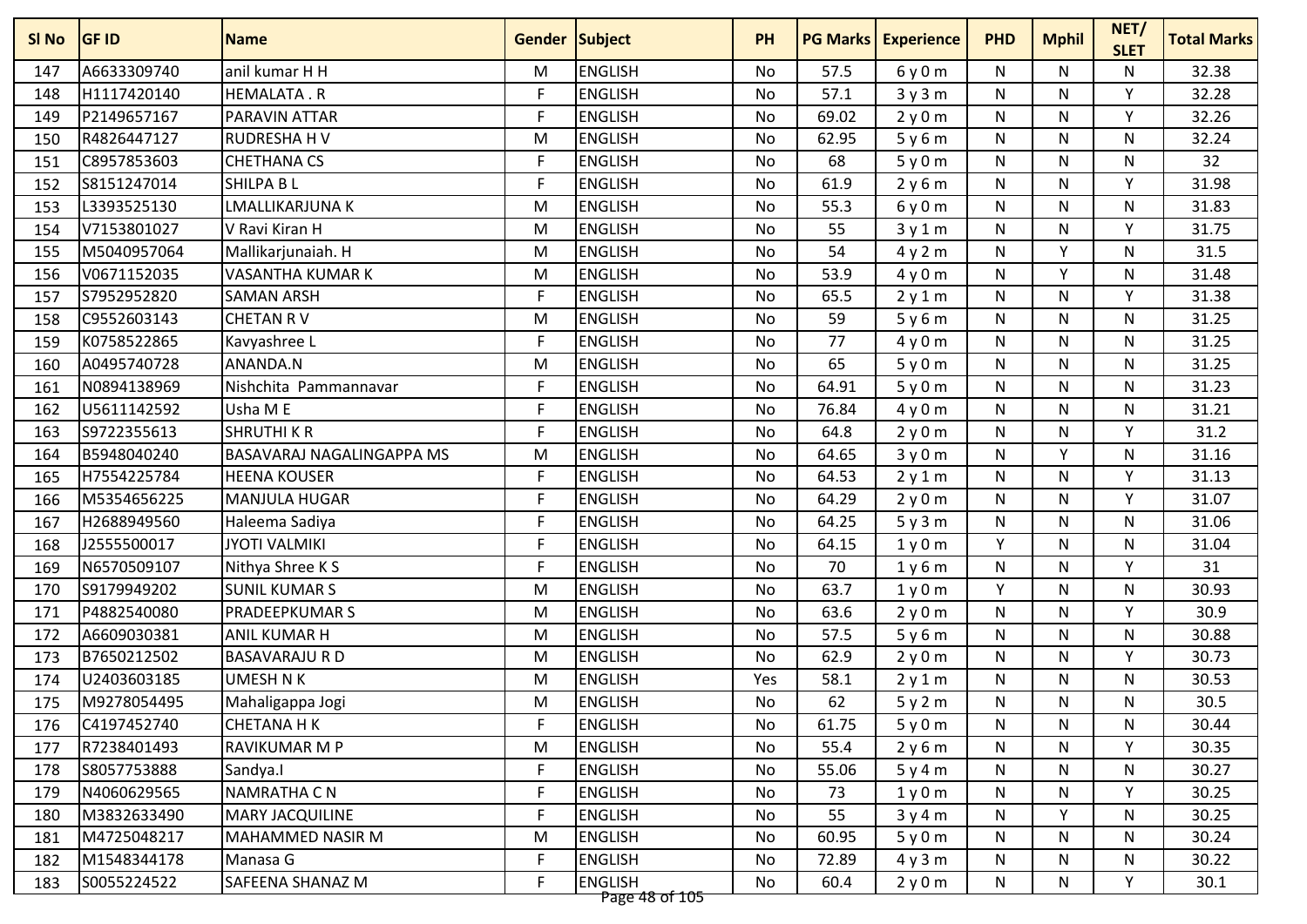| SI No | <b>GF ID</b> | <b>Name</b>                  | <b>Gender Subject</b> |                                  | <b>PH</b> | <b>PG Marks</b> | <b>Experience</b> | <b>PHD</b>   | <b>Mphil</b> | NET/<br><b>SLET</b> | <b>Total Marks</b> |
|-------|--------------|------------------------------|-----------------------|----------------------------------|-----------|-----------------|-------------------|--------------|--------------|---------------------|--------------------|
| 184   | D2352809138  | Deepika                      | F.                    | <b>ENGLISH</b>                   | No        | 72.36           | 4y0m              | N            | N            | N                   | 30.09              |
| 185   | S4034535843  | SAMIYAFIRDOUS B. NADAF       | F                     | <b>ENGLISH</b>                   | No        | 72.15           | 1y0m              | N            | N            | Y                   | 30.04              |
| 186   | M0420053706  | <b>MAHESH N</b>              | M                     | <b>ENGLISH</b>                   | <b>No</b> | 78              | 0y6m              | ${\sf N}$    | N            | Y                   | 30                 |
| 187   | M2214239627  | Mary Alphonsa                | F                     | <b>ENGLISH</b>                   | No        | 60              | 5y0m              | N            | N            | N                   | 30                 |
| 188   | S2569205585  | <b>SHWETHA</b>               | F                     | <b>ENGLISH</b>                   | No        | 59.75           | 5y1m              | N            | N            | N                   | 29.94              |
| 189   | R4527310578  | Rajesh S B                   | M                     | <b>ENGLISH</b>                   | No        | 59.71           | 5y0m              | N            | N            | N                   | 29.93              |
| 190   | U0875839366  | <b>UMESHAKUMAR NAYAK</b>     | M                     | <b>ENGLISH</b>                   | No        | 65.55           | 4y4m              | N            | N            | N                   | 29.89              |
| 191   | S6835113618  | <b>SHABEENAT</b>             | $\mathsf{F}$          | <b>ENGLISH</b>                   | <b>No</b> | 59.51           | 5y1m              | $\mathsf{N}$ | N            | N                   | 29.88              |
| 192   | S1997245959  | <b>SANGEETHA S</b>           | F                     | <b>ENGLISH</b>                   | No        | 59.5            | 3y0m              | ${\sf N}$    | Υ            | N                   | 29.88              |
| 193   | S3145438105  | SUKHARAYAPPA DANDINAVAR      | M                     | <b>ENGLISH</b>                   | No        | 59.25           | 2y2m              | ${\sf N}$    | N            | Y                   | 29.81              |
| 194   | K4521110567  | KAMADADDI MUDUKAPPA          | M                     | <b>ENGLISH</b>                   | No        | 59.17           | 5y2m              | N            | N            | N                   | 29.79              |
| 195   | C5578032004  | <b>CHAITRA SL</b>            | F                     | <b>ENGLISH</b>                   | No        | 59.1            | 5y1m              | ${\sf N}$    | N            | N                   | 29.78              |
| 196   | N6236227105  | niveditha.h                  | F.                    | <b>ENGLISH</b>                   | No        | 59.05           | 2y0m              | N            | N            | Y                   | 29.76              |
| 197   | C3340427790  | Chandabibi mulla             | F                     | <b>ENGLISH</b>                   | No        | 65              | 4y7m              | N            | N            | N                   | 29.75              |
| 198   | M6094415945  | MANJUNATH REDDY P V          | M                     | <b>ENGLISH</b>                   | <b>No</b> | 59              | 5y1m              | ${\sf N}$    | N            | $\mathsf{N}$        | 29.75              |
| 199   | N1795059963  | Nasreen Begum                | F.                    | <b>ENGLISH</b>                   | No        | 58.9            | 3y0m              | ${\sf N}$    | Y            | N                   | 29.73              |
| 200   | V1771607412  | <b>VISHWANATHA</b>           | M                     | <b>ENGLISH</b>                   | No        | 58.85           | 2y0m              | N            | N            | Y                   | 29.71              |
| 201   | D1879334777  | <b>DRAKSHAYINI BASARAKOD</b> | F                     | <b>ENGLISH</b>                   | No        | 64.83           | 4y5m              | N            | N            | N                   | 29.71              |
| 202   | V5350832149  | Vanitha.A.Hiremath           | F                     | <b>ENGLISH</b>                   | No        | 64.8            | 4y4m              | N            | N            | N                   | 29.7               |
| 203   | V2138942854  | <b>VISHWANATHA C</b>         | M                     | <b>ENGLISH</b>                   | No        | 58.5            | 4y8m              | N            | N            | N                   | 29.63              |
| 204   | S4572216013  | Shruthi R                    | M                     | <b>ENGLISH</b>                   | No        | 70.52           | 1y0m              | N            | N            | Y                   | 29.63              |
| 205   | D6401107416  | DAYANANDAMURTHY B R          | M                     | <b>ENGLISH</b>                   | No        | 58.5            | 5y0m              | ${\sf N}$    | N            | N                   | 29.63              |
| 206   | K1380031898  | <b>KIRAN UPPAR</b>           | M                     | <b>ENGLISH</b>                   | No        | 58.4            | 5y0m              | N            | N            | N                   | 29.6               |
| 207   | S4293746655  | <b>SHIVA KUMARA S</b>        | M                     | <b>ENGLISH</b>                   | No        | 58.35           | 5y0m              | ${\sf N}$    | N            | $\mathsf{N}$        | 29.59              |
| 208   | M2248212374  | MUNIANJINAPPA.K              | M                     | <b>ENGLISH</b>                   | No        | 58.25           | 5y0m              | N            | N            | N                   | 29.56              |
| 209   | S4688540053  | SAHANA PRABHAKARA DESHAPA    | F                     | <b>ENGLISH</b>                   | No        | 58.15           | 5y0m              | ${\sf N}$    | N            | N                   | 29.54              |
| 210   | S2843551877  | <b>SHANTHKUMAR JADAV</b>     | M                     | <b>ENGLISH</b>                   | <b>No</b> | 64              | 0y4m              | Y            | N            | $\mathsf{N}$        | 29.5               |
| 211   | S3315034799  | <b>SUDHAKER</b>              | M                     | <b>ENGLISH</b>                   | No        | 64              | 0y4m              | Y            | N            | N                   | 29.5               |
| 212   | U1763032547  | <b>USHABB</b>                | F                     | <b>ENGLISH</b>                   | No        | 70              | 4y0m              | N            | N            | N                   | 29.5               |
| 213   | S6419359337  | Sanjeev N                    | M                     | <b>ENGLISH</b>                   | No        | 57.81           | 5y0m              | N            | N            | N                   | 29.45              |
| 214   | L8346752021  | LOKESHA D A                  | M                     | <b>ENGLISH</b>                   | No        | 57.6            | 5y2m              | N            | N            | N                   | 29.4               |
| 215   | P8523040092  | <b>PAVITHRA</b>              | F                     | <b>ENGLISH</b>                   | No        | 57.26           | 5y0m              | N            | N            | N                   | 29.32              |
| 216   | A4108716978  | Abhilash. M N                | M                     | <b>ENGLISH</b>                   | No        | 57.15           | 1y0m              | Y            | N            | N                   | 29.29              |
| 217   | P1169519074  | Priyadarshini L              | F                     | <b>ENGLISH</b>                   | No        | 62.9            | 1y4m              | N            | N            | Y                   | 29.23              |
| 218   | S1434241385  | SHEELA R                     | $\mathsf{F}$          | <b>ENGLISH</b>                   | No        | 56.8            | 5y3m              | N            | N            | N                   | 29.2               |
| 219   | B2010020032  | <b>BONISON JOY PINTO</b>     | M                     | <b>ENGLISH</b>                   | No        | 68.79           | 4y2m              | N            | N            | N                   | 29.2               |
| 220   | V9090934003  | <b>VEDAVATHIR</b>            | F.                    | <b>ENGLISH</b><br>Page 49 of 105 | No        | 56.55           | 5y1m              | N            | N            | N                   | 29.14              |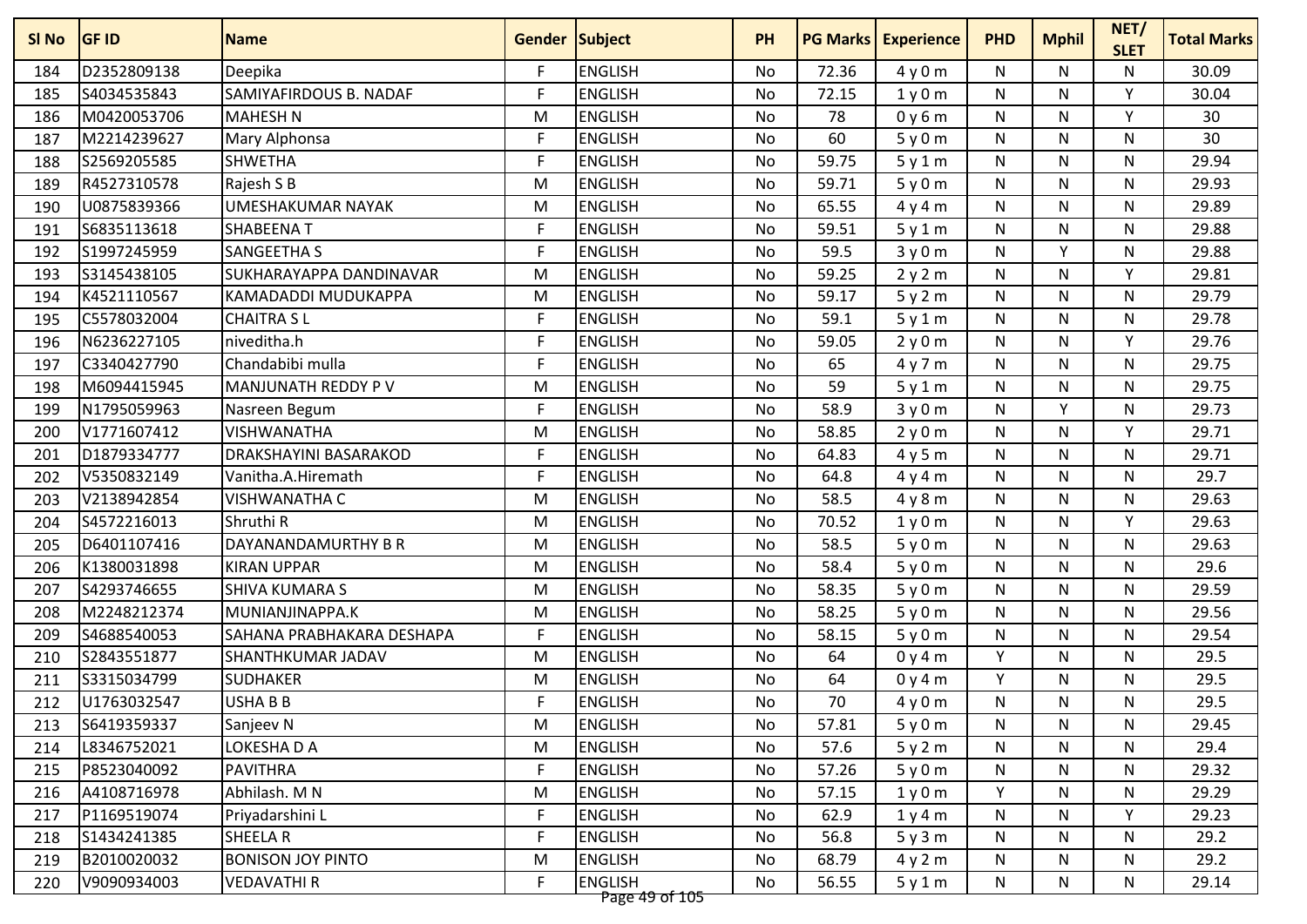| SI <sub>No</sub> | <b>GF ID</b> | <b>Name</b>                | <b>Gender Subject</b> |                | <b>PH</b> |       | <b>PG Marks Experience</b> | <b>PHD</b> | <b>Mphil</b> | NET/<br><b>SLET</b> | <b>Total Marks</b> |
|------------------|--------------|----------------------------|-----------------------|----------------|-----------|-------|----------------------------|------------|--------------|---------------------|--------------------|
| 221              | N5027424997  | <b>NAGESWARI S</b>         | F                     | <b>ENGLISH</b> | <b>No</b> | 62.5  | 4y4m                       | N          | N            | N                   | 29.13              |
| 222              | L2848327498  | Leena Sunitha Monthero     | E                     | <b>ENGLISH</b> | <b>No</b> | 56.49 | 5y0m                       | N          | N            | N                   | 29.12              |
| 223              | A6640955581  | AMBASA                     | M                     | <b>ENGLISH</b> | <b>No</b> | 56.4  | 5y0m                       | Ν          | N            | N                   | 29.1               |
| 224              | 12775241753  | <b>IRAYYA HIREMATH</b>     | M                     | <b>ENGLISH</b> | No        | 68.1  | 4y0m                       | N          | N            | N                   | 29.03              |
| 225              | C5085417741  | <b>CHANDRIKA N A</b>       | F                     | <b>ENGLISH</b> | <b>No</b> | 56    | 5y2m                       | N          | N            | $\mathsf{N}$        | 29                 |
| 226              | N7742418755  | Nisarga P                  | F                     | <b>ENGLISH</b> | <b>No</b> | 68    | 4y0m                       | N          | N            | N                   | 29                 |
| 227              | A9876115193  | <b>ANIL</b>                | M                     | <b>ENGLISH</b> | <b>No</b> | 55.8  | 2y0m                       | N          | N            | $\mathsf{v}$        | 28.95              |
| 228              | V4924616333  | <b>VEERABHADRA GOUDA S</b> | M                     | <b>ENGLISH</b> | No        | 55.7  | 5y0m                       | N          | N            | N                   | 28.93              |
| 229              | R6313639715  | <b>RAMYA</b>               | F                     | <b>ENGLISH</b> | <b>No</b> | 67.7  | 4y1m                       | N          | N            | N                   | 28.93              |
| 230              | P4032125204  | POORNIMA B N               | F                     | <b>ENGLISH</b> | <b>No</b> | 67.63 | 4y0m                       | N          | N            | N                   | 28.91              |
| 231              | P7812115236  | <b>PAVITRA PALAGATTI</b>   | F                     | <b>ENGLISH</b> | No        | 67.6  | 1y0m                       | N          | N            | v                   | 28.9               |
| 232              | D2219708802  | Dhotre Nagini Balaso       |                       | <b>ENGLISH</b> | <b>No</b> | 55.5  | 2y2m                       | N          | N            | $\checkmark$        | 28.88              |
| 233              | A7043904175  | ADNAN MOHAMED AHMED KHAN   | M                     | <b>ENGLISH</b> | No.       | 55.13 | 1y2m                       | Y          | N            | N                   | 28.78              |
| 234              | M3393527669  | MALLIKARJUNA K             | M                     | <b>ENGLISH</b> | <b>No</b> | 55.03 | 5y1m                       | N          | N            | N                   | 28.76              |
| 235              | N4125657499  | Ningappa sheksinde         | M                     | <b>ENGLISH</b> | <b>No</b> | 55    | 5y0m                       | N          | N            | N                   | 28.75              |
| 236              | V7153842732  | V Ravi Kiran H             | M                     | <b>ENGLISH</b> | No        | 55    | 2y0m                       | N          | N            | $\mathsf{v}$        | 28.75              |
| 237              | N3SEEB44621  | <b>NAGARAJU M</b>          | M                     | <b>ENGLISH</b> | No.       | 55    | 5y2m                       | N          | N            | N                   | 28.75              |
| 238              | L4681238615  | LAKSHMAN CHALAWADI         | M                     | <b>ENGLISH</b> | <b>No</b> | 60.92 | 4y6m                       | N          | N            | N                   | 28.73              |
| 239              | V6126717623  | Vijayalaxmi Patil          | F                     | <b>ENGLISH</b> | No        | 60.7  | 0y6m                       | v          | N            | N                   | 28.68              |
| 240              | S7996109351  | Swetha Kannan              | F                     | <b>ENGLISH</b> | <b>No</b> | 66.61 | 0y10m                      | N          | N            | $\mathsf{v}$        | 28.65              |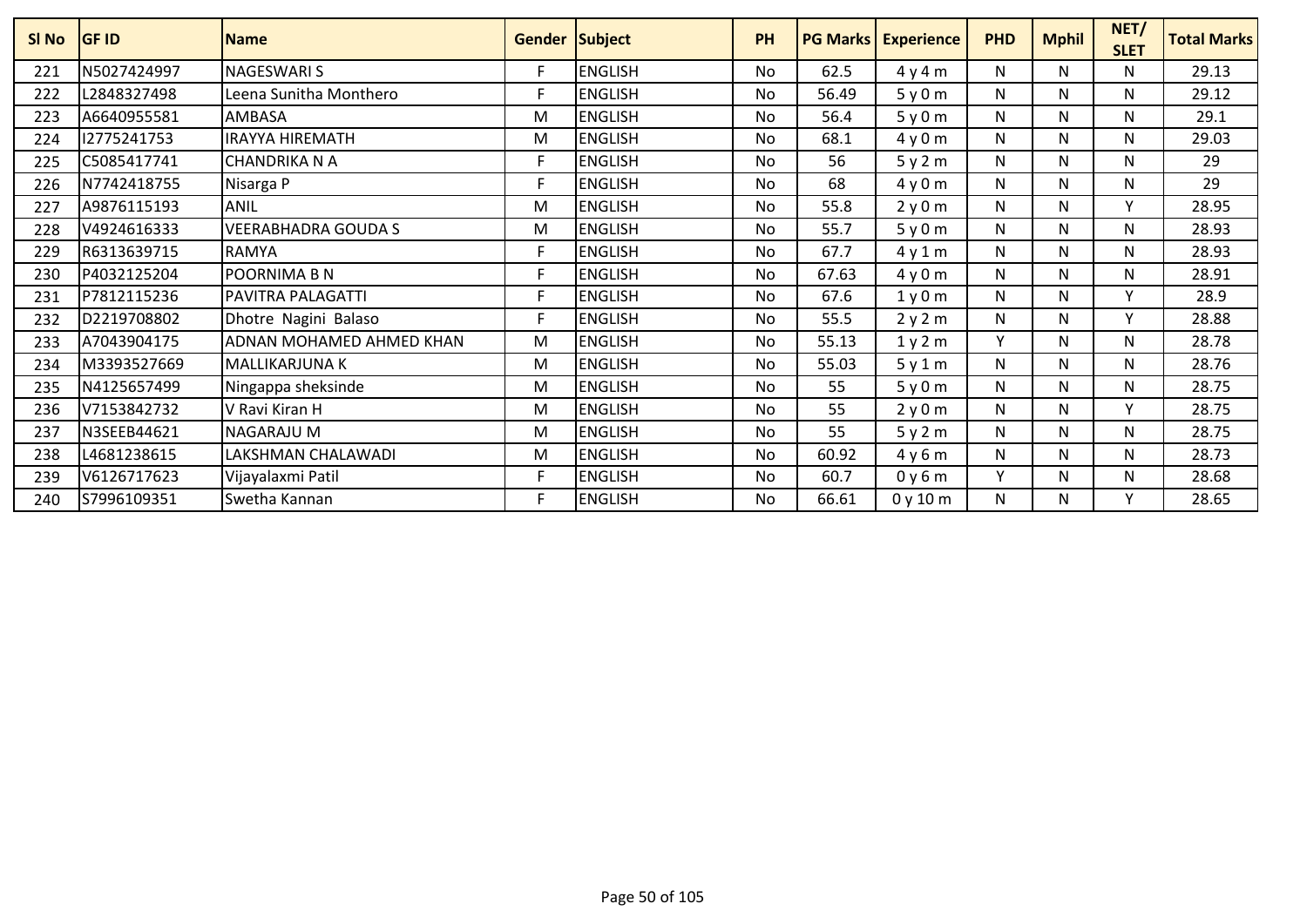| $SI$ No $ GF$ ID |             | <b>IName</b>              | <b>Gender Subject</b> |                   | <b>PH</b> |      | <b>PG Marks Experience</b> | <b>PHD</b> | <b>Mphil</b> | NET/<br><b>SLET</b> | <b>Total Marks</b> |
|------------------|-------------|---------------------------|-----------------------|-------------------|-----------|------|----------------------------|------------|--------------|---------------------|--------------------|
|                  |             |                           |                       | <b>Genetics</b>   |           |      |                            |            |              |                     |                    |
|                  | S5769741482 | Santosh Mallikarjun Bhavi | M                     | <b>I</b> Genetics | No        | 67   | l v 0 m                    | N          |              |                     | 28.75              |
|                  | D3704807383 | <b>DEEPA SINNUR</b>       | M                     | <b>Genetics</b>   | No        | 77.2 | 1v0m                       | N          |              |                     | 22.3               |
|                  | V9155728261 | IVEENA NAGENDRA BHAT      |                       | <b>Genetics</b>   | No        | 6.89 | 1y0m                       | N.         |              |                     | 4.72               |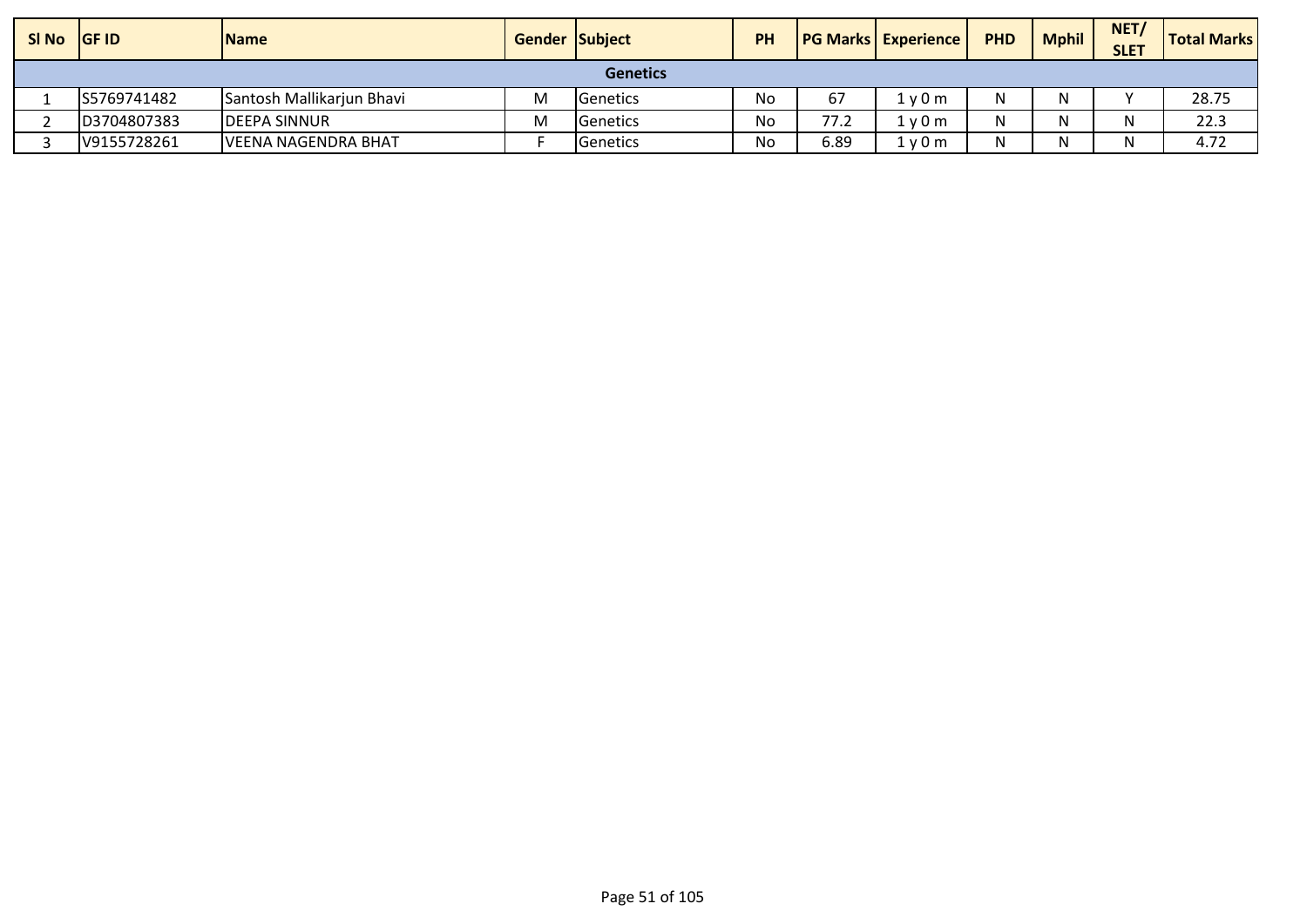| SI No     | <b>GF ID</b> | <b>Name</b>              | Gender Subject |           | <b>PH</b> |       | <b>PG Marks Experience</b> | <b>PHD</b> | <b>Mphil</b> | NET/<br><b>SLET</b> | <b>Total Marks</b> |
|-----------|--------------|--------------------------|----------------|-----------|-----------|-------|----------------------------|------------|--------------|---------------------|--------------------|
| Geography |              |                          |                |           |           |       |                            |            |              |                     |                    |
| 1         | D1892111578  | Dr. K Somashekara        | M              | Geography | No        | 58.6  | 23y0m                      | Y          | v            | N                   | 80.65              |
| 2         | B7236603832  | <b>BALASUBRAMANYAM T</b> | M              | Geography | <b>No</b> | 55    | 16y0m                      | N          | $\vee$       | v                   | 76.75              |
| 3         | M1017228170  | <b>MAHESH KUMAR K B</b>  | M              | Geography | <b>No</b> | 62.7  | 15y3m                      | N          | Y            | Y                   | 75.68              |
| 4         | S9018623035  | Shivappa yambhatnal      | M              | Geography | No        | 60    | 15y0m                      | Y          | N            | N                   | 72                 |
| 5         | N0675906628  | NIRMALA H M              | F              | Geography | No        | 59.2  | 12y6m                      | Y          | Y            | N                   | 70.3               |
| 6         | D8529104952  | Dr.SATHEESH KUMAR N S    | M              | Geography | <b>No</b> | 64.55 | 12y0m                      | Y          | V            | N                   | 70.14              |
| 7         | D7914022719  | Dr. NINGARAJU            | M              | Geography | No        | 62.5  | 14y0m                      | Y          | N            | N                   | 69.63              |
| 8         | S0164542217  | <b>SOWMYA SHREE K.L</b>  | F              | Geography | No        | 71.75 | 7y0m                       | Y          | Y            | Y                   | 65.94              |
| 9         | Y7109946972  | YOGA RAVEESH BHARATH K   | M              | Geography | No        | 73.04 | 15y0m                      | N          | N            | N                   | 63.26              |
| 10        | R1471605882  | <b>RAVISHA GM</b>        | M              | Geography | No        | 62.85 | 8y0m                       | Y          | N            | Υ                   | 60.71              |
| 11        | N0903511788  | <b>NATARAJAK</b>         | M              | Geography | No        | 67.5  | 14 y 7 m                   | N          | N            | N                   | 60.38              |
| 12        | M3911440582  | MUNIRAJA H A             | M              | Geography | No        | 60.3  | 7y6m                       | Y          | N            | ۷                   | 58.58              |
| 13        | S6546224537  | <b>SUNEETHA S</b>        | F.             | Geography | <b>No</b> | 60    | 11y5m                      | N          | N            | Y                   | 58.5               |
| 14        | S9967645508  | Shashikant B. Sugandhi   | M              | Geography | No        | 65.91 | 8y0m                       | Y          | Y            | N                   | 58.48              |
| 15        | C2101135755  | <b>CHETHAN KUMAR J</b>   | M              | Geography | No        | 62.05 | 11y0m                      | N          | N            | Y                   | 57.51              |
| 16        | L9072844143  | LOHITHA KUMARASWAMY T D  | M              | Geography | <b>No</b> | 68.1  | 12y6m                      | N          | N            | N                   | 54.53              |
| 17        | V6308741351  | <b>VEENA. A</b>          | F.             | Geography | No        | 61.7  | 8y0m                       | N          | Y            | Υ                   | 54.43              |
| 18        | S1755623965  | <b>SUMITRA MASTI</b>     | F.             | Geography | No        | 59    | 13y0m                      | N          | N            | N                   | 53.75              |
| 19        | N0091223577  | NAGARAJEGOWDA HT         | M              | Geography | No        | 56.9  | 11y1m                      | N          | v            | N                   | 53.23              |
| 20        | R3325057668  | RAMANJINAPPA N           | M              | Geography | <b>No</b> | 65.2  | 7y6m                       | Y          | N            | N                   | 50.8               |
| 21        | S1433826044  | Shivaji Bajiray Mulik    | M              | Geography | No        | 59.8  | 11y4m                      | N          | N            | N                   | 49.45              |
| 22        | A3228327684  | AJIT KUMAR T R           | M              | Geography | No        | 62.05 | 10y0m                      | N          | N            | N                   | 45.51              |
| 23        | V5050028404  | <b>VIJAYALAXMI PATIL</b> | F.             | Geography | No        | 61    | 10y0m                      | N          | N            | N                   | 45.25              |
| 24        | B5209308033  | <b>BOREGOWDA ML</b>      | M              | Geography | No        | 72.7  | 9y2m                       | N          | N            | N                   | 45.18              |
| 25        | P8251919477  | <b>PUNEETH E</b>         | M              | Geography | No        | 67.45 | 6y3m                       | N          | N            | Y                   | 43.86              |
| 26        | N5028123218  | NAGABHUSHANA             | M              | Geography | No        | 63.7  | 2y0m                       | Y          | N            | Υ                   | 42.93              |
| 27        | A5006841944  | <b>ADARSHA KUMAR</b>     | M              | Geography | No        | 70.13 | 8y2m                       | N          | N            | N                   | 41.53              |
| 28        | S0616323225  | Sandip Sambhaji Mane     | M              | Geography | No        | 57.13 | 4y0m                       | N          | Υ            | v                   | 41.28              |
| 29        | N4783401060  | NAZEEMA BEGUM            | F              | Geography | No        | 60.6  | 8y6m                       | N          | N            | N                   | 40.65              |
| 30        | D8105407114  | DHANALAKSHMIN            | F              | Geography | No        | 60.4  | 5y4m                       | N          | N            | Y                   | 40.6               |
| 31        | A9501827633  | ARUNA .R.S               | F.             | Geography | No        | 53.15 | 8y8m                       | N          | N            | N                   | 40.29              |
| 32        | Y2378127759  | Yogesh Appasaheb Mane    | M              | Geography | Yes       | 57.17 | 2y2m                       | N          | N            | Y                   | 39.29              |
| 33        | C8757131410  | CHANDRASHEKHAR           | M              | Geography | No        | 57    | 6y0m                       | N          | Y            | N                   | 38.25              |
| 34        | T5529117348  | Thaseen M                | $\mathsf F$    | Geography | No        | 62    | 2y6m                       | N          | Y            | Y                   | 38                 |
| 35        | D5764212942  | Dr.Shiva Kumar R.        | M              | Geography | No        | 61.3  | 0y6m                       | Y          | N            | Y                   | 37.83              |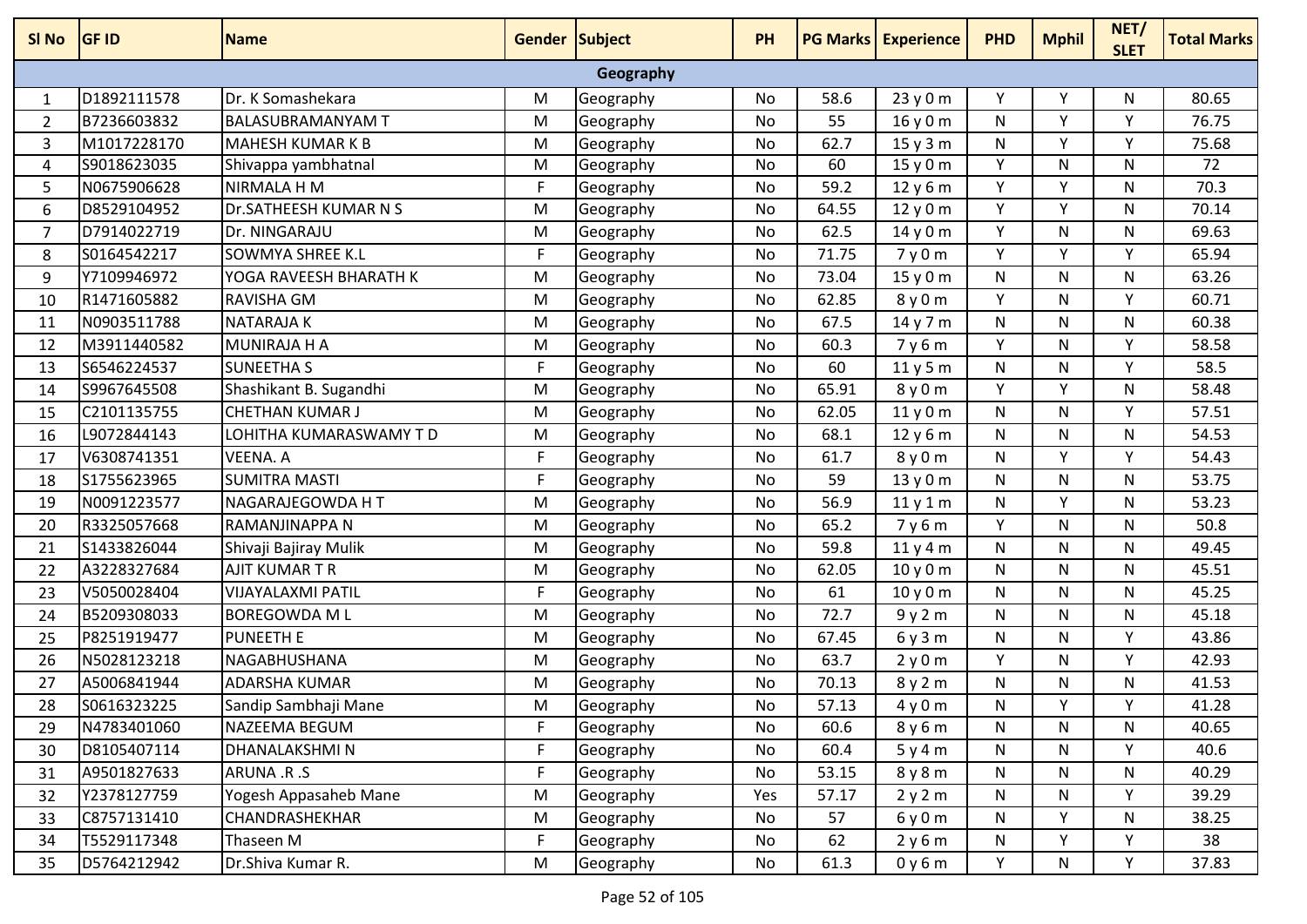| SI No | <b>IGF ID</b> | <b>Name</b>           |   | <b>Gender Subject</b> | <b>PH</b> |       | <b>PG Marks Experience</b>    | <b>PHD</b> | <b>Mphil</b> | NET/<br><b>SLET</b> | <b>Total Marks</b> |
|-------|---------------|-----------------------|---|-----------------------|-----------|-------|-------------------------------|------------|--------------|---------------------|--------------------|
| 36    | M7872207364   | <b>MADHURA S</b>      |   | <b>Seography</b>      | No        | 61.45 | 7 <sub>V</sub> 0 <sub>m</sub> | N          |              |                     | 36.36              |
| 37    | A8117601123   | Anilkumar A S         | M | Geography             | Yes       | 67.75 | 3v1m                          | N          |              |                     | 35.94              |
| 38    | P1349023808   | <b>PRABHAVATHI US</b> |   | Geography             | No        | 64    | 6y5m                          | N          |              |                     | 35.5               |
| 39    | G8573819071   | Goudappa Allimatti    | M | Geography             | No        | 63.87 | 6y7m                          | N          |              |                     | 35.47              |
| 40    | V3125124494   | VIJAYAKUMAR MALAJI    | M | Geography             | No        | 61.09 | 4y7m                          | N          |              |                     | 34.77              |
| 41    | S3465211878   | <b>SHANTHALA P</b>    |   | Geography             | No        | 66.1  | $6v$ 0 m                      | N          |              |                     | 34.53              |
| 42    | R3094300655   | RAGHAVENDRA GOURI     | M | <b>Geography</b>      | No        | 65.62 | 3y3m                          | N          |              |                     | 34.41              |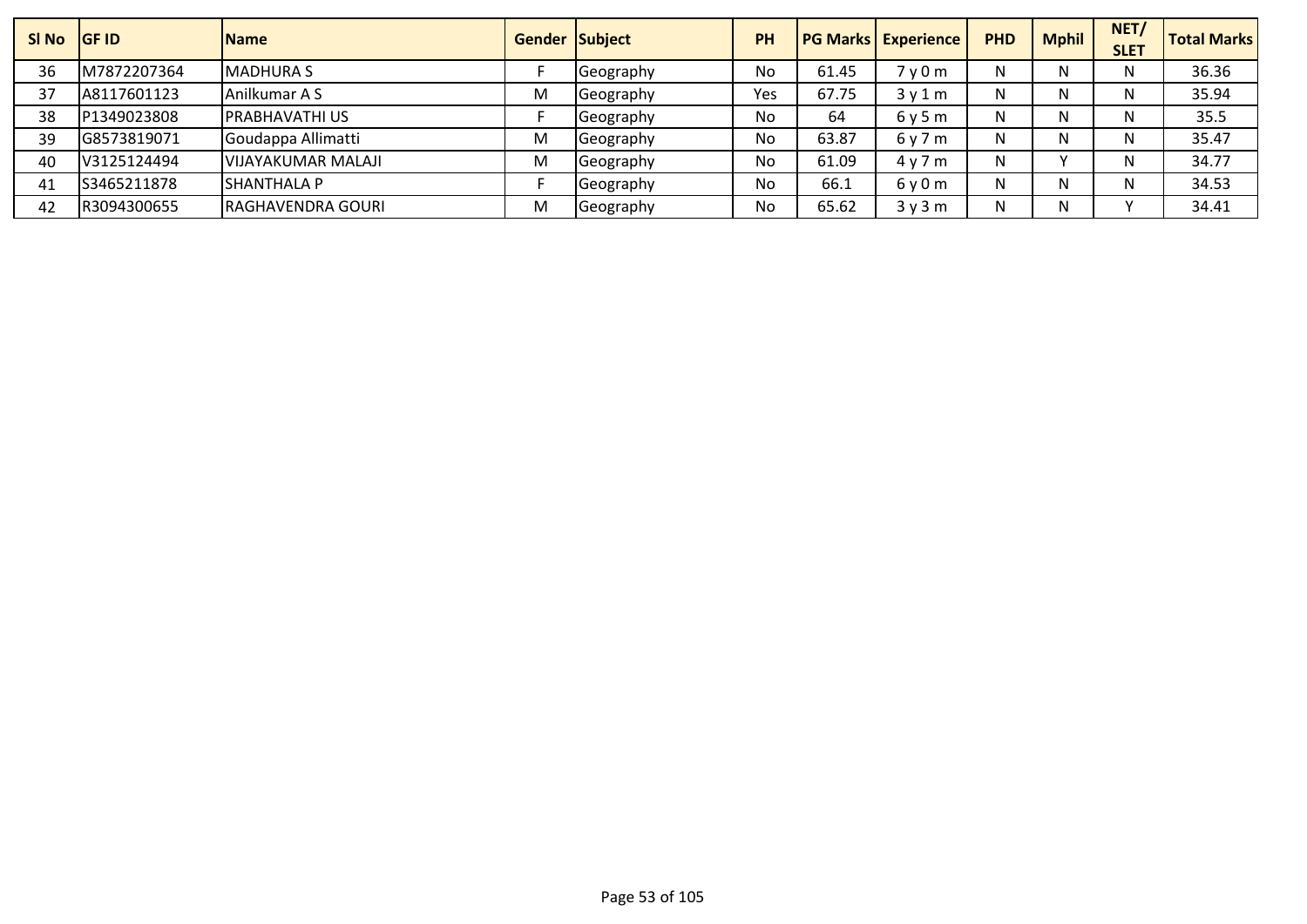| SI No | <b>SIGF ID</b> | <b>Name</b>                | <b>Gender Subject</b> |                | PH |       | <b>PG Marks Experience</b> | <b>PHD</b> | <b>Mphil</b> | NET/<br><b>SLET</b> | <b>Total Marks</b> |
|-------|----------------|----------------------------|-----------------------|----------------|----|-------|----------------------------|------------|--------------|---------------------|--------------------|
|       |                |                            |                       | <b>GEOLOGY</b> |    |       |                            |            |              |                     |                    |
|       | S9280601860    | <b>ISIDDALINGAMURTHY S</b> | M                     | <b>GEOLOGY</b> | No | 65.6  | 2 v 4 m                    |            | N            |                     | 44.9               |
|       | S5794402272    | <b>ISREEKANTHA</b>         | м                     | <b>GEOLOGY</b> | No | 74.29 | 4v6m                       |            |              |                     | 41.07              |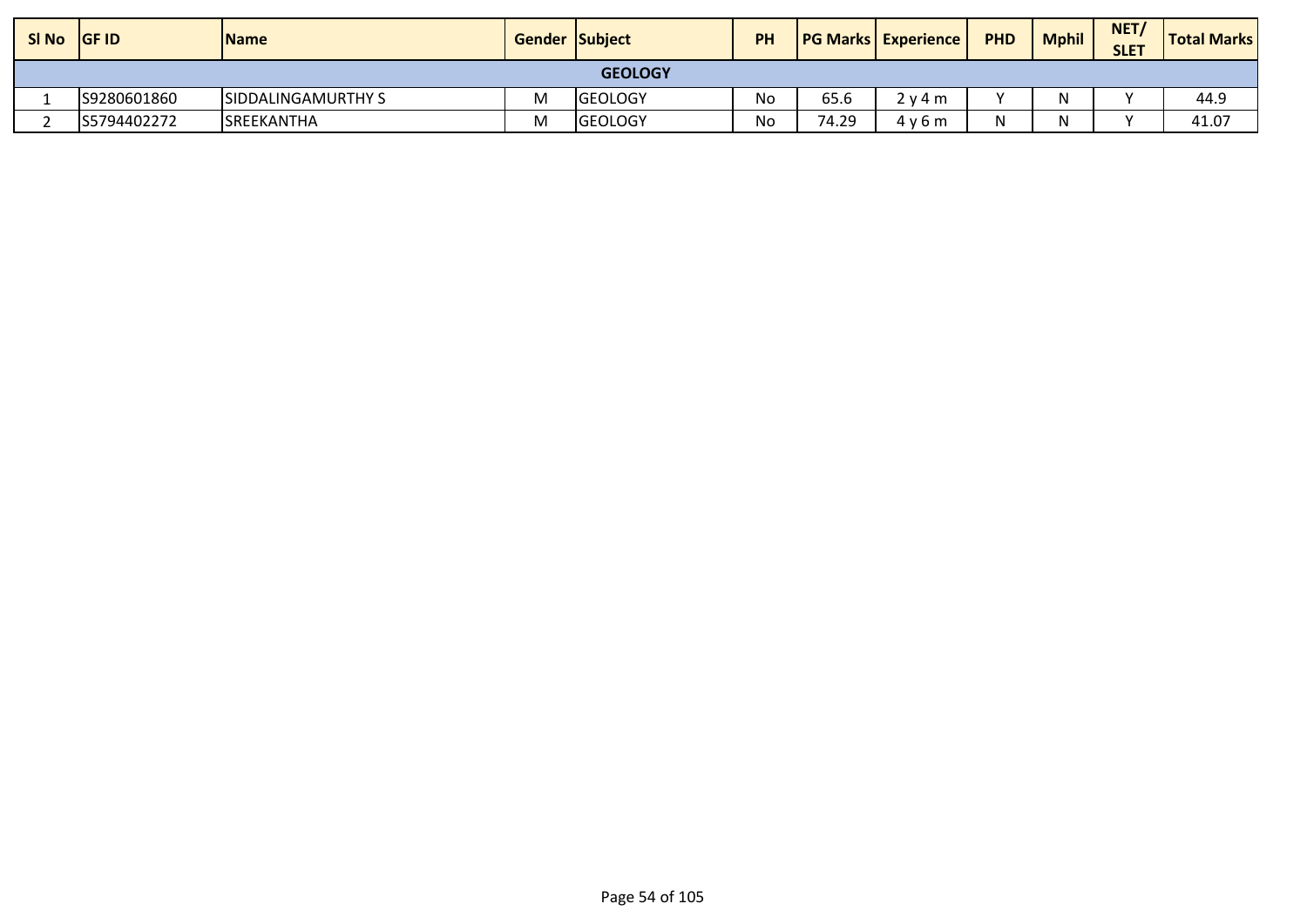| SI No          | <b>GF ID</b> | <b>Name</b>                | <b>Gender Subject</b> |                                      | <b>PH</b> |       | <b>PG Marks Experience</b> | <b>PHD</b> | <b>Mphil</b> | NET/<br><b>SLET</b> | <b>Total Marks</b> |
|----------------|--------------|----------------------------|-----------------------|--------------------------------------|-----------|-------|----------------------------|------------|--------------|---------------------|--------------------|
|                |              |                            |                       | Hindi                                |           |       |                            |            |              |                     |                    |
| $\mathbf{1}$   | P9406707351  | PRAKASH P JADHAV           | M                     | Hindi                                | No        | 60    | 13y0m                      | N          | Υ            | Υ                   | 69                 |
| 2              | V7091104181  | <b>VASANTHI M</b>          | F                     | Hindi                                | No        | 59    | 17y3m                      | N          | v            | N                   | 68.75              |
| 3              | K2009936396  | <b>K PRAKASH</b>           | M                     | Hindi                                | No        | 58    | 20y0m                      | N          | Y            | N                   | 68.5               |
| 4              | D5298443553  | Dr.Ade Ganpati             | M                     | Hindi                                | No        | 63.88 | 10y4m                      | Y          | N            | Υ                   | 68.47              |
| 5              | G4449705533  | <b>GEETHAKSHI .K .R</b>    | F                     | Hindi                                | No        | 68.15 | 15y0m                      | N          | Y            | N                   | 68.04              |
| 6              | S9466718795  | Sunitha Gopal Narayanakar  | F.                    | Hindi                                | Yes       | 56.4  | 4y4m                       | Y          | Y            | Y                   | 64.6               |
| $\overline{7}$ | N2636229105  | <b>NARAYAN BAGALI</b>      | M                     | Hindi                                | No        | 60    | 12y6m                      | Y          | N            | N                   | 64.5               |
| 8              | J0681548612  | Jabeena khatoon            | F                     | Hindi                                | No        | 59    | 15 y 10 m                  | N          | N            | N                   | 62.75              |
| 9              | R2035204490  | <b>RAVINDRA</b>            | M                     | Hindi                                | No        | 63.1  | 11y6m                      | Y          | N            | N                   | 62.28              |
| 10             | D6435912016  | Dr GURUDATTA               | M                     | Hindi                                | No        | 60    | 6y0m                       | Y          | V            | v                   | 60                 |
| 11             | S0167453825  | <b>SUMATHI ABRAHAM</b>     | F                     | Hindi                                | <b>No</b> | 47.66 | 20y0m                      | N          | N            | N                   | 59.92              |
| 12             | D4469420187  | <b>DR.RASHMI BV</b>        | F                     | Hindi                                | No        | 71    | 8y0m                       | Y          | Υ            | N                   | 59.75              |
| 13             | M9432410702  | MALLIKARJUN BUKKA          | M                     | Hindi                                | No        | 57    | 9y2m                       | Y          | Y            | N                   | 59.25              |
| 14             | R2149449765  | <b>RAJAPPA KV</b>          | M                     | Hindi                                | No        | 51.5  | 15y0m                      | N          | N            | N                   | 57.88              |
| 15             | D3457940112  | Dr.Gopal.S                 | M                     | Hindi                                | No        | 60.3  | 7y0m                       | Y          | N            | Υ                   | 57.08              |
| 16             | U9061730455  | <b>UMESH GOLANNAVAR</b>    | M                     | Hindi                                | No        | 56.75 | 8y0m                       | Y          | Y            | N                   | 56.19              |
| 17             | N3164958219  | Nagaratna k                | F                     | Hindi                                | No        | 56    | 6y4m                       | Υ          | N            | Υ                   | 54.5               |
| 18             | H8624517354  | Hadasange Ujwala Gurusidh  | F.                    | Hindi                                | No        | 55.25 | 7y4m                       | Y          | Y            | N                   | 54.31              |
| 19             | M4333522764  | <b>MAHADEV HEDDURE</b>     | M                     | <b>HINDI</b>                         | <b>No</b> | 60.12 | 10y3m                      | N.         | N.           | Y                   | 54.03              |
| 20             | S9243026005  | <b>SUMA HK</b>             | F.                    | Hindi                                | No        | 58.66 | 11y1m                      | N          | Y            | N                   | 53.67              |
| 21             | M6886917128  | <b>Mohamed Pasha</b>       | M                     | Hindi                                | No        | 65.4  | 10y0m                      | N          | Y            | N                   | 52.35              |
| 22             | D9472313185  | DR. TATYARAO               | M                     | Hindi                                | No        | 64.75 | 3y0m                       | Y          | Y            | Υ                   | 52.19              |
| 23             | D9993514004  | Dr.Tatyarao                | M                     | Hindi                                | <b>No</b> | 64.5  | 3y0m                       | Y          | Y            | Y                   | 52.13              |
| 24             | R9092431413  | <b>ROOPA NA KALE</b>       | F                     | Hindi                                | No        | 63.2  | 6y0m                       | Y          | Y            | N                   | 51.8               |
| 25             | D9388739302  | DEEPA BAGEWADI             | F                     | Hindi                                | No        | 75    | 5y1m                       | Y          | Y            | N                   | 51.75              |
| 26             | K9198540028  | <b>KRISHNAPPA KABBUR</b>   | M                     | Hindi                                | No        | 69.22 | 11y0m                      | N          | N            | N                   | 50.31              |
| 27             | R6966810664  | Raghurana Naik             | M                     | Hindi                                | No        | 62.8  | 11y6m                      | N          | N            | N                   | 50.2               |
| 28             | A9501204053  | AMBUJA                     | F                     | Hindi                                | No        | 55.6  | 6y0m                       | Y          | Y            | N                   | 49.9               |
| 29             | F5579423072  | <b>F.JAYASHRI</b>          | F.                    | Hindi                                | No        | 53    | 6y2m                       | Y          | Y            | N                   | 49.25              |
| 30             | P2141826866  | PALLAVI                    | F.                    | Hindi                                | No        | 64.85 | 7y0m                       | Y          | N            | N                   | 49.21              |
| 31             | S5353932406  | SHIVASHARANAPPA            | M                     | Hindi                                | No        | 60.6  | 11y1m                      | N          | N            | N                   | 48.15              |
| 32             | M0431021940  | <b>MALLIKARJUNAYYA G M</b> | M                     | Hindi                                | No        | 58.5  | 5y1m                       | Y          | Y.           | N                   | 47.63              |
| 33             | R9149333546  | Rajashree Mokashi          | F                     | Hindi                                | No        | 70    | 3y0m                       | Y          | N            | Y                   | 47.5               |
| 34             | P9085825840  | Pramila                    | F                     | Hindi                                | No        | 68    | 10y0m                      | N          | N            | N                   | 47                 |
| 35             | D2113348876  | <b>Dr RAMESH</b>           | M                     | Hindi                                | Yes       | 67.25 | 2y6m                       | Y          | N            | N                   | 46.31              |
| 36             | K3889213741  | KAVITA D MADENAHALLI       | F                     | Hindi<br><del>- Pape 55 of 105</del> | No        | 74    | 3y2m                       | Y          | Y            | N                   | 45.5               |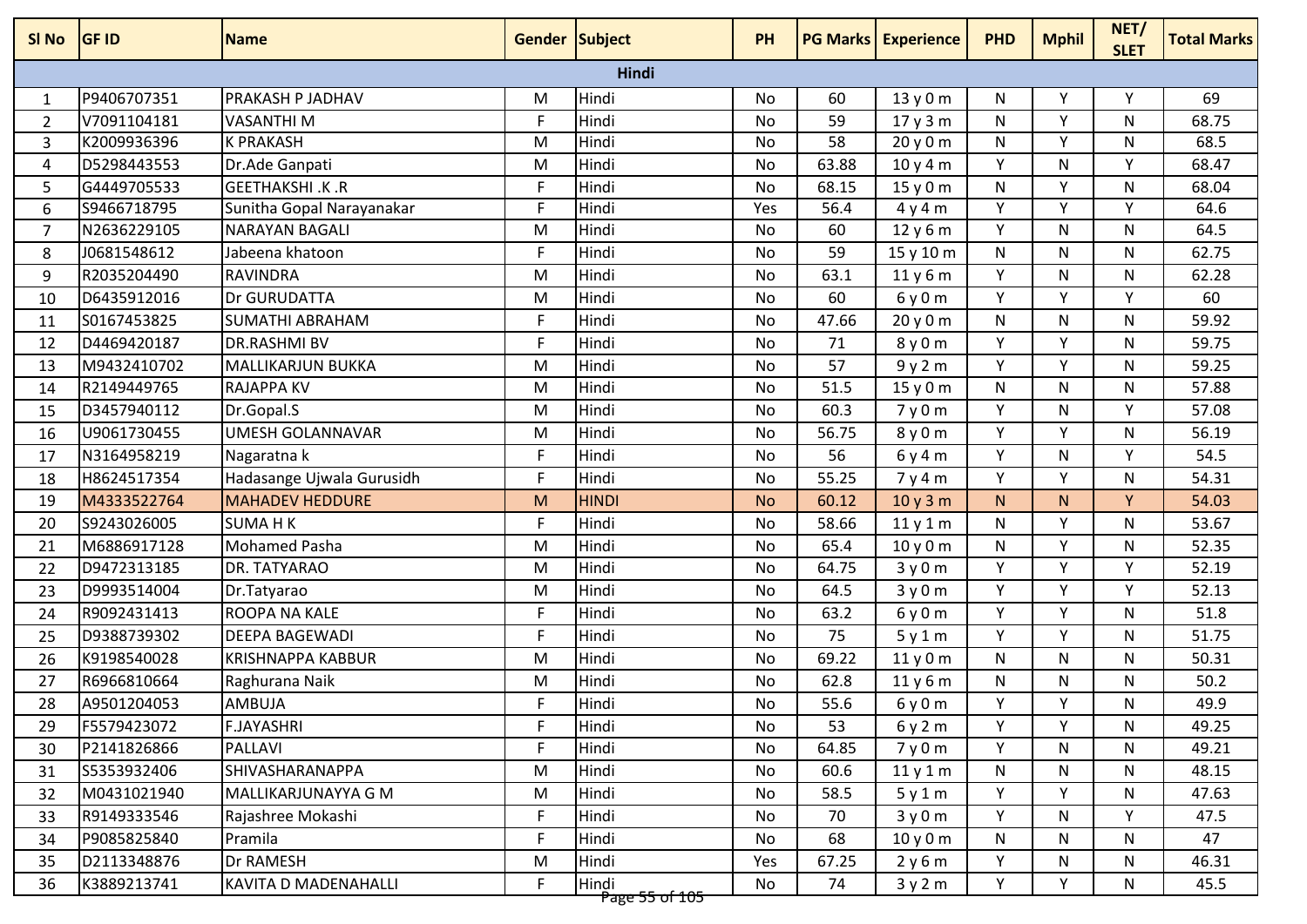| SI No | <b>GF ID</b> | <b>Name</b>               | Gender Subject |       | <b>PH</b> | <b>PG Marks</b> | <b>Experience</b> | <b>PHD</b> | <b>Mphil</b> | NET/<br><b>SLET</b> | <b>Total Marks</b> |
|-------|--------------|---------------------------|----------------|-------|-----------|-----------------|-------------------|------------|--------------|---------------------|--------------------|
| 37    | A5645016581  | ABHIMANYU                 | M              | Hindi | <b>No</b> | 60.3            | 10y0m             | N          | N            | N                   | 45.08              |
| 38    | U0441415057  | <b>UMADEVIE</b>           | M              | Hindi | <b>No</b> | 72.11           | 8y8m              | N          | N            | N                   | 45.03              |
| 39    | P8705343235  | <b>PREMA BENIVAD</b>      | F              | Hindi | <b>No</b> | 71.52           | 7y1m              | N          | Υ            | N                   | 44.88              |
| 40    | S7665637208  | <b>SURENDRA DHALE</b>     | M              | Hindi | <b>No</b> | 57.75           | 10y0m             | N          | N            | N                   | 44.44              |
| 41    | A2931544136  | AMEERHAMAJA TEGGINAMANI   | M              | Hindi | <b>No</b> | 57.1            | 10y0m             | N          | N            | N                   | 44.28              |
| 42    | S5371,42611  | Seema sharma              | E              | Hindi | <b>No</b> | 60              | 3y4m              | Y          | Y            | N                   | 43.5               |
| 43    | D1649831277  | Dr.Ratan kumar            | M              | Hindi | <b>No</b> | 66.25           | 2y7m              | Y          | Y            | N                   | 42.06              |
| 44    | D6013511566  | DR SANJEEV KUMAR          | M              | Hindi | <b>No</b> | 57              | 5y0m              | Y          | N            | N                   | 41.25              |
| 45    | S6079728368  | Sunandamma N G            | F              | Hindi | <b>No</b> | 67              | 5y0m              | N          | N            | Y                   | 40.75              |
| 46    | U1524012129  | <b>UDAYA NAIK</b>         | M              | Hindi | <b>No</b> | 66.55           | 8 y 0 m           | N          | N            | N                   | 40.64              |
| 47    | U9309708379  | <b>UMESH K NAIK</b>       | M              | Hindi | <b>No</b> | 66.44           | 8y0m              | N          | N            | N                   | 40.61              |
| 48    | G4986526755  | <b>GEETA TALLUR</b>       | F              | Hindi | <b>No</b> | 59.11           | 2y7m              | Y          | V            | N                   | 40.28              |
| 49    | M1581840473  | MOHAN DEVANNA DURGEKAR    | M              | Hindi | <b>No</b> | 64.9            | 5y0m              | N          | N            | Y                   | 40.23              |
| 50    | K9266104763  | <b>KRISHNA MURTHY S H</b> | M              | Hindi | <b>No</b> | 63.4            | 5y0m              | N          | N            | Y                   | 39.85              |
| 51    | S5284121825  | SANJEEV                   | M              | Hindi | <b>No</b> | 63.2            | 8y0m              | N          | N            | N                   | 39.8               |
| 52    | S3074603983  | <b>SHANKARAPPA CHAVAN</b> | M              | Hindi | <b>No</b> | 57.1            | 8y4m              | N          | N            | N                   | 39.78              |
| 53    | S9312729450  | SHAILASHREE K C           | $\mathsf{F}$   | Hindi | <b>No</b> | 62.95           | 8y0m              | N          | N            | N                   | 39.74              |
| 54    | P7649731763  | PURNIMA PAWASKAR          | E              | Hindi | <b>No</b> | 50              | 3y0m              | Y          | Y            | N                   | 39.5               |
| 55    | A5139223682  | Amol Shindhe              | M              | Hindi | <b>No</b> | 73.76           | 3y8m              | N          | N            | $\mathsf{v}$        | 39.44              |
| 56    | P3360610383  | <b>PRASHANT KUMAR G</b>   | M              | Hindi | <b>No</b> | 60              | 7y8m              | N          | N            | N                   | 39                 |
| 57    | J1126321860  | <b>JYOTHILAXMI</b>        | F.             | Hindi | <b>No</b> | 69              | 7y0m              | N          | N            | N                   | 38.25              |
| 58    | M8866030448  | <b>MAMATHATC</b>          | F              | Hindi | <b>No</b> | 74.88           | 4y4m              | N          | Y            | N                   | 38.22              |
| 59    | A2360313099  | <b>ASHOK MARATHI</b>      | M              | Hindi | <b>No</b> | 66.47           | 5y2m              | N          | Y            | N                   | 37.62              |
| 60    | H1587343818  | <b>HEMAVATHIS</b>         | F.             | Hindi | <b>No</b> | 64.85           | 4y2m              | N          | N            | Y                   | 37.21              |
| 61    | G5488304068  | <b>GEETHA KUMARI K</b>    | F              | Hindi | <b>No</b> | 52              | 8y0m              | N          | N            | N                   | 37                 |
| 62    | S5374339174  | <b>SHAIK NOORULLA</b>     | M              | Hindi | <b>No</b> | 55.62           | 7y4m              | N          | N            | N                   | 36.41              |
| 63    | S6720222999  | <b>SAVITHA S</b>          | F              | Hindi | <b>No</b> | 54.8            | 7y6m              | N          | N            | N                   | 36.2               |
| 64    | S7174615977  | <b>S.IRFAN BASHA</b>      | M              | Hindi | <b>No</b> | 60.1            | 5y0m              | N          | Y            | N.                  | 36.03              |
| 65    | K0076233144  | <b>KUSUMA B</b>           | E              | Hindi | <b>No</b> | 66              | 6y5m              | N          | N            | N                   | 36                 |
| 66    | M2355823464  | MEHANAZBEGUM SARKHAVAS    | F              | Hindi | <b>No</b> | 69.9            | 0y2m              | Y          | Υ            | N                   | 35.48              |
| 67    | J5155649635  | Jyoti                     | F              | Hindi | No        | 63.56           | 6y6m              | N          | N            | N                   | 35.39              |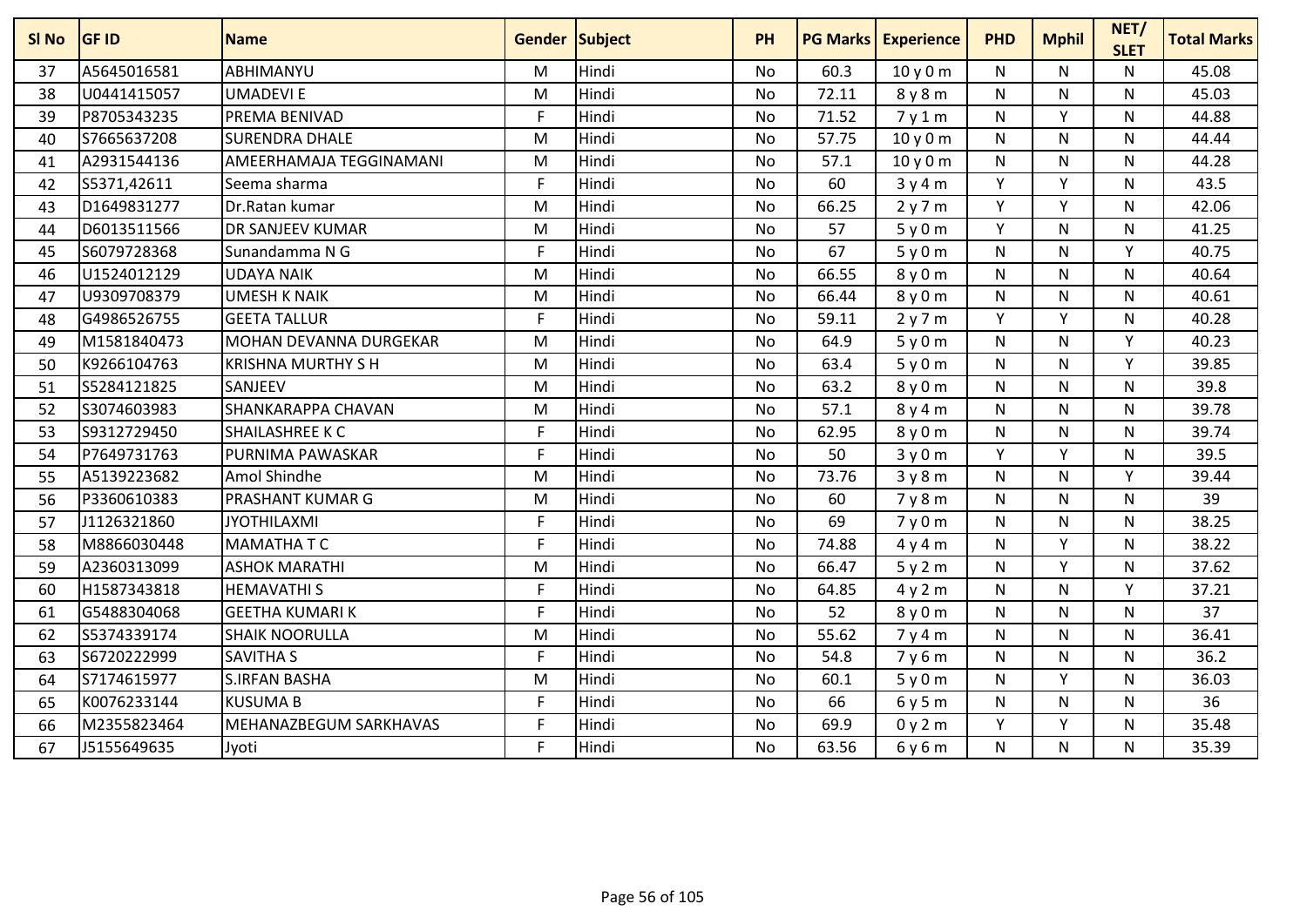| SI No          | <b>GF ID</b> | <b>Name</b>                 | <b>Gender Subject</b> |                | <b>PH</b> |       | <b>PG Marks Experience</b> | <b>PHD</b> | <b>Mphil</b> | NET/<br><b>SLET</b> | <b>Total Marks</b> |
|----------------|--------------|-----------------------------|-----------------------|----------------|-----------|-------|----------------------------|------------|--------------|---------------------|--------------------|
|                |              |                             |                       | <b>HISTORY</b> |           |       |                            |            |              |                     |                    |
| 1              | D0106040496  | Dr. RAVINDRA J C            | M                     | <b>HISTORY</b> | No        | 67.05 | 12y6m                      | Y          | Υ            | Υ                   | 81.26              |
| 2              | E1760423569  | E YERRISWAMY                | M                     | <b>HISTORY</b> | No        | 60.1  | 13y6m                      | Y          | Y            | N                   | 73.53              |
| 3              | M4654313696  | <b>MAHESHA B</b>            | M                     | <b>HISTORY</b> | No        | 65    | 14y1m                      | N          | Y            | Y                   | 73.25              |
| 4              | P0932353845  | <b>PUTTARAJU K</b>          | M                     | <b>HISTORY</b> | No        | 66.6  | 11y0m                      | Y          | N            | Y                   | 70.65              |
| 5              | R8355323772  | <b>RAMESH SATYAIGOL</b>     | M                     | <b>HISTORY</b> | No        | 61    | 13y0m                      | N          | Y            | Y                   | 69.25              |
| 6              | H5038047863  | <b>HEMAD</b>                | $\mathsf{F}$          | <b>HISTORY</b> | <b>No</b> | 60.3  | 13y1m                      | N          | Y            | Y                   | 69.08              |
| $\overline{7}$ | P7865523501  | <b>PRAKASH K</b>            | M                     | <b>HISTORY</b> | No        | 64.3  | 10y6m                      | Y          | N            | Υ                   | 68.58              |
| 8              | S1968149145  | SIDDALINGAMURTHY M          | M                     | <b>HISTORY</b> | No        | 60.95 | 10y3m                      | Y          | N            | Y                   | 66.24              |
| 9              | L1123923700  | LATA VIJAYANAVAR            | F.                    | <b>HISTORY</b> | No        | 65.85 | 11y5m                      | N          | Y            | Y                   | 65.96              |
| 10             | J4861250203  | <b>JAYASWAMY</b>            | M                     | <b>HISTORY</b> | No        | 61.25 | 11y4m                      | N          | Y            | Y                   | 64.81              |
| 11             | M6285531245  | <b>MAHADEVAIAH K</b>        | M                     | <b>HISTORY</b> | No        | 60.5  | 13y5m                      | N          | N            | Y                   | 64.63              |
| 12             | S2788558495  | <b>SANTOSH KULLI</b>        | M                     | <b>HISTORY</b> | No        | 64.6  | 12y8m                      | N          | N            | Υ                   | 64.15              |
| 13             | P1406400170  | PARVIN SULTANA              | F                     | <b>HISTORY</b> | <b>No</b> | 62    | 16y0m                      | N          | N            | N                   | 63.5               |
| 14             | M6474124090  | <b>MAHESHA</b>              | M                     | <b>HISTORY</b> | No        | 73.5  | 9y0m                       | Y          | Υ            | N                   | 63.38              |
| 15             | R3198632630  | RAMACHANDRAPPA K            | M                     | <b>HISTORY</b> | No        | 60.25 | 14 y 0 m                   | N          | Y            | N                   | 63.06              |
| 16             | R7497807597  | RUDRAPPA BASAPPA TALAWAR    | M                     | <b>HISTORY</b> | <b>No</b> | 65.18 | 10 y 6 m                   | N          | Y            | Y                   | 62.8               |
| 17             | S9782642840  | SIDDANNA D T                | M                     | <b>HISTORY</b> | No        | 66.45 | 8y0m                       | Y          | N            | Υ                   | 61.61              |
| 18             | K8949543511  | <b>KUMARA G C</b>           | M                     | <b>HISTORY</b> | No        | 65.45 | 12y0m                      | N          | N            | v                   | 61.36              |
| 19             | K3688143940  | <b>KUMARA G C</b>           | M                     | <b>HISTORY</b> | No        | 65.45 | 12y0m                      | N          | N            | Y                   | 61.36              |
| 20             | R2979432890  | RAGHAVENDRA V SHETTY        | M                     | <b>HISTORY</b> | No        | 59    | 11y6m                      | Y          | N            | N                   | 61.25              |
| 21             | P8SSLC59792  | PULIKESHI SUNAGAR           | M                     | <b>HISTORY</b> | <b>No</b> | 64    | 13y0m                      | N          | Y            | N                   | 61                 |
| 22             | A2953323280  | ABDUL RAHEEM M S            | M                     | <b>HISTORY</b> | No        | 61.2  | 11 y 11 m                  | N          | N            | Υ                   | 60.3               |
| 23             | R3673918768  | RADHIKA H J                 | F                     | <b>HISTORY</b> | No        | 72.35 | 5y0m                       | Y          | Y            | Y                   | 60.09              |
| 24             | B2129233202  | Bhavya R                    | F                     | <b>HISTORY</b> | No        | 71.4  | 9y0m                       | N          | Y            | Y                   | 59.85              |
| 25             | R2840129794  | <b>RAGHAVENDRA V SHETTY</b> | M                     | <b>HISTORY</b> | <b>No</b> | 59    | 11y1m                      | Y          | N            | N                   | 59.75              |
| 26             | M8esha40915  | <b>MAHESHA M</b>            | M                     | <b>HISTORY</b> | No        | 70.4  | 12y3m                      | N          | Y            | N                   | 59.6               |
| 27             | D9401608741  | Dr.CHANDRAIAH               | M                     | <b>HISTORY</b> | No        | 67.55 | 5y0m                       | Y          | Y            | Y                   | 58.89              |
| 28             | S7235012887  | SARASWATI                   | F.                    | <b>HISTORY</b> | No        | 60.25 | 9y7m                       | N          | Y            | Υ                   | 58.56              |
| 29             | G6587924595  | <b>GANGADHARAKB</b>         | M                     | <b>HISTORY</b> | No        | 63.2  | 11y1m                      | N          | N            | Y                   | 57.8               |
| 30             | P8685604874  | PRAMOD M G                  | M                     | <b>HISTORY</b> | No        | 63.1  | 10y0m                      | Y          | N            | N                   | 57.78              |
| 31             | S3889619397  | Shrishail Devaraddi         | M                     | <b>HISTORY</b> | No        | 62.12 | 9y0m                       | N          | Υ            | Υ                   | 57.53              |
| 32             | G2925602130  | Ganesha D                   | M                     | <b>HISTORY</b> | No        | 66.1  | 11y6m                      | N          | Y            | N                   | 57.03              |
| 33             | S6848909028  | SUNIL KUMAR H M             | M                     | <b>HISTORY</b> | No        | 64.4  | 4y5m                       | Y.         | Y            | Y                   | 56.6               |
| 34             | S6330622896  | SHEKAR H S                  | M                     | <b>HISTORY</b> | No        | 67.3  | 7y0m                       | Y          | Y.           | N                   | 55.83              |
| 35             | S3410529304  | SHIVARAJU                   | M                     | <b>HISTORY</b> | Yes       | 68.85 | 6 y 4 m                    | N          | N            | Y                   | 55.71              |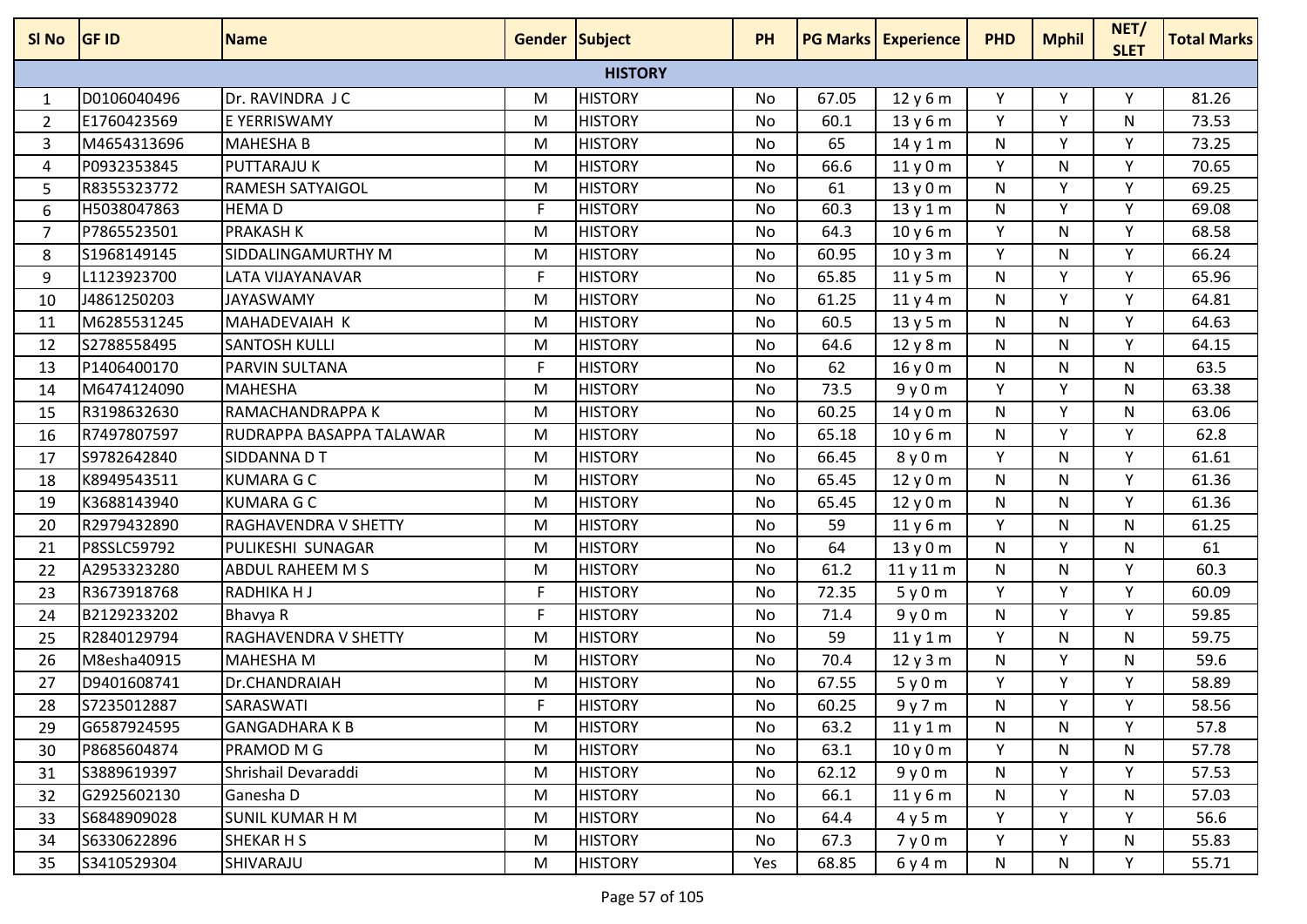| SI No | <b>GF ID</b> | <b>Name</b>                   | <b>Gender Subject</b> |                | <b>PH</b> | <b>PG Marks</b> | <b>Experience</b> | <b>PHD</b>   | <b>Mphil</b> | NET/<br><b>SLET</b> | <b>Total Marks</b> |
|-------|--------------|-------------------------------|-----------------------|----------------|-----------|-----------------|-------------------|--------------|--------------|---------------------|--------------------|
| 36    | V9023200110  | VENU S.K                      | M                     | <b>HISTORY</b> | No        | 72.4            | 10y4m             | N            | Y            | N                   | 55.6               |
| 37    | D3369132033  | <b>DASHARATHA M S</b>         | M                     | <b>HISTORY</b> | No        | 66.1            | 11y2m             | N            | Υ            | N                   | 55.53              |
| 38    | Y3440349472  | YATHEESHA M P                 | M                     | <b>HISTORY</b> | No        | 65.55           | 8 y 0 m           | N            | Y            | Y                   | 55.39              |
| 39    | S6966810470  | SHRIDEVI SADASHIV SAPTASA     | F                     | <b>HISTORY</b> | Yes       | 55              | 8 y 6 m           | N            | Y            | N                   | 55.25              |
| 40    | M4395334090  | <b>MAHESHA</b>                | M                     | <b>HISTORY</b> | No        | 61.9            | 11y1m             | N            | Υ            | N                   | 54.48              |
| 41    | K5521411476  | KAMMARA NAGABHUSHANA          | M                     | <b>HISTORY</b> | No        | 61.8            | 11y0m             | N            | v            | N                   | 54.45              |
| 42    | L8333753194  | Lakshmana KT                  | M                     | <b>HISTORY</b> | No        | 71.4            | 7y0m              | N            | ٧            | $\mathsf{v}$        | 53.85              |
| 43    | R9627940474  | <b>RAMESHA G N</b>            | M                     | <b>HISTORY</b> | <b>No</b> | 57.44           | 13y0m             | $\mathsf{N}$ | N            | $\mathsf{N}$        | 53.36              |
| 44    | M6853009171  | Mruthyunjaya                  | M                     | <b>HISTORY</b> | No        | 57.2            | 8y0m              | N            | Υ            | Y                   | 53.3               |
| 45    | R6451508176  | <b>RETERT</b>                 | M                     | <b>HISTORY</b> | No        | 63              | 3y6m              | Y            | Y            | Y                   | 53.25              |
| 46    | B0212134700  | <b>BIRADAR BASAWARAJ</b>      | M                     | <b>HISTORY</b> | No        | 68.8            | 12 y 0 m          | N            | N            | N                   | 53.2               |
| 47    | S3363532529  | <b>SHEELA S R</b>             | F                     | <b>HISTORY</b> | No        | 67.9            | 9y1m              | N            | N            | Y                   | 52.98              |
| 48    | N0318623852  | NARAYANAPPA R                 | M                     | <b>HISTORY</b> | No        | 67.7            | 10y0m             | N            | v            | N                   | 52.93              |
| 49    | S8139036214  | SHRIKANTA                     | M                     | <b>HISTORY</b> | No        | 73              | 4y6m              | Y            | N            | v                   | 52.75              |
| 50    | C9674625518  | CHANNAPPA                     | M                     | <b>HISTORY</b> | <b>No</b> | 71.9            | 11y6m             | ${\sf N}$    | N            | $\mathsf{N}$        | 52.48              |
| 51    | S1231154946  | SANDEEP RT                    | M                     | <b>HISTORY</b> | No        | 64.3            | 10y0m             | N            | Y            | N                   | 52.08              |
| 52    | P1435600319  | <b>PRADEEP NV</b>             | M                     | <b>HISTORY</b> | No        | 79.4            | 1y6m              | Y            | Y            | Y                   | 51.35              |
| 53    | V6192546863  | <b>VISHWANATHA M</b>          | M                     | <b>HISTORY</b> | No        | 79.08           | 1y6m              | Y            | Y            | Y                   | 51.27              |
| 54    | H6849136926  | HANAMANTI                     | F                     | <b>HISTORY</b> | No        | 66.15           | 11y6m             | N            | N            | N                   | 51.04              |
| 55    | R5667229838  | <b>RAVIKUMAR M</b>            | M                     | <b>HISTORY</b> | No        | 70              | 9y1m              | N            | Υ            | N                   | 50.5               |
| 56    | U0379725065  | UMASHANKARA N                 | M                     | <b>HISTORY</b> | No        | 68.5            | 9y0m              | N            | Y            | N                   | 50.13              |
| 57    | P3469021804  | PRAVEENKUMAR TV               | M                     | <b>HISTORY</b> | No        | 80.4            | 8y3m              | N            | Y            | N                   | 50.1               |
| 58    | V8323627063  | <b>VISHWANATHREDDY</b>        | M                     | <b>HISTORY</b> | No        | 74              | 8 y 5 m           | N            | Y            | N                   | 50                 |
| 59    | D9129509021  | Dr.MANIKANTA S                | M                     | <b>HISTORY</b> | No        | 79.47           | 1y0m              | Y            | Υ            | Y                   | 49.87              |
| 60    | M1124051142  | <b>MANGAMMAKM</b>             | F                     | <b>HISTORY</b> | No        | 79              | 9 y 10 m          | N            | N            | N                   | 49.75              |
| 61    | V2239228950  | VIJAYA K R                    | F                     | <b>HISTORY</b> | No        | 66.3            | 9y3m              | N            | v            | N                   | 49.58              |
| 62    | S9456847388  | <b>SHASHIKANT PARTHANALLI</b> | M                     | <b>HISTORY</b> | No        | 65              | 7y0m              | Y            | N            | $\mathsf{N}$        | 49.25              |
| 63    | S9427713943  | <b>SUMANA R</b>               | F                     | <b>HISTORY</b> | <b>No</b> | 59              | 5y7m              | Y            | Y            | N.                  | 49.25              |
| 64    | S9954729434  | <b>SATHISHA CT</b>            | M                     | <b>HISTORY</b> | <b>No</b> | 81.5            | 6y7m              | N.           | N.           | Y                   | 48.88              |
| 65    | D0194730320  | Dr. C N SHILPASHREE           | F                     | <b>HISTORY</b> | No        | 62.6            | 7y0m              | Y            | N            | N                   | 48.65              |
| 66    | N5413138605  | NAVEENKUMAR. B. L             | M                     | <b>HISTORY</b> | No        | 62.45           | 8y1m              | N            | N            | Υ                   | 48.61              |
| 67    | R6303521306  | Rajashekhara Murthy           | M                     | <b>HISTORY</b> | No        | 62.4            | 8y3m              | N            | N            | Y                   | 48.6               |
| 68    | V8788701182  | VENKATESHA C                  | M                     | <b>HISTORY</b> | No        | 73              | 8y1m              | N            | Υ            | N                   | 48.25              |
| 69    | H9295241915  | HARISH KUMAR K L              | M                     | <b>HISTORY</b> | No        | 71.95           | 10y0m             | N            | N            | N                   | 47.99              |
| 70    | D6633152153  | Dr.Shivaraj                   | M                     | <b>HISTORY</b> | No        | 59.9            | 5y0m              | Y            | Y            | N                   | 47.98              |
| 71    | D7850534718  | Dr.Yashodha N                 | F                     | <b>HISTORY</b> | No        | 71.9            | 4y2m              | Y            | Y            | N                   | 47.98              |
| 72    | V7014354952  | <b>VINAYAK HEGDE</b>          | M                     | <b>HISTORY</b> | No        | 77.37           | 6y7m              | N            | N            | Y                   | 47.84              |
|       |              |                               |                       | Page 58 of 105 |           |                 |                   |              |              |                     |                    |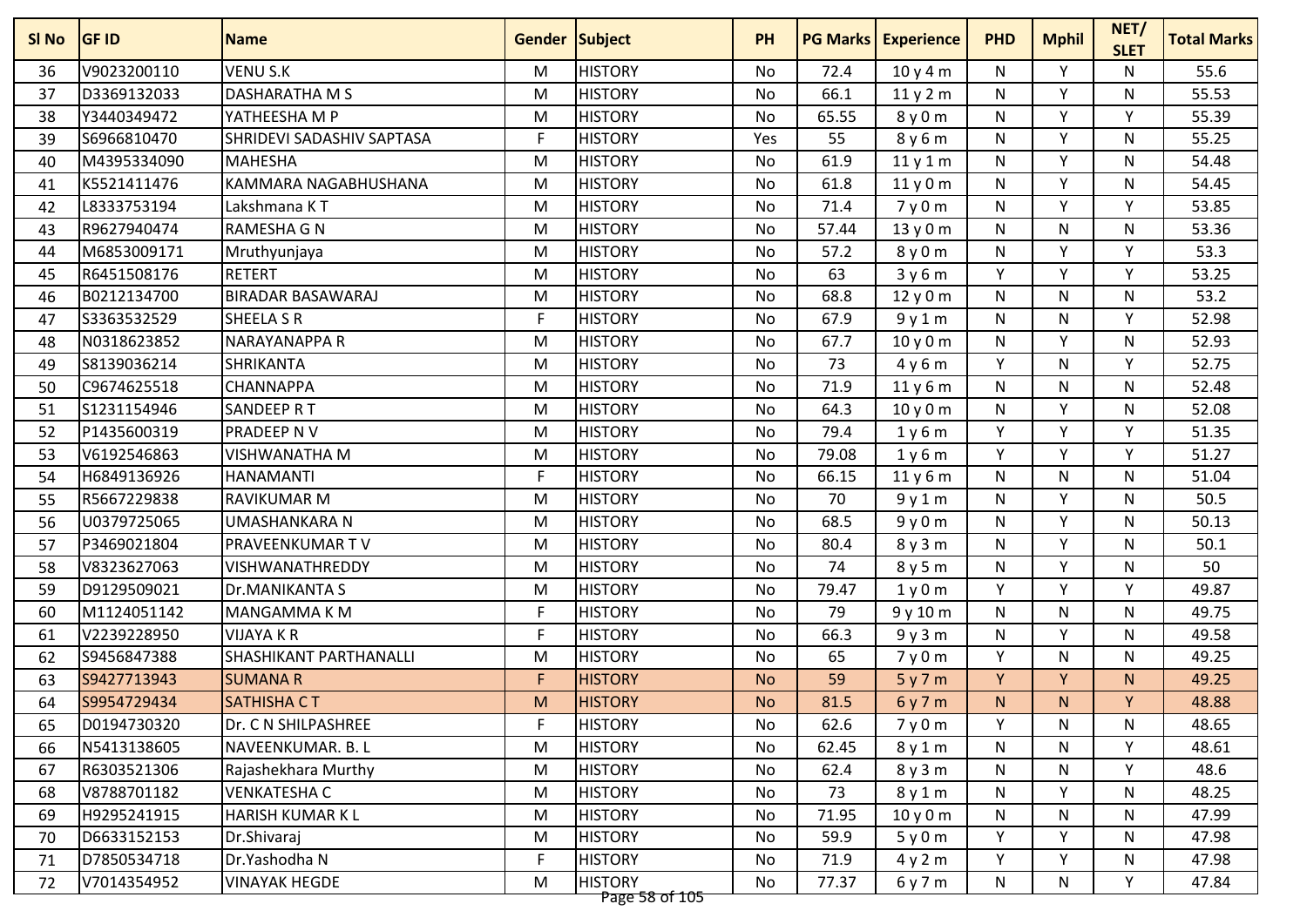| R2289034242<br>RAGHAVENADRA VISHNU SHETT<br><b>HISTORY</b><br>59<br>47.75<br>M<br><b>No</b><br>N<br>N<br>N<br>73<br>11y1m<br>V7727631807<br>70.85<br>Y<br>47.71<br>74<br>venkatachalapathy HV<br>M<br><b>HISTORY</b><br><b>No</b><br>7y0m<br>N<br>N<br>S3909910859<br><b>SRINIVAS V</b><br><b>HISTORY</b><br>60.7<br>Y<br>Y<br>47.68<br>75<br>M<br>Yes<br>0y6m<br>N<br>70<br>Y<br>Y<br>47.5<br>G6470841207<br>Girisha D.D<br>M<br><b>HISTORY</b><br><b>No</b><br>4y0m<br>N<br>76<br>V2368712141<br><b>VEENA NAGESH GOUDA</b><br>F<br><b>HISTORY</b><br>57<br>N<br>N<br>47.25<br>77<br>No<br>11y1m<br>N<br>61.7<br>46.93<br>N3779212380<br><b>NINGAPPA B</b><br>M<br><b>HISTORY</b><br>N<br>78<br>No<br>10y5m<br>N<br>N<br>v<br>46.83<br>M4335214591<br>MALLIKARJUN<br><b>HISTORY</b><br>67.3<br>8y0m<br>N<br>79<br>M<br>No<br>N<br>67<br>Y<br>Y<br>Y<br>46.75<br>M6341920336<br>MAHADEVA SWAMY H<br><b>HISTORY</b><br>80<br>M<br><b>No</b><br>1y0m<br><b>HISTORY</b><br>78.95<br>Y<br>Y<br>46.74<br>S2751247205<br>srikantha<br>No<br>N<br>81<br>M<br>4y0m<br>Y<br>46.73<br>S2307418381<br>SHANKARAIAH<br><b>HISTORY</b><br>66.9<br>5y0m<br>N<br>Y<br><b>No</b><br>82<br>M<br><b>HISTORY</b><br>65.4<br>Y<br>Y<br>Y<br>46.35<br>D7165242280<br><b>DINESH KUMAR P N</b><br>M<br>83<br>No<br>1y0m<br>Y<br>Y<br>46.14<br>V8548327124<br>VISHVANATHRADDY<br><b>HISTORY</b><br>76.55<br>84<br>M<br>No<br>3y2m<br>N<br>46.1<br>03882453735<br><b>HISTORY</b><br>64.4<br>N<br><b>ONKARAMURTHY R S</b><br>M<br>N<br>N<br>85<br>No<br>10y1m<br>46<br>S9213052757<br>SRIRAMAPPA M N<br>M<br><b>HISTORY</b><br>64<br>N<br>N<br>N<br>86<br>No<br>10y1m<br>46<br>S0045454940<br>F.<br><b>HISTORY</b><br>60<br>N<br>N<br>N<br>87<br>Savitri hunagundi<br>Yes<br>7y0m<br>P5129719904<br><b>HISTORY</b><br>75.54<br>Y<br>45.89<br>PRAVEEN CHITRAGAR<br>6y0m<br>N<br>88<br>M<br>No<br>N<br>A6212526466<br>AADIL M K<br><b>HISTORY</b><br>63.26<br>7y0m<br>N<br>Y<br>45.82<br>89<br>M<br>No<br>N<br>C1302926759<br><b>HISTORY</b><br>68.4<br>Y<br>Y<br>45.6<br>CHARANKUMAR<br>M<br><b>No</b><br>4y5m<br>N<br>90<br><b>HISTORY</b><br>70.1<br>V<br>45.53<br>J2428249468<br>M<br>N<br>N<br>JAYACHANDRAN HP<br>Yes<br>4y0m<br>91<br>LOKESHA<br>61.9<br>45.48<br>L6710620982<br><b>HISTORY</b><br>N<br>M<br><b>No</b><br>10y0m<br>N<br>N<br>92<br>45.4<br><b>GIRISH BABU M</b><br>61.6<br>Y<br>G2981946503<br>M<br><b>HISTORY</b><br>8y0m<br>N<br>N<br>93<br>No<br>K6697950635<br>KUMARASWAMY M C<br><b>HISTORY</b><br>72.1<br>Y<br>45.03<br>94<br>M<br>No<br>7y2m<br>N<br>N<br><b>HISTORY</b><br>72<br>Y<br>45<br>M0448323162<br><b>MALLIKARJUNA K N</b><br><b>No</b><br>7y0m<br>N<br>N<br>95<br>M<br>72<br>45<br>SOSEEB13018<br>Sujatha Tuppad<br>F<br><b>HISTORY</b><br>9y0m<br>N<br>N<br>96<br>No<br>N<br>Y<br>M8366821857<br><b>HISTORY</b><br>71.91<br><b>V</b><br>44.98<br>Manjunath Patil<br>M<br>N<br>97<br>No<br>2y1m<br>Y<br>v<br>D3769240016<br>Dr Lalita Patil<br>F<br><b>HISTORY</b><br>71.8<br>44.95<br>98<br>No<br>N<br>3y1m<br>71.4<br>Y<br>44.85<br>D1369903616<br><b>HISTORY</b><br>N<br>N<br>99<br>Dr.Manappa<br>M<br><b>No</b><br>5y0m<br>Y<br>Y<br>S0465032297<br>SRIKANTA MURTHY N<br><b>HISTORY</b><br>71.35<br>44.84<br>100<br>M<br>No<br>N<br>3y1m<br>K2392.28359<br><b>HISTORY</b><br>55<br>N<br>KITTAPPA JAKANUR<br>7y0m<br>N<br>44.75<br>101<br>M<br>N<br>Yes<br><b>DEEPALV</b><br>F<br><b>HISTORY</b><br>Y<br>D4407342332<br>76.84<br>4y6m<br>N.<br>44.71<br>102<br><b>No</b><br>N.<br>A5623333414<br>ASHOK H G<br>M<br><b>HISTORY</b><br>No<br>64.7<br>4y6m<br>Y<br>Y<br>44.68<br>103<br>N<br>F.<br>C7801621236<br><b>CHETHANA KUMARISG</b><br><b>HISTORY</b><br>58.62<br>Y<br>No<br>7y0m<br>N<br>44.66<br>104<br>N<br>F<br>Y<br>V7286121815<br>VASANTHAKUMARI R<br><b>HISTORY</b><br>No<br>70.4<br>44.6<br>5y0m<br>N<br>N<br>105<br>S5957335709<br>SPOORTHY N<br>F<br><b>HISTORY</b><br>82.37<br>Y<br>44.59<br>106<br>No<br>5y0m<br>N<br>N<br>Y<br>N8396212231<br><b>NAVEEN KUMARA M</b><br><b>HISTORY</b><br>No<br>81.5<br>6y0m<br>44.38<br>107<br>M<br>N<br>N<br>M6477724439<br><b>HISTORY</b><br>Y<br>Y<br><b>MUNIRAJ S</b><br>No<br>69.5<br>0y2m<br>Y<br>44.38<br>108<br>M<br>F.<br>Y | SI No | <b>GF ID</b> | <b>Name</b>         | <b>Gender Subject</b> |                | <b>PH</b> | <b>PG Marks</b> | <b>Experience</b> | <b>PHD</b> | <b>Mphil</b> | NET/<br><b>SLET</b> | <b>Total Marks</b> |
|-----------------------------------------------------------------------------------------------------------------------------------------------------------------------------------------------------------------------------------------------------------------------------------------------------------------------------------------------------------------------------------------------------------------------------------------------------------------------------------------------------------------------------------------------------------------------------------------------------------------------------------------------------------------------------------------------------------------------------------------------------------------------------------------------------------------------------------------------------------------------------------------------------------------------------------------------------------------------------------------------------------------------------------------------------------------------------------------------------------------------------------------------------------------------------------------------------------------------------------------------------------------------------------------------------------------------------------------------------------------------------------------------------------------------------------------------------------------------------------------------------------------------------------------------------------------------------------------------------------------------------------------------------------------------------------------------------------------------------------------------------------------------------------------------------------------------------------------------------------------------------------------------------------------------------------------------------------------------------------------------------------------------------------------------------------------------------------------------------------------------------------------------------------------------------------------------------------------------------------------------------------------------------------------------------------------------------------------------------------------------------------------------------------------------------------------------------------------------------------------------------------------------------------------------------------------------------------------------------------------------------------------------------------------------------------------------------------------------------------------------------------------------------------------------------------------------------------------------------------------------------------------------------------------------------------------------------------------------------------------------------------------------------------------------------------------------------------------------------------------------------------------------------------------------------------------------------------------------------------------------------------------------------------------------------------------------------------------------------------------------------------------------------------------------------------------------------------------------------------------------------------------------------------------------------------------------------------------------------------------------------------------------------------------------------------------------------------------------------------------------------------------------------------------------------------------------------------------------------------------------------------------------------------------------------------------------------------------------------------------------------------------------------------------------------------------------------------------------------------------------------------------------------------------------------------------------------|-------|--------------|---------------------|-----------------------|----------------|-----------|-----------------|-------------------|------------|--------------|---------------------|--------------------|
|                                                                                                                                                                                                                                                                                                                                                                                                                                                                                                                                                                                                                                                                                                                                                                                                                                                                                                                                                                                                                                                                                                                                                                                                                                                                                                                                                                                                                                                                                                                                                                                                                                                                                                                                                                                                                                                                                                                                                                                                                                                                                                                                                                                                                                                                                                                                                                                                                                                                                                                                                                                                                                                                                                                                                                                                                                                                                                                                                                                                                                                                                                                                                                                                                                                                                                                                                                                                                                                                                                                                                                                                                                                                                                                                                                                                                                                                                                                                                                                                                                                                                                                                                                                                     |       |              |                     |                       |                |           |                 |                   |            |              |                     |                    |
|                                                                                                                                                                                                                                                                                                                                                                                                                                                                                                                                                                                                                                                                                                                                                                                                                                                                                                                                                                                                                                                                                                                                                                                                                                                                                                                                                                                                                                                                                                                                                                                                                                                                                                                                                                                                                                                                                                                                                                                                                                                                                                                                                                                                                                                                                                                                                                                                                                                                                                                                                                                                                                                                                                                                                                                                                                                                                                                                                                                                                                                                                                                                                                                                                                                                                                                                                                                                                                                                                                                                                                                                                                                                                                                                                                                                                                                                                                                                                                                                                                                                                                                                                                                                     |       |              |                     |                       |                |           |                 |                   |            |              |                     |                    |
|                                                                                                                                                                                                                                                                                                                                                                                                                                                                                                                                                                                                                                                                                                                                                                                                                                                                                                                                                                                                                                                                                                                                                                                                                                                                                                                                                                                                                                                                                                                                                                                                                                                                                                                                                                                                                                                                                                                                                                                                                                                                                                                                                                                                                                                                                                                                                                                                                                                                                                                                                                                                                                                                                                                                                                                                                                                                                                                                                                                                                                                                                                                                                                                                                                                                                                                                                                                                                                                                                                                                                                                                                                                                                                                                                                                                                                                                                                                                                                                                                                                                                                                                                                                                     |       |              |                     |                       |                |           |                 |                   |            |              |                     |                    |
|                                                                                                                                                                                                                                                                                                                                                                                                                                                                                                                                                                                                                                                                                                                                                                                                                                                                                                                                                                                                                                                                                                                                                                                                                                                                                                                                                                                                                                                                                                                                                                                                                                                                                                                                                                                                                                                                                                                                                                                                                                                                                                                                                                                                                                                                                                                                                                                                                                                                                                                                                                                                                                                                                                                                                                                                                                                                                                                                                                                                                                                                                                                                                                                                                                                                                                                                                                                                                                                                                                                                                                                                                                                                                                                                                                                                                                                                                                                                                                                                                                                                                                                                                                                                     |       |              |                     |                       |                |           |                 |                   |            |              |                     |                    |
|                                                                                                                                                                                                                                                                                                                                                                                                                                                                                                                                                                                                                                                                                                                                                                                                                                                                                                                                                                                                                                                                                                                                                                                                                                                                                                                                                                                                                                                                                                                                                                                                                                                                                                                                                                                                                                                                                                                                                                                                                                                                                                                                                                                                                                                                                                                                                                                                                                                                                                                                                                                                                                                                                                                                                                                                                                                                                                                                                                                                                                                                                                                                                                                                                                                                                                                                                                                                                                                                                                                                                                                                                                                                                                                                                                                                                                                                                                                                                                                                                                                                                                                                                                                                     |       |              |                     |                       |                |           |                 |                   |            |              |                     |                    |
|                                                                                                                                                                                                                                                                                                                                                                                                                                                                                                                                                                                                                                                                                                                                                                                                                                                                                                                                                                                                                                                                                                                                                                                                                                                                                                                                                                                                                                                                                                                                                                                                                                                                                                                                                                                                                                                                                                                                                                                                                                                                                                                                                                                                                                                                                                                                                                                                                                                                                                                                                                                                                                                                                                                                                                                                                                                                                                                                                                                                                                                                                                                                                                                                                                                                                                                                                                                                                                                                                                                                                                                                                                                                                                                                                                                                                                                                                                                                                                                                                                                                                                                                                                                                     |       |              |                     |                       |                |           |                 |                   |            |              |                     |                    |
|                                                                                                                                                                                                                                                                                                                                                                                                                                                                                                                                                                                                                                                                                                                                                                                                                                                                                                                                                                                                                                                                                                                                                                                                                                                                                                                                                                                                                                                                                                                                                                                                                                                                                                                                                                                                                                                                                                                                                                                                                                                                                                                                                                                                                                                                                                                                                                                                                                                                                                                                                                                                                                                                                                                                                                                                                                                                                                                                                                                                                                                                                                                                                                                                                                                                                                                                                                                                                                                                                                                                                                                                                                                                                                                                                                                                                                                                                                                                                                                                                                                                                                                                                                                                     |       |              |                     |                       |                |           |                 |                   |            |              |                     |                    |
|                                                                                                                                                                                                                                                                                                                                                                                                                                                                                                                                                                                                                                                                                                                                                                                                                                                                                                                                                                                                                                                                                                                                                                                                                                                                                                                                                                                                                                                                                                                                                                                                                                                                                                                                                                                                                                                                                                                                                                                                                                                                                                                                                                                                                                                                                                                                                                                                                                                                                                                                                                                                                                                                                                                                                                                                                                                                                                                                                                                                                                                                                                                                                                                                                                                                                                                                                                                                                                                                                                                                                                                                                                                                                                                                                                                                                                                                                                                                                                                                                                                                                                                                                                                                     |       |              |                     |                       |                |           |                 |                   |            |              |                     |                    |
|                                                                                                                                                                                                                                                                                                                                                                                                                                                                                                                                                                                                                                                                                                                                                                                                                                                                                                                                                                                                                                                                                                                                                                                                                                                                                                                                                                                                                                                                                                                                                                                                                                                                                                                                                                                                                                                                                                                                                                                                                                                                                                                                                                                                                                                                                                                                                                                                                                                                                                                                                                                                                                                                                                                                                                                                                                                                                                                                                                                                                                                                                                                                                                                                                                                                                                                                                                                                                                                                                                                                                                                                                                                                                                                                                                                                                                                                                                                                                                                                                                                                                                                                                                                                     |       |              |                     |                       |                |           |                 |                   |            |              |                     |                    |
|                                                                                                                                                                                                                                                                                                                                                                                                                                                                                                                                                                                                                                                                                                                                                                                                                                                                                                                                                                                                                                                                                                                                                                                                                                                                                                                                                                                                                                                                                                                                                                                                                                                                                                                                                                                                                                                                                                                                                                                                                                                                                                                                                                                                                                                                                                                                                                                                                                                                                                                                                                                                                                                                                                                                                                                                                                                                                                                                                                                                                                                                                                                                                                                                                                                                                                                                                                                                                                                                                                                                                                                                                                                                                                                                                                                                                                                                                                                                                                                                                                                                                                                                                                                                     |       |              |                     |                       |                |           |                 |                   |            |              |                     |                    |
|                                                                                                                                                                                                                                                                                                                                                                                                                                                                                                                                                                                                                                                                                                                                                                                                                                                                                                                                                                                                                                                                                                                                                                                                                                                                                                                                                                                                                                                                                                                                                                                                                                                                                                                                                                                                                                                                                                                                                                                                                                                                                                                                                                                                                                                                                                                                                                                                                                                                                                                                                                                                                                                                                                                                                                                                                                                                                                                                                                                                                                                                                                                                                                                                                                                                                                                                                                                                                                                                                                                                                                                                                                                                                                                                                                                                                                                                                                                                                                                                                                                                                                                                                                                                     |       |              |                     |                       |                |           |                 |                   |            |              |                     |                    |
|                                                                                                                                                                                                                                                                                                                                                                                                                                                                                                                                                                                                                                                                                                                                                                                                                                                                                                                                                                                                                                                                                                                                                                                                                                                                                                                                                                                                                                                                                                                                                                                                                                                                                                                                                                                                                                                                                                                                                                                                                                                                                                                                                                                                                                                                                                                                                                                                                                                                                                                                                                                                                                                                                                                                                                                                                                                                                                                                                                                                                                                                                                                                                                                                                                                                                                                                                                                                                                                                                                                                                                                                                                                                                                                                                                                                                                                                                                                                                                                                                                                                                                                                                                                                     |       |              |                     |                       |                |           |                 |                   |            |              |                     |                    |
|                                                                                                                                                                                                                                                                                                                                                                                                                                                                                                                                                                                                                                                                                                                                                                                                                                                                                                                                                                                                                                                                                                                                                                                                                                                                                                                                                                                                                                                                                                                                                                                                                                                                                                                                                                                                                                                                                                                                                                                                                                                                                                                                                                                                                                                                                                                                                                                                                                                                                                                                                                                                                                                                                                                                                                                                                                                                                                                                                                                                                                                                                                                                                                                                                                                                                                                                                                                                                                                                                                                                                                                                                                                                                                                                                                                                                                                                                                                                                                                                                                                                                                                                                                                                     |       |              |                     |                       |                |           |                 |                   |            |              |                     |                    |
|                                                                                                                                                                                                                                                                                                                                                                                                                                                                                                                                                                                                                                                                                                                                                                                                                                                                                                                                                                                                                                                                                                                                                                                                                                                                                                                                                                                                                                                                                                                                                                                                                                                                                                                                                                                                                                                                                                                                                                                                                                                                                                                                                                                                                                                                                                                                                                                                                                                                                                                                                                                                                                                                                                                                                                                                                                                                                                                                                                                                                                                                                                                                                                                                                                                                                                                                                                                                                                                                                                                                                                                                                                                                                                                                                                                                                                                                                                                                                                                                                                                                                                                                                                                                     |       |              |                     |                       |                |           |                 |                   |            |              |                     |                    |
|                                                                                                                                                                                                                                                                                                                                                                                                                                                                                                                                                                                                                                                                                                                                                                                                                                                                                                                                                                                                                                                                                                                                                                                                                                                                                                                                                                                                                                                                                                                                                                                                                                                                                                                                                                                                                                                                                                                                                                                                                                                                                                                                                                                                                                                                                                                                                                                                                                                                                                                                                                                                                                                                                                                                                                                                                                                                                                                                                                                                                                                                                                                                                                                                                                                                                                                                                                                                                                                                                                                                                                                                                                                                                                                                                                                                                                                                                                                                                                                                                                                                                                                                                                                                     |       |              |                     |                       |                |           |                 |                   |            |              |                     |                    |
|                                                                                                                                                                                                                                                                                                                                                                                                                                                                                                                                                                                                                                                                                                                                                                                                                                                                                                                                                                                                                                                                                                                                                                                                                                                                                                                                                                                                                                                                                                                                                                                                                                                                                                                                                                                                                                                                                                                                                                                                                                                                                                                                                                                                                                                                                                                                                                                                                                                                                                                                                                                                                                                                                                                                                                                                                                                                                                                                                                                                                                                                                                                                                                                                                                                                                                                                                                                                                                                                                                                                                                                                                                                                                                                                                                                                                                                                                                                                                                                                                                                                                                                                                                                                     |       |              |                     |                       |                |           |                 |                   |            |              |                     |                    |
|                                                                                                                                                                                                                                                                                                                                                                                                                                                                                                                                                                                                                                                                                                                                                                                                                                                                                                                                                                                                                                                                                                                                                                                                                                                                                                                                                                                                                                                                                                                                                                                                                                                                                                                                                                                                                                                                                                                                                                                                                                                                                                                                                                                                                                                                                                                                                                                                                                                                                                                                                                                                                                                                                                                                                                                                                                                                                                                                                                                                                                                                                                                                                                                                                                                                                                                                                                                                                                                                                                                                                                                                                                                                                                                                                                                                                                                                                                                                                                                                                                                                                                                                                                                                     |       |              |                     |                       |                |           |                 |                   |            |              |                     |                    |
|                                                                                                                                                                                                                                                                                                                                                                                                                                                                                                                                                                                                                                                                                                                                                                                                                                                                                                                                                                                                                                                                                                                                                                                                                                                                                                                                                                                                                                                                                                                                                                                                                                                                                                                                                                                                                                                                                                                                                                                                                                                                                                                                                                                                                                                                                                                                                                                                                                                                                                                                                                                                                                                                                                                                                                                                                                                                                                                                                                                                                                                                                                                                                                                                                                                                                                                                                                                                                                                                                                                                                                                                                                                                                                                                                                                                                                                                                                                                                                                                                                                                                                                                                                                                     |       |              |                     |                       |                |           |                 |                   |            |              |                     |                    |
|                                                                                                                                                                                                                                                                                                                                                                                                                                                                                                                                                                                                                                                                                                                                                                                                                                                                                                                                                                                                                                                                                                                                                                                                                                                                                                                                                                                                                                                                                                                                                                                                                                                                                                                                                                                                                                                                                                                                                                                                                                                                                                                                                                                                                                                                                                                                                                                                                                                                                                                                                                                                                                                                                                                                                                                                                                                                                                                                                                                                                                                                                                                                                                                                                                                                                                                                                                                                                                                                                                                                                                                                                                                                                                                                                                                                                                                                                                                                                                                                                                                                                                                                                                                                     |       |              |                     |                       |                |           |                 |                   |            |              |                     |                    |
|                                                                                                                                                                                                                                                                                                                                                                                                                                                                                                                                                                                                                                                                                                                                                                                                                                                                                                                                                                                                                                                                                                                                                                                                                                                                                                                                                                                                                                                                                                                                                                                                                                                                                                                                                                                                                                                                                                                                                                                                                                                                                                                                                                                                                                                                                                                                                                                                                                                                                                                                                                                                                                                                                                                                                                                                                                                                                                                                                                                                                                                                                                                                                                                                                                                                                                                                                                                                                                                                                                                                                                                                                                                                                                                                                                                                                                                                                                                                                                                                                                                                                                                                                                                                     |       |              |                     |                       |                |           |                 |                   |            |              |                     |                    |
|                                                                                                                                                                                                                                                                                                                                                                                                                                                                                                                                                                                                                                                                                                                                                                                                                                                                                                                                                                                                                                                                                                                                                                                                                                                                                                                                                                                                                                                                                                                                                                                                                                                                                                                                                                                                                                                                                                                                                                                                                                                                                                                                                                                                                                                                                                                                                                                                                                                                                                                                                                                                                                                                                                                                                                                                                                                                                                                                                                                                                                                                                                                                                                                                                                                                                                                                                                                                                                                                                                                                                                                                                                                                                                                                                                                                                                                                                                                                                                                                                                                                                                                                                                                                     |       |              |                     |                       |                |           |                 |                   |            |              |                     |                    |
|                                                                                                                                                                                                                                                                                                                                                                                                                                                                                                                                                                                                                                                                                                                                                                                                                                                                                                                                                                                                                                                                                                                                                                                                                                                                                                                                                                                                                                                                                                                                                                                                                                                                                                                                                                                                                                                                                                                                                                                                                                                                                                                                                                                                                                                                                                                                                                                                                                                                                                                                                                                                                                                                                                                                                                                                                                                                                                                                                                                                                                                                                                                                                                                                                                                                                                                                                                                                                                                                                                                                                                                                                                                                                                                                                                                                                                                                                                                                                                                                                                                                                                                                                                                                     |       |              |                     |                       |                |           |                 |                   |            |              |                     |                    |
|                                                                                                                                                                                                                                                                                                                                                                                                                                                                                                                                                                                                                                                                                                                                                                                                                                                                                                                                                                                                                                                                                                                                                                                                                                                                                                                                                                                                                                                                                                                                                                                                                                                                                                                                                                                                                                                                                                                                                                                                                                                                                                                                                                                                                                                                                                                                                                                                                                                                                                                                                                                                                                                                                                                                                                                                                                                                                                                                                                                                                                                                                                                                                                                                                                                                                                                                                                                                                                                                                                                                                                                                                                                                                                                                                                                                                                                                                                                                                                                                                                                                                                                                                                                                     |       |              |                     |                       |                |           |                 |                   |            |              |                     |                    |
|                                                                                                                                                                                                                                                                                                                                                                                                                                                                                                                                                                                                                                                                                                                                                                                                                                                                                                                                                                                                                                                                                                                                                                                                                                                                                                                                                                                                                                                                                                                                                                                                                                                                                                                                                                                                                                                                                                                                                                                                                                                                                                                                                                                                                                                                                                                                                                                                                                                                                                                                                                                                                                                                                                                                                                                                                                                                                                                                                                                                                                                                                                                                                                                                                                                                                                                                                                                                                                                                                                                                                                                                                                                                                                                                                                                                                                                                                                                                                                                                                                                                                                                                                                                                     |       |              |                     |                       |                |           |                 |                   |            |              |                     |                    |
|                                                                                                                                                                                                                                                                                                                                                                                                                                                                                                                                                                                                                                                                                                                                                                                                                                                                                                                                                                                                                                                                                                                                                                                                                                                                                                                                                                                                                                                                                                                                                                                                                                                                                                                                                                                                                                                                                                                                                                                                                                                                                                                                                                                                                                                                                                                                                                                                                                                                                                                                                                                                                                                                                                                                                                                                                                                                                                                                                                                                                                                                                                                                                                                                                                                                                                                                                                                                                                                                                                                                                                                                                                                                                                                                                                                                                                                                                                                                                                                                                                                                                                                                                                                                     |       |              |                     |                       |                |           |                 |                   |            |              |                     |                    |
|                                                                                                                                                                                                                                                                                                                                                                                                                                                                                                                                                                                                                                                                                                                                                                                                                                                                                                                                                                                                                                                                                                                                                                                                                                                                                                                                                                                                                                                                                                                                                                                                                                                                                                                                                                                                                                                                                                                                                                                                                                                                                                                                                                                                                                                                                                                                                                                                                                                                                                                                                                                                                                                                                                                                                                                                                                                                                                                                                                                                                                                                                                                                                                                                                                                                                                                                                                                                                                                                                                                                                                                                                                                                                                                                                                                                                                                                                                                                                                                                                                                                                                                                                                                                     |       |              |                     |                       |                |           |                 |                   |            |              |                     |                    |
|                                                                                                                                                                                                                                                                                                                                                                                                                                                                                                                                                                                                                                                                                                                                                                                                                                                                                                                                                                                                                                                                                                                                                                                                                                                                                                                                                                                                                                                                                                                                                                                                                                                                                                                                                                                                                                                                                                                                                                                                                                                                                                                                                                                                                                                                                                                                                                                                                                                                                                                                                                                                                                                                                                                                                                                                                                                                                                                                                                                                                                                                                                                                                                                                                                                                                                                                                                                                                                                                                                                                                                                                                                                                                                                                                                                                                                                                                                                                                                                                                                                                                                                                                                                                     |       |              |                     |                       |                |           |                 |                   |            |              |                     |                    |
|                                                                                                                                                                                                                                                                                                                                                                                                                                                                                                                                                                                                                                                                                                                                                                                                                                                                                                                                                                                                                                                                                                                                                                                                                                                                                                                                                                                                                                                                                                                                                                                                                                                                                                                                                                                                                                                                                                                                                                                                                                                                                                                                                                                                                                                                                                                                                                                                                                                                                                                                                                                                                                                                                                                                                                                                                                                                                                                                                                                                                                                                                                                                                                                                                                                                                                                                                                                                                                                                                                                                                                                                                                                                                                                                                                                                                                                                                                                                                                                                                                                                                                                                                                                                     |       |              |                     |                       |                |           |                 |                   |            |              |                     |                    |
|                                                                                                                                                                                                                                                                                                                                                                                                                                                                                                                                                                                                                                                                                                                                                                                                                                                                                                                                                                                                                                                                                                                                                                                                                                                                                                                                                                                                                                                                                                                                                                                                                                                                                                                                                                                                                                                                                                                                                                                                                                                                                                                                                                                                                                                                                                                                                                                                                                                                                                                                                                                                                                                                                                                                                                                                                                                                                                                                                                                                                                                                                                                                                                                                                                                                                                                                                                                                                                                                                                                                                                                                                                                                                                                                                                                                                                                                                                                                                                                                                                                                                                                                                                                                     |       |              |                     |                       |                |           |                 |                   |            |              |                     |                    |
|                                                                                                                                                                                                                                                                                                                                                                                                                                                                                                                                                                                                                                                                                                                                                                                                                                                                                                                                                                                                                                                                                                                                                                                                                                                                                                                                                                                                                                                                                                                                                                                                                                                                                                                                                                                                                                                                                                                                                                                                                                                                                                                                                                                                                                                                                                                                                                                                                                                                                                                                                                                                                                                                                                                                                                                                                                                                                                                                                                                                                                                                                                                                                                                                                                                                                                                                                                                                                                                                                                                                                                                                                                                                                                                                                                                                                                                                                                                                                                                                                                                                                                                                                                                                     |       |              |                     |                       |                |           |                 |                   |            |              |                     |                    |
|                                                                                                                                                                                                                                                                                                                                                                                                                                                                                                                                                                                                                                                                                                                                                                                                                                                                                                                                                                                                                                                                                                                                                                                                                                                                                                                                                                                                                                                                                                                                                                                                                                                                                                                                                                                                                                                                                                                                                                                                                                                                                                                                                                                                                                                                                                                                                                                                                                                                                                                                                                                                                                                                                                                                                                                                                                                                                                                                                                                                                                                                                                                                                                                                                                                                                                                                                                                                                                                                                                                                                                                                                                                                                                                                                                                                                                                                                                                                                                                                                                                                                                                                                                                                     |       |              |                     |                       |                |           |                 |                   |            |              |                     |                    |
|                                                                                                                                                                                                                                                                                                                                                                                                                                                                                                                                                                                                                                                                                                                                                                                                                                                                                                                                                                                                                                                                                                                                                                                                                                                                                                                                                                                                                                                                                                                                                                                                                                                                                                                                                                                                                                                                                                                                                                                                                                                                                                                                                                                                                                                                                                                                                                                                                                                                                                                                                                                                                                                                                                                                                                                                                                                                                                                                                                                                                                                                                                                                                                                                                                                                                                                                                                                                                                                                                                                                                                                                                                                                                                                                                                                                                                                                                                                                                                                                                                                                                                                                                                                                     |       |              |                     |                       |                |           |                 |                   |            |              |                     |                    |
|                                                                                                                                                                                                                                                                                                                                                                                                                                                                                                                                                                                                                                                                                                                                                                                                                                                                                                                                                                                                                                                                                                                                                                                                                                                                                                                                                                                                                                                                                                                                                                                                                                                                                                                                                                                                                                                                                                                                                                                                                                                                                                                                                                                                                                                                                                                                                                                                                                                                                                                                                                                                                                                                                                                                                                                                                                                                                                                                                                                                                                                                                                                                                                                                                                                                                                                                                                                                                                                                                                                                                                                                                                                                                                                                                                                                                                                                                                                                                                                                                                                                                                                                                                                                     |       |              |                     |                       |                |           |                 |                   |            |              |                     |                    |
|                                                                                                                                                                                                                                                                                                                                                                                                                                                                                                                                                                                                                                                                                                                                                                                                                                                                                                                                                                                                                                                                                                                                                                                                                                                                                                                                                                                                                                                                                                                                                                                                                                                                                                                                                                                                                                                                                                                                                                                                                                                                                                                                                                                                                                                                                                                                                                                                                                                                                                                                                                                                                                                                                                                                                                                                                                                                                                                                                                                                                                                                                                                                                                                                                                                                                                                                                                                                                                                                                                                                                                                                                                                                                                                                                                                                                                                                                                                                                                                                                                                                                                                                                                                                     |       |              |                     |                       |                |           |                 |                   |            |              |                     |                    |
|                                                                                                                                                                                                                                                                                                                                                                                                                                                                                                                                                                                                                                                                                                                                                                                                                                                                                                                                                                                                                                                                                                                                                                                                                                                                                                                                                                                                                                                                                                                                                                                                                                                                                                                                                                                                                                                                                                                                                                                                                                                                                                                                                                                                                                                                                                                                                                                                                                                                                                                                                                                                                                                                                                                                                                                                                                                                                                                                                                                                                                                                                                                                                                                                                                                                                                                                                                                                                                                                                                                                                                                                                                                                                                                                                                                                                                                                                                                                                                                                                                                                                                                                                                                                     |       |              |                     |                       |                |           |                 |                   |            |              |                     |                    |
|                                                                                                                                                                                                                                                                                                                                                                                                                                                                                                                                                                                                                                                                                                                                                                                                                                                                                                                                                                                                                                                                                                                                                                                                                                                                                                                                                                                                                                                                                                                                                                                                                                                                                                                                                                                                                                                                                                                                                                                                                                                                                                                                                                                                                                                                                                                                                                                                                                                                                                                                                                                                                                                                                                                                                                                                                                                                                                                                                                                                                                                                                                                                                                                                                                                                                                                                                                                                                                                                                                                                                                                                                                                                                                                                                                                                                                                                                                                                                                                                                                                                                                                                                                                                     |       |              |                     |                       |                |           |                 |                   |            |              |                     |                    |
| Page 59 of 105                                                                                                                                                                                                                                                                                                                                                                                                                                                                                                                                                                                                                                                                                                                                                                                                                                                                                                                                                                                                                                                                                                                                                                                                                                                                                                                                                                                                                                                                                                                                                                                                                                                                                                                                                                                                                                                                                                                                                                                                                                                                                                                                                                                                                                                                                                                                                                                                                                                                                                                                                                                                                                                                                                                                                                                                                                                                                                                                                                                                                                                                                                                                                                                                                                                                                                                                                                                                                                                                                                                                                                                                                                                                                                                                                                                                                                                                                                                                                                                                                                                                                                                                                                                      | 109   | L5226620358  | <b>LAVANYASHRIT</b> |                       | <b>HISTORY</b> | No        | 57.3            | 7y0m              | N          | N            |                     | 44.33              |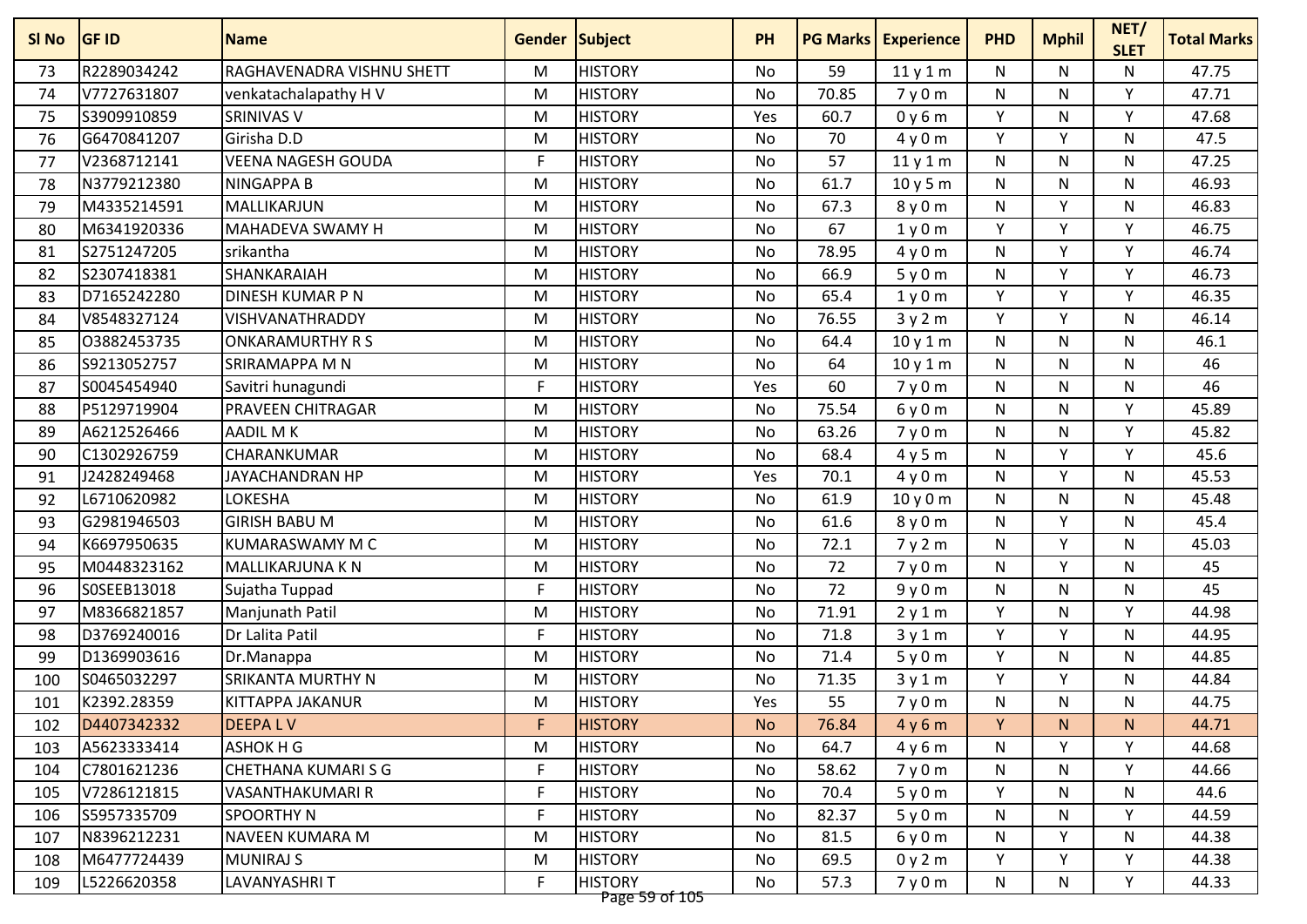| SI No | <b>GF ID</b> | <b>Name</b>                    | <b>Gender Subject</b> |                | <b>PH</b> | <b>PG Marks</b> | <b>Experience</b> | <b>PHD</b> | <b>Mphil</b> | NET/<br><b>SLET</b> | <b>Total Marks</b> |
|-------|--------------|--------------------------------|-----------------------|----------------|-----------|-----------------|-------------------|------------|--------------|---------------------|--------------------|
| 110   | K9256953905  | <b>KADAPPA BHIMAPPA NAVI</b>   | M                     | <b>HISTORY</b> | <b>No</b> | 56.6            | 9y10m             | N          | N            | N                   | 44.15              |
| 111   | A0992359534  | AYYANAGOUDA NADAGOUD           | M                     | <b>HISTORY</b> | No        | 67.55           | 9y3m              | N          | N            | N                   | 43.89              |
| 112   | D4801908494  | Dr SHRINIVAS AJUR              | M                     | <b>HISTORY</b> | No        | 67.1            | 5y1m              | Y          | N            | Ν                   | 43.78              |
| 113   | V3436827487  | <b>VINOD SANGOLLI</b>          | M                     | <b>HISTORY</b> | <b>No</b> | 55.12           | 10y0m             | N          | N            | N                   | 43.78              |
| 114   | M0735115615  | <b>MAYAPPA PRABHU KANTIKAR</b> | M                     | <b>HISTORY</b> | No        | 55              | 8y1m              | N          | Y            | N                   | 43.75              |
| 115   | N1767729253  | <b>NANDINI G M</b>             | F                     | <b>HISTORY</b> | No        | 76.97           | 8y1m              | N          | N            | N                   | 43.24              |
| 116   | C9494350485  | <b>CHETHAN M.J</b>             | M                     | <b>HISTORY</b> | No        | 76.84           | 8 y 0 m           | N          | N            | N                   | 43.21              |
| 117   | V3734251806  | <b>VISHWANATH P NANDIKOL</b>   | M                     | <b>HISTORY</b> | <b>No</b> | 58.7            | 9y6m              | N          | N            | N                   | 43.18              |
| 118   | H9522253174  | HANUMATHARAJU M V              | M                     | <b>HISTORY</b> | No        | 64.6            | 9y0m              | N          | N            | N                   | 43.15              |
| 119   | S0791439344  | Shashikala Injani              | F                     | <b>HISTORY</b> | <b>No</b> | 62.9            | 3y0m              | Y          | Y            | N                   | 42.73              |
| 120   | K6888737287  | <b>KUMARI DIVYA</b>            | F                     | <b>HISTORY</b> | No        | 74.9            | 4y2m              | Y          | N            | N                   | 42.73              |
| 121   | S9557222214  | SHASHIKALA                     | F                     | <b>HISTORY</b> | No        | 73.77           | 8y0m              | N          | N            | N                   | 42.44              |
| 122   | K1069129187  | <b>KAVITHA C N</b>             | F                     | <b>HISTORY</b> | No        | 55.65           | 9y7m              | N          | N            | N                   | 42.41              |
| 123   | S3774827588  | <b>SAVITA</b>                  | F                     | <b>HISTORY</b> | No        | 73.6            | 2y0m              | Y          | v            | N                   | 42.4               |
| 124   | S7654005363  | <b>SUNIL KUMAR B S</b>         | M                     | <b>HISTORY</b> | <b>No</b> | 67.55           | 2y4m              | Y          | Y            | N                   | 42.39              |
| 125   | S2342557246  | SHIVANAND TIPPANNAVAR          | M                     | <b>HISTORY</b> | No        | 61.3            | 9y3m              | N          | N            | N                   | 42.33              |
| 126   | S9124008407  | SANDEEPKUMAR B M               | M                     | <b>HISTORY</b> | No        | 60.37           | 9y1m              | N          | N            | N                   | 42.09              |
| 127   | S9242337750  | <b>SACHIN KUMAR G R</b>        | M                     | <b>HISTORY</b> | <b>No</b> | 60.32           | 9y2m              | N          | N            | N                   | 42.08              |
| 128   | M7322515440  | MUSTAKAHAMMAD                  | M                     | <b>HISTORY</b> | No        | 60              | 5y0m              | Y          | N            | N                   | 42                 |
| 129   | R2853151428  | <b>RAVIR</b>                   | M                     | <b>HISTORY</b> | No        | 60              | 2y0m              | Y          | N            | Υ                   | 42                 |
| 130   | A9212849699  | <b>ASWATHY V</b>               | F                     | <b>HISTORY</b> | No        | 71.66           | 3y0m              | N          | Y            | Y                   | 41.92              |
| 131   | S5877925925  | <b>SUSHMA S. SHETTY</b>        | F                     | <b>HISTORY</b> | <b>No</b> | 59              | 5y11m             | N          | N            | Y                   | 41.75              |
| 132   | A3254714616  | AMAREGOUDA                     | M                     | <b>HISTORY</b> | No        | 64.8            | 8y4m              | N          | N            | N                   | 41.7               |
| 133   | M6568328037  | <b>MURALEEDHARA TS</b>         | M                     | <b>HISTORY</b> | No        | 76.5            | 4y4m              | N          | N            | Y                   | 41.63              |
| 134   | D5039031385  | <b>DR.SANTOSH</b>              | M                     | <b>HISTORY</b> | No        | 70              | 2y0m              | Y          | V            | N                   | 41.5               |
| 135   | M5120423482  | <b>MAHALINGE GOWDA G</b>       | M                     | <b>HISTORY</b> | Yes       | 60              | 2y7m              | N          | N            | ٧                   | 41.5               |
| 136   | Y2408344047  | YASHODA NAIK                   | F                     | <b>HISTORY</b> | <b>No</b> | 69.87           | 8y2m              | N          | N            | N                   | 41.47              |
| 137   | V1743435192  | <b>VENKATESHA BABU R N</b>     | M                     | <b>HISTORY</b> | No        | 63.6            | 6y6m              | N          | Y            | N                   | 41.4               |
| 138   | V6890614544  | VENKATACHALAPATHI L C          | M                     | <b>HISTORY</b> | No        | 81.5            | 0y2m              | Y          | N            | Υ                   | 41.38              |
| 139   | R7710539943  | <b>RAJESH PRASAD</b>           | M                     | <b>HISTORY</b> | No        | 81.5            | 4y3m              | N          | N            | Y                   | 41.38              |
| 140   | A2304116162  | APPU JADHAV                    | M                     | <b>HISTORY</b> | No        | 69              | 5y0m              | N          | N            | Υ                   | 41.25              |
| 141   | P4698025870  | PARAMESHAPPA MULAGUNDA         | M                     | <b>HISTORY</b> | No        | 56.8            | 6y1m              | N          | N            | Y                   | 41.2               |
| 142   | M8746150697  | <b>MAHANTESH ALUR</b>          | M                     | <b>HISTORY</b> | No        | 68.6            | 4y0m              | Y          | N            | N                   | 41.15              |
| 143   | S0379436647  | SUDHARSHAN                     | F                     | <b>HISTORY</b> | No        | 68.25           | 6y3m              | N          | Y            | N                   | 41.06              |
| 144   | C4468810504  | CHANDRASHEKHAR NAYAK           | M                     | <b>HISTORY</b> | No        | 73.87           | 7y4m              | N          | N            | N                   | 40.97              |
| 145   | K7410432939  | <b>KRISHTAPPA BENTUR</b>       | M                     | <b>HISTORY</b> | No        | 67.45           | 5y0m              | N          | N            | Y                   | 40.86              |
| 146   | V4168504277  | <b>VEENA POOJARTHI</b>         | F                     | <b>HISTORY</b> | No        | 61.4            | 8y6m              | N          | N            | N                   | 40.85              |
|       |              |                                |                       | Page 60 of 105 |           |                 |                   |            |              |                     |                    |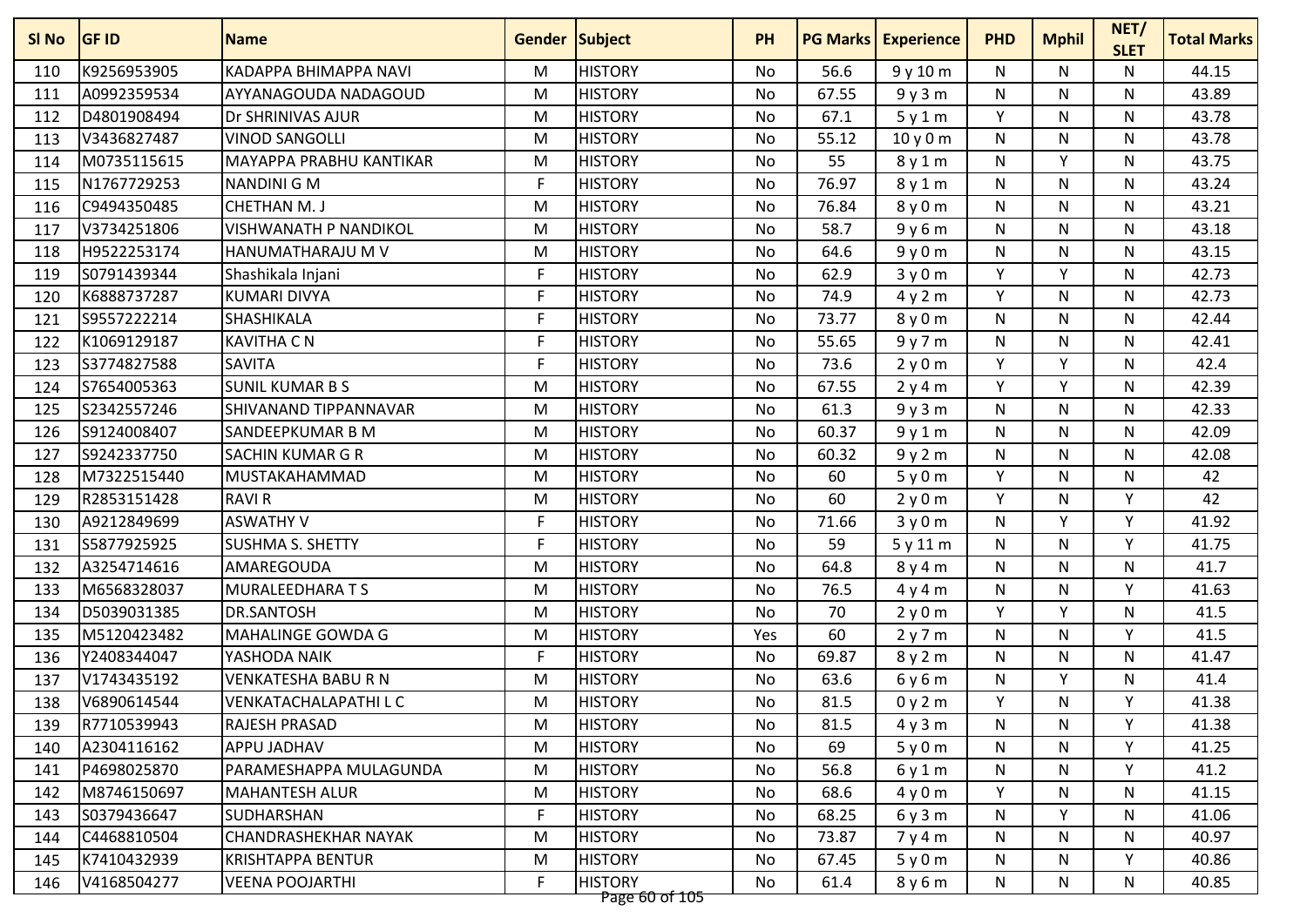| <b>SI No</b> | <b>GF ID</b> | <b>Name</b>                   | <b>Gender Subject</b> |                | <b>PH</b> | <b>PG Marks</b> | <b>Experience</b> | <b>PHD</b> | <b>Mphil</b> | NET/<br><b>SLET</b> | <b>Total Marks</b> |
|--------------|--------------|-------------------------------|-----------------------|----------------|-----------|-----------------|-------------------|------------|--------------|---------------------|--------------------|
| 147          | J9947534091  | <b>JAYACHANDRA M G</b>        | M                     | <b>HISTORY</b> | <b>No</b> | 67.4            | 5y1m              | N          | N            | v                   | 40.85              |
| 148          | A4363728637  | <b>AMRUTABAI</b>              | F                     | <b>HISTORY</b> | <b>No</b> | 73.35           | 7y6m              | N          | N            | N                   | 40.84              |
| 149          | M8439125744  | <b>MANJUNATHA E</b>           | M                     | <b>HISTORY</b> | <b>No</b> | 61.12           | 5y6m              | N          | N            | Y                   | 40.78              |
| 150          | S2755906805  | <b>SHILPAKN</b>               | F                     | <b>HISTORY</b> | <b>No</b> | 66.95           | 1y1m              | Y          | N            | Y                   | 40.74              |
| 151          | M8677239610  | Madhushree J Shriyan          | F                     | <b>HISTORY</b> | No        | 66.96           | 4y9m              | N          | N            | Y                   | 40.74              |
| 152          | B9145534331  | <b>BHEEMARAY DHAVALESHWAR</b> | M                     | <b>HISTORY</b> | Yes       | 62.5            | 2y2m              | N          | N            | Υ                   | 40.63              |
| 153          | S1314902974  | <b>SHAILAJA S</b>             | F                     | <b>HISTORY</b> | No        | 78.42           | 2y0m              | N          | $\checkmark$ | $\vee$              | 40.61              |
| 154          | D4187028171  | Dr. Bharati                   | F                     | <b>HISTORY</b> | <b>No</b> | 72.15           | 3y4m              | Y          | N            | N                   | 40.54              |
| 155          | B3126341039  | <b>BHARAMAPPA BHAVI</b>       | M                     | <b>HISTORY</b> | <b>No</b> | 72              | 0y6m              | Y          | N            | Υ                   | 40.5               |
| 156          | R3525645394  | <b>RAJENDRA</b>               | M                     | <b>HISTORY</b> | <b>No</b> | 60              | 3y6m              | N          | Y            | Y                   | 40.5               |
| 157          | R1764730969  | <b>REHANA A</b>               | F                     | <b>HISTORY</b> | <b>No</b> | 65.55           | 8y0m              | N          | N            | N                   | 40.39              |
| 158          | M0535813252  | <b>MANIKANTA</b>              | M                     | <b>HISTORY</b> | No        | 77.5            | 5y3m              | N          | $\vee$       | N                   | 40.38              |
| 159          | A0197713330  | Arunakumara H R               | M                     | <b>HISTORY</b> | <b>No</b> | 77.37           | 0y8m              | Y          | v            | N                   | 40.34              |
| 160          | 19277753868  | <b>ISMAIL MUJAWAR</b>         | M                     | <b>HISTORY</b> | <b>No</b> | 71.08           | 4y5m              | N          | N            | Y                   | 40.27              |
| 161          | G8248728367  | <b>GADDEPPA</b>               | M                     | <b>HISTORY</b> | Yes       | 72.94           | 4y1m              | N          | N            | N                   | 40.24              |
| 162          | P8274450760  | PRABHAKARA Y                  | M                     | <b>HISTORY</b> | No        | 76.62           | 7y1m              | N          | N            | N                   | 40.16              |
| 163          | F1360331588  | FAKKIRAPPA KARIDURAGANAVA     | M                     | <b>HISTORY</b> | No        | 64.62           | 8y2m              | N          | N            | N                   | 40.16              |
| 164          | G1272956132  | <b>GOPAL C</b>                | M                     | <b>HISTORY</b> | <b>No</b> | 64.4            | 2y0m              | Y          | $\mathsf{v}$ | N                   | 40.1               |
| 165          | S3042230343  | <b>SHASHIKALA T</b>           | F                     | <b>HISTORY</b> | <b>No</b> | 64.3            | 6y0m              | N          | v            | $\mathsf{N}$        | 40.08              |
| 166          | B5358146866  | <b>BALAKRISHNAPPA G N</b>     | M                     | <b>HISTORY</b> | <b>No</b> | 64.2            | 6y0m              | N          | Y            | Ν                   | 40.05              |
| 167          | U1112220198  | <b>USMAN BASHA</b>            | M                     | <b>HISTORY</b> | <b>No</b> | 64.2            | 6y3m              | N          | Y            | N                   | 40.05              |
| 168          | B3781958114  | <b>BEBI PRATHIBHA K H M</b>   | F                     | <b>HISTORY</b> | <b>No</b> | 64              | 8y3m              | N          | N            | N                   | 40                 |
| 169          | S5552904136  | <b>SURESHAN</b>               | M                     | <b>HISTORY</b> | <b>No</b> | 57.6            | 8y6m              | N          | N            | N                   | 39.9               |
| 170          | P4073834146  | PRABHUSWAMI GADDAGIMATH       | M                     | <b>HISTORY</b> | <b>No</b> | 63.37           | 5y0m              | N          | N            | v                   | 39.84              |
| 171          | U8243903116  | UMMEQURSHID DODDAMANI         | F                     | <b>HISTORY</b> | <b>No</b> | 75.33           | 4y0m              | N          | N            | Υ                   | 39.83              |
| 172          | P1260729722  | PRAVEEN MALLAPPA BAKOLI       | M                     | <b>HISTORY</b> | No        | 75.2            | 7y0m              | N          | N            | N                   | 39.8               |
| 173          | P1260729722  | PRAVEEN MALLAPPA BAKOLI       | M                     | <b>HISTORY</b> | <b>No</b> | 75.2            | 7y0m              | N.         | N.           | N.                  | 39.8               |
| 174          | N2974528563  | <b>NARAYAN MUDDEBIHAL</b>     | M                     | <b>HISTORY</b> | <b>No</b> | 62.81           | 6y2m              | N          | V            | N                   | 39.7               |
| 175          | A7916632037  | ANKALI RUKSHANABEGUM          | F                     | <b>HISTORY</b> | <b>No</b> | 74.66           | 7y1m              | N          | N            | N                   | 39.67              |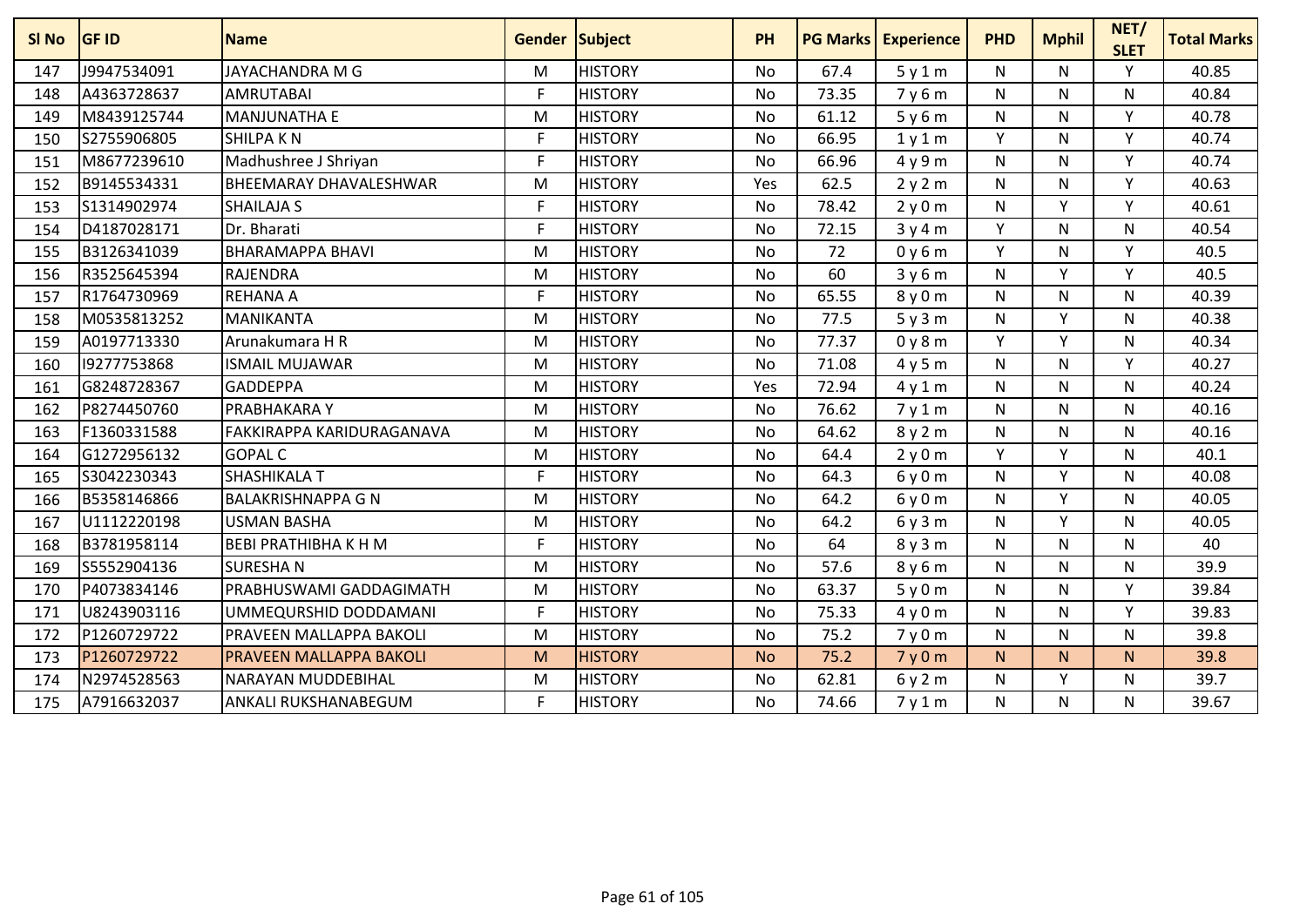| SI <sub>No</sub> | <b>GF ID</b> | <b>Name</b>               | Gender Subject |                     | <b>PH</b> |       | <b>PG Marks Experience</b> | <b>PHD</b> | <b>Mphil</b> | NET/<br><b>SLET</b> | <b>Total Marks</b> |
|------------------|--------------|---------------------------|----------------|---------------------|-----------|-------|----------------------------|------------|--------------|---------------------|--------------------|
|                  |              |                           |                | <b>HOME SCIENCE</b> |           |       |                            |            |              |                     |                    |
| $\mathbf{1}$     | D9475019243  | <b>IDr Vaishali Menon</b> | F              | <b>HOME SCIENCE</b> | No        | 85    | 21y0m                      | Υ          | N            | N                   | 81.25              |
| $\overline{2}$   | M3/07903137  | Manushi Tewari            | F              | <b>HOME SCIENCE</b> | <b>No</b> | 71    | 21y6m                      | N          | N            | Y                   | 74.75              |
| 3                | V6985219762  | Vijetha B V               | F              | <b>HOME SCIENCE</b> | No        | 75    | 4y0m                       | Υ          | Y            | Y                   | 57.75              |
| 4                | S1554209029  | <b>SHUBHA NANDEESHA</b>   | F              | <b>HOME SCIENCE</b> | <b>No</b> | 73.1  | 10y2m                      | N          | N            | v                   | 57.28              |
| 5                | D0132754992  | Dr. Shameembanu Byadgi    | F              | <b>HOME SCIENCE</b> | <b>No</b> | 91.9  | 6y7m                       | Y          | N            | N                   | 54.48              |
| 6                | D3219416706  | DR.SAIRABANU DARAGAD      | F              | <b>HOME SCIENCE</b> | <b>No</b> | 78.3  | 3y5m                       | Y          | N            | v                   | 51.08              |
| 7                | D3010017773  | Dr Amitha Venugopal       | F              | <b>HOME SCIENCE</b> | No        | 85.15 | 4y8m                       | Υ          | N            | N                   | 48.29              |
| 8                | 10602305976  | I. Pavitra Shyam          | F              | <b>HOME SCIENCE</b> | <b>No</b> | 60    | 4y0m                       | Υ          | N            | v                   | 48                 |
| 9                | B8512711503  | <b>Bhavana S</b>          | F              | <b>HOME SCIENCE</b> | <b>No</b> | 74.2  | 2y0m                       | Y          | N            | Y                   | 45.55              |
| 10               | D3642643005  | Dr. Geetha Suresh         | F              | <b>HOME SCIENCE</b> | <b>No</b> | 69    | 3y0m                       | Y          | $\vee$       | N                   | 44.25              |
| 11               | C5832707267  | Chandrakala. B            | F              | <b>HOME SCIENCE</b> | No        | 84.8  | 3y6m                       | N          | N            | Υ                   | 40.7               |
| 12               | M8512211680  | More Srividya             | F              | <b>HOME SCIENCE</b> | <b>No</b> | 89    | 2y8m                       | N          | N            | v                   | 40.25              |
| 13               | D8033947883  | Dr Navya S                | F              | <b>HOME SCIENCE</b> | <b>No</b> | 67.9  | 0y6m                       | Υ          | N            | Y                   | 39.48              |
| 14               | N2413922208  | Namitha MY                | F              | <b>HOME SCIENCE</b> | <b>No</b> | 88.7  | 2y5m                       | N          | N            | v                   | 38.68              |
| 15               | G4219410322  | <b>GAYATHRIVG</b>         | F              | <b>HOME SCIENCE</b> | No        | 76    | 3y2m                       | N          | N            | Υ                   | 37                 |
| 16               | S4931930590  | SYEDA MISBAH FATHIMA      | F              | <b>HOME SCIENCE</b> | <b>No</b> | 62    | 4y0m                       | N          | N            | v                   | 36.5               |
| 17               | P0361539483  | PRIYANKA A G              | F              | <b>HOME SCIENCE</b> | No        | 76.5  | 5y0m                       | N          | N            | N                   | 34.13              |
| 18               | U3264240528  | Udaykumar                 | M              | <b>HOME SCIENCE</b> | <b>No</b> | 76    | 5y0m                       | N          | N            | N                   | 34                 |
| 19               | S2688158630  | Swathi NG                 | F              | <b>HOME SCIENCE</b> | <b>No</b> | 80.8  | 4y6m                       | N          | N            | N                   | 33.7               |
| 20               | S4095318651  | SYEDA MISBAH FATHIMA      | F              | <b>HOME SCIENCE</b> | No        | 62    | 3y2m                       | N          | N            | ۷                   | 33.5               |
| 21               | L1850150092  | Lalita Tikare             | F              | <b>HOME SCIENCE</b> | <b>No</b> | 83.33 | 1y0m                       | N          | N            | <b>V</b>            | 32.83              |
| 22               | P8340304334  | Pooja                     | F              | <b>HOME SCIENCE</b> | <b>No</b> | 83    | 4y2m                       | N          | N            | N                   | 32.75              |
| 23               | S4814104422  | SOUMYASHREE S             | F              | <b>HOME SCIENCE</b> | <b>No</b> | 85.46 | 0y2m                       | N          | N            | Y                   | 30.37              |
| 24               | A0174226222  | <b>ANJANA SHRI.K.S.</b>   | F              | <b>HOME SCIENCE</b> | No        | 85    | 3y2m                       | N          | N            | N                   | 30.25              |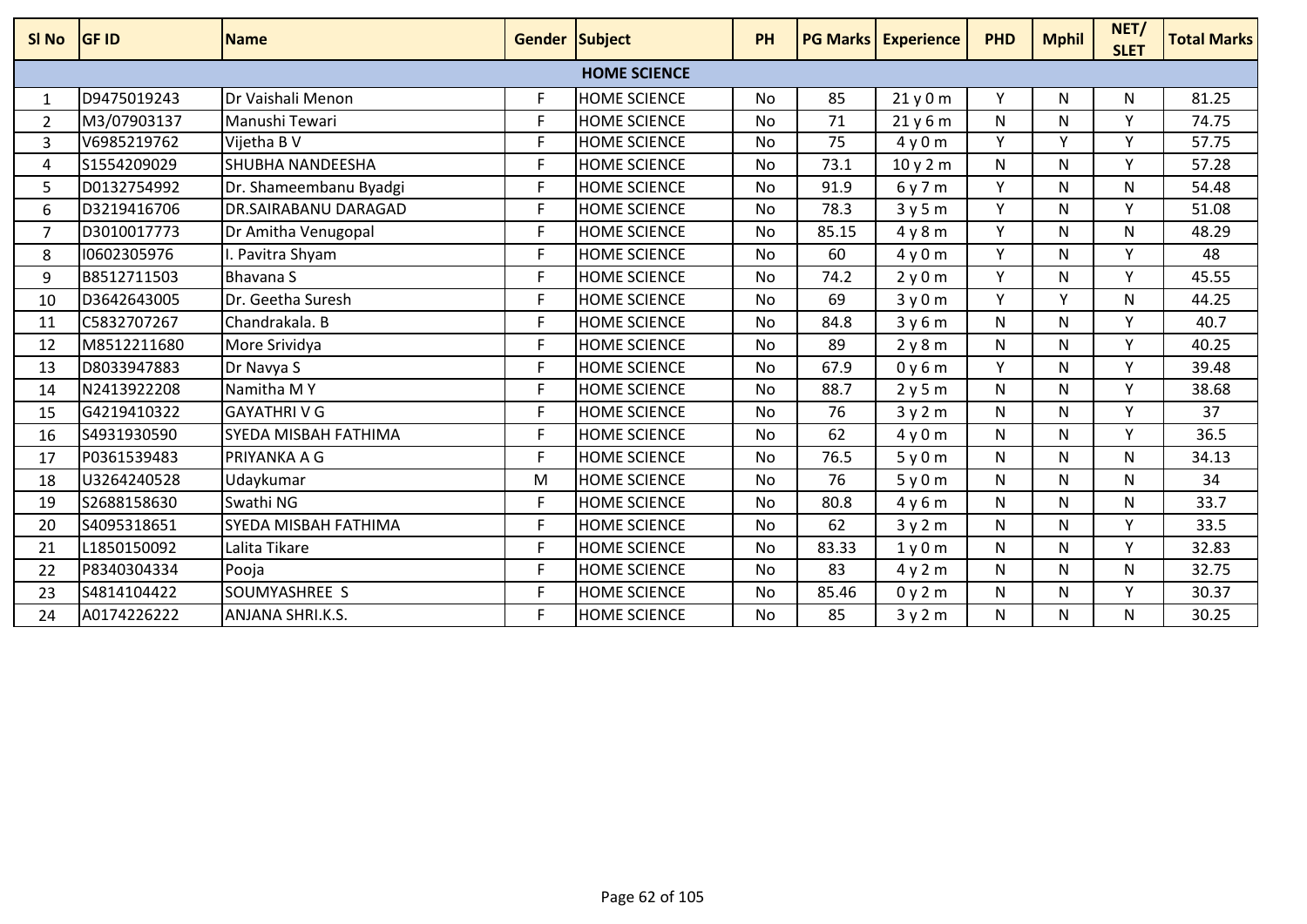| SI No | <b>IGF ID</b>               | <b>Name</b>             | <b>Gender Subject</b> |                      | PH |       | <b>PG Marks Experience</b> | <b>PHD</b> | <b>Mphil</b> | NET/<br><b>SLET</b> | <b>Total Marks</b> |
|-------|-----------------------------|-------------------------|-----------------------|----------------------|----|-------|----------------------------|------------|--------------|---------------------|--------------------|
|       | <b>Industrial Chemistry</b> |                         |                       |                      |    |       |                            |            |              |                     |                    |
|       | V5777753848                 | VINAY SUVARNA M N       | M                     | Industrial Chemistry | No | 66.61 | 11y0m                      | N          |              |                     | 58.65              |
|       | R4342300990                 | <b>RAJESH ACHARYA</b>   | M                     | Industrial Chemistry | No | 65.4  | 8 y 0 m                    | N          |              | N                   | 46.35              |
|       | N7767101649                 | NANDITA NAGESH NAYAK    |                       | Industrial Chemistry | No | 68.37 | 6y0m                       | N          |              | N                   | 35.09              |
|       | D7708047439                 | Deepa S                 |                       | Industrial Chemistry | No | 74.13 | 1v0m                       |            |              | N                   | 33.53              |
|       | S4657205782                 | <b>SWETHA THIPPAIAH</b> |                       | Industrial Chemistry | No | 68.59 | 4v1m                       | N          |              | N                   | 29.15              |
|       | R9Naik01482                 | Roopa Vinod Naik        | M                     | Industrial Chemistry | No | 67.83 | 3v1m                       | N          |              |                     | 25.96              |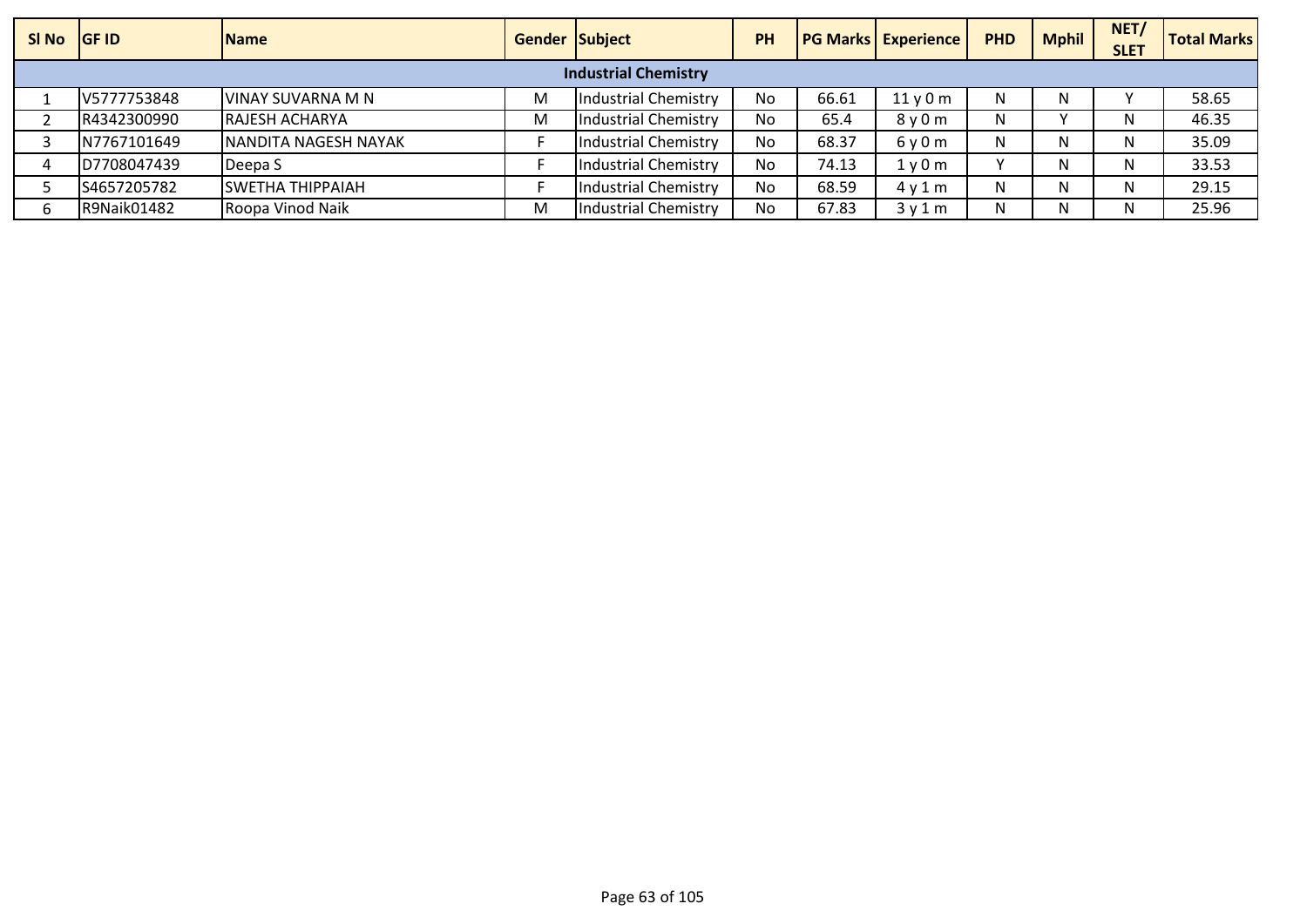| SI <sub>No</sub>  | <b>GF ID</b> | <b>Name</b>               | <b>Gender Subject</b> |                   | <b>PH</b> |       | <b>PG Marks Experience</b> | <b>PHD</b>   | <b>Mphil</b> | NET/<br><b>SLET</b> | <b>Total Marks</b> |
|-------------------|--------------|---------------------------|-----------------------|-------------------|-----------|-------|----------------------------|--------------|--------------|---------------------|--------------------|
| <b>JOURNALISM</b> |              |                           |                       |                   |           |       |                            |              |              |                     |                    |
| 1                 | D3724251127  | DEVARAJU C                | M                     | JOURNALISM        | No        | 59.08 | 14 y 0 m                   | N            | Υ            | N                   | 62.77              |
| $\overline{2}$    | J7651343965  | Jyothi C                  | F                     | <b>JOURNALISM</b> | <b>No</b> | 64.43 | 11y3m                      | N            | N            | $\mathsf{v}$        | 58.11              |
| 3                 | R6920254134  | Roopa.K                   | F                     | <b>JOURNALISM</b> | <b>No</b> | 68.2  | 10y0m                      | $\mathsf{N}$ | N.           | Y                   | 56.05              |
| 4                 | S0869930102  | Shivashankara CN          | M                     | <b>JOURNALISM</b> | No        | 60.2  | 12y0m                      | $\mathsf{N}$ | N            | N                   | 51.05              |
| 5                 | R3657753006  | renuka talwar             | F                     | <b>JOURNALISM</b> | Yes       | 70.94 | 6 y 9 m                    | N            | N            | N                   | 48.74              |
| 6                 | D1992213961  | Dileep Kumar M            | M                     | <b>JOURNALISM</b> | <b>No</b> | 81.17 | 2y0m                       | Y            | N            | Y                   | 47.29              |
| $\overline{7}$    | M1131454659  | Majappa Dyamappa Goni     | M                     | <b>JOURNALISM</b> | No        | 55    | 8 y 0 m                    | $\mathsf{N}$ | N            | Y                   | 46.75              |
| 8                 | B6892909270  | <b>BASAVARAJ KARUGAL</b>  | M                     | <b>JOURNALISM</b> | Yes       | 66.8  | 3y4m                       | N            | N            | Υ                   | 46.2               |
| 9                 | N3214405673  | <b>NAVEENAN</b>           | M                     | <b>JOURNALISM</b> | <b>No</b> | 60.65 | 3y0m                       | Y            | N            | Y                   | 45.16              |
| 10                | D2397937150  | Dr NARENDRA N A           | M                     | <b>JOURNALISM</b> | No        | 69.1  | 5y0m                       | Y            | N            | N                   | 44.28              |
| 11                | A8644148405  | Arun Hosmath              | M                     | <b>JOURNALISM</b> | <b>No</b> | 65.3  | 2y0m                       | Y            | N            | Y                   | 43.33              |
| 12                | S3353904050  | Shrinidhi Adiga           | F                     | <b>JOURNALISM</b> | <b>No</b> | 62.8  | 2y0m                       | Y            | N            | Y                   | 42.7               |
| 13                | P0589119337  | PRUTHVI RAJA T            | M                     | <b>JOURNALISM</b> | No        | 60    | 1y0m                       | Y            | N            | $\mathsf{v}$        | 39                 |
| 14                | D6717615201  | Dr.Krishna                | M                     | JOURNALISM        | <b>No</b> | 63.25 | 3y5m                       | Y            | N.           | N.                  | 38.31              |
| 15                | N0195822884  | <b>NITHISH P</b>          | M                     | <b>JOURNALISM</b> | <b>No</b> | 67.6  | 4y0m                       | $\mathsf{N}$ | N            | Y                   | 37.9               |
| 16                | K3605757226  | Kavitha N                 | F                     | <b>JOURNALISM</b> | No        | 65.85 | 3y0m                       | Y            | N            | N                   | 37.46              |
| 17                | R9636439895  | RAVINDRA SHIVAPPA TELAGAD | M                     | <b>JOURNALISM</b> | <b>No</b> | 58    | 6 y 10 m                   | $\mathsf{N}$ | N            | N                   | 35.5               |
| 18                | M2257431874  | <b>MALLAPPA PAREGAUN</b>  | M                     | <b>JOURNALISM</b> | <b>No</b> | 64.5  | 6y0m                       | $\mathsf{N}$ | N            | N                   | 34.13              |
| 19                | B0206802545  | <b>BHAVYA H C</b>         | F                     | <b>JOURNALISM</b> | No        | 62.8  | 3y0m                       | N            | N            | Y                   | 33.7               |
| 20                | R5051459380  | Rajendra Singh Babu N     | M                     | <b>JOURNALISM</b> | <b>No</b> | 61.5  | 6y3m                       | $\mathsf{N}$ | N            | N                   | 33.38              |
| 21                | R3657756286  | Renuka talwar             | F                     | <b>JOURNALISM</b> | <b>No</b> | 70.94 | 3 y 11 m                   | $\mathsf{N}$ | N            | N                   | 29.74              |
| 22                | R3657752912  | renuka talwar             | F                     | <b>JOURNALISM</b> | No        | 70.94 | 3y9m                       | $\mathsf{N}$ | N.           | $\mathsf{N}$        | 29.74              |
| 23                | V9994111657  | Varna. M                  | F                     | <b>JOURNALISM</b> | No        | 69.2  | 0y2m                       | Y            | N            | N                   | 29.3               |
| 24                | A0982310021  | <b>ANIL KUMAR</b>         | M                     | <b>JOURNALISM</b> | No        | 75.11 | 3y7m                       | N            | N            | N                   | 29.28              |
| 25                | H9261016805  | <b>HUCCHANGI C</b>        | M                     | <b>JOURNALISM</b> | <b>No</b> | 62.94 | 4y6m                       | $\mathsf{N}$ | N            | N                   | 29.24              |
| 26                | K0089125356  | Kavya C P                 | F                     | <b>JOURNALISM</b> | <b>No</b> | 80.26 | 3y0m                       | $\mathsf{N}$ | N            | N                   | 29.07              |
| 27                | S8131243637  | SAIDASAB NADAF            | M                     | <b>JOURNALISM</b> | No        | 66.7  | 1y1m                       | N            | N            | Y                   | 28.68              |
| 28                | S8312.26979  | SAIDASAB NADAF            | M                     | <b>JOURNALISM</b> | <b>No</b> | 66.7  | 1y1m                       | $\mathsf{N}$ | N            | Y                   | 28.68              |
| 29                | K0528025163  | <b>KESHAVA MURTHY</b>     | M                     | <b>JOURNALISM</b> | No        | 58.6  | 1y6m                       | N            | N            | Y                   | 28.15              |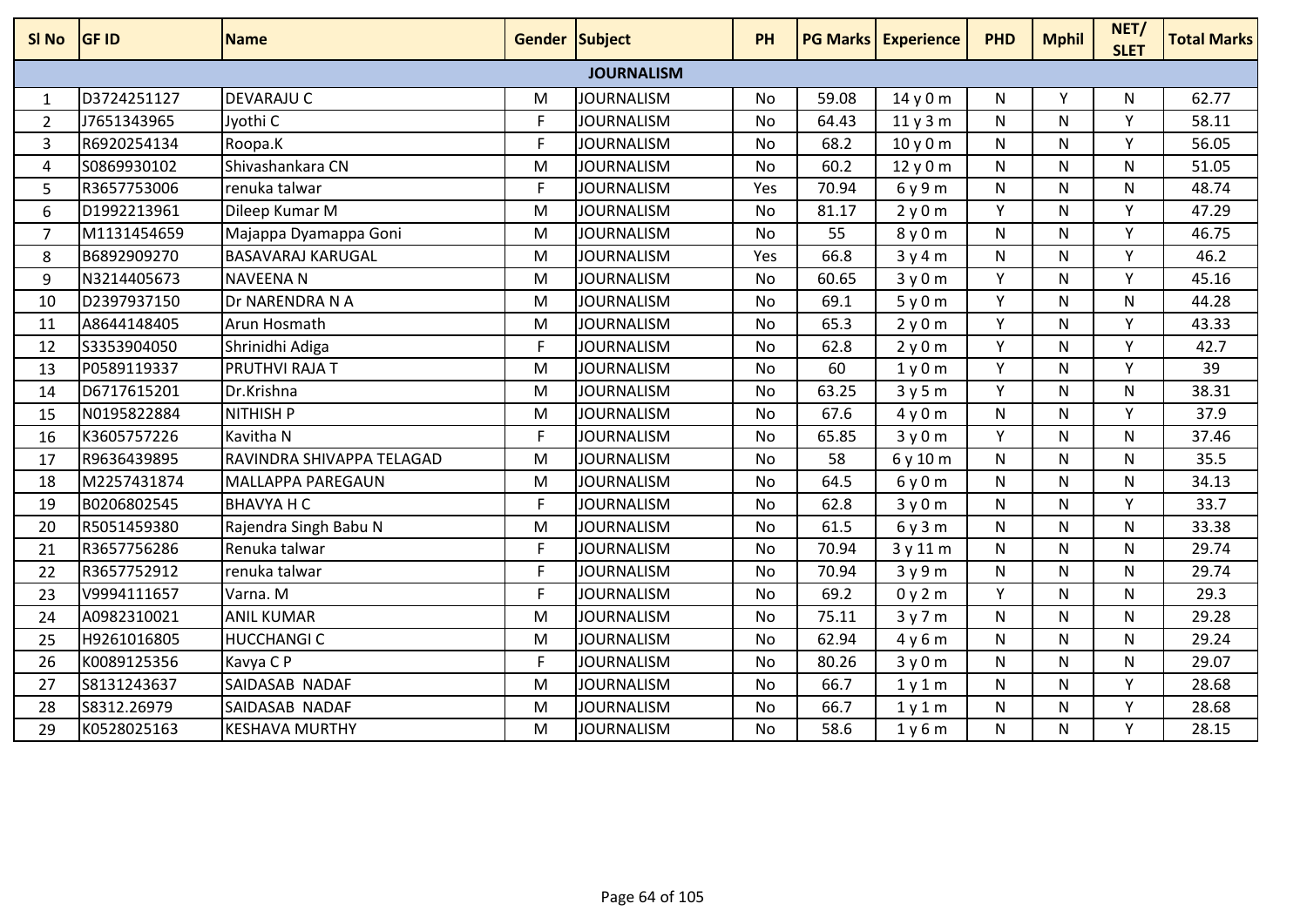| SI No          | <b>GF ID</b> | <b>Name</b>                 | Gender Subject |                | <b>PH</b> |       | <b>PG Marks   Experience</b> | <b>PHD</b> | <b>Mphil</b> | NET/<br><b>SLET</b> | <b>Total Marks</b> |
|----------------|--------------|-----------------------------|----------------|----------------|-----------|-------|------------------------------|------------|--------------|---------------------|--------------------|
|                |              |                             |                | <b>KANNADA</b> |           |       |                              |            |              |                     |                    |
| 1              | D2226438890  | DR.KRISHNOJIRAO T M         | M              | <b>KANNADA</b> | No        | 71.65 | 16 y 0 m                     | Y          | Υ            | Υ                   | 92.91              |
| $\overline{2}$ | D4892831298  | Dr GULABI POOJARTHY         | F              | <b>KANNADA</b> | No        | 65.28 | 16y0m                        | Y          | N            | Y                   | 85.32              |
| 3              | P9883425046  | PARIMALA DESHPANDE          | F.             | <b>KANNADA</b> | No        | 63.5  | 16y6m                        | Y          | Y            | N                   | 81.88              |
| 4              | C4667301499  | Chandrashekhar              | M              | <b>KANNADA</b> | No        | 74.7  | 13y2m                        | Y          | N            | Y                   | 78.68              |
| 5              | Y4871936274  | YALLAPPA GUNDAKARJAGI       | M              | <b>KANNADA</b> | No        | 60    | 15y1m                        | Y          | Y            | N                   | 78                 |
| 6              | M2917444098  | <b>MAHESHBABU P</b>         | M              | <b>KANNADA</b> | <b>No</b> | 70.65 | 12 y 6 m                     | Y          | N            | Y                   | 76.16              |
| $\overline{7}$ | A4652650515  | <b>ASHOK KUMAR</b>          | M              | <b>KANNADA</b> | No        | 75.1  | 14y6m                        | Y          | N            | N                   | 74.28              |
| 8              | M0921423319  | MEGHESHA.N                  | M              | <b>KANNADA</b> | <b>No</b> | 68.65 | 15y6m                        | N.         | N.           | Y.                  | 72.66              |
| 9              | M2205608124  | <b>MANJULA</b>              | F              | <b>KANNADA</b> | No        | 73.3  | 9y1m                         | Y          | Y            | Y                   | 72.33              |
| 10             | D4980351909  | <b>DR.K SOWBHAGYA</b>       | F              | <b>KANNADA</b> | No        | 55.4  | 12y0m                        | Y          | N            | Y                   | 70.85              |
| 11             | V8487409987  | Vishalakshamamma.G          | F              | <b>KANNADA</b> | No        | 55    | 13y8m                        | N          | Y            | Y                   | 70.75              |
| 12             | D8385636920  | Dr NANDEESHA G M            | M              | <b>KANNADA</b> | No        | 77.9  | 8y0m                         | Y          | v            | ۷                   | 70.48              |
| 13             | D5321316042  | DR RAVI PRAKASH             | M              | <b>KANNADA</b> | <b>No</b> | 63.7  | 14y0m                        | Y          | N            | N                   | 69.93              |
| 14             | H0378817621  | Handrala Gavisiddappa       | M              | <b>KANNADA</b> | <b>No</b> | 75    | 10y0m                        | Y          | N            | Y                   | 69.75              |
| 15             | P0243542082  | PARVATHE GOWDA TK           | M              | <b>KANNADA</b> | No        | 73.79 | 14y3m                        | N          | N            | Y                   | 69.45              |
| 16             | R5166936997  | RENUKAPRASAD P R            | M              | <b>KANNADA</b> | <b>No</b> | 60.9  | 9y0m                         | Y          | Y            | Y                   | 69.23              |
| 17             | U9903207501  | Uma J                       | F.             | <b>KANNADA</b> | No        | 70.6  | 12y2m                        | N          | Y            | Υ                   | 68.65              |
| 18             | N1591330733  | <b>NIRMALA</b>              | F              | <b>KANNADA</b> | No        | 73.8  | 12y6m                        | Y          | N            | N                   | 67.95              |
| 19             | S3788055402  | SHELVI M                    | F              | <b>KANNADA</b> | No        | 55.1  | 17y0m                        | N          | Y            | N                   | 67.78              |
| 20             | S9495255190  | Sites Hosamani.             | M              | <b>KANNADA</b> | <b>No</b> | 55    | 18y1m                        | N          | Y            | N                   | 67.75              |
| 21             | S4339614481  | <b>SHIVARUDRA S</b>         | M              | <b>KANNADA</b> | No        | 60.3  | 14y1m                        | N          | N            | Υ                   | 66.08              |
| 22             | D9330534043  | Dr.CHANDRAPPA R LAMANI      | M              | <b>KANNADA</b> | No        | 60    | 10y0m                        | Y          | N            | Y                   | 66                 |
| 23             | D4889244996  | Devika.N.S                  | F.             | <b>KANNADA</b> | No        | 66    | 9y6m                         | Y          | N            | Y                   | 66                 |
| 24             | V7067243400  | VENKATESHA K R              | M              | <b>KANNADA</b> | No        | 71.15 | 13y2m                        | N          | N            | Υ                   | 65.79              |
| 25             | N3360002160  | Nagaraju B S                | M              | <b>KANNADA</b> | No        | 64.3  | 13y4m                        | N          | N            | Y                   | 65.58              |
| 26             | S8150805311  | <b>SURESHARS</b>            | M              | <b>KANNADA</b> | No        | 75.48 | 12y5m                        | N          | N            | Υ                   | 65.37              |
| 27             | A3055337609  | <b>ASHA</b>                 | F              | <b>KANNADA</b> | No        | 68.95 | 13y0m                        | N          | N            | Υ                   | 65.24              |
| 28             | M2840557109  | Manasa Sree Reddy           | F              | <b>KANNADA</b> | No        | 68.7  | 13y0m                        | N          | N            | Υ                   | 65.18              |
| 29             | G5021906871  | <b>GURUMURTHY S</b>         | M              | <b>KANNADA</b> | No        | 67.95 | 11y2m                        | N          | Y            | Y                   | 64.99              |
| 30             | D6820616063  | DR.YALLAPPA JAKKANNAVAR     | M              | <b>KANNADA</b> | No        | 61.12 | 9y4m                         | Y          | N            | Y                   | 64.78              |
| 31             | S3936138920  | SARITHA C                   | F              | <b>KANNADA</b> | No        | 70.95 | 12y4m                        | N          | N            | Υ                   | 64.24              |
| 32             | R8745550008  | RAVI G                      | M              | <b>KANNADA</b> | No        | 70.06 | 12y4m                        | N          | N            | Y                   | 64.02              |
| 33             | R7236751290  | RAJASHEKHAR MARANOOR        | M              | <b>KANNADA</b> | No        | 64    | 7y0m                         | Y          | Y            | Y                   | 64                 |
| 34             | S2754907637  | <b>SUGOOR MAHAESH PATIL</b> | M              | <b>KANNADA</b> | No        | 75.5  | 9y0m                         | Y          | Y            | N                   | 63.88              |
| 35             | H6487846578  | <b>HARSHINI K M</b>         | F              | <b>KANNADA</b> | No        | 57    | 7y5m                         | Y          | Y            | Y                   | 63.75              |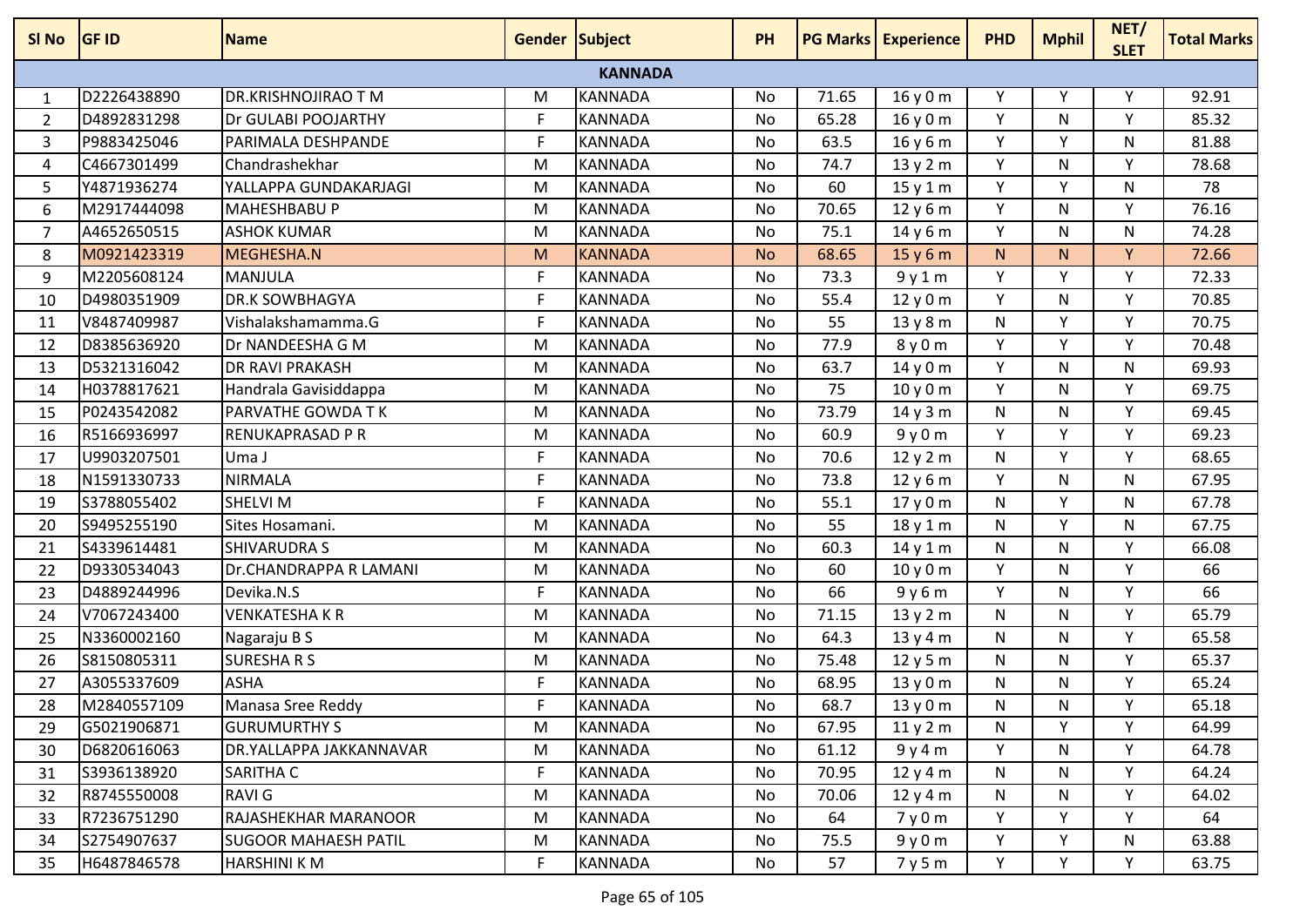| SI No | <b>GF ID</b> | <b>Name</b>                      | Gender Subject |                | <b>PH</b> | <b>PG Marks</b> | <b>Experience</b> | <b>PHD</b>   | <b>Mphil</b> | NET/<br><b>SLET</b> | <b>Total Marks</b> |
|-------|--------------|----------------------------------|----------------|----------------|-----------|-----------------|-------------------|--------------|--------------|---------------------|--------------------|
| 36    | P2189508013  | Praveen Kumar TD                 | M              | <b>KANNADA</b> | No        | 75              | 8 y 0 m           | Y            | N            | Y                   | 63.75              |
| 37    | J8704331821  | <b>JAGADEVI</b>                  | F              | <b>KANNADA</b> | No        | 62              | 16 y 6 m          | N            | N            | N                   | 63.5               |
| 38    | S5651359148  | Shobha.c i                       | F              | <b>KANNADA</b> | <b>No</b> | 62              | 20 y 3 m          | ${\sf N}$    | N            | N                   | 63.5               |
| 39    | H7520726029  | <b>HEMALATHA G M</b>             | F              | <b>KANNADA</b> | No        | 73.75           | 8y1m              | Y            | N            | Y                   | 63.44              |
| 40    | V4260609375  | <b>VITHAL R MUNJI</b>            | M              | <b>KANNADA</b> | No        | 61.37           | 12y2m             | Y            | N            | N                   | 63.34              |
| 41    | G5497942796  | <b>GOVINDARAJU K V</b>           | M              | <b>KANNADA</b> | No        | 60              | 13y0m             | N            | N            | Y                   | 63                 |
| 42    | G5497121364  | <b>GOVINDARAJU K V</b>           | M              | <b>KANNADA</b> | No        | 60              | 13y0m             | N            | N            | $\mathsf{v}$        | 63                 |
| 43    | H0591714668  | <b>HANMANTH</b>                  | M              | <b>KANNADA</b> | <b>No</b> | 80.5            | 5y0m              | Y            | Y            | Y                   | 62.13              |
| 44    | C2932842532  | <b>CHANAKYA N</b>                | M              | <b>KANNADA</b> | No        | 68.15           | 10y2m             | ${\sf N}$    | Υ            | Y                   | 62.04              |
| 45    | S0594403747  | SIDDAPPA SHIVAPPA HADAPAD        | M              | <b>KANNADA</b> | No        | 56              | 13y1m             | ${\sf N}$    | N            | Y                   | 62                 |
| 46    | H6939232641  | <b>HANUMANTAGOUDA</b>            | M              | <b>KANNADA</b> | No        | 67.37           | 13 y 0 m          | N            | Y            | N                   | 61.84              |
| 47    | K5822055228  | <b>KUMARA S</b>                  | M              | <b>KANNADA</b> | No        | 66.75           | 13y2m             | ${\sf N}$    | Y            | N                   | 61.69              |
| 48    | S6105319388  | SHOBHARANI G C                   | F.             | <b>KANNADA</b> | No        | 76.25           | 9y1m              | N            | v            | V                   | 61.06              |
| 49    | A3509924007  | Ambika KR                        | F              | <b>KANNADA</b> | No        | 63.8            | 12y1m             | N            | N            | v                   | 60.95              |
| 50    | H5113411975  | HANUMANTHARAJU K H               | M              | <b>KANNADA</b> | <b>No</b> | 74.35           | 11y1m             | ${\sf N}$    | N            | Y                   | 60.59              |
| 51    | S3432657967  | <b>SHASHIKALA N</b>              | F              | <b>KANNADA</b> | No        | 68              | 9y6m              | N            | Y            | Y                   | 60.5               |
| 52    | B8678236299  | <b>BASAVARAJ MADI</b>            | M              | <b>KANNADA</b> | No        | 61.8            | 15 y 0 m          | N            | N            | N                   | 60.45              |
| 53    | P5456943039  | <b>PRAKASH MABANUR</b>           | M              | <b>KANNADA</b> | <b>No</b> | 61.5            | 15y2m             | N            | N            | N                   | 60.38              |
| 54    | C8383626428  | CHALUVADI CHARANRAJA             | M              | <b>KANNADA</b> | Yes       | 69.35           | 6y0m              | N            | Υ            | v                   | 60.34              |
| 55    | S6569526949  | <b>SEETABAI</b>                  | F              | <b>KANNADA</b> | No        | 73.3            | 7y0m              | Υ            | N            | Y                   | 60.33              |
| 56    | G5851810703  | <b>GOWRAMMA</b>                  | F              | <b>KANNADA</b> | No        | 72.9            | 8y0m              | Y            | Y            | N                   | 60.23              |
| 57    | S7981424903  | <b>SURESH BASALINGAPPA UKKAL</b> | M              | <b>KANNADA</b> | Yes       | 67.8            | 11y3m             | ${\sf N}$    | N            | N                   | 59.95              |
| 58    | S8898230115  | Sakrappa                         | M              | <b>KANNADA</b> | No        | 71.1            | 14 y 0 m          | N            | N            | N                   | 59.78              |
| 59    | G5617151913  | <b>GURURAJU B</b>                | M              | <b>KANNADA</b> | <b>No</b> | 70              | 11y2m             | N            | N.           | Y                   | 59.5               |
| 60    | R2073423018  | Ranganath C N                    | M              | <b>KANNADA</b> | No        | 74.4            | 4y6m              | Y            | Y            | Υ                   | 59.1               |
| 61    | K3657438345  | <b>KUMARA P</b>                  | M              | <b>KANNADA</b> | Yes       | 64.1            | 8y1m              | N            | N            | $\mathsf{v}$        | 59.03              |
| 62    | V5712346658  | <b>VIJAYA KUMAR A G</b>          | M              | <b>KANNADA</b> | No        | 73.05           | 10y4m             | $\mathsf{N}$ | N            | Y                   | 58.76              |
| 63    | P9297221912  | <b>PRAVEENA</b>                  | M              | <b>KANNADA</b> | No        | 71.65           | 10y6m             | ${\sf N}$    | N            | Y                   | 58.41              |
| 64    | L3458326117  | <b>LOLAKSHI</b>                  | F              | <b>KANNADA</b> | Yes       | 60.38           | 8y0m              | N            | N            | Y                   | 58.1               |
| 65    | N0071241309  | Nagarathna N B                   | F              | <b>KANNADA</b> | No        | 63.8            | 11y9m             | N            | Y            | N                   | 57.95              |
| 66    | M6321809258  | MANJUNATHA B S                   | M              | <b>KANNADA</b> | No        | 75.35           | 8y2m              | N            | Υ            | Υ                   | 57.84              |
| 67    | S2091549169  | <b>SHANKRAPPA HARIJAN</b>        | M              | <b>KANNADA</b> | No        | 62.75           | 11y2m             | N            | N            | Y                   | 57.69              |
| 68    | M2890252100  | Manjuntaha H J                   | M              | <b>KANNADA</b> | No        | 74.55           | 8y0m              | N            | Υ            | Y                   | 57.64              |
| 69    | P1770907640  | PUNITHA.M                        | F              | <b>KANNADA</b> | No        | 73.75           | 8 y 0 m           | N            | Y            | Y                   | 57.44              |
| 70    | G5499517687  | <b>GEETHAMANI P N</b>            | $\mathsf{F}$   | <b>KANNADA</b> | No        | 67.5            | 6y6m              | Y            | N            | Υ                   | 57.38              |
| 71    | S9902548577  | <b>SRINIVAS CL</b>               | M              | <b>KANNADA</b> | No        | 73.33           | 8y2m              | N            | Y.           | Υ                   | 57.33              |
| 72    | D0867538869  | Devaraju kg                      | M              | <b>KANNADA</b> | No        | 73.1            | 8y1m              | N            | Υ            | Y                   | 57.28              |
|       |              |                                  |                | Page 66 of 105 |           |                 |                   |              |              |                     |                    |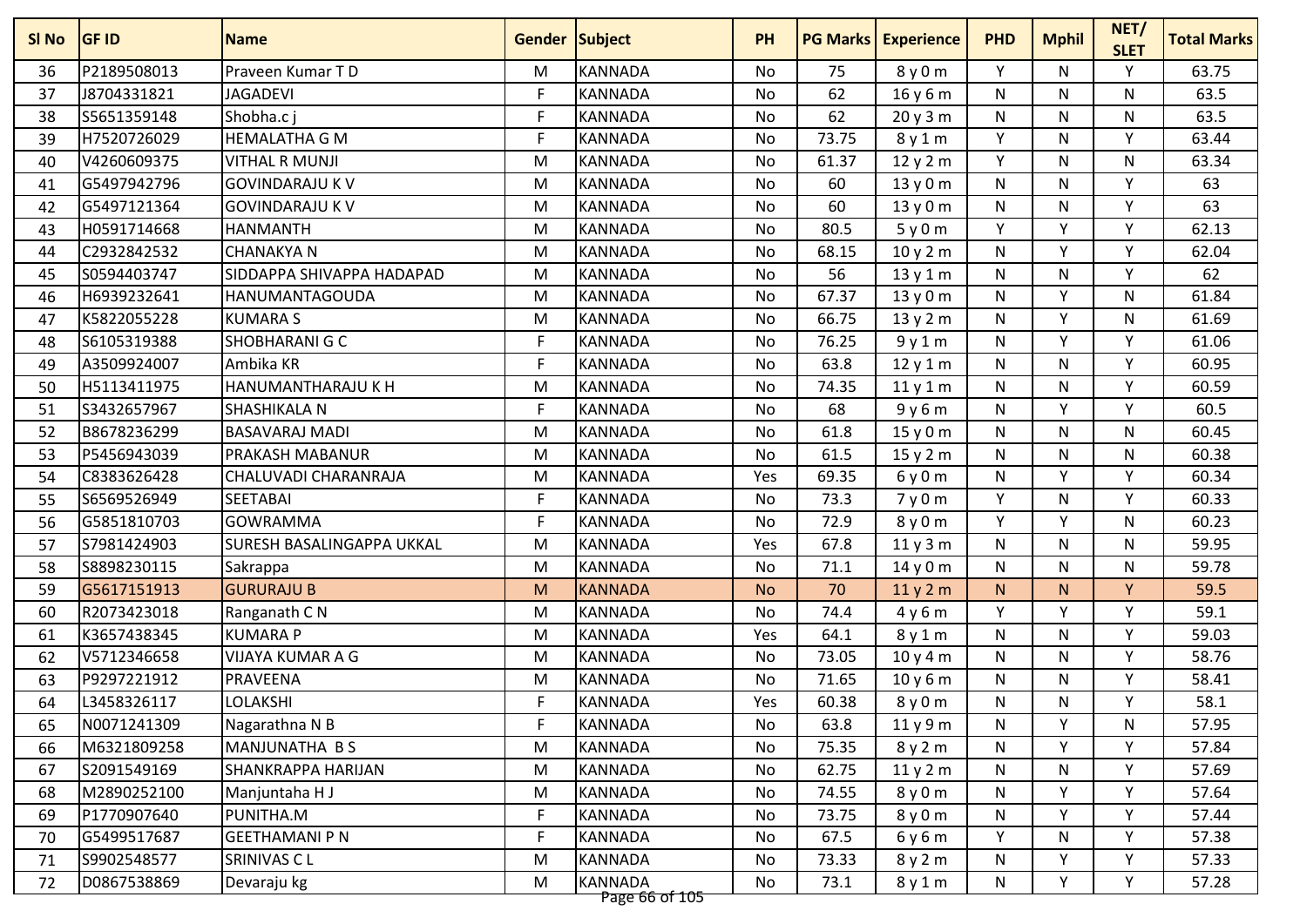| V9832215268<br>V P Somashekara<br><b>KANNADA</b><br>73<br>Υ<br>Y<br>57.25<br>73<br>8y1m<br>N<br>м<br>No<br>74<br>K5861558653<br><b>KRISHNA NAIK. L</b><br>M<br><b>KANNADA</b><br>No<br>60.6<br>N<br>N<br>Y<br>57.15<br>11y0m<br>57<br>M4972630873<br><b>MURKANNAPPA N B</b><br><b>KANNADA</b><br>60<br>${\sf N}$<br>Y<br>75<br><b>No</b><br>11y0m<br>N<br>M<br>F<br>Y<br>Y<br>S7999725152<br>SARASVATHIDEVI MADIWALAR<br><b>KANNADA</b><br>71.31<br>N<br>56.83<br>76<br>No<br>8y3m<br>V0205830173<br><b>VANAJAKSHI M K</b><br>F<br><b>KANNADA</b><br>N<br>N<br>Y<br>56.38<br>77<br>No<br>57.5<br>11y0m<br>Y<br>57.5<br>56.38<br>J8300924486<br>Jagannath Ramachandra Gen<br>M<br><b>KANNADA</b><br>N<br>78<br>No<br>10y2m<br>N<br>56.34<br>S1848547482<br><b>KANNADA</b><br>69.35<br>N<br>N<br>$\mathsf{v}$<br>79<br><b>SUBRAMANI R</b><br>M<br>No<br>10y0m<br>62<br>Y<br>56<br>V2414143180<br><b>V RAMESHA</b><br><b>KANNADA</b><br>$\mathsf{N}$<br>N<br>80<br>M<br><b>No</b><br>10y4m<br>S3772826978<br>63.36<br>Y<br>55.84<br>SHANKARA.Y<br>M<br><b>KANNADA</b><br>Yes<br>6y8m<br>${\sf N}$<br>N<br>81<br>M7351959746<br>MOHAN KUMARA .P. K<br><b>KANNADA</b><br>73.2<br>${\sf N}$<br>N<br>Y<br>55.8<br>No<br>9y4m<br>82<br>M<br>Υ<br>H3943332209<br><b>HEMALATHA C</b><br><b>KANNADA</b><br>72.9<br>7y6m<br>N<br>Y<br>55.73<br>83<br>M<br>No<br>$\mathsf{v}$<br>S2121644632<br><b>KANNADA</b><br>66.6<br>${\sf N}$<br>N<br>55.65<br>84<br><b>SHIVAKUMAR S</b><br>M<br>No<br>10y2m<br>B3693248411<br><b>KANNADA</b><br>66.1<br>Y<br>55.53<br><b>BASAVARAJA K H</b><br>N<br>N<br>85<br>M<br>No<br>10y1m<br>M4393508468<br>MOUNESHAGOUDA<br><b>KANNADA</b><br>73.9<br>N<br>N<br>v<br>55.48<br>86<br>M<br>Yes<br>6y0m<br>U8282204292<br>F<br>Y<br>55.39<br><b>USHA</b><br><b>KANNADA</b><br>65.55<br>8 y 0 m<br>${\sf N}$<br>Y<br>87<br>No<br><b>MALLAPPA</b><br>Y<br>M7160834102<br><b>KANNADA</b><br>75.4<br>N<br>Y<br>54.85<br>88<br>M<br>No<br>5y1m<br>K7863001594<br>$\mathsf{N}$<br>89<br><b>KALPHANA O</b><br><b>KANNADA</b><br>69.3<br>9y6m<br>N<br>Y<br>54.83<br>M<br>No<br>Y<br>74.5<br>Y<br>54.63<br>V2960446800<br><b>VEERESH S CHALUVARAJ</b><br><b>KANNADA</b><br>5y0m<br>N<br>90<br>M<br>No<br>06004247091<br><b>ONKARAPPA G</b><br><b>KANNADA</b><br>61.76<br>N<br>N<br>v<br>54.44<br>91<br>M<br>No<br>9y10m<br>Υ<br><b>KANNADA</b><br>59.5<br>Y<br>53.88<br>92<br>Y9.com05091<br>Yallappa.nagappa .gulagan<br>M<br>6y0m<br>N<br>No<br>53.8<br>71.2<br>F6422146979<br>FAYAZULLA<br>M<br><b>KANNADA</b><br>12 y 2 m<br>N<br>N<br>N<br>93<br>No<br>H7846605927<br>53.69<br><b>HONNAPPA KURI</b><br><b>KANNADA</b><br>58.75<br>Y<br>N<br>94<br>M<br>No<br>9y1m<br>N<br>95<br>S9408909408<br><b>SRINIVASA K S</b><br><b>KANNADA</b><br>64.61<br>9y6m<br>N<br>N<br>Y<br>53.65<br>M<br>No<br>P8377331017<br>Pundaleek Hunnalli<br><b>KANNADA</b><br>76.1<br>8y6m<br>N<br>N<br>Y<br>53.53<br>96<br>M<br>No<br>R3440343995<br>53.34<br>Ranjith Kumar G<br>M<br><b>KANNADA</b><br>69.35<br>N<br>N<br>N<br>97<br>No<br>12y1m<br>S3527539216<br>Sandeepagouda patil<br>63.1<br>N<br>N<br>$\mathsf{v}$<br>53.28<br>98<br>M<br><b>KANNADA</b><br>No<br>9y6m<br>53.28<br>A5005755937<br><b>KANNADA</b><br>57.1<br>$\mathsf{N}$<br>N<br>Y<br>99<br>Ananda<br>M<br><b>No</b><br>10y0m<br>M5594554153<br><b>MEGHANATHAKT</b><br><b>KANNADA</b><br>67.93<br>${\sf N}$<br>Υ<br>Y<br>52.98<br>100<br>M<br>No<br>7y1m<br>Y<br>52.9<br>M6732800593<br><b>MAHESHA M</b><br><b>KANNADA</b><br>91.58<br>5y0m<br>N<br>Υ<br>101<br>M<br>No<br>P5456926335<br><b>KANNADA</b><br>12y5m<br>N<br>N<br>52.88<br>102<br><b>PRAKASH MABANUR</b><br>M<br>No<br>61.5<br>N<br><b>KANNADA</b><br>103<br>P9266433034<br><b>Prasad Naik</b><br>M<br>No<br>60.8<br>N<br>N<br>52.7<br>12y4m<br>N<br>Y<br>B6415134316<br><b>BASAVANNA M S</b><br><b>KANNADA</b><br>Y<br>84.74<br>N<br>52.69<br>104<br>M<br>No<br>5y4m<br>B3365623928<br><b>BASAVARAJ NAIK</b><br>M<br><b>KANNADA</b><br>60.62<br>N<br>Y<br>52.66<br>105<br>No<br>9y6m<br>N<br><b>KANNADA</b><br>Y<br>Y<br>B9442550416<br><b>BINDURANI S K</b><br>F<br>78.1<br>N<br>52.53<br>106<br>No<br>4y0m<br>65.7<br>S1779949131<br><b>SUBRAMANYA K V</b><br><b>KANNADA</b><br>No<br>12y0m<br>N<br>N<br>N<br>52.43<br>107<br>M<br>S4268433767<br>KANNADA<br>Y.<br>108<br><b>SANJEEV PARTHANAHALLI</b><br>M<br>No<br>65.68<br>10y0m<br>N<br>N<br>52.42 | SI No | <b>GF ID</b> | <b>Name</b>     | <b>Gender Subject</b> |                | <b>PH</b> | <b>PG Marks</b> | <b>Experience</b> | <b>PHD</b> | <b>Mphil</b> | NET/<br><b>SLET</b> | <b>Total Marks</b> |
|--------------------------------------------------------------------------------------------------------------------------------------------------------------------------------------------------------------------------------------------------------------------------------------------------------------------------------------------------------------------------------------------------------------------------------------------------------------------------------------------------------------------------------------------------------------------------------------------------------------------------------------------------------------------------------------------------------------------------------------------------------------------------------------------------------------------------------------------------------------------------------------------------------------------------------------------------------------------------------------------------------------------------------------------------------------------------------------------------------------------------------------------------------------------------------------------------------------------------------------------------------------------------------------------------------------------------------------------------------------------------------------------------------------------------------------------------------------------------------------------------------------------------------------------------------------------------------------------------------------------------------------------------------------------------------------------------------------------------------------------------------------------------------------------------------------------------------------------------------------------------------------------------------------------------------------------------------------------------------------------------------------------------------------------------------------------------------------------------------------------------------------------------------------------------------------------------------------------------------------------------------------------------------------------------------------------------------------------------------------------------------------------------------------------------------------------------------------------------------------------------------------------------------------------------------------------------------------------------------------------------------------------------------------------------------------------------------------------------------------------------------------------------------------------------------------------------------------------------------------------------------------------------------------------------------------------------------------------------------------------------------------------------------------------------------------------------------------------------------------------------------------------------------------------------------------------------------------------------------------------------------------------------------------------------------------------------------------------------------------------------------------------------------------------------------------------------------------------------------------------------------------------------------------------------------------------------------------------------------------------------------------------------------------------------------------------------------------------------------------------------------------------------------------------------------------------------------------------------------------------------------------------------------------------------------------------------------------------------------------------------------------------------------------------------------------------------------------------------------------------------------------------------------------------------------------------------------------------------------------------------------------------------------------------------------------------------------------------------------------------------------|-------|--------------|-----------------|-----------------------|----------------|-----------|-----------------|-------------------|------------|--------------|---------------------|--------------------|
|                                                                                                                                                                                                                                                                                                                                                                                                                                                                                                                                                                                                                                                                                                                                                                                                                                                                                                                                                                                                                                                                                                                                                                                                                                                                                                                                                                                                                                                                                                                                                                                                                                                                                                                                                                                                                                                                                                                                                                                                                                                                                                                                                                                                                                                                                                                                                                                                                                                                                                                                                                                                                                                                                                                                                                                                                                                                                                                                                                                                                                                                                                                                                                                                                                                                                                                                                                                                                                                                                                                                                                                                                                                                                                                                                                                                                                                                                                                                                                                                                                                                                                                                                                                                                                                                                                                                                                                |       |              |                 |                       |                |           |                 |                   |            |              |                     |                    |
|                                                                                                                                                                                                                                                                                                                                                                                                                                                                                                                                                                                                                                                                                                                                                                                                                                                                                                                                                                                                                                                                                                                                                                                                                                                                                                                                                                                                                                                                                                                                                                                                                                                                                                                                                                                                                                                                                                                                                                                                                                                                                                                                                                                                                                                                                                                                                                                                                                                                                                                                                                                                                                                                                                                                                                                                                                                                                                                                                                                                                                                                                                                                                                                                                                                                                                                                                                                                                                                                                                                                                                                                                                                                                                                                                                                                                                                                                                                                                                                                                                                                                                                                                                                                                                                                                                                                                                                |       |              |                 |                       |                |           |                 |                   |            |              |                     |                    |
|                                                                                                                                                                                                                                                                                                                                                                                                                                                                                                                                                                                                                                                                                                                                                                                                                                                                                                                                                                                                                                                                                                                                                                                                                                                                                                                                                                                                                                                                                                                                                                                                                                                                                                                                                                                                                                                                                                                                                                                                                                                                                                                                                                                                                                                                                                                                                                                                                                                                                                                                                                                                                                                                                                                                                                                                                                                                                                                                                                                                                                                                                                                                                                                                                                                                                                                                                                                                                                                                                                                                                                                                                                                                                                                                                                                                                                                                                                                                                                                                                                                                                                                                                                                                                                                                                                                                                                                |       |              |                 |                       |                |           |                 |                   |            |              |                     |                    |
|                                                                                                                                                                                                                                                                                                                                                                                                                                                                                                                                                                                                                                                                                                                                                                                                                                                                                                                                                                                                                                                                                                                                                                                                                                                                                                                                                                                                                                                                                                                                                                                                                                                                                                                                                                                                                                                                                                                                                                                                                                                                                                                                                                                                                                                                                                                                                                                                                                                                                                                                                                                                                                                                                                                                                                                                                                                                                                                                                                                                                                                                                                                                                                                                                                                                                                                                                                                                                                                                                                                                                                                                                                                                                                                                                                                                                                                                                                                                                                                                                                                                                                                                                                                                                                                                                                                                                                                |       |              |                 |                       |                |           |                 |                   |            |              |                     |                    |
|                                                                                                                                                                                                                                                                                                                                                                                                                                                                                                                                                                                                                                                                                                                                                                                                                                                                                                                                                                                                                                                                                                                                                                                                                                                                                                                                                                                                                                                                                                                                                                                                                                                                                                                                                                                                                                                                                                                                                                                                                                                                                                                                                                                                                                                                                                                                                                                                                                                                                                                                                                                                                                                                                                                                                                                                                                                                                                                                                                                                                                                                                                                                                                                                                                                                                                                                                                                                                                                                                                                                                                                                                                                                                                                                                                                                                                                                                                                                                                                                                                                                                                                                                                                                                                                                                                                                                                                |       |              |                 |                       |                |           |                 |                   |            |              |                     |                    |
|                                                                                                                                                                                                                                                                                                                                                                                                                                                                                                                                                                                                                                                                                                                                                                                                                                                                                                                                                                                                                                                                                                                                                                                                                                                                                                                                                                                                                                                                                                                                                                                                                                                                                                                                                                                                                                                                                                                                                                                                                                                                                                                                                                                                                                                                                                                                                                                                                                                                                                                                                                                                                                                                                                                                                                                                                                                                                                                                                                                                                                                                                                                                                                                                                                                                                                                                                                                                                                                                                                                                                                                                                                                                                                                                                                                                                                                                                                                                                                                                                                                                                                                                                                                                                                                                                                                                                                                |       |              |                 |                       |                |           |                 |                   |            |              |                     |                    |
|                                                                                                                                                                                                                                                                                                                                                                                                                                                                                                                                                                                                                                                                                                                                                                                                                                                                                                                                                                                                                                                                                                                                                                                                                                                                                                                                                                                                                                                                                                                                                                                                                                                                                                                                                                                                                                                                                                                                                                                                                                                                                                                                                                                                                                                                                                                                                                                                                                                                                                                                                                                                                                                                                                                                                                                                                                                                                                                                                                                                                                                                                                                                                                                                                                                                                                                                                                                                                                                                                                                                                                                                                                                                                                                                                                                                                                                                                                                                                                                                                                                                                                                                                                                                                                                                                                                                                                                |       |              |                 |                       |                |           |                 |                   |            |              |                     |                    |
|                                                                                                                                                                                                                                                                                                                                                                                                                                                                                                                                                                                                                                                                                                                                                                                                                                                                                                                                                                                                                                                                                                                                                                                                                                                                                                                                                                                                                                                                                                                                                                                                                                                                                                                                                                                                                                                                                                                                                                                                                                                                                                                                                                                                                                                                                                                                                                                                                                                                                                                                                                                                                                                                                                                                                                                                                                                                                                                                                                                                                                                                                                                                                                                                                                                                                                                                                                                                                                                                                                                                                                                                                                                                                                                                                                                                                                                                                                                                                                                                                                                                                                                                                                                                                                                                                                                                                                                |       |              |                 |                       |                |           |                 |                   |            |              |                     |                    |
|                                                                                                                                                                                                                                                                                                                                                                                                                                                                                                                                                                                                                                                                                                                                                                                                                                                                                                                                                                                                                                                                                                                                                                                                                                                                                                                                                                                                                                                                                                                                                                                                                                                                                                                                                                                                                                                                                                                                                                                                                                                                                                                                                                                                                                                                                                                                                                                                                                                                                                                                                                                                                                                                                                                                                                                                                                                                                                                                                                                                                                                                                                                                                                                                                                                                                                                                                                                                                                                                                                                                                                                                                                                                                                                                                                                                                                                                                                                                                                                                                                                                                                                                                                                                                                                                                                                                                                                |       |              |                 |                       |                |           |                 |                   |            |              |                     |                    |
|                                                                                                                                                                                                                                                                                                                                                                                                                                                                                                                                                                                                                                                                                                                                                                                                                                                                                                                                                                                                                                                                                                                                                                                                                                                                                                                                                                                                                                                                                                                                                                                                                                                                                                                                                                                                                                                                                                                                                                                                                                                                                                                                                                                                                                                                                                                                                                                                                                                                                                                                                                                                                                                                                                                                                                                                                                                                                                                                                                                                                                                                                                                                                                                                                                                                                                                                                                                                                                                                                                                                                                                                                                                                                                                                                                                                                                                                                                                                                                                                                                                                                                                                                                                                                                                                                                                                                                                |       |              |                 |                       |                |           |                 |                   |            |              |                     |                    |
|                                                                                                                                                                                                                                                                                                                                                                                                                                                                                                                                                                                                                                                                                                                                                                                                                                                                                                                                                                                                                                                                                                                                                                                                                                                                                                                                                                                                                                                                                                                                                                                                                                                                                                                                                                                                                                                                                                                                                                                                                                                                                                                                                                                                                                                                                                                                                                                                                                                                                                                                                                                                                                                                                                                                                                                                                                                                                                                                                                                                                                                                                                                                                                                                                                                                                                                                                                                                                                                                                                                                                                                                                                                                                                                                                                                                                                                                                                                                                                                                                                                                                                                                                                                                                                                                                                                                                                                |       |              |                 |                       |                |           |                 |                   |            |              |                     |                    |
|                                                                                                                                                                                                                                                                                                                                                                                                                                                                                                                                                                                                                                                                                                                                                                                                                                                                                                                                                                                                                                                                                                                                                                                                                                                                                                                                                                                                                                                                                                                                                                                                                                                                                                                                                                                                                                                                                                                                                                                                                                                                                                                                                                                                                                                                                                                                                                                                                                                                                                                                                                                                                                                                                                                                                                                                                                                                                                                                                                                                                                                                                                                                                                                                                                                                                                                                                                                                                                                                                                                                                                                                                                                                                                                                                                                                                                                                                                                                                                                                                                                                                                                                                                                                                                                                                                                                                                                |       |              |                 |                       |                |           |                 |                   |            |              |                     |                    |
|                                                                                                                                                                                                                                                                                                                                                                                                                                                                                                                                                                                                                                                                                                                                                                                                                                                                                                                                                                                                                                                                                                                                                                                                                                                                                                                                                                                                                                                                                                                                                                                                                                                                                                                                                                                                                                                                                                                                                                                                                                                                                                                                                                                                                                                                                                                                                                                                                                                                                                                                                                                                                                                                                                                                                                                                                                                                                                                                                                                                                                                                                                                                                                                                                                                                                                                                                                                                                                                                                                                                                                                                                                                                                                                                                                                                                                                                                                                                                                                                                                                                                                                                                                                                                                                                                                                                                                                |       |              |                 |                       |                |           |                 |                   |            |              |                     |                    |
|                                                                                                                                                                                                                                                                                                                                                                                                                                                                                                                                                                                                                                                                                                                                                                                                                                                                                                                                                                                                                                                                                                                                                                                                                                                                                                                                                                                                                                                                                                                                                                                                                                                                                                                                                                                                                                                                                                                                                                                                                                                                                                                                                                                                                                                                                                                                                                                                                                                                                                                                                                                                                                                                                                                                                                                                                                                                                                                                                                                                                                                                                                                                                                                                                                                                                                                                                                                                                                                                                                                                                                                                                                                                                                                                                                                                                                                                                                                                                                                                                                                                                                                                                                                                                                                                                                                                                                                |       |              |                 |                       |                |           |                 |                   |            |              |                     |                    |
|                                                                                                                                                                                                                                                                                                                                                                                                                                                                                                                                                                                                                                                                                                                                                                                                                                                                                                                                                                                                                                                                                                                                                                                                                                                                                                                                                                                                                                                                                                                                                                                                                                                                                                                                                                                                                                                                                                                                                                                                                                                                                                                                                                                                                                                                                                                                                                                                                                                                                                                                                                                                                                                                                                                                                                                                                                                                                                                                                                                                                                                                                                                                                                                                                                                                                                                                                                                                                                                                                                                                                                                                                                                                                                                                                                                                                                                                                                                                                                                                                                                                                                                                                                                                                                                                                                                                                                                |       |              |                 |                       |                |           |                 |                   |            |              |                     |                    |
|                                                                                                                                                                                                                                                                                                                                                                                                                                                                                                                                                                                                                                                                                                                                                                                                                                                                                                                                                                                                                                                                                                                                                                                                                                                                                                                                                                                                                                                                                                                                                                                                                                                                                                                                                                                                                                                                                                                                                                                                                                                                                                                                                                                                                                                                                                                                                                                                                                                                                                                                                                                                                                                                                                                                                                                                                                                                                                                                                                                                                                                                                                                                                                                                                                                                                                                                                                                                                                                                                                                                                                                                                                                                                                                                                                                                                                                                                                                                                                                                                                                                                                                                                                                                                                                                                                                                                                                |       |              |                 |                       |                |           |                 |                   |            |              |                     |                    |
|                                                                                                                                                                                                                                                                                                                                                                                                                                                                                                                                                                                                                                                                                                                                                                                                                                                                                                                                                                                                                                                                                                                                                                                                                                                                                                                                                                                                                                                                                                                                                                                                                                                                                                                                                                                                                                                                                                                                                                                                                                                                                                                                                                                                                                                                                                                                                                                                                                                                                                                                                                                                                                                                                                                                                                                                                                                                                                                                                                                                                                                                                                                                                                                                                                                                                                                                                                                                                                                                                                                                                                                                                                                                                                                                                                                                                                                                                                                                                                                                                                                                                                                                                                                                                                                                                                                                                                                |       |              |                 |                       |                |           |                 |                   |            |              |                     |                    |
|                                                                                                                                                                                                                                                                                                                                                                                                                                                                                                                                                                                                                                                                                                                                                                                                                                                                                                                                                                                                                                                                                                                                                                                                                                                                                                                                                                                                                                                                                                                                                                                                                                                                                                                                                                                                                                                                                                                                                                                                                                                                                                                                                                                                                                                                                                                                                                                                                                                                                                                                                                                                                                                                                                                                                                                                                                                                                                                                                                                                                                                                                                                                                                                                                                                                                                                                                                                                                                                                                                                                                                                                                                                                                                                                                                                                                                                                                                                                                                                                                                                                                                                                                                                                                                                                                                                                                                                |       |              |                 |                       |                |           |                 |                   |            |              |                     |                    |
|                                                                                                                                                                                                                                                                                                                                                                                                                                                                                                                                                                                                                                                                                                                                                                                                                                                                                                                                                                                                                                                                                                                                                                                                                                                                                                                                                                                                                                                                                                                                                                                                                                                                                                                                                                                                                                                                                                                                                                                                                                                                                                                                                                                                                                                                                                                                                                                                                                                                                                                                                                                                                                                                                                                                                                                                                                                                                                                                                                                                                                                                                                                                                                                                                                                                                                                                                                                                                                                                                                                                                                                                                                                                                                                                                                                                                                                                                                                                                                                                                                                                                                                                                                                                                                                                                                                                                                                |       |              |                 |                       |                |           |                 |                   |            |              |                     |                    |
|                                                                                                                                                                                                                                                                                                                                                                                                                                                                                                                                                                                                                                                                                                                                                                                                                                                                                                                                                                                                                                                                                                                                                                                                                                                                                                                                                                                                                                                                                                                                                                                                                                                                                                                                                                                                                                                                                                                                                                                                                                                                                                                                                                                                                                                                                                                                                                                                                                                                                                                                                                                                                                                                                                                                                                                                                                                                                                                                                                                                                                                                                                                                                                                                                                                                                                                                                                                                                                                                                                                                                                                                                                                                                                                                                                                                                                                                                                                                                                                                                                                                                                                                                                                                                                                                                                                                                                                |       |              |                 |                       |                |           |                 |                   |            |              |                     |                    |
|                                                                                                                                                                                                                                                                                                                                                                                                                                                                                                                                                                                                                                                                                                                                                                                                                                                                                                                                                                                                                                                                                                                                                                                                                                                                                                                                                                                                                                                                                                                                                                                                                                                                                                                                                                                                                                                                                                                                                                                                                                                                                                                                                                                                                                                                                                                                                                                                                                                                                                                                                                                                                                                                                                                                                                                                                                                                                                                                                                                                                                                                                                                                                                                                                                                                                                                                                                                                                                                                                                                                                                                                                                                                                                                                                                                                                                                                                                                                                                                                                                                                                                                                                                                                                                                                                                                                                                                |       |              |                 |                       |                |           |                 |                   |            |              |                     |                    |
|                                                                                                                                                                                                                                                                                                                                                                                                                                                                                                                                                                                                                                                                                                                                                                                                                                                                                                                                                                                                                                                                                                                                                                                                                                                                                                                                                                                                                                                                                                                                                                                                                                                                                                                                                                                                                                                                                                                                                                                                                                                                                                                                                                                                                                                                                                                                                                                                                                                                                                                                                                                                                                                                                                                                                                                                                                                                                                                                                                                                                                                                                                                                                                                                                                                                                                                                                                                                                                                                                                                                                                                                                                                                                                                                                                                                                                                                                                                                                                                                                                                                                                                                                                                                                                                                                                                                                                                |       |              |                 |                       |                |           |                 |                   |            |              |                     |                    |
|                                                                                                                                                                                                                                                                                                                                                                                                                                                                                                                                                                                                                                                                                                                                                                                                                                                                                                                                                                                                                                                                                                                                                                                                                                                                                                                                                                                                                                                                                                                                                                                                                                                                                                                                                                                                                                                                                                                                                                                                                                                                                                                                                                                                                                                                                                                                                                                                                                                                                                                                                                                                                                                                                                                                                                                                                                                                                                                                                                                                                                                                                                                                                                                                                                                                                                                                                                                                                                                                                                                                                                                                                                                                                                                                                                                                                                                                                                                                                                                                                                                                                                                                                                                                                                                                                                                                                                                |       |              |                 |                       |                |           |                 |                   |            |              |                     |                    |
|                                                                                                                                                                                                                                                                                                                                                                                                                                                                                                                                                                                                                                                                                                                                                                                                                                                                                                                                                                                                                                                                                                                                                                                                                                                                                                                                                                                                                                                                                                                                                                                                                                                                                                                                                                                                                                                                                                                                                                                                                                                                                                                                                                                                                                                                                                                                                                                                                                                                                                                                                                                                                                                                                                                                                                                                                                                                                                                                                                                                                                                                                                                                                                                                                                                                                                                                                                                                                                                                                                                                                                                                                                                                                                                                                                                                                                                                                                                                                                                                                                                                                                                                                                                                                                                                                                                                                                                |       |              |                 |                       |                |           |                 |                   |            |              |                     |                    |
|                                                                                                                                                                                                                                                                                                                                                                                                                                                                                                                                                                                                                                                                                                                                                                                                                                                                                                                                                                                                                                                                                                                                                                                                                                                                                                                                                                                                                                                                                                                                                                                                                                                                                                                                                                                                                                                                                                                                                                                                                                                                                                                                                                                                                                                                                                                                                                                                                                                                                                                                                                                                                                                                                                                                                                                                                                                                                                                                                                                                                                                                                                                                                                                                                                                                                                                                                                                                                                                                                                                                                                                                                                                                                                                                                                                                                                                                                                                                                                                                                                                                                                                                                                                                                                                                                                                                                                                |       |              |                 |                       |                |           |                 |                   |            |              |                     |                    |
|                                                                                                                                                                                                                                                                                                                                                                                                                                                                                                                                                                                                                                                                                                                                                                                                                                                                                                                                                                                                                                                                                                                                                                                                                                                                                                                                                                                                                                                                                                                                                                                                                                                                                                                                                                                                                                                                                                                                                                                                                                                                                                                                                                                                                                                                                                                                                                                                                                                                                                                                                                                                                                                                                                                                                                                                                                                                                                                                                                                                                                                                                                                                                                                                                                                                                                                                                                                                                                                                                                                                                                                                                                                                                                                                                                                                                                                                                                                                                                                                                                                                                                                                                                                                                                                                                                                                                                                |       |              |                 |                       |                |           |                 |                   |            |              |                     |                    |
|                                                                                                                                                                                                                                                                                                                                                                                                                                                                                                                                                                                                                                                                                                                                                                                                                                                                                                                                                                                                                                                                                                                                                                                                                                                                                                                                                                                                                                                                                                                                                                                                                                                                                                                                                                                                                                                                                                                                                                                                                                                                                                                                                                                                                                                                                                                                                                                                                                                                                                                                                                                                                                                                                                                                                                                                                                                                                                                                                                                                                                                                                                                                                                                                                                                                                                                                                                                                                                                                                                                                                                                                                                                                                                                                                                                                                                                                                                                                                                                                                                                                                                                                                                                                                                                                                                                                                                                |       |              |                 |                       |                |           |                 |                   |            |              |                     |                    |
|                                                                                                                                                                                                                                                                                                                                                                                                                                                                                                                                                                                                                                                                                                                                                                                                                                                                                                                                                                                                                                                                                                                                                                                                                                                                                                                                                                                                                                                                                                                                                                                                                                                                                                                                                                                                                                                                                                                                                                                                                                                                                                                                                                                                                                                                                                                                                                                                                                                                                                                                                                                                                                                                                                                                                                                                                                                                                                                                                                                                                                                                                                                                                                                                                                                                                                                                                                                                                                                                                                                                                                                                                                                                                                                                                                                                                                                                                                                                                                                                                                                                                                                                                                                                                                                                                                                                                                                |       |              |                 |                       |                |           |                 |                   |            |              |                     |                    |
|                                                                                                                                                                                                                                                                                                                                                                                                                                                                                                                                                                                                                                                                                                                                                                                                                                                                                                                                                                                                                                                                                                                                                                                                                                                                                                                                                                                                                                                                                                                                                                                                                                                                                                                                                                                                                                                                                                                                                                                                                                                                                                                                                                                                                                                                                                                                                                                                                                                                                                                                                                                                                                                                                                                                                                                                                                                                                                                                                                                                                                                                                                                                                                                                                                                                                                                                                                                                                                                                                                                                                                                                                                                                                                                                                                                                                                                                                                                                                                                                                                                                                                                                                                                                                                                                                                                                                                                |       |              |                 |                       |                |           |                 |                   |            |              |                     |                    |
|                                                                                                                                                                                                                                                                                                                                                                                                                                                                                                                                                                                                                                                                                                                                                                                                                                                                                                                                                                                                                                                                                                                                                                                                                                                                                                                                                                                                                                                                                                                                                                                                                                                                                                                                                                                                                                                                                                                                                                                                                                                                                                                                                                                                                                                                                                                                                                                                                                                                                                                                                                                                                                                                                                                                                                                                                                                                                                                                                                                                                                                                                                                                                                                                                                                                                                                                                                                                                                                                                                                                                                                                                                                                                                                                                                                                                                                                                                                                                                                                                                                                                                                                                                                                                                                                                                                                                                                |       |              |                 |                       |                |           |                 |                   |            |              |                     |                    |
|                                                                                                                                                                                                                                                                                                                                                                                                                                                                                                                                                                                                                                                                                                                                                                                                                                                                                                                                                                                                                                                                                                                                                                                                                                                                                                                                                                                                                                                                                                                                                                                                                                                                                                                                                                                                                                                                                                                                                                                                                                                                                                                                                                                                                                                                                                                                                                                                                                                                                                                                                                                                                                                                                                                                                                                                                                                                                                                                                                                                                                                                                                                                                                                                                                                                                                                                                                                                                                                                                                                                                                                                                                                                                                                                                                                                                                                                                                                                                                                                                                                                                                                                                                                                                                                                                                                                                                                |       |              |                 |                       |                |           |                 |                   |            |              |                     |                    |
|                                                                                                                                                                                                                                                                                                                                                                                                                                                                                                                                                                                                                                                                                                                                                                                                                                                                                                                                                                                                                                                                                                                                                                                                                                                                                                                                                                                                                                                                                                                                                                                                                                                                                                                                                                                                                                                                                                                                                                                                                                                                                                                                                                                                                                                                                                                                                                                                                                                                                                                                                                                                                                                                                                                                                                                                                                                                                                                                                                                                                                                                                                                                                                                                                                                                                                                                                                                                                                                                                                                                                                                                                                                                                                                                                                                                                                                                                                                                                                                                                                                                                                                                                                                                                                                                                                                                                                                |       |              |                 |                       |                |           |                 |                   |            |              |                     |                    |
|                                                                                                                                                                                                                                                                                                                                                                                                                                                                                                                                                                                                                                                                                                                                                                                                                                                                                                                                                                                                                                                                                                                                                                                                                                                                                                                                                                                                                                                                                                                                                                                                                                                                                                                                                                                                                                                                                                                                                                                                                                                                                                                                                                                                                                                                                                                                                                                                                                                                                                                                                                                                                                                                                                                                                                                                                                                                                                                                                                                                                                                                                                                                                                                                                                                                                                                                                                                                                                                                                                                                                                                                                                                                                                                                                                                                                                                                                                                                                                                                                                                                                                                                                                                                                                                                                                                                                                                |       |              |                 |                       |                |           |                 |                   |            |              |                     |                    |
|                                                                                                                                                                                                                                                                                                                                                                                                                                                                                                                                                                                                                                                                                                                                                                                                                                                                                                                                                                                                                                                                                                                                                                                                                                                                                                                                                                                                                                                                                                                                                                                                                                                                                                                                                                                                                                                                                                                                                                                                                                                                                                                                                                                                                                                                                                                                                                                                                                                                                                                                                                                                                                                                                                                                                                                                                                                                                                                                                                                                                                                                                                                                                                                                                                                                                                                                                                                                                                                                                                                                                                                                                                                                                                                                                                                                                                                                                                                                                                                                                                                                                                                                                                                                                                                                                                                                                                                |       |              |                 |                       |                |           |                 |                   |            |              |                     |                    |
|                                                                                                                                                                                                                                                                                                                                                                                                                                                                                                                                                                                                                                                                                                                                                                                                                                                                                                                                                                                                                                                                                                                                                                                                                                                                                                                                                                                                                                                                                                                                                                                                                                                                                                                                                                                                                                                                                                                                                                                                                                                                                                                                                                                                                                                                                                                                                                                                                                                                                                                                                                                                                                                                                                                                                                                                                                                                                                                                                                                                                                                                                                                                                                                                                                                                                                                                                                                                                                                                                                                                                                                                                                                                                                                                                                                                                                                                                                                                                                                                                                                                                                                                                                                                                                                                                                                                                                                |       |              |                 |                       |                |           |                 |                   |            |              |                     |                    |
|                                                                                                                                                                                                                                                                                                                                                                                                                                                                                                                                                                                                                                                                                                                                                                                                                                                                                                                                                                                                                                                                                                                                                                                                                                                                                                                                                                                                                                                                                                                                                                                                                                                                                                                                                                                                                                                                                                                                                                                                                                                                                                                                                                                                                                                                                                                                                                                                                                                                                                                                                                                                                                                                                                                                                                                                                                                                                                                                                                                                                                                                                                                                                                                                                                                                                                                                                                                                                                                                                                                                                                                                                                                                                                                                                                                                                                                                                                                                                                                                                                                                                                                                                                                                                                                                                                                                                                                |       |              |                 |                       |                |           |                 |                   |            |              |                     |                    |
| Page 67 of 105                                                                                                                                                                                                                                                                                                                                                                                                                                                                                                                                                                                                                                                                                                                                                                                                                                                                                                                                                                                                                                                                                                                                                                                                                                                                                                                                                                                                                                                                                                                                                                                                                                                                                                                                                                                                                                                                                                                                                                                                                                                                                                                                                                                                                                                                                                                                                                                                                                                                                                                                                                                                                                                                                                                                                                                                                                                                                                                                                                                                                                                                                                                                                                                                                                                                                                                                                                                                                                                                                                                                                                                                                                                                                                                                                                                                                                                                                                                                                                                                                                                                                                                                                                                                                                                                                                                                                                 | 109   | H5445347983  | HANDERA MUGAVVA | F.                    | <b>KANNADA</b> | No        | 71.6            | 7y7m              | Y          | N            | N                   | 52.4               |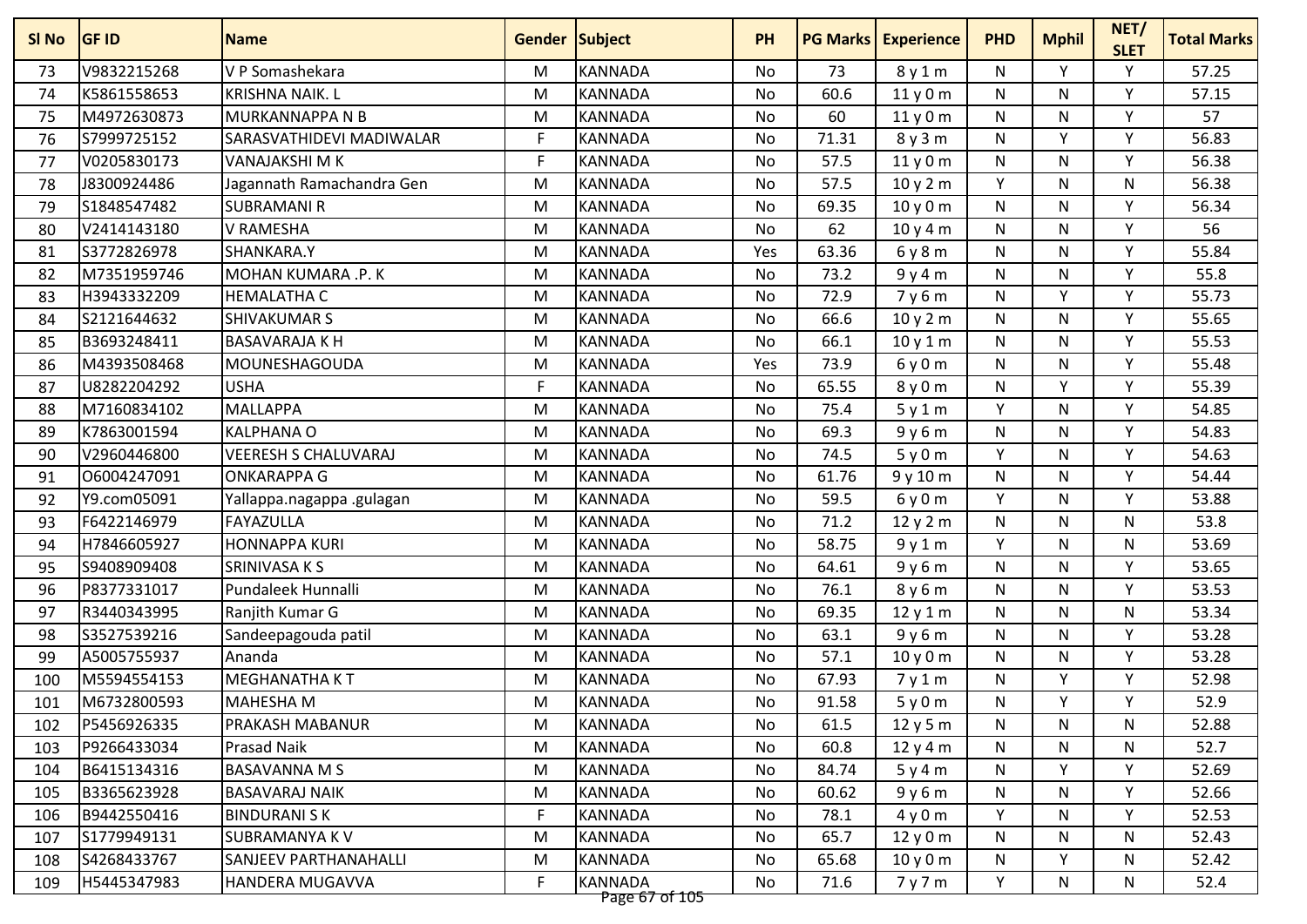| SI No | <b>GF ID</b> | <b>Name</b>                | <b>Gender Subject</b> |                                  | <b>PH</b> |       | <b>PG Marks   Experience</b> | <b>PHD</b> | <b>Mphil</b> | NET/<br><b>SLET</b> | <b>Total Marks</b> |
|-------|--------------|----------------------------|-----------------------|----------------------------------|-----------|-------|------------------------------|------------|--------------|---------------------|--------------------|
| 110   | P4855944802  | Praveenkumar               | M                     | <b>KANNADA</b>                   | <b>No</b> | 71    | 8y6m                         | N          | N            | Y                   | 52.25              |
| 111   | P5158239015  | PUSHPALATHA H N            | F                     | <b>KANNADA</b>                   | No        | 76.7  | 4y1m                         | Y          | N            | Y                   | 52.18              |
| 112   | A9393913047  | AMARAVATHI B N             | F                     | <b>KANNADA</b>                   | No        | 64.2  | 12y0m                        | ${\sf N}$  | N            | N                   | 52.05              |
| 113   | B7313048303  | <b>BANAKARA PARASAPPA</b>  | M                     | <b>KANNADA</b>                   | <b>No</b> | 76.2  | 6y0m                         | N          | Y            | Y                   | 52.05              |
| 114   | G6708400010  | <b>GANESHAN</b>            | M                     | <b>KANNADA</b>                   | No        | 70.08 | 6y6m                         | N          | Y            | Y                   | 52.02              |
| 115   | P0349404167  | <b>PAREES PATIL</b>        | M                     | <b>KANNADA</b>                   | No        | 58    | 5y5m                         | Y          | N            | Y                   | 52                 |
| 116   | V9780851098  | <b>VINODAUK</b>            | M                     | <b>KANNADA</b>                   | No        | 63.5  | 9y0m                         | N          | N            | $\mathsf{v}$        | 51.88              |
| 117   | S6787338213  | SANTOSHKUMAR               | M                     | <b>KANNADA</b>                   | <b>No</b> | 74.4  | 4y2m                         | Y          | N            | Y                   | 51.6               |
| 118   | L6497743245  | LATHA H J                  | F                     | <b>KANNADA</b>                   | No        | 74.3  | 8y0m                         | ${\sf N}$  | N            | Y                   | 51.58              |
| 119   | M9858106368  | Manjunath T N              | M                     | <b>KANNADA</b>                   | No        | 68    | 8y6m                         | N          | N            | Y                   | 51.5               |
| 120   | V7391753719  | VIJAYKUMAR                 | M                     | <b>KANNADA</b>                   | No        | 55.62 | 9y4m                         | N          | N.           | Y                   | 51.41              |
| 121   | R5377437943  | Ravindra V Chikkamath      | M                     | <b>KANNADA</b>                   | No        | 55.56 | 8y6m                         | Y          | N            | N                   | 51.39              |
| 122   | L5406830724  | <b>LINGAPPA</b>            | M                     | <b>KANNADA</b>                   | No        | 73.45 | 7y0m                         | Y          | N            | N                   | 51.36              |
| 123   | D9638937489  | Dr Malkappa                | M                     | <b>KANNADA</b>                   | No        | 73.3  | 2y0m                         | Y          | ٧            | Y                   | 51.33              |
| 124   | P6204547882  | PRABHU SARAWAD             | M                     | <b>KANNADA</b>                   | No        | 73.25 | 8y2m                         | ${\sf N}$  | N            | Y                   | 51.31              |
| 125   | S8729610531  | <b>SHANKAR KOLI</b>        | M                     | <b>KANNADA</b>                   | No        | 73.1  | 4y0m                         | Y          | N.           | Y                   | 51.28              |
| 126   | S4939122150  | Shivanna T                 | M                     | <b>KANNADA</b>                   | No        | 61    | 10 y 0 m                     | N          | Y            | N                   | 51.25              |
| 127   | A8472125874  | <b>AYYAPPA</b>             | M                     | <b>KANNADA</b>                   | <b>No</b> | 72.85 | 8y0m                         | N          | N.           | Υ                   | 51.21              |
| 128   | A8967556042  | ADINARAYANA T A            | M                     | <b>KANNADA</b>                   | No        | 60.5  | 9y0m                         | ${\sf N}$  | N            | $\mathsf{v}$        | 51.13              |
| 129   | N9612649951  | NITHYANANDA                | M                     | <b>KANNADA</b>                   | <b>No</b> | 60.35 | 6y0m                         | Y          | v            | N                   | 51.09              |
| 130   | A4516440495  | ANIL KUMAR M K             | M                     | <b>KANNADA</b>                   | No        | 72.35 | 8y1m                         | N          | N.           | Y                   | 51.09              |
| 131   | K7400633097  | <b>KUMARIHC</b>            | F                     | <b>KANNADA</b>                   | No        | 77.85 | 10y4m                        | ${\sf N}$  | N            | ${\sf N}$           | 50.96              |
| 132   | R9357441449  | RAVEESHA B C               | M                     | <b>KANNADA</b>                   | <b>No</b> | 71.5  | 8y3m                         | N          | N.           | Y                   | 50.88              |
| 133   | R9475135309  | RAJESHWARI G               | F                     | <b>KANNADA</b>                   | No        | 71.4  | 4y0m                         | Y          | N            | Y                   | 50.85              |
| 134   | R9475130807  | REJESHWARI G               | F                     | <b>KANNADA</b>                   | No        | 71.4  | 4y0m                         | Y          | N            | Υ                   | 50.85              |
| 135   | D9755605003  | Dr.Mareppa Sabayya         | M                     | <b>KANNADA</b>                   | No        | 71    | 4y0m                         | Υ          | N            | $\mathsf{v}$        | 50.75              |
| 136   | P7359520891  | <b>PRAKASH B</b>           | M                     | <b>KANNADA</b>                   | <b>No</b> | 74.65 | 3y6m                         | Y          | N            | Y                   | 50.16              |
| 137   | S0614106075  | <b>SURESH HANAGANDI</b>    | M                     | <b>KANNADA</b>                   | No        | 68.31 | 2y0m                         | Y          | ٧            | Υ                   | 50.08              |
| 138   | M6812520172  | <b>MANURAJU H S</b>        | M                     | <b>KANNADA</b>                   | No        | 80    | 6y8m                         | N          | N            | Υ                   | 50                 |
| 139   | V3SSLC31589  | Vanita Gangadhar Deshbhan  | F                     | <b>KANNADA</b>                   | No        | 55.1  | 9y3m                         | N          | N            | Y                   | 49.78              |
| 140   | J1825613029  | J M Shilpa                 | F                     | KANNADA                          | No        | 67.09 | 5y2m                         | Υ          | Y            | N                   | 49.77              |
| 141   | U6499512724  | UMESHI C H                 | M                     | <b>KANNADA</b>                   | No        | 78.72 | 7y0m                         | N          | N            | Υ                   | 49.68              |
| 142   | S2051323344  | <b>SUMITRA MEDAR</b>       | F                     | KANNADA                          | No        | 72.31 | 10y4m                        | N          | N            | N                   | 49.58              |
| 143   | T6687431285  | <b>TIRAKAPPA BANAJIGER</b> | M                     | <b>KANNADA</b>                   | No        | 66.25 | 8y0m                         | N          | N            | Y                   | 49.56              |
| 144   | A0447323281  | Ashalatha                  | F                     | KANNADA                          | No        | 71.8  | 7y6m                         | N          | N            | Y                   | 49.45              |
| 145   | D6152601604  | <b>DOULASAB</b>            | M                     | <b>KANNADA</b>                   | No        | 71.8  | 3y4m                         | Y          | N            | Y                   | 49.45              |
| 146   | S6703946854  | SHIVALINGAYYA CHARANTIMAT  | M                     | <b>KANNADA</b><br>Page 68 of 105 | Yes       | 67.7  | 7y5m                         | N          | N            | N                   | 49.43              |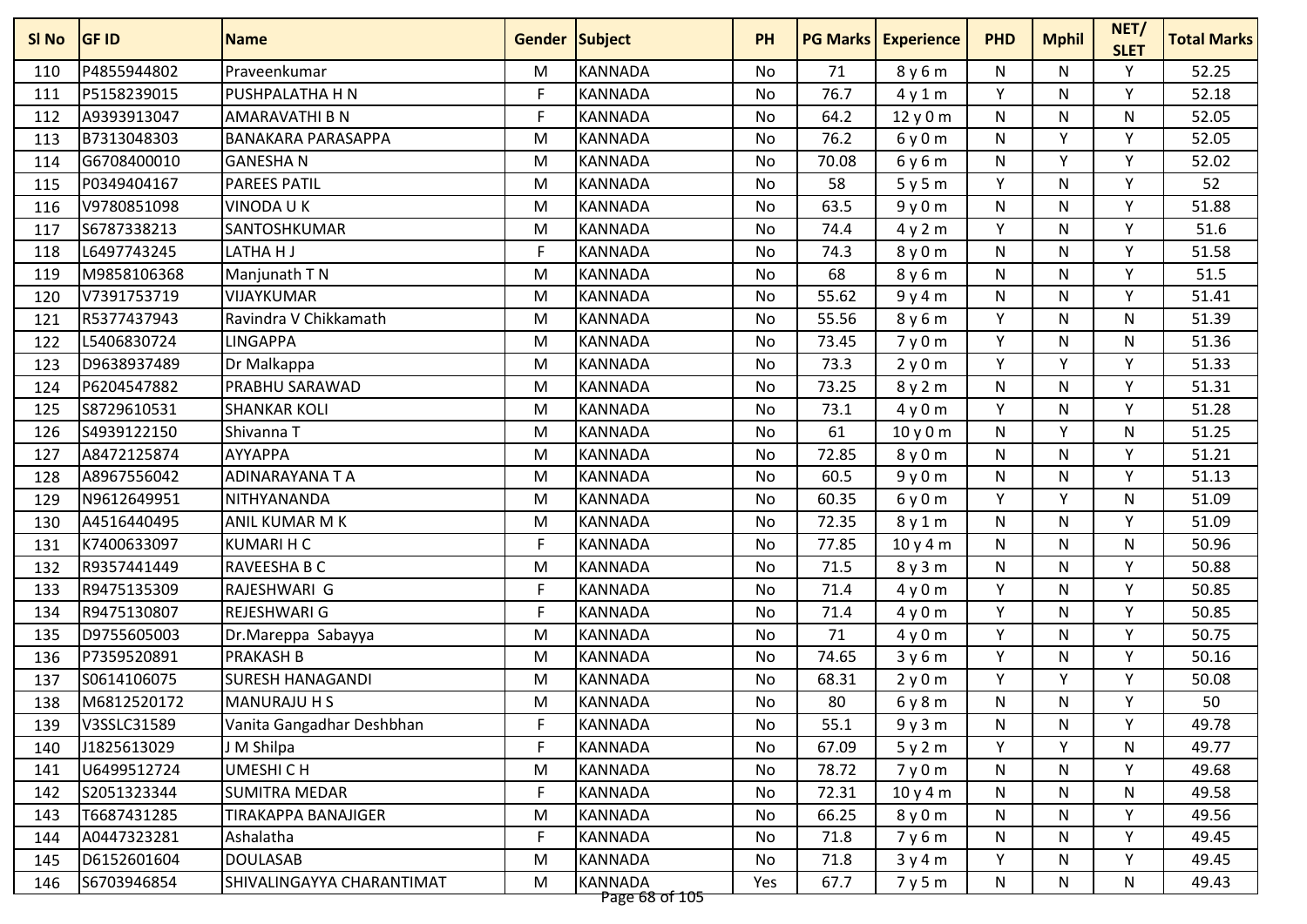| G7767112335<br>147<br>Y8098333727<br>148<br>G7364007050<br>149 | <b>Name</b>                  |   | <b>Gender Subject</b>            | <b>PH</b> |       | <b>PG Marks   Experience</b> | <b>PHD</b>   | <b>Mphil</b> | NET/<br><b>SLET</b> | <b>Total Marks</b> |
|----------------------------------------------------------------|------------------------------|---|----------------------------------|-----------|-------|------------------------------|--------------|--------------|---------------------|--------------------|
|                                                                | <b>GUNDAPPA</b>              | M | <b>KANNADA</b>                   | <b>No</b> | 77.45 | 7y1m                         | N.           | N.           | Y                   | 49.36              |
|                                                                | YASHAVANTHA N                | M | <b>KANNADA</b>                   | No        | 65.27 | 8y3m                         | N            | N            | Υ                   | 49.32              |
|                                                                | <b>GAYATHRI DEVI</b>         | F | <b>KANNADA</b>                   | No        | 77.2  | 3y0m                         | Y            | N            | Y                   | 49.3               |
| B2340920240<br>150                                             | Basavaraj                    | M | <b>KANNADA</b>                   | <b>No</b> | 70.8  | 3y4m                         | Y            | N.           | Y                   | 49.2               |
| M8649156310<br>151                                             | MALLIKARJUNA M               | M | <b>KANNADA</b>                   | No        | 70.63 | 7y4m                         | N            | N            | Y                   | 49.16              |
| P1020241208<br>152                                             | <b>PUSHPA</b>                | F | <b>KANNADA</b>                   | No        | 70.5  | 10 y 7 m                     | N            | N            | N                   | 49.13              |
| C2481629628<br>153                                             | <b>CHAITHRA M K</b>          | F | <b>KANNADA</b>                   | No        | 82    | 4y6m                         | ${\sf N}$    | v            | $\mathsf{v}$        | 49                 |
| R9304448600<br>154                                             | RAJESHWARI                   | F | <b>KANNADA</b>                   | <b>No</b> | 75.85 | 3y1m                         | Y            | N            | Y                   | 48.96              |
| M7018335410<br>155                                             | <b>MANJUNATHA K</b>          | M | <b>KANNADA</b>                   | No        | 75.65 | 7y0m                         | ${\sf N}$    | N            | Y                   | 48.91              |
| P5730217701<br>156                                             | PEERAPPA                     | M | <b>KANNADA</b>                   | Yes       | 71.45 | 0y2m                         | Y            | N            | Y                   | 48.86              |
| T1462145413<br>157                                             | <b>TEJAPPA G A</b>           | M | <b>KANNADA</b>                   | No        | 75.2  | 7y2m                         | N            | N            | Y                   | 48.8               |
| M8732025571<br>158                                             | MANJUNATH SUNAGAR            | M | <b>KANNADA</b>                   | No        | 62.8  | 4y0m                         | Y            | N            | Y                   | 48.7               |
| D2882916895<br>159                                             | Dr. Chandrakala G            | F | <b>KANNADA</b>                   | No        | 74.8  | 0y8m                         | Y            | v            | Υ                   | 48.7               |
| P1538202230<br>160                                             | PATREPPA SINGARAGOPPA        | M | <b>KANNADA</b>                   | No        | 74.75 | 3y2m                         | Y            | N            | Y                   | 48.69              |
| D7881941741<br>161                                             | Dr.MANJUNATHA SK             | M | <b>KANNADA</b>                   | No        | 86.58 | 2y0m                         | Y            | N            | Y                   | 48.65              |
| K2482414920<br>162                                             | <b>KESHAVAMURTHY K R</b>     | M | <b>KANNADA</b>                   | No        | 74.1  | 3y0m                         | Y            | N            | Y                   | 48.53              |
| K1723134456<br>163                                             | Kalpaa                       | F | <b>KANNADA</b>                   | No        | 73.95 | 7y3m                         | N            | N            | Y                   | 48.49              |
| V4498931314<br>164                                             | <b>VISHVANATH BATTIKOPPA</b> | M | <b>KANNADA</b>                   | <b>No</b> | 73.8  | 10y0m                        | N            | N.           | N                   | 48.45              |
| J5065800665<br>165                                             | <b>JAYASHRI H R</b>          | F | <b>KANNADA</b>                   | <b>No</b> | 73.8  | 7y1m                         | N.           | N            | Y                   | 48.45              |
| H9621520502<br>166                                             | <b>HEMAVATHI E D</b>         | F | <b>KANNADA</b>                   | <b>No</b> | 73.54 | 10y2m                        | N            | N            | N                   | 48.39              |
| B5210352186<br>167                                             | <b>BABU</b>                  | M | <b>KANNADA</b>                   | No        | 73.5  | 8y1m                         | N            | v            | N                   | 48.38              |
| B8652445693<br>168                                             | <b>BHAGYAMMAD</b>            | F | <b>KANNADA</b>                   | No        | 73.35 | 7y2m                         | ${\sf N}$    | N            | Y                   | 48.34              |
| N5191640121<br>169                                             | NAVEEN KUMAR K G             | M | <b>KANNADA</b>                   | <b>No</b> | 73.23 | 7y2m                         | N            | N.           | Y                   | 48.31              |
| M7346533600<br>170                                             | Mahendrkumar Dariyappa Ba    | M | <b>KANNADA</b>                   | No        | 61.12 | 10 y 10 m                    | N            | N            | $\mathsf{N}$        | 48.28              |
| B0652930957<br>171                                             | <b>BASAVARAJ KAMBALI</b>     | M | <b>KANNADA</b>                   | <b>No</b> | 67.12 | 10y4m                        | $\mathsf{N}$ | N            | N                   | 48.28              |
| R3864411448<br>172                                             | RANGE GOUDA D B              | M | <b>KANNADA</b>                   | No        | 60.9  | 8y0m                         | ${\sf N}$    | N            | $\mathsf{v}$        | 48.23              |
| U6502432355<br>173                                             | <b>UMADEVI</b>               | F | <b>KANNADA</b>                   | <b>No</b> | 72.75 | 3y3m                         | Y            | N            | Y                   | 48.19              |
| B5097327466<br>174                                             | <b>BASAPPA HUNACHAGI</b>     | M | <b>KANNADA</b>                   | No        | 72.65 | 7y0m                         | N            | N            | Υ                   | 48.16              |
| 175<br>K6010112574                                             | KATTEVVANAVAR BHEEMAPPA      | M | <b>KANNADA</b>                   | No        | 72.25 | 7y2m                         | N            | N            | Υ                   | 48.06              |
| N4463623892<br>176                                             | <b>NANDINI BABALI</b>        | F | <b>KANNADA</b>                   | No        | 72.16 | 10y1m                        | N            | N            | N                   | 48.04              |
| H6378417991<br>177                                             | HALAPNARA NINGAPPA           | M | <b>KANNADA</b>                   | No        | 60    | 11y2m                        | N            | N            | N                   | 48                 |
| S8722548125<br>178                                             | SANJAYA KONDEKAR             | M | <b>KANNADA</b>                   | No        | 60    | 9y2m                         | N            | Y            | N                   | 48                 |
| A2139202661<br>179                                             | AVINASHA SE                  | M | <b>KANNADA</b>                   | No        | 83.68 | 6y0m                         | N            | N            | Υ                   | 47.92              |
| B2341520750<br>180                                             | <b>BANADA MANJUNATHA</b>     | M | <b>KANNADA</b>                   | No        | 71.6  | 3y1m                         | Y            | N            | Y                   | 47.9               |
| G9954032400<br>181                                             | <b>GADEPPA</b>               | M | <b>KANNADA</b>                   | No        | 71.6  | 3y2m                         | Y            | N            | Υ                   | 47.9               |
| 182<br>S7527215474                                             | <b>SUNIL KAMBALE</b>         | M | <b>KANNADA</b>                   | No        | 71.56 | 7y1m                         | N            | N            | Y                   | 47.89              |
| C0992253439<br>183                                             | CHIKKASWAMY                  | M | <b>KANNADA</b><br>Page 69 of 105 | No        | 71.5  | 6y8m                         | N            | N.           | Y                   | 47.88              |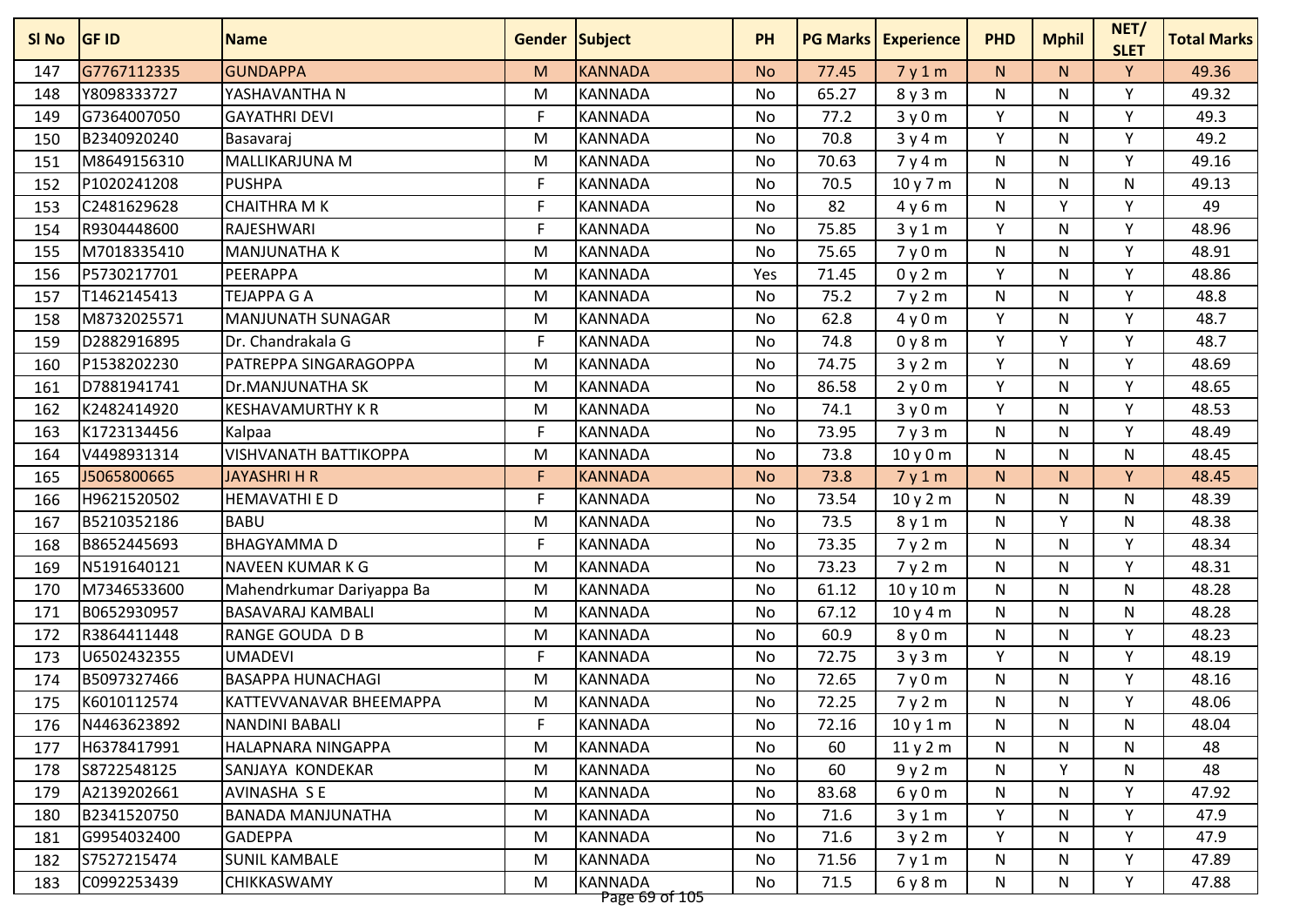| SI No | <b>GF ID</b> | <b>Name</b>                | <b>Gender Subject</b> |                | <b>PH</b> | <b>PG Marks</b> | <b>Experience</b> | <b>PHD</b> | <b>Mphil</b> | NET/<br><b>SLET</b> | <b>Total Marks</b> |
|-------|--------------|----------------------------|-----------------------|----------------|-----------|-----------------|-------------------|------------|--------------|---------------------|--------------------|
| 184   | B6153527337  | <b>BASAVARAJ</b>           | M                     | <b>KANNADA</b> | <b>No</b> | 71.5            | 5y0m              | N          | Y            | Υ                   | 47.88              |
| 185   | N8218029300  | NANDAKUMARA MY             | M                     | <b>KANNADA</b> | <b>No</b> | 83.29           | 6y1m              | N          | N            | Υ                   | 47.82              |
| 186   | B3625003628  | <b>BASAVARAJ</b>           | M                     | <b>KANNADA</b> | No        | 71.25           | 7y0m              | N          | N            | Y                   | 47.81              |
| 187   | S1607642764  | <b>SUNANDA NAIK</b>        | F                     | <b>KANNADA</b> | <b>No</b> | 71.16           | 3y0m              | Y          | N            | Y                   | 47.79              |
| 188   | S3449932329  | Sindhu K E                 | F                     | <b>KANNADA</b> | No        | 77              | 4y6m              | N          | Y            | Y                   | 47.75              |
| 189   | G2872754798  | <b>GIRISHAK</b>            | M                     | <b>KANNADA</b> | No        | 76.95           | 6y4m              | N          | N            | Y                   | 47.74              |
| 190   | T3332732920  | Timmappa Naik              | M                     | <b>KANNADA</b> | No        | 70.95           | 7y1m              | N          | N            | v                   | 47.74              |
| 191   | D2407212284  | Dr. Suneetha B V           | F                     | <b>KANNADA</b> | <b>No</b> | 58.9            | 2y0m              | Y          | Y            | Y                   | 47.73              |
| 192   | N0784810964  | NANJUNDAPPA                | M                     | <b>KANNADA</b> | No        | 82.76           | 6y0m              | N          | N            | Υ                   | 47.69              |
| 193   | P0784838661  | PUNEETH H N                | M                     | <b>KANNADA</b> | No        | 82.76           | 6y1m              | N          | N            | Y                   | 47.69              |
| 194   | D4851205121  | <b>DR.PRABHUD</b>          | M                     | <b>KANNADA</b> | No        | 76.75           | 2y6m              | Y          | N            | Υ                   | 47.69              |
| 195   | V2553624191  | <b>VENKATESH KULKARNI</b>  | M                     | <b>KANNADA</b> | No        | 58.7            | 8y0m              | N          | N            | Y                   | 47.68              |
| 196   | M2640010953  | <b>MAMATHA</b>             | F                     | <b>KANNADA</b> | No        | 76.59           | 6y6m              | N          | N            | Y                   | 47.65              |
| 197   | M6156431305  | <b>MARY GRACY</b>          | F                     | <b>KANNADA</b> | No        | 70.35           | 7y0m              | N          | N            | Y                   | 47.59              |
| 198   | D5490744502  | <b>DINESHA BK</b>          | M                     | <b>KANNADA</b> | No        | 70.25           | 7y0m              | N          | N            | Y                   | 47.56              |
| 199   | M2489122269  | <b>MARUTI GAVADI</b>       | M                     | <b>KANNADA</b> | No        | 58.2            | 11y1m             | N          | N            | N                   | 47.55              |
| 200   | G8968028732  | <b>GURUSHANTA BAGEWADI</b> | M                     | <b>KANNADA</b> | No        | 70              | 7y1m              | N          | N            | Y                   | 47.5               |
| 201   | 12516029512  | <b>IBEPC</b>               | F                     | <b>KANNADA</b> | <b>No</b> | 69.87           | 7y0m              | N          | N            | Y                   | 47.47              |
| 202   | N8653942289  | NIRANJANA RA NA            | M                     | <b>KANNADA</b> | No        | 69.85           | 3y2m              | Y          | N            | Y                   | 47.46              |
| 203   | N3773448548  | NARAYANA M D               | M                     | <b>KANNADA</b> | <b>No</b> | 57.8            | 8y0m              | N          | N            | Υ                   | 47.45              |
| 204   | J0055706242  | Jagadeesha k               | M                     | <b>KANNADA</b> | No        | 69.6            | 7y0m              | N          | N            | Y                   | 47.4               |
| 205   | D1050921181  | DIVYA L D                  | F                     | <b>KANNADA</b> | No        | 69.5            | 7y1m              | N          | N            | Y                   | 47.38              |
| 206   | R2190136145  | <b>RAMESH SAKKRI</b>       | M                     | <b>KANNADA</b> | <b>No</b> | 57.37           | 11y2m             | N          | N            | N                   | 47.34              |
| 207   | S6941416203  | <b>SURESH C</b>            | M                     | <b>KANNADA</b> | No        | 69.3            | 10y0m             | N          | N            | N                   | 47.33              |
| 208   | B7575729553  | <b>BHAGYAMMA</b>           | F                     | <b>KANNADA</b> | No        | 69.3            | 3y0m              | Y          | N            | Υ                   | 47.33              |
| 209   | R2SSLC40943  | RAGHAVENDRA                | M                     | <b>KANNADA</b> | No        | 57.25           | 8y0m              | N          | N            | ٧                   | 47.31              |
| 210   | D1182010254  | DR. PRADEEP KUMAR          | M                     | <b>KANNADA</b> | <b>No</b> | 81.18           | 2y0m              | Y          | N            | Y                   | 47.3               |
| 211   | B8204125321  | Bhavya k m                 | F                     | <b>KANNADA</b> | No        | 81.18           | 6y0m              | N          | N            | Υ                   | 47.3               |
| 212   | D4271508746  | <b>DR.VIRUPAKSHAS</b>      | M                     | <b>KANNADA</b> | No        | 62.94           | 3y5m              | Y          | N            | Y                   | 47.24              |
| 213   | D1559733512  | Dr. RAJKUMAR MALGE         | M                     | <b>KANNADA</b> | No        | 74.7            | 2y4m              | Y          | N            | Y                   | 47.18              |
| 214   | D8157135466  | DURGAPPA SUBHAS DODDAMANI  | M                     | <b>KANNADA</b> | No        | 56.5            | 7y1m              | Y          | N            | N                   | 47.13              |
| 215   | S6922722069  | SATEESHAN                  | M                     | <b>KANNADA</b> | No        | 62.4            | 7y6m              | N          | N            | Y                   | 47.1               |
| 216   | S2617613816  | Suma M N                   | F                     | <b>KANNADA</b> | No        | 68.31           | 7y0m              | N          | N.           | Υ                   | 47.08              |
| 217   | M4999308979  | <b>MAHESH B</b>            | M                     | <b>KANNADA</b> | No        | 74.3            | 6y4m              | N          | N            | Y                   | 47.08              |
| 218   | D0787334926  | DHARWAD PATREMMA           | F                     | <b>KANNADA</b> | No        | 68.25           | 3y0m              | Y          | N            | Y                   | 47.06              |
| 219   | S8560111139  | Sahana H J                 | F                     | <b>KANNADA</b> | No        | 74.15           | 6y4m              | N          | N            | Υ                   | 47.04              |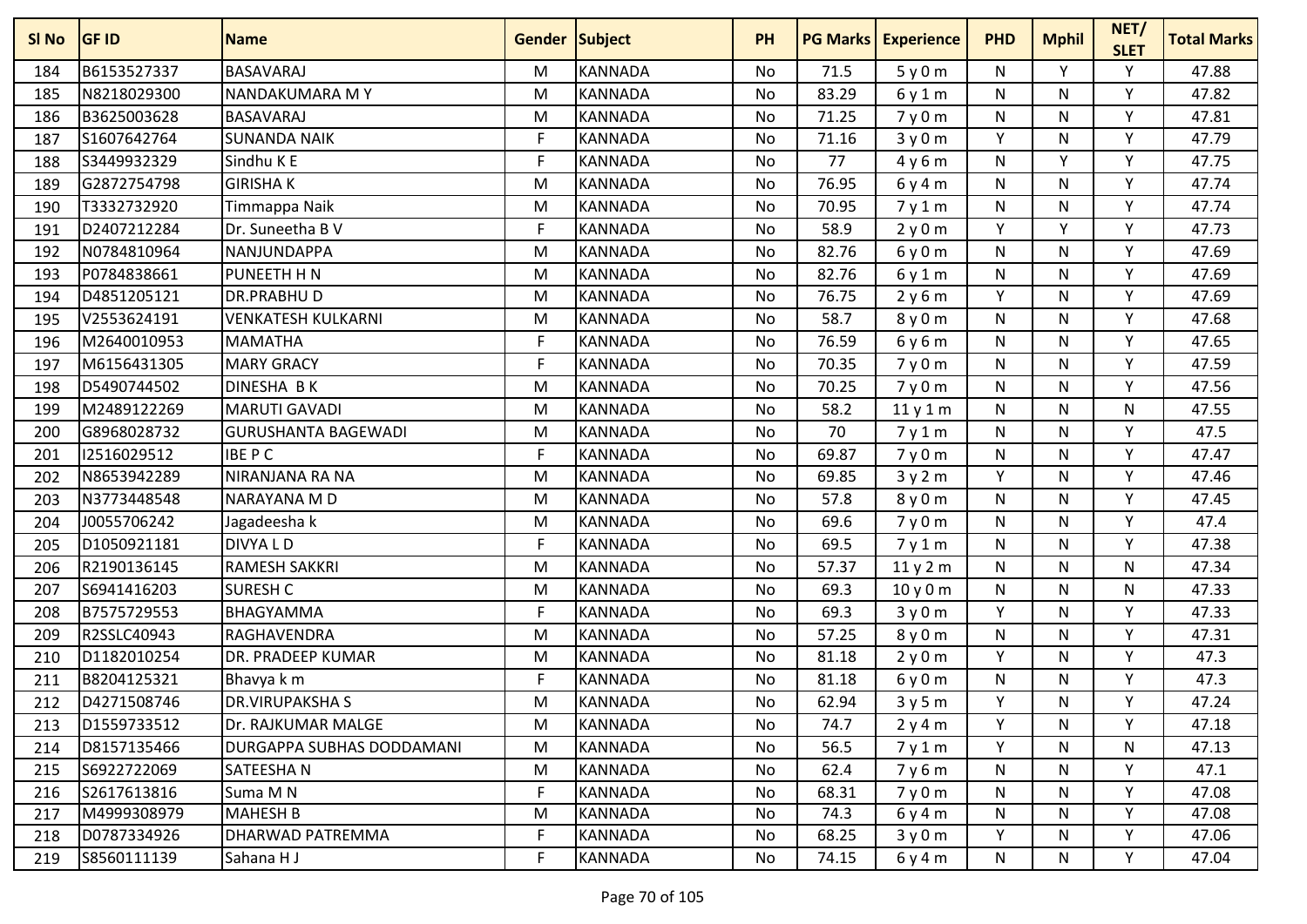| SI No | <b>IGF ID</b> | <b>Name</b>               | <b>Gender Subject</b> |             | <b>PH</b> |       | <b>PG Marks   Experience</b> | <b>PHD</b> | <b>Mphil</b> | NET/<br><b>SLET</b> | <b>Total Marks</b> |
|-------|---------------|---------------------------|-----------------------|-------------|-----------|-------|------------------------------|------------|--------------|---------------------|--------------------|
|       |               |                           |                       | Law         |           |       |                              |            |              |                     |                    |
|       | G6608500871   | <b>GANAPATHI PRASANNA</b> | M                     | <b>ILaw</b> | <b>No</b> | 56.9  | 15v0m                        | N          | N            |                     | 68.23              |
|       | R4356438863   | <b>RATHNA</b>             |                       | l Law       | No        | 62.7  | 10y7m                        | N          | N            | N.                  | 47.18              |
|       | D5938615481   | <b>IDr.sevanta</b>        |                       | ILaw        | No        | 57.37 | 3y3m                         | $\lambda$  | Ν            | N.                  | 35.34              |
|       | V4003355688   | VIJAYENDRA T H            | M                     | l Law       | No        | 57.1  | 5y5m                         | N          | N            | N                   | 30.78              |
|       | H4902331741   | Hemavathi S Shekhar       |                       | l Law       | No        | 72.75 | 1y0m                         | N          | N            |                     | 30.19              |
|       | K3347204489   | KAVITHA HD                |                       | ILaw        | <b>No</b> | 60.35 | 5y0m                         | N          | Ν            | N                   | 30.09              |
|       | G3816848753   | <b>IGOPAL B V</b>         | M                     | ILaw        | No        | 59.3  | 5y0m                         | N          | N            | N                   | 29.83              |
|       | S9866444481   | Sandhya H V               |                       | ILaw        | No        | 58.75 | 0y9m                         |            | Ν            | N.                  | 29.69              |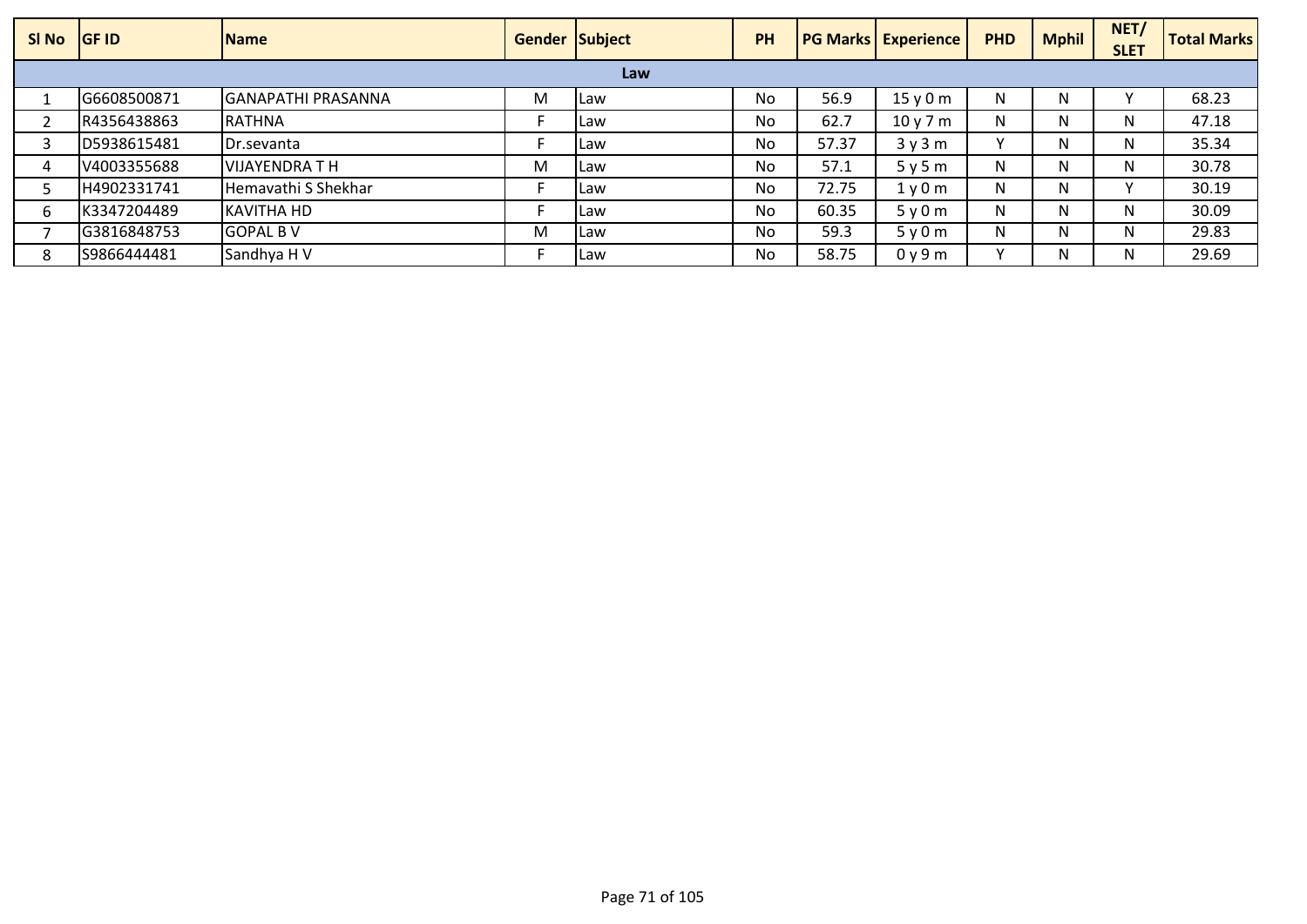| SI No | <b>GF ID</b> | <b>Name</b>                 | <b>Gender Subject</b> |                   | PH        |       | <b>PG Marks Experience</b> | <b>PHD</b> | <b>Mphil</b> | NET/<br><b>SLET</b> | <b>Total Marks</b> |
|-------|--------------|-----------------------------|-----------------------|-------------------|-----------|-------|----------------------------|------------|--------------|---------------------|--------------------|
|       |              |                             |                       | <b>Management</b> |           |       |                            |            |              |                     |                    |
| 1     | J2694314058  | JABEENA BEGUM               | F                     | Management        | No        | 60.35 | 14y0m                      | N          | Υ            | Υ                   | 72.09              |
| 2     | V8301338276  | <b>VINAYAKA M C</b>         | M                     | Management        | No        | 55.29 | 13y0m                      | Y          | Y            | N                   | 70.82              |
| 3     | P3478611470  | <b>PRAVEENKUMAR M</b>       | M                     | Management        | No        | 65.29 | 11y0m                      | Y          | N            | N                   | 61.32              |
| 4     | S0318427559  | <b>SHIVARAJ KUMAR S</b>     | M                     | Management        | No        | 64    | 12y0m                      | N          | N            | Y                   | 61                 |
| 5     | R7198517844  | <b>RAVINDRA A R</b>         | M                     | Management        | No        | 58    | 13y8m                      | N          | N            | N                   | 56.5               |
| 6     | M4702709128  | <b>MANJUNATH E</b>          | M                     | Management        | No        | 56.85 | 11y0m                      | N          | N            | Υ                   | 56.21              |
| 7     | B4479840159  | <b>BETHEL CHANDRASHEKAR</b> | M                     | Management        | No        | 59.53 | 11y6m                      | N          | Y            | N                   | 55.38              |
| 8     | S1158453991  | Shwetha S                   | F                     | Management        | Yes       | 60    | 8y0m                       | N          | Y            | N                   | 55                 |
| 9     | P2708937571  | PADMANABHARAO               | M                     | Management        | No        | 59.61 | 6y0m                       | Y          | N            | Υ                   | 53.9               |
| 10    | L9024050889  | LOKESHA G ANGADI            | M                     | Management        | No        | 65.42 | 12y6m                      | N          | N            | N                   | 53.86              |
| 11    | A2529403921  | ANANTH ALIAS ROHITH BHAT    | M                     | Management        | No        | 71.19 | 9y0m                       | N          | N            | Y                   | 53.8               |
| 12    | J8313011272  | JANDAVATH RAMA KRISHNA NA   | M                     | Management        | No        | 68    | 5y0m                       | Y          | N            | Υ                   | 53                 |
| 13    | V7469915745  | <b>VINODKUMAR S PATIL</b>   | M                     | Management        | No        | 60.1  | 7y6m                       | N          | Y            | Y                   | 52.53              |
| 14    | P3050416558  | PRAKASH S MOMAYA            | M                     | Management        | No        | 73.3  | 8y0m                       | N          | N            | Y                   | 51.33              |
| 15    | T5794541501  | Thriveni.S.R                | F                     | Management        | <b>No</b> | 67    | 8y6m                       | N          | N            | Y                   | 51.25              |
| 16    | V2397806288  | <b>VINAY KUMAR M A</b>      | M                     | Management        | No        | 60.96 | 12y0m                      | N          | N            | N                   | 51.24              |
| 17    | S5764516463  | <b>SHASHI KUMAR R</b>       | M                     | Management        | No        | 65.16 | 11y4m                      | N          | N            | N                   | 50.79              |
| 18    | P0463720392  | Prof.MAHESH MATHAD          | M                     | Management        | No        | 58    | 9y0m                       | N          | N            | Υ                   | 50.5               |
| 19    | S1028015892  | <b>SANTHOSH C</b>           | M                     | Management        | No        | 56.03 | 12y0m                      | N          | N            | N                   | 50.01              |
| 20    | R4503400983  | Ravikumara N C              | M                     | Management        | No        | 80    | 10y2m                      | N          | N            | N                   | 50                 |
| 21    | D3835931636  | Deepa.C.N                   | F                     | Management        | No        | 66.74 | 11y0m                      | N          | N            | N                   | 49.69              |
| 22    | V4314639281  | VARADARAJA D                | M                     | Management        | No        | 52.8  | 5y0m                       | Y.         | N            | Y                   | 49.2               |
| 23    | V6473236549  | Vanitha N                   | F                     | Management        | No        | 64.58 | 7y11m                      | N          | N            | Y                   | 49.15              |
| 24    | A4722406008  | AMULYA R.S                  | F                     | Management        | No        | 63.19 | 7y1m                       | Y          | N            | N                   | 48.8               |
| 25    | A1920922949  | <b>ASHA S</b>               | F                     | Management        | No        | 63.02 | 11y0m                      | N          | N            | N                   | 48.76              |
| 26    | P0796416379  | PRABHAKARA MURTHY M         | M                     | Management        | No        | 64.3  | 7y6m                       | N          | N            | Υ                   | 47.58              |
| 27    | M7772906657  | <b>MAHESH</b>               | M                     | Management        | No        | 58    | 11y0m                      | Ν          | N            | N                   | 47.5               |
| 28    | P1561130291  | Pushpavathi k               | F                     | Management        | No        | 63    | 10y6m                      | N          | N            | N                   | 47.25              |
| 29    | B3189435182  | <b>BASAVARAJ</b>            | M                     | Management        | No        | 56    | 8y0m                       | N          | N            | Υ                   | 47                 |
| 30    | L7948035267  | lohit shankrappa talad      | M                     | Management        | No        | 67.66 | 10y2m                      | N          | N            | N                   | 46.92              |
| 31    | S7696950183  | Soumya R                    | F.                    | Management        | Yes       | 63.26 | 0y2m                       | Y          | N            | Y                   | 46.82              |
| 32    | A7523942265  | Abishek D M                 | M                     | Management        | No        | 65.27 | 7y0m                       | N          | N            | Y                   | 46.32              |
| 33    | D4922947113  | Dr.Manoj Y.B                | M                     | Management        | No        | 62.66 | 10y0m                      | N          | N            | N                   | 45.67              |
| 34    | S2319945334  | SHAHEENA.P                  | F                     | Management        | No        | 59.54 | 10y0m                      | N          | N            | N                   | 44.89              |
| 35    | S1469633395  | SHRADDHA BEVINAKATTI        | F                     | Management        | No        | 71.15 | 9y0m                       | N          | N            | N                   | 44.79              |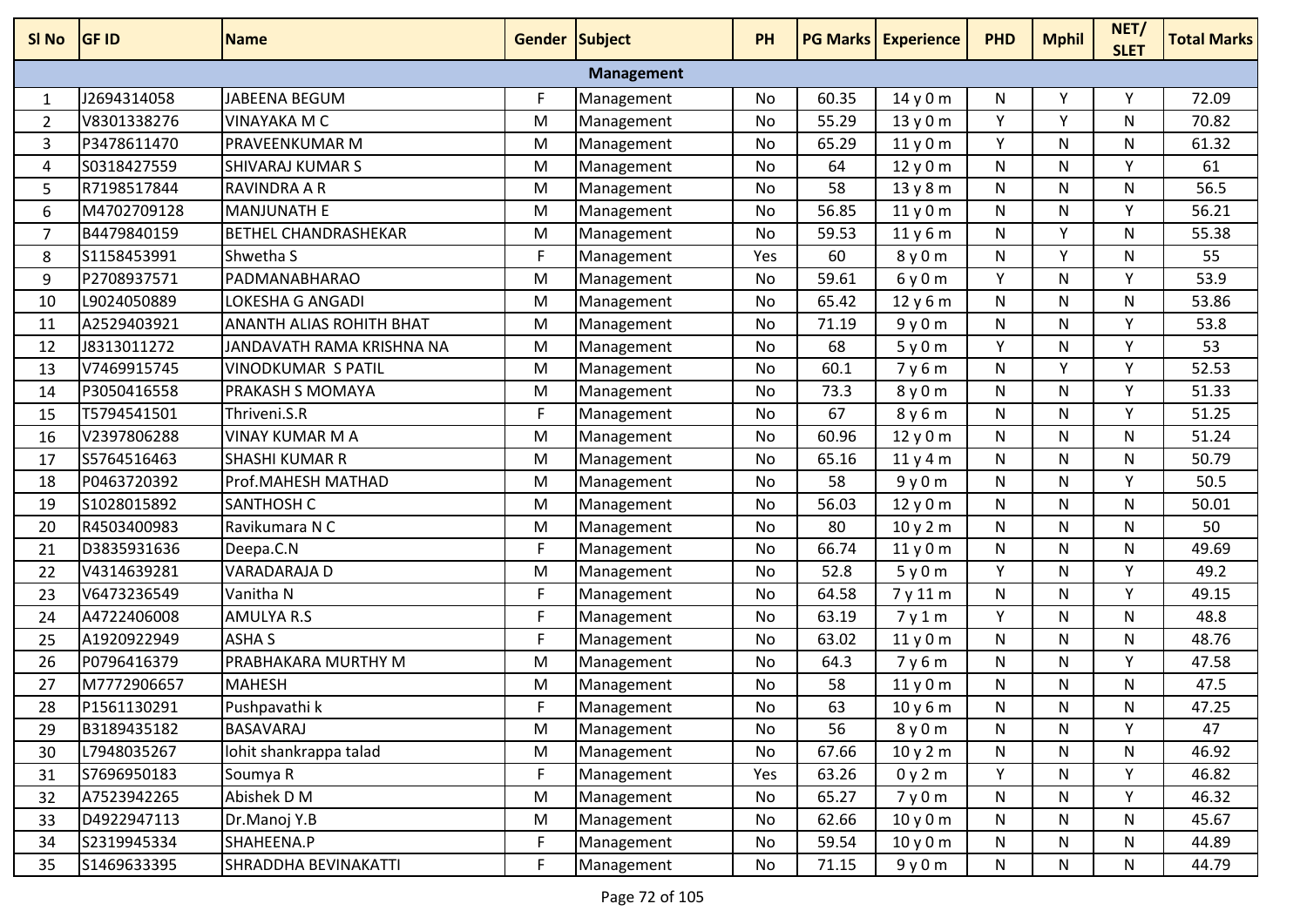| SI No | <b>GF ID</b> | <b>Name</b>               | <b>Gender Subject</b> |                              | PH        | <b>PG Marks</b> | <b>Experience</b> | <b>PHD</b>   | <b>Mphil</b> | NET/<br><b>SLET</b> | <b>Total Marks</b> |
|-------|--------------|---------------------------|-----------------------|------------------------------|-----------|-----------------|-------------------|--------------|--------------|---------------------|--------------------|
| 36    | A0339718915  | Anuradha T.S              | F.                    | Management                   | No        | 70.88           | 4y0m              | N            | Υ            | Y                   | 44.72              |
| 37    | K8724624256  | <b>KAVITA</b>             | F                     | Management                   | No        | 68.6            | 5y2m              | Υ            | N            | N                   | 44.15              |
| 38    | P4511030281  | PRASAD P.HEGDE            | M                     | Management                   | No        | 60              | 7y4m              | ${\sf N}$    | Y            | N                   | 43.5               |
| 39    | S5911309954  | Sushma Malagi             | F                     | Management                   | No        | 72              | 8y5m              | N            | N            | N                   | 43.5               |
| 40    | B5448735044  | <b>BASAVARAJA</b>         | M                     | Management                   | Yes       | 61.52           | 4y0m              | ${\sf N}$    | Υ            | N                   | 43.38              |
| 41    | P6221343171  | PRAKASH.HACHCHOLLI        | M                     | Management                   | No        | 63.43           | 9y0m              | N            | N            | N                   | 42.86              |
| 42    | K6706535299  | Kaveri.D                  | F                     | Management                   | No        | 62.5            | 5y8m              | N            | N            | $\mathsf{v}$        | 42.63              |
| 43    | C4686747924  | Chikka Abbaiah            | M                     | Management                   | <b>No</b> | 65              | 8y6m              | $\mathsf{N}$ | N            | N                   | 41.75              |
| 44    | A118820190   | <b>ANITHA.H</b>           | F                     | Management                   | No        | 62.44           | 8y6m              | ${\sf N}$    | N            | N                   | 41.11              |
| 45    | S3414515272  | Sohil D Nargundkar        | M                     | Management                   | No        | 56              | 6y0m              | ${\sf N}$    | N            | Y                   | 41                 |
| 46    | T9670929226  | Tamagonda Balagonda Patil | M                     | Management                   | No        | 60.39           | 3y7m              | N            | Υ            | Y                   | 40.6               |
| 47    | M1213639445  | <b>MURALIS</b>            | M                     | Management                   | No        | 65              | 5y0m              | ${\sf N}$    | N            | $\mathsf{v}$        | 40.25              |
| 48    | H9323548320  | <b>HARISH H R</b>         | M                     | Management                   | No        | 63.75           | 5y2m              | N            | N            | Y                   | 39.94              |
| 49    | H7168240616  | <b>HARSHITHA VH</b>       | F                     | Management                   | <b>No</b> | 68.64           | 7y6m              | N            | N.           | N                   | 39.66              |
| 50    | A9044924750  | <b>ANUSHA JOSHI</b>       | F                     | Management                   | No        | 60.9            | 5y0m              | ${\sf N}$    | N            | Υ                   | 39.23              |
| 51    | M7108010321  | <b>Mervin Felix Caleb</b> | M                     | Management                   | No        | 60.18           | 5y0m              | ${\sf N}$    | N            | Y                   | 39.05              |
| 52    | G9715241022  | <b>GANGADHARA P S</b>     | M                     | Management                   | No        | 69.25           | 7y0m              | N            | N            | N                   | 38.31              |
| 53    | N9190643331  | Nabeela Khan              | F.                    | Management                   | No        | 56.59           | 8y0m              | N            | N            | N                   | 38.15              |
| 54    | S7349523123  | <b>SHANTHI S</b>          | F                     | Management                   | No        | 62.32           | 7y4m              | N            | N            | N                   | 38.08              |
| 55    | P4740749644  | <b>PUSHPA MULLUR</b>      | F                     | Management                   | No        | 56.11           | 8y0m              | N            | N            | N                   | 38.03              |
| 56    | H8138433615  | <b>HAJIRA BANU</b>        | F                     | Management                   | No        | 67.24           | 7y2m              | N            | N            | N                   | 37.81              |
| 57    | R5169534673  | <b>RAJU KONNUR</b>        | M                     | Management                   | No        | 59.73           | 7y6m              | ${\sf N}$    | N            | N                   | 37.43              |
| 58    | K7180045206  | Kavyashree H A            | F                     | Management                   | No        | 65.69           | 4y1m              | N            | N            | Y                   | 37.42              |
| 59    | S0427834424  | <b>SUDHA</b>              | F                     | Management                   | No        | 71.28           | 6y6m              | ${\sf N}$    | N            | N                   | 37.32              |
| 60    | P3433622152  | PUSHPAVATHI V             | F                     | Management                   | No        | 65.24           | 7y0m              | N            | N            | N                   | 37.31              |
| 61    | M8386228695  | <b>MAHANTHESHA N M</b>    | M                     | Management                   | No        | 64.54           | 7y2m              | N            | N            | N                   | 37.14              |
| 62    | C7159439044  | Chaitra H V               | F                     | Management                   | No        | 70.15           | 3y4m              | $\mathsf{N}$ | N            | Y                   | 37.04              |
| 63    | A3603150181  | ABEED HUSSAIN MUJAWAR     | M                     | Management                   | No        | 64              | 4y2m              | N            | N            | Υ                   | 37                 |
| 64    | V0785734958  | <b>VIRUPAKSHA S HUGAR</b> | M                     | Management                   | No        | 63.36           | 1y0m              | Υ            | Υ            | N                   | 36.84              |
| 65    | J5746204807  | JAYALAKSHMI               | F                     | Management                   | No        | 63              | 7y0m              | N            | N            | N                   | 36.75              |
| 66    | K5744258155  | <b>KAVYA R</b>            | F                     | Management                   | No        | 74.6            | 6y0m              | N            | N            | N                   | 36.65              |
| 67    | M8820718967  | MOHAMMADRASUL BEPARI      | M                     | Management                   | No        | 61.7            | 7y0m              | N            | N            | N                   | 36.43              |
| 68    | S9979204152  | SEEMA MARIA J             | F                     | Management                   | No        | 72.62           | 3y1m              | N            | N            | Y                   | 36.16              |
| 69    | P9305841000  | PRIYA.S.K                 | F                     | Management                   | No        | 60.55           | 7y0m              | N            | N            | N                   | 36.14              |
| 70    | V0070609299  | VANISHREE                 | F                     | Management                   | No        | 60.19           | 5y1m              | N            | Y.           | N                   | 36.05              |
| 71    | L0234343807  | LATA H G                  | F                     | Management                   | No        | 71.3            | 6y0m              | N            | N            | N                   | 35.83              |
| 72    | 17050441116  | Iftikhar ahmed naikwadi   | M                     | Management<br>Page 73 of 105 | No        | 58              | 3y0m              | Y            | N            | N                   | 35.5               |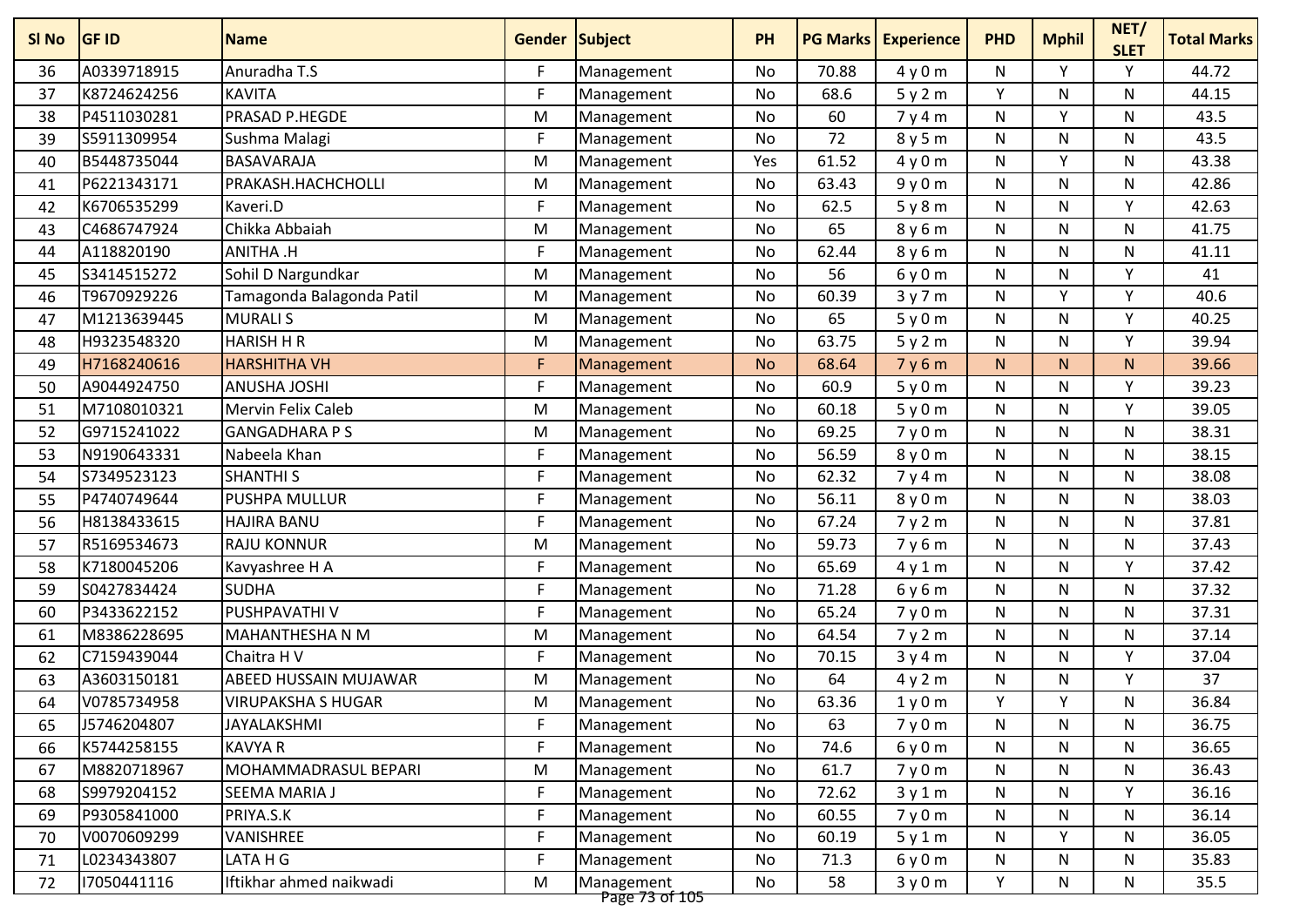| N5862334579<br>NAZIR AHAMAD HARAKARI<br>63<br>N<br>N<br>73<br>M<br>No<br>3y6m<br>Management<br>56.11<br>N5049859390<br>Nirmala N<br>F.<br>N<br>N<br>74<br>No<br>4y0m<br>Management<br>M6126259693<br>Mohammed fuzail<br>75<br>No<br>56.04<br>7y0m<br>N<br>N<br>M<br>Management<br>F.<br>N7698548764<br><b>NAGAMMA</b><br>55.9<br>N<br>N<br>N<br>76<br>No<br>Management<br>7y1m | Υ<br>35.25<br>٧<br>35.03<br>35.01<br>N<br>34.98<br>34.85<br>34.47 |
|--------------------------------------------------------------------------------------------------------------------------------------------------------------------------------------------------------------------------------------------------------------------------------------------------------------------------------------------------------------------------------|-------------------------------------------------------------------|
|                                                                                                                                                                                                                                                                                                                                                                                |                                                                   |
|                                                                                                                                                                                                                                                                                                                                                                                |                                                                   |
|                                                                                                                                                                                                                                                                                                                                                                                |                                                                   |
|                                                                                                                                                                                                                                                                                                                                                                                |                                                                   |
| R5438802417<br><b>RAMYAR</b><br>F.<br>67.4<br>N<br>N<br>77<br>Management<br>No<br>6y3m<br>N                                                                                                                                                                                                                                                                                    |                                                                   |
| <b>JNANAPOORNEL</b><br>F<br>J9739213212<br>53.88<br>N<br>N<br>78<br>No<br>7y0m<br>N<br>Management                                                                                                                                                                                                                                                                              |                                                                   |
| F<br>Υ<br>K1302426295<br>65.8<br>N<br>79<br>KAMSALA POOJA<br>No<br>2y0m<br>N<br>Management                                                                                                                                                                                                                                                                                     | 34.45                                                             |
| F<br>Y<br>V<br>V9575218271<br>65.68<br>80<br><b>VEENA</b><br><b>No</b><br>0y3m<br>N<br>Management                                                                                                                                                                                                                                                                              | 34.42                                                             |
| F<br>S5048210604<br><b>SHRUTHY HARITA A R</b><br>No<br>64.88<br>N<br>N<br>Υ<br>81<br>3y0m<br>Management                                                                                                                                                                                                                                                                        | 34.22                                                             |
| L0451433843<br>F<br><b>LYDIA</b><br>No<br>76.42<br>5y2m<br>N<br>N<br>82<br>Management                                                                                                                                                                                                                                                                                          | N<br>34.11                                                        |
| Sneha Hiremath<br>F<br>S2294216956<br>81.38<br>N<br>Υ<br>83<br>No<br>1y6m<br>N<br>Management                                                                                                                                                                                                                                                                                   | 33.85                                                             |
| F<br>V2502635847<br><b>VANISHREE N S</b><br>63<br>N<br>N<br>84<br>No<br>6y0m<br>N<br>Management                                                                                                                                                                                                                                                                                | 33.75                                                             |
| S0846124089<br>F.<br>62.78<br>Y<br>Shanta Jadhav<br>N<br>N<br>85<br>No<br>3y0m<br>Management                                                                                                                                                                                                                                                                                   | 33.7                                                              |
| R1941247100<br><b>REKHA NM</b><br>F<br>N<br>N<br>N<br>86<br>No<br>67.45<br>Management<br>5y6m                                                                                                                                                                                                                                                                                  | 33.36                                                             |
| R3032336942<br><b>RAKESH KN</b><br>M<br>61<br>N<br>N<br>N<br>87<br>No<br>6y0m<br>Management                                                                                                                                                                                                                                                                                    | 33.25                                                             |
| F<br>L9237508463<br>N<br>N<br>88<br>Lucy Stella I<br>No<br>60.15<br>6y2m<br>N<br>Management                                                                                                                                                                                                                                                                                    | 33.04                                                             |
| Y<br>89<br>S2116826375<br>S SANDANA KRISHNAN<br>59.5<br>N<br>M<br>Management<br>No<br>4y0m                                                                                                                                                                                                                                                                                     | 32.88<br>N                                                        |
| F.<br>65.5<br>R8687708982<br><b>ROOPA V R</b><br>N<br>N<br>90<br>Management<br>No<br>5y5m<br>N                                                                                                                                                                                                                                                                                 | 32.88                                                             |
| K2474804785<br>M<br>58.24<br>N<br>KURUBARA SIDDALINGAPPA<br>No<br>6y0m<br>N<br>N<br>91<br>Management                                                                                                                                                                                                                                                                           | 32.56                                                             |
| 92<br>M9255101713<br>69.4<br>N<br>N<br>N<br>Mahanteshwar<br>M<br>No<br>5y0m<br>Management                                                                                                                                                                                                                                                                                      | 32.35                                                             |
| F<br>S4738509177<br>69.1<br>N<br>N<br>N<br>93<br>Siraj Banu<br>No<br>5y0m<br>Management                                                                                                                                                                                                                                                                                        | 32.28                                                             |
| G4198551679<br><b>GANESH RAO S M</b><br>56.91<br>94<br>M<br>No<br>6y0m<br>N<br>N<br>Management                                                                                                                                                                                                                                                                                 | 32.23<br>N                                                        |
| F<br>S6641523122<br>SUSHMA.B.L<br>68<br>N<br>Υ<br>95<br>No<br>2y0m<br>N<br>Management                                                                                                                                                                                                                                                                                          | 32                                                                |
| U6861142747<br><b>UMADEVI</b><br>F.<br>67.9<br>N<br>96<br>Management<br>No<br>5y0m<br>N                                                                                                                                                                                                                                                                                        | 31.98<br>N                                                        |
| M2716441610<br><b>MD ZAFRULLA SHARIFF</b><br>66<br>M<br>N<br>N<br>97<br>No<br>Management<br>2y1m                                                                                                                                                                                                                                                                               | v<br>31.5                                                         |
| R4584911478<br>F<br>N<br>RIZWANABANU SAVANUR<br>No<br>71.2<br>N<br>N<br>98<br>Management<br>4y6m                                                                                                                                                                                                                                                                               | 31.3                                                              |
| M1495325635<br>64.9<br>N<br>N<br>99<br>Manjunath Benni<br>M<br><b>No</b><br>2y0m<br>Management                                                                                                                                                                                                                                                                                 | Υ<br>31.23                                                        |
| R3817413516<br>F<br>64<br>N<br>100<br>Rihana<br>No<br>5y0m<br>N<br>N<br>Management                                                                                                                                                                                                                                                                                             | 31                                                                |
| M6839527427<br>MANJUNATHA P H<br>N<br>101<br>M<br>No<br>63.32<br>5y0m<br>N<br>Management                                                                                                                                                                                                                                                                                       | 30.83<br>N                                                        |
| E8978730416<br><b>EARANNA</b><br>63.12<br>5y0m<br>N<br>N<br>N<br>102<br>M<br>Management<br>No                                                                                                                                                                                                                                                                                  | 30.78                                                             |
| M0785206366<br>Muktha M<br>F<br>103<br>Management<br>No<br>63<br>4y9m<br>N<br>N                                                                                                                                                                                                                                                                                                | N<br>30.75                                                        |
| F<br>79.5<br>K1311807507<br>Kirthi Nair<br>N<br>N<br>104<br>Management<br>No<br>0y6m                                                                                                                                                                                                                                                                                           | Y<br>30.38                                                        |
| U8129305839<br>USHA B S<br>F<br>61.31<br>Management<br>No<br>N<br>N<br>N<br>105<br>5y1m                                                                                                                                                                                                                                                                                        | 30.33                                                             |
| S1110020267<br>60.9<br>Siddanagouda a Patil<br>M<br>Management<br>No<br>5y0m<br>N<br>N<br>106                                                                                                                                                                                                                                                                                  | N<br>30.23                                                        |
| M2798508542<br>60.93<br>MADHU SUDHANA V K<br>M<br>Management<br>No<br>5y2m<br>N<br>N<br>N<br>107                                                                                                                                                                                                                                                                               | 30.23                                                             |
| R0985418754<br>Rajendra Kadannavar<br>Management<br>60.2<br>4y8m<br>108<br>M<br>No<br>N<br>N                                                                                                                                                                                                                                                                                   | 30.05<br>N                                                        |
| S8852811227<br>58.74<br>Sajid Arju<br>M<br>Management<br>No<br>5y0m<br>N<br>N<br>N<br>109<br>Page 74 of 105                                                                                                                                                                                                                                                                    | 29.69                                                             |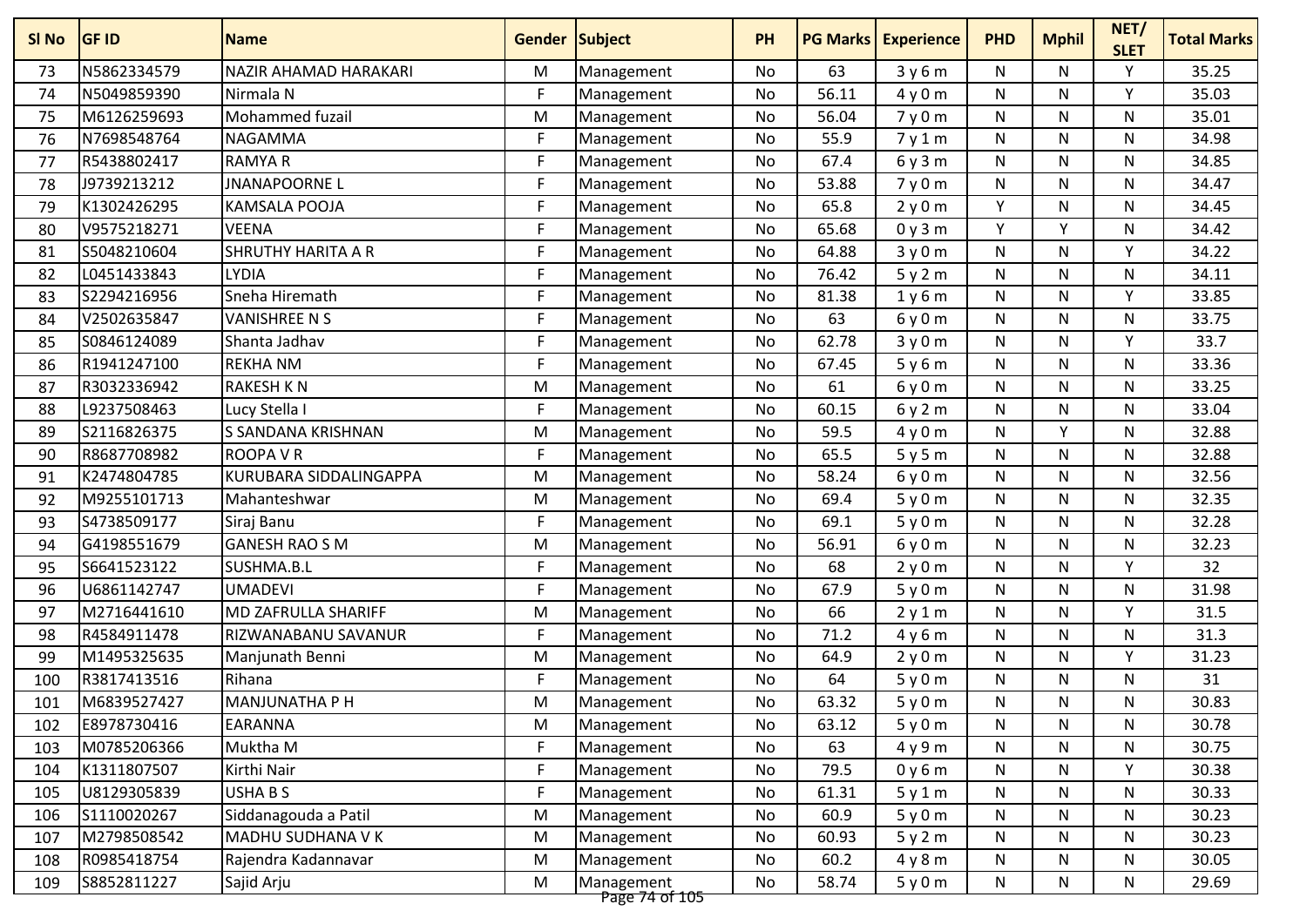| SI No | <b>GF ID</b> | <b>Name</b>               | <b>Gender Subject</b> |                              | <b>PH</b> |       | <b>PG Marks   Experience</b> | <b>PHD</b>   | <b>Mphil</b> | NET/<br><b>SLET</b> | <b>Total Marks</b> |
|-------|--------------|---------------------------|-----------------------|------------------------------|-----------|-------|------------------------------|--------------|--------------|---------------------|--------------------|
| 110   | F3730544407  | <b>FIRDOS BANU</b>        | F                     | Management                   | No        | 70.57 | 3y8m                         | N            | N            | N                   | 29.64              |
| 111   | A3902101995  | <b>AMARESH PATIL</b>      | M                     | Management                   | No        | 64.54 | 4y6m                         | N            | N            | N                   | 29.64              |
| 112   | C3222107419  | <b>CHAITRA RAGHOTAMAN</b> | F                     | Management                   | No        | 64.2  | 4y6m                         | N            | N            | N                   | 29.55              |
| 113   | P4014705367  | PRASHANT BALAKRISHANA REV | M                     | Management                   | No        | 70.21 | 4y0m                         | N            | N            | N                   | 29.55              |
| 114   | P7878418149  | PRAVEEN KUMAR             | M                     | Management                   | No        | 58    | 5y0m                         | ${\sf N}$    | N            | N                   | 29.5               |
| 115   | J2492432212  | <b>JYOTI V CHADICHAL</b>  | F                     | Management                   | No        | 76    | 0y4m                         | N            | N            | Υ                   | 29.5               |
| 116   | A1436227879  | <b>ASHOK KUMAR</b>        | M                     | Management                   | No        | 57.38 | 5y0m                         | N            | N            | N                   | 29.35              |
| 117   | S6158450928  | sandeep Jiragyal          | M                     | Management                   | No        | 57.4  | 2y0m                         | N            | N            | Y                   | 29.35              |
| 118   | S0349759744  | <b>SUMAN</b>              | F                     | Management                   | No        | 68.9  | 0y9m                         | N            | N            | Y                   | 29.23              |
| 119   | P4828543885  | Purnima.Sannamani         | F                     | Management                   | No        | 62.6  | 4y5m                         | N            | N            | N                   | 29.15              |
| 120   | R2163641358  | Ravindra Rai N G          | M                     | Management                   | No        | 56.2  | 5y0m                         | N            | N            | N                   | 29.05              |
| 121   | C5825347560  | CHIDANAND KAMBLE          | M                     | Management                   | No        | 68.16 | 1y0m                         | N            | N            | Υ                   | 29.04              |
| 122   | A9342816890  | AMBARISHA KN              | M                     | Management                   | No        | 67.51 | 4y0m                         | N            | N            | N                   | 28.88              |
| 123   | R2323641248  | RAVIKUMAR H C             | M                     | Management                   | No        | 67    | 4y1m                         | N            | N            | N                   | 28.75              |
| 124   | M9078818451  | <b>MALLANNA</b>           | M                     | Management                   | <b>No</b> | 66.67 | 1y0m                         | N            | N            | Y                   | 28.67              |
| 125   | S5180754983  | SHIVANANDA NAYAK          | M                     | Management                   | No        | 66    | 4y0m                         | N            | N            | N                   | 28.5               |
| 126   | M7655451305  | <b>MEGHASHREE N</b>       | F                     | Management                   | No        | 72    | 3y6m                         | N            | N            | N                   | 28.5               |
| 127   | A5820457322  | <b>AMARNATH</b>           | M                     | Management                   | No        | 65.88 | 1y0m                         | N            | N            | Υ                   | 28.47              |
| 128   | M3590851133  | MISBA SABREEN S           | F                     | Management                   | No        | 65.26 | 1y0m                         | N            | N            | Υ                   | 28.32              |
| 129   | B0488857097  | Bugade Aruna Ramakrishna  | F                     | Management                   | No        | 64.83 | 2y2m                         | N            | v            | N                   | 28.21              |
| 130   | A7400222338  | ANIL KUMAR G              | M                     | Management                   | No        | 64.57 | 1y0m                         | N            | N            | $\mathsf{v}$        | 28.14              |
| 131   | P8500124293  | PAVAN KUMAR P             | M                     | Management                   | No        | 63.4  | 1y0m                         | N            | N            | Y                   | 27.85              |
| 132   | S6867444709  | SHOBHARAJ HEGDE           | M                     | Management                   | No        | 62.91 | 3y9m                         | N            | N            | N                   | 27.73              |
| 133   | S7339749554  | Savita Pamali             | F                     | Management                   | No        | 62.92 | 4y0m                         | ${\sf N}$    | N            | N                   | 27.73              |
| 134   | G7316549640  | <b>GANGADHAR</b>          | M                     | Management                   | No        | 74.6  | 3y0m                         | N            | N            | N                   | 27.65              |
| 135   | D7760125766  | Divyashree                | F                     | Management                   | No        | 62.4  | 4y0m                         | N            | N            | N                   | 27.6               |
| 136   | S2284659800  | Shayistha gulsheer        | F                     | Management                   | No        | 62    | 4y3m                         | N            | N            | N                   | 27.5               |
| 137   | A1055228839  | <b>ASHALATHAKS</b>        | F                     | Management                   | No        | 62    | 4y0m                         | N            | N            | N                   | 27.5               |
| 138   | P1147327847  | POORNIMA JOGI S           | F                     | Management                   | No        | 68    | 0y6m                         | N            | N            | Υ                   | 27.5               |
| 139   | K2617017148  | Kallesha R Y              | M                     | Management                   | No        | 61.4  | 0y10m                        | N            | N            | Υ                   | 27.35              |
| 140   | A8722615026  | Annappa Gouda             | M                     | Management                   | No        | 61.33 | 4y0m                         | N            | N            | N                   | 27.33              |
| 141   | H3595326200  | HANUMANTHAPPA             | M                     | Management                   | No        | 61.22 | 0y8m                         | N            | N            | Y                   | 27.31              |
| 142   | K2870739752  | Kranthiraj Vodeyar M      | M                     | Management                   | No        | 60.76 | 1y0m                         | N            | N            | Y                   | 27.19              |
| 143   | S5581851198  | Saraswati Preyesh Kurade  | F                     | Management                   | No        | 72.7  | 0y1m                         | $\mathsf{N}$ | N            | Y                   | 27.18              |
| 144   | M5804407142  | MEERA K                   | F                     | Management                   | No        | 60    | 1y0m                         | N            | N            | Y                   | 27                 |
| 145   | A5675002216  | ANUSHYA CT                | F                     | Management                   | No        | 60    | 4y2m                         | N            | N            | N                   | 27                 |
| 146   | S0784924914  | SACHIN H B                | M                     | Management<br>Page 75 of 105 | No        | 71.37 | 0y1m                         | N            | N            | Υ                   | 26.84              |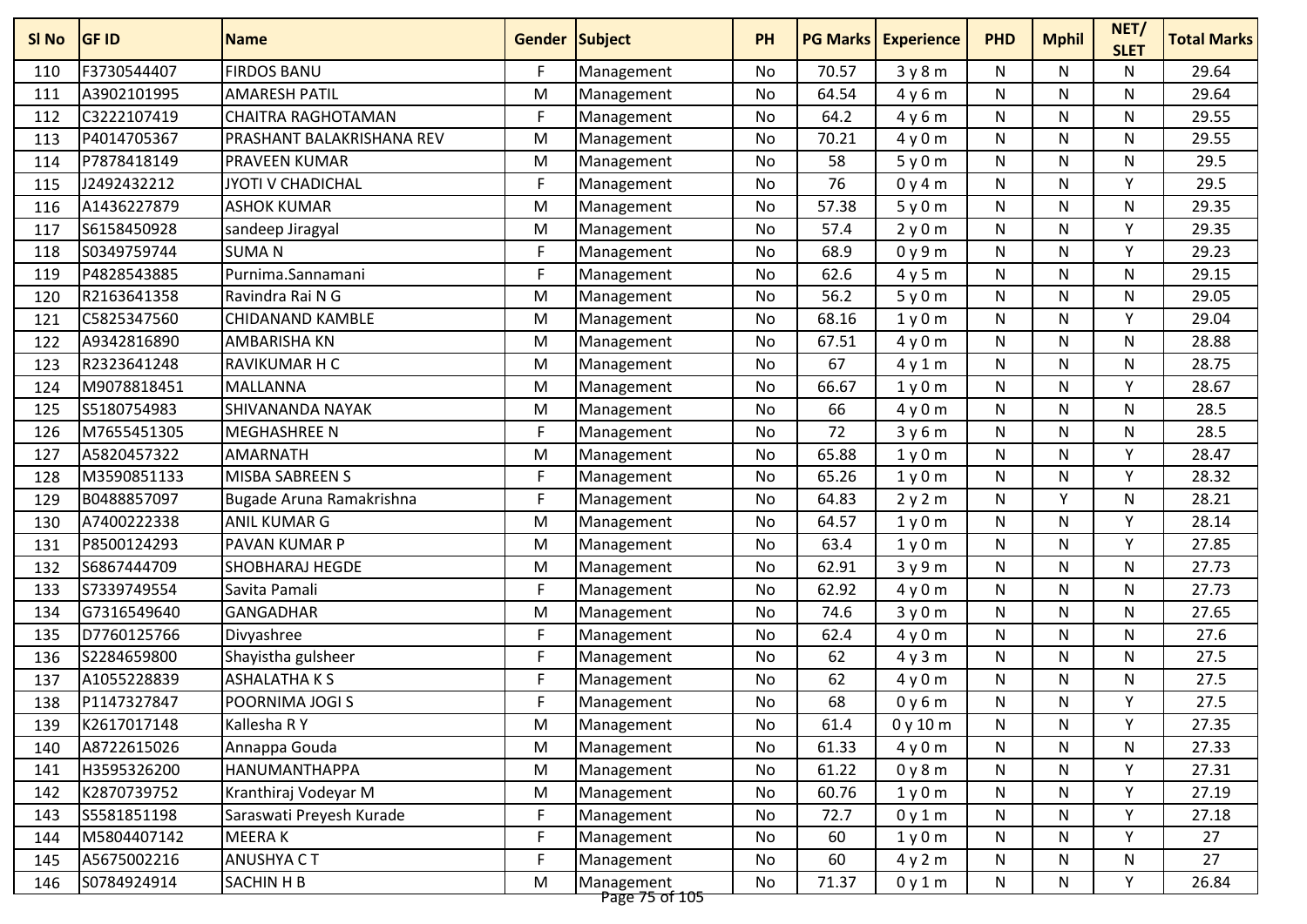| SI No | <b>GF ID</b> | <b>Name</b>          | <b>Gender Subject</b> |                              | <b>PH</b> |       | <b>PG Marks Experience</b> | <b>PHD</b>   | <b>Mphil</b> | NET/<br><b>SLET</b> | <b>Total Marks</b> |
|-------|--------------|----------------------|-----------------------|------------------------------|-----------|-------|----------------------------|--------------|--------------|---------------------|--------------------|
| 147   | T5054442897  | Tasbiya Taskeen      | F                     | Management                   | No        | 70.9  | 0y1m                       | N            | N            | Υ                   | 26.73              |
| 148   | P2841101861  | PRAVEEN KUMAR        | M                     | Management                   | No        | 64.87 | 0y6m                       | N            | N            | $\mathsf{v}$        | 26.72              |
| 149   | P2841101813  | PRAVEEN KUMAR        | M                     | Management                   | <b>No</b> | 64.87 | 0y6m                       | N            | N            | Y                   | 26.72              |
| 150   | P0632118829  | Prema chandan        | F                     | Management                   | No        | 64.68 | 3y6m                       | N            | N            | N                   | 26.67              |
| 151   | H7331508817  | HAMNAZ HUDLI         | F                     | Management                   | No        | 70.4  | 3y2m                       | N            | N            | N                   | 26.6               |
| 152   | V2061900704  | Vivek                | M                     | Management                   | No        | 58    | 1y0m                       | N            | N            | Υ                   | 26.5               |
| 153   | R9836324718  | <b>ROOPA M R</b>     | F                     | Management                   | No        | 63.96 | 0y7m                       | N            | N            | $\mathsf{v}$        | 26.49              |
| 154   | H6972500018  | HARSHITHA. L.M       | F                     | Management                   | No        | 63.88 | 3y5m                       | N            | N            | N                   | 26.47              |
| 155   | G5384150161  | <b>GHAZALA ANJUM</b> | F                     | Management                   | No        | 57.88 | 1y0m                       | N            | N            | Y                   | 26.47              |
| 156   | A3039700671  | ASHWINI KUDTALKAR    | F                     | Management                   | No        | 69.8  | 3y2m                       | N            | N            | N                   | 26.45              |
| 157   | B8214847563  | <b>BHARATHI A V</b>  | F                     | Management                   | No        | 69.74 | 2y10m                      | N            | N            | N                   | 26.44              |
| 158   | R0418859956  | <b>RENUKA GR</b>     | F                     | Management                   | No        | 69.73 | 3y1m                       | N            | N            | N                   | 26.43              |
| 159   | S4743922465  | SHAMBHU B. UKKALI    | M                     | Management                   | No        | 57.7  | 1y0m                       | N            | N            | Y                   | 26.43              |
| 160   | A8220821674  | <b>ANUPAMA M</b>     | F                     | Management                   | No        | 69.46 | 3y1m                       | N            | N            | N                   | 26.37              |
| 161   | S8086512337  | <b>SAHANA SELES</b>  | F                     | Management                   | <b>No</b> | 69.36 | 3y3m                       | N            | N            | N                   | 26.34              |
| 162   | N1296343244  | NAGARAJNAYAKA S      | M                     | Management                   | No        | 63.31 | 3y7m                       | N            | N            | $\mathsf{N}$        | 26.33              |
| 163   | N3041732761  | NARASIMHEGOWDA D S   | M                     | Management                   | No        | 57    | 4y0m                       | N            | N            | N                   | 26.25              |
| 164   | D9814936767  | Devrath Ts           | M                     | Management                   | No        | 75    | 2y6m                       | N            | N            | N                   | 26.25              |
| 165   | M4844404844  | <b>MAHESH S K</b>    | M                     | Management                   | No        | 56.96 | 4y0m                       | N            | N            | N                   | 26.24              |
| 166   | A9807922626  | <b>ASHWINI DP</b>    | F                     | Management                   | No        | 68.88 | 3y2m                       | N            | N            | N                   | 26.22              |
| 167   | S8167426785  | Sunilkumara m        | M                     | Management                   | No        | 80.7  | 2y0m                       | N            | N            | N                   | 26.18              |
| 168   | S8668100348  | SPOORTHYSHARIN P     | F                     | Management                   | <b>No</b> | 68.5  | 3y1m                       | N            | N            | $\mathsf{N}$        | 26.13              |
| 169   | M7820000601  | <b>MAMATHA M</b>     | F                     | Management                   | No        | 68.19 | 3y1m                       | N            | N            | N                   | 26.05              |
| 170   | S2423336472  | Seema begum Begum    | F                     | Management                   | No        | 67.48 | 3y1m                       | N            | N            | N                   | 25.87              |
| 171   | S6240603208  | <b>SHAMA BANU</b>    | F                     | Management                   | No        | 67.24 | 3y2m                       | N            | N            | N                   | 25.81              |
| 172   | S2248731779  | Shwetha K M          | F                     | Management                   | No        | 61.24 | 0y7m                       | N            | N            | Y                   | 25.81              |
| 173   | V4676401193  | <b>VIKRAM M</b>      | M                     | Management                   | <b>No</b> | 67.11 | 0y1m                       | N            | N            | Y                   | 25.78              |
| 174   | P1398512386  | <b>PALAKSHIK</b>     | M                     | Management                   | No        | 61    | 3y5m                       | N            | N            | N                   | 25.75              |
| 175   | N5201459871  | N BUDDHA PRIYA       | F                     | Management                   | No        | 73    | 2y6m                       | N            | N            | N                   | 25.75              |
| 176   | S1234504721  | Sindhu G             | F                     | Management                   | No        | 66.5  | 3y1m                       | N            | N            | N                   | 25.63              |
| 177   | V3341700054  | <b>VENUB</b>         | M                     | Management                   | No        | 54.34 | 4y1m                       | N            | N            | N                   | 25.59              |
| 178   | S5203354291  | SANTOSH ANGADI       | M                     | Management                   | No        | 60.24 | 0y6m                       | N            | N            | Y                   | 25.56              |
| 179   | K9147025200  | KAVITHA I.P          | F                     | Management                   | No        | 78.2  | 2y2m                       | N            | N            | N                   | 25.55              |
| 180   | S6929232993  | SHIVARAMA DHANGE     | M                     | Management                   | No        | 60.11 | 3y6m                       | $\mathsf{N}$ | N            | $\mathsf{N}$        | 25.53              |
| 181   | N1568302668  | NANJAPPA Y R         | M                     | Management                   | No        | 60    | 0y6m                       | N            | N            | Υ                   | 25.5               |
| 182   | S8097744349  | swami k              | M                     | Management                   | No        | 66    | 3y0m                       | N            | N            | N                   | 25.5               |
| 183   | R4128000004  | RAGHAVENDRA RAO R K  | M                     | Management<br>Page 76 of 105 | No        | 59.91 | 3y5m                       | N            | N            | N                   | 25.48              |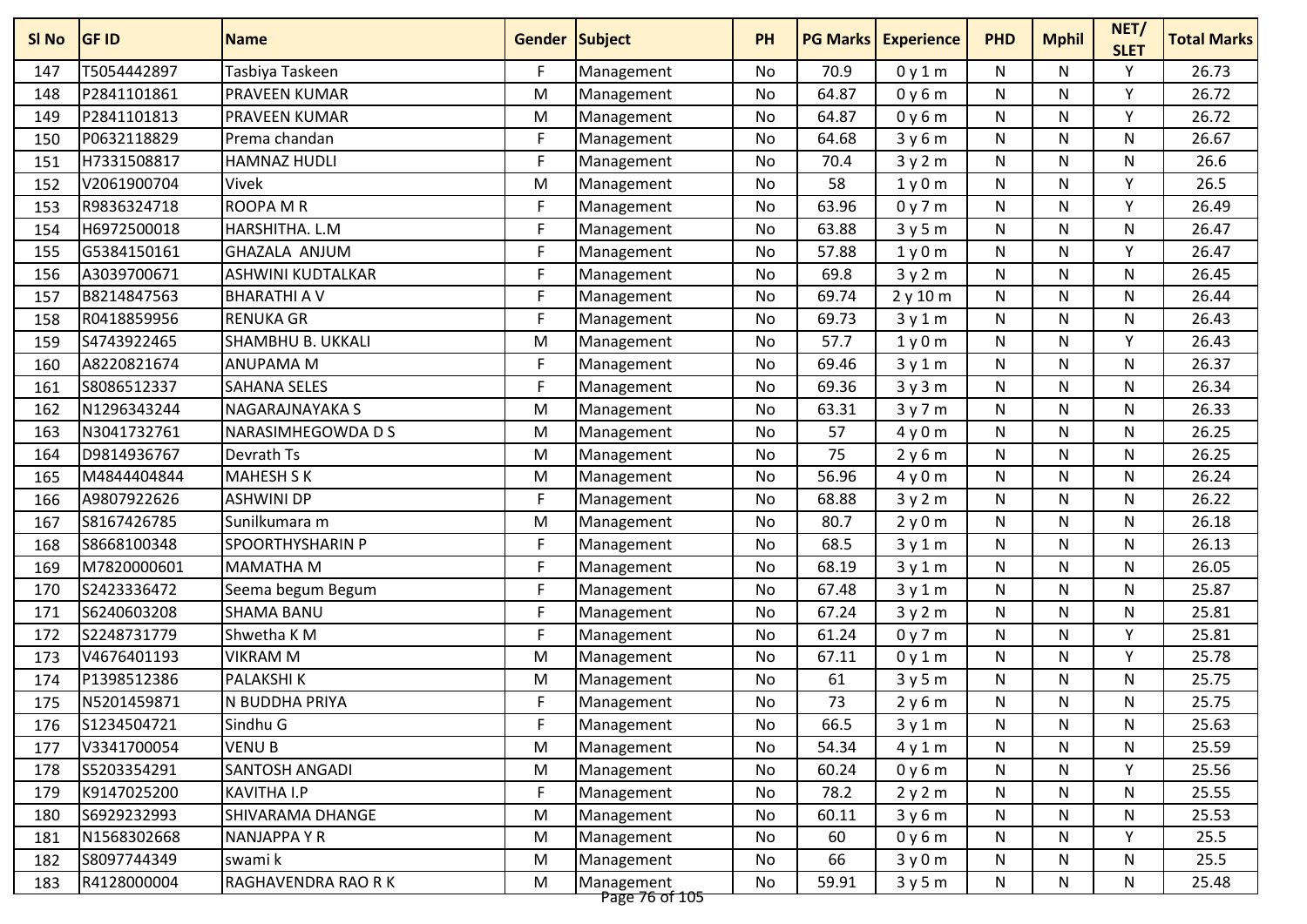| SI No | <b>GF ID</b> | <b>Name</b>               | <b>Gender Subject</b> |            | PH        | <b>PG Marks</b> | <b>Experience</b> | <b>PHD</b> | <b>Mphil</b> | NET/<br><b>SLET</b> | <b>Total Marks</b> |
|-------|--------------|---------------------------|-----------------------|------------|-----------|-----------------|-------------------|------------|--------------|---------------------|--------------------|
| 184   | P5319008006  | PRATIMA C                 | F                     | Management | No        | 65.43           | 3y0m              | N          | N            | N                   | 25.36              |
| 185   | R3481553477  | Radhika J                 | F                     | Management | No        | 65              | 3y0m              | N          | N            | N                   | 25.25              |
| 186   | S9423643440  | Swetha D                  | F                     | Management | No        | 65              | 3y0m              | N          | N            | N                   | 25.25              |
| 187   | G3031255727  | <b>GIRIJAMMA G C</b>      | F                     | Management | <b>No</b> | 58.92           | 3y7m              | N          | N            | N                   | 25.23              |
| 188   | T6679724412  | TRUPTI CHANDRASHEKHAR SAV | F                     | Management | No        | 64.53           | 3y0m              | N          | N            | N                   | 25.13              |
| 189   | K8670852965  | <b>KAVYA R</b>            | F                     | Management | No        | 64.32           | 3y0m              | N          | N            | N                   | 25.08              |
| 190   | S7852521760  | Shreenidhi A              | F                     | Management | <b>No</b> | 64.25           | 3y1m              | N          | N            | N                   | 25.06              |
| 191   | S1907223603  | <b>SAHANAN</b>            | F                     | Management | No        | 64.07           | 3y2m              | N          | N            | N                   | 25.02              |
| 192   | K0438539447  | KALIAGAR ABDUL HADI       | M                     | Management | No        | 64              | 3y0m              | N          | N            | N                   | 25                 |
| 193   | S4685341613  | SRINIVASA D               | M                     | Management | No        | 64              | 3y0m              | N          | N            | N                   | 25                 |
| 194   | S1890402871  | <b>SANTHOSH V</b>         | M                     | Management | No        | 64              | 0y1m              | N          | N            | Y                   | 25                 |
| 195   | H6519700870  | HARSHITHA. L. M           | F                     | Management | No        | 63.88           | 3y1m              | N          | N            | Ν                   | 24.97              |
| 196   | C5184112606  | <b>CHAITHRAKN</b>         | F                     | Management | No        | 57.89           | 3y6m              | N          | N            | N                   | 24.97              |
| 197   | A6920933991  | ANILKUMAR                 | M                     | Management | <b>No</b> | 63.71           | 3y0m              | N          | N            | Ν                   | 24.93              |
| 198   | S3360826426  | SHARATH ALVA K            | M                     | Management | <b>No</b> | 75.64           | 2y1m              | N          | N            | N                   | 24.91              |
| 199   | S2887630758  | Sowmya.D                  | F                     | Management | No        | 69.6            | 2y6m              | N          | N            | N                   | 24.9               |
| 200   | M9582534610  | <b>MADHU V HUBBALLI</b>   | F                     | Management | <b>No</b> | 63.2            | 3y0m              | N          | N            | N                   | 24.8               |
| 201   | P6170805350  | prahlada i n              | M                     | Management | No        | 63.09           | 3y1m              | N          | N            | $\mathsf{N}$        | 24.77              |
| 202   | M6574841677  | <b>Merwin Pinto</b>       | M                     | Management | No        | 57              | 0y5m              | N          | N            | Y                   | 24.75              |
| 203   | S4439205875  | Sunitha.H.S               | F                     | Management | No        | 62.8            | 0y3m              | N          | N            | Y                   | 24.7               |
| 204   | M0946419609  | MANASA K A                | F                     | Management | No        | 62.7            | 3y3m              | N          | N            | Ν                   | 24.68              |
| 205   | A5496017545  | Ambika M                  | F                     | Management | No        | 68.65           | 2y6m              | N          | N            | N                   | 24.66              |
| 206   | P4602027624  | PRIYANKA S C              | F                     | Management | No        | 62.5            | 0y1m              | N          | N            | Υ                   | 24.63              |
| 207   | B9812500312  | <b>BHAVYASHREE. N</b>     | F                     | Management | No        | 62.46           | 3y1m              | N          | N            | N                   | 24.62              |
| 208   | M6758726398  | <b>MANJUNATHA PK</b>      | M                     | Management | <b>No</b> | 62              | 3y1m              | N          | N            | N                   | 24.5               |
| 209   | A2762803107  | <b>ARAVINDA</b>           | M                     | Management | No        | 56              | 0y5m              | N          | N            | Y                   | 24.5               |
| 210   | S5773909939  | SINDHU B A                | F                     | Management | No        | 73.92           | 2y0m              | N          | N            | Ν                   | 24.48              |
| 211   | D4928903424  | <b>DEVENDRA G C</b>       | M                     | Management | No        | 61.42           | 3y3m              | N          | N            | N                   | 24.36              |
| 212   | V5430046681  | VINAY KUMAR B.C.          | M                     | Management | <b>No</b> | 61.28           | 3y0m              | N          | N            | $\mathsf{N}$        | 24.32              |
| 213   | A5798412098  | ASHWINI P S               | F                     | Management | No        | 72.72           | 2y1m              | N          | N            | Ν                   | 24.18              |
| 214   | 19871229828  | IMRAN M. GORIKHAN         | M                     | Management | No        | 60              | 3y0m              | N          | N            | N                   | 24                 |
| 215   | S7420918018  | Sagar                     | M                     | Management | <b>No</b> | 71.7            | 2y2m              | N          | N            | N                   | 23.93              |
| 216   | S8924352120  | SHIVAKUMAR VAJRABANDI     | M                     | Management | No        | 59.3            | 3y0m              | N          | N            | Ν                   | 23.83              |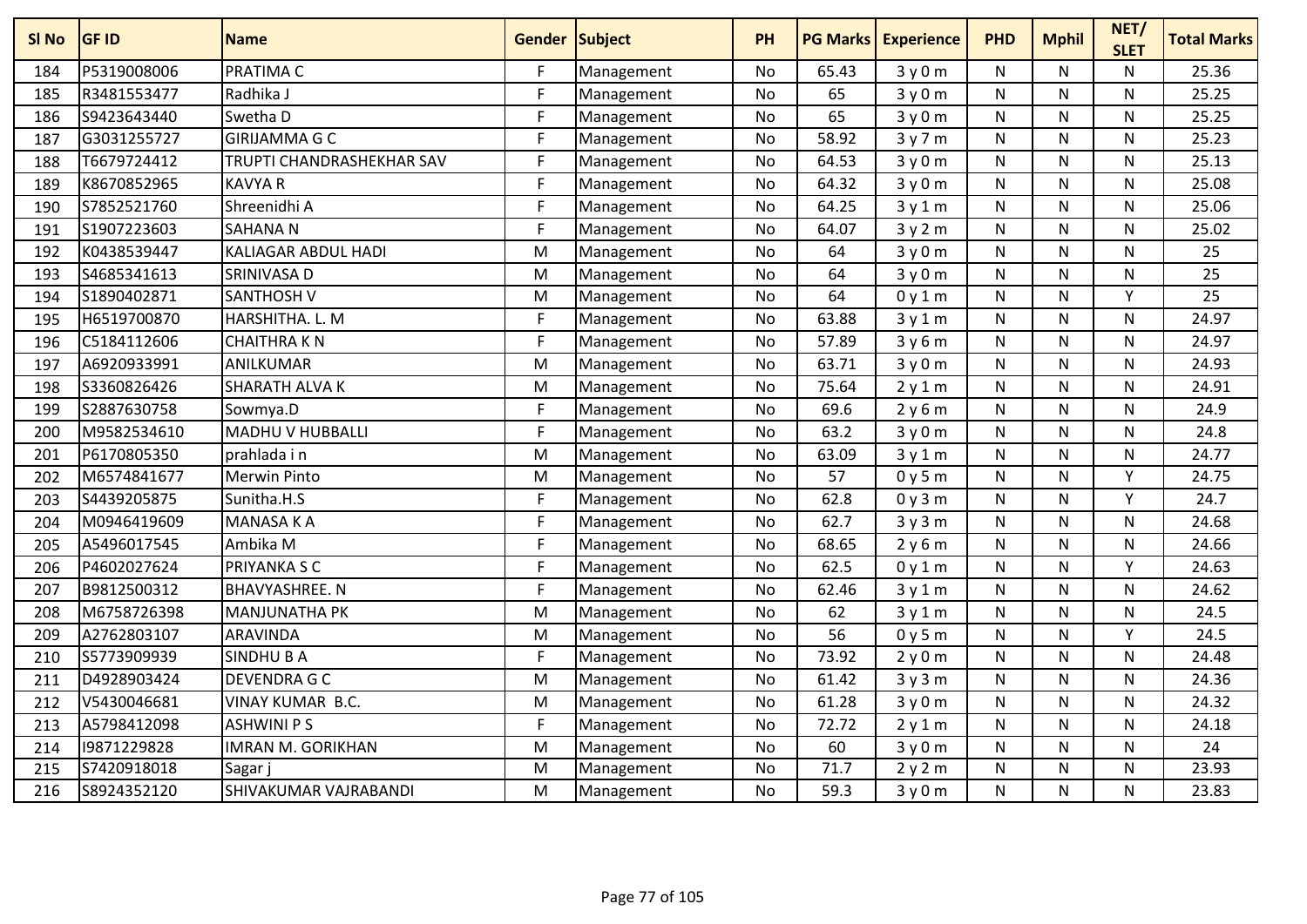| <b>SI No</b> | <b>GF ID</b> | <b>Name</b>        | <b>Gender Subject</b> |         | PH |    | <b>PG Marks Experience</b> | <b>PHD</b> | <b>Mphil</b> | NET/<br><b>SLET</b> | <b>Total Marks</b> |
|--------------|--------------|--------------------|-----------------------|---------|----|----|----------------------------|------------|--------------|---------------------|--------------------|
| Marathi      |              |                    |                       |         |    |    |                            |            |              |                     |                    |
|              | D9913858292  | Dr. Vrushali Kadam |                       | Marathi | No | 70 | ! v 6 m                    |            |              |                     | <u>.</u><br>ےر     |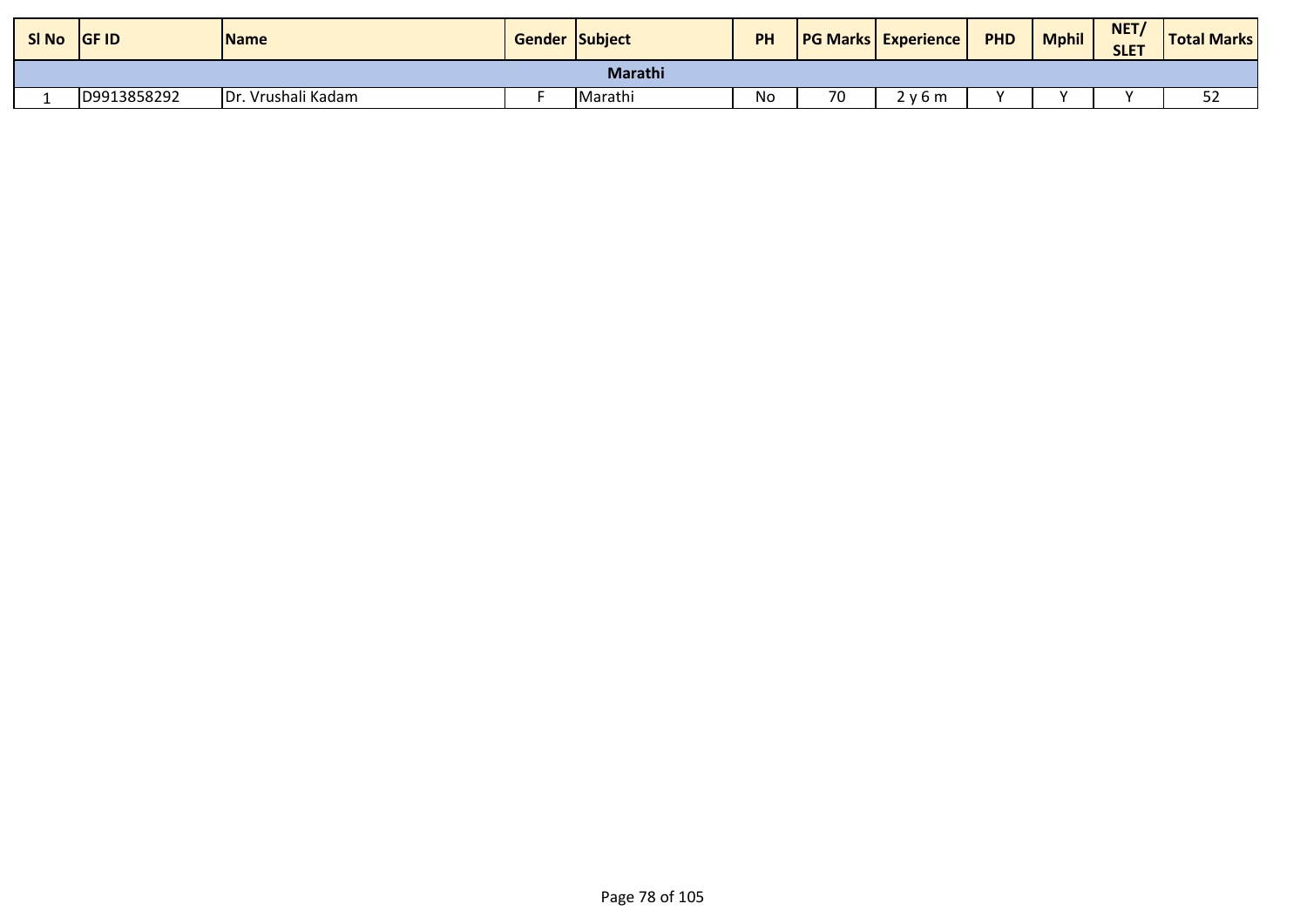| SI No | <b>GF ID</b> | <b>Name</b>                   | <b>Gender Subject</b> |                    | PH        |       | <b>PG Marks Experience</b> | <b>PHD</b> | <b>Mphil</b> | NET/<br><b>SLET</b> | <b>Total Marks</b> |
|-------|--------------|-------------------------------|-----------------------|--------------------|-----------|-------|----------------------------|------------|--------------|---------------------|--------------------|
|       |              |                               |                       | <b>MATHEMATICS</b> |           |       |                            |            |              |                     |                    |
| 1     | S1319947238  | SIDDALINGASWAMY V M           | M                     | <b>MATHEMATICS</b> | No        | 72.8  | 22y0m                      | Υ          | Υ            | N                   | 84.2               |
| 2     | D7013829165  | Devika                        | F                     | <b>MATHEMATICS</b> | No        | 68.3  | 9y6m                       | Y          | Y            | N                   | 63.58              |
| 3     | R8746103808  | RAMAPPA SHIVAPPA PADASALI     | M                     | <b>MATHEMATICS</b> | No        | 60    | 15 y 0 m                   | N          | N            | N                   | 60                 |
| 4     | M4950656506  | MAHADEVASWAMY                 | M                     | <b>MATHEMATICS</b> | No        | 60.2  | 7y6m                       | Y          | N            | Y                   | 58.55              |
| 5     | V4267120541  | <b>VINAY G</b>                | M                     | <b>MATHEMATICS</b> | No        | 74.1  | 8y0m                       | N          | N            | Y                   | 51.53              |
| 6     | F9455828762  | Fathimunnisa.                 | F                     | <b>MATHEMATICS</b> | <b>No</b> | 73    | 4y1m                       | Y          | Y            | N                   | 48.25              |
| 7     | G2855015654  | <b>GEETA SANGAPPA CHAWALI</b> | F                     | <b>MATHEMATICS</b> | No        | 70.83 | 10y0m                      | N          | N            | N                   | 47.71              |
| 8     | T2287750442  | THEJASHWINI K                 | F                     | <b>MATHEMATICS</b> | No        | 82.63 | 5y0m                       | N          | N            | Y                   | 44.66              |
| 9     | R2807248836  | <b>RAVIGN</b>                 | M                     | <b>MATHEMATICS</b> | No        | 79.47 | 5y0m                       | N          | N            | Υ                   | 43.87              |
| 10    | S6756619808  | <b>SHRIDEVI</b>               | F                     | <b>MATHEMATICS</b> | No        | 85.6  | 1y0m                       | Y          | Y            | N                   | 42.4               |
| 11    | K7337016426  | <b>KIRAN PAUL P</b>           | M                     | <b>MATHEMATICS</b> | No        | 85.53 | 4y0m                       | N          | N            | Y                   | 42.38              |
| 12    | M6374412544  | Mahalakshmi Patil             | F                     | <b>MATHEMATICS</b> | No        | 84.35 | 6 y 10 m                   | N          | N            | N                   | 42.09              |
| 13    | R9644759798  | <b>RAGHAVENDRA R S</b>        | M                     | <b>MATHEMATICS</b> | No        | 75.78 | 4y6m                       | N          | N            | Y                   | 41.45              |
| 14    | S2350357903  | SOWMYA TT                     | F                     | <b>MATHEMATICS</b> | No        | 87.89 | 3y0m                       | N          | N            | Y                   | 39.97              |
| 15    | S3244304093  | Soumya H.D                    | F                     | <b>MATHEMATICS</b> | <b>No</b> | 62.8  | 8y0m                       | N          | N            | N                   | 39.7               |
| 16    | A6541712171  | ASHA SARASWATHI B             | F                     | <b>MATHEMATICS</b> | No        | 74.6  | 0y3m                       | Y          | N            | Υ                   | 39.65              |
| 17    | B5883214132  | <b>BHANUPRIYA S</b>           | F                     | MATHEMATICS        | No        | 86.32 | 3y0m                       | N          | N            | Y                   | 39.58              |
| 18    | S6490832055  | Suvarna                       | F                     | <b>MATHEMATICS</b> | No        | 85.55 | 6y1m                       | N          | N            | N                   | 39.39              |
| 19    | P0282849991  | Poornima C                    | F                     | MATHEMATICS        | No        | 72    | 1y0m                       | Y          | Υ            | N                   | 39                 |
| 20    | M8042954241  | <b>MAHANANDA</b>              | F                     | <b>MATHEMATICS</b> | No        | 81.12 | 6y0m                       | N          | N            | N                   | 38.28              |
| 21    | P6735929731  | Pavithra M                    | F                     | <b>MATHEMATICS</b> | No        | 91.32 | 2y2m                       | N          | N            | Υ                   | 37.83              |
| 22    | S2338522803  | SOUMYA N                      | F                     | MATHEMATICS        | No        | 78.35 | 6y0m                       | N          | N            | N                   | 37.59              |
| 23    | A1797013969  | Ashwini                       | F                     | <b>MATHEMATICS</b> | No        | 89.33 | 2y0m                       | N          | N            | Y                   | 37.33              |
| 24    | K4189454556  | <b>K SUBRAMANYAM</b>          | M                     | <b>MATHEMATICS</b> | No        | 71    | 2y5m                       | Y          | N            | N                   | 37.25              |
| 25    | R4120131686  | Roopa m k                     | F                     | <b>MATHEMATICS</b> | No        | 88.33 | 0y8m                       | Y          | N            | N                   | 37.08              |
| 26    | M9246050979  | Manjunatha M G                | M                     | <b>MATHEMATICS</b> | No        | 72    | 6y0m                       | N          | N            | N                   | 36                 |
| 27    | T2535755838  | TEJASKUMAR M                  | M                     | <b>MATHEMATICS</b> | No        | 71.1  | 3y0m                       | N          | N            | Υ                   | 35.78              |
| 28    | S7400034492  | <b>SURESH</b>                 | M                     | <b>MATHEMATICS</b> | No        | 59    | 7y2m                       | N          | N            | N                   | 35.75              |
| 29    | S5837204722  | Sangeetha H H                 | F                     | <b>MATHEMATICS</b> | No        | 76.9  | 5y6m                       | N          | N            | N                   | 35.73              |
| 30    | D7440230817  | Dr. Sushilabai Adigond        | $\mathsf F$           | <b>MATHEMATICS</b> | No        | 88.1  | 0y6m                       | Y          | N            | N                   | 35.53              |
| 31    | N7011025070  | NEELAMMA D M                  | F                     | <b>MATHEMATICS</b> | No        | 79.56 | 5y1m                       | N          | N            | N                   | 34.89              |
| 32    | S7738023204  | SHIVARAJA J M                 | M                     | <b>MATHEMATICS</b> | No        | 78.8  | 2y0m                       | N          | N            | Y                   | 34.7               |
| 33    | V4397345313  | <b>VINDYA B P</b>             | F                     | <b>MATHEMATICS</b> | No        | 89.11 | 4y0m                       | N          | N            | N                   | 34.28              |
| 34    | S9599259125  | Sudha T G                     | F                     | <b>MATHEMATICS</b> | No        | 76.7  | 5y0m                       | N          | N            | N                   | 34.18              |
| 35    | S5056646787  | <b>SUNITHA G</b>              | F                     | <b>MATHEMATICS</b> | No        | 82.7  | 0y4m                       | Y          | N            | N                   | 34.18              |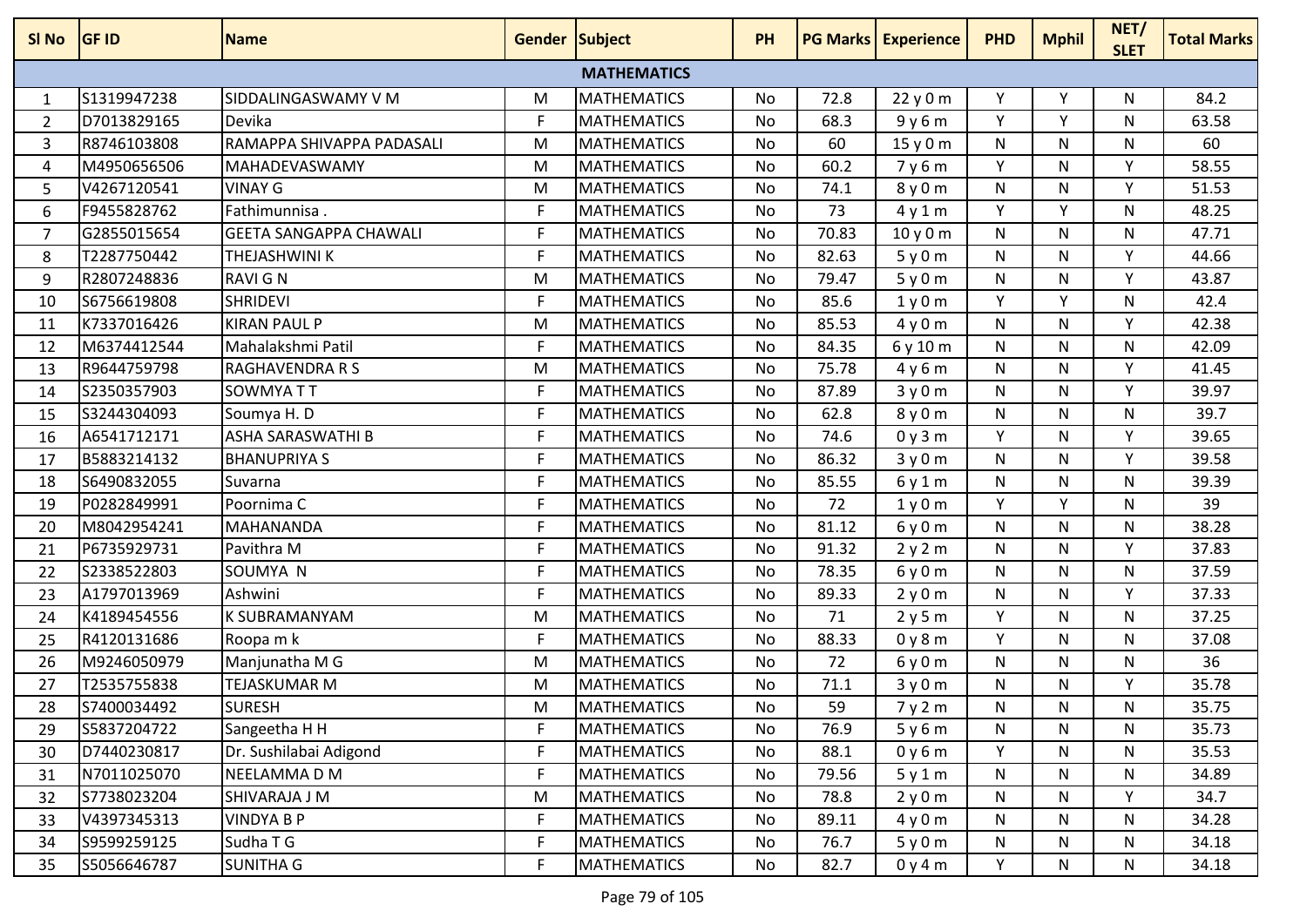| SI <sub>No</sub> | <b>GF ID</b> | <b>Name</b>                      | <b>Gender Subject</b> |                                      | <b>PH</b> |       | <b>PG Marks Experience</b> | <b>PHD</b>   | <b>Mphil</b> | NET/<br><b>SLET</b> | <b>Total Marks</b> |
|------------------|--------------|----------------------------------|-----------------------|--------------------------------------|-----------|-------|----------------------------|--------------|--------------|---------------------|--------------------|
| 36               | P3193723976  | Padmini                          | F.                    | <b>MATHEMATICS</b>                   | <b>No</b> | 82.65 | 4y7m                       | N            | N            | N                   | 34.16              |
| 37               | N2222652110  | <b>NITESH</b>                    | M                     | <b>MATHEMATICS</b>                   | No        | 75.65 | 3y0m                       | N            | $\checkmark$ | N                   | 33.91              |
| 38               | M0569238794  | <b>MOHAMED SAFDAR</b>            | M                     | <b>MATHEMATICS</b>                   | No        | 57.5  | 4y6m                       | $\mathsf{N}$ | Y            | N                   | 33.88              |
| 39               | V2264955392  | <b>VIRANNA</b>                   | M                     | <b>MATHEMATICS</b>                   | No        | 69.42 | 5y6m                       | N            | $\mathsf{N}$ | N                   | 33.86              |
| 40               | A0120153274  | <b>AMAR CHOLIN</b>               | M                     | <b>MATHEMATICS</b>                   | No        | 87.38 | 4y0m                       | N            | $\mathsf{N}$ | N                   | 33.85              |
| 41               | S6553246136  | <b>SHOBHITHA M</b>               | F                     | <b>MATHEMATICS</b>                   | <b>No</b> | 86.42 | 1y0m                       | N            | N            | Y                   | 33.61              |
| 42               | S9834107438  | <b>SAVITRI POL</b>               | F                     | <b>MATHEMATICS</b>                   | No        | 86.3  | 4y0m                       | N            | N            | N                   | 33.58              |
| 43               | A7293318554  | Archana Narayan Shetty           | F                     | <b>MATHEMATICS</b>                   | <b>No</b> | 90.6  | 3y6m                       | $\mathsf{N}$ | N            | N                   | 33.15              |
| 44               | R9718606386  | <b>RASHMIHB</b>                  | F                     | <b>MATHEMATICS</b>                   | No        | 83.95 | 3y8m                       | $\mathsf{N}$ | $\mathsf{N}$ | N                   | 32.99              |
| 45               | V5665818779  | <b>VEENA N HAVANAGI</b>          | F                     | <b>MATHEMATICS</b>                   | No        | 89.55 | 3y5m                       | $\mathsf{N}$ | $\mathsf{N}$ | N                   | 32.89              |
| 46               | S1929257380  | Swathi A S                       | F.                    | <b>MATHEMATICS</b>                   | No        | 83.16 | 1y0m                       | N            | N            | Y                   | 32.79              |
| 47               | J5463724871  | <b>JYOTI SIDDANA</b>             | F                     | <b>MATHEMATICS</b>                   | No        | 71    | 5y0m                       | N            | N            | N                   | 32.75              |
| 48               | S0547406796  | <b>SHWETHA C</b>                 | F                     | <b>MATHEMATICS</b>                   | <b>No</b> | 83    | 1y0m                       | $\mathsf{N}$ | $\mathsf{N}$ | Y                   | 32.75              |
| 49               | N0674937637  | <b>NANDEESH K C</b>              | M                     | <b>MATHEMATICS</b>                   | No        | 58.8  | 2y0m                       | Y            | N            | N                   | 32.7               |
| 50               | A2332522679  | ASHA H M                         | F                     | <b>MATHEMATICS</b>                   | <b>No</b> | 82.63 | 4y0m                       | $\mathsf{N}$ | $\mathsf{N}$ | $\mathsf{N}$        | 32.66              |
| 51               | K7601217048  | Kaveri Dharigon                  | F                     | <b>MATHEMATICS</b>                   | No        | 76.3  | 1y6m                       | N            | N            | Υ                   | 32.58              |
| 52               | D1273539630  | Divya M S                        | F                     | <b>MATHEMATICS</b>                   | No        | 70.1  | 5y1m                       | N            | N            | N                   | 32.53              |
| 53               | S4356640050  | Sindhu K S                       | F                     | <b>MATHEMATICS</b>                   | No        | 81.8  | 4y0m                       | N            | N            | N                   | 32.45              |
| 54               | S2706719682  | Suneetha BV                      | F                     | <b>MATHEMATICS</b>                   | No        | 75.8  | 4y3m                       | N            | N            | N                   | 32.4               |
| 55               | A8630150217  | <b>AYSHA SULTANA</b>             | F                     | <b>MATHEMATICS</b>                   | <b>No</b> | 74.4  | 4y5m                       | N            | N            | N                   | 32.1               |
| 56               | R6885102134  | <b>RADHAR</b>                    | F                     | <b>MATHEMATICS</b>                   | No        | 86.12 | 0y6m                       | N            | N            | $\mathsf{v}$        | 32.03              |
| 57               | P9968501103  | PRIYANKA MANDARVADKAR            | F                     | <b>MATHEMATICS</b>                   | No        | 80    | 0y1m                       | Y            | $\mathsf{N}$ | N                   | 32                 |
| 58               | D7828210903  | Deepa.p                          | F                     | <b>MATHEMATICS</b>                   | No        | 78.68 | 4y0m                       | N            | $\mathsf{N}$ | N                   | 31.67              |
| 59               | M7811522899  | Meghashree M S                   | F                     | <b>MATHEMATICS</b>                   | No        | 78.4  | 4y0m                       | N            | N            | N                   | 31.6               |
| 60               | A9857813858  | <b>AYESHA KOUSAR</b>             | F                     | <b>MATHEMATICS</b>                   | No        | 72.4  | 4y5m                       | N            | N            | N                   | 31.6               |
| 61               | R3281405640  | <b>REKHASL</b>                   | F                     | <b>MATHEMATICS</b>                   | No        | 83.56 | 3y5m                       | N            | N            | N                   | 31.39              |
| 62               | A7735601512  | <b>AMIT CHANDRASHEKHAR SARAS</b> | M                     | <b>MATHEMATICS</b>                   | No        | 83.5  | 3y6m                       | N            | $\mathsf{N}$ | N                   | 31.38              |
| 63               | B0913042007  | BASVNAGOUDA VEERANAGOUDA         | M                     | <b>MATHEMATICS</b>                   | No        | 59.3  | 5y6m                       | N            | N            | N                   | 31.33              |
| 64               | R5202305191  | Roja A                           | F                     | <b>MATHEMATICS</b>                   | No        | 77.2  | 0y1m                       | Y            | N            | N                   | 31.3               |
| 65               | R2393051053  | Ramya                            | F                     | <b>MATHEMATICS</b>                   | No        | 71.16 | 4y6m                       | N            | N            | N                   | 31.29              |
| 66               | V8627816946  | <b>VEENA VINOD KURDEKAR</b>      | F.                    | <b>MATHEMATICS</b>                   | No        | 89.11 | 3y2m                       | N            | N            | N                   | 31.28              |
| 67               | B6041844084  | Bhavana R                        | F                     | <b>MATHEMATICS</b>                   | No        | 88.7  | 3y2m                       | N            | $\mathsf{N}$ | N                   | 31.18              |
| 68               | S6562505375  | SHASHIKALA                       | F                     | <b>MATHEMATICS</b>                   | No        | 64.4  | 5y0m                       | N            | N.           | N                   | 31.1               |
| 69               | B8287822699  | Bhavya A V                       | F                     | <b>MATHEMATICS</b>                   | No        | 81.58 | 3y7m                       | $\mathsf{N}$ | $\mathsf{N}$ | N                   | 30.9               |
| 70               | D9622602927  | Divya                            | F                     | <b>MATHEMATICS</b>                   | No        | 75.6  | 4y0m                       | N            | N            | N                   | 30.9               |
| 71               | S4969214528  | SAHANA HG                        | F                     | <b>MATHEMATICS</b>                   | No        | 81.42 | 3y4m                       | N            | N            | N                   | 30.86              |
| 72               | D4751423458  | Divyashree. N                    | F                     | <b>MATHEMATICS</b><br>Page 80 of 105 | No        | 81.4  | 3y4m                       | N            | N            | N                   | 30.85              |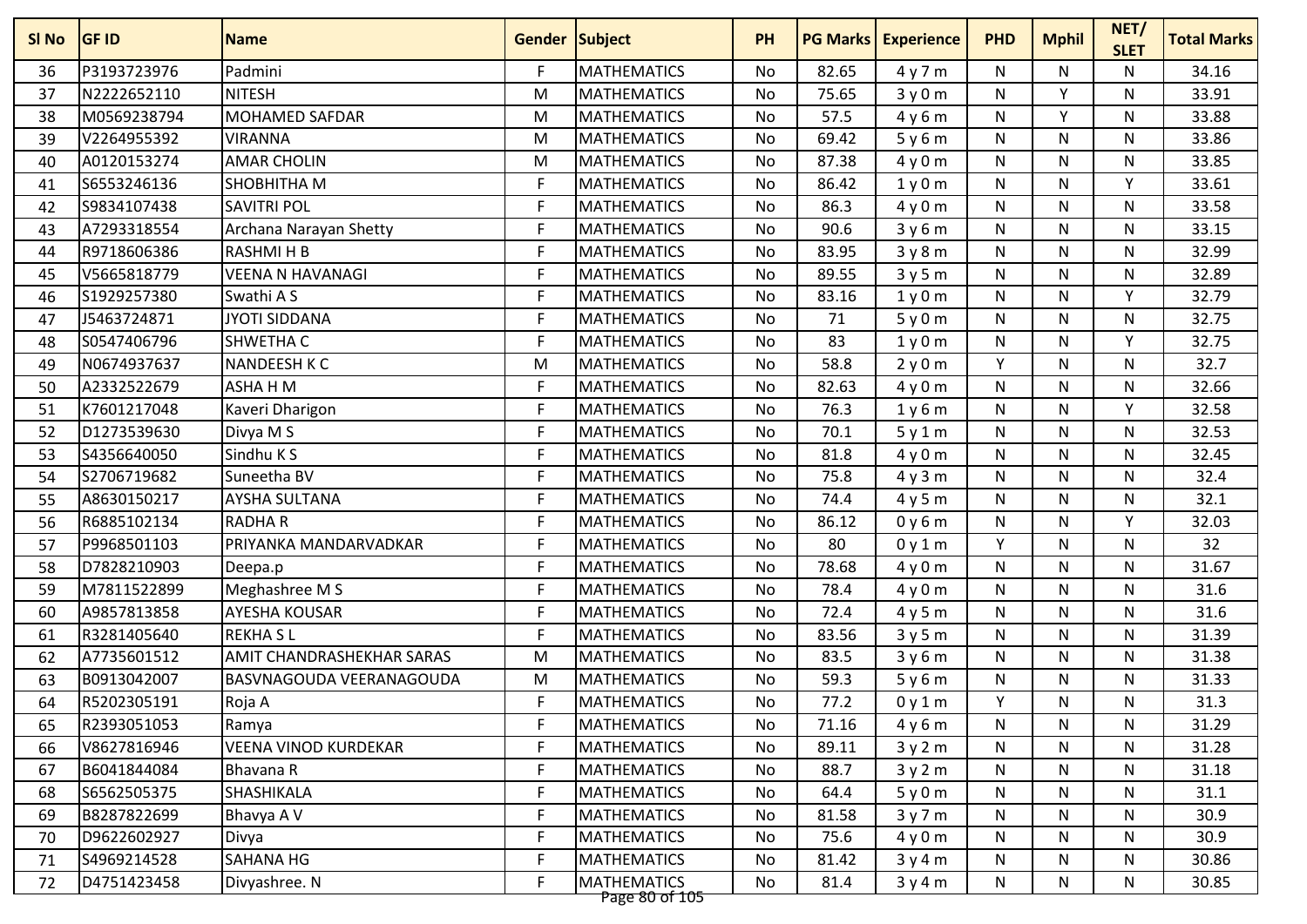| V3797500717<br>VISHWANATH. A<br><b>MATHEMATICS</b><br>57.4<br>M<br>5y5m<br>N<br>N<br>N<br>73<br>No<br><b>ARPITHALS</b><br>F<br>A3829932807<br><b>MATHEMATICS</b><br>80.95<br>N<br>N<br>74<br>No<br>3y5m<br>N<br>86.8<br>M5866303398<br>Manimeghala M<br>F<br><b>MATHEMATICS</b><br>${\sf N}$<br>N<br>$\mathsf{N}$<br>75<br><b>No</b><br>3y0m<br>N0247017999<br><b>MATHEMATICS</b><br>74.65<br>NARENDRABABUCK<br>No<br>${\sf N}$<br>N<br>N<br>76<br>M<br>4y1m<br><b>MATHEMATICS</b><br>77<br>U7700140597<br>Umesha M<br>No<br>74.08<br>4y3m<br>${\sf N}$<br>N<br>N<br>M<br>N3443832069<br><b>NAYANA HR</b><br>F<br><b>MATHEMATICS</b><br>73.95<br>N<br>78<br>No<br>4y0m<br>N.<br>N<br>F<br>S7901928445<br>SILPAVATI<br><b>MATHEMATICS</b><br>85.3<br>${\sf N}$<br>N<br>79<br>No<br>3y0m<br>N | 30.85<br>30.74<br>30.7<br>30.66<br>30.52<br>30.49<br>30.33<br>30.29<br>30.29<br>30.25<br>30.23<br>30.17<br>30.16 |
|---------------------------------------------------------------------------------------------------------------------------------------------------------------------------------------------------------------------------------------------------------------------------------------------------------------------------------------------------------------------------------------------------------------------------------------------------------------------------------------------------------------------------------------------------------------------------------------------------------------------------------------------------------------------------------------------------------------------------------------------------------------------------------------------|------------------------------------------------------------------------------------------------------------------|
|                                                                                                                                                                                                                                                                                                                                                                                                                                                                                                                                                                                                                                                                                                                                                                                             |                                                                                                                  |
|                                                                                                                                                                                                                                                                                                                                                                                                                                                                                                                                                                                                                                                                                                                                                                                             |                                                                                                                  |
|                                                                                                                                                                                                                                                                                                                                                                                                                                                                                                                                                                                                                                                                                                                                                                                             |                                                                                                                  |
|                                                                                                                                                                                                                                                                                                                                                                                                                                                                                                                                                                                                                                                                                                                                                                                             |                                                                                                                  |
|                                                                                                                                                                                                                                                                                                                                                                                                                                                                                                                                                                                                                                                                                                                                                                                             |                                                                                                                  |
|                                                                                                                                                                                                                                                                                                                                                                                                                                                                                                                                                                                                                                                                                                                                                                                             |                                                                                                                  |
|                                                                                                                                                                                                                                                                                                                                                                                                                                                                                                                                                                                                                                                                                                                                                                                             |                                                                                                                  |
| S1013540276<br>Shruthi D R<br>F<br><b>MATHEMATICS</b><br>79.16<br>80<br><b>No</b><br>N<br>N<br>N<br>3y5m                                                                                                                                                                                                                                                                                                                                                                                                                                                                                                                                                                                                                                                                                    |                                                                                                                  |
| F<br>M3668308588<br><b>MATHEMATICS</b><br>No<br>73.16<br>N<br>N<br>N<br>81<br>Meghana.M<br>4y1m                                                                                                                                                                                                                                                                                                                                                                                                                                                                                                                                                                                                                                                                                             |                                                                                                                  |
| R1036036928<br><b>RADHIKA S</b><br>F<br><b>MATHEMATICS</b><br>79<br>${\sf N}$<br>N<br>82<br>No<br>3y6m<br>N                                                                                                                                                                                                                                                                                                                                                                                                                                                                                                                                                                                                                                                                                 |                                                                                                                  |
| D3012421806<br>D.SOWJANYA<br>F<br><b>MATHEMATICS</b><br>72.9<br>No<br>${\sf N}$<br>N<br>N<br>83<br>4y3m                                                                                                                                                                                                                                                                                                                                                                                                                                                                                                                                                                                                                                                                                     |                                                                                                                  |
| M0501445667<br>MALLIKARJUNA GUGGARER<br><b>MATHEMATICS</b><br>84.66<br>N<br>$\mathsf{N}$<br>84<br>M<br>No<br>3y1m<br>N                                                                                                                                                                                                                                                                                                                                                                                                                                                                                                                                                                                                                                                                      |                                                                                                                  |
| S6416750140<br>Shruthi CT<br>F<br><b>MATHEMATICS</b><br>78.62<br><b>No</b><br>${\sf N}$<br>N<br>N<br>85<br>3y4m                                                                                                                                                                                                                                                                                                                                                                                                                                                                                                                                                                                                                                                                             |                                                                                                                  |
| F<br>A5465632816<br>Anitha k c<br><b>MATHEMATICS</b><br>78.48<br>${\sf N}$<br>N<br>Y<br>86<br>No<br>0y4m                                                                                                                                                                                                                                                                                                                                                                                                                                                                                                                                                                                                                                                                                    | 30.12                                                                                                            |
| Anitha k c<br>F<br>A5465618008<br><b>MATHEMATICS</b><br>78.48<br>$\mathsf{N}$<br>N<br>Υ<br>87<br><b>No</b><br>0y4m                                                                                                                                                                                                                                                                                                                                                                                                                                                                                                                                                                                                                                                                          | 30.12                                                                                                            |
| S8407920015<br>SATISH MUKIHAL<br><b>MATHEMATICS</b><br>60.08<br>N<br>N<br>N<br>88<br>M<br>No<br>5y3m                                                                                                                                                                                                                                                                                                                                                                                                                                                                                                                                                                                                                                                                                        | 30.02                                                                                                            |
| S7377848280<br>Sneha<br><b>MATHEMATICS</b><br>84<br>89<br>F<br>No<br>3y0m<br>N<br>N<br>N                                                                                                                                                                                                                                                                                                                                                                                                                                                                                                                                                                                                                                                                                                    | 30                                                                                                               |
| 60<br>Y<br>M9046431951<br>Mrityunjay Gavimath<br><b>MATHEMATICS</b><br><b>No</b><br>3y0m<br>N<br>N<br>90<br>M                                                                                                                                                                                                                                                                                                                                                                                                                                                                                                                                                                                                                                                                               | 30                                                                                                               |
| S7374030598<br>F<br>83.86<br>N<br>91<br><b>SUDHA S MARAKATTI</b><br><b>MATHEMATICS</b><br>No<br>3y3m<br>N<br>N                                                                                                                                                                                                                                                                                                                                                                                                                                                                                                                                                                                                                                                                              | 29.97                                                                                                            |
| H8068426589<br>F<br><b>MATHEMATICS</b><br>83.45<br><b>HARSHITHA M</b><br>3y0m<br>N<br>N<br>N<br>92<br>No                                                                                                                                                                                                                                                                                                                                                                                                                                                                                                                                                                                                                                                                                    | 29.86                                                                                                            |
| F<br>S7500132286<br>Shobha V<br><b>MATHEMATICS</b><br>77.45<br>N<br>N<br>N<br>93<br>No<br>3y7m                                                                                                                                                                                                                                                                                                                                                                                                                                                                                                                                                                                                                                                                                              | 29.86                                                                                                            |
| B3946928093<br><b>BALAKRISHNA M R</b><br><b>MATHEMATICS</b><br>83.3<br>${\sf N}$<br>N<br>Y<br>94<br>M<br><b>No</b><br>0y3m                                                                                                                                                                                                                                                                                                                                                                                                                                                                                                                                                                                                                                                                  | 29.83                                                                                                            |
| V8795900652<br>F<br><b>MATHEMATICS</b><br>83.28<br><b>VEENA V</b><br>No<br>${\sf N}$<br>N.<br>N<br>95<br>3y0m                                                                                                                                                                                                                                                                                                                                                                                                                                                                                                                                                                                                                                                                               | 29.82                                                                                                            |
| Abhilash Hiremath<br><b>MATHEMATICS</b><br>96<br>A1853520501<br>77.22<br>${\sf N}$<br>N<br>N<br>M<br>No<br>3y6m                                                                                                                                                                                                                                                                                                                                                                                                                                                                                                                                                                                                                                                                             | 29.81                                                                                                            |
| B9399520538<br><b>BANDEPPA</b><br><b>MATHEMATICS</b><br>70.95<br>N<br>97<br>M<br>No<br>3y8m<br>N.<br>N.                                                                                                                                                                                                                                                                                                                                                                                                                                                                                                                                                                                                                                                                                     | 29.74                                                                                                            |
| D8186608252<br>F<br><b>MATHEMATICS</b><br>82.37<br>${\sf N}$<br>N<br>98<br>Divya.G<br>No<br>3y2m<br>N                                                                                                                                                                                                                                                                                                                                                                                                                                                                                                                                                                                                                                                                                       | 29.59                                                                                                            |
| F<br><b>MATHEMATICS</b><br>70.17<br>99<br>P7200511488<br><b>No</b><br>N<br>N<br>N<br>Priyanka i c<br>4y0m                                                                                                                                                                                                                                                                                                                                                                                                                                                                                                                                                                                                                                                                                   | 29.54                                                                                                            |
| F<br>N6180334730<br><b>NANDINIT</b><br><b>MATHEMATICS</b><br>70.15<br>${\sf N}$<br>N<br>N<br>100<br>No<br>4y2m                                                                                                                                                                                                                                                                                                                                                                                                                                                                                                                                                                                                                                                                              | 29.54                                                                                                            |
| A4239700637<br>F<br><b>MATHEMATICS</b><br>76<br>Amrutha D<br>N<br>N<br>N<br>101<br>No<br>3y5m                                                                                                                                                                                                                                                                                                                                                                                                                                                                                                                                                                                                                                                                                               | 29.5                                                                                                             |
| L7236211252<br>LAXMAN BIRADAR<br><b>MATHEMATICS</b><br>No<br>4y0m<br>N<br>N<br>102<br>M<br>70<br>N                                                                                                                                                                                                                                                                                                                                                                                                                                                                                                                                                                                                                                                                                          | 29.5                                                                                                             |
| P7878419901<br><b>MATHEMATICS</b><br>103<br>PRAVEEN KUMAR<br>M<br>No<br>58<br>5y0m<br>N<br>N<br>N                                                                                                                                                                                                                                                                                                                                                                                                                                                                                                                                                                                                                                                                                           | 29.5                                                                                                             |
| F<br>A5926114889<br><b>MATHEMATICS</b><br>75.95<br>N<br>AKSHATA MAMADAPUR<br>No<br>N<br>N<br>104<br>3y4m                                                                                                                                                                                                                                                                                                                                                                                                                                                                                                                                                                                                                                                                                    | 29.49                                                                                                            |
| M0454539340<br><b>MAHESHA</b><br>M<br><b>MATHEMATICS</b><br>69.74<br>N<br>105<br>No<br>4y2m<br>N<br>N                                                                                                                                                                                                                                                                                                                                                                                                                                                                                                                                                                                                                                                                                       | 29.44                                                                                                            |
| F<br>${\sf N}$<br>$\mathsf{N}$<br>$\mathsf{N}$<br>M0952628282<br>Mala k<br><b>MATHEMATICS</b><br>75.7<br>106<br>No<br>3y6m                                                                                                                                                                                                                                                                                                                                                                                                                                                                                                                                                                                                                                                                  | 29.43                                                                                                            |
| N5355934004<br>F<br><b>MATHEMATICS</b><br><b>NEELUFARI</b><br>No<br>75.65<br>N<br>N<br>N<br>107<br>3y4m                                                                                                                                                                                                                                                                                                                                                                                                                                                                                                                                                                                                                                                                                     | 29.41                                                                                                            |
| D8722906154<br>Divya H P<br>F<br><b>MATHEMATICS</b><br>81.58<br>108<br>No<br>3y0m<br>N<br>N<br>N                                                                                                                                                                                                                                                                                                                                                                                                                                                                                                                                                                                                                                                                                            | 29.4                                                                                                             |
| F<br><b>MATHEMATICS</b><br>A1612835625<br>Ashwini B<br>81.55<br>N<br>N<br>No<br>3y0m<br>N.<br>109<br>Page 81 of 105                                                                                                                                                                                                                                                                                                                                                                                                                                                                                                                                                                                                                                                                         | 29.39                                                                                                            |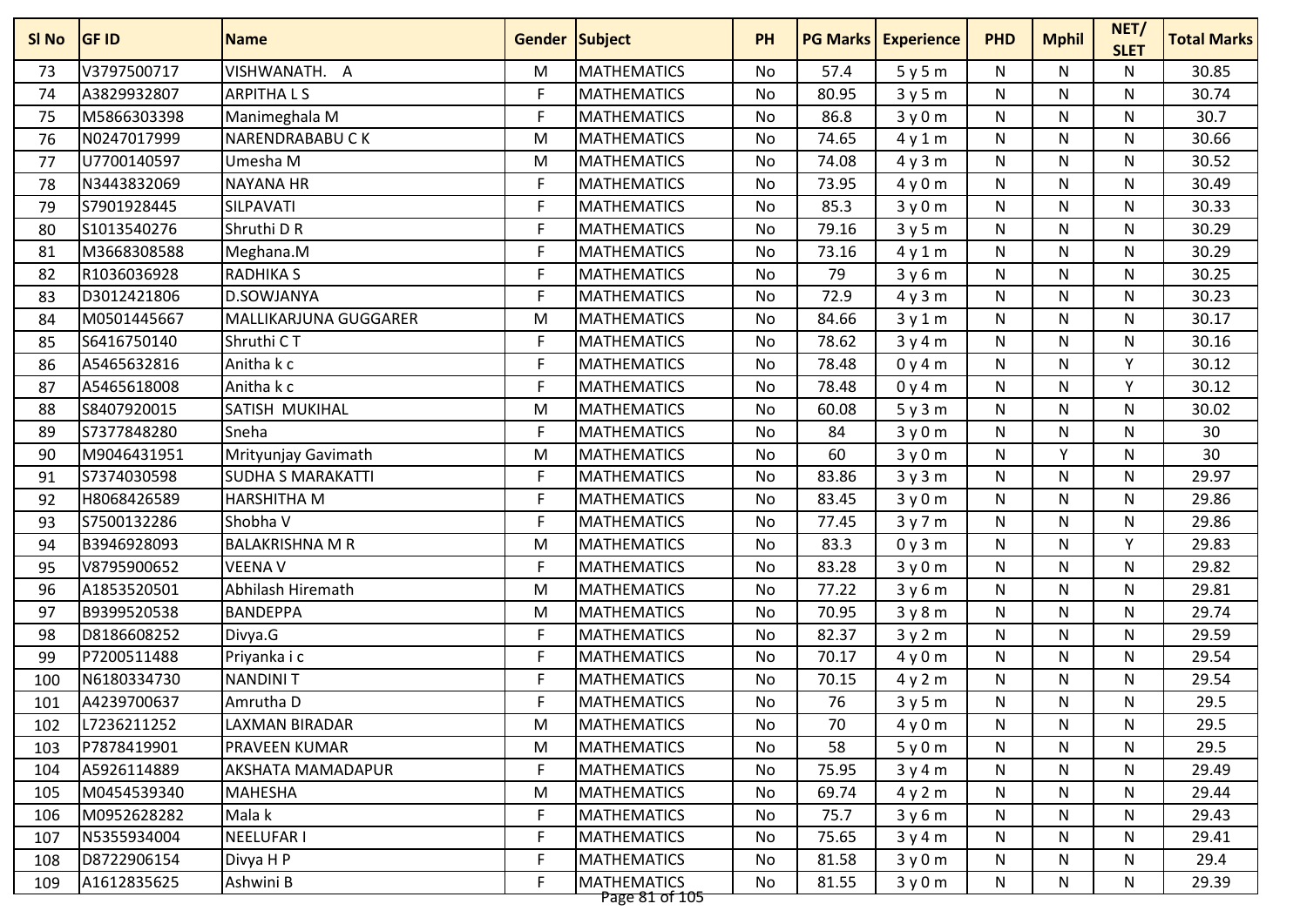| SI <sub>No</sub> | <b>GF ID</b> | <b>Name</b>               | <b>Gender Subject</b> |                    | <b>PH</b> | <b>PG Marks</b> | <b>Experience</b> | <b>PHD</b>   | <b>Mphil</b> | NET/<br><b>SLET</b> | <b>Total Marks</b> |
|------------------|--------------|---------------------------|-----------------------|--------------------|-----------|-----------------|-------------------|--------------|--------------|---------------------|--------------------|
| 110              | B4207916479  | <b>BI BI ARSHIYA</b>      | F                     | <b>MATHEMATICS</b> | <b>No</b> | 69.47           | 1y2m              | N            | N            | Υ                   | 29.37              |
| 111              | P9406016141  | PRAVEENKUMAR G N          | M                     | <b>MATHEMATICS</b> | No        | 81.38           | 3y1m              | N            | N            | N                   | 29.35              |
| 112              | P7320208442  | <b>PAVITHRA T B</b>       | F                     | <b>MATHEMATICS</b> | <b>No</b> | 81.32           | 3y2m              | N            | N            | N                   | 29.33              |
| 113              | D5094122714  | <b>DEEPASHREE T N</b>     | F                     | <b>MATHEMATICS</b> | <b>No</b> | 81.32           | 3y2m              | N            | N.           | N                   | 29.33              |
| 114              | R8943802046  | Ramya P                   | F                     | <b>MATHEMATICS</b> | No        | 75.05           | 0y6m              | N            | N            | Y                   | 29.26              |
| 115              | V8216020912  | <b>VANIR</b>              | F                     | <b>MATHEMATICS</b> | No        | 81.05           | 3y1m              | N            | N.           | N                   | 29.26              |
| 116              | C9193926649  | Chidananda B J            | M                     | <b>MATHEMATICS</b> | No        | 75              | 0y4m              | N            | N            | Y                   | 29.25              |
| 117              | C4975743082  | <b>CHANDRA SHEKAR A</b>   | M                     | <b>MATHEMATICS</b> | <b>No</b> | 69              | 4y0m              | N            | N            | N                   | 29.25              |
| 118              | P6655139931  | PRIYANKA                  | F                     | <b>MATHEMATICS</b> | <b>No</b> | 80.87           | 3y0m              | N            | N            | N                   | 29.22              |
| 119              | V4378721032  | V. G. MADHURA             | F                     | <b>MATHEMATICS</b> | No        | 86.88           | 2y6m              | N            | N            | N                   | 29.22              |
| 120              | V2486814440  | Veena T                   | F                     | <b>MATHEMATICS</b> | No        | 68.84           | 4y0m              | N            | N.           | N                   | 29.21              |
| 121              | M8448005625  | Mohanakumari BR           | F                     | <b>MATHEMATICS</b> | No        | 80.79           | 3y1m              | $\mathsf{N}$ | N            | N                   | 29.2               |
| 122              | C4240622255  | <b>CHAITHRA G N</b>       | F                     | <b>MATHEMATICS</b> | No        | 80.8            | 3y1m              | N            | N            | N                   | 29.2               |
| 123              | V4471205242  | VINAYASHREE PARAYYANAMATH | F                     | <b>MATHEMATICS</b> | No        | 80.62           | 3y2m              | N            | N            | N                   | 29.16              |
| 124              | P2445334998  | <b>PRIYA P</b>            | F                     | <b>MATHEMATICS</b> | <b>No</b> | 80.5            | 3y1m              | $\mathsf{N}$ | N            | N                   | 29.13              |
| 125              | P4636848182  | PRABHA SHREE S            | F                     | <b>MATHEMATICS</b> | No        | 80.5            | 3y0m              | N            | N            | N                   | 29.13              |
| 126              | V1398911891  | <b>VINUTHA H T</b>        | F                     | <b>MATHEMATICS</b> | No        | 80.53           | 3y1m              | N            | N            | N                   | 29.13              |
| 127              | M4581900270  | Madesha N                 | M                     | <b>MATHEMATICS</b> | No        | 80.5            | 3y1m              | N            | N.           | N                   | 29.13              |
| 128              | A5529230355  | Ashwini.K.G               | F                     | <b>MATHEMATICS</b> | No        | 80.5            | 3y1m              | N            | N            | N                   | 29.13              |
| 129              | M6294045946  | <b>MADHURA JAGATAP</b>    | F                     | <b>MATHEMATICS</b> | No        | 92.5            | 2y2m              | N            | N            | N                   | 29.13              |
| 130              | V6216018146  | <b>VISHWANATHA M</b>      | M                     | <b>MATHEMATICS</b> | No        | 68.47           | 2y0m              | N            | $\checkmark$ | N                   | 29.12              |
| 131              | S5038134797  | SYEDA IFFATHUNNISA        | F                     | <b>MATHEMATICS</b> | <b>No</b> | 80.44           | 3y1m              | N            | N            | N                   | 29.11              |
| 132              | S4883101373  | Shashirekha Meti          | F                     | <b>MATHEMATICS</b> | <b>No</b> | 80.33           | 3y2m              | N            | N.           | N                   | 29.08              |
| 133              | C0940911537  | <b>CHAITHRA R K</b>       | F                     | <b>MATHEMATICS</b> | No        | 80.3            | 3y0m              | N            | N            | N                   | 29.08              |
| 134              | A8809002187  | <b>ANIL KEMBHAVI</b>      | M                     | <b>MATHEMATICS</b> | No        | 80.2            | 3y1m              | N            | N.           | N                   | 29.05              |
| 135              | S3258329334  | SOWRABHA K M              | F                     | <b>MATHEMATICS</b> | No        | 80.21           | 2y10m             | N            | N            | N                   | 29.05              |
| 136              | Y2306911938  | Yashoda.D                 | F                     | <b>MATHEMATICS</b> | <b>No</b> | 56.1            | 5y0m              | N            | N            | N                   | 29.03              |
| 137              | P9773245982  | PRAKASHA B R              | M                     | <b>MATHEMATICS</b> | No        | 68              | 2y0m              | N            | ٧            | N                   | 29                 |
| 138              | K0640803412  | <b>KAVYA S R</b>          | F                     | <b>MATHEMATICS</b> | No        | 80              | 3y1m              | N            | N            | N                   | 29                 |
| 139              | N7413900427  | Nageshri kalashetty       | F                     | <b>MATHEMATICS</b> | No        | 80              | 3y0m              | N            | N            | N                   | 29                 |
| 140              | N3355512615  | <b>NAGARATNA</b>          | $\mathsf F$           | <b>MATHEMATICS</b> | No        | 86              | 2y7m              | N            | N            | N                   | 29                 |
| 141              | A5032320280  | Anil kumar E              | M                     | <b>MATHEMATICS</b> | No        | 56              | 5y3m              | N            | N            | N                   | 29                 |
| 142              | S2140124824  | <b>SHUBHA SN</b>          | F.                    | <b>MATHEMATICS</b> | No        | 79.92           | 3y2m              | N            | N            | N                   | 28.98              |
| 143              | B6057154685  | <b>BALARAJ B G</b>        | M                     | <b>MATHEMATICS</b> | No        | 67.69           | 4y0m              | N            | N            | $\mathsf{N}$        | 28.92              |
| 144              | A6448907126  | ASHA N N                  | F                     | <b>MATHEMATICS</b> | No        | 79.69           | 3y0m              | N            | N            | N                   | 28.92              |
| 145              | B8683754404  | <b>BHAVYA PREETHI</b>     | F                     | <b>MATHEMATICS</b> | No        | 91.5            | 2y0m              | N            | N            | N                   | 28.88              |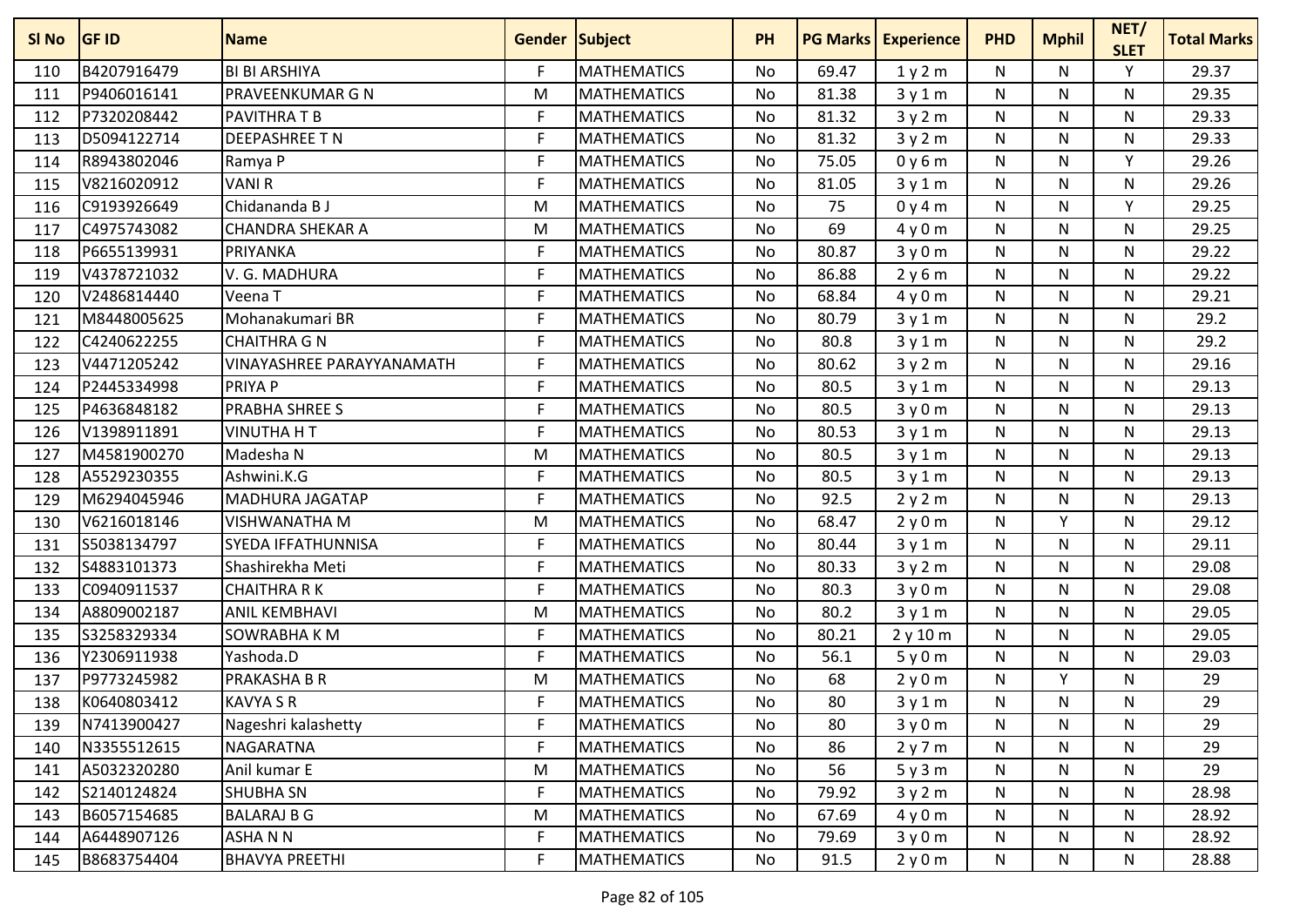| SI <sub>No</sub> | <b>GF ID</b> | Name                     | Gender Subject |                     | PH        | <b>PG Marks</b> | <b>Experience</b> | <b>PHD</b>   | <b>Mphil</b> | NET/<br><b>SLET</b> | <b>Total Marks</b> |
|------------------|--------------|--------------------------|----------------|---------------------|-----------|-----------------|-------------------|--------------|--------------|---------------------|--------------------|
|                  |              |                          |                | <b>Microbiology</b> |           |                 |                   |              |              |                     |                    |
| $\mathbf{1}$     | E2141942492  | <b>ERAMMAN</b>           | F              | Microbiology        | No        | 71.4            | 14y0m             | Υ            | N            | v                   | 80.85              |
| 2                | D1566225458  | Dr. Deepashree CL        | F              | Microbiology        | No        | 75.75           | 4y6m              | Υ            | N            | $\checkmark$        | 53.44              |
| 3                | D8783021474  | Dr. SANGEETHA M S        | F.             | Microbiology        | No        | 69.6            | 5y2m              | Y            | N            | v                   | 53.4               |
| 4                | S9394521849  | <b>SHASHIREKHA K.S</b>   | F.             | Microbiology        | No        | 67              | 8y6m              | N            | v            | N                   | 48.25              |
| 5                | D9499925220  | Dr. Shubha. K. S.        | F              | Microbiology        | <b>No</b> | 60.4            | 5y1m              | Y            | v            | N.                  | 48.1               |
| 6                | S0778635509  | SAMJNA S.R.              | F.             | Microbiology        | No        | 73.33           | 9y2m              | N            | N            | N                   | 45.33              |
| 7                | A4803253545  | Adesh Bhandarigal        | M              | Microbiology        | No        | 58              | 10y0m             | N            | N            | N                   | 44.5               |
| 8                | M3366754804  | <b>MOHAN KUMAR S</b>     | F              | Microbiology        | No        | 72.75           | 1y0m              | Υ            | N            | $\mathsf{v}$        | 42.19              |
| 9                | M0141314285  | Mrinalini Devi u.G       | E              | Microbiology        | <b>No</b> | 60              | 6y0m              | N            | N            | $\checkmark$        | 42                 |
| 10               | V6048102239  | vishwanath naik p        | M              | Microbiology        | No        | 58.3            | 7y0m              | $\mathsf{N}$ | v            | N                   | 41.58              |
| 11               | K3967449090  | <b>KIRUTHIKA P</b>       | F.             | Microbiology        | No        | 77.5            | 1y0m              | Y            | v            | N                   | 40.38              |
| 12               | M9491552838  | MAHADEVAPRASAD G         | M              | Microbiology        | No        | 68.8            | 2y6m              | $\mathsf{N}$ | v            | $\mathsf{v}$        | 39.7               |
| 13               | B4315113983  | Bhargavi Aaravinda       | F.             | Microbiology        | No        | 73.66           | 6y5m              | N            | N            | N                   | 37.92              |
| 14               | S8889233552  | <b>SHIVALEE A</b>        | F.             | Microbiology        | No        | 77.79           | 2y1m              | Υ            | N            | N                   | 37.45              |
| 15               | D2052637229  | Dr. Sunitha V Hegde      | F              | Microbiology        | No        | 74              | 2y0m              | Υ            | N            | N                   | 36.5               |
| 16               | S4428619185  | <b>SAVITHRI B G</b>      | F.             | Microbiology        | No        | 67.35           | 1y4m              | N            | v            | $\checkmark$        | 36.34              |
| 17               | D5368538522  | Dr. Ranganath            | M              | Microbiology        | <b>No</b> | 60              | 3y2m              | Y            | N            | $\mathsf{N}$        | 36                 |
| 18               | C9757549383  | CHANDRAKALA. H. R        | F              | Microbiology        | No        | 76.31           | 2y6m              | N            | N            | v                   | 35.58              |
| 19               | S8413318053  | Shilpa M                 | F              | Microbiology        | No        | 70.2            | 2y0m              | Y            | N            | $\mathsf{N}$        | 35.55              |
| 20               | G7748849831  | <b>Gabrial K Patrick</b> | M              | Microbiology        | <b>No</b> | 67.3            | 6y0m              | N            | N            | N.                  | 34.83              |
| 21               | S8363901804  | <b>SANTHOSH C R</b>      | M              | Microbiology        | <b>No</b> | 73              | 2y0m              | $\mathsf{N}$ | N            | V                   | 33.25              |
| 22               | J1126357479  | JEEVITHA S               | F              | Microbiology        | No        | 70              | 5y0m              | N            | N            | N                   | 32.5               |
| 23               | S8587424971  | <b>SHREEJAK</b>          | F              | Microbiology        | <b>No</b> | 78.68           | 4y1m              | N            | N            | N                   | 31.67              |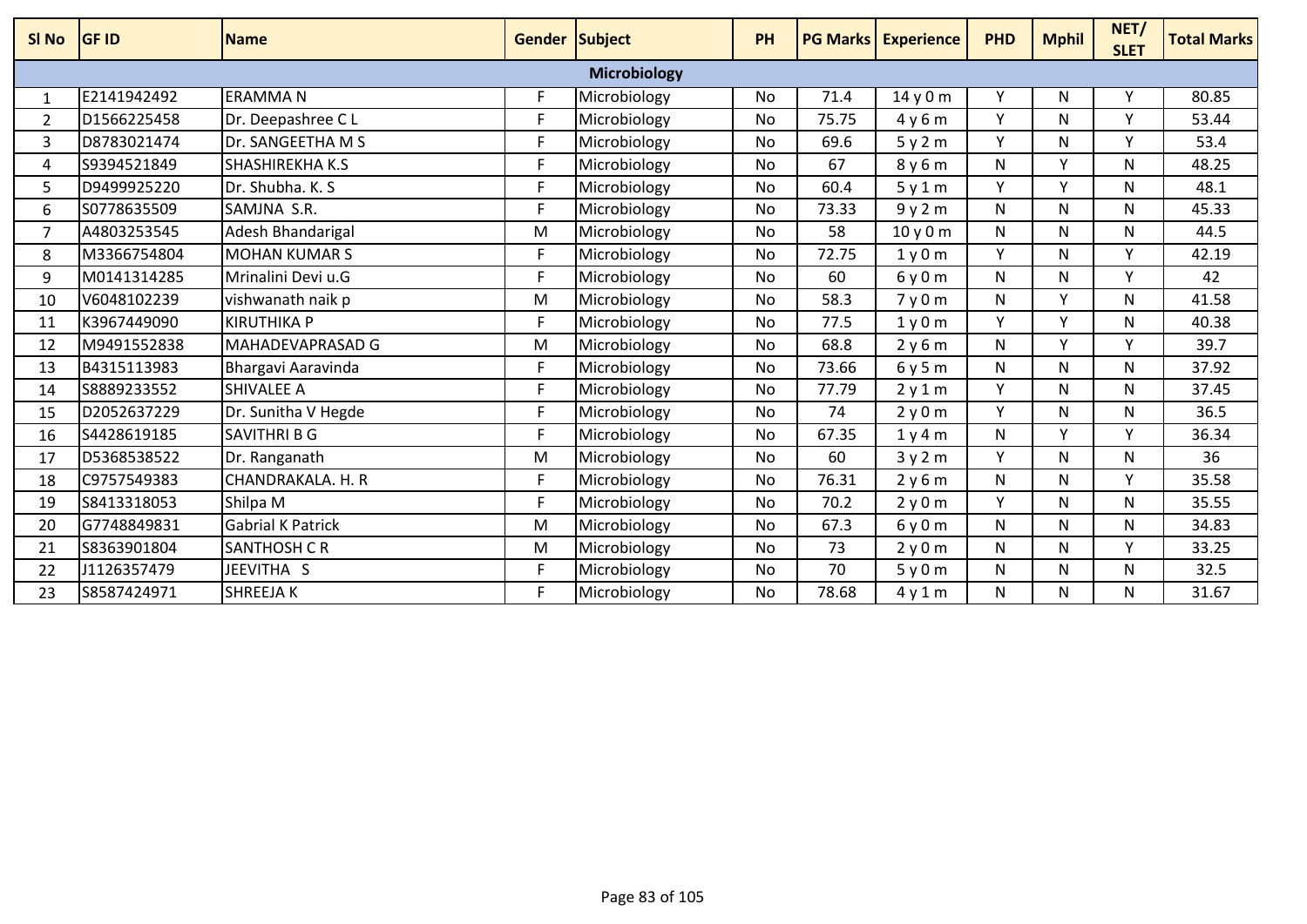| SI No GF ID |             | <b>Name</b>            | <b>Gender Subject</b> |              | <b>PH</b> |      | <b>PG Marks   Experience  </b> | <b>PHD</b> | <b>Mphil</b> | NET/<br><b>SLET</b> | <b>Total Marks</b> |
|-------------|-------------|------------------------|-----------------------|--------------|-----------|------|--------------------------------|------------|--------------|---------------------|--------------------|
|             |             |                        |                       | <b>Music</b> |           |      |                                |            |              |                     |                    |
|             | D7658658073 | Dr.Timmanna bheemaraya | M                     | <b>Music</b> | No        | 79.5 | 9v4m                           | $\cdot$    |              |                     | 60.38              |
|             | K0562552491 | k shankar              | M                     | <b>Music</b> | Yes       | 71   | 2v0m                           |            |              |                     | 54.75              |
|             | A3822510527 | larunashree m k        |                       | Music        | No        | 60   | 9v0m                           | N          |              |                     | 42                 |
|             | Y0647239008 | Yamunadevi H N         |                       | <b>Music</b> | No        | 59.2 | 8y2m                           | N          |              |                     | 38.8               |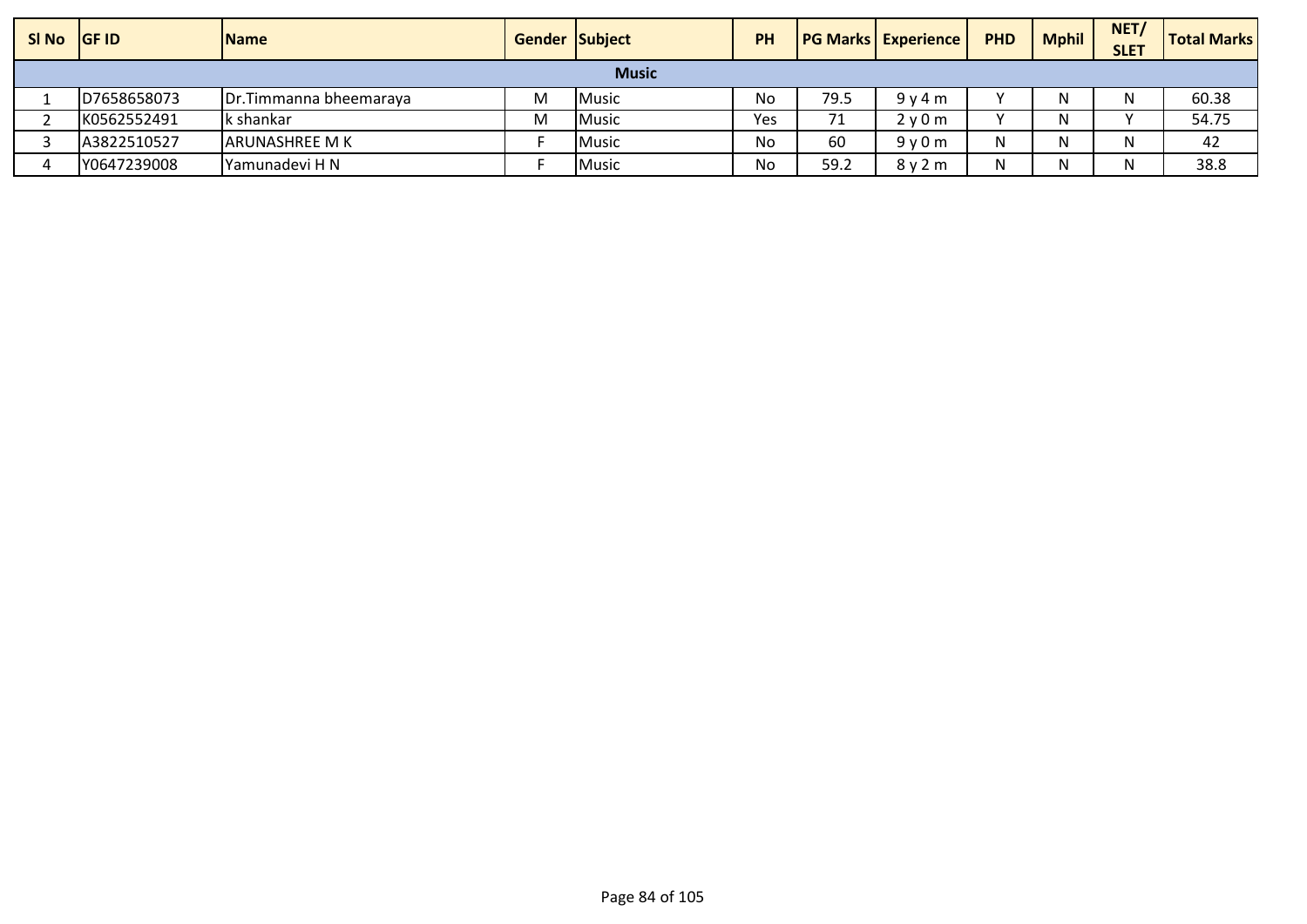| SI No          | <b>GF ID</b> | <b>Name</b>              | Gender Subject |                | <b>PH</b> |       | <b>PG Marks Experience</b> | <b>PHD</b>   | <b>Mphil</b> | NET/<br><b>SLET</b> | <b>Total Marks</b> |
|----------------|--------------|--------------------------|----------------|----------------|-----------|-------|----------------------------|--------------|--------------|---------------------|--------------------|
|                |              |                          |                | <b>Physics</b> |           |       |                            |              |              |                     |                    |
| 1              | M1628645691  | <b>MADHU KUMAR N K</b>   | M              | <b>Physics</b> | No        | 56    | 14 y 6 m                   | N            | Y            | N                   | 63.5               |
| 2              | P3548435051  | Prakash                  | M              | <b>Physics</b> | No        | 60    | 12y6m                      | N            | N            | N                   | 52.5               |
| 3              | A7665609077  | Ananth S Nayak           | M              | <b>Physics</b> | No        | 84.4  | 3y0m                       | Y            | N            | Υ                   | 51.1               |
| 4              | E4057722742  | <b>EKNATH</b>            | M              | <b>Physics</b> | No        | 57.8  | 8y0m                       | Y            | N            | N                   | 50.45              |
| 5              | R4605322549  | Rajashri Uday Naik       | F              | Physics        | No        | 84    | 6y0m                       | $\mathsf{N}$ | N            | Y                   | 48                 |
| 6              | S5258431408  | <b>SANTOSH MIRJI</b>     | M              | <b>Physics</b> | No        | 83.86 | 1y6m                       | Y            | N            | Y                   | 46.47              |
| $\overline{7}$ | M1542332928  | <b>MANJUNATHA B</b>      | M              | <b>Physics</b> | No        | 65.04 | 6y2m                       | Y            | N            | N                   | 46.26              |
| 8              | P1603520709  | Pramod A G               | M              | Physics        | No        | 65.59 | 2y1m                       | Y            | N            | Y                   | 43.4               |
| 9              | N7079520969  | Nandini B S              | F              | <b>Physics</b> | No        | 76.97 | 8y0m                       | N            | N            | N                   | 43.24              |
| 10             | S1154529069  | <b>SHALINI P</b>         | $\mathsf F$    | Physics        | No        | 86.25 | 4y0m                       | N            | N            | Y                   | 42.56              |
| 11             | A5779005899  | Anil Kumar N             | M              | <b>Physics</b> | No        | 59.6  | 9y0m                       | N            | N            | N                   | 41.9               |
| 12             | S5943.00327  | Sunita                   | M              | <b>Physics</b> | No        | 65.33 | 8y4m                       | N            | N            | N                   | 41.83              |
| 13             | B8758301503  | BASAVARAJESHWARI BARAKER | $\mathsf{F}$   | Physics        | No        | 81.6  | 0y1m                       | Y            | N            | Υ                   | 41.4               |
| 14             | S1850519310  | SANTHOSH KUMAR M N       | M              | <b>Physics</b> | No        | 57.1  | 7y0m                       | N            | $\mathsf{v}$ | N                   | 41.28              |
| 15             | N5907616551  | <b>NAGAVENI H B</b>      | $\mathsf{F}$   | <b>Physics</b> | No        | 66.36 | 8y0m                       | $\mathsf{N}$ | N            | N                   | 40.59              |
| 16             | A7341609623  | <b>AJAY KUMAR M S</b>    | M              | <b>Physics</b> | No        | 66.12 | 5y0m                       | N            | N            | Y                   | 40.53              |
| 17             | S0144146498  | <b>SHIVARAJU M K</b>     | M              | Physics        | No        | 54.1  | 7y0m                       | $\mathsf{N}$ | Y            | $\mathsf{N}$        | 40.53              |
| 18             | R3138819483  | Rashmi GK                | F              | <b>Physics</b> | No        | 89.99 | 6y0m                       | N            | N            | N                   | 40.5               |
| 19             | S4387513271  | SRINIVASAN S             | M              | Physics        | No        | 64    | 8y0m                       | N            | N            | N                   | 40                 |
| 20             | M1282545046  | Mithun hosakote          | M              | Physics        | <b>No</b> | 67.63 | 4y5m                       | $\mathsf{N}$ | N            | Υ                   | 39.41              |
| 21             | M2060439472  | MADHU S M                | M              | <b>Physics</b> | No        | 64.5  | 4y6m                       | N            | N            | Υ                   | 38.63              |
| 22             | S5379614047  | S Vedavathi              | F              | <b>Physics</b> | No        | 70    | 7y3m                       | $\mathsf{N}$ | N            | $\mathsf{N}$        | 38.5               |
| 23             | S5379605126  | S Vedavathi              | F              | Physics        | No        | 70    | 7y3m                       | N            | N            | N                   | 38.5               |
| 24             | M5986805944  | <b>MEGHANA</b>           | F              | Physics        | No        | 80.1  | 3y0m                       | N            | N            | v                   | 38.03              |
| 25             | A1677629267  | <b>ANJALI</b>            | F.             | Physics        | No        | 67    | 3y2m                       | Y            | N            | N                   | 37.75              |
| 26             | P9874759897  | Prashant                 | M              | <b>Physics</b> | No        | 65.8  | 7y0m                       | N            | N            | N                   | 37.45              |
| 27             | B7282801867  | Balaji Biradar           | M              | <b>Physics</b> | No        | 70.66 | 2y6m                       | Y            | N            | N                   | 37.17              |
| 28             | J1974501233  | <b>JAGADISH B</b>        | M              | Physics        | No        | 58.18 | 7y6m                       | N            | N            | N                   | 37.05              |
| 29             | H4243608763  | <b>HARISH B T</b>        | M              | Physics        | No        | 57.78 | 7y5m                       | N            | N            | N                   | 36.95              |
| 30             | N6529100614  | <b>NAMITHAL</b>          | $\mathsf{F}$   | <b>Physics</b> | No        | 75.2  | 6y3m                       | N            | N            | N                   | 36.8               |
| 31             | A2660344986  | ANIL DEVANGAMATH         | M              | <b>Physics</b> | No        | 74.79 | 3y0m                       | N            | N            | Y                   | 36.7               |
| 32             | P9497056430  | Pradeep Nayak            | M              | Physics        | No        | 74.6  | 2y8m                       | $\mathsf{N}$ | N            | Y                   | 36.65              |
| 33             | K8172525351  | KALAKAPPA GANJIHAL       | M              | <b>Physics</b> | No        | 62    | 7y0m                       | N            | N            | N                   | 36.5               |
| 34             | T3102833444  | THALAMAMIDI ARUNA        | F              | Physics        | No        | 80    | 3y4m                       | N            | Y            | N                   | 36.5               |
| 35             | B4134335018  | BASAVARAJ                | M              | <b>Physics</b> | No        | 60.54 | 7y0m                       | N            | N            | N                   | 36.14              |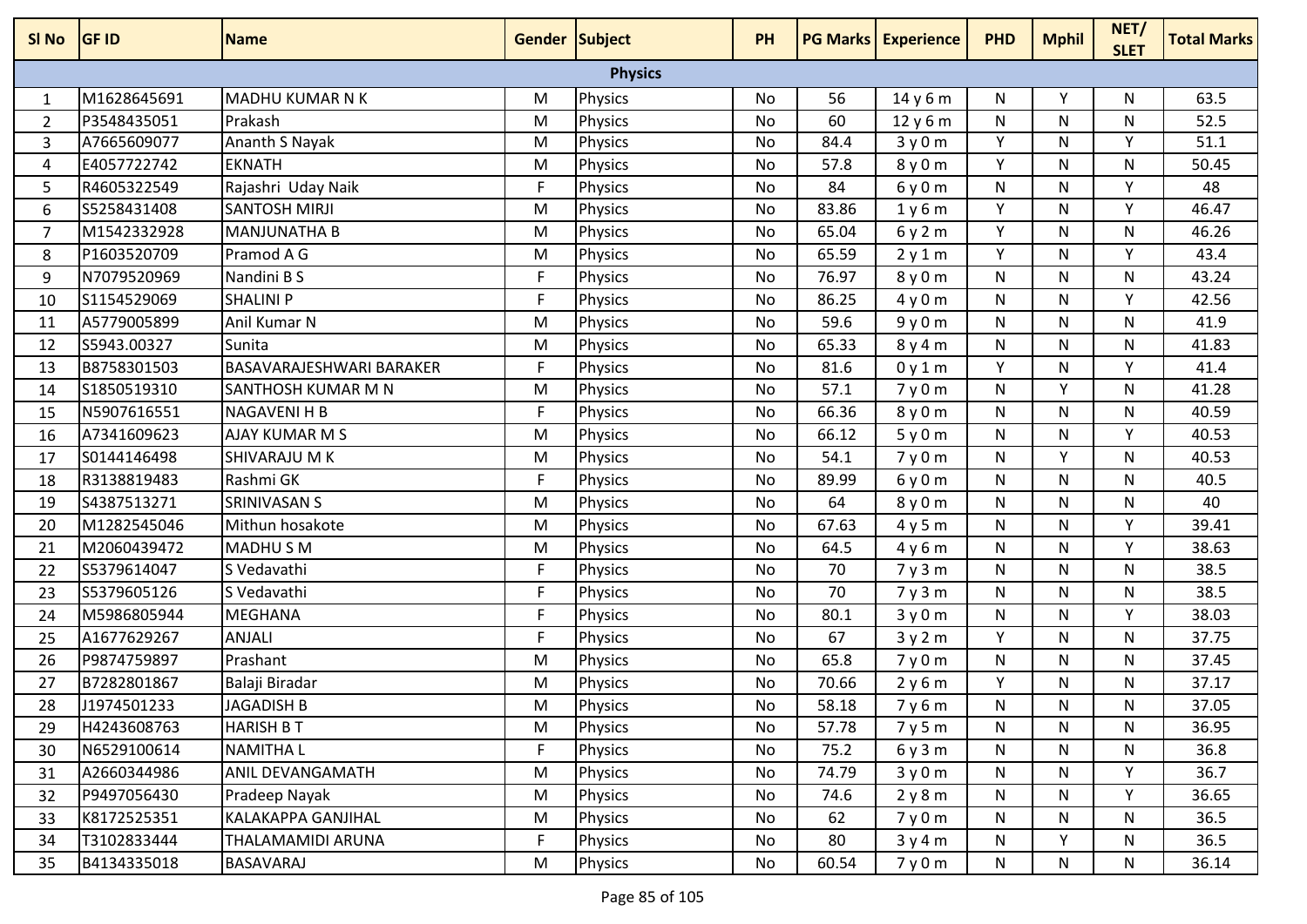| SI No | <b>GF ID</b> | <b>Name</b>                      | Gender Subject |                | <b>PH</b> | <b>PG Marks</b> | <b>Experience</b> | <b>PHD</b>   | <b>Mphil</b> | NET/<br><b>SLET</b> | <b>Total Marks</b> |
|-------|--------------|----------------------------------|----------------|----------------|-----------|-----------------|-------------------|--------------|--------------|---------------------|--------------------|
| 36    | M9311008976  | <b>MAMATHAKL</b>                 | F.             | <b>Physics</b> | No        | 84.47           | 2y0m              | N            | N            | Y                   | 36.12              |
| 37    | R6696926014  | RAJASHEKAR KC                    | M              | <b>Physics</b> | No        | 53.53           | 7y4m              | N            | N            | N                   | 35.88              |
| 38    | S9458912799  | SANJEEVAKUMAR SHIVABAL           | M              | <b>Physics</b> | <b>No</b> | 57.36           | 7y0m              | N            | N            | $\mathsf{N}$        | 35.34              |
| 39    | S2705652166  | SOUMYA                           | F.             | <b>Physics</b> | No        | 69.28           | 6y0m              | N            | N            | N                   | 35.32              |
| 40    | D2165225658  | <b>DEEPTHINH</b>                 | F              | Physics        | No        | 81.18           | 1y0m              | Y            | N            | N                   | 35.3               |
| 41    | P4311155632  | PRASANNA M                       | M              | <b>Physics</b> | No        | 68.42           | 3y0m              | $\mathsf{N}$ | N            | Y                   | 35.11              |
| 42    | R9200837710  | Rekha                            | F              | <b>Physics</b> | No        | 61.16           | 6y4m              | N            | N            | N                   | 34.79              |
| 43    | C6980220788  | <b>CHANDRAKANT GANAPATI NAIK</b> | M              | Physics        | No        | 79.12           | 2y0m              | $\mathsf{N}$ | N            | Y                   | 34.78              |
| 44    | B8005226953  | BAHUBALI LAXMAN DODDANNAV        | M              | <b>Physics</b> | No        | 78.45           | 5y0m              | $\mathsf{N}$ | N            | N                   | 34.61              |
| 45    | S1661007756  | Swetha R                         | F              | Physics        | No        | 60.35           | 2y4m              | Y            | N            | N                   | 34.59              |
| 46    | S1578547744  | Shivaraj H Gojanur               | M              | <b>Physics</b> | No        | 65.79           | 3y0m              | N            | N            | Y                   | 34.45              |
| 47    | N0185726937  | <b>NAMITHA SN</b>                | F              | <b>Physics</b> | No        | 83.42           | 1y4m              | N            | N            | Y                   | 34.36              |
| 48    | M9296921468  | MANJUNATHA GOWDA B               | M              | <b>Physics</b> | No        | 58.9            | 6y5m              | N            | N            | N                   | 34.23              |
| 49    | S9553659437  | Sunitha Kumari M                 | F              | Physics        | No        | 76              | 2y2m              | N            | N            | Y                   | 34                 |
| 50    | D9018748870  | Devaraja P B                     | M              | <b>Physics</b> | No        | 57.3            | 0y6m              | Y            | Υ            | N                   | 33.83              |
| 51    | L9997530617  | LAVANYA H D                      | F              | Physics        | No        | 87.3            | 4y0m              | N            | N            | N                   | 33.83              |
| 52    | S7868926509  | Samyuktha c n                    | F              | Physics        | No        | 86.97           | 1y0m              | N            | N            | Y                   | 33.74              |
| 53    | M2636723947  | <b>MALLIKA H</b>                 | F              | Physics        | Yes       | 70              | 2y0m              | N            | N            | N                   | 33.5               |
| 54    | V3596621907  | Vinay Kumar D C                  | M              | <b>Physics</b> | No        | 67.76           | 2y6m              | N            | N            | Y                   | 33.44              |
| 55    | J2273817252  | Jeevan Bhatta                    | M              | Physics        | No        | 73.5            | 2y0m              | N            | N            | Y                   | 33.38              |
| 56    | R6067100405  | RAMYA C N                        | F              | <b>Physics</b> | No        | 73.16           | 5y0m              | N            | N            | N                   | 33.29              |
| 57    | N6086520909  | <b>NISHAKH</b>                   | F.             | Physics        | <b>No</b> | 72.67           | 2y0m              | N            | N            | Y                   | 33.17              |
| 58    | M3012709858  | Manasa. H.D                      | F.             | <b>Physics</b> | No        | 90.1            | 3y6m              | N            | N            | N                   | 33.03              |
| 59    | R6991312694  | Rajendra Prasad M                | M              | Physics        | No        | 65.13           | 1y6m              | Y            | N            | N                   | 32.78              |
| 60    | S5133612809  | <b>SIDDAIAH HIREMATH</b>         | M              | <b>Physics</b> | No        | 70.75           | 5y0m              | N            | N            | N                   | 32.69              |
| 61    | S1269914172  | SANDHYA A                        | F              | <b>Physics</b> | No        | 70.68           | 5y0m              | N            | N            | N                   | 32.67              |
| 62    | H4575150976  | Heena Urooj                      | F              | Physics        | No        | 64              | 5y6m              | N            | N            | N                   | 32.5               |
| 63    | G0703932277  | <b>GEETHANJALI K S</b>           | F              | <b>Physics</b> | No        | 80.8            | 3 y 10 m          | N            | N            | N                   | 32.2               |
| 64    | L9514134802  | LEKHANA A H                      | F              | <b>Physics</b> | No        | 56.38           | 3y0m              | N            | N            | Υ                   | 32.1               |
| 65    | V8103601113  | <b>VINODKUMAR</b>                | M              | Physics        | No        | 68.4            | 2y0m              | N            | N            | Y                   | 32.1               |
| 66    | V8103633779  | <b>VINODKUMAR</b>                | M              | <b>Physics</b> | No        | 68.4            | 2y0m              | N            | N            | Y                   | 32.1               |
| 67    | S8118508889  | <b>SAYEEDA HAJEERA ZAMRUTH</b>   | $\mathsf F$    | <b>Physics</b> | No        | 68.16           | 2y2m              | N            | N            | Y                   | 32.04              |
| 68    | S2230713920  | SUBIYA KHANAM A                  | F              | <b>Physics</b> | No        | 79.87           | 3y10m             | N            | N            | N.                  | 31.97              |
| 69    | S5892009199  | <b>SANDHYARANIT</b>              | F              | <b>Physics</b> | No        | 79.67           | 4y0m              | N            | N            | $\mathsf{N}$        | 31.92              |
| 70    | D3212042829  | Drakshayani Teli                 | F              | <b>Physics</b> | No        | 79.6            | 1y2m              | N            | N            | Y                   | 31.9               |
| 71    | P9725821505  | PAVAN KUMAR                      | M              | <b>Physics</b> | No        | 67              | 5y1m              | N            | N            | N                   | 31.75              |
| 72    | L2180854578  | Lohith T N                       | M              | <b>Physics</b> | No        | 72.5            | 1y6m              | N            | N            | Υ                   | 31.63              |
|       |              |                                  |                | Page 86 of 105 |           |                 |                   |              |              |                     |                    |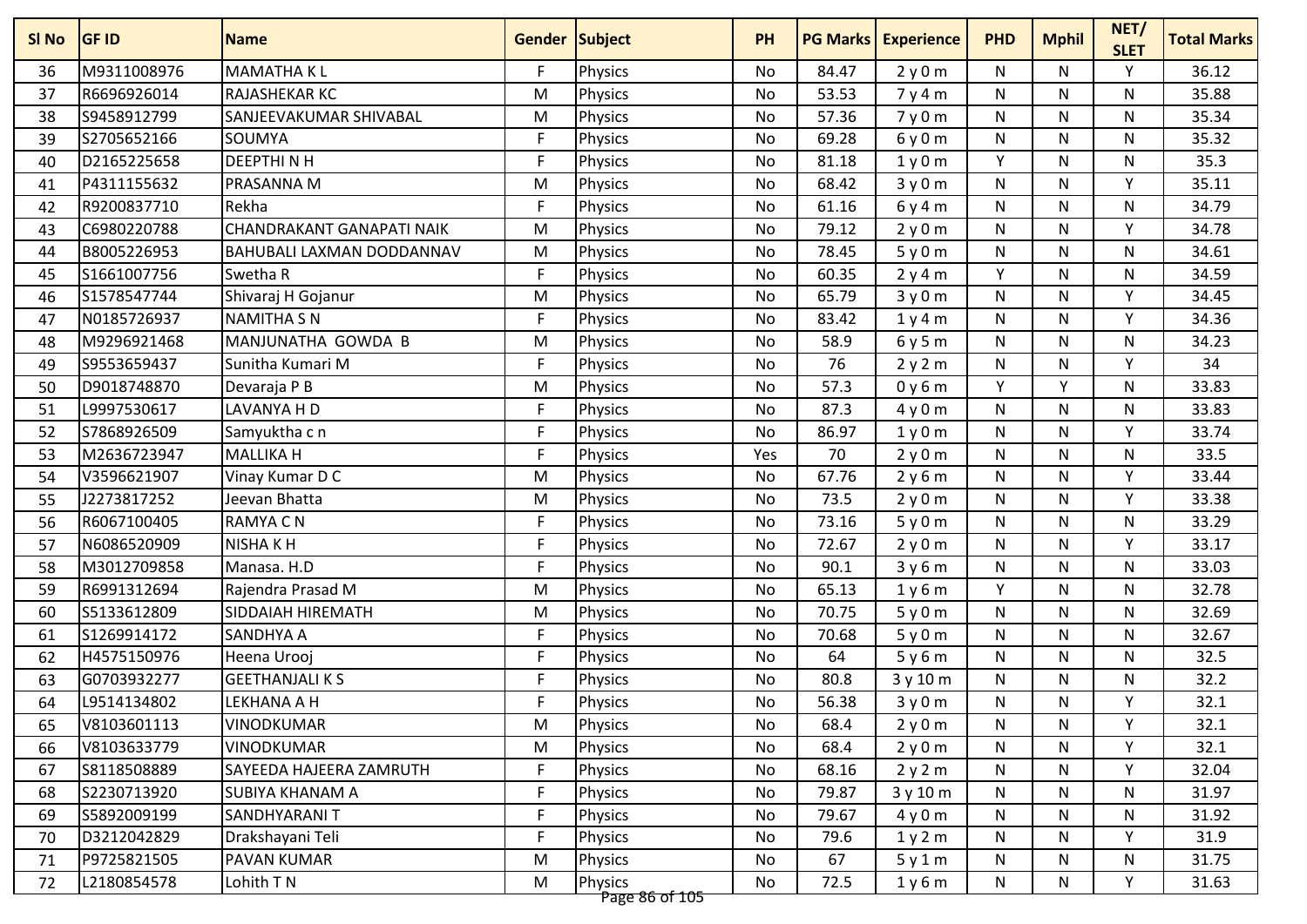| L0406733752<br>Lakshmi kumari kocharla<br>F.<br>31.3<br>77.18<br>4y0m<br>N<br>N<br>73<br><b>Physics</b><br>No<br>N<br>M2400817573<br>Mallikarjuna Gaddimatha<br>64.47<br>N<br>N<br>N<br>31.12<br>M<br><b>Physics</b><br>No<br>4y8m<br>74<br>P5180836743<br>F<br>76.3<br>Prashanthi H C<br>Physics<br>${\sf N}$<br>N<br>$\mathsf{N}$<br>31.08<br>75<br><b>No</b><br>3y8m<br>\$5603845348<br>64.3<br>31.08<br><b>SHIVAKUMAR</b><br>No<br>5y0m<br>${\sf N}$<br>N<br>N<br>76<br>M<br><b>Physics</b><br>P6304614764<br>Y<br>PATTADDEVARA MATHADA AISW<br>F<br><b>Physics</b><br>57.78<br>3y7m<br>N<br>$\mathsf{N}$<br>30.95<br>77<br>No<br>F<br>75.62<br>S7415735130<br><b>SANDHYAKC</b><br>Physics<br>4y0m<br>N<br>N<br>30.91<br>78<br>No<br>N<br>F<br>R8622125493<br>RAJESHWARI H P<br>Physics<br>87.24<br>${\sf N}$<br>N<br>v<br>30.81<br>79<br>No<br>0y1m<br>S8207157732<br>Suresha M K<br>74.82<br>$\mathsf{N}$<br>N<br>N<br>30.71<br>80<br>M<br>Physics<br>No<br>4y0m<br>F<br>74.65<br>$\mathsf{N}$<br>30.66<br>S0216903715<br>SHWETHA H<br>No<br>N<br>N<br>81<br><b>Physics</b><br>4y0m<br>R2988733631<br>Rajesh R<br>62.6<br>${\sf N}$<br>N<br>30.65<br>82<br>M<br><b>Physics</b><br>No<br>5y0m<br>N<br>S7232916280<br>F<br>80.38<br>30.6<br><b>SAHANA S</b><br>0y7m<br>N<br>N<br>Y<br>83<br><b>Physics</b><br>No<br>P3332344288<br>PUSHPA BEERAPPA PUJAR<br>F<br>Physics<br>56.18<br>$\mathsf{N}$<br>N<br>30.55<br>84<br>No<br>5y6m<br>N<br>J5584516067<br>73.88<br>JAIDEV H N<br>M<br>N<br>N<br>N<br>30.47<br>85<br><b>Physics</b><br>No<br>4y2m<br>F<br>73.08<br>30.27<br>A2950234735<br><b>AYESHA RAHAMAN</b><br>N<br>N<br>N<br><b>Physics</b><br>No<br>4y0m<br>86<br>P9322940291<br>PAVITHRA H D<br>F.<br>Physics<br>72.89<br>$\mathsf{N}$<br>N<br>30.22<br>87<br><b>No</b><br>4y0m<br>N<br><b>VINUTA G</b><br>F<br>V9184317875<br>72.5<br>${\sf N}$<br>N<br>Υ<br>30.13<br>88<br>Physics<br>No<br>1y0m<br>M1418613769<br><b>MEGHAM</b><br>72.24<br>30.06<br>89<br>M<br><b>Physics</b><br>4y0m<br>N<br>N<br>N<br>No<br>S8704414183<br>F<br>30.04<br><b>SHRUTI DESAI</b><br>Physics<br>No<br>78.16<br>3y6m<br>N<br>N<br>N<br>90<br>F<br>N1568825523<br>NEHAAMREEN<br>83.82<br>3y0m<br>${\sf N}$<br>N<br>N<br>29.96<br>91<br><b>Physics</b><br>No<br>F.<br>29.79<br>B3752101453<br><b>BHAGYASHREE S P</b><br>83.16<br><b>Physics</b><br>3y0m<br>N<br>N<br>N<br>92<br>No<br>M7653327824<br>F<br><b>MONIKA B K</b><br>82.96<br>N<br>N<br>N<br>29.74<br>93<br><b>Physics</b><br>No<br>3y0m<br>29.7<br>M8243345844<br>MANJUNATH<br>58.78<br>${\sf N}$<br>N<br>Y<br>94<br>M<br><b>Physics</b><br><b>No</b><br>2y0m<br>R6137631415<br>F<br>82.2<br>29.55<br>Rathi KM<br>No<br>3y0m<br>${\sf N}$<br>N<br>N<br>95<br><b>Physics</b><br>N1774604733<br>96<br>Physics<br>69.18<br>3 y 10 m<br>N<br>N<br>N<br>29.3<br>Nagraj<br>M<br>No<br>F.<br>75<br>29.25<br>P8805215482<br>Padmashree R<br>Physics<br>N<br>N<br>N<br>97<br>No<br>3y6m<br>F<br>S6089913053<br><b>SMITHA CM</b><br>Physics<br>80.92<br>${\sf N}$<br>N<br>N<br>29.23<br>98<br>No<br>3y1m<br><b>MADHUR</b><br>80.72<br>29.18<br>99<br>M7547905144<br>M<br>Physics<br>N<br>N<br>N<br>No<br>3y0m<br>74.73<br>29.18<br>S7/00203105<br>M<br>N<br>N<br>N<br>100<br>S Aditya<br><b>Physics</b><br>No<br>3y6m<br>L4371329107<br>LOKESHA G H<br>Physics<br>62.63<br>29.16<br>M<br>4y5m<br>${\sf N}$<br>N<br>N<br>101<br>No<br>N8244320200<br>F<br>Physics<br>29.12<br>NOORFATHIMA A M<br>80.46<br>3y0m<br>N<br>N<br>N<br>102<br>No<br>F.<br>A2490804938<br>Physics<br>74.25<br>29.06<br>103<br><b>ACHALA</b><br>No<br>3y5m<br>N<br>N<br>N<br>Y<br>R1774058191<br>M<br><b>Physics</b><br>68<br>N<br>N<br>29<br>Ramesh<br>No<br>1y0m<br>104<br>S2148500024<br>28.89<br>SHIVASHANKARAYYA<br>M<br><b>Physics</b><br>No<br>67.54<br>N<br>N<br>N.<br>105<br>4y1m<br>$\mathsf F$<br>C2112515459<br>55.51<br>${\sf N}$<br>N<br>$\mathsf{N}$<br>28.88<br><b>CHANDRIKA BM</b><br><b>Physics</b><br>106<br>No<br>5y0m<br>F<br>C2112514682<br>55.51<br>N<br>N<br>28.88<br><b>CHANDRIKA BM</b><br>No<br>5y0m<br>N<br>107<br><b>Physics</b><br>F<br>R7088624717<br>RAJESWARI C<br>79.34<br>N<br>N<br>28.84<br>108<br><b>Physics</b><br>No<br>3y3m<br>N | SI No | <b>GF ID</b> | <b>Name</b> | <b>Gender Subject</b> |                | <b>PH</b> | <b>PG Marks</b> | <b>Experience</b> | <b>PHD</b> | <b>Mphil</b> | NET/<br><b>SLET</b> | <b>Total Marks</b> |
|--------------------------------------------------------------------------------------------------------------------------------------------------------------------------------------------------------------------------------------------------------------------------------------------------------------------------------------------------------------------------------------------------------------------------------------------------------------------------------------------------------------------------------------------------------------------------------------------------------------------------------------------------------------------------------------------------------------------------------------------------------------------------------------------------------------------------------------------------------------------------------------------------------------------------------------------------------------------------------------------------------------------------------------------------------------------------------------------------------------------------------------------------------------------------------------------------------------------------------------------------------------------------------------------------------------------------------------------------------------------------------------------------------------------------------------------------------------------------------------------------------------------------------------------------------------------------------------------------------------------------------------------------------------------------------------------------------------------------------------------------------------------------------------------------------------------------------------------------------------------------------------------------------------------------------------------------------------------------------------------------------------------------------------------------------------------------------------------------------------------------------------------------------------------------------------------------------------------------------------------------------------------------------------------------------------------------------------------------------------------------------------------------------------------------------------------------------------------------------------------------------------------------------------------------------------------------------------------------------------------------------------------------------------------------------------------------------------------------------------------------------------------------------------------------------------------------------------------------------------------------------------------------------------------------------------------------------------------------------------------------------------------------------------------------------------------------------------------------------------------------------------------------------------------------------------------------------------------------------------------------------------------------------------------------------------------------------------------------------------------------------------------------------------------------------------------------------------------------------------------------------------------------------------------------------------------------------------------------------------------------------------------------------------------------------------------------------------------------------------------------------------------------------------------------------------------------------------------------------------------------------------------------------------------------------------------------------------------------------------------------------------------------------------------------------------------------------------------------------------------------------------------------------------------------------------------|-------|--------------|-------------|-----------------------|----------------|-----------|-----------------|-------------------|------------|--------------|---------------------|--------------------|
|                                                                                                                                                                                                                                                                                                                                                                                                                                                                                                                                                                                                                                                                                                                                                                                                                                                                                                                                                                                                                                                                                                                                                                                                                                                                                                                                                                                                                                                                                                                                                                                                                                                                                                                                                                                                                                                                                                                                                                                                                                                                                                                                                                                                                                                                                                                                                                                                                                                                                                                                                                                                                                                                                                                                                                                                                                                                                                                                                                                                                                                                                                                                                                                                                                                                                                                                                                                                                                                                                                                                                                                                                                                                                                                                                                                                                                                                                                                                                                                                                                                                                                                                                                                            |       |              |             |                       |                |           |                 |                   |            |              |                     |                    |
|                                                                                                                                                                                                                                                                                                                                                                                                                                                                                                                                                                                                                                                                                                                                                                                                                                                                                                                                                                                                                                                                                                                                                                                                                                                                                                                                                                                                                                                                                                                                                                                                                                                                                                                                                                                                                                                                                                                                                                                                                                                                                                                                                                                                                                                                                                                                                                                                                                                                                                                                                                                                                                                                                                                                                                                                                                                                                                                                                                                                                                                                                                                                                                                                                                                                                                                                                                                                                                                                                                                                                                                                                                                                                                                                                                                                                                                                                                                                                                                                                                                                                                                                                                                            |       |              |             |                       |                |           |                 |                   |            |              |                     |                    |
|                                                                                                                                                                                                                                                                                                                                                                                                                                                                                                                                                                                                                                                                                                                                                                                                                                                                                                                                                                                                                                                                                                                                                                                                                                                                                                                                                                                                                                                                                                                                                                                                                                                                                                                                                                                                                                                                                                                                                                                                                                                                                                                                                                                                                                                                                                                                                                                                                                                                                                                                                                                                                                                                                                                                                                                                                                                                                                                                                                                                                                                                                                                                                                                                                                                                                                                                                                                                                                                                                                                                                                                                                                                                                                                                                                                                                                                                                                                                                                                                                                                                                                                                                                                            |       |              |             |                       |                |           |                 |                   |            |              |                     |                    |
|                                                                                                                                                                                                                                                                                                                                                                                                                                                                                                                                                                                                                                                                                                                                                                                                                                                                                                                                                                                                                                                                                                                                                                                                                                                                                                                                                                                                                                                                                                                                                                                                                                                                                                                                                                                                                                                                                                                                                                                                                                                                                                                                                                                                                                                                                                                                                                                                                                                                                                                                                                                                                                                                                                                                                                                                                                                                                                                                                                                                                                                                                                                                                                                                                                                                                                                                                                                                                                                                                                                                                                                                                                                                                                                                                                                                                                                                                                                                                                                                                                                                                                                                                                                            |       |              |             |                       |                |           |                 |                   |            |              |                     |                    |
|                                                                                                                                                                                                                                                                                                                                                                                                                                                                                                                                                                                                                                                                                                                                                                                                                                                                                                                                                                                                                                                                                                                                                                                                                                                                                                                                                                                                                                                                                                                                                                                                                                                                                                                                                                                                                                                                                                                                                                                                                                                                                                                                                                                                                                                                                                                                                                                                                                                                                                                                                                                                                                                                                                                                                                                                                                                                                                                                                                                                                                                                                                                                                                                                                                                                                                                                                                                                                                                                                                                                                                                                                                                                                                                                                                                                                                                                                                                                                                                                                                                                                                                                                                                            |       |              |             |                       |                |           |                 |                   |            |              |                     |                    |
|                                                                                                                                                                                                                                                                                                                                                                                                                                                                                                                                                                                                                                                                                                                                                                                                                                                                                                                                                                                                                                                                                                                                                                                                                                                                                                                                                                                                                                                                                                                                                                                                                                                                                                                                                                                                                                                                                                                                                                                                                                                                                                                                                                                                                                                                                                                                                                                                                                                                                                                                                                                                                                                                                                                                                                                                                                                                                                                                                                                                                                                                                                                                                                                                                                                                                                                                                                                                                                                                                                                                                                                                                                                                                                                                                                                                                                                                                                                                                                                                                                                                                                                                                                                            |       |              |             |                       |                |           |                 |                   |            |              |                     |                    |
|                                                                                                                                                                                                                                                                                                                                                                                                                                                                                                                                                                                                                                                                                                                                                                                                                                                                                                                                                                                                                                                                                                                                                                                                                                                                                                                                                                                                                                                                                                                                                                                                                                                                                                                                                                                                                                                                                                                                                                                                                                                                                                                                                                                                                                                                                                                                                                                                                                                                                                                                                                                                                                                                                                                                                                                                                                                                                                                                                                                                                                                                                                                                                                                                                                                                                                                                                                                                                                                                                                                                                                                                                                                                                                                                                                                                                                                                                                                                                                                                                                                                                                                                                                                            |       |              |             |                       |                |           |                 |                   |            |              |                     |                    |
|                                                                                                                                                                                                                                                                                                                                                                                                                                                                                                                                                                                                                                                                                                                                                                                                                                                                                                                                                                                                                                                                                                                                                                                                                                                                                                                                                                                                                                                                                                                                                                                                                                                                                                                                                                                                                                                                                                                                                                                                                                                                                                                                                                                                                                                                                                                                                                                                                                                                                                                                                                                                                                                                                                                                                                                                                                                                                                                                                                                                                                                                                                                                                                                                                                                                                                                                                                                                                                                                                                                                                                                                                                                                                                                                                                                                                                                                                                                                                                                                                                                                                                                                                                                            |       |              |             |                       |                |           |                 |                   |            |              |                     |                    |
|                                                                                                                                                                                                                                                                                                                                                                                                                                                                                                                                                                                                                                                                                                                                                                                                                                                                                                                                                                                                                                                                                                                                                                                                                                                                                                                                                                                                                                                                                                                                                                                                                                                                                                                                                                                                                                                                                                                                                                                                                                                                                                                                                                                                                                                                                                                                                                                                                                                                                                                                                                                                                                                                                                                                                                                                                                                                                                                                                                                                                                                                                                                                                                                                                                                                                                                                                                                                                                                                                                                                                                                                                                                                                                                                                                                                                                                                                                                                                                                                                                                                                                                                                                                            |       |              |             |                       |                |           |                 |                   |            |              |                     |                    |
|                                                                                                                                                                                                                                                                                                                                                                                                                                                                                                                                                                                                                                                                                                                                                                                                                                                                                                                                                                                                                                                                                                                                                                                                                                                                                                                                                                                                                                                                                                                                                                                                                                                                                                                                                                                                                                                                                                                                                                                                                                                                                                                                                                                                                                                                                                                                                                                                                                                                                                                                                                                                                                                                                                                                                                                                                                                                                                                                                                                                                                                                                                                                                                                                                                                                                                                                                                                                                                                                                                                                                                                                                                                                                                                                                                                                                                                                                                                                                                                                                                                                                                                                                                                            |       |              |             |                       |                |           |                 |                   |            |              |                     |                    |
|                                                                                                                                                                                                                                                                                                                                                                                                                                                                                                                                                                                                                                                                                                                                                                                                                                                                                                                                                                                                                                                                                                                                                                                                                                                                                                                                                                                                                                                                                                                                                                                                                                                                                                                                                                                                                                                                                                                                                                                                                                                                                                                                                                                                                                                                                                                                                                                                                                                                                                                                                                                                                                                                                                                                                                                                                                                                                                                                                                                                                                                                                                                                                                                                                                                                                                                                                                                                                                                                                                                                                                                                                                                                                                                                                                                                                                                                                                                                                                                                                                                                                                                                                                                            |       |              |             |                       |                |           |                 |                   |            |              |                     |                    |
|                                                                                                                                                                                                                                                                                                                                                                                                                                                                                                                                                                                                                                                                                                                                                                                                                                                                                                                                                                                                                                                                                                                                                                                                                                                                                                                                                                                                                                                                                                                                                                                                                                                                                                                                                                                                                                                                                                                                                                                                                                                                                                                                                                                                                                                                                                                                                                                                                                                                                                                                                                                                                                                                                                                                                                                                                                                                                                                                                                                                                                                                                                                                                                                                                                                                                                                                                                                                                                                                                                                                                                                                                                                                                                                                                                                                                                                                                                                                                                                                                                                                                                                                                                                            |       |              |             |                       |                |           |                 |                   |            |              |                     |                    |
|                                                                                                                                                                                                                                                                                                                                                                                                                                                                                                                                                                                                                                                                                                                                                                                                                                                                                                                                                                                                                                                                                                                                                                                                                                                                                                                                                                                                                                                                                                                                                                                                                                                                                                                                                                                                                                                                                                                                                                                                                                                                                                                                                                                                                                                                                                                                                                                                                                                                                                                                                                                                                                                                                                                                                                                                                                                                                                                                                                                                                                                                                                                                                                                                                                                                                                                                                                                                                                                                                                                                                                                                                                                                                                                                                                                                                                                                                                                                                                                                                                                                                                                                                                                            |       |              |             |                       |                |           |                 |                   |            |              |                     |                    |
|                                                                                                                                                                                                                                                                                                                                                                                                                                                                                                                                                                                                                                                                                                                                                                                                                                                                                                                                                                                                                                                                                                                                                                                                                                                                                                                                                                                                                                                                                                                                                                                                                                                                                                                                                                                                                                                                                                                                                                                                                                                                                                                                                                                                                                                                                                                                                                                                                                                                                                                                                                                                                                                                                                                                                                                                                                                                                                                                                                                                                                                                                                                                                                                                                                                                                                                                                                                                                                                                                                                                                                                                                                                                                                                                                                                                                                                                                                                                                                                                                                                                                                                                                                                            |       |              |             |                       |                |           |                 |                   |            |              |                     |                    |
|                                                                                                                                                                                                                                                                                                                                                                                                                                                                                                                                                                                                                                                                                                                                                                                                                                                                                                                                                                                                                                                                                                                                                                                                                                                                                                                                                                                                                                                                                                                                                                                                                                                                                                                                                                                                                                                                                                                                                                                                                                                                                                                                                                                                                                                                                                                                                                                                                                                                                                                                                                                                                                                                                                                                                                                                                                                                                                                                                                                                                                                                                                                                                                                                                                                                                                                                                                                                                                                                                                                                                                                                                                                                                                                                                                                                                                                                                                                                                                                                                                                                                                                                                                                            |       |              |             |                       |                |           |                 |                   |            |              |                     |                    |
|                                                                                                                                                                                                                                                                                                                                                                                                                                                                                                                                                                                                                                                                                                                                                                                                                                                                                                                                                                                                                                                                                                                                                                                                                                                                                                                                                                                                                                                                                                                                                                                                                                                                                                                                                                                                                                                                                                                                                                                                                                                                                                                                                                                                                                                                                                                                                                                                                                                                                                                                                                                                                                                                                                                                                                                                                                                                                                                                                                                                                                                                                                                                                                                                                                                                                                                                                                                                                                                                                                                                                                                                                                                                                                                                                                                                                                                                                                                                                                                                                                                                                                                                                                                            |       |              |             |                       |                |           |                 |                   |            |              |                     |                    |
|                                                                                                                                                                                                                                                                                                                                                                                                                                                                                                                                                                                                                                                                                                                                                                                                                                                                                                                                                                                                                                                                                                                                                                                                                                                                                                                                                                                                                                                                                                                                                                                                                                                                                                                                                                                                                                                                                                                                                                                                                                                                                                                                                                                                                                                                                                                                                                                                                                                                                                                                                                                                                                                                                                                                                                                                                                                                                                                                                                                                                                                                                                                                                                                                                                                                                                                                                                                                                                                                                                                                                                                                                                                                                                                                                                                                                                                                                                                                                                                                                                                                                                                                                                                            |       |              |             |                       |                |           |                 |                   |            |              |                     |                    |
|                                                                                                                                                                                                                                                                                                                                                                                                                                                                                                                                                                                                                                                                                                                                                                                                                                                                                                                                                                                                                                                                                                                                                                                                                                                                                                                                                                                                                                                                                                                                                                                                                                                                                                                                                                                                                                                                                                                                                                                                                                                                                                                                                                                                                                                                                                                                                                                                                                                                                                                                                                                                                                                                                                                                                                                                                                                                                                                                                                                                                                                                                                                                                                                                                                                                                                                                                                                                                                                                                                                                                                                                                                                                                                                                                                                                                                                                                                                                                                                                                                                                                                                                                                                            |       |              |             |                       |                |           |                 |                   |            |              |                     |                    |
|                                                                                                                                                                                                                                                                                                                                                                                                                                                                                                                                                                                                                                                                                                                                                                                                                                                                                                                                                                                                                                                                                                                                                                                                                                                                                                                                                                                                                                                                                                                                                                                                                                                                                                                                                                                                                                                                                                                                                                                                                                                                                                                                                                                                                                                                                                                                                                                                                                                                                                                                                                                                                                                                                                                                                                                                                                                                                                                                                                                                                                                                                                                                                                                                                                                                                                                                                                                                                                                                                                                                                                                                                                                                                                                                                                                                                                                                                                                                                                                                                                                                                                                                                                                            |       |              |             |                       |                |           |                 |                   |            |              |                     |                    |
|                                                                                                                                                                                                                                                                                                                                                                                                                                                                                                                                                                                                                                                                                                                                                                                                                                                                                                                                                                                                                                                                                                                                                                                                                                                                                                                                                                                                                                                                                                                                                                                                                                                                                                                                                                                                                                                                                                                                                                                                                                                                                                                                                                                                                                                                                                                                                                                                                                                                                                                                                                                                                                                                                                                                                                                                                                                                                                                                                                                                                                                                                                                                                                                                                                                                                                                                                                                                                                                                                                                                                                                                                                                                                                                                                                                                                                                                                                                                                                                                                                                                                                                                                                                            |       |              |             |                       |                |           |                 |                   |            |              |                     |                    |
|                                                                                                                                                                                                                                                                                                                                                                                                                                                                                                                                                                                                                                                                                                                                                                                                                                                                                                                                                                                                                                                                                                                                                                                                                                                                                                                                                                                                                                                                                                                                                                                                                                                                                                                                                                                                                                                                                                                                                                                                                                                                                                                                                                                                                                                                                                                                                                                                                                                                                                                                                                                                                                                                                                                                                                                                                                                                                                                                                                                                                                                                                                                                                                                                                                                                                                                                                                                                                                                                                                                                                                                                                                                                                                                                                                                                                                                                                                                                                                                                                                                                                                                                                                                            |       |              |             |                       |                |           |                 |                   |            |              |                     |                    |
|                                                                                                                                                                                                                                                                                                                                                                                                                                                                                                                                                                                                                                                                                                                                                                                                                                                                                                                                                                                                                                                                                                                                                                                                                                                                                                                                                                                                                                                                                                                                                                                                                                                                                                                                                                                                                                                                                                                                                                                                                                                                                                                                                                                                                                                                                                                                                                                                                                                                                                                                                                                                                                                                                                                                                                                                                                                                                                                                                                                                                                                                                                                                                                                                                                                                                                                                                                                                                                                                                                                                                                                                                                                                                                                                                                                                                                                                                                                                                                                                                                                                                                                                                                                            |       |              |             |                       |                |           |                 |                   |            |              |                     |                    |
|                                                                                                                                                                                                                                                                                                                                                                                                                                                                                                                                                                                                                                                                                                                                                                                                                                                                                                                                                                                                                                                                                                                                                                                                                                                                                                                                                                                                                                                                                                                                                                                                                                                                                                                                                                                                                                                                                                                                                                                                                                                                                                                                                                                                                                                                                                                                                                                                                                                                                                                                                                                                                                                                                                                                                                                                                                                                                                                                                                                                                                                                                                                                                                                                                                                                                                                                                                                                                                                                                                                                                                                                                                                                                                                                                                                                                                                                                                                                                                                                                                                                                                                                                                                            |       |              |             |                       |                |           |                 |                   |            |              |                     |                    |
|                                                                                                                                                                                                                                                                                                                                                                                                                                                                                                                                                                                                                                                                                                                                                                                                                                                                                                                                                                                                                                                                                                                                                                                                                                                                                                                                                                                                                                                                                                                                                                                                                                                                                                                                                                                                                                                                                                                                                                                                                                                                                                                                                                                                                                                                                                                                                                                                                                                                                                                                                                                                                                                                                                                                                                                                                                                                                                                                                                                                                                                                                                                                                                                                                                                                                                                                                                                                                                                                                                                                                                                                                                                                                                                                                                                                                                                                                                                                                                                                                                                                                                                                                                                            |       |              |             |                       |                |           |                 |                   |            |              |                     |                    |
|                                                                                                                                                                                                                                                                                                                                                                                                                                                                                                                                                                                                                                                                                                                                                                                                                                                                                                                                                                                                                                                                                                                                                                                                                                                                                                                                                                                                                                                                                                                                                                                                                                                                                                                                                                                                                                                                                                                                                                                                                                                                                                                                                                                                                                                                                                                                                                                                                                                                                                                                                                                                                                                                                                                                                                                                                                                                                                                                                                                                                                                                                                                                                                                                                                                                                                                                                                                                                                                                                                                                                                                                                                                                                                                                                                                                                                                                                                                                                                                                                                                                                                                                                                                            |       |              |             |                       |                |           |                 |                   |            |              |                     |                    |
|                                                                                                                                                                                                                                                                                                                                                                                                                                                                                                                                                                                                                                                                                                                                                                                                                                                                                                                                                                                                                                                                                                                                                                                                                                                                                                                                                                                                                                                                                                                                                                                                                                                                                                                                                                                                                                                                                                                                                                                                                                                                                                                                                                                                                                                                                                                                                                                                                                                                                                                                                                                                                                                                                                                                                                                                                                                                                                                                                                                                                                                                                                                                                                                                                                                                                                                                                                                                                                                                                                                                                                                                                                                                                                                                                                                                                                                                                                                                                                                                                                                                                                                                                                                            |       |              |             |                       |                |           |                 |                   |            |              |                     |                    |
|                                                                                                                                                                                                                                                                                                                                                                                                                                                                                                                                                                                                                                                                                                                                                                                                                                                                                                                                                                                                                                                                                                                                                                                                                                                                                                                                                                                                                                                                                                                                                                                                                                                                                                                                                                                                                                                                                                                                                                                                                                                                                                                                                                                                                                                                                                                                                                                                                                                                                                                                                                                                                                                                                                                                                                                                                                                                                                                                                                                                                                                                                                                                                                                                                                                                                                                                                                                                                                                                                                                                                                                                                                                                                                                                                                                                                                                                                                                                                                                                                                                                                                                                                                                            |       |              |             |                       |                |           |                 |                   |            |              |                     |                    |
|                                                                                                                                                                                                                                                                                                                                                                                                                                                                                                                                                                                                                                                                                                                                                                                                                                                                                                                                                                                                                                                                                                                                                                                                                                                                                                                                                                                                                                                                                                                                                                                                                                                                                                                                                                                                                                                                                                                                                                                                                                                                                                                                                                                                                                                                                                                                                                                                                                                                                                                                                                                                                                                                                                                                                                                                                                                                                                                                                                                                                                                                                                                                                                                                                                                                                                                                                                                                                                                                                                                                                                                                                                                                                                                                                                                                                                                                                                                                                                                                                                                                                                                                                                                            |       |              |             |                       |                |           |                 |                   |            |              |                     |                    |
|                                                                                                                                                                                                                                                                                                                                                                                                                                                                                                                                                                                                                                                                                                                                                                                                                                                                                                                                                                                                                                                                                                                                                                                                                                                                                                                                                                                                                                                                                                                                                                                                                                                                                                                                                                                                                                                                                                                                                                                                                                                                                                                                                                                                                                                                                                                                                                                                                                                                                                                                                                                                                                                                                                                                                                                                                                                                                                                                                                                                                                                                                                                                                                                                                                                                                                                                                                                                                                                                                                                                                                                                                                                                                                                                                                                                                                                                                                                                                                                                                                                                                                                                                                                            |       |              |             |                       |                |           |                 |                   |            |              |                     |                    |
|                                                                                                                                                                                                                                                                                                                                                                                                                                                                                                                                                                                                                                                                                                                                                                                                                                                                                                                                                                                                                                                                                                                                                                                                                                                                                                                                                                                                                                                                                                                                                                                                                                                                                                                                                                                                                                                                                                                                                                                                                                                                                                                                                                                                                                                                                                                                                                                                                                                                                                                                                                                                                                                                                                                                                                                                                                                                                                                                                                                                                                                                                                                                                                                                                                                                                                                                                                                                                                                                                                                                                                                                                                                                                                                                                                                                                                                                                                                                                                                                                                                                                                                                                                                            |       |              |             |                       |                |           |                 |                   |            |              |                     |                    |
|                                                                                                                                                                                                                                                                                                                                                                                                                                                                                                                                                                                                                                                                                                                                                                                                                                                                                                                                                                                                                                                                                                                                                                                                                                                                                                                                                                                                                                                                                                                                                                                                                                                                                                                                                                                                                                                                                                                                                                                                                                                                                                                                                                                                                                                                                                                                                                                                                                                                                                                                                                                                                                                                                                                                                                                                                                                                                                                                                                                                                                                                                                                                                                                                                                                                                                                                                                                                                                                                                                                                                                                                                                                                                                                                                                                                                                                                                                                                                                                                                                                                                                                                                                                            |       |              |             |                       |                |           |                 |                   |            |              |                     |                    |
|                                                                                                                                                                                                                                                                                                                                                                                                                                                                                                                                                                                                                                                                                                                                                                                                                                                                                                                                                                                                                                                                                                                                                                                                                                                                                                                                                                                                                                                                                                                                                                                                                                                                                                                                                                                                                                                                                                                                                                                                                                                                                                                                                                                                                                                                                                                                                                                                                                                                                                                                                                                                                                                                                                                                                                                                                                                                                                                                                                                                                                                                                                                                                                                                                                                                                                                                                                                                                                                                                                                                                                                                                                                                                                                                                                                                                                                                                                                                                                                                                                                                                                                                                                                            |       |              |             |                       |                |           |                 |                   |            |              |                     |                    |
|                                                                                                                                                                                                                                                                                                                                                                                                                                                                                                                                                                                                                                                                                                                                                                                                                                                                                                                                                                                                                                                                                                                                                                                                                                                                                                                                                                                                                                                                                                                                                                                                                                                                                                                                                                                                                                                                                                                                                                                                                                                                                                                                                                                                                                                                                                                                                                                                                                                                                                                                                                                                                                                                                                                                                                                                                                                                                                                                                                                                                                                                                                                                                                                                                                                                                                                                                                                                                                                                                                                                                                                                                                                                                                                                                                                                                                                                                                                                                                                                                                                                                                                                                                                            |       |              |             |                       |                |           |                 |                   |            |              |                     |                    |
|                                                                                                                                                                                                                                                                                                                                                                                                                                                                                                                                                                                                                                                                                                                                                                                                                                                                                                                                                                                                                                                                                                                                                                                                                                                                                                                                                                                                                                                                                                                                                                                                                                                                                                                                                                                                                                                                                                                                                                                                                                                                                                                                                                                                                                                                                                                                                                                                                                                                                                                                                                                                                                                                                                                                                                                                                                                                                                                                                                                                                                                                                                                                                                                                                                                                                                                                                                                                                                                                                                                                                                                                                                                                                                                                                                                                                                                                                                                                                                                                                                                                                                                                                                                            |       |              |             |                       |                |           |                 |                   |            |              |                     |                    |
|                                                                                                                                                                                                                                                                                                                                                                                                                                                                                                                                                                                                                                                                                                                                                                                                                                                                                                                                                                                                                                                                                                                                                                                                                                                                                                                                                                                                                                                                                                                                                                                                                                                                                                                                                                                                                                                                                                                                                                                                                                                                                                                                                                                                                                                                                                                                                                                                                                                                                                                                                                                                                                                                                                                                                                                                                                                                                                                                                                                                                                                                                                                                                                                                                                                                                                                                                                                                                                                                                                                                                                                                                                                                                                                                                                                                                                                                                                                                                                                                                                                                                                                                                                                            |       |              |             |                       |                |           |                 |                   |            |              |                     |                    |
|                                                                                                                                                                                                                                                                                                                                                                                                                                                                                                                                                                                                                                                                                                                                                                                                                                                                                                                                                                                                                                                                                                                                                                                                                                                                                                                                                                                                                                                                                                                                                                                                                                                                                                                                                                                                                                                                                                                                                                                                                                                                                                                                                                                                                                                                                                                                                                                                                                                                                                                                                                                                                                                                                                                                                                                                                                                                                                                                                                                                                                                                                                                                                                                                                                                                                                                                                                                                                                                                                                                                                                                                                                                                                                                                                                                                                                                                                                                                                                                                                                                                                                                                                                                            |       |              |             |                       |                |           |                 |                   |            |              |                     |                    |
| Page 87 of 105                                                                                                                                                                                                                                                                                                                                                                                                                                                                                                                                                                                                                                                                                                                                                                                                                                                                                                                                                                                                                                                                                                                                                                                                                                                                                                                                                                                                                                                                                                                                                                                                                                                                                                                                                                                                                                                                                                                                                                                                                                                                                                                                                                                                                                                                                                                                                                                                                                                                                                                                                                                                                                                                                                                                                                                                                                                                                                                                                                                                                                                                                                                                                                                                                                                                                                                                                                                                                                                                                                                                                                                                                                                                                                                                                                                                                                                                                                                                                                                                                                                                                                                                                                             | 109   | S3296620293  | Shilpa G    | F                     | <b>Physics</b> | No        | 67.33           | 4y0m              | N          | N            | N                   | 28.83              |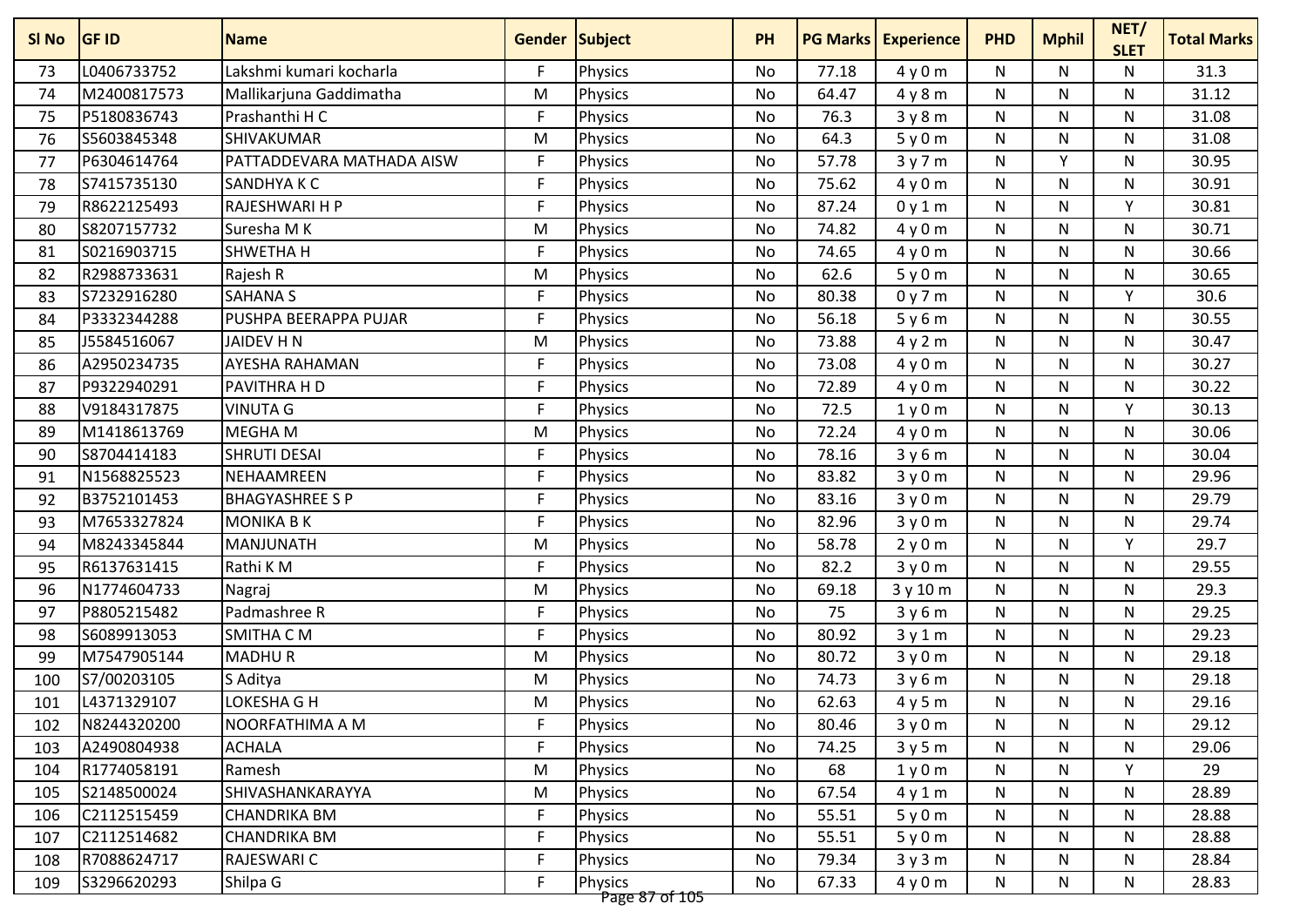| SI No | <b>GF ID</b> | <b>Name</b>                  | <b>Gender Subject</b> |                                  | <b>PH</b> |       | <b>PG Marks   Experience</b> | <b>PHD</b>   | <b>Mphil</b> | NET/<br><b>SLET</b> | <b>Total Marks</b> |
|-------|--------------|------------------------------|-----------------------|----------------------------------|-----------|-------|------------------------------|--------------|--------------|---------------------|--------------------|
| 110   | R1693824033  | <b>RASHMIMN</b>              | F.                    | <b>Physics</b>                   | No        | 85    | 2y6m                         | N            | N            | N                   | 28.75              |
| 111   | V6121924186  | VINAYALAXMI MARDUR           | F                     | <b>Physics</b>                   | No        | 55    | 5y0m                         | N            | N            | N                   | 28.75              |
| 112   | C8465100269  | <b>CHAITHRA</b>              | F                     | Physics                          | No        | 72.76 | 3y4m                         | ${\sf N}$    | N            | N                   | 28.69              |
| 113   | U7491016231  | USHA .G.M                    | F.                    | <b>Physics</b>                   | No        | 84.29 | 2y4m                         | ${\sf N}$    | N            | N                   | 28.57              |
| 114   | G4685848396  | <b>G B MANOJAKUMAR REDDY</b> | M                     | Physics                          | No        | 72.18 | 3y4m                         | ${\sf N}$    | N            | N                   | 28.55              |
| 115   | M2828648762  | <b>MOHMAD ASHPAKH</b>        | M                     | <b>Physics</b>                   | No        | 66.05 | 4y2m                         | N            | N            | N                   | 28.51              |
| 116   | A6354137371  | <b>ASHAMP</b>                | F                     | <b>Physics</b>                   | No        | 72    | 3y4m                         | ${\sf N}$    | N            | N                   | 28.5               |
| 117   | M9149609305  | Megha M.S                    | F.                    | <b>Physics</b>                   | <b>No</b> | 83.2  | 2y5m                         | N            | N            | N                   | 28.3               |
| 118   | C9269658658  | Chethan B S                  | M                     | <b>Physics</b>                   | No        | 77.2  | 0y2m                         | $\mathsf{N}$ | N            | Y                   | 28.3               |
| 119   | N9999857865  | NARMADA M HEGDE              | F                     | <b>Physics</b>                   | No        | 77    | 3y0m                         | ${\sf N}$    | N            | N                   | 28.25              |
| 120   | K0795712260  | Kanchana T B                 | F.                    | <b>Physics</b>                   | No        | 76.8  | 3y1m                         | ${\sf N}$    | N            | N                   | 28.2               |
| 121   | S3851727273  | sunanda                      | F.                    | <b>Physics</b>                   | No        | 64.74 | 4y0m                         | N            | N            | $\mathsf{N}$        | 28.19              |
| 122   | S8405559400  | <b>SANDEEP VAMAN MESTA</b>   | M                     | <b>Physics</b>                   | No        | 64.65 | 1y0m                         | N            | N            | Υ                   | 28.16              |
| 123   | M3962915923  | MEGHAD <sub>S</sub>          | M                     | <b>Physics</b>                   | No        | 76.58 | 3y0m                         | N            | N            | N                   | 28.15              |
| 124   | C8991703390  | Chaitra Hegde                | F                     | Physics                          | No        | 76.4  | 3y0m                         | $\mathsf{N}$ | N            | $\mathsf{N}$        | 28.1               |
| 125   | D8442209149  | <b>DEEPIKAR</b>              | F                     | Physics                          | No        | 70.09 | 3y4m                         | ${\sf N}$    | N            | N                   | 28.02              |
| 126   | S5808237110  | Sushma N                     | F                     | <b>Physics</b>                   | No        | 88.09 | 2y2m                         | N            | N            | N                   | 28.02              |
| 127   | D3946140570  | Deepikakumari H              | F                     | <b>Physics</b>                   | <b>No</b> | 70    | 3y4m                         | N            | N            | N                   | 28                 |
| 128   | R0542502053  | <b>RAVIKUMAR R</b>           | M                     | <b>Physics</b>                   | No        | 63.62 | 0y8m                         | N            | N            | Υ                   | 27.91              |
| 129   | A7146535802  | <b>ARUNKUMAR C</b>           | M                     | <b>Physics</b>                   | No        | 69.46 | 3y6m                         | N            | N            | N                   | 27.87              |
| 130   | T5630912987  | THIPPESHA P                  | M                     | <b>Physics</b>                   | No        | 57.4  | 4y4m                         | N            | N            | N                   | 27.85              |
| 131   | B4288016836  | Bhavishya B                  | M                     | <b>Physics</b>                   | No        | 69.26 | 3y7m                         | ${\sf N}$    | N            | N                   | 27.82              |
| 132   | P4098955010  | Ponnappa K P                 | M                     | <b>Physics</b>                   | No        | 75.26 | 0y2m                         | ${\sf N}$    | N            | Y                   | 27.82              |
| 133   | A1676840065  | <b>ASHWINI</b>               | F.                    | <b>Physics</b>                   | No        | 75.15 | 3y0m                         | ${\sf N}$    | N            | N                   | 27.79              |
| 134   | S1305703607  | SPOORTHI U N                 | F                     | <b>Physics</b>                   | No        | 75.1  | 3y0m                         | N            | N            | N.                  | 27.78              |
| 135   | G6360837701  | <b>GOVINDARAJU D</b>         | M                     | <b>Physics</b>                   | No        | 75    | 2y8m                         | ${\sf N}$    | N            | N                   | 27.75              |
| 136   | K1503803264  | <b>KAVYA N V</b>             | F.                    | <b>Physics</b>                   | No        | 75    | 3y0m                         | N            | N            | N                   | 27.75              |
| 137   | B7707835507  | <b>BHAGYAKE</b>              | F                     | <b>Physics</b>                   | No        | 68.95 | 3y4m                         | ${\sf N}$    | N            | N                   | 27.74              |
| 138   | S0198440217  | <b>SUNIL CHAWAN</b>          | M                     | Physics                          | No        | 62.95 | 4y2m                         | N            | N            | N                   | 27.74              |
| 139   | D0302644755  | <b>DEEPASHREE THORAT</b>     | F                     | Physics                          | No        | 74.9  | 3y1m                         | N            | N            | N                   | 27.73              |
| 140   | B4093542699  | Basanagouda Shalawadi        | M                     | <b>Physics</b>                   | No        | 62.9  | 3y8m                         | N            | N            | N                   | 27.73              |
| 141   | S4811214670  | Sowmya B                     | F                     | <b>Physics</b>                   | No        | 80.92 | 2y6m                         | N            | N            | N                   | 27.73              |
| 142   | L8921529970  | LAXMIKANT                    | M                     | <b>Physics</b>                   | No        | 62.83 | 3y8m                         | N            | N            | N                   | 27.71              |
| 143   | S8269316343  | <b>SHABNUM F</b>             | F                     | Physics                          | No        | 68.81 | 3y4m                         | ${\sf N}$    | N            | N                   | 27.7               |
| 144   | R0387001630  | RAJESHWARI V H               | F                     | <b>Physics</b>                   | No        | 80.75 | 2y4m                         | N            | N            | N                   | 27.69              |
| 145   | P9729806124  | PRASHANT SAJJAN              | M                     | Physics                          | No        | 74.7  | 3y2m                         | N            | N            | N                   | 27.68              |
| 146   | S1915313409  | SHILPA G S                   | F                     | <b>Physics</b><br>Page 88 of 105 | No        | 80.6  | 2y6m                         | N            | N            | N                   | 27.65              |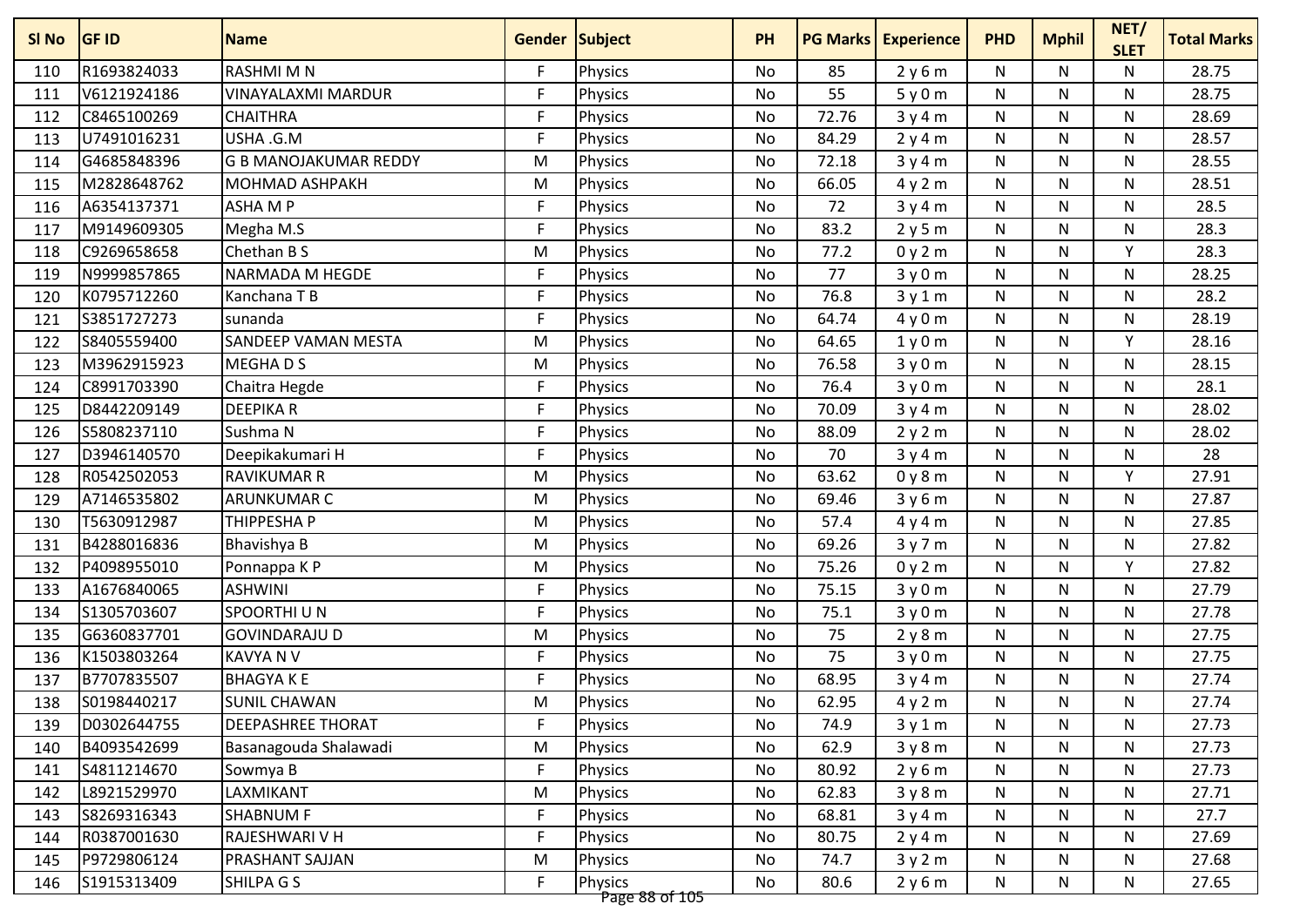| SI <sub>No</sub> | <b>GF ID</b> | <b>Name</b>               | <b>Gender Subject</b> |                | PH             | <b>PG Marks</b> | <b>Experience</b> | <b>PHD</b> | <b>Mphil</b> | NET/<br><b>SLET</b> | <b>Total Marks</b> |
|------------------|--------------|---------------------------|-----------------------|----------------|----------------|-----------------|-------------------|------------|--------------|---------------------|--------------------|
| 147              | S0922354770  | <b>SUGUNA MARY B</b>      | F                     | <b>Physics</b> | <b>No</b>      | 86.51           | 2y0m              | N          | N            | N                   | 27.63              |
| 148              | P6334716276  | <b>PALLAVITV</b>          | F                     | Physics        | <b>No</b>      | 74.43           | 3y1m              | N          | N            | N                   | 27.61              |
| 149              | S2057634124  | SHRINIVAS MARUTI KAMBLE   | M                     | Physics        | <b>No</b>      | 62.2            | 1y0m              | N          | N            | v                   | 27.55              |
| 150              | R2357603183  | Roja G N                  | F                     | <b>Physics</b> | No             | 74.08           | 3y0m              | N          | N            | N                   | 27.52              |
| 151              | A4427930772  | <b>APARNARC</b>           | F                     | Physics        | <b>No</b>      | 73.95           | 3y0m              | N          | N            | N                   | 27.49              |
| 152              | V8391820424  | <b>VIJAYA B S</b>         | M                     | Physics        | <b>No</b>      | 61.9            | 4y0m              | N          | N            | N                   | 27.48              |
| 153              | N5803636799  | Nandini C                 | F                     | <b>Physics</b> | N <sub>o</sub> | 91.84           | 1y7m              | N          | N            | N                   | 27.46              |
| 154              | P2302824868  | PRAKASHA V                | M                     | <b>Physics</b> | <b>No</b>      | 79.8            | 2y6m              | N          | N            | N                   | 27.45              |
| 155              | R6707719188  | Rajashree KC              | F                     | Physics        | No             | 73.71           | 3y0m              | N          | N            | N                   | 27.43              |
| 156              | D4489703958  | DHARMAPRAKASH T G         | M                     | <b>Physics</b> | <b>No</b>      | 67.57           | 0y7m              | N          | N            | v                   | 27.39              |
| 157              | V1262912952  | <b>VASANTHA R</b>         | F                     | <b>Physics</b> | <b>No</b>      | 85.26           | 2y1m              | N          | N            | N                   | 27.32              |
| 158              | P3732051739  | PRIYANKA BALKRISHNA ADA   | F                     | <b>Physics</b> | No             | 73.2            | 3y0m              | N          | N            | Ν                   | 27.3               |
| 159              | B5205525529  | <b>BHARGAVI</b>           | F                     | Physics        | No             | 73.16           | 3y0m              | N          | N            | N                   | 27.29              |
| 160              | M5280915543  | Muthamma                  | F                     | Physics        | <b>No</b>      | 73.03           | 3y1m              | N          | N            | N                   | 27.26              |
| 161              | S1295119642  | SIDDAMMA M N              | F                     | <b>Physics</b> | <b>No</b>      | 73              | 3y1m              | N          | N            | N                   | 27.25              |
| 162              | S8876825111  | SHRUTI GOPALAPPA KOTI     | F                     | Physics        | No             | 73              | 2y8m              | N          | N            | N                   | 27.25              |
| 163              | A6351907695  | AMBIKA                    | F                     | Physics        | <b>No</b>      | 72.98           | 3y2m              | N          | N            | N                   | 27.25              |
| 164              | M0904952175  | MOHAMMEDALI D KAKHANDAK   | M                     | <b>Physics</b> | <b>No</b>      | 72.9            | 0y1m              | N          | N            | Y                   | 27.23              |
| 165              | S8523826707  | <b>SHALINI</b>            | F                     | <b>Physics</b> | <b>No</b>      | 72.7            | 3y2m              | N          | N            | N                   | 27.18              |
| 166              | M2736031155  | <b>MANJUNATH M RATHOD</b> | M                     | <b>Physics</b> | No             | 66.6            | 3y4m              | N          | N            | N                   | 27.15              |
| 167              | L1430528753  | Lakshmiranganatha C       | M                     | Physics        | No             | 72.55           | 0y3m              | N          | N            | Y                   | 27.14              |
| 168              | S8748801677  | <b>SHIVAMURTHY</b>        | M                     | Physics        | <b>No</b>      | 72.42           | 1y0m              | N          | $\vee$       | N                   | 27.11              |
| 169              | R2987218503  | <b>RAJINI G</b>           | F                     | Physics        | No             | 84.14           | 2y2m              | N          | N            | N                   | 27.04              |
| 170              | S9440204762  | <b>SUMATHI H M</b>        | F                     | <b>Physics</b> | <b>No</b>      | 66.04           | 3y6m              | N          | N            | N                   | 27.01              |
| 171              | L1792403079  | LAVANYA BASAVARAJ GUNJAL  | F                     | <b>Physics</b> | No.            | 72              | 3y0m              | N          | N            | N                   | 27                 |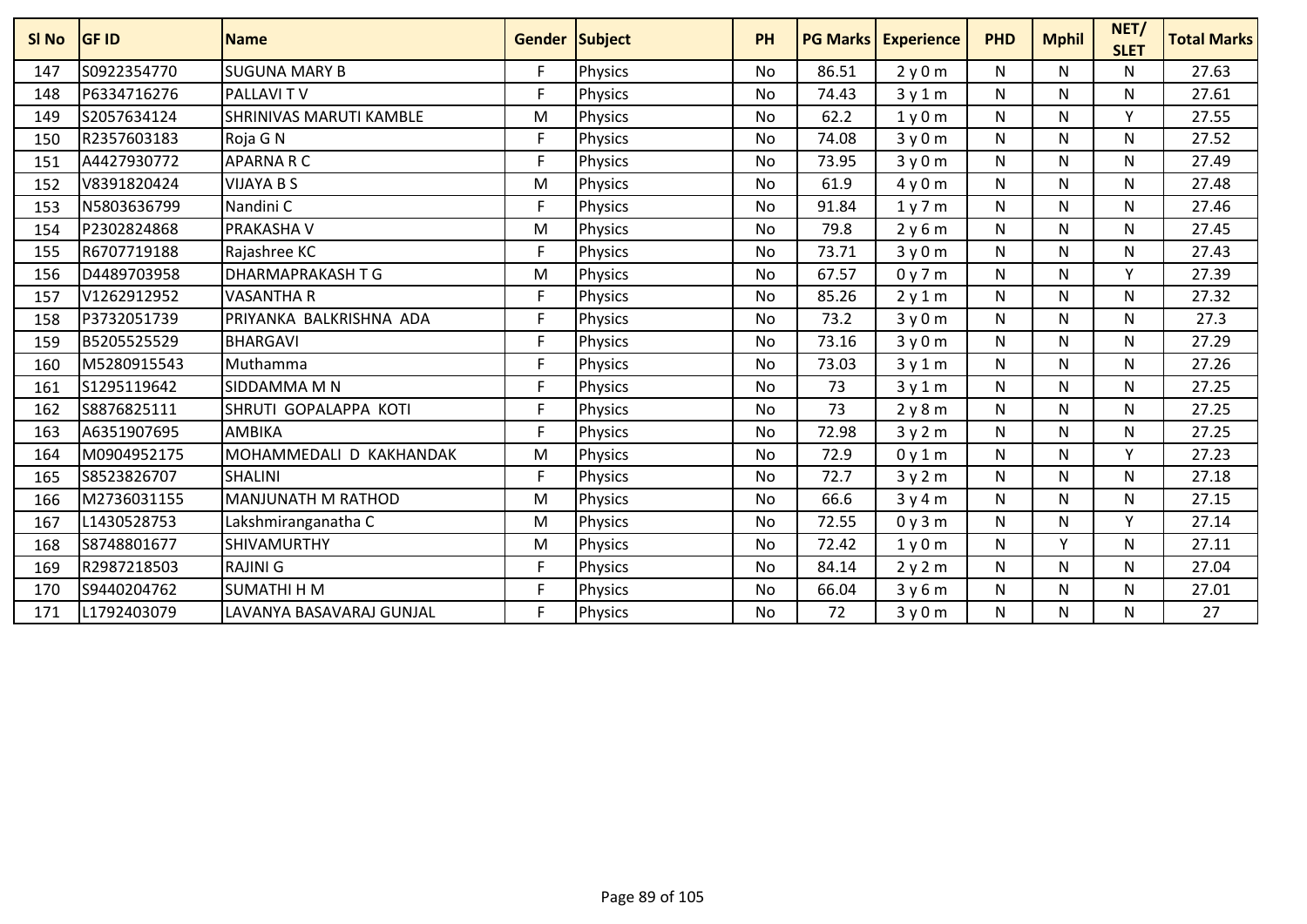| SI No          | <b>GF ID</b> | <b>Name</b>               | <b>Gender Subject</b> |                          | <b>PH</b> |       | <b>PG Marks Experience</b> | <b>PHD</b>   | <b>Mphil</b> | NET/<br><b>SLET</b> | <b>Total Marks</b> |
|----------------|--------------|---------------------------|-----------------------|--------------------------|-----------|-------|----------------------------|--------------|--------------|---------------------|--------------------|
|                |              |                           |                       | <b>POLITICAL SCIENCE</b> |           |       |                            |              |              |                     |                    |
| 1              | D5783227060  | Dr.M.SURESHA              | M                     | <b>POLITICAL SCIENCE</b> | No        | 63.6  | 14 y 0 m                   | Υ            | Υ            | Υ                   | 84.9               |
| $\overline{2}$ | V3760635529  | VEERABHADRAYYA HIREMATH   | M                     | POLITICAL SCIENCE        | <b>No</b> | 60.6  | 20y0m                      | Y            | $\mathsf{v}$ | N                   | 81.15              |
| $\mathbf{3}$   | D6089149432  | Dr Manjunatha M           | M                     | POLITICAL SCIENCE        | No        | 67.75 | 11y3m                      | Y            | Y            | Y                   | 76.94              |
| 4              | V8351839993  | VANITHA KUMARA M N        | M                     | POLITICAL SCIENCE        | No        | 62.7  | 14 y 2 m                   | N            | <b>V</b>     | Υ                   | 72.68              |
| 5              | V1266627460  | Venkatachala M            | M                     | POLITICAL SCIENCE        | Yes       | 57.6  | 22y2m                      | N            | N            | N                   | 72.4               |
| 6              | R3537759553  | <b>RANGASWAMY G R</b>     | M                     | <b>POLITICAL SCIENCE</b> | <b>No</b> | 61    | 10y0m                      | Y            | Y            | Y                   | 72.25              |
| $\overline{7}$ | B2094449296  | BASAGONDA MUGGANNAWAR     | M                     | POLITICAL SCIENCE        | No        | 60    | 18 y 3 m                   | N            | N            | Y                   | 72                 |
| 8              | M3743604113  | <b>MALLESHAKC</b>         | M                     | POLITICAL SCIENCE        | No        | 62.7  | 16 y 0 m                   | N            | Y            | $\mathsf{N}$        | 69.68              |
| 9              | S6534230977  | <b>SHRIDEVI</b>           | F                     | <b>POLITICAL SCIENCE</b> | No        | 55.26 | 13 y 7 m                   | N            | Y            | Y                   | 69.32              |
| 10             | S6346230311  | <b>SHRIDEVI</b>           | F                     | <b>POLITICAL SCIENCE</b> | <b>No</b> | 55.26 | 13y7m                      | N.           | $\vee$       | Y                   | 69.32              |
| 11             | B7047724531  | <b>BHAGYAR</b>            | F                     | <b>POLITICAL SCIENCE</b> | <b>No</b> | 60.4  | 14y5m                      | N.           | N.           | Y                   | 67.6               |
| 12             | R4738309137  | <b>RAGHU B T</b>          | M                     | <b>POLITICAL SCIENCE</b> | No        | 70.1  | 9y6m                       | Y            | N            | Y                   | 67.03              |
| 13             | R6944036850  | RATHNAMMA D S             | $\mathsf F$           | POLITICAL SCIENCE        | No        | 61.7  | 14 y 4 m                   | ${\sf N}$    | Υ            | ${\sf N}$           | 64.93              |
| 14             | U1677840087  | <b>UMAKANTH H T</b>       | M                     | POLITICAL SCIENCE        | No        | 63.9  | 11y0m                      | N            | Υ            | Y                   | 63.98              |
| 15             | B5023447418  | <b>BALRAJA S</b>          | M                     | <b>POLITICAL SCIENCE</b> | No        | 63.4  | 13y2m                      | N            | N            | Υ                   | 63.85              |
| 16             | R9579924443  | <b>RASHMIB</b>            | $\mathsf{F}$          | POLITICAL SCIENCE        | No        | 63.2  | 13 y 0 m                   | ${\sf N}$    | N            | Υ                   | 63.8               |
| 17             | A6371224069  | ANUSUYA                   | F                     | POLITICAL SCIENCE        | No        | 60.8  | 14 y 0 m                   | N            | $\vee$       | N                   | 63.2               |
| 18             | N5334906686  | <b>NARAYAN</b>            | M                     | <b>POLITICAL SCIENCE</b> | <b>No</b> | 60.75 | 14 y 0 m                   | N            | <b>V</b>     | N                   | 63.19              |
| 19             | V3650033413  | VIJAYA KUMAR M C          | M                     | POLITICAL SCIENCE        | No        | 60.02 | 11y1m                      | N            | $\vee$       | Υ                   | 63.01              |
| 20             | A2247925910  | AMBARAPPA                 | M                     | POLITICAL SCIENCE        | No        | 58.3  | 13 y 0 m                   | $\mathsf{N}$ | N            | Y                   | 62.58              |
| 21             | D0661953116  | <b>DR SURESH</b>          | M                     | <b>POLITICAL SCIENCE</b> | No        | 64.2  | 8y4m                       | Y            | N            | Y                   | 62.55              |
| 22             | R9873453370  | RUDRAPPA GUDODAGI         | M                     | POLITICAL SCIENCE        | No        | 55    | 18 y 0 m                   | $\mathsf{N}$ | N            | $\mathsf{N}$        | 61.75              |
| 23             | M3698747568  | <b>MAHESH SUBRAY NAIK</b> | M                     | POLITICAL SCIENCE        | No        | 65.56 | 8y0m                       | Y            | N            | Υ                   | 61.39              |
| 24             | K4581623618  | KALAKAPPA                 | M                     | POLITICAL SCIENCE        | No        | 62.12 | 12y0m                      | N            | N            | Y                   | 60.53              |
| 25             | T5159924330  | TOLASAMMA                 | $\mathsf F$           | POLITICAL SCIENCE        | <b>No</b> | 61.4  | 12y2m                      | ${\sf N}$    | N            | Y                   | 60.35              |
| 26             | S5RESH17156  | <b>SURESH</b>             | M                     | POLITICAL SCIENCE        | No        | 61    | 13 y 0 m                   | N            | Y            | N                   | 60.25              |
| 27             | N3636332702  | Nagaraj K. S.             | M                     | POLITICAL SCIENCE        | No        | 61    | 13 y 1 m                   | N            | Y            | N                   | 60.25              |
| 28             | S0034203420  | <b>SURESHAK</b>           | M                     | <b>POLITICAL SCIENCE</b> | No        | 57    | 12y0m                      | N            | N            | Υ                   | 59.25              |
| 29             | V7378526538  | VANAMALA KHANAGOUDAR      | F                     | <b>POLITICAL SCIENCE</b> | No        | 56.87 | 13y1m                      | N            | Y            | N                   | 59.22              |
| 30             | M6609233277  | MANJUNATHA P L            | M                     | POLITICAL SCIENCE        | No        | 62.4  | 12 y 6 m                   | $\mathsf{N}$ | Y            | $\mathsf{N}$        | 59.1               |
| 31             | S3524900188  | SWAMY NC                  | M                     | POLITICAL SCIENCE        | No        | 64.8  | 11y0m                      | N            | N            | Y                   | 58.2               |
| 32             | S9312700187  | SURESHAV                  | M                     | POLITICAL SCIENCE        | No        | 70.6  | 8y5m                       | N            | Y            | Υ                   | 58.15              |
| 33             | P5077835024  | PADMARAJU D P             | M                     | POLITICAL SCIENCE        | No        | 70.45 | 10y4m                      | N            | N            | Y                   | 58.11              |
| 34             | B1162058329  | <b>BHARATHA M N</b>       | M                     | <b>POLITICAL SCIENCE</b> | No        | 78.95 | 3y4m                       | Y            | Y            | Υ                   | 57.24              |
| 35             | B8712145534  | Bhavya H. K.              | F                     | POLITICAL SCIENCE        | No        | 78.42 | 7y6m                       | N            | Y            | Y                   | 57.11              |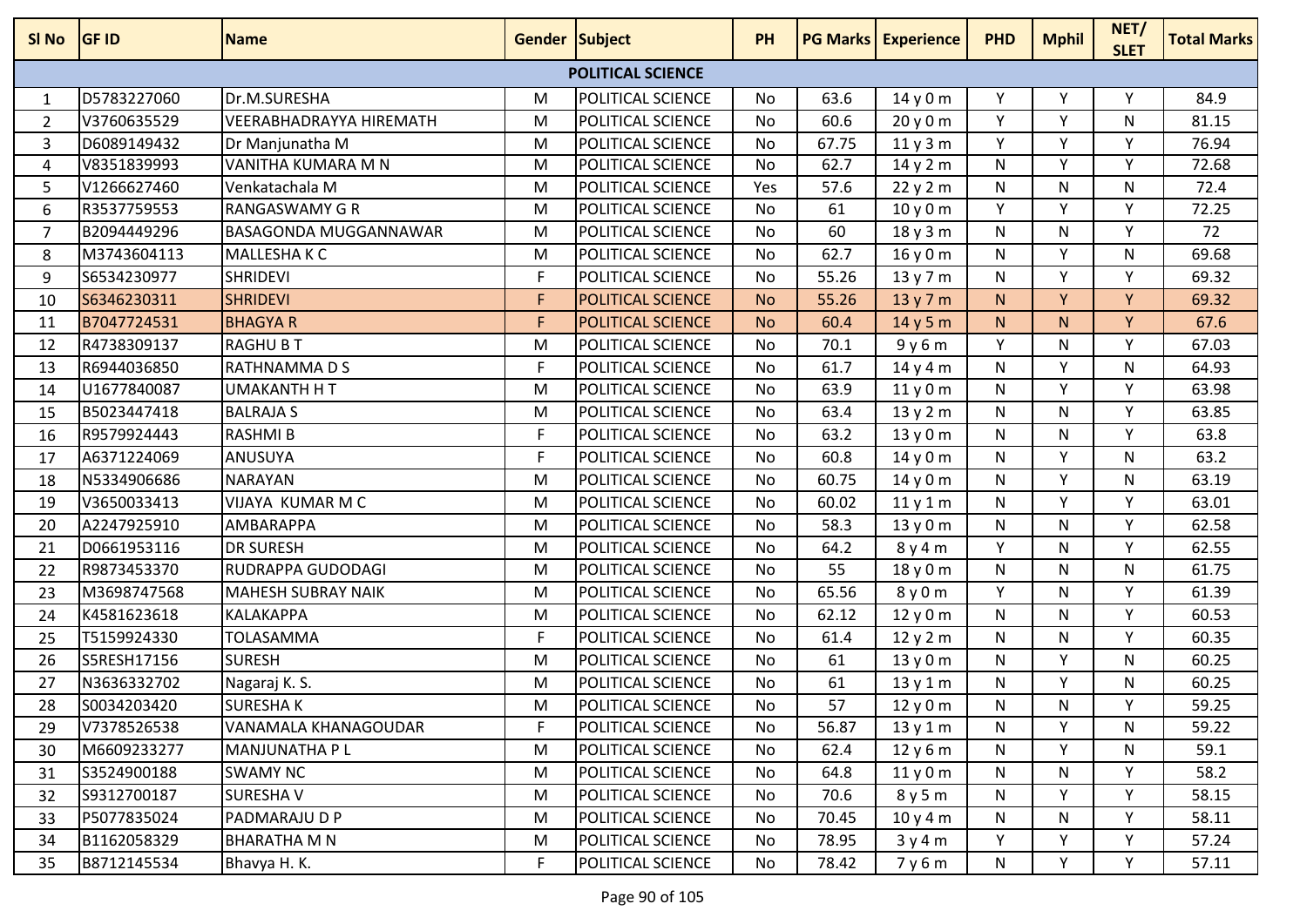| S3814926929<br>SANTHOSH KUMAR KJ<br>POLITICAL SCIENCE<br>Υ<br>60.3<br>12y0m<br>N<br>N<br>м<br>No<br>36<br>S7631549776<br>POLITICAL SCIENCE<br>SHARATH H M<br>M<br>60<br>N<br>v<br>37<br>No<br>11y0m<br>N<br>$\mathsf{F}$<br>POLITICAL SCIENCE<br><b>V</b><br>V4183424260<br>VANI HO<br>64.94<br>${\sf N}$<br>38<br><b>No</b><br>11y4m<br>N<br>M0689432582<br><b>POLITICAL SCIENCE</b><br>58.9<br>Y<br>MALLAYYA<br>11y0m<br>N<br>N<br>39<br>M<br>No<br>H2301742955<br><b>HARISHA M R</b><br><b>POLITICAL SCIENCE</b><br>Y<br>58.2<br>N<br>N<br>40<br>M<br>No<br>11y1m | 57.08<br>57<br>56.74<br>56.73<br>56.55<br>56.34<br>56.23<br>56.03<br>55.75 |
|----------------------------------------------------------------------------------------------------------------------------------------------------------------------------------------------------------------------------------------------------------------------------------------------------------------------------------------------------------------------------------------------------------------------------------------------------------------------------------------------------------------------------------------------------------------------|----------------------------------------------------------------------------|
|                                                                                                                                                                                                                                                                                                                                                                                                                                                                                                                                                                      |                                                                            |
|                                                                                                                                                                                                                                                                                                                                                                                                                                                                                                                                                                      |                                                                            |
|                                                                                                                                                                                                                                                                                                                                                                                                                                                                                                                                                                      |                                                                            |
|                                                                                                                                                                                                                                                                                                                                                                                                                                                                                                                                                                      |                                                                            |
|                                                                                                                                                                                                                                                                                                                                                                                                                                                                                                                                                                      |                                                                            |
| Υ<br>S8652452171<br><b>SHRIDHARA KUMARA S R</b><br>POLITICAL SCIENCE<br>69.36<br>10y0m<br>N<br>M<br>No<br>N<br>41                                                                                                                                                                                                                                                                                                                                                                                                                                                    |                                                                            |
| B9605217989<br>POLITICAL SCIENCE<br>68.91<br>${\sf N}$<br>N<br>٧<br>42<br>Brijesh J<br>M<br>No<br>10y0m                                                                                                                                                                                                                                                                                                                                                                                                                                                              |                                                                            |
| <b>VIJAYAKUMAR B C</b><br>V7315150383<br><b>POLITICAL SCIENCE</b><br>62.1<br>$\vee$<br>M<br>N<br>N<br>43<br>No<br>11y5m                                                                                                                                                                                                                                                                                                                                                                                                                                              |                                                                            |
| R1115504541<br>55<br>$\vee$<br>RAMASWAMY H D<br>M<br><b>POLITICAL SCIENCE</b><br>N<br>N<br>No<br>12y0m<br>44                                                                                                                                                                                                                                                                                                                                                                                                                                                         |                                                                            |
| POLITICAL SCIENCE<br>D2620123138<br>Dr. MALLESH DODDALAKKANNA<br>55<br>Y<br>N<br>Y<br>M<br><b>No</b><br>6y8m<br>45                                                                                                                                                                                                                                                                                                                                                                                                                                                   | 55.75                                                                      |
| POLITICAL SCIENCE<br>Υ<br>Y<br>H2890651807<br>66.67<br>N<br>H M Kumaraswamy<br>M<br>No<br>8y1m<br>46                                                                                                                                                                                                                                                                                                                                                                                                                                                                 | 55.67                                                                      |
| A8525.32544<br>AMARAVATHI.S<br>F<br>POLITICAL SCIENCE<br>65.65<br>$\mathsf{N}$<br>Υ<br>47<br>No<br>10y0m<br>N                                                                                                                                                                                                                                                                                                                                                                                                                                                        | 55.41                                                                      |
| Y<br>POLITICAL SCIENCE<br>R8010434550<br><b>RAMESH B NAGARADDI</b><br>64.73<br>N<br>48<br>M<br>No<br>9y0m<br>N                                                                                                                                                                                                                                                                                                                                                                                                                                                       | 55.18                                                                      |
| F<br>POLITICAL SCIENCE<br>$\vee$<br>V9430417745<br>VARALAKSHMI K H<br>61.4<br>N<br>N<br>No<br>11y2m<br>49                                                                                                                                                                                                                                                                                                                                                                                                                                                            | 54.35                                                                      |
| S4003620031<br><b>SANJEEV NARASAPUR</b><br><b>POLITICAL SCIENCE</b><br>65.75<br>$\mathsf{N}$<br>N<br>M<br>Yes<br>9y0m<br>N<br>50                                                                                                                                                                                                                                                                                                                                                                                                                                     | 53.44                                                                      |
| A2154417780<br>POLITICAL SCIENCE<br>Y<br>ARAVIND AMALAZARI<br>68.31<br>N<br>Υ<br>51<br>M<br>No<br>5y0m                                                                                                                                                                                                                                                                                                                                                                                                                                                               | 53.08                                                                      |
| POLITICAL SCIENCE<br>J0768434035<br>62.2<br>Y<br>Y<br>Jagadeesha A S<br>7y6m<br>$\mathsf{N}$<br>52<br>M<br>No                                                                                                                                                                                                                                                                                                                                                                                                                                                        | 53.05                                                                      |
| <b>POLITICAL SCIENCE</b><br>55.87<br>H9208122452<br>HANUMANTAPPA M VALMIKI<br>M<br>N<br>N<br>N<br>53<br>No<br>13 y 0 m                                                                                                                                                                                                                                                                                                                                                                                                                                               | 52.97                                                                      |
| Y<br>Y<br>A7812410883<br><b>ANANDA S</b><br><b>POLITICAL SCIENCE</b><br>67.1<br>N<br>54<br>M<br>No<br>5y0m                                                                                                                                                                                                                                                                                                                                                                                                                                                           | 52.78                                                                      |
| Y<br>C7532900943<br>F.<br><b>POLITICAL SCIENCE</b><br>67<br>Y<br>Chaitra<br>N.<br>55<br>5y0m<br><b>No</b>                                                                                                                                                                                                                                                                                                                                                                                                                                                            | 52.75                                                                      |
| Y<br>L0224935349<br>OKESHA I D<br>POLITICAL SCIENCE<br>78.42<br>v<br>Υ<br>56<br>M<br>No<br>2y3m                                                                                                                                                                                                                                                                                                                                                                                                                                                                      | 52.61                                                                      |
| $\mathsf{F}$<br>57<br>A8352531463<br><b>AMARAVATHI S</b><br>POLITICAL SCIENCE<br>65.65<br>$\mathsf{N}$<br>N<br>Y<br><b>No</b><br>9y0m                                                                                                                                                                                                                                                                                                                                                                                                                                | 52.41                                                                      |
| POLITICAL SCIENCE<br>65.6<br>Y<br>Y1223124696<br>YOGISHA P S<br>10 y 0 m<br>N<br>N<br>58<br>M<br>No                                                                                                                                                                                                                                                                                                                                                                                                                                                                  | 52.4                                                                       |
| POLITICAL SCIENCE<br>Y<br>Y<br>Y<br>59<br>V4142559297<br><b>VAISHALI WARKAR</b><br>F<br>71.31<br>No<br>2y6m                                                                                                                                                                                                                                                                                                                                                                                                                                                          | 52.33                                                                      |
| F<br>R4594828325<br><b>REKHA BAI</b><br><b>POLITICAL SCIENCE</b><br>65.15<br>12y3m<br>N<br>N<br>N<br>60<br>No                                                                                                                                                                                                                                                                                                                                                                                                                                                        | 52.29                                                                      |
| M0648635542<br>Manohar C<br>M<br>POLITICAL SCIENCE<br>64.75<br>N<br>N<br>61<br>No<br>12y0m<br>N                                                                                                                                                                                                                                                                                                                                                                                                                                                                      | 52.19                                                                      |
| <b>MANASING LAMANI</b><br>POLITICAL SCIENCE<br>70<br>Υ<br>62<br>M3600328449<br>N<br>N<br>M<br>No<br>8y4m                                                                                                                                                                                                                                                                                                                                                                                                                                                             | 52                                                                         |
| Y<br>M7377950749<br><b>MALLAPPA</b><br>M<br><b>POLITICAL SCIENCE</b><br>63.5<br>N<br>N<br>63<br>No<br>9y0m                                                                                                                                                                                                                                                                                                                                                                                                                                                           | 51.88                                                                      |
| C9601215113<br><b>POLITICAL SCIENCE</b><br>68.5<br>Υ<br>CHANDRASHEKARA J K<br>M<br>N<br>Υ<br>64<br>No<br>6y6m                                                                                                                                                                                                                                                                                                                                                                                                                                                        | 51.63                                                                      |
| POLITICAL SCIENCE<br>Υ<br>V7038323571<br>VEERABHADRA<br>68.9<br>1y8m<br>Y<br>N<br>65<br>M<br>Yes                                                                                                                                                                                                                                                                                                                                                                                                                                                                     | 51.23                                                                      |
| R5150555835<br><b>POLITICAL SCIENCE</b><br>60<br>9y0m<br>Y<br>66<br><b>RAJEEV N</b><br>M<br>No<br>N<br>N                                                                                                                                                                                                                                                                                                                                                                                                                                                             | 51                                                                         |
| V9438226174<br><b>VINAYAK MUKRI</b><br>POLITICAL SCIENCE<br>65.37<br>$\mathsf{N}$<br>N<br>67<br>M<br>No<br>11y5m<br>N                                                                                                                                                                                                                                                                                                                                                                                                                                                | 50.84                                                                      |
| L2320115537<br><b>POLITICAL SCIENCE</b><br>Υ<br>LOKESHA P S<br>70<br>N<br>N<br>68<br>M<br>No<br>9y1m                                                                                                                                                                                                                                                                                                                                                                                                                                                                 | 50.5                                                                       |
| Y<br>Y<br>V1467321582<br>$\mathsf{F}$<br>57.9<br>N<br><b>POLITICAL SCIENCE</b><br>No<br>69<br>Vijaylaxmi<br>5y0m                                                                                                                                                                                                                                                                                                                                                                                                                                                     | 50.48                                                                      |
| N5443904905<br>POLITICAL SCIENCE<br>68.75<br>${\sf N}$<br>NAGAPPA BALAPPA GANGANNAV<br>M<br>No<br>11y0m<br>N<br>N<br>70                                                                                                                                                                                                                                                                                                                                                                                                                                              | 50.19                                                                      |
| R4605026191<br><b>RAVIT</b><br>POLITICAL SCIENCE<br>68.6<br>N<br>Y<br>71<br>M<br>No<br>8y0m<br>N                                                                                                                                                                                                                                                                                                                                                                                                                                                                     | 50.15                                                                      |
| <b>BYRAPPA</b><br><b>POLITICAL SCIENCE</b><br>Υ<br>72<br>B0677957795<br>M<br>68.15<br>8y0m<br>N<br>N<br>No<br>Page 91 of 105                                                                                                                                                                                                                                                                                                                                                                                                                                         | 50.04                                                                      |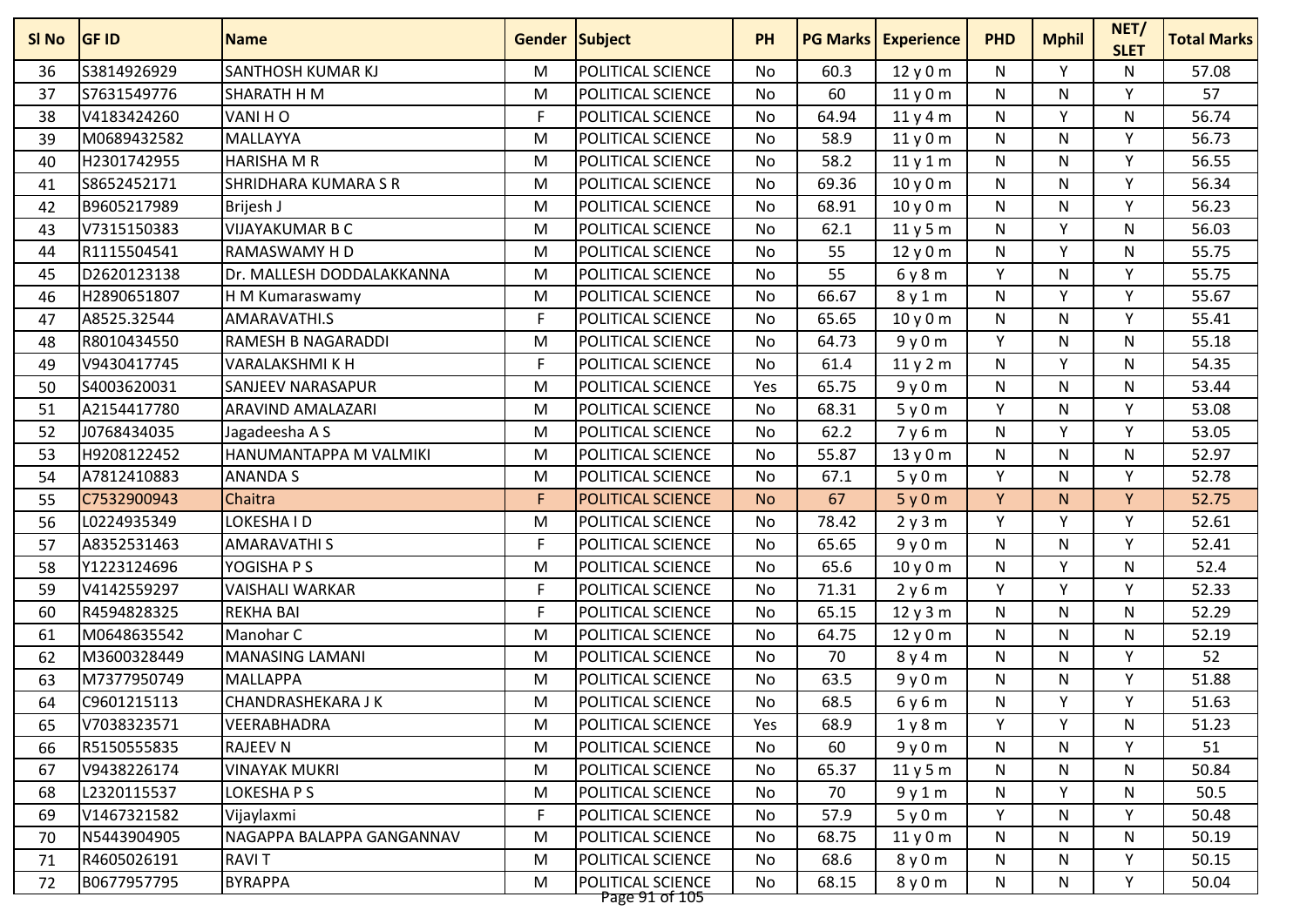| SI No | <b>GF ID</b> | <b>Name</b>              | Gender Subject |                                     | <b>PH</b> | <b>PG Marks</b> | <b>Experience</b> | <b>PHD</b> | <b>Mphil</b> | NET/<br><b>SLET</b> | <b>Total Marks</b> |
|-------|--------------|--------------------------|----------------|-------------------------------------|-----------|-----------------|-------------------|------------|--------------|---------------------|--------------------|
| 73    | K5577343422  | <b>KUMAR G</b>           | M              | POLITICAL SCIENCE                   | No        | 55.84           | 12y1m             | N          | N            | N                   | 49.96              |
| 74    | S8980247647  | SATYAMURTHY K M          | M              | POLITICAL SCIENCE                   | No        | 67.64           | 11y0m             | N          | N            | N                   | 49.91              |
| 75    | D1553118667  | DR.SHARANAPPA            | M              | POLITICAL SCIENCE                   | No        | 67.55           | 7y2m              | Y          | N            | N                   | 49.89              |
| 76    | V3968851155  | <b>VEERAPPA Y BYALI</b>  | M              | POLITICAL SCIENCE                   | No        | 55.12           | 10 y 0 m          | N          | Y            | N                   | 49.78              |
| 77    | P4380348946  | PURUSHOTHAMA NAIK S      | M              | POLITICAL SCIENCE                   | No        | 66.31           | 9y1m              | N          | Y            | N                   | 49.58              |
| 78    | J0050649952  | JAGADESHA H D            | M              | POLITICAL SCIENCE                   | No        | 60.32           | 9y6m              | N          | Y            | N                   | 49.58              |
| 79    | S3438952312  | <b>SURESH MADABHAVI</b>  | M              | POLITICAL SCIENCE                   | No        | 66.12           | 11y0m             | N          | N            | N                   | 49.53              |
| 80    | S4806734288  | SHIVANANJA               | M              | POLITICAL SCIENCE                   | No        | 65.9            | 7y2m              | Y          | N            | N                   | 49.48              |
| 81    | B2477613243  | <b>BANUMA S D</b>        | F              | POLITICAL SCIENCE                   | No        | 65.24           | 8y2m              | N          | N            | Υ                   | 49.31              |
| 82    | R8609008166  | RAMACHANDRA K            | M              | POLITICAL SCIENCE                   | <b>No</b> | 64.3            | 11y2m             | N          | N            | N                   | 49.08              |
| 83    | J9971551793  | JAGADEESHA C N           | M              | POLITICAL SCIENCE                   | No        | 63.6            | 8y0m              | N          | N            | Υ                   | 48.9               |
| 84    | D7521643939  | DEVARAJA L D             | M              | <b>POLITICAL SCIENCE</b>            | Yes       | 64.45           | 4y6m              | N          | N            | Y                   | 48.61              |
| 85    | S3019432388  | <b>SUDHARANI A C</b>     | F              | POLITICAL SCIENCE                   | No        | 68.25           | 10y5m             | N          | N            | N                   | 48.56              |
| 86    | M1635529735  | <b>MAREPPA</b>           | M              | POLITICAL SCIENCE                   | No        | 68.15           | 10y4m             | N          | N            | N                   | 48.54              |
| 87    | S7860424079  | SOWBHAGYA N              | F              | POLITICAL SCIENCE                   | No        | 67.3            | 8 y 6 m           | N          | V            | N                   | 48.33              |
| 88    | A5102218151  | Assistant professor      | M              | POLITICAL SCIENCE                   | No        | 72.2            | 10y0m             | N          | N            | N                   | 48.05              |
| 89    | J7116942983  | Jagadeesha b r           | M              | POLITICAL SCIENCE                   | No        | 66.15           | 6y4m              | Y          | N            | N                   | 48.04              |
| 90    | D2112131004  | DHANYAKUMAR              | M              | POLITICAL SCIENCE                   | No        | 60.13           | 11y1m             | N          | N            | N                   | 48.03              |
| 91    | A8308958282  | Asha                     | F              | POLITICAL SCIENCE                   | No        | 60              | 10 y 10 m         | N          | N            | N                   | 48                 |
| 92    | B6003818919  | Bhavya H P               | F              | POLITICAL SCIENCE                   | No        | 60              | 2y0m              | Y          | V            | Υ                   | 48                 |
| 93    | N2330146737  | Nagaraju                 | M              | POLITICAL SCIENCE                   | No        | 60              | 8 y 1 m           | N          | N            | Y                   | 48                 |
| 94    | M1437607573  | Manohari P               | F              | POLITICAL SCIENCE                   | No        | 71.65           | 3y1m              | Y          | N            | Υ                   | 47.91              |
| 95    | M8289729469  | MANJUNATHA C             | M              | POLITICAL SCIENCE                   | <b>No</b> | 70.59           | 7y2m              | N          | N            | Υ                   | 47.65              |
| 96    | S4679504738  | Shridevi belawadi        | F              | POLITICAL SCIENCE                   | <b>No</b> | 70.01           | 6y0m              | Y          | N            | N                   | 47.5               |
| 97    | A4696426000  | AMARAVATHI.N             | F              | POLITICAL SCIENCE                   | No        | 63.75           | 7y4m              | N          | N            | Y                   | 47.44              |
| 98    | C2026401681  | <b>CHANDRE GOWDA</b>     | M              | POLITICAL SCIENCE                   | No        | 69.6            | 7y2m              | N          | N            | Υ                   | 47.4               |
| 99    | S2757129691  | <b>SARITHA</b>           | F              | POLITICAL SCIENCE                   | No        | 63.45           | 10y6m             | N          | N            | N                   | 47.36              |
| 100   | S2101517285  | <b>SOWBHAGYA R</b>       | F              | POLITICAL SCIENCE                   | No        | 69.2            | 4y0m              | Y          | v            | N                   | 47.3               |
| 101   | L0176428549  | Lakshmi Narayana Reddy R | M              | <b>POLITICAL SCIENCE</b>            | No        | 56.4            | 9y0m              | N          | Y            | Ν                   | 47.1               |
| 102   | R3182627190  | RADHA KG                 | F              | POLITICAL SCIENCE                   | No        | 68.3            | 8y3m              | N          | Y            | Ν                   | 47.08              |
| 103   | S7515844447  | SRINIVASA K              | M              | POLITICAL SCIENCE                   | No        | 56.16           | 11y2m             | N          | N            | N                   | 47.04              |
| 104   | S4576647118  | Shilpa S N               | F              | <b>POLITICAL SCIENCE</b>            | No        | 68.04           | 5y0m              | N          | Y            | Y                   | 47.01              |
| 105   | D6527155482  | Dr. AMAR. S              | M              | POLITICAL SCIENCE                   | No        | 67.89           | 3y0m              | Y          | N            | Υ                   | 46.97              |
| 106   | D7942922049  | Dr.DODDARAJUR            | M              | <b>POLITICAL SCIENCE</b>            | No        | 67.35           | 4y0m              | Y          | Y            | N                   | 46.84              |
| 107   | S1791928065  | SHARANABASAPPA           | M              | <b>POLITICAL SCIENCE</b>            | No        | 67.25           | 7y3m              | N          | N            | Y                   | 46.81              |
| 108   | V8394628743  | VASU                     | M              | POLITICAL SCIENCE                   | No        | 79              | 6y0m              | N          | N            | Y                   | 46.75              |
| 109   | R4233830287  | RAVI CHITRAPUR           | M              | POLITICAL SCIENCE<br>Page 92 of 105 | No        | 72.45           | 6y6m              | N          | N            | Y                   | 46.61              |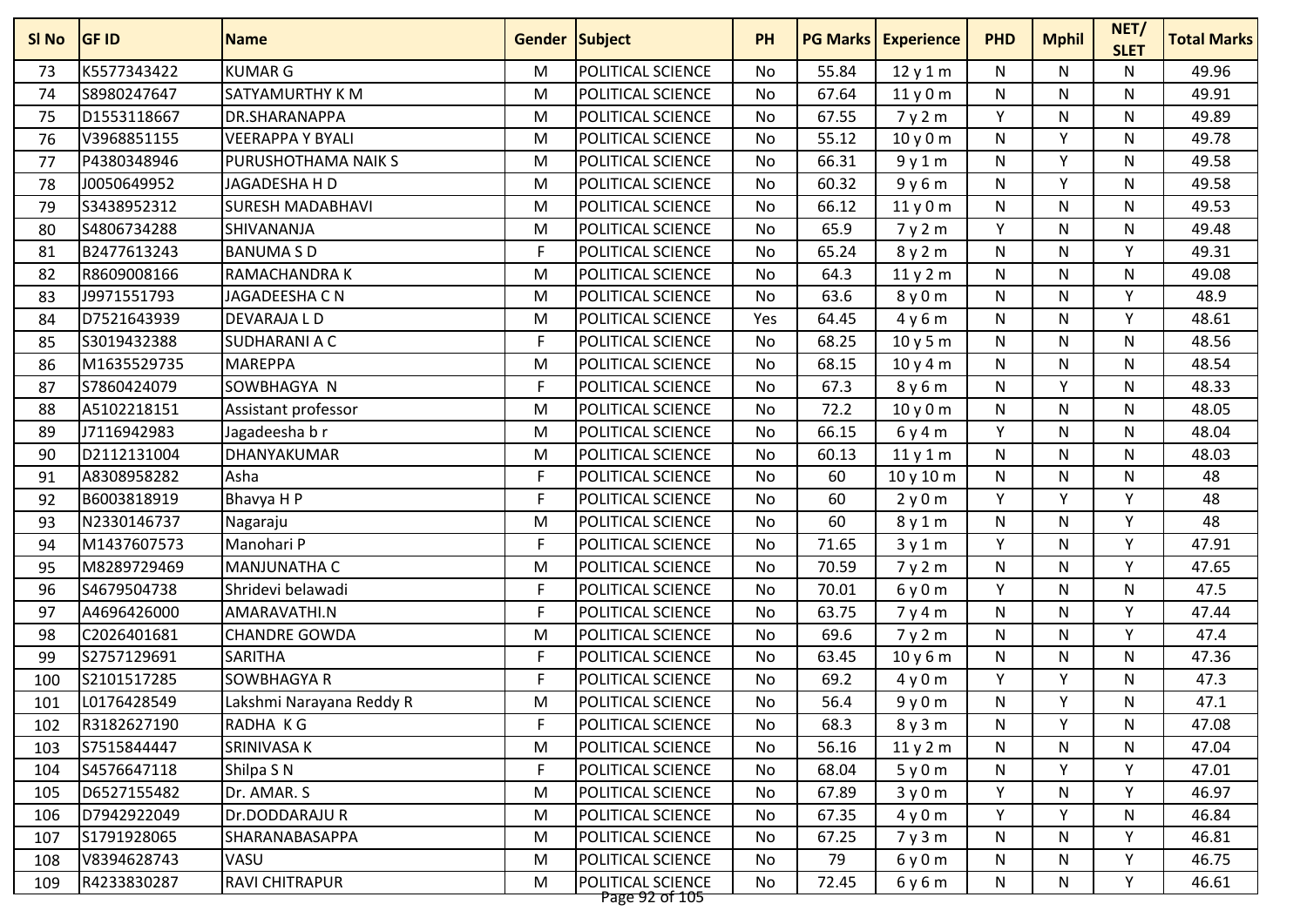| SI <sub>No</sub> | <b>GF ID</b> | <b>Name</b>              | <b>Gender Subject</b> |                                     | <b>PH</b> |       | <b>PG Marks   Experience</b> | <b>PHD</b>   | <b>Mphil</b> | NET/<br><b>SLET</b> | <b>Total Marks</b> |
|------------------|--------------|--------------------------|-----------------------|-------------------------------------|-----------|-------|------------------------------|--------------|--------------|---------------------|--------------------|
| 110              | H4564212909  | <b>HARINAKSHIKR</b>      | F                     | POLITICAL SCIENCE                   | No        | 66.45 | 8y0m                         | N            | Y            | N                   | 46.61              |
| 111              | U4061031617  | <b>USHA</b>              | F                     | POLITICAL SCIENCE                   | No        | 66.4  | 7y1m                         | N            | N            | Y                   | 46.6               |
| 112              | S1948913394  | SHIVABASAVARAJU C R      | M                     | POLITICAL SCIENCE                   | <b>No</b> | 66.1  | 10y1m                        | N            | N            | N                   | 46.53              |
| 113              | A6989322216  | ARUNKUMAR B G            | M                     | POLITICAL SCIENCE                   | No        | 65.6  | 10y0m                        | N            | N            | N                   | 46.4               |
| 114              | N1919934061  | NAGARAJU.S               | M                     | POLITICAL SCIENCE                   | <b>No</b> | 59.3  | 3y6m                         | Y            | N            | Y                   | 46.33              |
| 115              | D3041320064  | <b>DURGAPRASAD K</b>     | M                     | POLITICAL SCIENCE                   | No        | 59    | 10 y 6 m                     | N            | N            | N                   | 46.25              |
| 116              | R3562627222  | <b>RANGANATHA R</b>      | M                     | POLITICAL SCIENCE                   | No        | 64.81 | 10y1m                        | ${\sf N}$    | N            | N                   | 46.2               |
| 117              | S5411515609  | sharanabaappa            | M                     | POLITICAL SCIENCE                   | No        | 57.8  | 10y7m                        | N            | N            | N                   | 45.95              |
| 118              | N7387731509  | NIRMALA BRAHMANAND NAIK  | F                     | POLITICAL SCIENCE                   | No        | 57.5  | 10y5m                        | N            | N            | N                   | 45.88              |
| 119              | S7757536302  | <b>SAVITHA</b>           | F                     | POLITICAL SCIENCE                   | <b>No</b> | 62.3  | 10y3m                        | $\mathsf{N}$ | N            | $\mathsf{N}$        | 45.58              |
| 120              | N0924427780  | NARASIMHAPPA             | M                     | POLITICAL SCIENCE                   | No        | 68.25 | 4y4m                         | N            | v            | Y                   | 45.56              |
| 121              | S4835527491  | <b>SHANTHALA N</b>       | F                     | POLITICAL SCIENCE                   | No        | 73.2  | 6y0m                         | N            | N.           | Y                   | 45.3               |
| 122              | S4835526798  | <b>SHANTHALA N</b>       | F                     | POLITICAL SCIENCE                   | No        | 73.2  | 6y0m                         | N            | N.           | Y                   | 45.3               |
| 123              | V0644320248  | <b>VIDYA</b>             | F                     | POLITICAL SCIENCE                   | No        | 61.05 | 10y0m                        | ${\sf N}$    | N            | N                   | 45.26              |
| 124              | S8583706941  | <b>SUDHAKAR P</b>        | M                     | POLITICAL SCIENCE                   | <b>No</b> | 60.25 | 10y0m                        | $\mathsf{N}$ | N            | N                   | 45.06              |
| 125              | S7759930394  | <b>SHWETHA</b>           | F                     | POLITICAL SCIENCE                   | <b>No</b> | 60.1  | 10y1m                        | N            | N            | N                   | 45.03              |
| 126              | R1664834552  | RAJU.R                   | M                     | POLITICAL SCIENCE                   | No        | 71.86 | 9y0m                         | ${\sf N}$    | N            | N                   | 44.97              |
| 127              | N4620933375  | NANDAPPA BIRADAR         | M                     | POLITICAL SCIENCE                   | <b>No</b> | 71.4  | 6y2m                         | N            | N.           | Y                   | 44.85              |
| 128              | R5444948747  | RAJESHA K V              | M                     | POLITICAL SCIENCE                   | No        | 71.35 | 7y0m                         | N            | Y            | N                   | 44.84              |
| 129              | S3198903520  | Shaila H.A               | F                     | POLITICAL SCIENCE                   | No        | 59    | 10y2m                        | $\mathsf{N}$ | N            | N                   | 44.75              |
| 130              | J5785311964  | <b>JAGADISHA M</b>       | M                     | POLITICAL SCIENCE                   | No        | 58.95 | 10y1m                        | ${\sf N}$    | N            | N                   | 44.74              |
| 131              | M5530731168  | <b>MANJUNATH HOSAGUR</b> | M                     | POLITICAL SCIENCE                   | <b>No</b> | 64.75 | 3y5m                         | Y            | Y            | N                   | 44.69              |
| 132              | M0469245762  | MANJUNATH KUMAR H E      | M                     | POLITICAL SCIENCE                   | No        | 64.7  | 6y5m                         | N            | N            | Y                   | 44.68              |
| 133              | S1126325580  | SHANTAPPA LAMANI         | M                     | POLITICAL SCIENCE                   | <b>No</b> | 70.58 | 9y1m                         | N            | N            | N                   | 44.65              |
| 134              | B1284656617  | BHAGYASHREE              | F                     | POLITICAL SCIENCE                   | No        | 70    | 9y0m                         | N            | N.           | N                   | 44.5               |
| 135              | R9949148160  | <b>REVANNAL</b>          | M                     | POLITICAL SCIENCE                   | No        | 70    | 4y0m                         | ${\sf N}$    | ٧            | Υ                   | 44.5               |
| 136              | V2216513356  | <b>VEERESHAM</b>         | M                     | POLITICAL SCIENCE                   | No        | 57.8  | 6y8m                         | N            | N            | Υ                   | 44.45              |
| 137              | S2831100603  | Savitha                  | F                     | POLITICAL SCIENCE                   | No        | 57.8  | 10y0m                        | N            | N            | N                   | 44.45              |
| 138              | A5741453746  | <b>AMRUTHA B S</b>       | F                     | POLITICAL SCIENCE                   | No        | 69.6  | 5y1m                         | Y            | N            | N                   | 44.4               |
| 139              | P1936803118  | Puttaraju M V            | M                     | POLITICAL SCIENCE                   | No        | 69.5  | 2y2m                         | Y            | N            | Y                   | 44.38              |
| 140              | T1097125675  | Thippeswamy m k          | M                     | POLITICAL SCIENCE                   | No        | 69.4  | 6y1m                         | N            | N            | Y                   | 44.35              |
| 141              | R5114846363  | RIYAZAMMED DODDAMANI     | M                     | <b>POLITICAL SCIENCE</b>            | No        | 63.25 | 9y4m                         | N            | N            | N                   | 44.31              |
| 142              | S2697955305  | SHEETHAL BG              | F                     | POLITICAL SCIENCE                   | No        | 57.15 | 10y3m                        | N            | N            | N                   | 44.29              |
| 143              | A7933303608  | <b>AMBARISH K</b>        | M                     | POLITICAL SCIENCE                   | No        | 68.75 | 9y1m                         | N            | N            | N                   | 44.19              |
| 144              | D6543525331  | DR. SHIVALINGAYYA GOTHE. | M                     | <b>POLITICAL SCIENCE</b>            | No        | 68.18 | 5y0m                         | Y            | N            | N                   | 44.05              |
| 145              | A2023503843  | ANISHA D B               | F                     | POLITICAL SCIENCE                   | No        | 61.8  | 7y5m                         | N            | Y            | N                   | 43.95              |
| 146              | P9859327787  | PRADEEP                  | M                     | POLITICAL SCIENCE<br>Page 93 of 105 | No        | 67.71 | 6y0m                         | N            | N            | Y                   | 43.93              |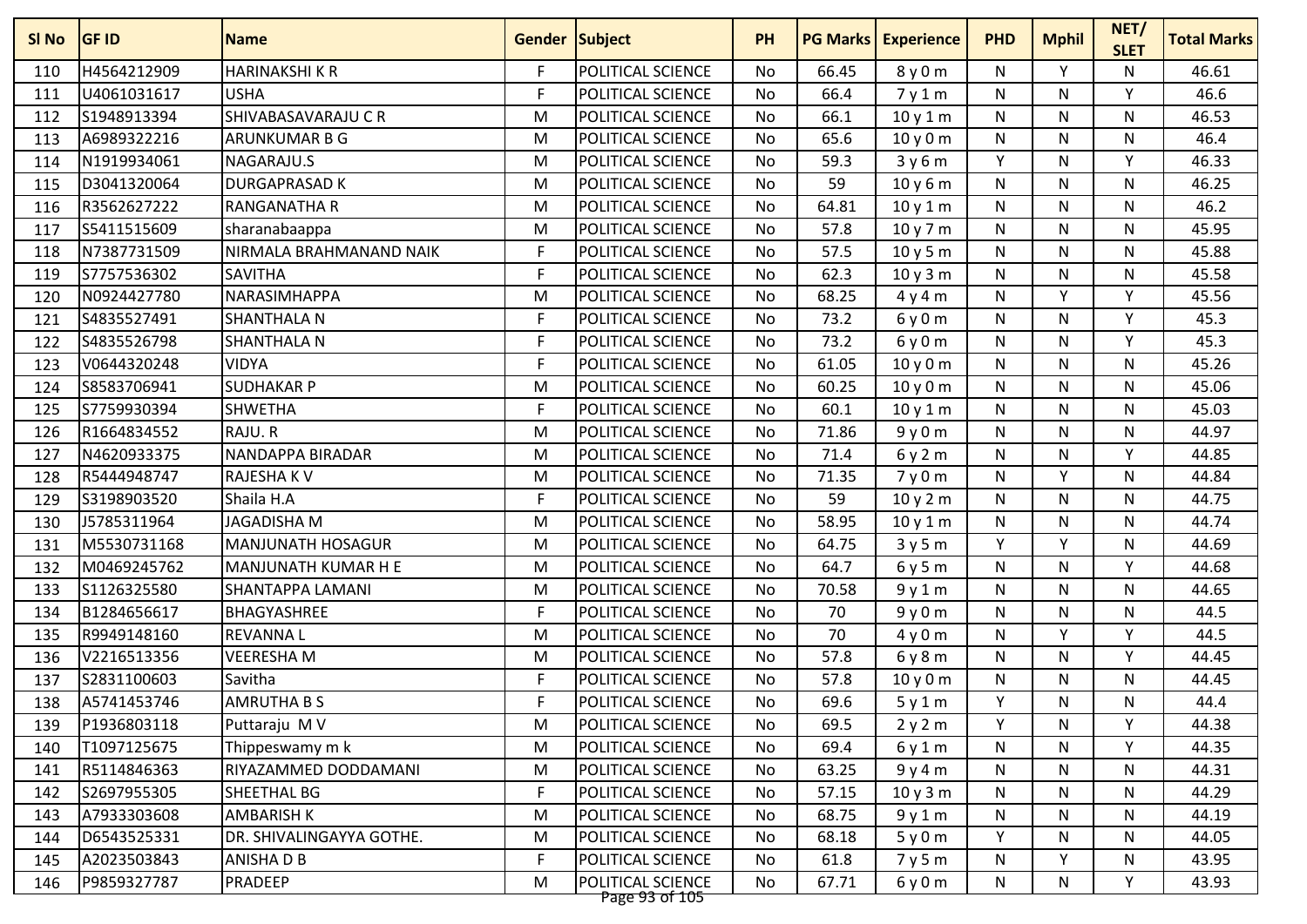| <b>SI No</b> | <b>IGF ID</b> | <b>Name</b>                 | Gender Subject |                   | <b>PH</b> |       | <b>PG Marks   Experience</b> | <b>PHD</b> | <b>Mphil</b> | NET/<br><b>SLET</b> | <b>Total Marks</b> |
|--------------|---------------|-----------------------------|----------------|-------------------|-----------|-------|------------------------------|------------|--------------|---------------------|--------------------|
| 147          | V5798134964   | Veerabhadrayya P Hiremath   | м              | POLITICAL SCIENCE | <b>No</b> | 73.66 | 5y6m                         | N          | N            | Y                   | 43.92              |
| 148          | H8425832506   | <b>HABIBULLA BH</b>         | M              | POLITICAL SCIENCE | <b>No</b> | 67.59 | 9y0m                         | N          | N            | N                   | 43.9               |
| 149          | B5624306110   | <b>Bharati P</b>            | F              | POLITICAL SCIENCE | No.       | 67.45 | 9y0m                         | N          | N            | N                   | 43.86              |
| 150          | B5624305726   | <b>Bharati P</b>            | F              | POLITICAL SCIENCE | <b>No</b> | 67.45 | 9y0m                         | N          | N            | N                   | 43.86              |
| 151          | A4496832747   | AMBIKA                      | F              | POLITICAL SCIENCE | <b>No</b> | 67.25 | 9y0m                         | N          | N            | $\mathsf{N}$        | 43.81              |
| 152          | R9745814365   | RAJASHREE .S. KULKARNI      | F              | POLITICAL SCIENCE | <b>No</b> | 55.25 | 10y1m                        | N          | N            | N                   | 43.81              |
| 153          | S0648913500   | <b>SHARANAKUMAR BADIGER</b> | м              | POLITICAL SCIENCE | <b>No</b> | 55.2  | 10y0m                        | N          | N            | $\mathsf{N}$        | 43.8               |
| 154          | P5695111651   | Prabhakara                  | M              | POLITICAL SCIENCE | <b>No</b> | 61    | 7y6m                         | N          | $\mathbf v$  | N                   | 43.75              |
| 155          | T1923431783   | <b>TAJUDDIN MASTI</b>       | M              | POLITICAL SCIENCE | <b>No</b> | 55    | 9y8m                         | N          | N            | N                   | 43.75              |
| 156          | B2403609241   | <b>BASAVARAJ KALMANI</b>    | M              | POLITICAL SCIENCE | <b>No</b> | 55    | 10y0m                        | N          | N            | N                   | 43.75              |
| 157          | S7263408705   | Sandeepa R.P                | M              | POLITICAL SCIENCE | No        | 78.95 | 3y0m                         | Ν          | $\mathbf v$  | $\checkmark$        | 43.74              |
| 158          | S5583040156   | <b>SHRUTI K C</b>           | F              | POLITICAL SCIENCE | <b>No</b> | 66.95 | 5y0m                         | Y          | N            | N                   | 43.74              |
| 159          | R9756539030   | Radha.R                     | F              | POLITICAL SCIENCE | <b>No</b> | 66.15 | 7y3m                         | N          |              | N                   | 43.54              |
| 160          | M4179807429   | MANJU H M                   | M              | POLITICAL SCIENCE | <b>No</b> | 66.1  | 9y1m                         | N          | N            | N                   | 43.53              |
| 161          | P0285825548   | <b>PRATHIMAK</b>            | F              | POLITICAL SCIENCE | <b>No</b> | 60    | 9y5m                         | N          | N            | N                   | 43.5               |
| 162          | N8128817076   | Nagaraju H V                | M              | POLITICAL SCIENCE | No        | 54    | 7y0m                         | N          | N            | $\mathsf{v}$        | 43.5               |
| 163          | M5202725700   | <b>MANJAPPA S</b>           | M              | POLITICAL SCIENCE | <b>No</b> | 65.86 | 5y0m                         | Y          | N            | N                   | 43.47              |
| 164          | R0841340798   | <b>RAVIKUMAR N</b>          | M              | POLITICAL SCIENCE | <b>No</b> | 71.82 | 8y6m                         | N          | N            | N                   | 43.46              |
| 165          | L2611323795   | LACHAMANNA NAYAK            | м              | POLITICAL SCIENCE | <b>No</b> | 65.85 | 9y1m                         | N          | N            | N                   | 43.46              |
| 166          | B0187913129   | <b>BABU</b>                 | м              | POLITICAL SCIENCE | No        | 65.75 | 4y0m                         | N          | $\mathbf v$  | v                   | 43.44              |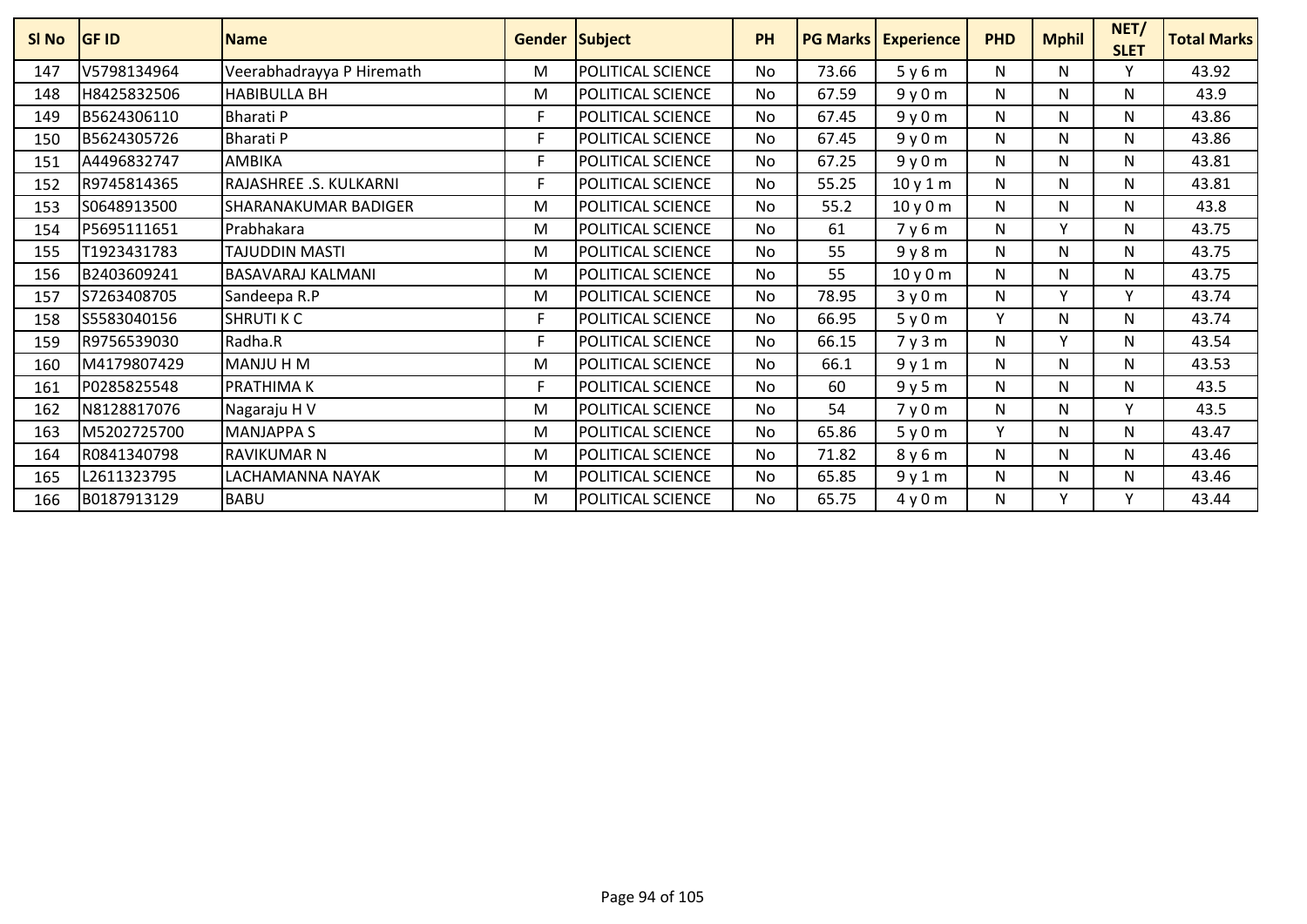| SI <sub>No</sub> | <b>GF ID</b> | <b>Name</b>                | <b>Gender Subject</b> |                  | <b>PH</b> |       | <b>PG Marks Experience</b> | <b>PHD</b>   | <b>Mphil</b> | NET/<br><b>SLET</b> | <b>Total Marks</b> |
|------------------|--------------|----------------------------|-----------------------|------------------|-----------|-------|----------------------------|--------------|--------------|---------------------|--------------------|
|                  |              |                            |                       | <b>Psycology</b> |           |       |                            |              |              |                     |                    |
| $\mathbf{1}$     | D1079741842  | <b>Dr SHIVALINGAIAH M</b>  | M                     | Psycology        | No        | 53    | 16 y 10 m                  | Υ            | Υ            | N                   | 79.25              |
| $\overline{2}$   | S9156503223  | SHIVASHARANAPPA            | $\overline{M}$        | Psycology        | <b>No</b> | 62.35 | 7y0m                       | Ÿ            | <b>V</b>     | N                   | 54.59              |
| 3                | V1815508030  | <b>VEERAPPA A V</b>        | M                     | Psycology        | <b>No</b> | 61.44 | 11y0m                      | $\mathsf{N}$ | Y            | $\mathsf{N}$        | 54.36              |
| 4                | D4403549435  | <b>DR GANESHA</b>          | M                     | Psycology        | No        | 69.1  | 7y2m                       | Y            | N            | N                   | 50.28              |
| 5                | B3660826488  | <b>BASAVALINGAPPA M R</b>  | M                     | Psycology        | <b>No</b> | 63.4  | 11y0m                      | $\mathsf{N}$ | N            | $\mathsf{N}$        | 48.85              |
| 6                | V2128052749  | <b>VINUTA BHAT</b>         | F                     | Psycology        | <b>No</b> | 68.8  | 7y0m                       | $\mathsf{N}$ | N            | N                   | 38.2               |
| $\overline{7}$   | J8224639624  | JAGADEESH                  | M                     | Psycology        | No        | 63.75 | 0y2m                       | Y            | N            | v                   | 36.94              |
| 8                | A2576450367  | Anilkumar                  | M                     | Psycology        | <b>No</b> | 64.7  | 2y0m                       | Y            | N            | N                   | 34.18              |
| 9                | M1186608782  | MALLESHAPPA                | M                     | Psycology        | Yes       | 63.3  | 0y5m                       | N            | v            | N                   | 33.33              |
| 10               | P0602356905  | PRAMOD NAIK                | M                     | Psycology        | <b>No</b> | 60    | 6y3m                       | $\mathsf{N}$ | N            | N                   | 33                 |
| 11               | D6072940541  | Dr Harshita Vishwakrrma    | $\mathsf F$           | Psycology        | <b>No</b> | 66.2  | 1y0m                       | Y            | N            | N                   | 31.55              |
| 12               | 11624052582  | <b>IBRAHIM NIDAGUNDI</b>   | M                     | Psycology        | <b>No</b> | 51.6  | 3y0m                       | N            | N            | Υ                   | 30.9               |
| 13               | G4772635004  | <b>GURURAJA PUTHRAYA N</b> | M                     | Psycology        | No        | 61.96 | 5y0m                       | $\mathsf{N}$ | N            | $\mathsf{N}$        | 30.49              |
| 14               | C0653001357  | CHIDANAND                  | M                     | Psycology        | <b>No</b> | 64.45 | 0y6m                       | Y            | N            | N                   | 29.61              |
| 15               | M3517549164  | MUDDANAGOUDA PATIL         | M                     | Psycology        | <b>No</b> | 65.9  | 1y0m                       | N            | N            | $\mathsf{v}$        | 28.48              |
| 16               | V8123415875  | <b>VEENA HEGDE</b>         | F                     | Psycology        | No        | 70.37 | 3y6m                       | $\mathsf{N}$ | N            | N                   | 28.09              |
| 17               | M3517958691  | MALLIKARJUN NIRWANI        | M                     | Psycology        | No        | 61.2  | 1y0m                       | N            | N            | Y                   | 27.3               |
| 18               | V1338729990  | <b>VIJAY KUMAR B K</b>     | M                     | Psycology        | <b>No</b> | 61    | 4y0m                       | N            | N            | $\mathsf{N}$        | 27.25              |
| 19               | S9214911743  | SUMANA GANAPATHI ACHARYA   | $\mathsf F$           | Psycology        | <b>No</b> | 71.5  | 3y1m                       | $\mathsf{N}$ | N            | $\mathsf{N}$        | 26.88              |
| 20               | C3031852461  | <b>CHETANA NAIK</b>        | F                     | Psycology        | No        | 70.4  | 3y0m                       | N            | N            | N                   | 26.6               |
| 21               | S6888132197  | <b>SURESHKUMAR. N</b>      | M                     | Psycology        | No        | 69.6  | 1y0m                       | N            | Y            | N                   | 26.4               |
| 22               | S9495009829  | <b>SUCHITHRA M K</b>       | F                     | Psycology        | No        | 75.79 | 2y0m                       | $\mathsf{N}$ | N            | $\mathsf{N}$        | 24.95              |
| 23               | Y0245129205  | YOGESH NP                  | M                     | Psycology        | <b>No</b> | 74.21 | 2y0m                       | $\mathsf{N}$ | N            | N                   | 24.55              |
| 24               | K2282054762  | <b>KOMALA SN</b>           | F                     | Psycology        | No        | 60.45 | 3y0m                       | $\mathsf{N}$ | N            | N                   | 24.11              |
| 25               | T2242408985  | TALAWAR NAGESH             | M                     | Psycology        | No        | 61.87 | 2y6m                       | N            | N            | N                   | 22.97              |
| 26               | S5631731909  | Shivakumar m               | M                     | Psycology        | <b>No</b> | 74.6  | 1y0m                       | $\mathsf{N}$ | N            | N                   | 21.65              |
| 27               | C9067755235  | Chaitra S Muslekar         | $\mathsf F$           | Psycology        | No        | 74.5  | 1y0m                       | $\mathsf{N}$ | N            | $\mathsf{N}$        | 21.63              |
| 28               | R3085246582  | Rijawana Chapparaband      | F                     | Psycology        | <b>No</b> | 62.5  | 2y1m                       | N            | N            | N                   | 21.63              |
| 29               | M3157244353  | <b>MANJULAKJ</b>           | F                     | Psycology        | No        | 67.44 | 1y4m                       | N            | N            | N                   | 21.36              |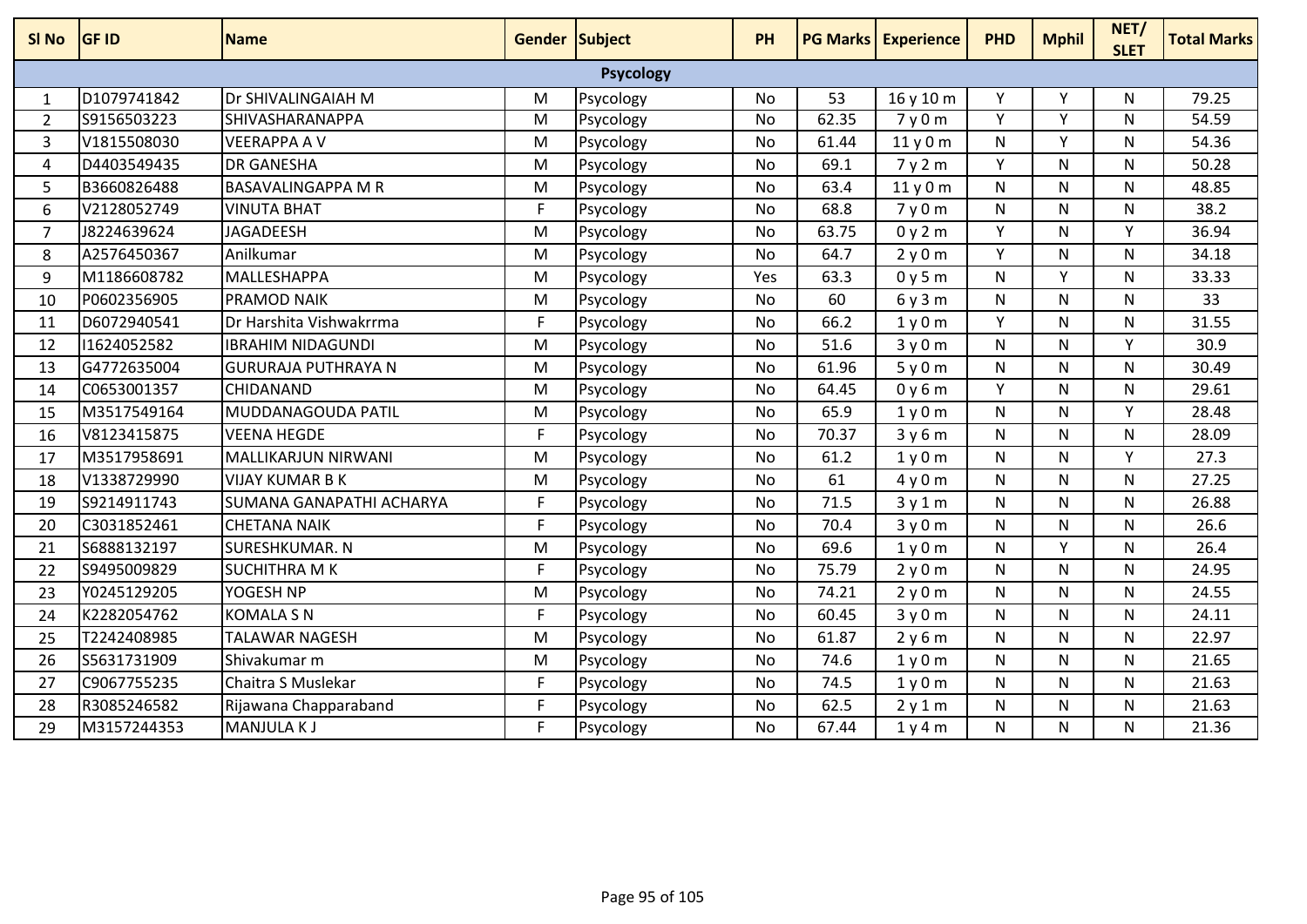| SI No | <b>IGF ID</b>                | <b>Name</b>            | <b>Gender Subject</b> |                              | PH |       | <b>IPG Marks Experience</b> | <b>PHD</b> | <b>Mphil</b> | NET/<br><b>SLET</b> | <b>Total Marks</b> |  |
|-------|------------------------------|------------------------|-----------------------|------------------------------|----|-------|-----------------------------|------------|--------------|---------------------|--------------------|--|
|       | <b>Public Administration</b> |                        |                       |                              |    |       |                             |            |              |                     |                    |  |
|       | S0982541417                  | ISWAMI DANAYYA APPAYYA | M                     | <b>Public Administration</b> | No | 57.75 | 14v0m                       |            |              |                     | 56.44              |  |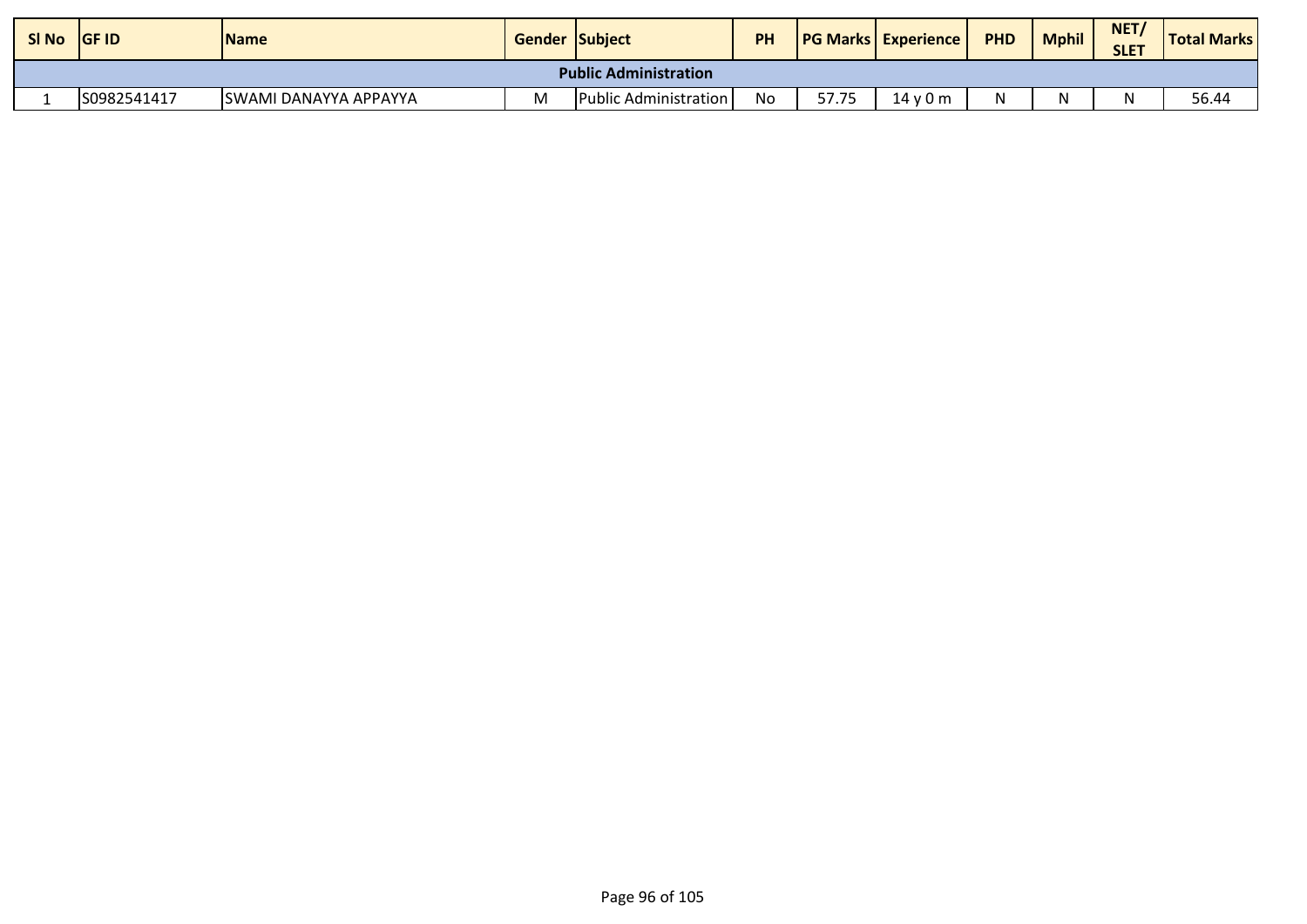| SI <sub>No</sub> | <b>GF ID</b> | <b>Name</b>               | <b>Gender Subject</b> |          | <b>PH</b> |       | <b>PG Marks   Experience</b> | <b>PHD</b>   | <b>Mphil</b> | NET/<br><b>SLET</b> | <b>Total Marks</b> |
|------------------|--------------|---------------------------|-----------------------|----------|-----------|-------|------------------------------|--------------|--------------|---------------------|--------------------|
| <b>Sanskrit</b>  |              |                           |                       |          |           |       |                              |              |              |                     |                    |
|                  | M4241918115  | MUKTIYAR AHMED RAICHUR    |                       | Sanskrit | No        | 69.4  | 11y1m                        | N            | N            | N.                  | 50.35              |
|                  | N0225647209  | NANDA KARABASAYYA BALIKAI |                       | Sanskrit | No        | 50    | 10y8m                        | N            | N            | N.                  | 45.5               |
| 3                | D2176416759  | DATTATRAYA HEGDE          | M                     | Sanskrit | <b>No</b> | 81.2  | 1y3m                         | $\checkmark$ | N            |                     | 44.3               |
| 4                | D8944643680  | DR M S SANATH KUMAR       | M                     | Sanskrit | <b>No</b> | 60    | 5y4m                         | v            | N            | N                   | 43.5               |
| 5.               | S5833059753  | <b>Shrinivas</b>          | M                     | Sanskrit | No.       | 84    | 2y8m                         | v            | N            | N                   | 42                 |
| 6                | M0963916638  | MANJUNATH BHAT            | M                     | Sanskrit | No.       | 85.3  | 3y0m                         | N            | N            |                     | 39.33              |
|                  | M8934409275  | MANJAPPA B G              | M                     | Sanskrit | No.       | 69.04 | 3y4m                         | N            | N.           |                     | 36.76              |
| 8                | S0379412560  | <b>SUNITHA M R</b>        |                       | Sanskrit | No        | 72.95 | 6y0m                         | N            | N            | N.                  | 36.24              |
| 9                | S0464301470  | <b>SUSHMA H R</b>         |                       | Sanskrit | <b>No</b> | 72    | 6y0m                         | N            | N            | N                   | 36                 |
| 10               | G1192848013  | <b>GOVINDARAJU K</b>      | M                     | Sanskrit | <b>No</b> | 82.42 | 2y0m                         | N            | N            |                     | 35.61              |
| 11               | S7910334126  | ISHRIDHAR BHAT            | M                     | Sanskrit | No.       | 70    | 1y0m                         | v            | N            | N.                  | 32.5               |
| 12               | C5545651001  | CHANDRAKALA C J           |                       | Sanskrit | <b>No</b> | 66.9  | 5y0m                         | N            | N            | N                   | 31.73              |
| 13               | S1106703664  | Shrivatsa G.S             | M                     | Sanskrit | No.       | 65    | 5y2m                         | N            | N.           | N.                  | 31.25              |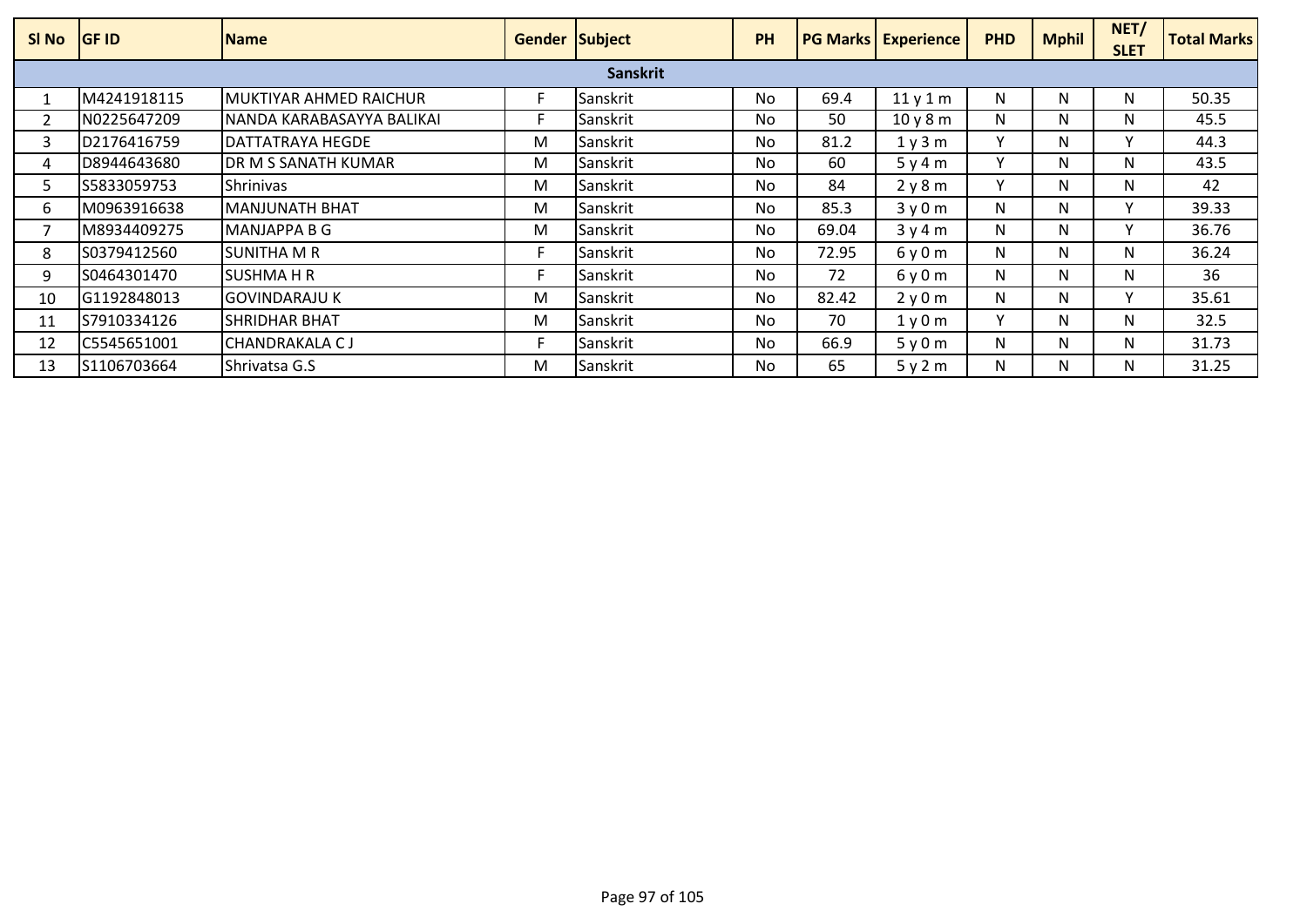| SI No          | <b>GF ID</b> | <b>Name</b>                 | Gender Subject |                    | PH        |       | <b>PG Marks Experience</b> | <b>PHD</b> | <b>Mphil</b> | NET/<br><b>SLET</b> | <b>Total Marks</b> |
|----------------|--------------|-----------------------------|----------------|--------------------|-----------|-------|----------------------------|------------|--------------|---------------------|--------------------|
|                |              |                             |                | <b>Social Work</b> |           |       |                            |            |              |                     |                    |
| $\mathbf{1}$   | A4794810614  | <b>Abdul Wahab</b>          | M              | Social Work        | <b>No</b> | 71    | 6y5m                       | Y          | N            | Y                   | 58.25              |
| $\overline{2}$ | V7364207488  | <b>VISWANATHA H B</b>       | M              | Social Work        | No        | 62.9  | 10y1m                      | N          | N            | Υ                   | 54.73              |
| 3              | R0449827611  | <b>RANJITH KUMAR SHETTY</b> | M              | Social Work        | No        | 62    | 13y2m                      | N          | N            | N                   | 54.5               |
| 4              | M3749225833  | <b>MOHAN VT</b>             | M              | Social Work        | <b>No</b> | 64.7  | 7y0m                       | N          | Y            | <b>V</b>            | 52.18              |
| 5              | M7754331513  | <b>MANJUNATHA R</b>         | M              | Social Work        | No        | 65.4  | 11y4m                      | N          | N            | N                   | 50.85              |
| 6              | S4251655142  | <b>SARAVANAK</b>            | M              | Social Work        | No        | 67.42 | 4y0m                       | Y          | N            | Y                   | 49.86              |
| $\overline{7}$ | N5781942809  | Nataraja.B K                | M              | Social Work        | <b>No</b> | 65.62 | 5y6m                       | N          | Y            | Y.                  | 47.91              |
| 8              | S9183430570  | <b>SURESH G R</b>           | M              | Social Work        | <b>No</b> | 59.31 | 9y2m                       | N          | <b>V</b>     | N                   | 47.83              |
| 9              | S0457006009  | <b>SYED KHAZA MOHIDDIN</b>  | M              | Social Work        | <b>No</b> | 82    | 6y0m                       | N          | N            | Y                   | 47.5               |
| 10             | 18873850797  | <b>ISHWARA HEGDE T</b>      | M              | Social Work        | No        | 63.2  | 7y6m                       | N          | N            | Y.                  | 47.3               |
| 11             | J2289255195  | Jabina Moulvi               | F.             | Social Work        | No        | 69    | 7y0m                       | N          | N            | Y                   | 47.25              |
| 12             | D5658924528  | Divya G L                   | F.             | Social Work        | <b>No</b> | 62.68 | 10y7m                      | N.         | N.           | N.                  | 47.17              |
| 13             | V0177347132  | <b>VANDANA M</b>            | F              | Social Work        | <b>No</b> | 66.29 | 10y0m                      | N          | N            | N                   | 46.57              |
| 14             | A8725957207  | Amratha                     | F              | Social Work        | <b>No</b> | 71.64 | 6y5m                       | N          | N            | <b>V</b>            | 46.41              |
| 15             | C9454316472  | <b>CK SATHISHA</b>          | M              | Social Work        | <b>No</b> | 59.58 | 7y0m                       | N          | N            | Y                   | 44.9               |
| 16             | P9442931719  | <b>PRAKASH SINGARADDI</b>   | M              | Social Work        | No        | 64.37 | 6y4m                       | N          | N            | Y                   | 44.59              |
| 17             | U5034922443  | USHARANI B                  | F.             | Social Work        | No        | 63.46 | 2y0m                       | Y          | N            | <b>V</b>            | 42.87              |
| 18             | S0036900167  | Shivanagouda                | M              | Social Work        | Yes       | 64.29 | 5y6m                       | N          | N            | N                   | 42.57              |
| 19             | V9330210707  | <b>VINUTHA</b>              | F              | Social Work        | <b>No</b> | 73.92 | 5y0m                       | N          | N            | Y                   | 42.48              |
| 20             | S9715310076  | <b>SANTOSHKUMAR ITTI</b>    | M              | Social Work        | No        | 61.61 | 6y0m                       | N          | N            | v.                  | 42.4               |
| 21             | N4516202903  | <b>NAGESHAN</b>             | M              | Social Work        | <b>No</b> | 66.6  | 5y5m                       | N          | N            | <b>V</b>            | 42.15              |
| 22             | S3011532856  | SADASHIVAPPA B V            | M              | Social Work        | No        | 60.55 | 9y1m                       | N          | N            | N                   | 42.14              |
| 23             | K0248657814  | Kiran.S                     | M              | Social Work        | No        | 65.8  | 5y5m                       | N          | N            | Y                   | 41.95              |
| 24             | S7953801757  | SONNEGOWDA B A              | M              | Social Work        | <b>No</b> | 65.65 | 5y6m                       | N          | N            | Y                   | 41.91              |
| 25             | D0330359920  | DM Manjunath                | M              | Social Work        | No        | 71    | 6y1m                       | N          | Y            | N                   | 41.75              |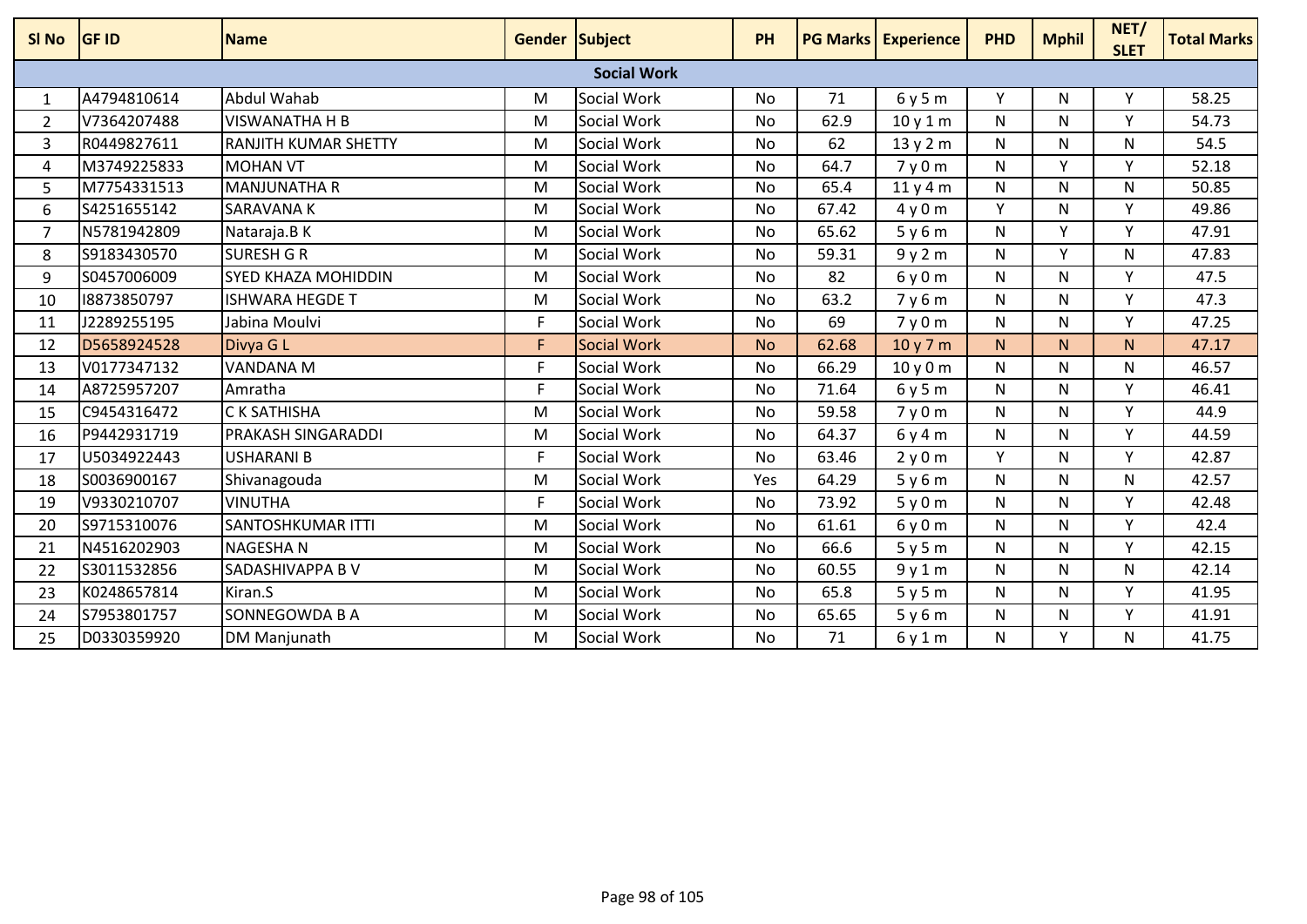| SI No GF ID       |             | <b>Name</b>            | <b>Gender Subject</b> |                   | <b>PH</b> |       | <b>PG Marks   Experience /</b> | <b>PHD</b> | Mphil | NET <sub>/</sub><br><b>SLET</b> | <b>Total Marks</b> |
|-------------------|-------------|------------------------|-----------------------|-------------------|-----------|-------|--------------------------------|------------|-------|---------------------------------|--------------------|
| <b>STATISTICS</b> |             |                        |                       |                   |           |       |                                |            |       |                                 |                    |
|                   | P2111328749 | IPUNDANAGOUDA PATIL    | M                     | <b>STATISTICS</b> | No        | 55    | $12$ v 0 m                     | N          |       | Ν                               | 55.75              |
|                   | S9731606839 | <b>SHANKREVVA GANI</b> |                       | <b>STATISTICS</b> | No        | 68.6  | 0v6m                           |            |       | N                               | 30.65              |
|                   | K0462300636 | Kalpana M              |                       | <b>STATISTICS</b> | No        | 65    | 2 v 4 m                        | N          |       | N                               | 23.75              |
|                   | A1020445670 | <b>ABHIRUP PAL</b>     | M                     | <b>STATISTICS</b> | No        | 85.57 | 0v3m                           | N          |       | N                               | 21.39              |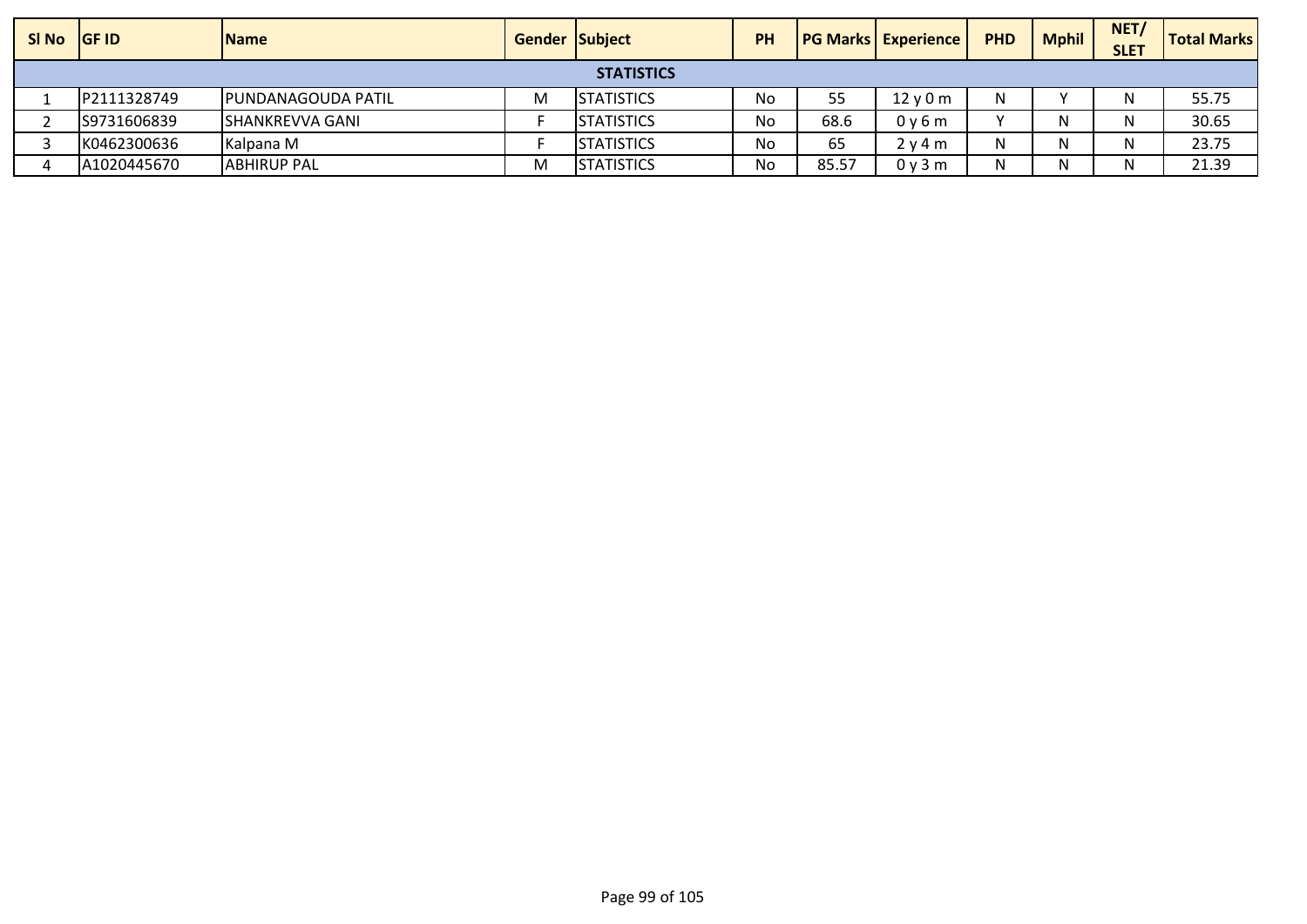| SI No | <b>GF ID</b> | <b>Name</b> | <b>Gender Subject</b> |               | <b>PH</b> |      | <b>PG Marks Experience</b> | <b>PHD</b> | <b>Mphil</b> | NET/<br><b>SLET</b> | <b>Total Marks</b> |
|-------|--------------|-------------|-----------------------|---------------|-----------|------|----------------------------|------------|--------------|---------------------|--------------------|
|       |              |             |                       | <b>Telugu</b> |           |      |                            |            |              |                     |                    |
|       | K7391004477  | K SAYESWARI |                       | Telugu        | No        | 75.4 | 10y6m                      |            | N            |                     | 71.35              |
|       | D7713428991  | Dr B Raj    | M                     | <b>TELUGU</b> | <b>No</b> | 65.9 | 8y6m                       |            | N.           |                     | 53.98              |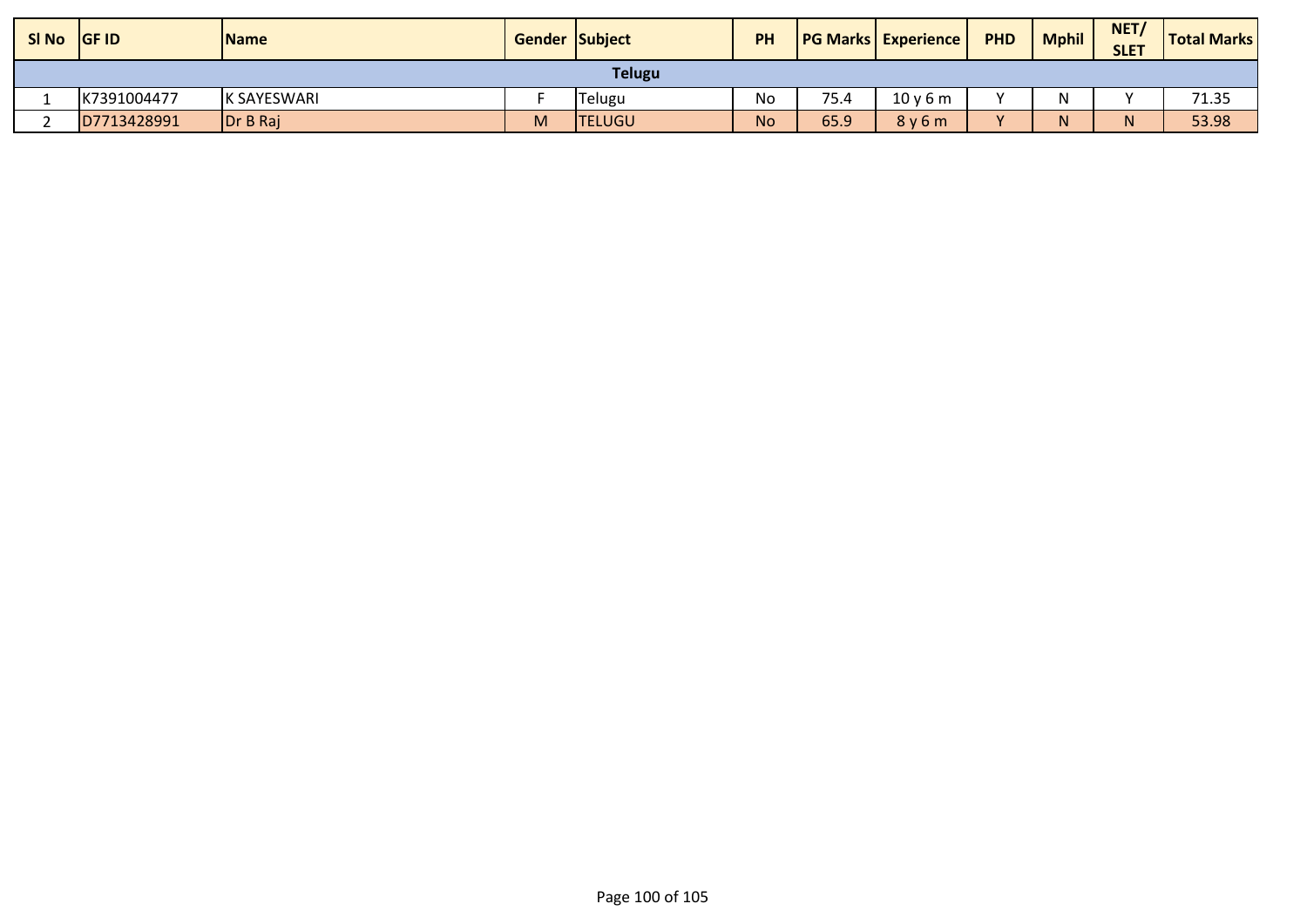| SI No                         | <b>IGF ID</b> | <b>Name</b> | <b>Gender Subject</b> |                       | <b>PH</b> |       | <b>PG Marks Experience</b> | <b>PHD</b> | <b>Mphil</b> | NET/<br><b>SLET</b> | <b>Total Marks</b> |
|-------------------------------|---------------|-------------|-----------------------|-----------------------|-----------|-------|----------------------------|------------|--------------|---------------------|--------------------|
| <b>Tourism Administration</b> |               |             |                       |                       |           |       |                            |            |              |                     |                    |
|                               | M7648501432   | Mukunda BG  | M                     | Tourism Administratid | No        | 78.76 | 7 v 5 m                    |            | N            |                     | 51.19              |
|                               | IS7447557140  | Shruthi B   |                       | Tourism Administratid | No        | 73.83 | 0y1m                       |            |              |                     | 18.46              |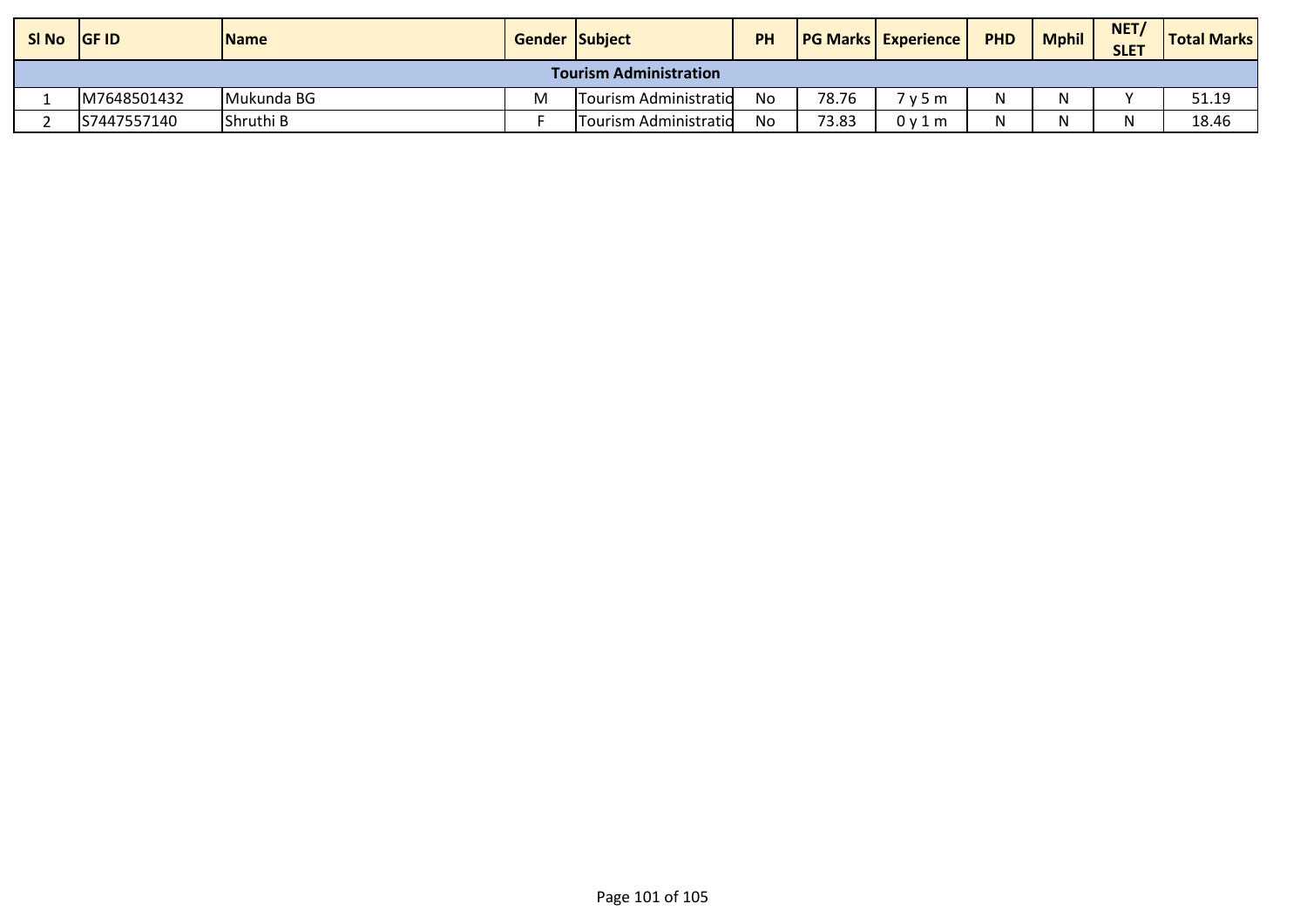| SI No          | <b>GF ID</b> | <b>Name</b>               | <b>Gender Subject</b> |             | <b>PH</b> |                 | <b>PG Marks Experience</b> | <b>PHD</b> | <b>Mphil</b> | NET/<br><b>SLET</b> | <b>Total Marks</b> |
|----------------|--------------|---------------------------|-----------------------|-------------|-----------|-----------------|----------------------------|------------|--------------|---------------------|--------------------|
|                |              |                           |                       | <b>URDU</b> |           |                 |                            |            |              |                     |                    |
| $\mathbf{1}$   | S8288313612  | <b>SOHAIL</b>             | M                     | <b>URDU</b> | No        | 96.5            | 16 y 0 m                   | Υ          | ۷            |                     | 99.13              |
| $\overline{2}$ | J2663234454  | <b>JABEEN TAJ</b>         | F                     | <b>URDU</b> | <b>No</b> | 63.2            | 15y0m                      | Y          | Y            | N                   | 78.8               |
| $\overline{3}$ | D0101009638  | Dr.Syed Chanda Hussaini   | M                     | <b>URDU</b> | No        | $\overline{60}$ | 14 y 0 m                   | Y          | Y            | N                   | 75                 |
| $\overline{4}$ | S9899351205  | SYEDA SITWAT FATIMA       | F                     | <b>URDU</b> | <b>No</b> | 65.1            | 7y5m                       | Y          | Y            | Υ                   | 65.78              |
| 5              | D6366954677  | Dr Mohammed Kaleem Ashraf | M                     | <b>URDU</b> | No        | 66.8            | 6y0m                       | Y          | Y            | Υ                   | 61.7               |
| 6              | M5869446404  | <b>MOHD JAFAR</b>         | M                     | <b>URDU</b> | No        | 64.1            | 12 y 1 m                   | N          | Y            | N                   | 58.03              |
| $\overline{7}$ | S0210528825  | Sabiha Jahan              | F                     | <b>URDU</b> | <b>No</b> | 65.9            | 9y0m                       | N          | N            | Y                   | 52.48              |
| 8              | S9225145063  | Suriya Begum              | F                     | <b>URDU</b> | No        | 64.72           | 8y8m                       | N          | N            | Y                   | 52.18              |
| 9              | H8600430297  | <b>HAMEEDA BANU</b>       | $\mathsf F$           | <b>URDU</b> | No        | 69.4            | 11y0m                      | N          | N            | N                   | 50.35              |
| 10             | 15032830546  | <b>ISMAIL KHAN</b>        | M                     | <b>URDU</b> | No        | 65.2            | 2y0m                       | Y          | Y            | Y                   | 49.3               |
| 11             | R3304710388  | RAZIA SULTANA A           | F                     | <b>URDU</b> | No        | 77              | 5y0m                       | N          | Y            | Υ                   | 49.25              |
| 12             | S5631221619  | <b>SHAMEEM BANUP</b>      | F                     | <b>URDU</b> | No        | 58.2            | 11 y 6 m                   | N          | N            | N                   | 49.05              |
| 13             | M1146802639  | MD.HABEEB KHAN            | M                     | <b>URDU</b> | No        | 61.2            | 4y1m                       | Y          | N            | Y                   | 48.3               |
| 14             | N6786226472  | NAHEEDA SULTANA           | F                     | <b>URDU</b> | <b>No</b> | 67              | 10y0m                      | N          | N            | N                   | 46.75              |
| 15             | A5964142321  | <b>ALLAUDDIN</b>          | M                     | URDU        | No        | 69.9            | 3y6m                       | Y          | Y            | N                   | 45.98              |
| 16             | Z9074127642  | <b>ZUHRA JABEEN</b>       | F                     | <b>URDU</b> | No        | 61.3            | 4y0m                       | Y          | Y            | N                   | 45.33              |
| 17             | A5613353778  | AALIYA KHANUM             | F                     | <b>URDU</b> | No        | 70              | 9y0m                       | N          | N            | N                   | 44.5               |
| 18             | N6293352436  | Naseema Banu S A          | F                     | <b>URDU</b> | <b>No</b> | 77.31           | 8y1m                       | N          | N            | N                   | 43.33              |
| 19             | S4532330317  | <b>SYEDA REHANA BANU</b>  | F                     | <b>URDU</b> | <b>No</b> | 76.68           | 8 y 0 m                    | N          | N            | N                   | 43.17              |
| 20             | R3747155270  | <b>RAZIYABI</b>           | F                     | <b>URDU</b> | No        | 67              | 4y0m                       | Y          | N            | N                   | 40.75              |
| 21             | M4115159022  | <b>MUSTAQEEM BEGUM</b>    | F                     | URDU        | No        | 65.5            | 2y0m                       | Y          | Y            | N                   | 40.38              |
| 22             | S2411449005  | <b>SHABANA JAN</b>        | $\mathsf{F}$          | <b>URDU</b> | No        | 74              | 7y0m                       | N          | N            | N                   | 39.5               |
| 23             | M9934051672  | <b>MD NASEERUDDIN</b>     | M                     | <b>URDU</b> | Yes       | 58              | 5y0m                       | N          | N            | N.                  | 39.5               |
| 24             | G2164826506  | <b>GOUSBI KHOJE</b>       | F                     | <b>URDU</b> | No        | 67.5            | 7y6m                       | N          | N            | N                   | 39.38              |
| 25             | M3984621687  | MD LIYAKATH AHMED         | M                     | <b>URDU</b> | <b>No</b> | 59.75           | 5y0m                       | N          | N            | Y                   | 38.94              |
| 26             | M0475904773  | <b>MOHAMMED ALI K</b>     | M                     | <b>URDU</b> | No        | 69.75           | 7y1m                       | N          | N            | N                   | 38.44              |
| 27             | F1880935131  | <b>FARZANA A</b>          | F                     | <b>URDU</b> | Yes       | 76.67           | 2y8m                       | N          | N            | N                   | 38.17              |
| 28             | H0581331162  | <b>HABEEBUNNISA L</b>     | F                     | URDU        | No        | 60.1            | 7y7m                       | N          | N            | N                   | 37.53              |
| 29             | A7527655846  | ABUBAKAR                  | M                     | <b>URDU</b> | No        | 78              | 3y3m                       | N          | N            | Y                   | 37.5               |
| 30             | W2712232691  | <b>WAHEEDA BEGUM</b>      | F                     | <b>URDU</b> | No        | 59              | 7y4m                       | N          | N            | N                   | 37.25              |
| 31             | R6498620121  | Raziya Sulthana           | F                     | <b>URDU</b> | No        | 76.42           | 3y0m                       | N          | N            | Υ                   | 37.11              |
| 32             | Q1938208048  | <b>QAZI MD AJAZUDDIN</b>  | M                     | <b>URDU</b> | No        | 62.2            | 4y3m                       | N          | N            | Υ                   | 36.55              |
| 33             | R1953159073  | RAHAMATULLA MAKANDAR      | M                     | <b>URDU</b> | Yes       | 74.8            | 2y6m                       | N          | N            | N                   | 36.2               |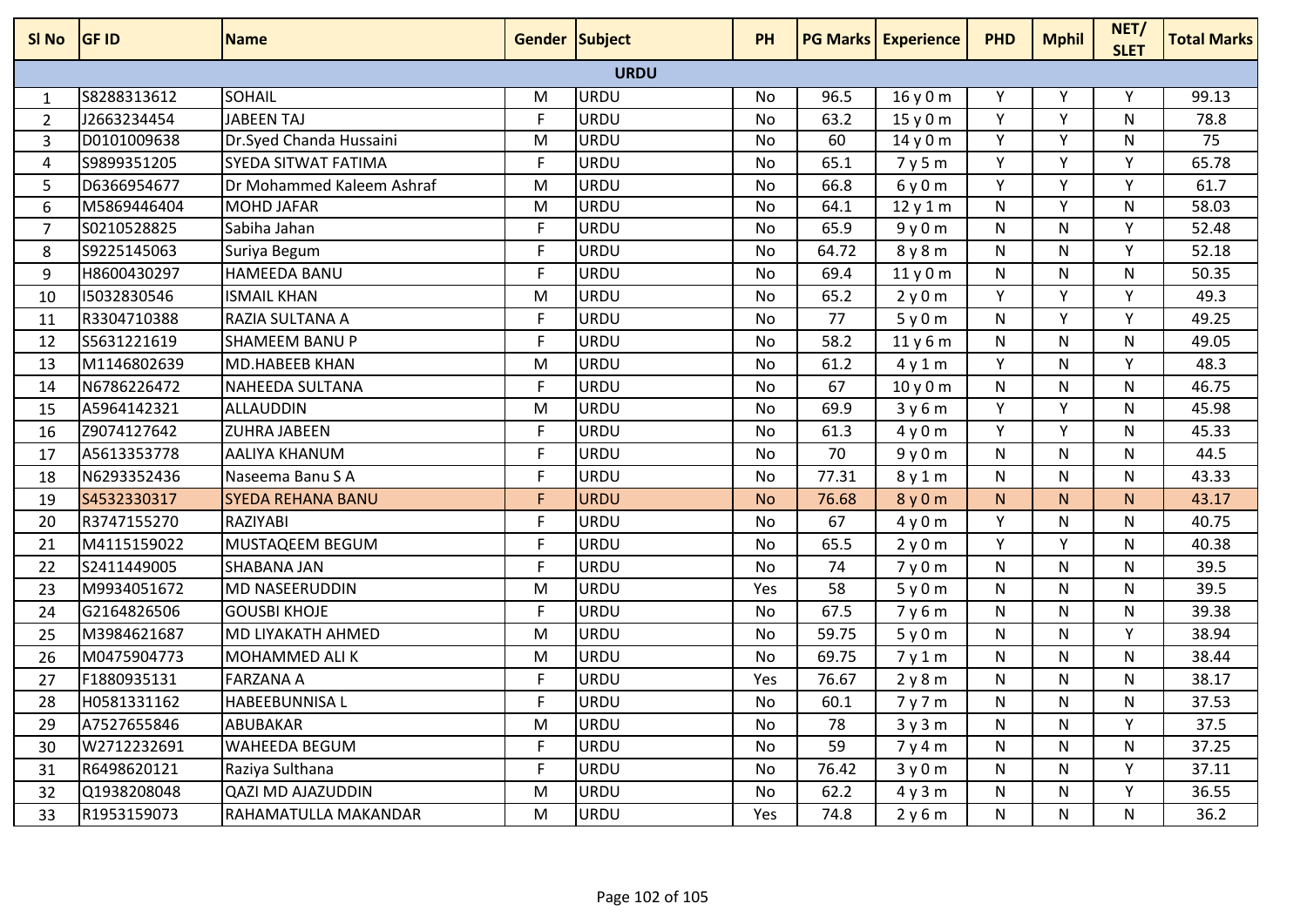| SI No                | <b>IGF ID</b> | <b>IName</b>           | <b>Gender Subject</b> |                       | <b>PH</b> |       | <b>PG Marks Experience</b> | <b>PHD</b> | <b>Mphil</b> | NET/<br><b>SLET</b> | <b>Total Marks</b> |
|----------------------|---------------|------------------------|-----------------------|-----------------------|-----------|-------|----------------------------|------------|--------------|---------------------|--------------------|
| <b>WOMEN STUDIES</b> |               |                        |                       |                       |           |       |                            |            |              |                     |                    |
|                      | D6966838333   | <b>IDR SURESH</b>      | М                     | <b>IWOMEN STUDIES</b> | No        | 71.16 | 7y0m                       |            |              |                     | 56.79              |
|                      | A9641528990   | IAMATHUR RAHAMAN       |                       | <b>IWOMEN STUDIES</b> | No        | 79.8  | 5y0m                       | $\lambda$  |              |                     | 52.95              |
|                      | P9304932889   | <b>IPRAKASH</b>        | M                     | <b>IWOMEN STUDIES</b> | No        | 67.83 | 5y0m                       | $\lambda$  |              |                     | 49.96              |
|                      | L0619445498   | <b>ILAKSHMI DEVI T</b> |                       | <b>IWOMEN STUDIES</b> | No        | 76.2  | 3y0m                       |            | N            |                     | 49.05              |
|                      | M5855850142   | Murthy K V             | M                     | <b>WOMEN STUDIES</b>  | No        | 72.65 | 3y0m                       | $\lambda$  | Ν            |                     | 48.16              |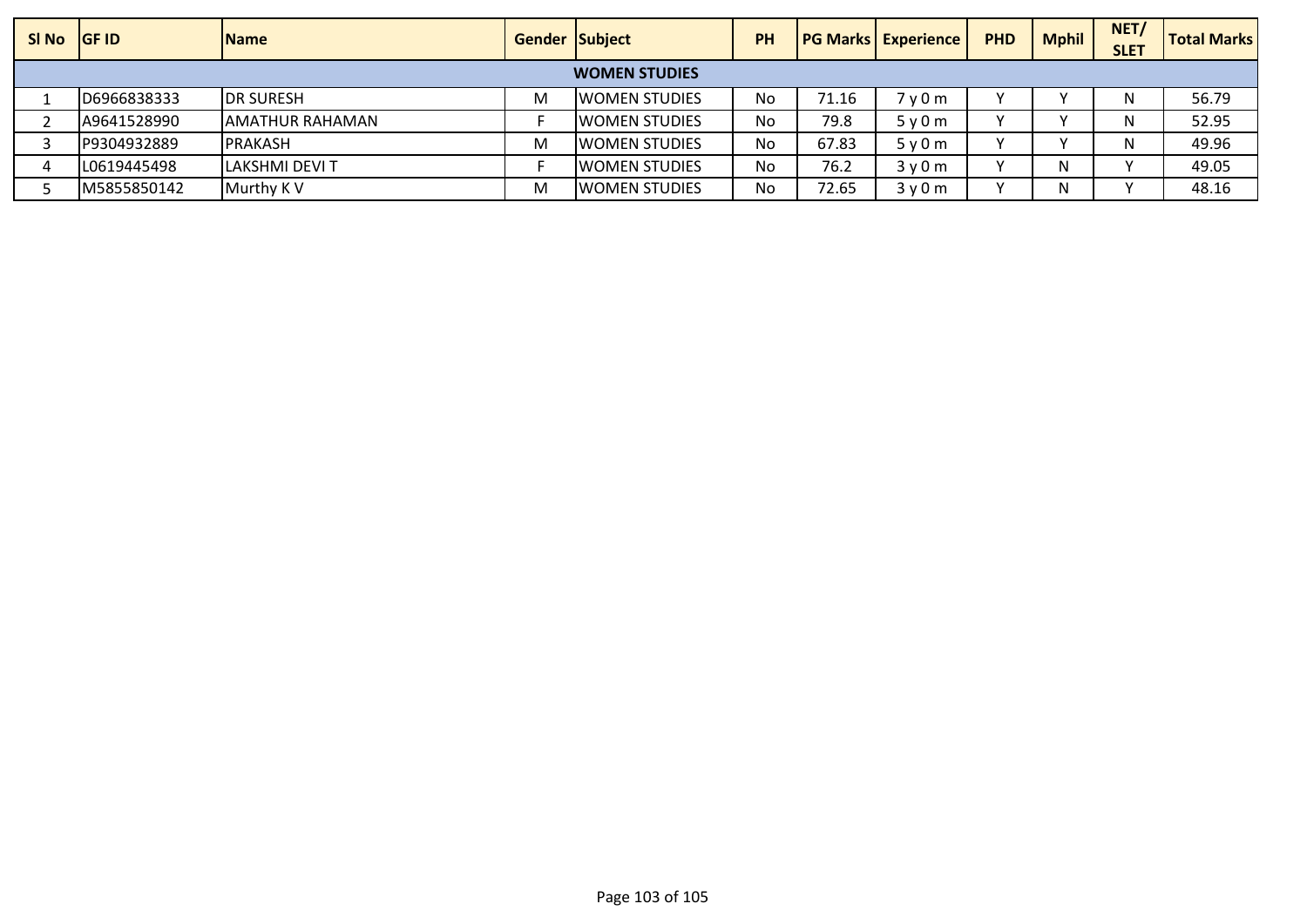| 1<br>$\overline{2}$<br>3<br>4 | <b>GF ID</b> | <b>Name</b>                | <b>Gender Subject</b> |                                       | PH        |       | <b>PG Marks Experience</b> | <b>PHD</b> | <b>Mphil</b> | NET/<br><b>SLET</b> | <b>Total Marks</b> |
|-------------------------------|--------------|----------------------------|-----------------------|---------------------------------------|-----------|-------|----------------------------|------------|--------------|---------------------|--------------------|
|                               |              |                            |                       | <b>ZOOLOGY</b>                        |           |       |                            |            |              |                     |                    |
|                               | R5154201001  | <b>RAVIKUMAR</b>           | M                     | <b>ZOOLOGY</b>                        | No        | 62.62 | 9y0m                       | Y          | Υ            | N                   | 60.66              |
|                               | N9256859749  | <b>NAVEEN G</b>            | M                     | <b>ZOOLOGY</b>                        | No        | 82.78 | 2y0m                       | Y          | N            | Y                   | 47.7               |
|                               | G4819226118  | Gopala                     | M                     | <b>ZOOLOGY</b>                        | No        | 58.7  | 11y0m                      | N          | N            | N                   | 47.68              |
|                               | M1955233443  | <b>MANJUNATHA K</b>        | M                     | ZOOLOGY                               | No        | 60.35 | 10y6m                      | N          | N            | N                   | 46.59              |
| 5                             | D5180905060  | D. VENKATAKRISHNAPPA       | M                     | ZOOLOGY                               | No        | 59.4  | 6y6m                       | Y          | N            | N                   | 46.35              |
| 6                             | S4675511557  | Shivaraju                  | M                     | <b>ZOOLOGY</b>                        | <b>No</b> | 75.4  | 5y0m                       | Y          | N            | N                   | 45.85              |
| $\overline{7}$                | D9441725697  | DAYANANDA G Y              | M                     | <b>ZOOLOGY</b>                        | <b>No</b> | 61.4  | 4y1m                       | Y          | Y            | N                   | 45.35              |
| 8                             | S7298732900  | Shilika Shetty H           | F                     | ZOOLOGY                               | No        | 71.2  | 4y0m                       | N          | Y            | Υ                   | 44.8               |
| 9                             | D4220941065  | Divya Nanath               | F.                    | <b>ZOOLOGY</b>                        | No        | 66.91 | 5y8m                       | N          | N            | Y                   | 43.73              |
| 10                            | S6402202425  | SHEETAL V.K                | F                     | ZOOLOGY                               | No        | 58.5  | 4y0m                       | N          | Y            | Υ                   | 41.63              |
| 11                            | P3654343253  | Poornima B S               | M                     | <b>ZOOLOGY</b>                        | <b>No</b> | 67    | 1y0m                       | Y          | N            | Y                   | 40.75              |
| 12                            | N7811607481  | NAZIA SULTHANA KHADRI      | F                     | <b>ZOOLOGY</b>                        | No        | 90.97 | 3y0m                       | N          | N            | Y                   | 40.74              |
| 13                            | K6029037908  | <b>KAVYASHREE K B</b>      | F                     | <b>ZOOLOGY</b>                        | No        | 78.43 | 4y0m                       | N          | N            | Y                   | 40.61              |
| 14                            | S4883117291  | Sowmya A S                 | F                     | <b>ZOOLOGY</b>                        | No        | 71.7  | 4y5m                       | N          | N            | Y                   | 40.43              |
| 15                            | S1392620329  | SHRUTHI D J                | F                     | ZOOLOGY                               | No        | 88.18 | 3y0m                       | N          | N            | Υ                   | 40.05              |
| 16                            | M2927935020  | MEGHA B C                  | F                     | <b>ZOOLOGY</b>                        | Yes       | 78    | 3y1m                       | N          | N            | N                   | 38.5               |
| 17                            | L6781357502  | LAKSHMI K                  | F                     | ZOOLOGY                               | No        | 79.08 | 3y3m                       | N          | N            | Υ                   | 37.77              |
| 18                            | S3788628680  | <b>SHILPA S</b>            | F                     | <b>ZOOLOGY</b>                        | No        | 78    | 6y0m                       | N          | N            | N                   | 37.5               |
| 19                            | S8757828628  | SOWMYA ML                  | F                     | <b>ZOOLOGY</b>                        | No        | 63.8  | 1y0m                       | Y          | Y            | N                   | 36.95              |
| 20                            | B8379500040  | <b>BASAVARAJ K</b>         | M                     | <b>ZOOLOGY</b>                        | No        | 57.6  | 7y5m                       | N          | N            | N                   | 36.9               |
| 21                            | V9649105955  | <b>VANISHREE V K</b>       | F                     | <b>ZOOLOGY</b>                        | No        | 82.46 | 2y0m                       | N          | N            | Y                   | 35.62              |
| 22                            | M4086700059  | <b>MANASA A</b>            | F                     | ZOOLOGY                               | No        | 76.25 | 2y6m                       | N          | N            | Y                   | 35.56              |
| 23                            | N9462659967  | Nagaraj                    | M                     | ZOOLOGY                               | <b>No</b> | 69.31 | 3y0m                       | N          | N            | Y                   | 35.33              |
| 24                            | S9781943467  | <b>SOWMYAT</b>             | F                     | ZOOLOGY                               | No        | 68.72 | 6y0m                       | N          | N            | N                   | 35.18              |
| 25                            | S8052738381  | Sudha DM                   | F                     | <b>ZOOLOGY</b>                        | No        | 76    | 2y0m                       | N          | N            | Y                   | 34                 |
| 26                            | R3608232743  | <b>RESHMA M N</b>          | F                     | <b>ZOOLOGY</b>                        | No        | 75.79 | 2y0m                       | N          | N            | Y                   | 33.95              |
| 27                            | S1020337953  | <b>S A ASHWINI</b>         | F                     | ZOOLOGY                               | No        | 69.2  | 5y6m                       | N          | N            | N                   | 33.8               |
| 28                            | S5934831711  | <b>SUDHALS</b>             | F                     | <b>ZOOLOGY</b>                        | No        | 86.84 | 4y3m                       | N          | N            | N                   | 33.71              |
| 29                            | R9631012993  | <b>REKHA</b>               | F                     | <b>ZOOLOGY</b>                        | No        | 80.53 | 1y7m                       | N          | N            | Υ                   | 33.63              |
| 30                            | D0411339743  | Dr. SHWETA PANT            | F                     | <b>ZOOLOGY</b>                        | No        | 74.4  | 1y0m                       | Y.         | N            | N                   | 33.6               |
| 31                            | N9110809100  | Nisarga HD                 | F                     | <b>ZOOLOGY</b>                        | No        | 78.82 | 1y5m                       | N          | N            | Y                   | 33.21              |
| 32                            | P1071716151  | <b>PRAVEEN KUMAR B</b>     | M                     | ZOOLOGY                               | No        | 71.66 | 2y0m                       | N          | N            | Y                   | 32.92              |
| 33                            | S6387549327  | Sindhu R                   | F.                    | ZOOLOGY                               | No        | 71.5  | 2y0m                       | N          | N            | Y                   | 32.88              |
| 34                            | S7881240499  | SHILPA H S                 | F                     | ZOOLOGY                               | No        | 70.79 | 2y2m                       | N          | N            | Υ                   | 32.7               |
| 35                            | B2702900602  | <b>BI BI SABEERA BEGUM</b> | F.                    | ZOOLOGY                               | No        | 64.5  | 5y6m                       | N          | N            | N                   | 32.63              |
| 36                            | P7044558696  | Pradeep Kumar. S           | M                     | ZOOLOGY<br><del>Pave 104 of 105</del> | No        | 82.2  | 0y8m                       | N          | N            | Y                   | 32.55              |